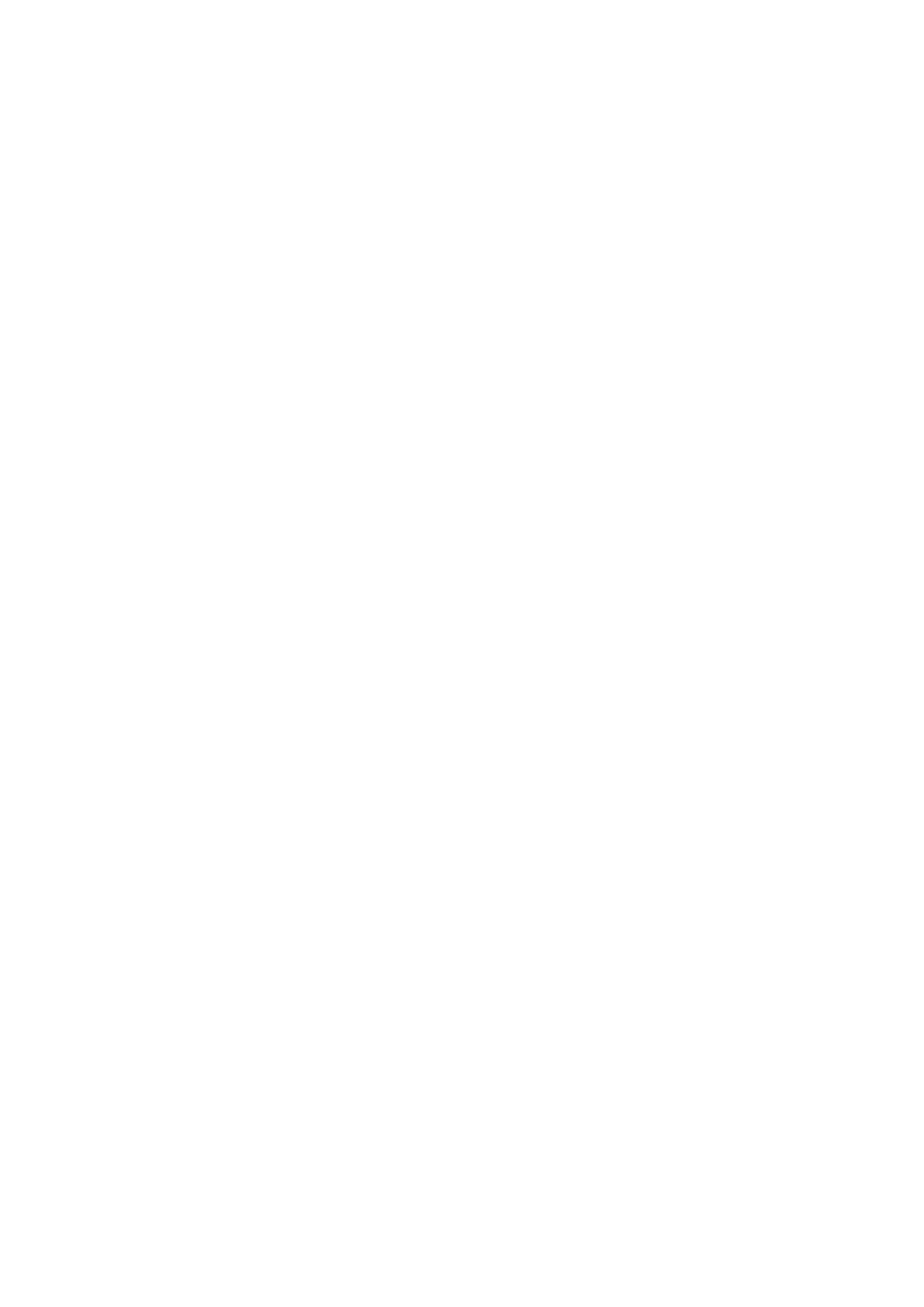<span id="page-2-0"></span>

# **Medicines, Poisons and Therapeutic Goods Regulation 2008**

**Subordinate Law SL2008-42** 

made under the

**Medicines, Poisons and Therapeutic Goods Act 2008** 

## **Contents**

|                  |                                                                              | Page |
|------------------|------------------------------------------------------------------------------|------|
| <b>Chapter 1</b> | <b>Preliminary</b>                                                           |      |
|                  | Name of regulation                                                           |      |
| 2                | Commencement                                                                 |      |
| 3                | Dictionary                                                                   |      |
| 4                | <b>Notes</b>                                                                 | 2    |
| 5                | Offences against regulation—application of Criminal Code etc                 | 2    |
| 6                | Overview of things to which medicines and poisons standard does not<br>apply | 2    |

J2005-805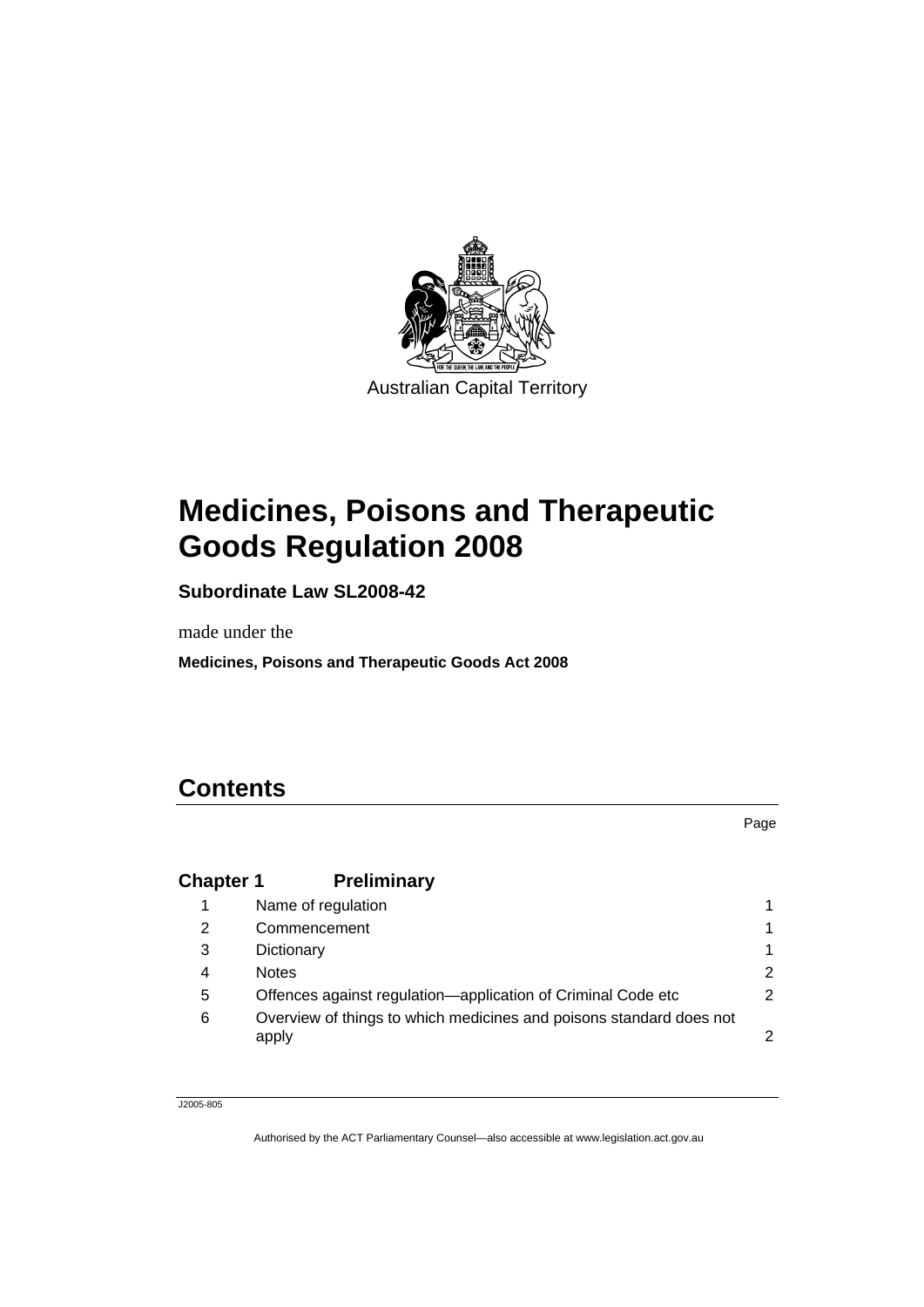#### **Contents**

| <b>Chapter 2</b>                                                     | <b>Medicines-authorisations generally</b>                                                        | Page |  |
|----------------------------------------------------------------------|--------------------------------------------------------------------------------------------------|------|--|
| <b>Part 2.1</b>                                                      | <b>Overview of medicines authorisations</b>                                                      |      |  |
| 10                                                                   | General overview of authorisations for medicines                                                 |      |  |
| 11                                                                   | Overview of medicines authorisations under this regulation                                       | 5    |  |
| 12                                                                   | General overview of authorisation conditions for medicines                                       |      |  |
| <b>Part 2.2</b><br><b>Relationship with Health Professionals Act</b> |                                                                                                  |      |  |
| 20                                                                   | Medicines authorisations subject to Health Professionals Act<br>restrictions                     | 9    |  |
| <b>Chapter 3</b>                                                     | <b>Medicines-supply authorities</b>                                                              |      |  |
| <b>Part 3.1</b>                                                      | <b>Prescribing medicines</b>                                                                     |      |  |
| Division 3.1.1                                                       | Authorisation to prescribe medicines                                                             |      |  |
| 30                                                                   | Authorisation under sch 1 to prescribe medicines—Act, s 40 (1) (b), (2)<br>$(b)$ and $(3)$ $(b)$ | 10   |  |
| 31                                                                   | Authorisation conditions for prescribing medicines—Act, s 44 (1) (b)<br>and $(2)$ $(b)$          | 11   |  |
| 32                                                                   | Additional requirements for prescribing controlled medicines for human<br>use                    | 12   |  |
| 33                                                                   | Additional requirements for designated appendix D medicines<br>prescriptions for human use       | 14   |  |
| Division 3.1.2                                                       | <b>Prescriptions</b>                                                                             |      |  |
| 40                                                                   | General requirements for written prescriptions                                                   | 14   |  |
| 41                                                                   | Particulars for prescriptions                                                                    | 15   |  |
| <b>Part 3.2</b>                                                      | <b>Requisitioning medicines</b>                                                                  |      |  |
| Division 3.2.1                                                       | <b>Authorisation to issue requisitions</b>                                                       |      |  |
| 50                                                                   | Authorisation under sch 1 to issue requisitions for medicines-Act, s<br>41 (b)                   | 18   |  |
| 51                                                                   | Authorisation conditions for issuing requisitions for medicines-Act,<br>s 44 (1) (b) and (2) (b) | 18   |  |
|                                                                      |                                                                                                  |      |  |

SL2008-42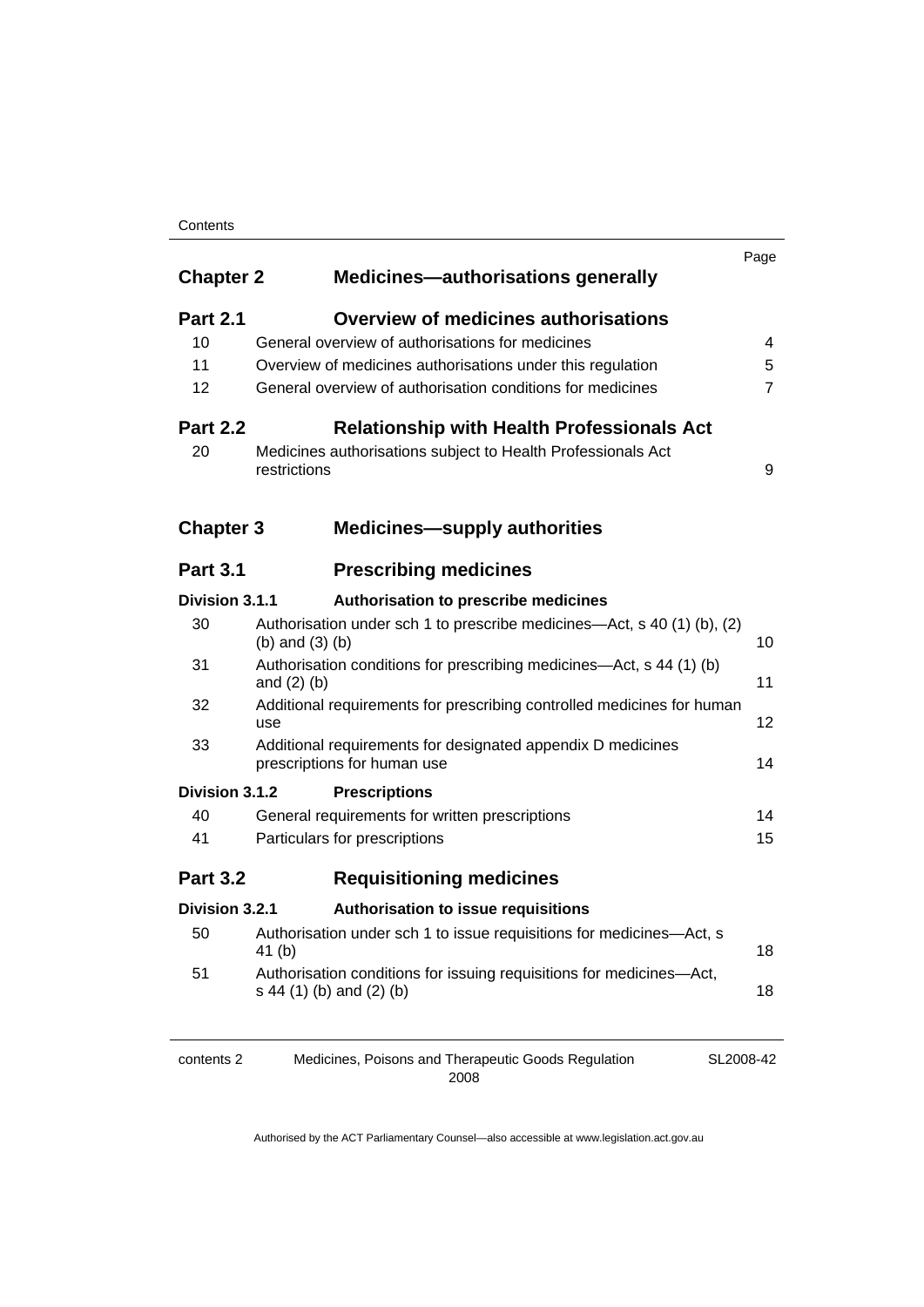|                       |                                                                                                                                      | Contents |
|-----------------------|--------------------------------------------------------------------------------------------------------------------------------------|----------|
|                       |                                                                                                                                      | Page     |
| Division 3.2.2        | <b>Requisitions</b>                                                                                                                  |          |
| 55                    | General requirements for written requisitions                                                                                        | 19       |
| 56                    | Particulars for requisitions                                                                                                         | 19       |
| <b>Part 3.3</b>       | <b>Medicines purchase orders</b>                                                                                                     |          |
| <b>Division 3.3.1</b> | Authorisation to issue purchase orders                                                                                               |          |
| 60                    | Authorisation under sch 1 to issue purchase orders for medicines-<br>Act, $s$ 38 (1) (b) and (2) (a)                                 | 20       |
| 61                    | Authorisation conditions for issuing purchase orders for medicines-<br>Act, $s$ 44 (1) (b) and (2) (b)                               | 20       |
| Division 3.3.2        | <b>Purchase orders</b>                                                                                                               |          |
| 62                    | General requirements for medicines purchase orders-Act, s 38 (2) (c)                                                                 | 21       |
| <b>Part 3.4</b>       | <b>Standing orders for medicines</b>                                                                                                 |          |
| Division 3.4.1        | <b>CHO standing orders</b>                                                                                                           |          |
| 70                    | Authorisation of CHO to issue standing orders for supply of medicines<br>in public health emergencies-Act, s 42 (b)                  | 22       |
| 71                    | Authorisation of CHO to issue standing orders for administration of<br>medicines for public health matters—Act, s 42 (b)             | 22       |
| 72                    | Particulars for CHO standing orders for administration of medicines for<br>public health matters                                     | 22       |
| Division 3.4.2        | <b>Standing orders for institutions</b>                                                                                              |          |
| 75                    | Authorisation of doctors to issue standing orders for administration of<br>medicines at institutions-Act, s 42 (b)                   | 23       |
| 76                    | Particulars for standing orders for administration of medicines at<br>institutions                                                   | 24       |
| <b>Part 3.5</b>       | <b>Medicines supply authorities generally</b>                                                                                        |          |
| 80                    | Cancellation of invalid supply authorities—Act, s 30 (2) (d)                                                                         | 26       |
| 81                    | Information for CHO about controlled medicines supplied on supply<br>authorities-Act, s 31 (1) (b) and (4), def required information | 26       |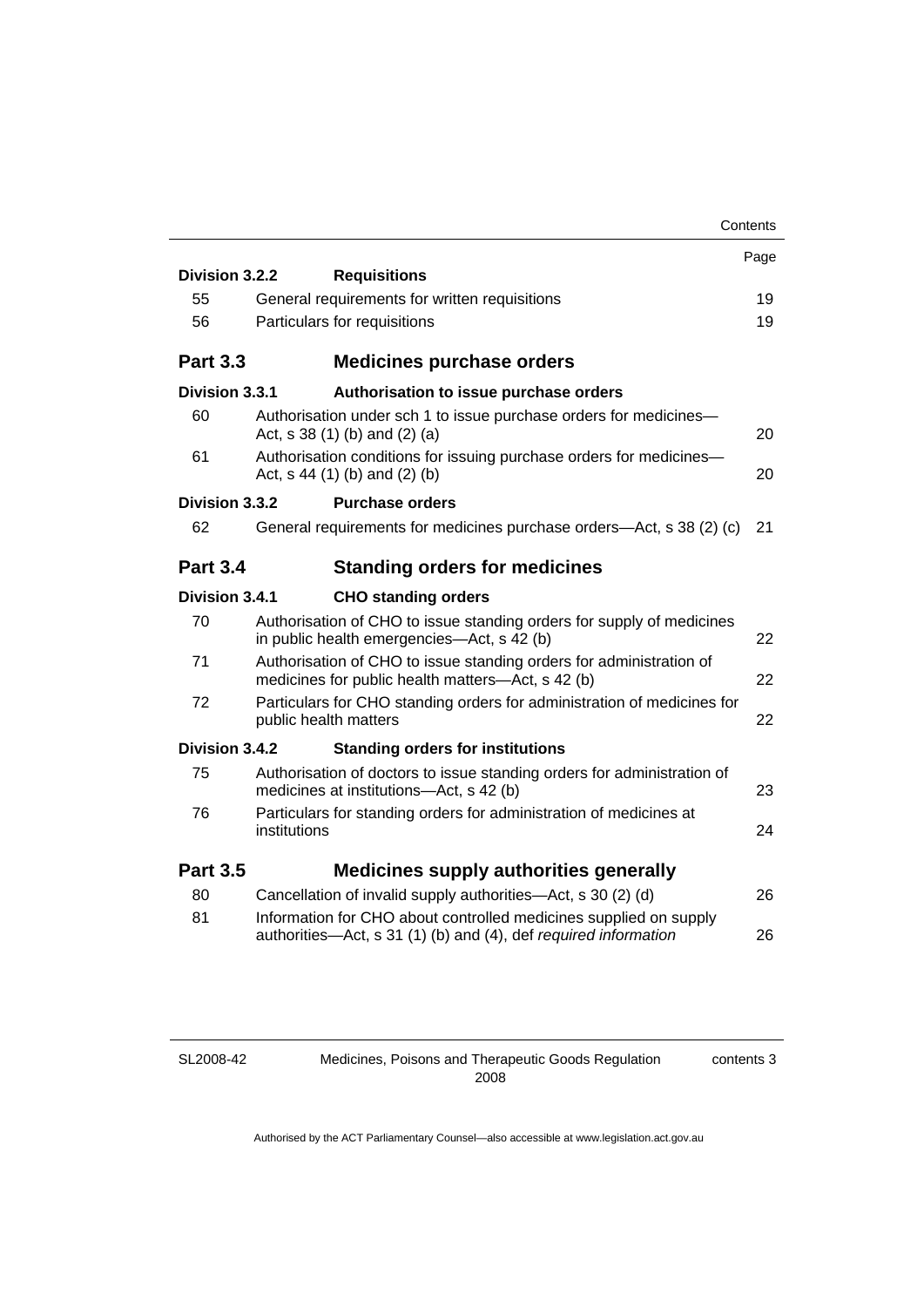| <b>Chapter 4</b> |                 | <b>Supplying medicines</b>                                                                              | Page |
|------------------|-----------------|---------------------------------------------------------------------------------------------------------|------|
| <b>Part 4.1</b>  |                 | <b>Preliminary</b>                                                                                      |      |
| 100              |                 | Overview of supply authorisations for medicines                                                         | 28   |
| <b>Part 4.2</b>  |                 | <b>Medicines—supply authorisations under</b><br>sch <sub>1</sub>                                        |      |
| Division 4.2.1   |                 | Sch 1 medicines supply authorisations                                                                   |      |
| 110              |                 | Authorisation under sch 1 to supply medicines-<br>Act, s 26 (1) (b) and (2) (b)                         | 29   |
| Division 4.2.2   |                 | <b>Dispensing medicines</b>                                                                             |      |
| 120              | and $(2)$ $(b)$ | Authorisation conditions for dispensing medicines—Act, s 44 (1) (b)                                     | 29   |
| 121              |                 | How medicines are dispensed                                                                             | 31   |
| 122              | 27 (2) (b) (ii) | Noting changes to prescriptions on oral direction of prescriber-Act, s                                  | 33   |
| 123              |                 | Labelling dispensed medicines—Act, s 60 (1) (c) (i) and (2) (c) (i)                                     | 34   |
| 124              |                 | Marking dispensed prescriptions                                                                         | 35   |
| 125              |                 | Recording dispensing of medicines                                                                       | 36   |
| Division 4.2.3   |                 | <b>Supplying medicines on requisitions</b>                                                              |      |
| 130              |                 | Authorisation conditions for supplying medicines on requisitions-<br>Act, s 44 (1) (b) and (2) (b)      | 37   |
| 131              |                 | Supplying medicines on requisitions                                                                     | 38   |
| 132              | $(2)$ (c) (i)   | Labelling medicines supplied on requisition—Act, s 60 (1) (c) (i) and                                   | 39   |
| 133              |                 | Marking filled requisitions                                                                             | 39   |
| 134              |                 | Recording supply of medicines on requisitions                                                           | 40   |
| Division 4.2.4   |                 | Supplying medicines on purchase orders                                                                  |      |
| 140              |                 | Authorisation conditions for supplying medicines on purchase orders-<br>Act, $s$ 44 (1) (b) and (2) (b) | 41   |
| 141              |                 | Supplying medicines on purchase orders                                                                  | 42   |
| 142              |                 | Recording supply of medicines on purchase orders                                                        | 43   |

contents 4 Medicines, Poisons and Therapeutic Goods Regulation 2008

SL2008-42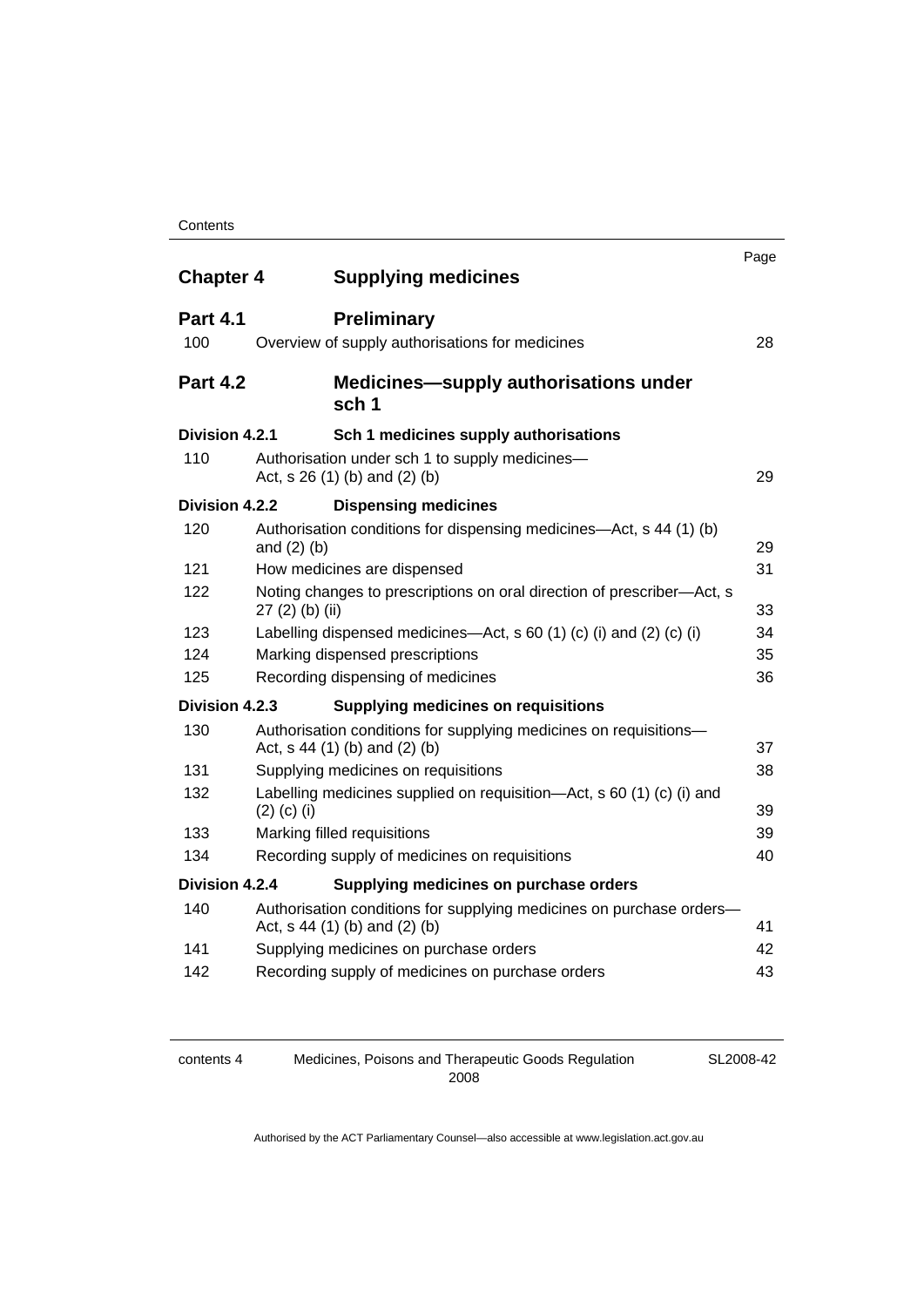contents 5

|                 |                                                                                                                                     | Page |
|-----------------|-------------------------------------------------------------------------------------------------------------------------------------|------|
| Division 4.2.5  | Supplying medicines on standing orders                                                                                              |      |
| 150             | Authorisation conditions for supplying medicines on standing orders-<br>Act, $s$ 44 (1) (b) and (2) (b)                             | 44   |
| 151             | Supplying medicines on standing orders                                                                                              | 45   |
| 152             | Labelling medicines supplied on standing order—Act, s 60 (1) (c) (i)<br>and $(2)$ $(c)$ $(i)$                                       | 45   |
| 153             | Recording supply of medicines on standing orders                                                                                    | 46   |
| Division 4.2.6  | <b>Supplying medicines during consultations</b>                                                                                     |      |
| 160             | Authorisation conditions for supplying medicines during<br>consultations- $-\text{Act}$ , s 44 (1) (b) and (2) (b)                  | 47   |
| 161             | Labelling medicines supplied during consultations                                                                                   | 48   |
| 162             | Recording medicines supplied during consultations                                                                                   | 50   |
| 163             | Additional requirements for supplying controlled medicines for human<br>use during consultations                                    | 50   |
| 164             | Information for CHO about controlled medicines supplied during<br>consultations-Act, s 31 (2) (b) and (4), def required information | 51   |
| Division 4.2.7  | Selling pseudoephedrine by retail                                                                                                   |      |
| 170             | Meaning of retail sale-div 4.2.7                                                                                                    | 52   |
| 171             | Authorisation conditions for retail sale of pseudoephedrine-Act, s 44<br>$(1)$ (b) and $(2)$ (b)                                    | 52   |
| 172             | Requirement to tell buyer about pseudoephedrine sales record                                                                        | 53   |
| 173             | Required information for pseudoephedrine sales records                                                                              | 54   |
| 174             | Failure to amend pseudoephedrine sales record                                                                                       | 56   |
| 175             | Pseudoephedrine sales record-decision by CHO                                                                                        | 57   |
| Division 4.2.8  | Supplying pharmacist only medicines                                                                                                 |      |
| 180             | Authorisation conditions for supply of pharmacist only medicines-Act,<br>s 44 (1) (b) and (2) (b)                                   | 57   |
| <b>Part 4.3</b> | Authorisation to supply without prescription<br>in emergencies                                                                      |      |
| 250             | Meaning of designated prescription only medicine-pt 4.3                                                                             | 59   |
| 251             | Authorisation to supply certain medicines without prescription in<br>emergencies-Act, s 26 (1) (b)                                  | 59   |
|                 |                                                                                                                                     |      |

| SL2008-42 |
|-----------|
|-----------|

Medicines, Poisons and Therapeutic Goods Regulation 2008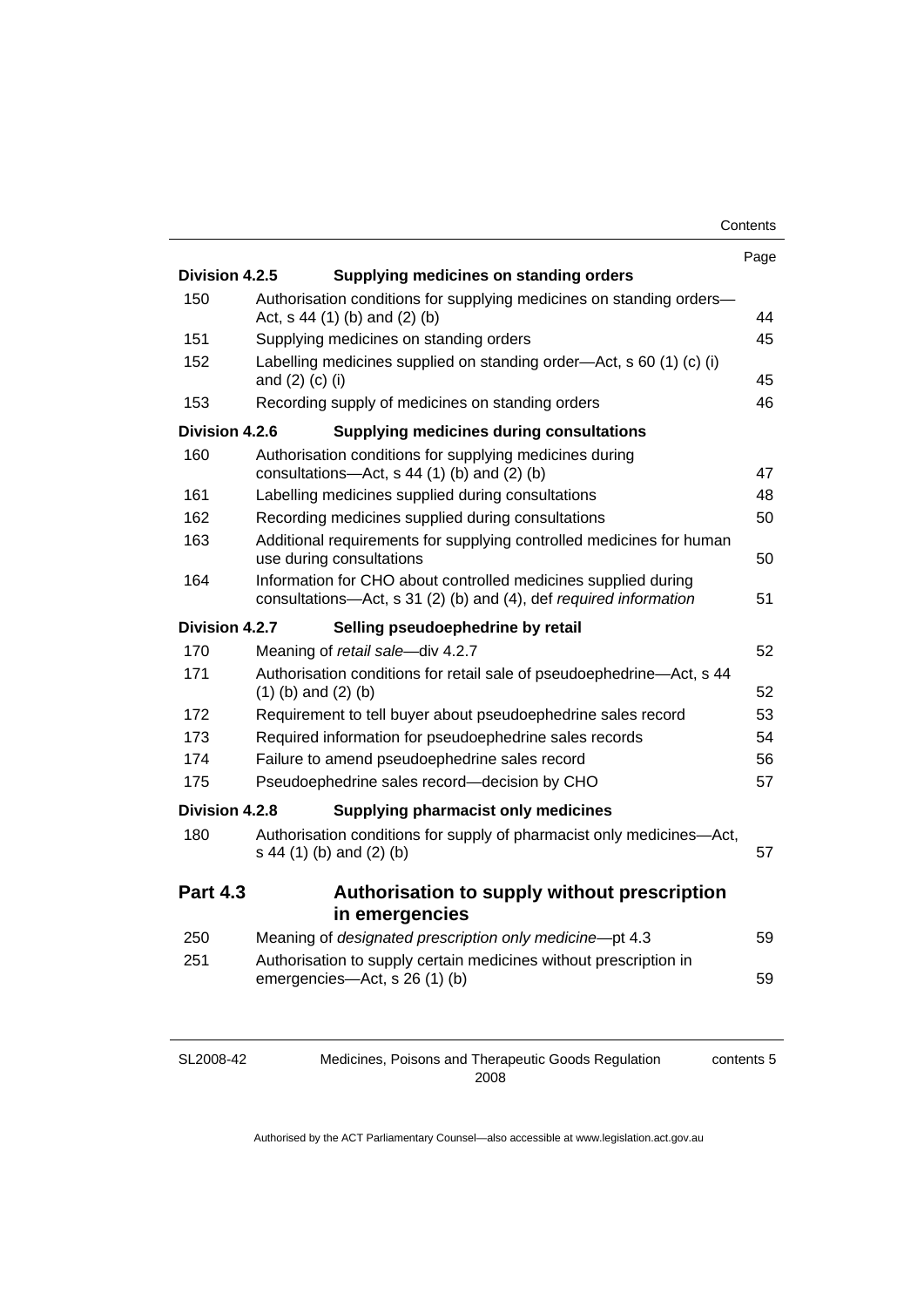|                  |                                                                                                                                                   | Page |
|------------------|---------------------------------------------------------------------------------------------------------------------------------------------------|------|
| 252              | Authorisation conditions for supplying of certain medicines without<br>prescription in emergencies—Act, s 44 (1) (b) and (2) (b)                  | 60   |
| 253              | Labelling medicines supplied without prescription in emergencies-<br>Act, s 60 (1) (c) (i) and (2) (c) (i)                                        | 61   |
| 254              | Recording medicines supplied without prescription in emergencies                                                                                  | 62   |
| <b>Part 4.4</b>  | Authorisation to supply medicines for<br>disposal                                                                                                 |      |
| 260              | Authorisation to supply medicines to pharmacists for disposal—Act, s<br>26(1)(b)                                                                  | 63   |
| 261              | Authorisation to supply medicines to commercial disposal operators for<br>disposal—Act, s $26(1)(b)$                                              | 63   |
| <b>Part 4.5</b>  | Wholesale supply of medicines under<br>corresponding laws                                                                                         |      |
| 270              | Conditions for wholesalers supplying medicines under corresponding<br>laws-Act, s $20(4)(c)$                                                      | 64   |
|                  |                                                                                                                                                   |      |
| <b>Chapter 5</b> | <b>Administering medicines</b>                                                                                                                    |      |
| <b>Part 5.1</b>  | <b>Authorisations for health-related occupations</b>                                                                                              |      |
| 350              | Authorisation under sch 1 for people in health-related occupations to<br>administer medicines—Act, s 37 (1) (b) and (3) (b)                       | 66   |
| 351              | Authorisation conditions for administration of medicines at institutions<br>by people in health-related occupations—Act, s 44 (1) (b) and (2) (b) | 66   |
| <b>Part 5.2</b>  | Other administration authorisations                                                                                                               |      |
| 360              | Authorisation for self-administration etc of medicines—Act, s 37 (2) (b)<br>and $(3)$ $(b)$                                                       | 68   |
| 361              | Authorisation for administration of medicines by assistants-Act,<br>s 37 (1) (b)                                                                  | 69   |
| <b>Chapter 6</b> | <b>Obtaining and possessing medicines</b>                                                                                                         |      |
| 370              | Authorisation under sch 1 to obtain and possess medicines-Act, s 35<br>$(1)$ (b), $(2)$ (b) and s 36 (b)                                          | 70   |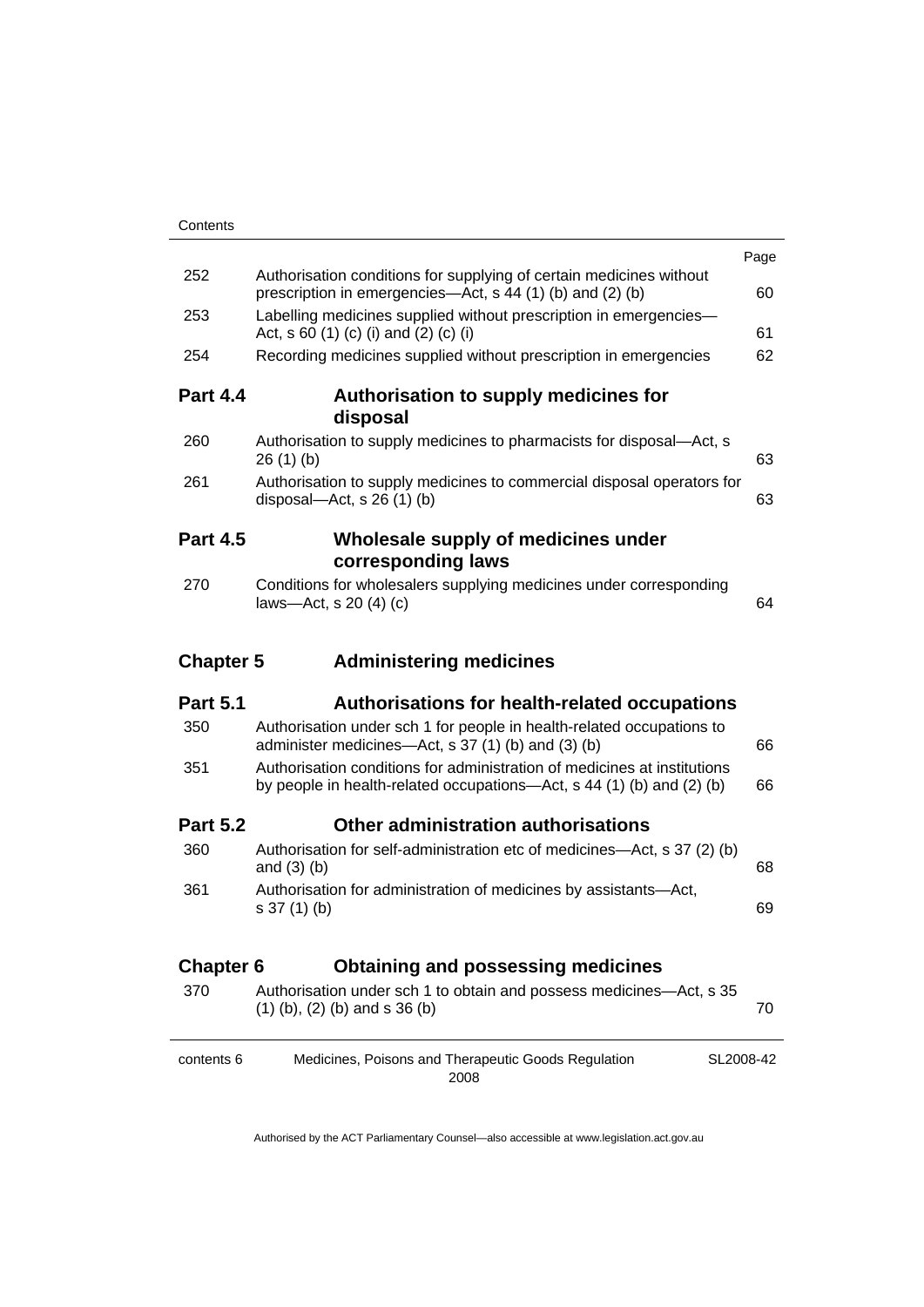|                  |                                                                                                                                    | Contents |
|------------------|------------------------------------------------------------------------------------------------------------------------------------|----------|
|                  |                                                                                                                                    | Page     |
| 371              | Authorisation to obtain and possess medicines for certain personal<br>use-related dealings—Act, s 35 (1) (b), (2) (b) and s 36 (b) | 70       |
| <b>Chapter 7</b> | <b>Manufacturing medicines</b>                                                                                                     |          |
| 380              | Authorisation under sch 1 to manufacture medicines-Act, s 33 (b)                                                                   | 71       |
| <b>Chapter 8</b> | <b>Discarding medicines</b>                                                                                                        |          |
| 390              | Discarding controlled medicines—Act, s 34 (1) (a)                                                                                  | 72       |
| <b>Chapter 9</b> | <b>Other medicines authorisations</b>                                                                                              |          |
| <b>Part 9.1</b>  | Authorisations for delivery people and<br>commercial disposal operators                                                            |          |
| 400              | Authorisations to deliver medicines under supply authorities-Act,<br>s 26 (1) (b), (2) (b), s 35 (1) (b), (2) (b) and s 36 (b)     | 73       |
| 401              | Authorisations for commercial disposal operators—Act, s 26 (1) (b)<br>and (2) (b), s 35 (1) (b) and (2) (b) and s 36 (b)           | 74       |
| <b>Part 9.2</b>  | <b>Emergency supply and administration of</b><br>adrenaline and salbutamol                                                         |          |
| 410              | Authorisations to supply and administer adrenaline and salbutamol-<br>Act, s 26 (1) (b) and s 37 (1) (b)                           | 75       |
| <b>Part 9.3</b>  | <b>Medicines authorisations for corrections</b><br>functions                                                                       |          |
| 420              | Authorisations for CYP authorised people-Act, s 26 (1) (b),<br>s 35 (1) (b), (2) (b), s 36 (b) and s 37 (1) (b)                    | 76       |
| 421              | Authorisations for corrections officers—Act, s 26 (1) (b), s 35 (1) (b),<br>$(2)$ (b), s 36 (b) and s 37 (1) (b)                   | 77       |
| 422              | Authorisations for court and police cell custodians—Act, s 26 (1) (b),<br>s 35 (1) (b), (2) (b), s 36 (b) and s 37 (1) (b)         | 77       |
|                  |                                                                                                                                    |          |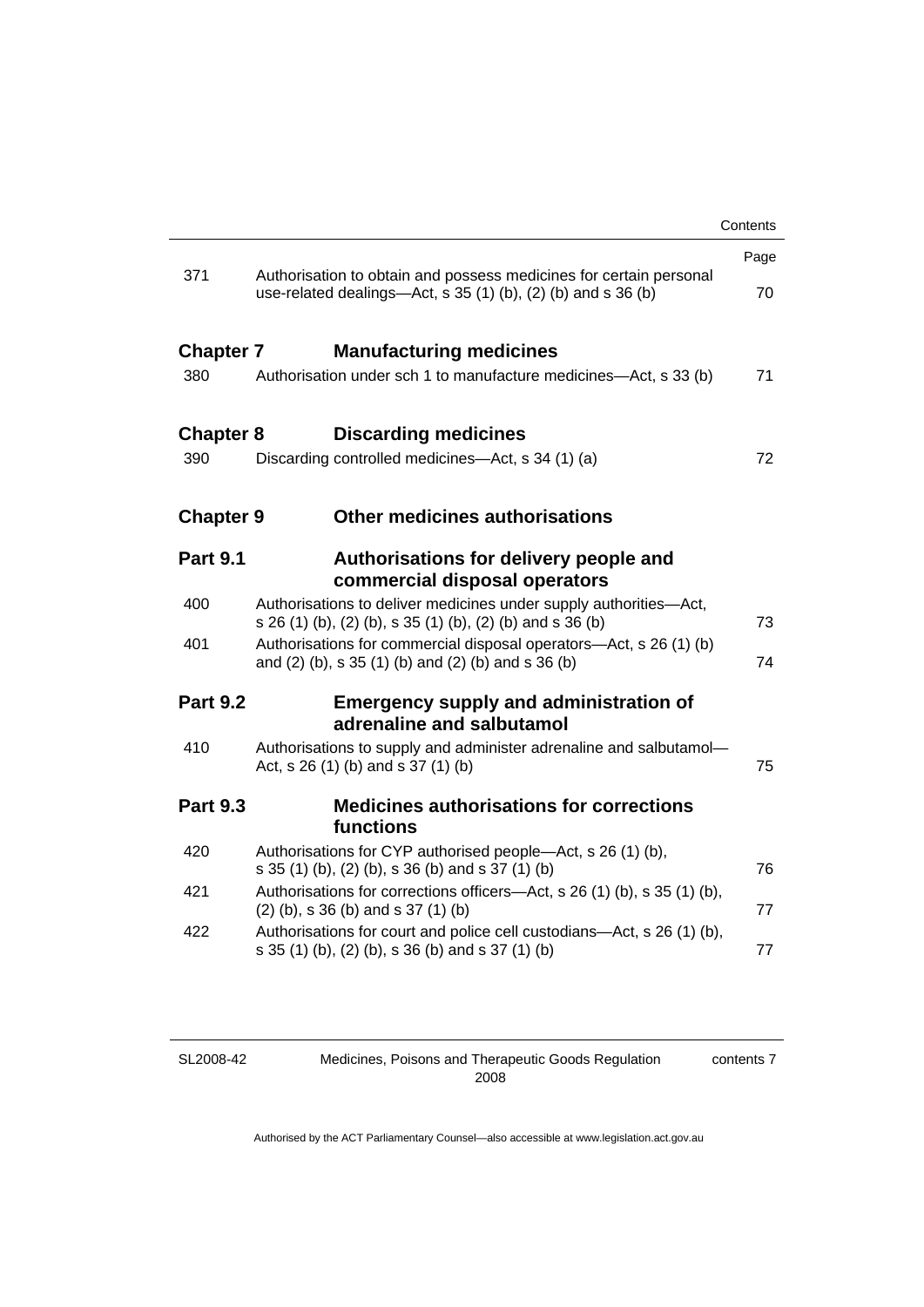|                 |                                                                                                                           | Page |
|-----------------|---------------------------------------------------------------------------------------------------------------------------|------|
| <b>Part 9.4</b> | Authorisations for medicines research and<br>education program purposes other than<br>controlled medicines                |      |
| 430             | Authorisations for non-controlled medicines research and education-<br>Act, s 26 (1) and (2) (b)                          | 79   |
| 431             | Authorisation conditions for non-controlled medicines research and<br>education-Act, s 44 (1) (b) and (2) (b)             | 80   |
| <b>Part 9.5</b> | <b>Authorisations under medicines licences</b>                                                                            |      |
| Division 9.5.1  | Controlled medicines research and education program<br>licence authorisations                                             |      |
| 440             | Authorisations under controlled medicines research and education<br>program licences-Act, s 20 (1) (a)                    | 82   |
| 441             | Authorisation condition for controlled medicines research and<br>education program licences—Act, s 44 (1) (b) and (2) (b) | 83   |
| Division 9.5.2  | <b>First-aid kit licence authorisations</b>                                                                               |      |
| 450             | Authorisations under first-aid kit licences—Act, s 20 (1) (a)                                                             | 84   |
| 451             | Authorisation condition for first-aid kit licences—Act, s 44 (1) (b) and<br>$(2)$ $(b)$                                   | 85   |
| Division 9.5.3  | Wholesalers licence authorisations                                                                                        |      |
| 460             | Authorisations under medicines wholesalers licences—Act, s 20 (1) (a)                                                     | 85   |
| 461             | Authorisation conditions for medicines wholesalers licences-Act,<br>s 44 (1) (b) and (2) (b)                              | 86   |
| Division 9.5.4  | Opioid dependency treatment licence authorisations                                                                        |      |
| 470             | Authorisations under opioid dependency treatment licences-Act,<br>s 20(1)(a)                                              | 87   |
| 471             | Authorisation condition for opioid dependency treatment licences-<br>Act, $s$ 44 (1) (b) and (2) (b)                      | 88   |
| Division 9.5.5  | Pharmacy medicines rural communities licences                                                                             |      |
| 480             | Authorisations under pharmacy medicines rural communities<br>licences- $-\text{Act}$ , s 20 (1) (a)                       | 89   |
| 481             | Authorisation conditions for pharmacy medicines rural communities<br>licences- $-\text{Act}$ , s 44 (1) (b) and (2) (b)   | 90   |
|                 |                                                                                                                           |      |

contents 8 Medicines, Poisons and Therapeutic Goods Regulation 2008

SL2008-42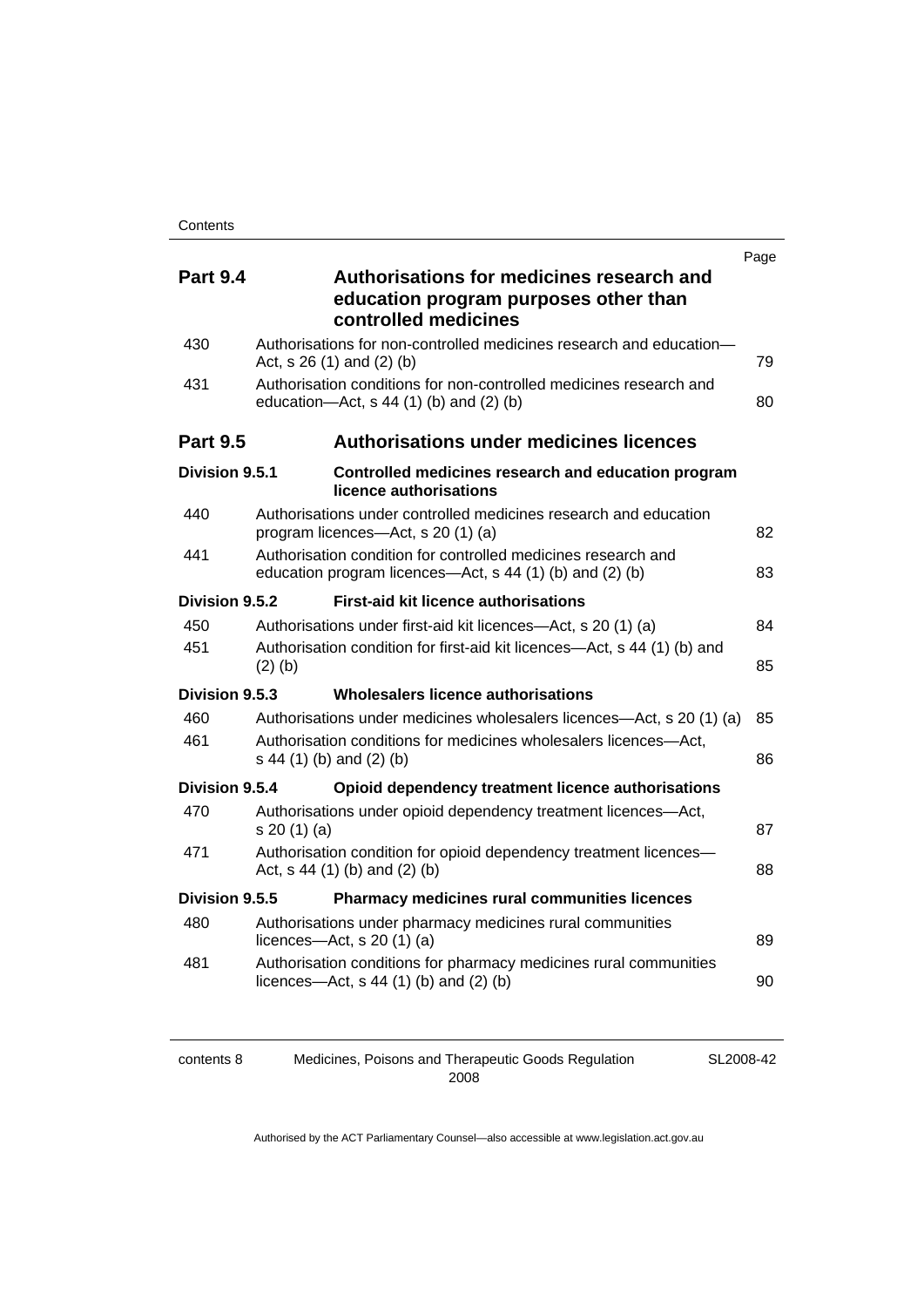| <b>Chapter 10</b> |                                  | Packaging and labelling of medicines<br>generally                                                                                     | Page |
|-------------------|----------------------------------|---------------------------------------------------------------------------------------------------------------------------------------|------|
| 500               |                                  | When pharmacy medicines and pharmacist only medicines to be<br>supplied in manufacturer's packs-Act, s 59 (1) (c) (i) and (2) (c) (i) | 92   |
| 501               | $(1)$ (c) (i) and (2) (c) (i)    | Packaging of supplied manufacturer's packs of medicines-Act, s 59                                                                     | 92   |
| 502               | s 60 (1) (c) (i) and (2) (c) (i) | Labelling of supplied manufacturer's packs of medicines-Act,                                                                          | 93   |
| <b>Chapter 11</b> |                                  | <b>Storage of medicines</b>                                                                                                           |      |
| <b>Part 11.1</b>  |                                  | <b>Preliminary</b>                                                                                                                    |      |
| 510               |                                  | Meaning of prescribed person-ch 11                                                                                                    | 94   |
| 511               | Meaning of key-ch 11             |                                                                                                                                       | 95   |
| <b>Part 11.2</b>  |                                  | Storage requirements for medicines generally                                                                                          |      |
| 515               |                                  | Storage of medicines generally—Act, s 61 (b) and (c)                                                                                  | 96   |
| Part 11.3         |                                  | Additional storage requirements for<br>medicines other than controlled medicines                                                      |      |
| 520               |                                  | Storage of medicines other than controlled medicines in community<br>pharmacies-Act, s 61 (b) and (c)                                 | 97   |
| 521               |                                  | Storage of medicines other than controlled medicines by other<br>people-Act, s 61 (b) and (c)                                         | 98   |
| 522               |                                  | Storage of pharmacy medicines by pharmacy medicines rural<br>communities licence-holders-Act, s 61 (b) and (c)                        | 98   |
| <b>Part 11.4</b>  |                                  | <b>Additional storage requirements for</b>                                                                                            |      |
| 530               |                                  | controlled medicines<br>Meaning of personal custody-pt 11.4                                                                           | 99   |
| 531               |                                  | Storage of controlled medicines by wholesalers licence-holders-                                                                       |      |
|                   | Act, $s$ 61 (b) and (c)          |                                                                                                                                       | 99   |
| 532               |                                  | Storage of controlled medicines for certain health-related<br>occupations-Act, s 61 (b) and (c)                                       | 100  |

SL2008-42

Medicines, Poisons and Therapeutic Goods Regulation 2008

contents 9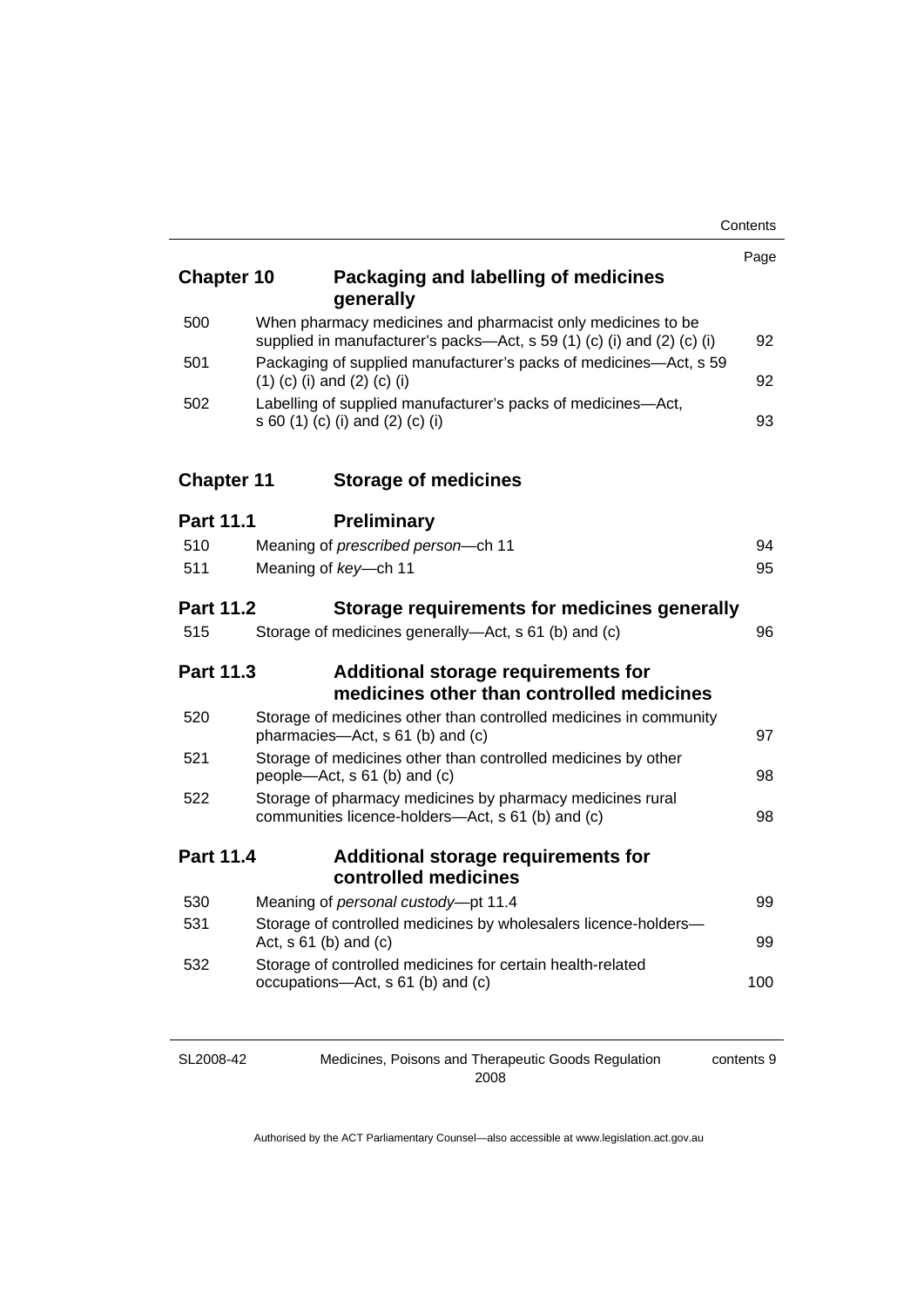|                   |                                                                                                                  | Page |
|-------------------|------------------------------------------------------------------------------------------------------------------|------|
| 533               | Storage of controlled medicines by certain other prescribed people-<br>Act, $s 61$ (b) and (c)                   | 101  |
| <b>Chapter 12</b> | <b>Controlled medicines registers</b>                                                                            |      |
| 540               | Keeping of controlled medicines registers by certain people—Act, s 48<br>(a) and $s$ 50 (1) (b) and (2) (b)      | 104  |
| 541               | Keeping of controlled medicines registers by first-aid kit holders—Act,<br>s 48 (a) and s 50 (1) (b) and (2) (b) | 106  |
| 542               | Form of controlled medicines registers—Act, s 49 (1) (b) and (2) (b)                                             | 107  |
| 543               | Making entries in controlled medicines registers—Act, s 51 (1) (b)                                               | 107  |
| 544               | Prescribed witnesses for administration of controlled medicines—Act.<br>s 53 (a) and (b)                         | 109  |
| 545               | Prescribed witnesses for discarding of controlled medicines—Act, s 54<br>(a) and (b)                             | 109  |
| 546               | Changes etc to entries in controlled medicines registers—Act, s 55 (2)<br>(b)                                    | 110  |

### **Chapter 13 Controlled medicines and appendix D medicines approvals for human use**

## **Part 13.1 Controlled medicines approvals**

| Division 13.1.1 | <b>Preliminary</b>                                                                                 |           |
|-----------------|----------------------------------------------------------------------------------------------------|-----------|
| 550             | Meaning of controlled medicines approval                                                           | 112       |
| 551             | Meaning of designated prescriber-pt 13.1                                                           | 112       |
| Division 13.1.2 | <b>Standing controlled medicines approvals</b>                                                     |           |
| 555             | Standing approval to prescribe controlled medicines for hospital in-<br>patients                   | 113       |
| 556             | Standing approval to prescribe controlled medicines for short-term<br>treatment                    | 113       |
| 557             | Standing approval to prescribe buprenorphine and methadone for<br>patients of certain institutions | 113       |
| Division 13.1.3 | Chief health officer controlled medicines approvals                                                |           |
| 560             | Applications for CHO controlled medicines approvals                                                | 115       |
|                 |                                                                                                    |           |
| contents 10     | Medicines, Poisons and Therapeutic Goods Regulation                                                | SL2008-42 |

2008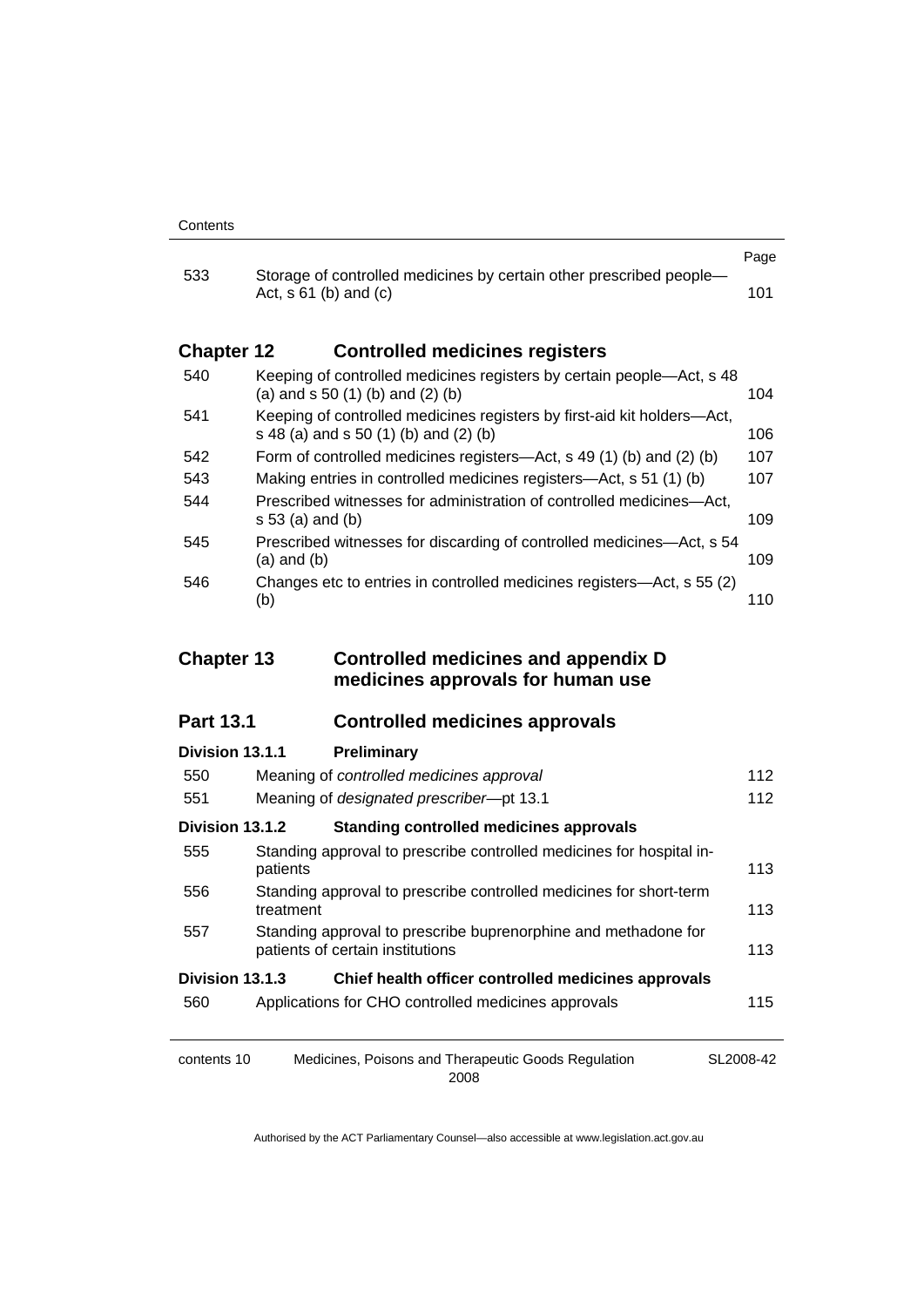| Contents |  |
|----------|--|
|----------|--|

|                  |                                                                                                                                                 | Page |
|------------------|-------------------------------------------------------------------------------------------------------------------------------------------------|------|
| 561              | Requirements for CHO controlled medicines approval applications                                                                                 | 116  |
| 562              | CHO decision on applications to prescribe controlled medicines                                                                                  | 117  |
| 563              | Restrictions on CHO power to approve applications for approvals                                                                                 | 118  |
| 564              | Term of CHO controlled medicines approvals                                                                                                      | 119  |
| 565              | Applications for review of unfavourable CHO decisions for approvals                                                                             | 119  |
| 566              | Medicines advisory committee-referred applications and review of<br>unfavourable CHO decisions                                                  | 120  |
| 567              | Amendment and revocation of controlled medicines approvals                                                                                      | 121  |
| 568              | Application for review of amendment and revocation on CHO initiative                                                                            | 122  |
| 569              | Medicines advisory committee-review of amendment or revocation<br>on CHO initiative                                                             | 123  |
| 570              | Conditional controlled medicines approvals                                                                                                      | 123  |
| 571              | Form of CHO controlled medicines approvals                                                                                                      | 124  |
| 572              | When controlled medicines approvals etc take effect                                                                                             | 125  |
| 573              | Medicines advisory committee-directions to CHO                                                                                                  | 125  |
| 574              | Medicines advisory committee-guidelines for CHO decisions on<br>applications                                                                    | 126  |
| Division 13.1.4  | <b>Endorsements to treat drug-dependency</b>                                                                                                    |      |
|                  |                                                                                                                                                 |      |
| 580              | Meaning of endorsement-div 13.1.4                                                                                                               | 126  |
| 581              |                                                                                                                                                 | 126  |
| 582              | Applications for CHO endorsement to treat drug-dependency<br>CHO decisions on applications for endorsement to treat                             |      |
|                  | drug-dependency                                                                                                                                 | 127  |
| 583              | Form of CHO endorsements to treat drug-dependency                                                                                               | 127  |
| 584              | Medicines advisory committee-review of CHO decisions to refuse<br>endorsements to treat drug-dependency                                         | 128  |
| <b>Part 13.2</b> |                                                                                                                                                 |      |
| 590              | Appendix D medicines approvals                                                                                                                  | 129  |
| 591              | Meaning of appendix D medicines approval                                                                                                        | 129  |
| 592              | Standing approval to prescribe designated appendix D medicines<br>Applications for CHO approval to prescribe designated appendix D<br>medicines | 130  |
| 593              | CHO decisions on applications to prescribe designated appendix D<br>medicines                                                                   | 130  |
| 594              | Form of CHO appendix D medicines approvals                                                                                                      | 131  |

SL2008-42

Medicines, Poisons and Therapeutic Goods Regulation 

contents 11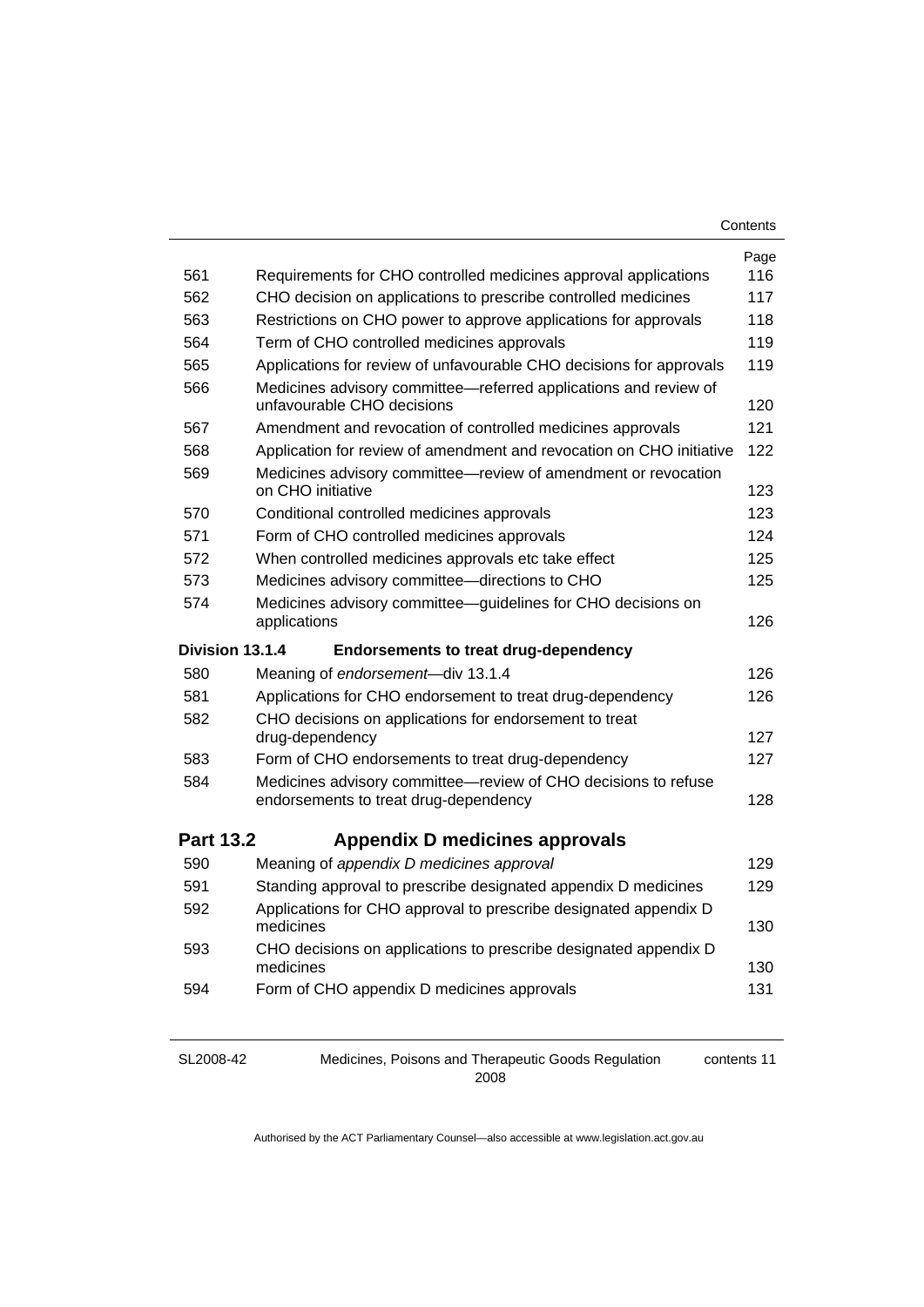| <b>Chapter 14</b> | <b>Medicines licences</b>                                                                                    | Page      |
|-------------------|--------------------------------------------------------------------------------------------------------------|-----------|
| <b>Part 14.1</b>  | <b>Medicines licences generally</b>                                                                          |           |
| 600               | Medicines licences that may be issued-Act, s 78 (2)                                                          | 132       |
| <b>Part 14.2</b>  | Controlled medicines research and education<br>program licences                                              |           |
| 605               | Applications for controlled medicines research and education program<br>licences                             | 133       |
| 606               | Restrictions on issuing of controlled medicines research and education<br>program licences-Act, s 85 (1) (a) | 134       |
| 607               | Additional information for controlled medicines research and education<br>program licences—Act, s 88 (1) (k) | 135       |
| <b>Part 14.3</b>  | <b>First-aid kit licences</b>                                                                                |           |
| 610               | Applications for first-aid kit licences                                                                      | 136       |
| 611               | Restrictions on issuing of first-aid kit licences-Act, s 85 (1) (a)                                          | 137       |
| 612               | Additional information for first-aid kit licences—Act, s 88 (1) (k)                                          | 138       |
| <b>Part 14.4</b>  | <b>Medicines wholesalers licences</b>                                                                        |           |
| 615               | Applications for medicines wholesalers licences                                                              | 139       |
| 616               | Restrictions on issuing of medicines wholesalers licences—Act, s 85<br>$(1)$ (a)                             | 140       |
| 617               | Additional information for medicines wholesalers licences—Act, s 88<br>$(1)$ (k)                             | 140       |
| <b>Part 14.5</b>  | <b>Opioid dependency treatment licences</b>                                                                  |           |
| 620               | Applications for opioid dependency treatment licences                                                        | 141       |
| 621               | Restriction on issuing of opioid dependency treatment licences-Act, s<br>85(1)(a)                            | 141       |
| 622               | Witnessing not required for administration under opioid dependency<br>treatment licence—Act, s 190 (1) (a)   | 141       |
| <b>Part 14.6</b>  | <b>Pharmacy medicines rural communities</b><br><b>licences</b>                                               |           |
| 625               | Applications for pharmacy medicines rural communities licences                                               | 142       |
| contents 12       | Medicines, Poisons and Therapeutic Goods Regulation<br>2008                                                  | SL2008-42 |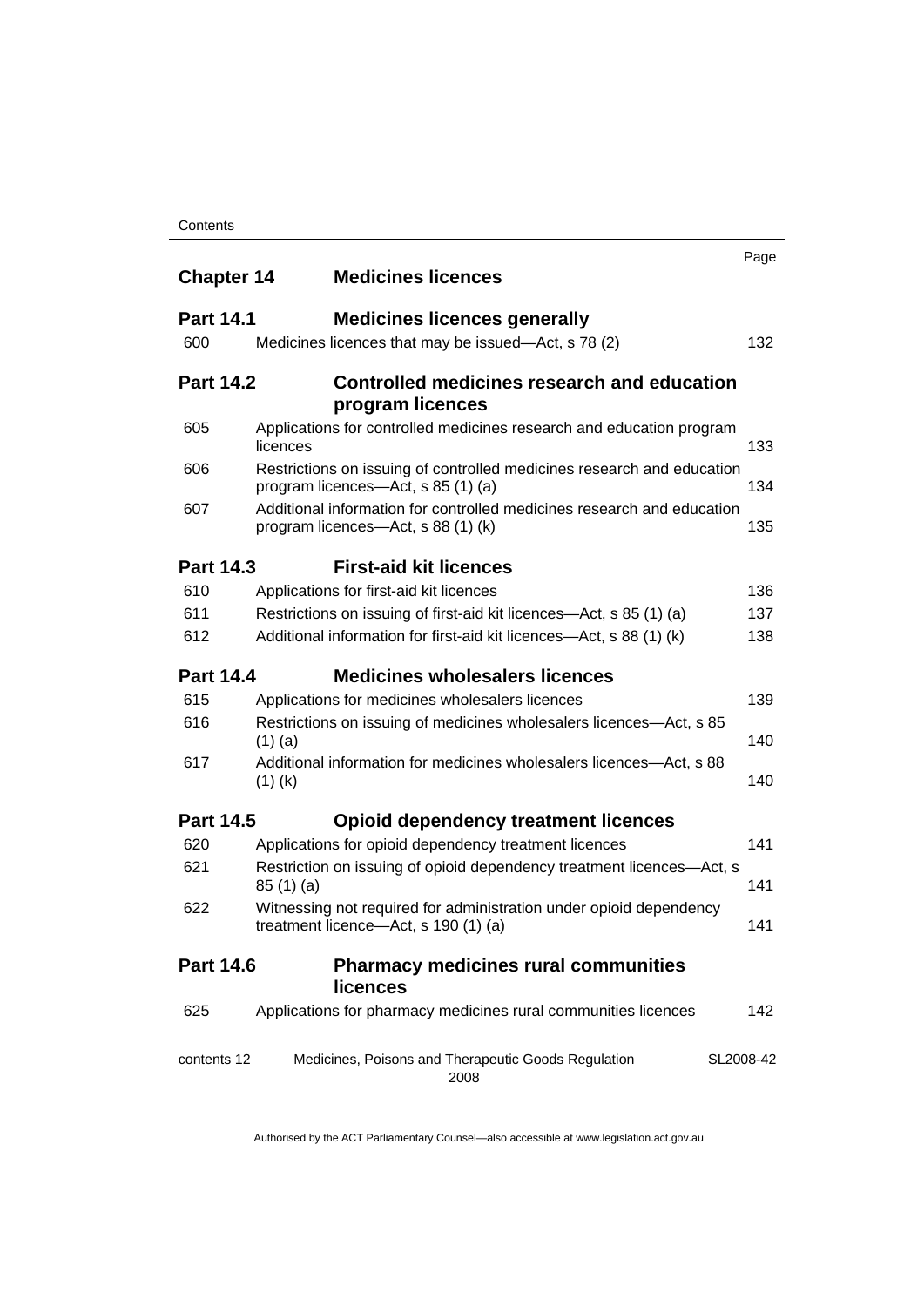|                   |                                                                                                 | Contents |
|-------------------|-------------------------------------------------------------------------------------------------|----------|
|                   |                                                                                                 | Page     |
| 626               | Restrictions on issuing of pharmacy medicines rural communities<br>licences—Act, $s$ 85 (1) (a) | 142      |
| <b>Chapter 15</b> | <b>Medicines-other provisions</b>                                                               |          |
| <b>Part 15.1</b>  | Opioid dependency treatment guidelines                                                          |          |
| 630               | Guidelines for treatment of opioid dependency                                                   | 143      |
| <b>Part 15.2</b>  | <b>Medicines advisory committee</b>                                                             |          |
| 635               | Medicines advisory committee-membership                                                         | 144      |
| 636               | Medicines advisory committee-term of appointments                                               | 145      |
| 637               | Medicines advisory committee-conditions of appointments                                         | 145      |
| 638               | Medicines advisory committee-time and place of meetings                                         | 145      |
| 639               | Medicines advisory committee—presiding member                                                   | 145      |
| 640               | Medicines advisory committee-quorum                                                             | 146      |
| 641               | Medicines advisory committee-voting                                                             | 146      |
| 642               | Medicines advisory committee-conduct of meetings                                                | 146      |
| 643               | Medicines advisory committee-disclosure of interests by members                                 | 147      |
| 644               | Medicines advisory committee—ending appointments                                                | 149      |
| <b>Part 15.3</b>  | <b>Other medicines provisions</b>                                                               |          |
| 650               | Advertising controlled medicines-Act, s 66 (3) (b)                                              | 151      |
| 651               | Advertising other medicines                                                                     | 151      |
| 652               | Prescribed institutions-Act, dict, def <i>institution</i> , par (b)                             | 152      |
| <b>Chapter 16</b> | Low and moderate harm poisons                                                                   |          |
| <b>Part 16.1</b>  | <b>Preliminary</b>                                                                              |          |
| 660               | Meaning of relevant law-ch 16                                                                   | 153      |

SL2008-42

contents 13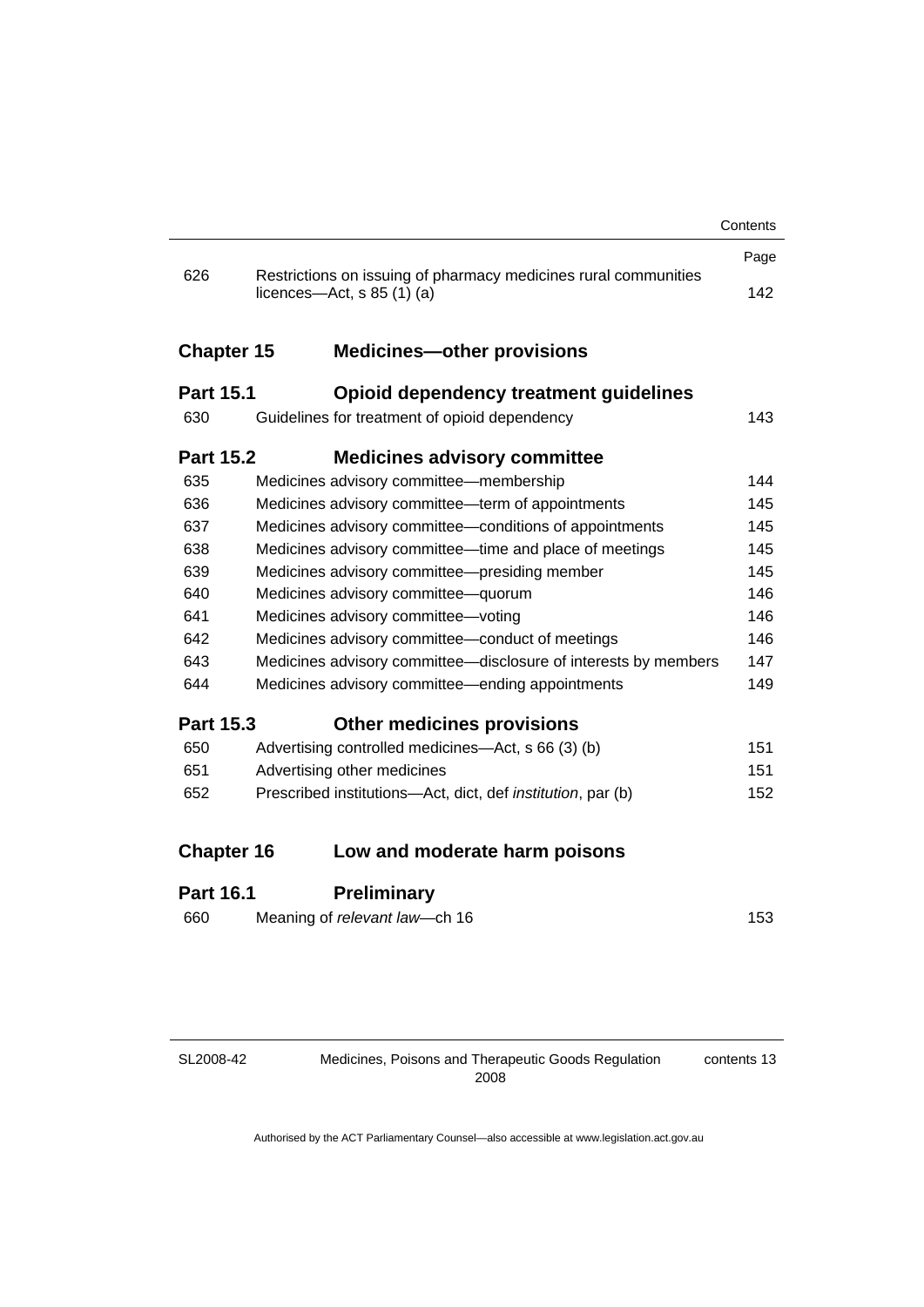|                   |                                                                                                                      | Page |
|-------------------|----------------------------------------------------------------------------------------------------------------------|------|
| <b>Part 16.2</b>  | Authorisation to supply low and moderate<br>harm poisons                                                             |      |
| 661               | Authorisation to supply low and moderate harm poisons-Act, s 26 (1)<br>(b) and $(2)$ (b)                             | 154  |
| 662               | Authorisation condition for supplying low and moderate harm<br>poisons-Act, $s$ 44 (1) (b) and (2) (b)               | 154  |
| <b>Part 16.3</b>  | Authorisation to manufacture low and<br>moderate harm poisons                                                        |      |
| 663               | Authorisation to manufacture low and moderate harm poisons-Act, s<br>33 <sub>(b)</sub>                               | 155  |
| 664               | Authorisation condition for manufacturing low and moderate harm<br>poisons-Act, $s$ 44 (1) (b) and (2) (b)           | 155  |
| <b>Part 16.4</b>  | Packaging and labelling of low and moderate<br>harm poisons                                                          |      |
| 665               | Packaging of supplied manufacturer's packs of low and moderate<br>harm poisons—Act, s 59 (1) (c) (i) and (2) (c) (i) | 156  |
| 666               | Labelling of supplied manufacturer's packs of low and moderate harm<br>poisons—Act, s 60 (1) (c) (i) and (2) (c) (i) | 157  |
| <b>Chapter 17</b> | Dangerous poisons authorisations                                                                                     |      |
| <b>Part 17.1</b>  | <b>Overview of dangerous poisons</b><br>authorisations                                                               |      |
| 670               | General overview of authorisations for dangerous poisons                                                             | 158  |
| 671               | Overview of dangerous poisons authorisations under this regulation                                                   | 159  |
| 672               | General overview of authorisation conditions for dangerous poisons                                                   | 160  |
| <b>Part 17.2</b>  | Authorisations under dangerous poisons<br>licences                                                                   |      |
| Division 17.2.1   | Dangerous poisons manufacturers licence<br>authorisations                                                            |      |
| 675               | Authorisations under dangerous poisons manufacturers licences-Act,<br>s 20 (1) (a)                                   | 161  |
| contents 14       | Medicines, Poisons and Therapeutic Goods Regulation<br>SL2008-42<br>2008                                             |      |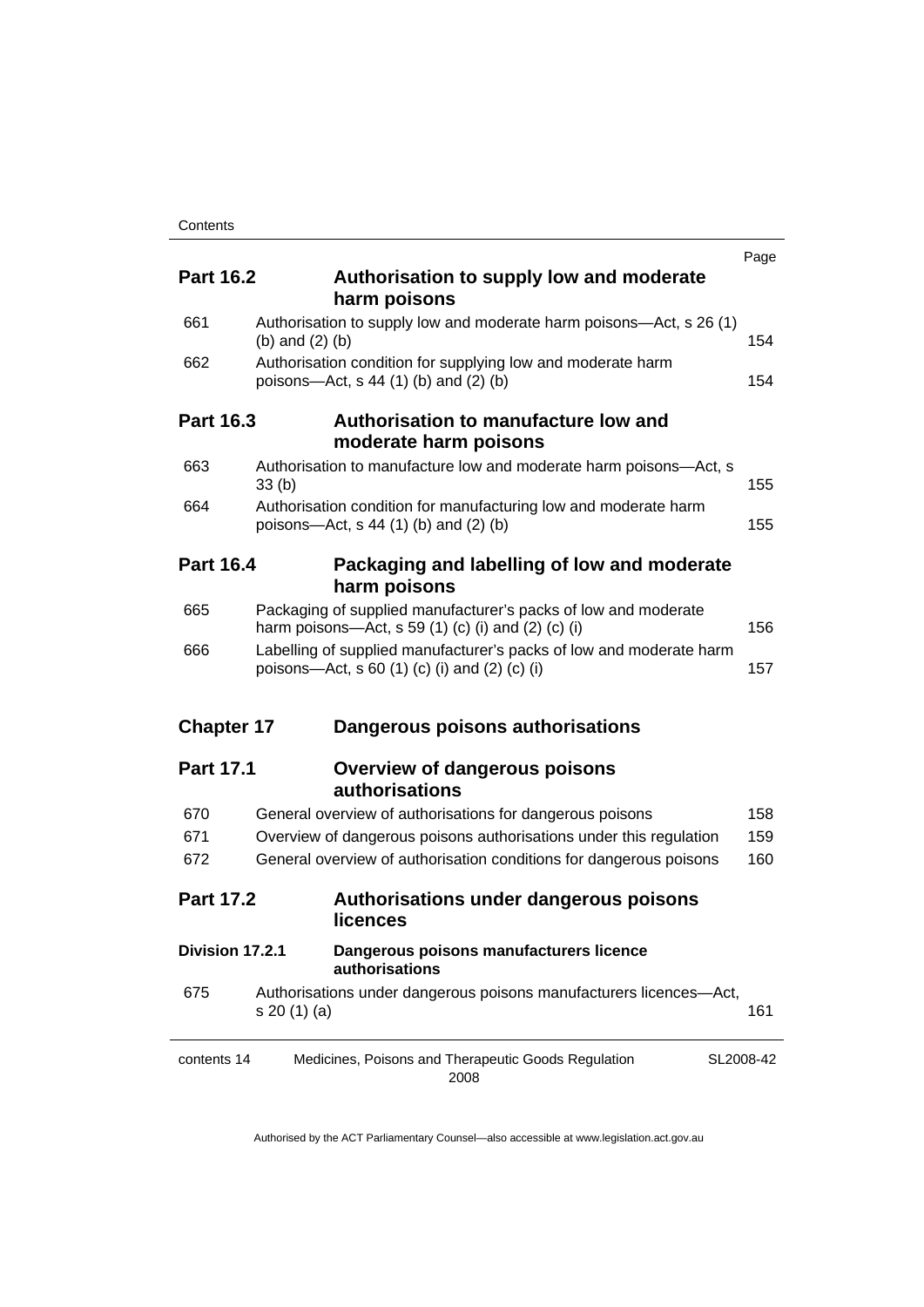|                  |                                                                                                                                         | Contents |
|------------------|-----------------------------------------------------------------------------------------------------------------------------------------|----------|
|                  |                                                                                                                                         | Page     |
| 676              | Authorisation conditions for dangerous poisons manufacturers<br>licences- $-\text{Act}$ , s 44 (1) (b) and (2) (b)                      | 162      |
| Division 17.2.2  | Dangerous poisons-research and education program<br>licence authorisations                                                              |          |
| 680              | Authorisations under dangerous poisons research and education<br>program licences—Act, s 20 (1) (a)                                     | 164      |
| 681              | Authorisation condition for dangerous poisons research and education<br>program licences—Act, $s$ 44 (1) (b) and (2) (b)                |          |
| Division 17.2.3  | Dangerous poisons suppliers licence authorisations                                                                                      |          |
| 685              | Authorisations under dangerous poisons suppliers licences-Act,<br>s 20(1)(b)                                                            | 166      |
| 686              | Authorisation conditions for dangerous poisons suppliers licences-<br>Act, $s$ 44 (1) (b) and (2) (b)                                   |          |
| <b>Part 17.3</b> | Other dangerous poisons authorisations                                                                                                  |          |
| Division 17.3.1  | Authorisations for manufacturing etc purposes                                                                                           |          |
| 690              | Manufacturing etc authorisations for dangerous poisons-Act, s 20 (2)<br>(a)                                                             | 169      |
| Division 17.3.2  | Authorisations for delivery people and commercial<br>disposal operators                                                                 |          |
| 692              | Authorisations to deliver dangerous poisons under purchase orders-<br>Act, s 26 (1) (b) and (2) (b), s 35 (1) (b), (2) (b) and s 36 (b) | 170      |
| 693              | Authorisation to supply dangerous poisons to commercial disposal<br>operator for disposal—Act, s 26 (1) (b)                             |          |
| 694              | Authorisations for commercial disposal operators-Act, s 26 (1) (b)<br>and (2) (b), s 35 (1) (b) and (2) (b) and s 36 (b)                |          |
| Division 17.3.3  | Authorisations for dangerous poisons research and<br>education programs by scientifically qualified people                              |          |
| 695              | Authorisations for dangerous poisons research and education-Act, s<br>$26(1)$ and $(2)(b)$                                              | 172      |
| 696              | Authorisation conditions for dangerous poisons research and<br>education- $Act$ , s 44 (1) (b) and (2) (b)                              | 173      |
|                  |                                                                                                                                         |          |

SL2008-42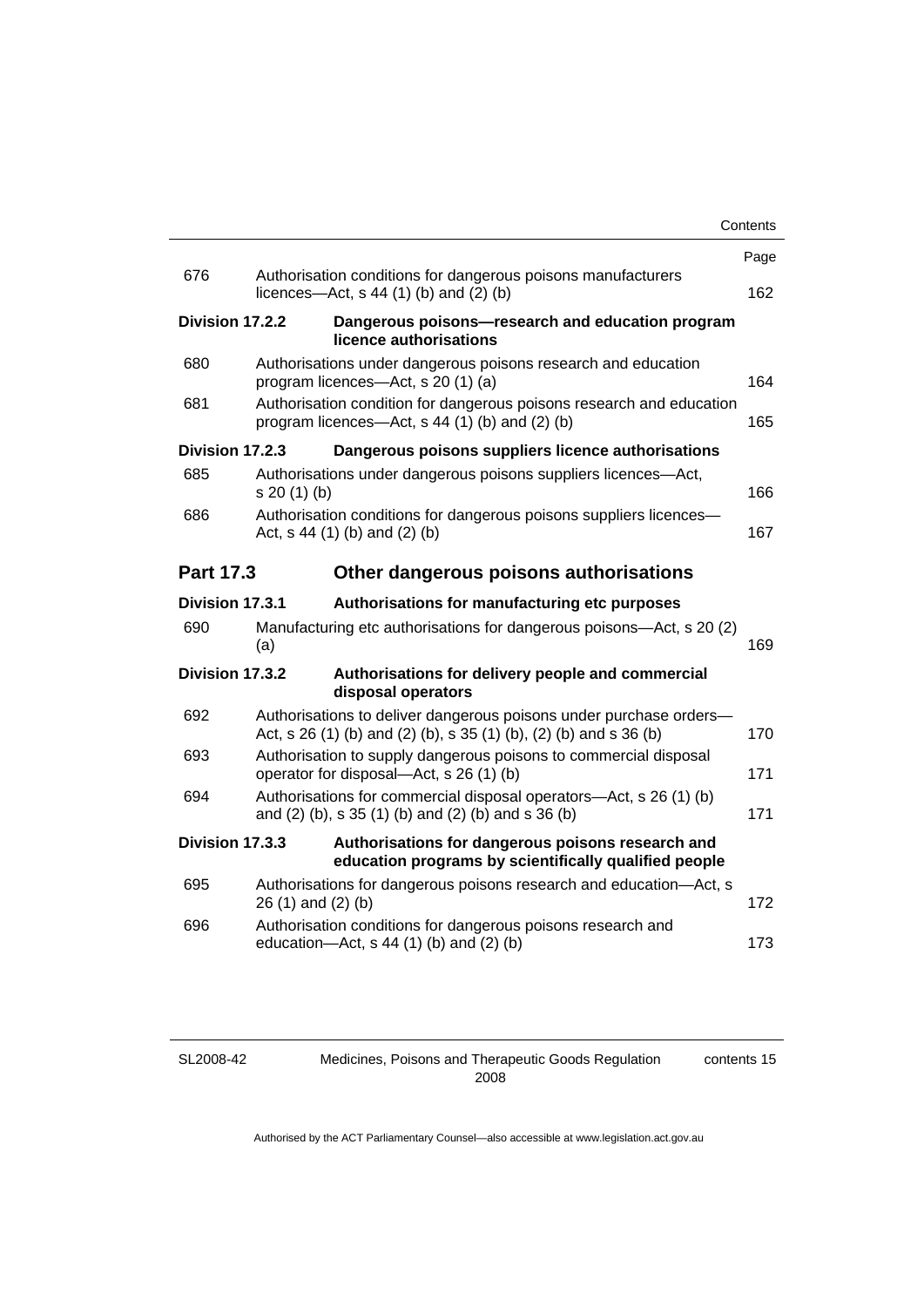|                   |                                                                                                           | Page      |  |  |
|-------------------|-----------------------------------------------------------------------------------------------------------|-----------|--|--|
| <b>Chapter 18</b> | <b>Dangerous poisons licences</b>                                                                         |           |  |  |
| <b>Part 18.1</b>  | Dangerous poisons licences generally                                                                      |           |  |  |
| 700               | Dangerous poisons licences that may be issued-Act, s 78 (2)                                               | 174       |  |  |
| <b>Part 18.2</b>  | Dangerous poisons manufacturers licences                                                                  |           |  |  |
| 705               | Applications for dangerous poisons manufacturers licences                                                 | 175       |  |  |
| 706               | Restrictions on issuing of dangerous poisons manufacturers<br>licences—Act, $s$ 85 (1) (a)                | 176       |  |  |
| 707               | Additional information for dangerous poisons manufacturers<br>licences—Act, $s$ 88 (1) (k)                |           |  |  |
| <b>Part 18.3</b>  | Dangerous poisons research and education<br>program licences                                              |           |  |  |
| 710               | Applications for dangerous poisons research and education program<br>licences                             | 177       |  |  |
| 711               | Restrictions on issuing of dangerous poisons research and education<br>program licences—Act, s 85 (1) (a) |           |  |  |
| 712               | Additional information for dangerous poisons research and education<br>licences—Act, $s$ 88 (1) (k)       |           |  |  |
| <b>Part 18.4</b>  | Dangerous poisons suppliers licences                                                                      |           |  |  |
| 715               | Applications for dangerous poisons suppliers licences                                                     | 180       |  |  |
| 716               | Restrictions on issuing of dangerous poisons suppliers licences-Act,<br>s 85 (1) (a)                      | 181       |  |  |
| 717               | Additional information for dangerous poisons suppliers licences-Act,<br>s 88 (1) (k)                      | 181       |  |  |
| <b>Chapter 19</b> | Dangerous poisons-other provisions                                                                        |           |  |  |
| <b>Part 19.1</b>  | Dangerous poisons purchase orders                                                                         |           |  |  |
| 720               | Supplying dangerous poisons on purchase orders                                                            | 182       |  |  |
| 721               | General requirements for dangerous poisons purchase orders-Act, s<br>38(2)(c)                             | 183       |  |  |
| 722               | Recording supply of dangerous poisons on purchase orders                                                  | 183       |  |  |
| contents 16       | Medicines, Poisons and Therapeutic Goods Regulation                                                       | SL2008-42 |  |  |

2008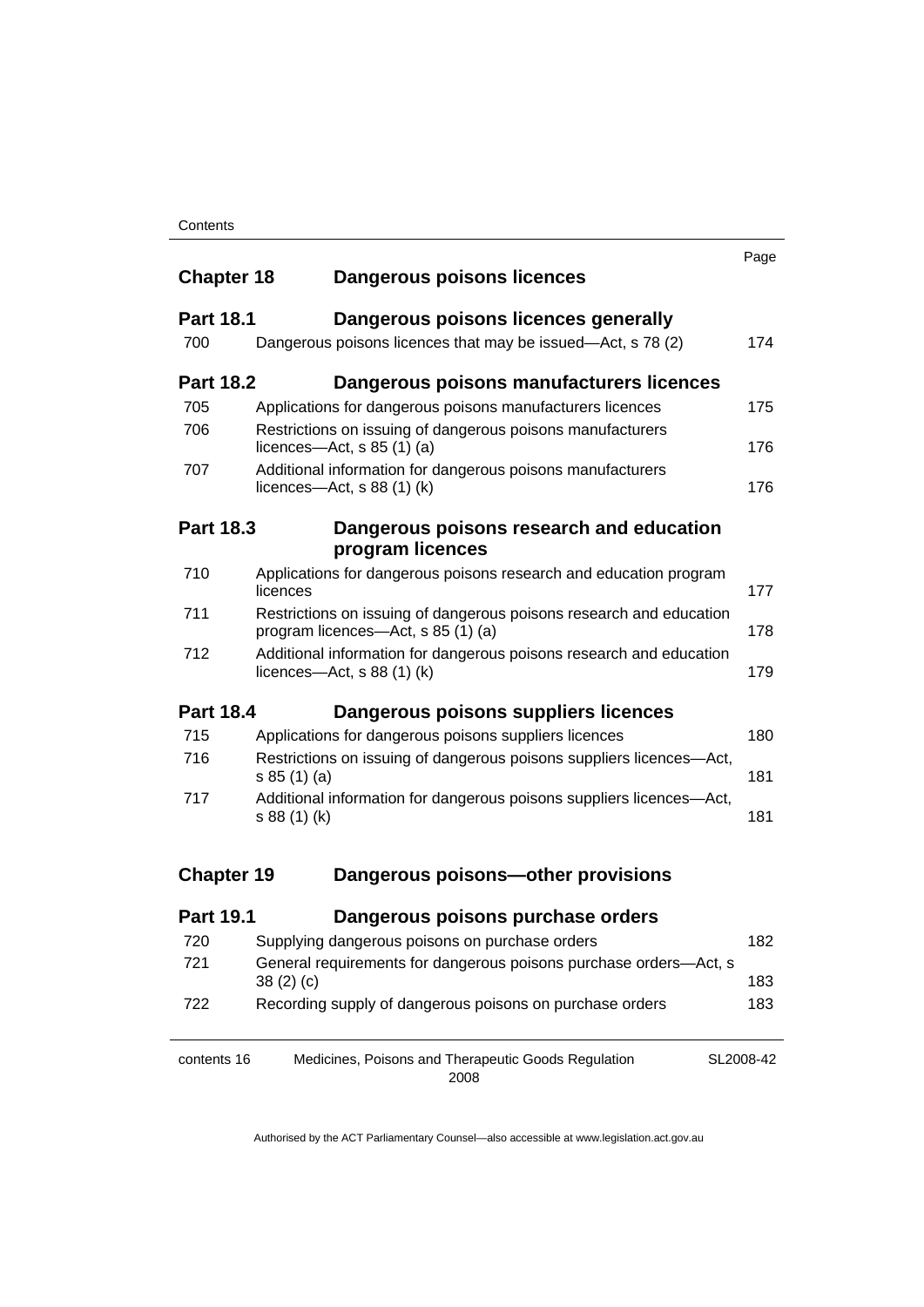|                   |                                                                                                           | Contents |
|-------------------|-----------------------------------------------------------------------------------------------------------|----------|
|                   |                                                                                                           | Page     |
| <b>Part 19.2</b>  | Wholesale supply of dangerous poisons<br>under corresponding laws                                         |          |
| 725               | Conditions for wholesalers supplying dangerous poisons under<br>corresponding laws-Act, s 20 (4) (c)      | 185      |
| <b>Part 19.3</b>  | Packaging and labelling of dangerous<br>poisons                                                           |          |
| 730               | Meaning of relevant law-pt 19.3                                                                           | 186      |
| 731               | Packaging of supplied manufacturer's packs of dangerous poisons-<br>Act, s 59 (1) (c) (i) and (2) (c) (i) | 186      |
| 732               | Labelling of supplied manufacturer's packs of dangerous poisons-<br>Act, s 60 (1) (c) (i) and (2) (c) (i) | 187      |
| <b>Part 19.4</b>  | Storage of dangerous poisons                                                                              |          |
| 735               | Storage of dangerous poisons-Act, s 61 (b) and (c)                                                        | 188      |
| <b>Part 19.5</b>  | Dangerous poisons registers                                                                               |          |
| 740               | Keeping of dangerous poisons registers by certain people-Act, s 48<br>and s 50 (1) (b) and (2) (b)        | 189      |
| 741               | Form of dangerous poisons registers-Act, s 49 (1) (b)                                                     | 190      |
| 742               | Making entries in dangerous poisons registers-Act, s 51 (1) (b)                                           | 190      |
| 743               | Prescribed witnesses for discarding of dangerous poisons-Act, s 54<br>$(a)$ and $(b)$                     | 191      |
| 744               | Changes to entries in dangerous poisons registers—Act, s 55 (2) (b)                                       | 191      |
| <b>Chapter 20</b> | <b>Paints</b>                                                                                             |          |
| 750               | Manufacture, supply and use of paints containing white lead-Act, s<br>70 (1) (b), (2) (b) and (3) (b)     | 193      |
| 751               | Manufacture, supply and use of paints for certain purposes-Act, s 71<br>$(1)$ and $(3)$                   | 193      |
| 752               | Manufacture, supply and use of paints for toys-Act, s 72 (b)                                              | 194      |
| 753               | Manufacture, supply and use of paints containing pesticides-Act, s<br>73(b)                               | 195      |

SL2008-42

Medicines, Poisons and Therapeutic Goods Regulation 2008 contents 17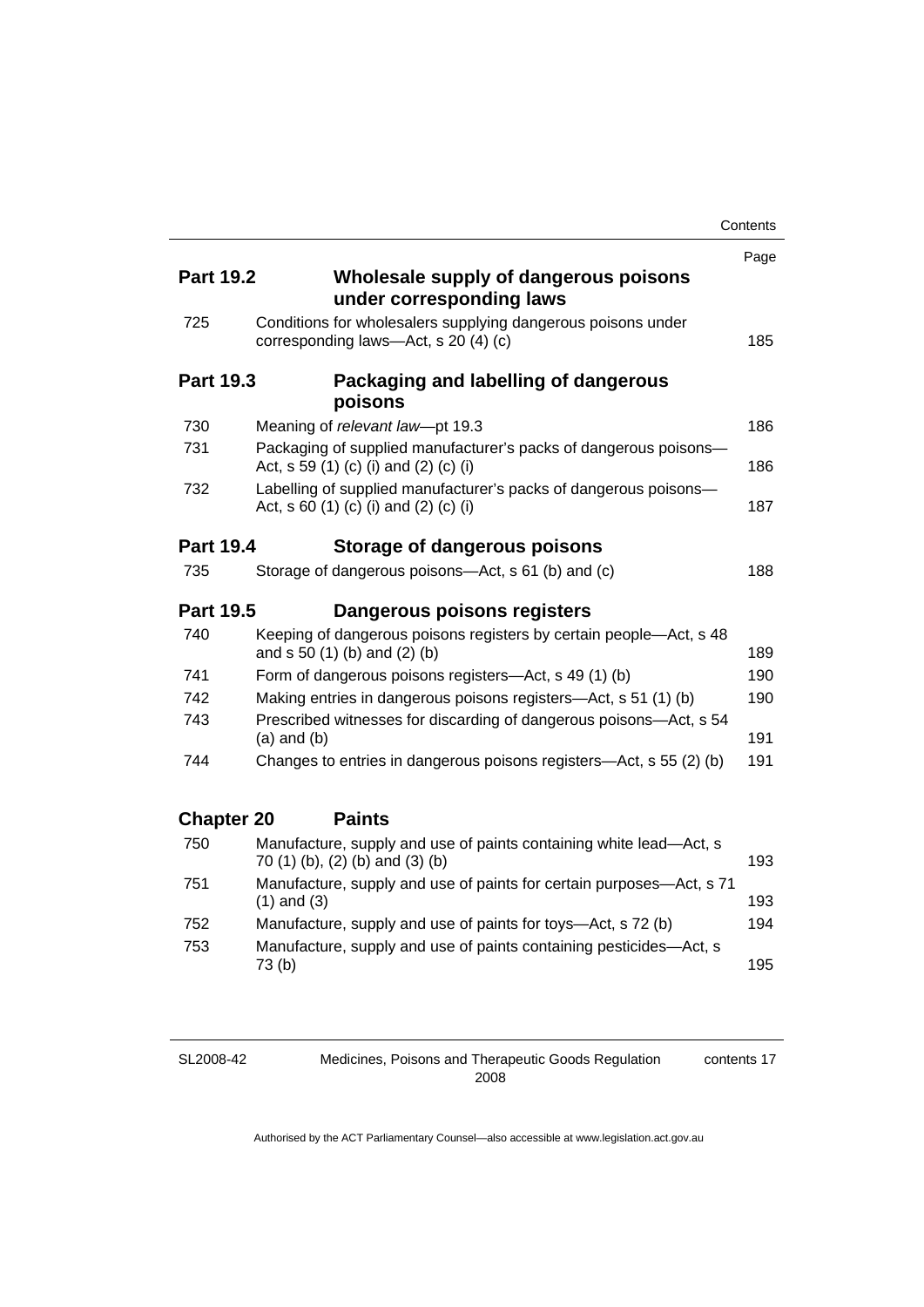#### **Contents**

| <b>Chapter 21</b> | <b>Prohibited and appendix C substances</b>                                                                                                                               |  | Page |
|-------------------|---------------------------------------------------------------------------------------------------------------------------------------------------------------------------|--|------|
|                   |                                                                                                                                                                           |  |      |
| <b>Part 21.1</b>  | <b>Preliminary</b>                                                                                                                                                        |  |      |
| 760               | Meaning of prohibited substance-ch 21                                                                                                                                     |  | 196  |
| 761               | Prohibited substances licences-Act, s 78 (2)                                                                                                                              |  | 196  |
| <b>Part 21.2</b>  | <b>Prohibited substances research and</b><br>education program licences                                                                                                   |  |      |
| Division 21.2.1   | Issue of prohibited substances research and education<br>program licences                                                                                                 |  |      |
| 765               | Applications for prohibited substances research and education<br>program licences                                                                                         |  | 197  |
| 766               | Restrictions on issuing of prohibited substances research and<br>education program licences-Act, s 85 (1) (a)                                                             |  |      |
| 767               | Additional information for prohibited substances research program and<br>education licences-Act, s 88 (1) (k)                                                             |  |      |
| Division 21.2.2   | Prohibited substances research and education<br>program authorisations                                                                                                    |  |      |
| 768               | Authorisations under prohibited substances research and education<br>program licences—Act, s 20 (1) (a)                                                                   |  | 199  |
| 769               | Authorisation condition for prohibited substances research and<br>education program licences—Act, s 44 (1) (b) and (2) (b)                                                |  | 200  |
| Division 21.2.3   | Other provisions-prohibited substances research and<br>education program licences                                                                                         |  |      |
| 770               | Approvals of dealings for prohibited substances research and<br>education program licences—Act, s 20 (1) (c)                                                              |  | 201  |
| 771               | Authorisation condition for approval-holders—Act, s 44 (1) (b) and (2)<br>(b)                                                                                             |  | 202  |
| 772               | General requirements for prohibited substances purchase orders-<br>Act, s 38 (2) (c)                                                                                      |  | 202  |
| 773               | Recording supply of prohibited substances on purchase orders                                                                                                              |  | 203  |
| 774               | Information for CHO about supplied prohibited substances research<br>and education program licences—Act, s 31 (1) (a) (ii), (1) (b), (2) (a)<br>(ii), $(2)$ (b) and $(4)$ |  | 203  |

contents 18 Medicines, Poisons and Therapeutic Goods Regulation 2008

SL2008-42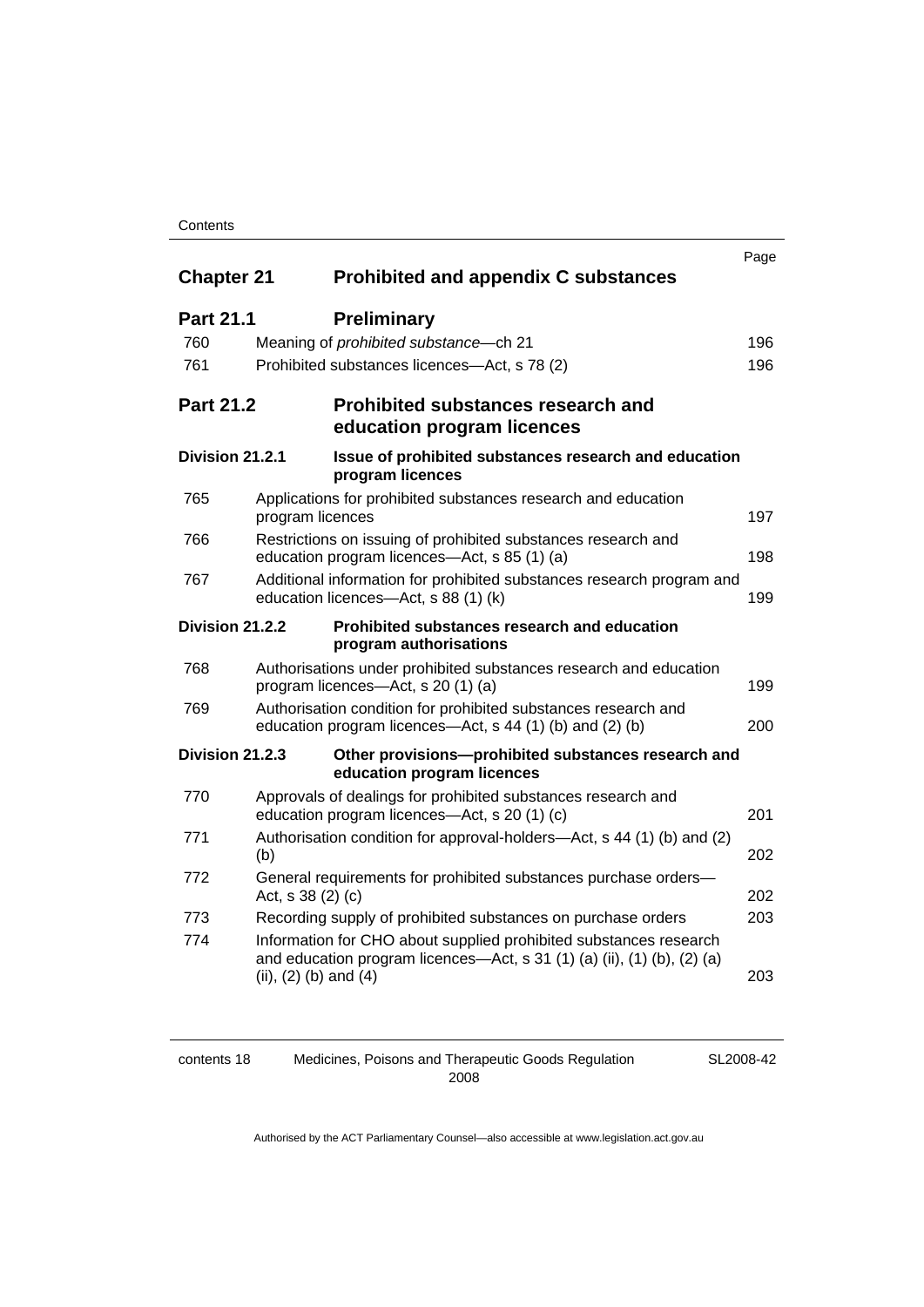| Contents |
|----------|
|----------|

|                   |                                                                                                                | Page |  |
|-------------------|----------------------------------------------------------------------------------------------------------------|------|--|
| <b>Part 21.3</b>  | <b>Prohibited substances registers</b>                                                                         |      |  |
| 775               | Keeping of prohibited substances registers by certain people-Act,<br>s 48 and s 50 (1) (b) and (2) (b)         | 205  |  |
| 776               | Form of prohibited substances registers-Act, s 49 (1) (b)                                                      | 205  |  |
| 777               | Making entries in prohibited substances registers-Act, s 51 (1) (b)                                            | 206  |  |
| 778               | Prescribed witnesses for discarding of prohibited substances—Act, s<br>54 (a) and (b)                          | 206  |  |
| 779               | Changes to entries in prohibited substances registers—Act, s 55 (2)<br>(b)                                     | 207  |  |
| <b>Chapter 22</b> | <b>Therapeutic goods</b>                                                                                       |      |  |
| 800               | Definitions-ch 22                                                                                              | 208  |  |
| 801               | Prescribed regulated therapeutic goods-Act, s 14, def regulated<br>therapeutic good, par (b)                   | 208  |  |
| 802               | Authorisation to supply optical devices—Act, s 74 (1) (b) and (2) (b)                                          | 208  |  |
| 803               | Authorisation conditions for supplying optical devices—Act, s 75 (1) (b) 209                                   |      |  |
| <b>Chapter 23</b> | <b>Notification and review of decisions</b>                                                                    |      |  |
| 850               | Meaning of reviewable decision-ch 23                                                                           | 210  |  |
| 851               | Notice of reviewable decisions                                                                                 | 211  |  |
| 852               | Applications for review                                                                                        |      |  |
| <b>Chapter 24</b> | <b>Miscellaneous</b>                                                                                           |      |  |
| 860               | Authorisations for public employees-Act, s 26 (1) (b), (2) (b), s 35 (1)<br>$(b)$ , $(2)$ $(b)$ and s 36 $(b)$ | 213  |  |
| 861               | Other authorisations for public employees—Act, s 20 (1) (a), (2) (a)<br>and s 74 (1) (b)                       | 214  |  |
| 862               | Certain containers not to be used for human-use substances-Act, s<br>63(1)(b)                                  | 215  |  |
| 863               | Displacement of Legislation Act, s 47 (6)                                                                      | 215  |  |
| 864               | Legislation amended-sch 6                                                                                      | 215  |  |

Medicines, Poisons and Therapeutic Goods Regulation 2008

contents 19

SL2008-42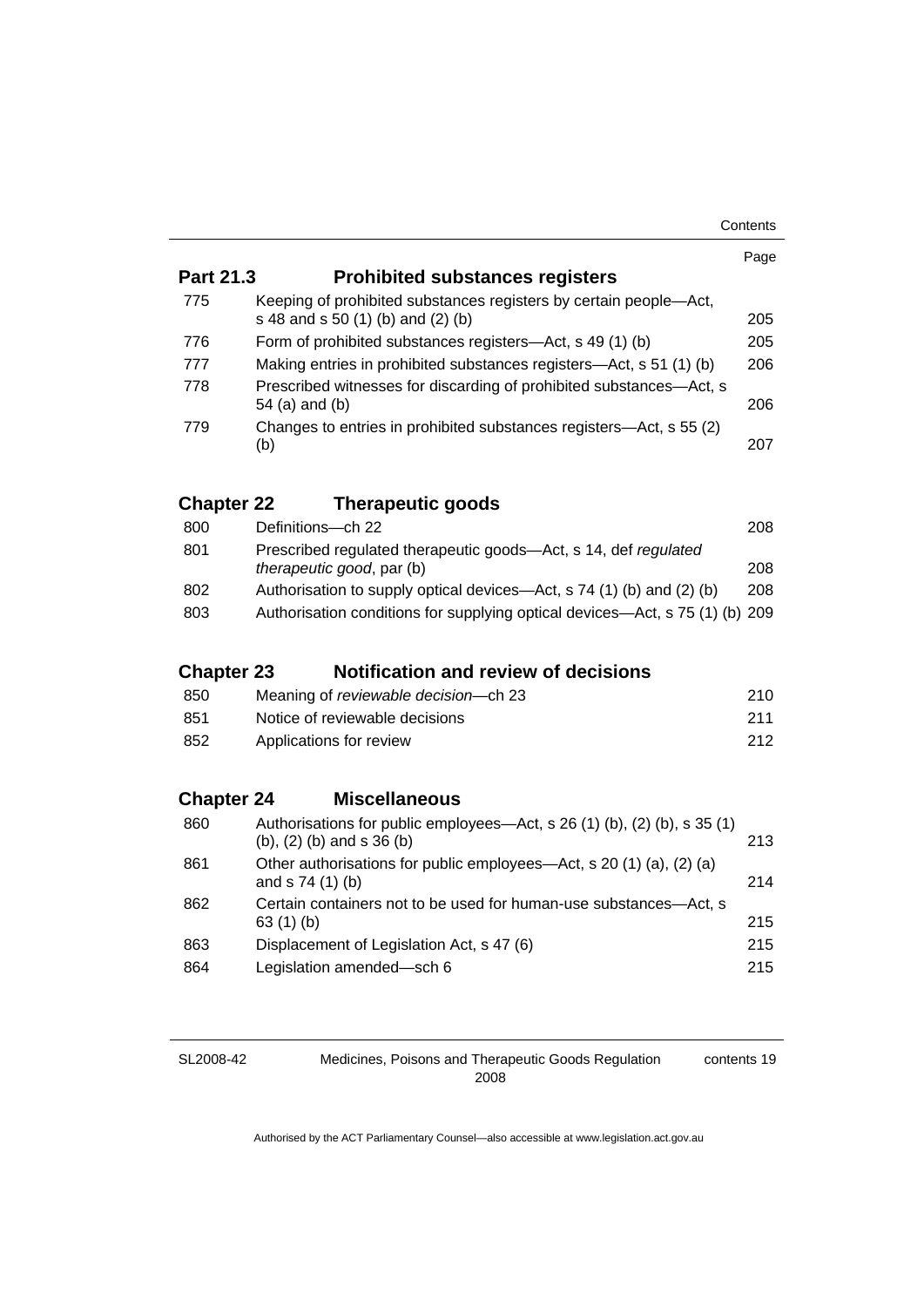#### **Contents**

|                   |                   |                                                                      | Page |
|-------------------|-------------------|----------------------------------------------------------------------|------|
| <b>Chapter 30</b> |                   | <b>Transitional</b>                                                  |      |
| 1000              | Definitions-ch 30 |                                                                      | 216  |
| 1001              |                   | DODA wholesaler's licences-Act, s 520 (2)                            | 216  |
| 1002              |                   | Poisons Act licences-Act, s 520 (2)                                  | 216  |
| 1003              |                   | PADA licences-Act, s 520 (2)                                         | 216  |
| 1004              |                   | DODA authorisations-Act, s 522 (2)                                   | 216  |
| 1005              |                   | PADA authorisations-Act, s 522 (2)                                   | 217  |
| 1006              |                   | Public Health (Prohibited Drugs) Act authorisations-Act, s 522 (2)   | 217  |
| 1007              |                   | DODA approvals to prescribe drugs of dependence—Act, s 531 (2)       | 217  |
| 1008              | Expiry-ch 30      |                                                                      | 218  |
|                   |                   |                                                                      |      |
| <b>Schedule 1</b> |                   | <b>Medicines—health-related occupations</b>                          |      |
|                   |                   | authorisations                                                       | 219  |
| <b>Part 1.1</b>   |                   | <b>Ambulance services and officers</b>                               | 219  |
| <b>Part 1.2</b>   |                   | Dentists, dental hygienists and dental therapists                    | 220  |
| <b>Part 1.3</b>   |                   | <b>Doctors</b>                                                       | 223  |
| <b>Part 1.4</b>   |                   | <b>Health professionals at institutions</b>                          | 225  |
| <b>Part 1.5</b>   |                   | <b>Midwives</b>                                                      | 226  |
| <b>Part 1.6</b>   |                   | <b>Nurses</b>                                                        | 227  |
| <b>Part 1.7</b>   |                   | Opioid dependency treatment centres operated by<br><b>Territory</b>  | 230  |
| <b>Part 1.8</b>   |                   | <b>Optometrists</b>                                                  | 231  |
| <b>Part 1.9</b>   |                   | <b>Pharmacists and employees</b>                                     | 232  |
| Part 1.10         |                   | <b>Podiatrists</b>                                                   | 235  |
| Part 1.11         |                   | <b>Residential care facilities</b>                                   | 236  |
| Part 1.12         |                   | Sales representatives for medicines manufacturers<br>and wholesalers | 238  |
| Part 1.13         |                   | Veterinary surgeons and employees                                    | 239  |

contents 20 Medicines, Poisons and Therapeutic Goods Regulation 2008

SL2008-42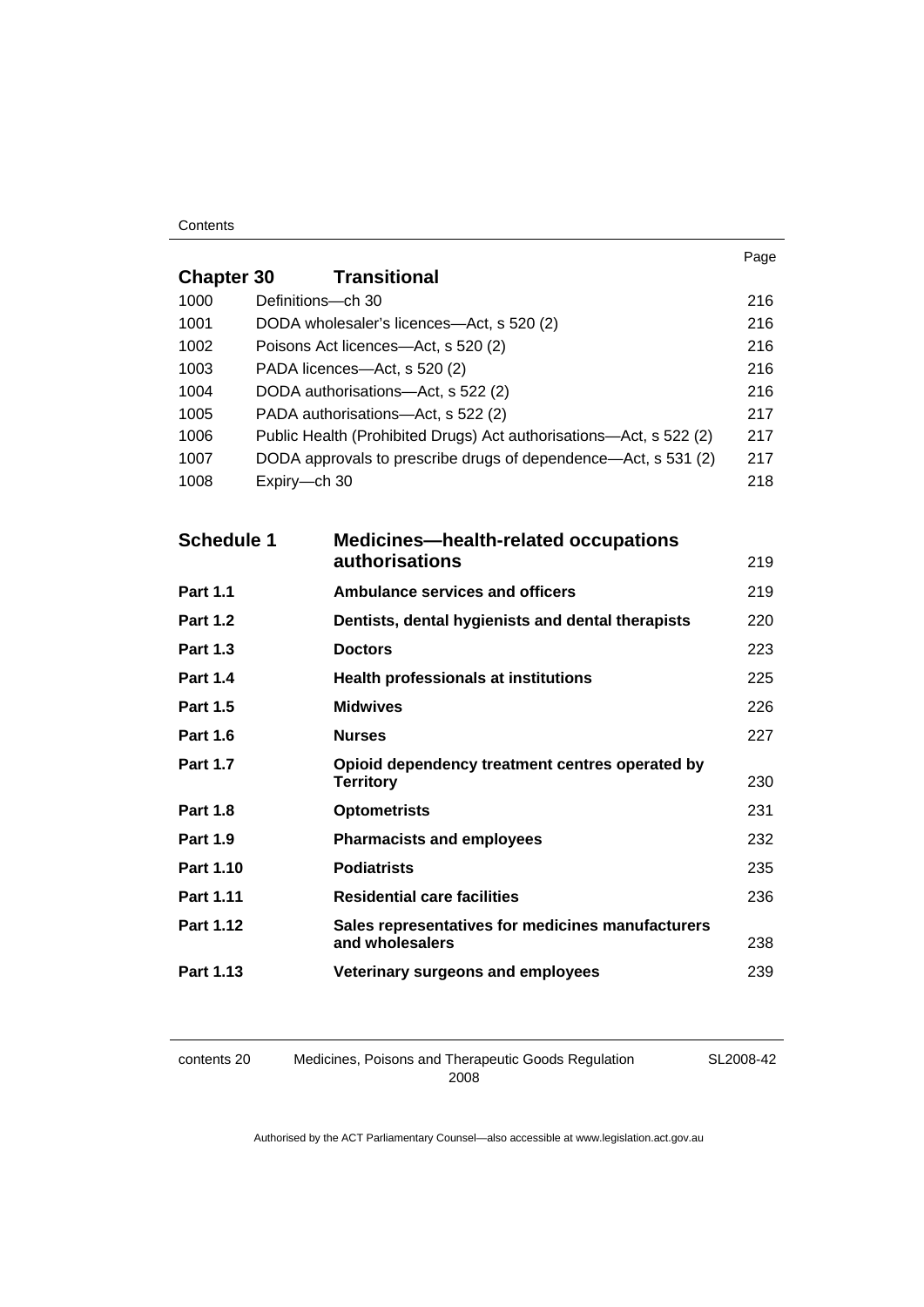|                        |                   |                                                           | Contents    |
|------------------------|-------------------|-----------------------------------------------------------|-------------|
| <b>Schedule 2</b>      |                   | <b>Optometry medicines</b>                                | Page<br>242 |
|                        |                   |                                                           |             |
| <b>Schedule 3</b>      |                   | Designated appendix D medicines-standing<br>approvals     | 244         |
| <b>Part 3.1</b>        |                   | <b>Approval conditions</b>                                | 244         |
| 3.1                    | Definitions-sch 3 |                                                           | 244         |
| <b>Part 3.2</b>        |                   | Standing approvals for designated appendix D<br>medicines | 245         |
| <b>Schedule 4</b>      |                   | Dangerous poisons-manufacturing etc<br>authorisations     | 247         |
| <b>Schedule 5</b>      |                   | <b>Requirements for storage receptacles</b>               | 250         |
| <b>Part 5.1</b>        |                   | <b>Medicines cabinets</b>                                 | 250         |
| 5.1                    |                   | Medicines cabinets-general requirements                   | 250         |
| 5.2                    |                   | Medicines cabinets-body requirements                      | 250         |
| 5.3                    |                   | Medicines cabinets-door requirements                      | 251         |
| 5.4<br>5.5             |                   | Medicines cabinets-lock requirements                      | 251<br>252  |
|                        |                   | Medicines cabinets-mounting requirements                  |             |
| <b>Part 5.2</b><br>5.6 |                   | Safes, strong rooms and vaults                            | 253<br>253  |
| 5.7                    |                   | Requirements for safes<br>Requirements for strong rooms   | 253         |
| 5.8                    |                   | Requirements for vaults                                   | 253         |
|                        |                   |                                                           |             |
| <b>Schedule 6</b>      |                   | <b>Health Professionals Regulation 2004</b>               | 254         |
| <b>Dictionary</b>      |                   |                                                           | 256         |
|                        |                   |                                                           |             |

SL2008-42

Medicines, Poisons and Therapeutic Goods Regulation 2008

contents 21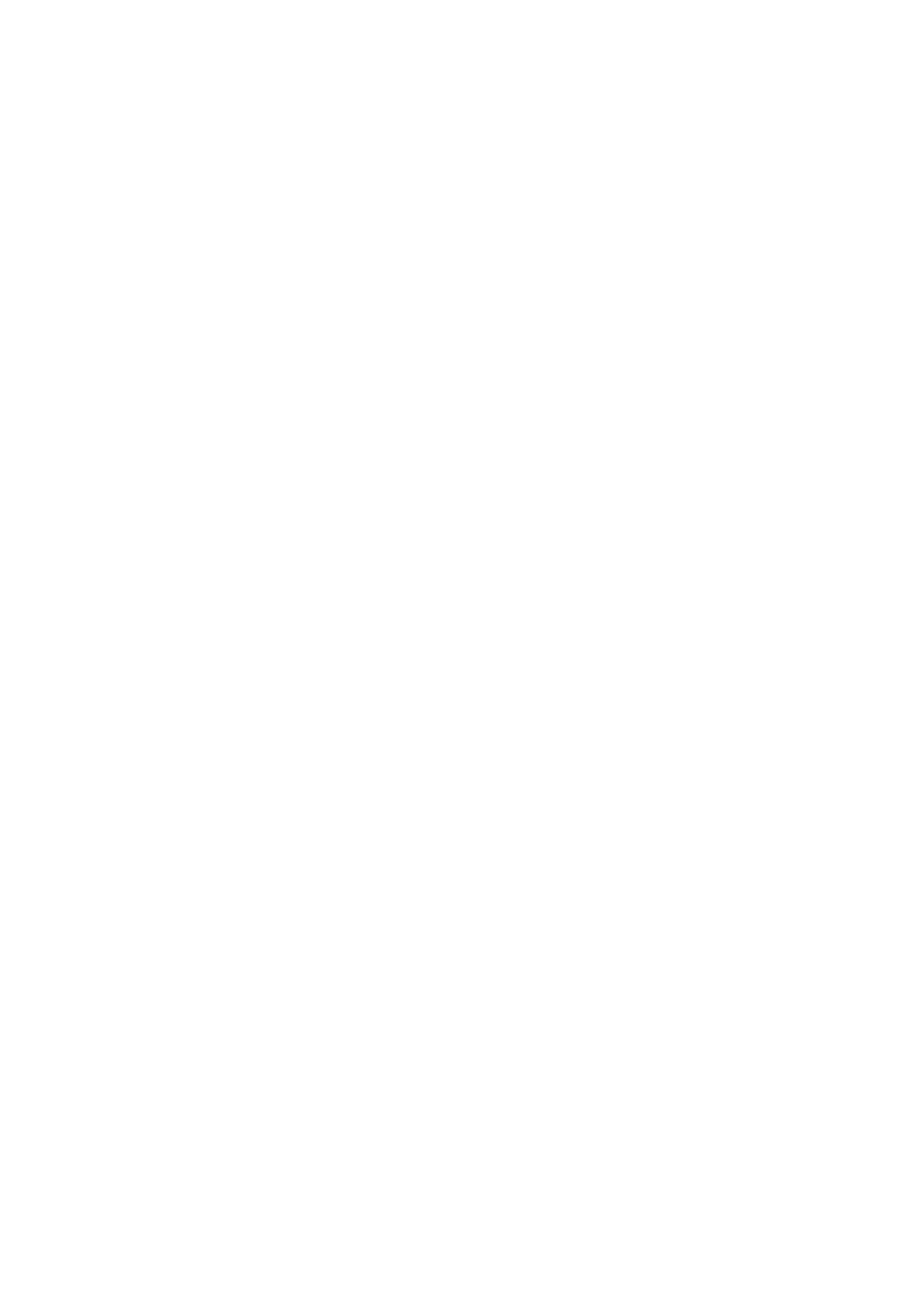## <span id="page-24-0"></span>**Chapter 1** Preliminary

#### **1 Name of regulation**

This regulation is the *Medicines, Poisons and Therapeutic Goods Regulation 2008*.

### **2 Commencement**

- (1) This regulation (other than schedule 6, amendment 6.4) commences on the commencement of the *Medicines, Poisons and Therapeutic Goods Act 2008*.
	- *Note* The naming and commencement provisions automatically commence on the notification day (see Legislation Act, s 75 (1)).
- (2) Schedule 6, amendment 6.4 commences immediately after the commencement of the *Medicines, Poisons and Therapeutic Goods Act 2008*, schedule 2, amendment 2.99.

### **3 Dictionary**

The dictionary at the end of this regulation is part of this regulation.

*Note 1* The dictionary at the end of this regulation defines certain terms used in this regulation, and includes references (*signpost definitions*) to other terms defined elsewhere.

> For example, the signpost definition '*health profession*—see the *Health Professionals Act 2004*, dictionary.' means that the term 'health profession' is defined in that dictionary and the definition applies to this regulation.

*Note 2* A definition in the dictionary (including a signpost definition) applies to the entire regulation unless the definition, or another provision of the regulation, provides otherwise or the contrary intention otherwise appears (see Legislation Act, s 155 and s 156 (1)).

SL2008-42

page 1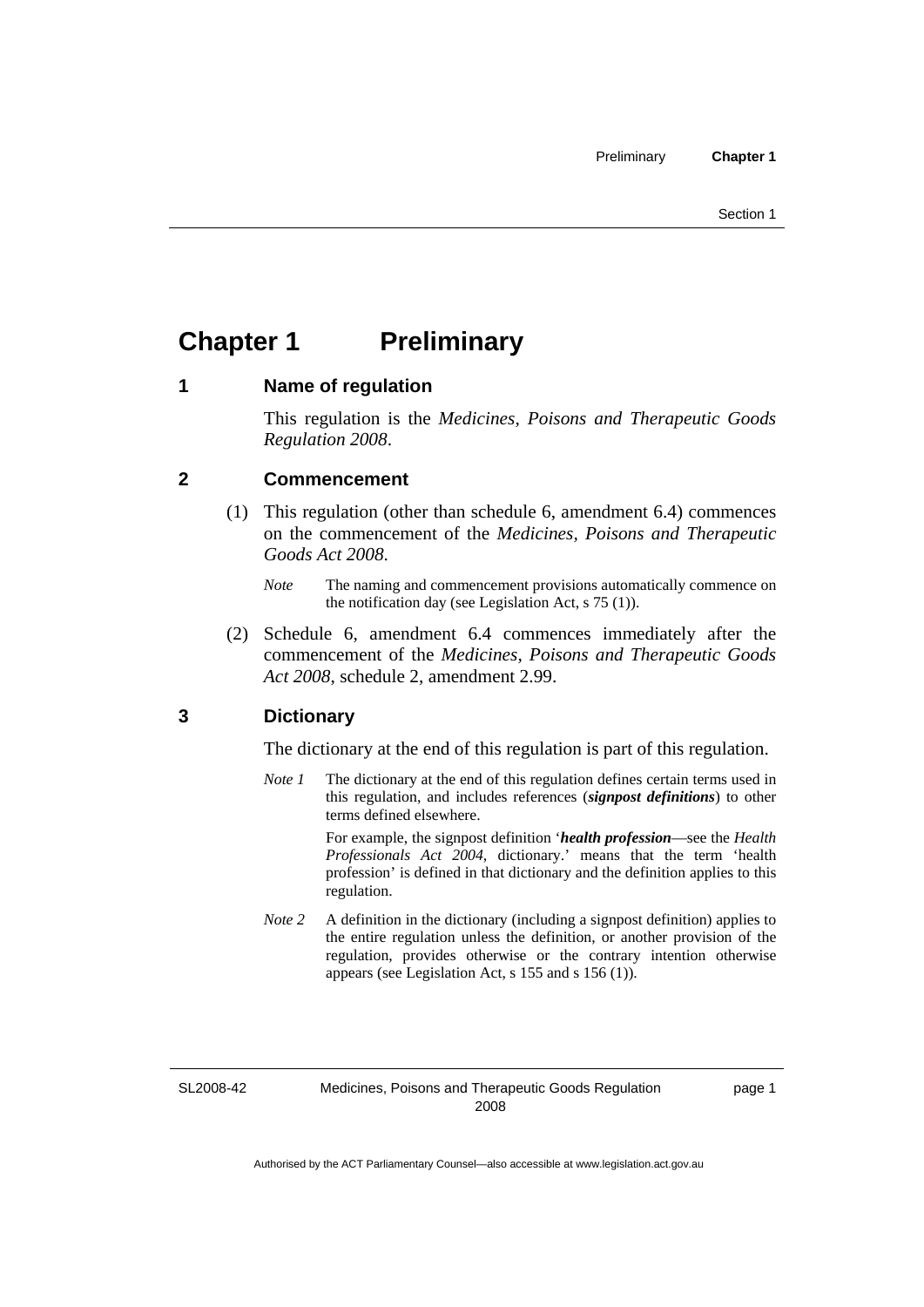#### <span id="page-25-0"></span>**4 Notes**

A note included in this regulation is explanatory and is not part of this regulation.

*Note* See the Legislation Act, s 127 (1), (4) and (5) for the legal status of notes.

### **5 Offences against regulation—application of Criminal Code etc**

Other legislation applies in relation to offences against this regulation.

*Note 1 Criminal Code*

The Criminal Code, ch 2 applies to all offences against this regulation (see Code, pt 2.1).

The chapter sets out the general principles of criminal responsibility (including burdens of proof and general defences), and defines terms used for offences to which the Code applies (eg *conduct*, *intention*, *recklessness* and *strict liability*).

*Note 2 Penalty units* 

The Legislation Act, s 133 deals with the meaning of offence penalties that are expressed in penalty units.

#### **6 Overview of things to which medicines and poisons standard does not apply**

- (1) The medicines and poisons standard applies to regulated substances (see the Act, pt 3.1 and s 17).
- (2) However, the medicines and poisons standard sets out the following things to which it does not apply (unless there is a contrary intention in the standard):
	- (a) a substance in a preparation or product included in the standard, appendix A (General Exemptions) (see the standard, par 1 (2) (h));

SL2008-42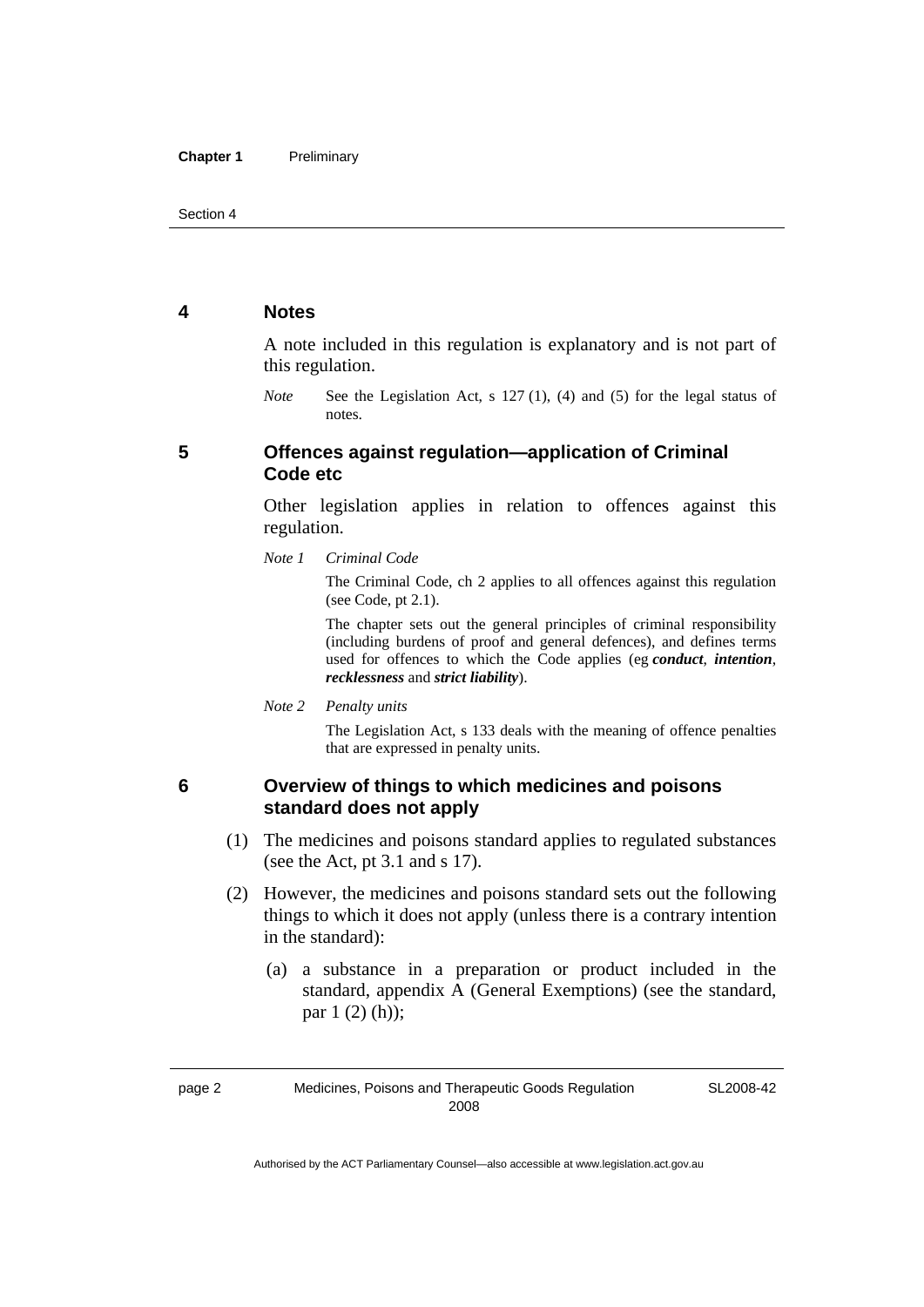- (b) a substance and the reason for its entry in the standard, appendix B (Substances considered not to require control by scheduling) (see the standard, par  $1(2)(h)$ );
- (c) a substance to which the standard, appendix G (Dilute Preparations) applies (see the standard, par  $1(2)(i)$ );
- (d) certain low concentrations of substances included in the standard, schedules 1 to 6 if the substance is not also included in schedule 7 or 8 (see the standard, par  $1(2)(i)$ );
- (e) certain impurities in pesticides (see the standard, par  $1(2)(k)$ ).

SL2008-42

Medicines, Poisons and Therapeutic Goods Regulation 2008

page 3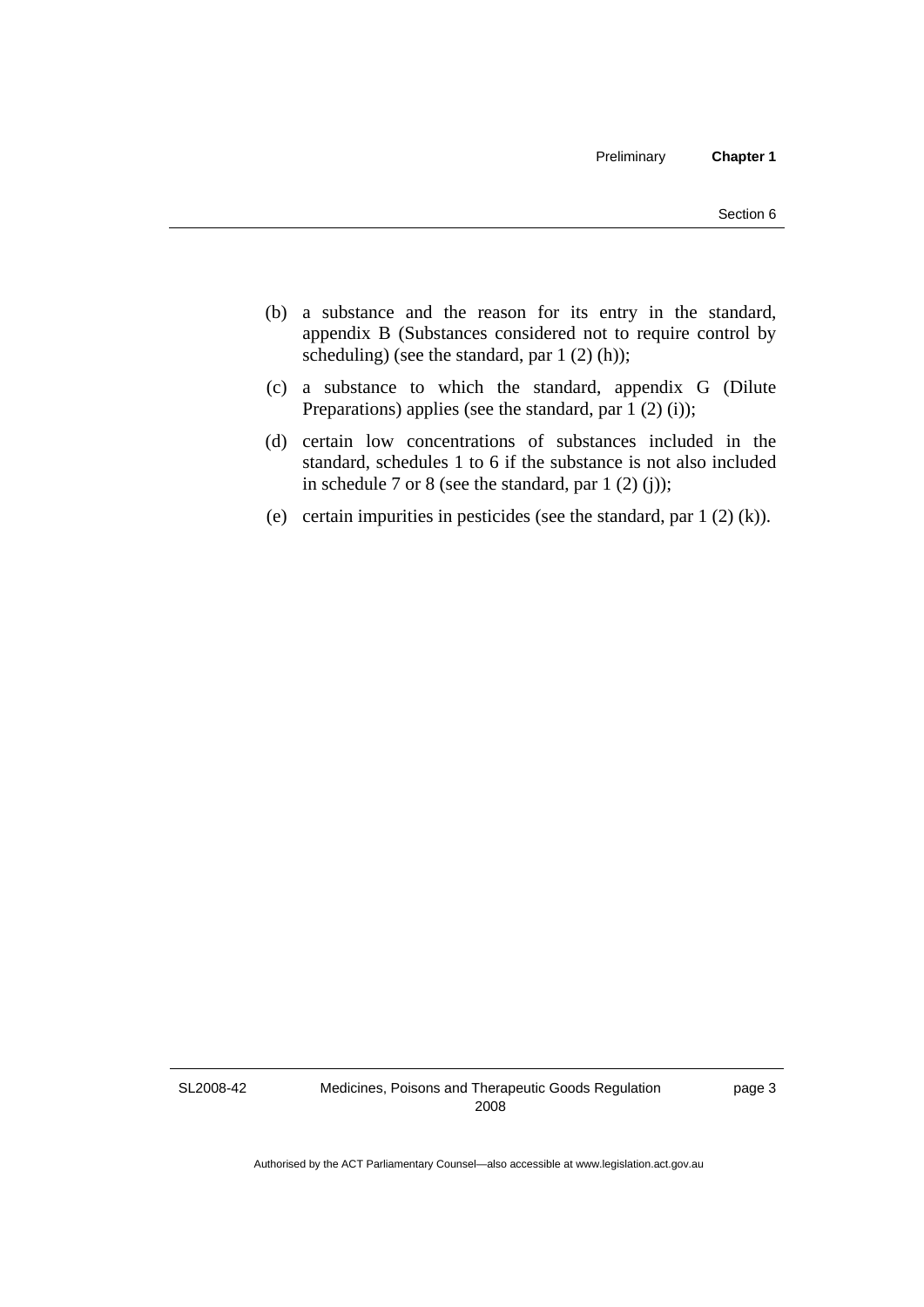<span id="page-27-0"></span>Section 10

## **Chapter 2 Medicines—authorisations generally**

## **Part 2.1 Overview of medicines authorisations**

#### **10 General overview of authorisations for medicines**

 (1) The Act requires that a person must not deal with a medicine in a particular way unless the person is authorised to deal with the medicine.

#### **Example**

the Act, s 35 is about obtaining certain substances (which include medicines)

- *Note 1* The Act, s 19 sets out when a person *deals* with a medicine.
- *Note 2* An example is part of the regulation, is not exhaustive and may extend, but does not limit, the meaning of the provision in which it appears (see Legislation Act, s 126 and s 132).
- (2) The Act, section 20 sets out when a person is authorised to deal with a medicine.
- (3) This regulation authorises certain dealings with medicines.

*Note* An authorisation is not required to deal with the following:

- a substance excluded from the medicines and poisons standard by the standard, par  $1(2)$  (see s 6);
- a substance mentioned in the medicines and poisons standard, sch 2, 3, 4 or 8 if none of the schedules apply to the substance because of an exception in the standard (eg Aspirin in packets available from supermarkets).

SL2008-42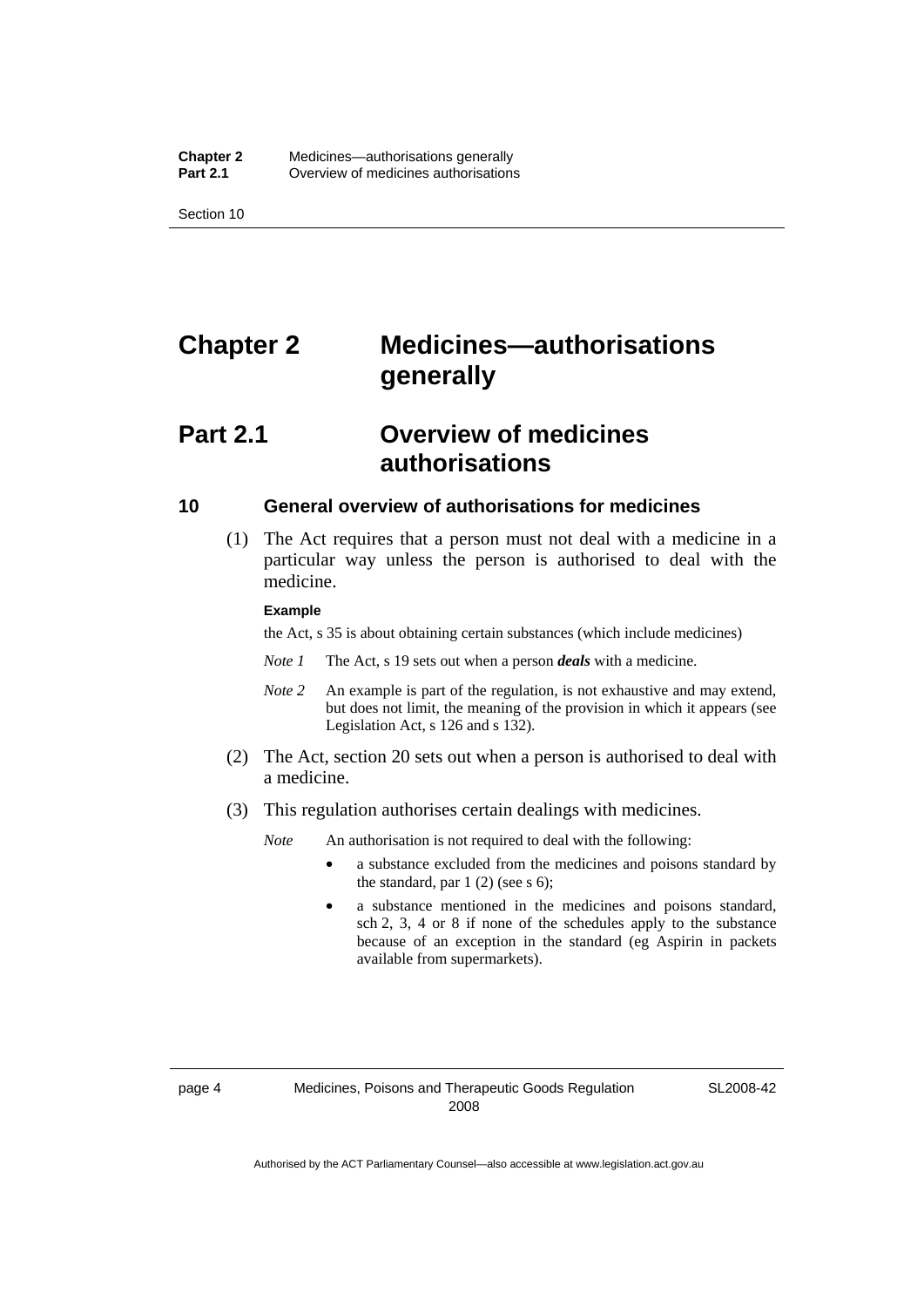#### <span id="page-28-0"></span>(4) An authorisation under this regulation may be subject to limitations.

#### **Examples—s (4)**

- 1 a health professional's authorisation is subject to any condition or restriction to which the health professional is subject to under the *Health Professionals Act 2004* (see s 20)
- 2 the authorisation of a person to prescribe a medicine is subject to any restriction included in sch 1 in relation to the person (see s 30 (1) (b))

*Note* For the power to impose other restrictions, see the Act, ch 8.

### **11 Overview of medicines authorisations under this regulation**

- (1) Medicines authorisations under this regulation that are specific to health-related occupations are given by the following provisions (and are set out in schedule 1):
	- (a) section 30 (which is about authorisations under schedule 1 to prescribe medicines);
	- (b) section 50 (which is about authorisations under schedule 1 to issue requisitions for medicines);
	- (c) section 60 (which is about authorisations under schedule 1 to issue purchase orders for medicines);
	- (d) section 110 (which is about authorisations under schedule 1 to supply medicines);

*Note Supply* includes dispense on prescription (see Act, s 24).

- (e) section 350 (which is about authorisations under schedule 1 for people in health-related occupations to administer medicines);
- (f) section 370 (which is about authorisations under schedule 1 to obtain and possess medicines);
- (g) section 380 (which is about authorisations under schedule 1 to manufacture medicines).

SL2008-42

page 5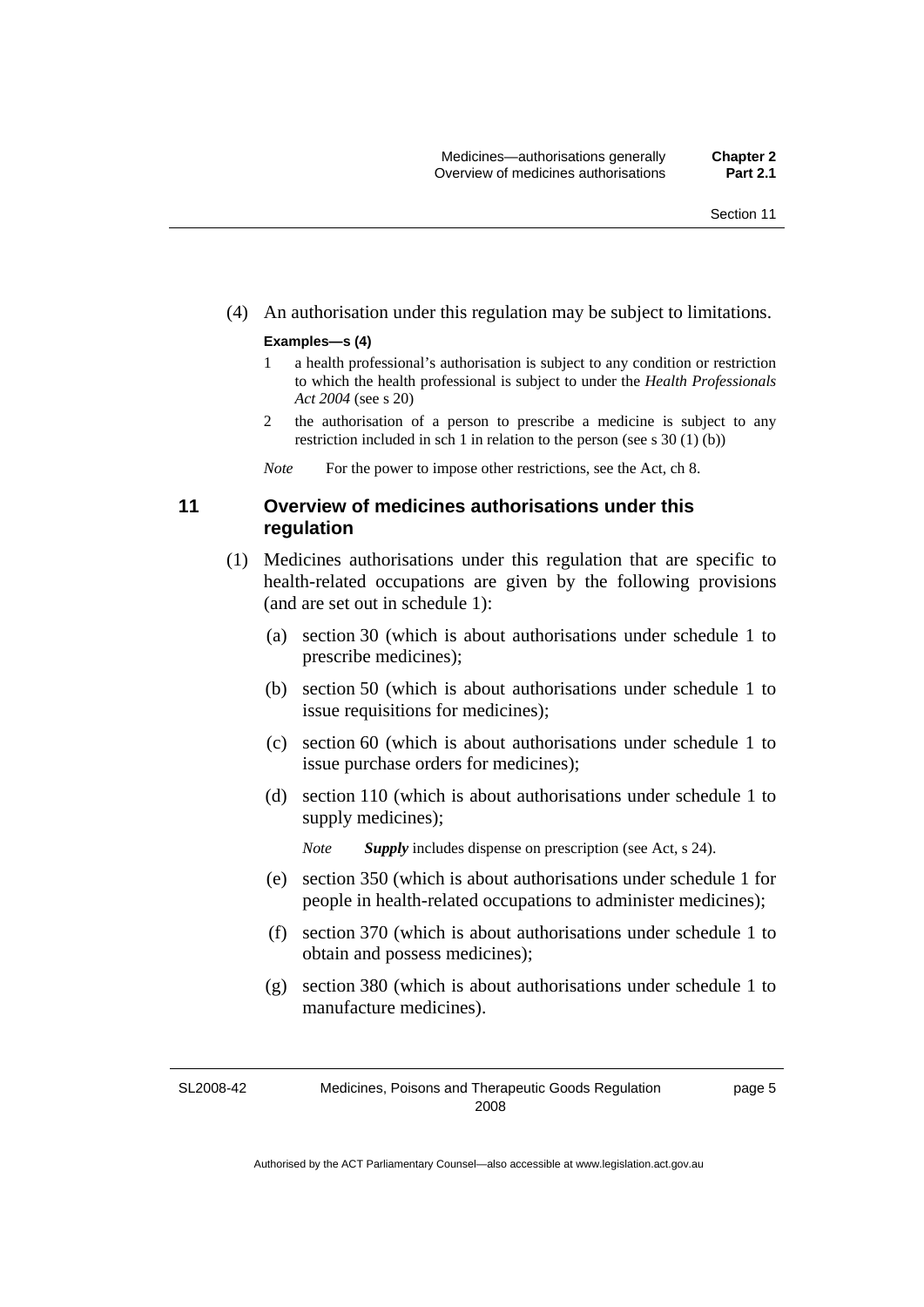Section 11

- (2) For other authorisations, see the following provisions:
	- (a) section 70 (which is about authorisation of CHO to issue standing orders for supply of medicines in public health emergencies);
	- (b) section 71 (which is about authorisation of CHO to issue standing orders for administration of medicines for public health matters);
	- (c) section 75 (which is about authorisation of doctors to issue standing orders for administration of medicines at institutions);
	- (d) section 251 (which is about authorisation to supply certain medicines without prescription in emergencies);
	- (e) section 260 (which is about authorisation to supply medicines to pharmacists for disposal);
	- (f) section 261 (which is about authorisation to supply medicines to commercial disposal operators for disposal);
	- (g) section 360 (which is about authorisation for self-administration of medicines);
	- (h) section 361 (which is about authorisation for the administration of medicines by assistants);
	- (i) section 371 (which is about authorisation to obtain and possess medicines for certain personal use-related dealings);
	- (j) section 400 (which is about authorisation to deliver medicines under supply authorities);
	- (k) section 401 (which is about authorisation for commercial disposal operators for disposal of medicines);
	- (l) section 410 (which is about authorisation to supply and administer adrenaline and salbutamol);

SL2008-42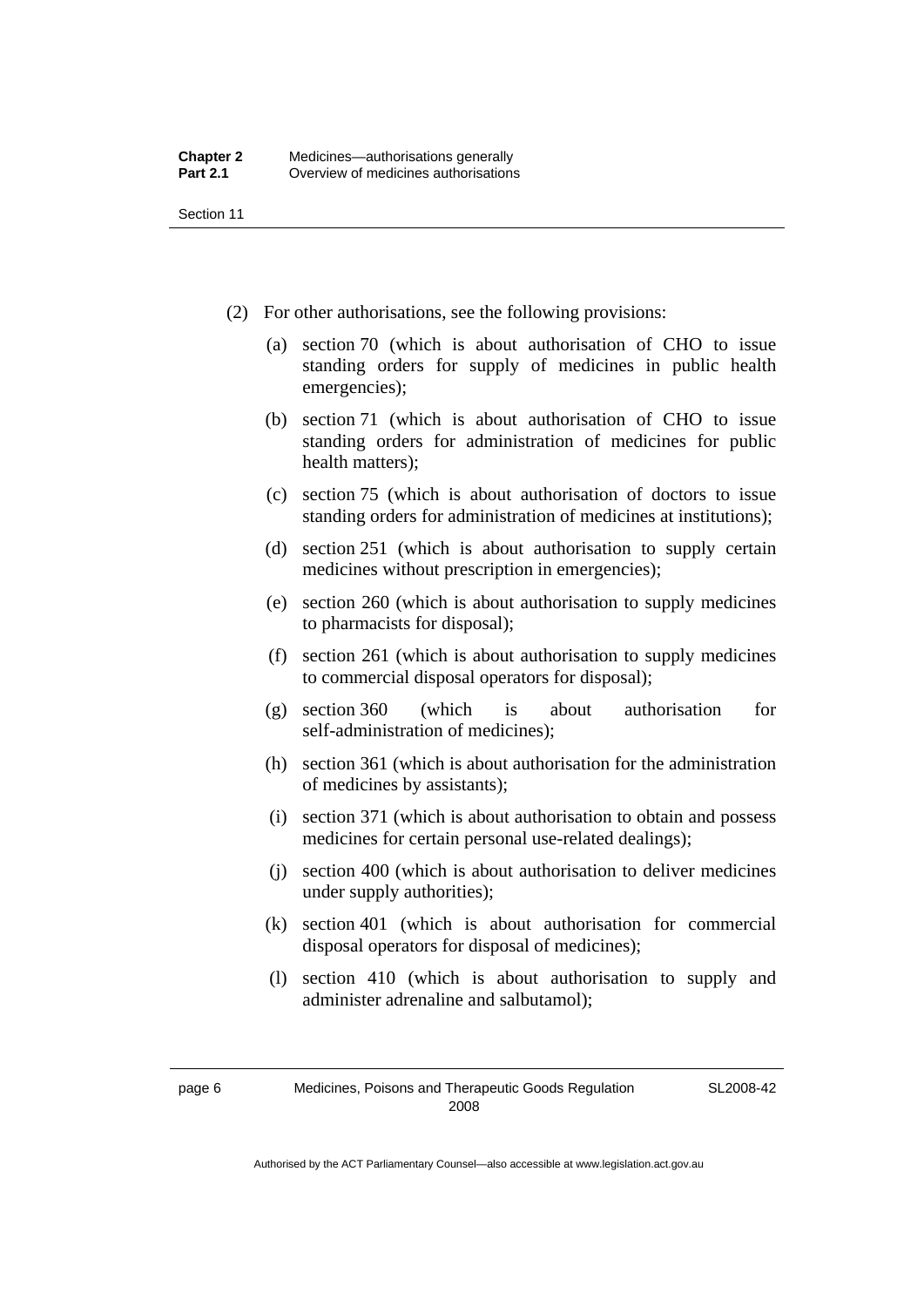- <span id="page-30-0"></span> (m) section 420 (which is about authorisations for CYP authorised people);
- (n) section 421 (which is about authorisations for corrections officers);
- (o) section 430 (which is about authorisations for non-controlled medicines research and education);
- (p) section 440 (which is about authorisations under controlled medicines research and education program licences);
- (q) section 450 (which is about authorisations under first-aid kit licences);
- (r) section 460 (which is about authorisations under medicines wholesalers licences);
- (s) section 470 (which is about authorisations under opioid dependency treatment licences);
- (t) section 480 (which is about authorisations under pharmacy medicines rural communities licences).

### **12 General overview of authorisation conditions for medicines**

 (1) The Act, section 44 requires a person who is authorised to deal with a medicine to comply with any condition to which the authorisation is subject.

#### **Example**

Section 31 sets out the authorisation conditions for an authorised person to prescribe a medicine.

*Note* An example is part of the regulation, is not exhaustive and may extend, but does not limit, the meaning of the provision in which it appears (see Legislation Act, s 126 and s 132).

SL2008-42

page 7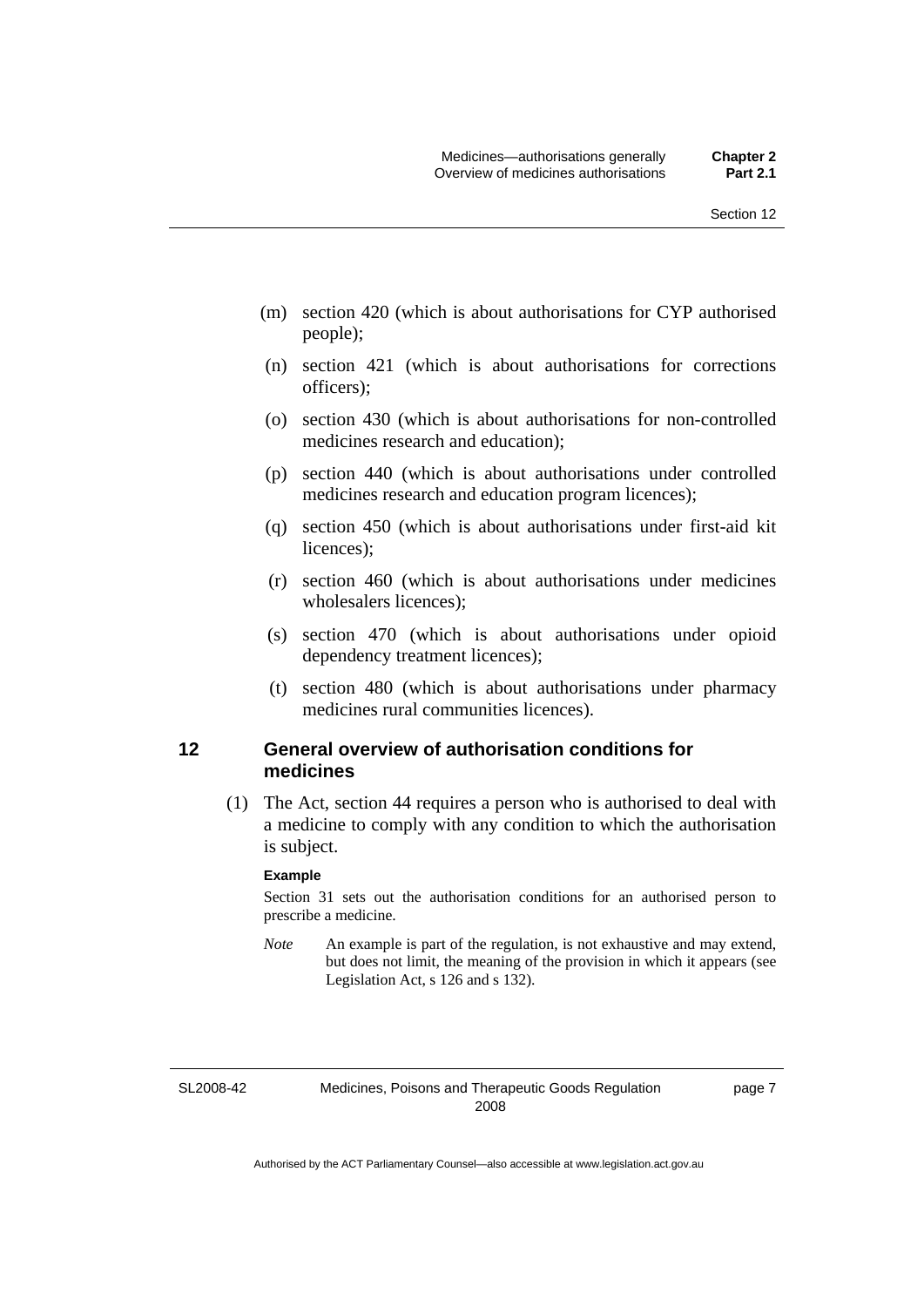#### **Chapter 2** Medicines—authorisations generally<br>**Part 2.1** Overview of medicines authorisations **Part 2.1** Overview of medicines authorisations

Section 12

 (2) The conditions are additional to other restrictions on an authorised person's authority to deal with a medicine.

#### **Example—s (2)**

Schedule 1 limits the use of restricted optometry medicines (see sch 2, table 2.2) to an optometrist who holds a particular authority.

*Note* Conditions may also be imposed under other provisions of the Act including, for example, s 89 which sets out conditions on licences.

page 8 Medicines, Poisons and Therapeutic Goods Regulation 2008

SL2008-42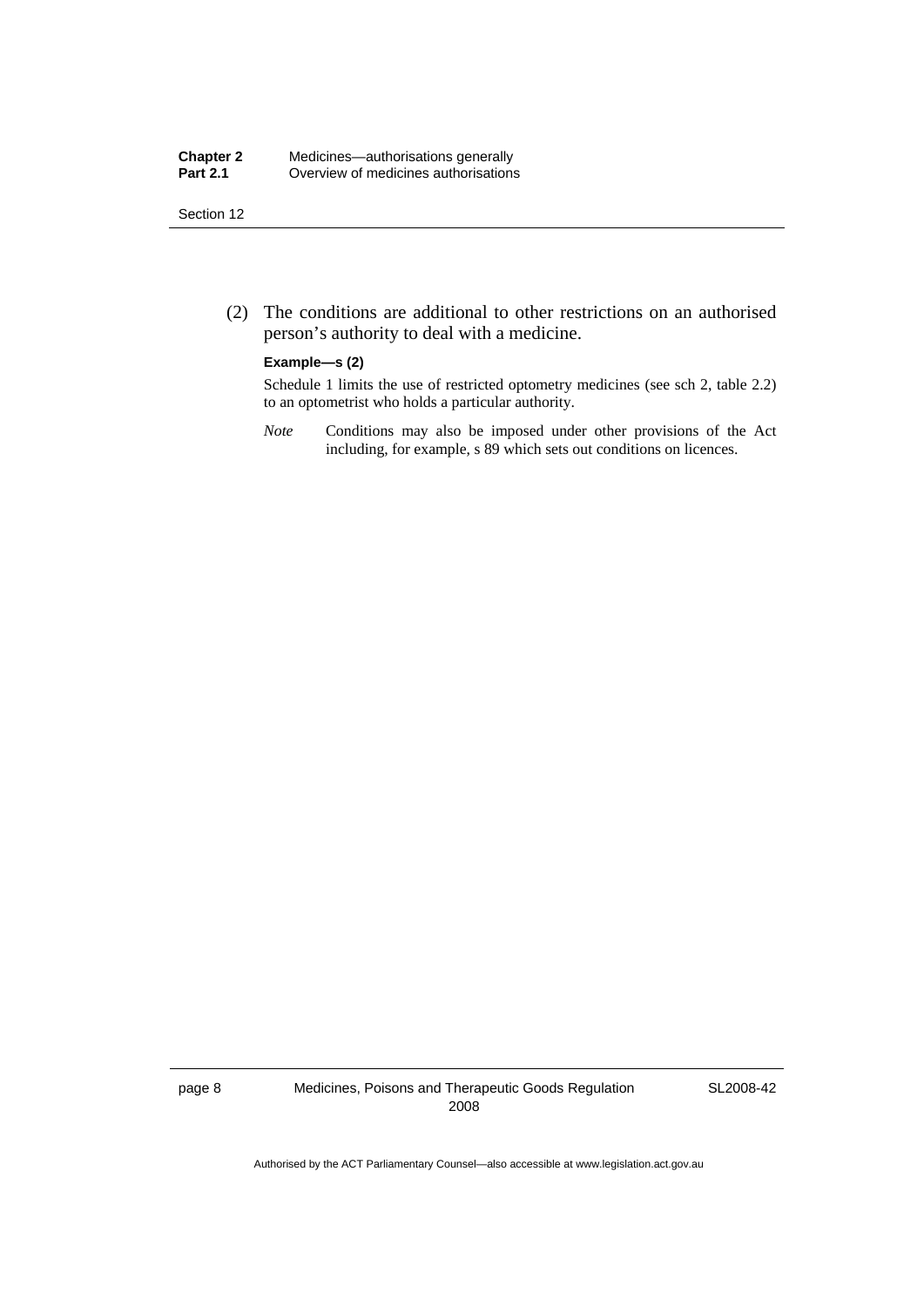## <span id="page-32-0"></span>**Part 2.2 Relationship with Health Professionals Act**

### **20 Medicines authorisations subject to Health Professionals Act restrictions**

A health professional's authorisation under the Act to deal with a medicine is subject to any condition or other restriction to which the health professional is subject under the *Health Professionals Act 2004*.

#### **Example**

Section 31 places conditions on the prescribing of medicines by a health professional authorised to prescribe the medicines. If a particular health professional's registration under the *Health Professionals Act 2004* is subject to the condition or restriction that the person may not prescribe certain medicines, the health professional's authorisation under the *Medicines, Poisons and Therapeutic Goods Act 2008* to prescribe medicines is also subject to that condition or restriction.

- *Note 1* A reference to an Act includes a reference to the statutory instruments made or in force under the Act, including any regulation (see Legislation Act, s 104).
- *Note 2* An example is part of the regulation, is not exhaustive and may extend, but does not limit, the meaning of the provision in which it appears (see Legislation Act, s 126 and s 132).

SL2008-42

page 9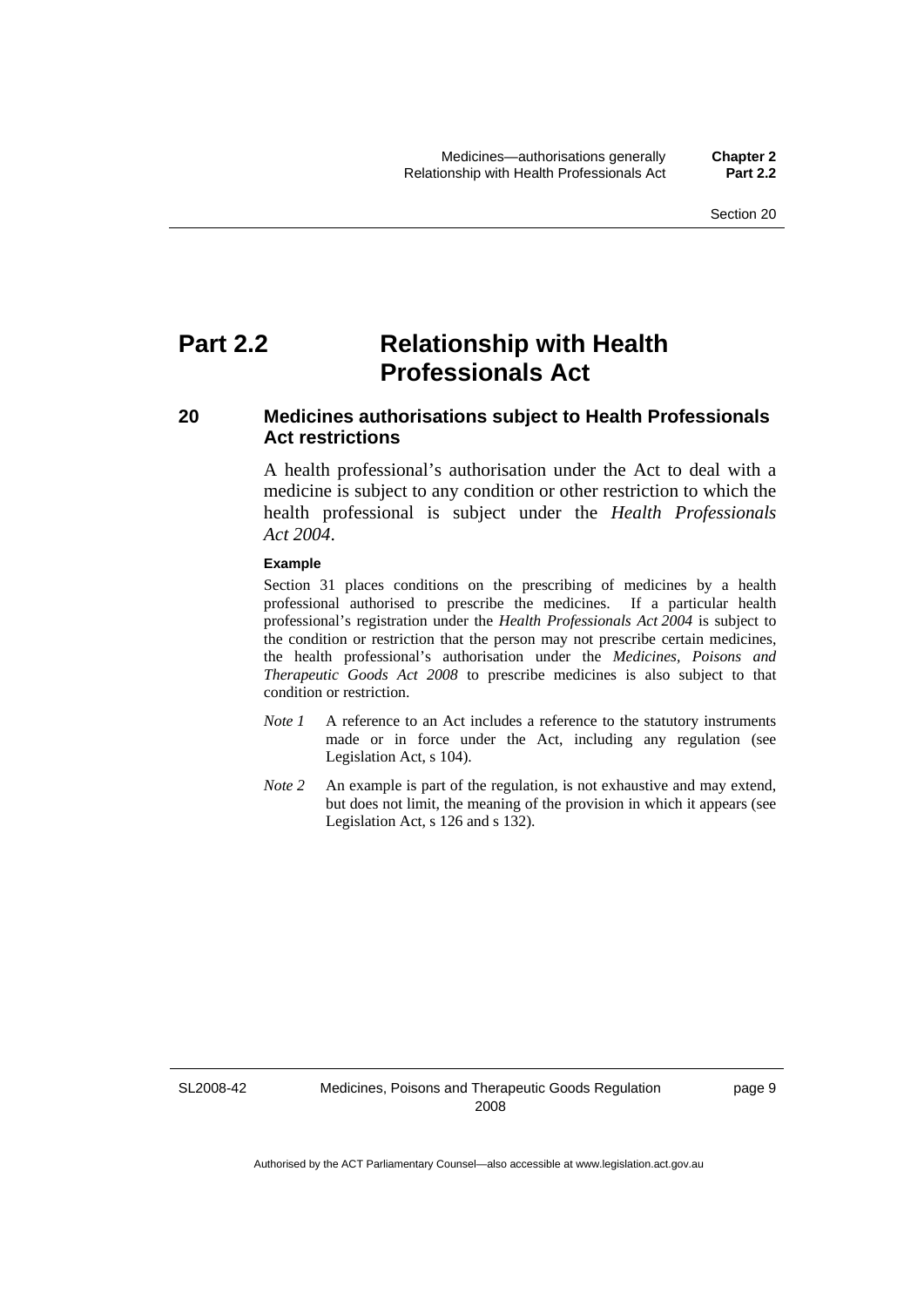## <span id="page-33-0"></span>**Chapter 3 Medicines—supply authorities**

## **Part 3.1** Prescribing medicines

## **Division 3.1.1 Authorisation to prescribe medicines**

## **30 Authorisation under sch 1 to prescribe medicines— Act, s 40 (1) (b), (2) (b) and (3) (b)**

- (1) A person mentioned in schedule 1, column 2 is authorised to prescribe a medicine if—
	- (a) prescribing the medicine is included in the schedule, column 3 in relation to the person; and
	- (b) the prescribing is consistent with any restriction for the prescribing mentioned in the schedule, column 3; and
	- (c) if the prescription is a self-prescription of the medicine—
		- (i) the person is not a trainee dentist or intern doctor; or
		- (ii) the medicine is not a restricted medicine.
- (2) In this section:

#### *restricted medicine* means—

- (a) an anabolic steroid; or
- (b) a designated appendix D medicine; or
- (c) a benzodiazepine; or
- (d) a controlled medicine.

SL2008-42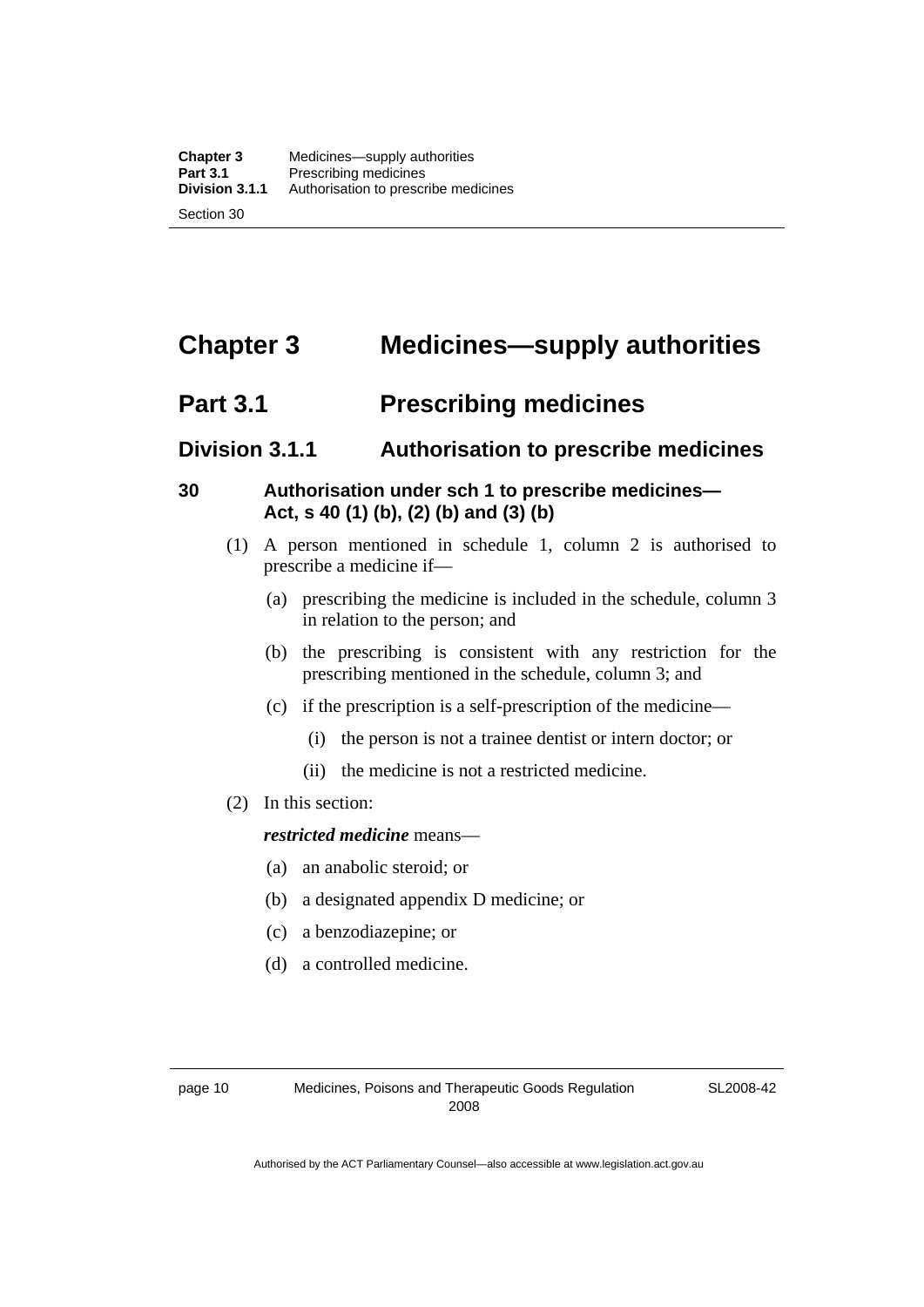### <span id="page-34-0"></span>**31 Authorisation conditions for prescribing medicines—Act, s 44 (1) (b) and (2) (b)**

A prescriber's authorisation under section 30 to prescribe a medicine is subject to the following conditions:

- (a) the medicine is prescribed in accordance with the Act, section 7 (Appropriate prescription and supply of medicines);
- (b) if the prescription is a written prescription—
	- (i) the prescription complies with section 40 (General requirements for written prescriptions); and
	- (ii) the prescription includes the particulars mentioned in section 41 on the front of the prescription; and
	- (iii) if the prescription is faxed by a prescriber to a pharmacist—the prescriber sends the original prescription to the pharmacist not later than 24 hours after the prescriber faxes the prescription to the pharmacist;
		- *Note 1* For the endorsement of faxed prescriptions, see s 41 (1) (1).
		- *Note 2 Pharmacist* does not include an intern pharmacist (see dict).
- (c) if the prescription is an oral prescription—
	- (i) the prescriber believes on reasonable grounds that giving an oral prescription for the medicine is reasonably necessary for the patient's treatment; and
	- (ii) if the prescription is for an unusual or dangerous dose of a medicine—the prescription includes a statement telling the person who is to dispense or administer the medicine that the prescription is for an unusual or dangerous dose; and
	- (iii) the prescription includes the particulars mentioned in section 41; and

SL2008-42 Medicines, Poisons and Therapeutic Goods Regulation 2008 page 11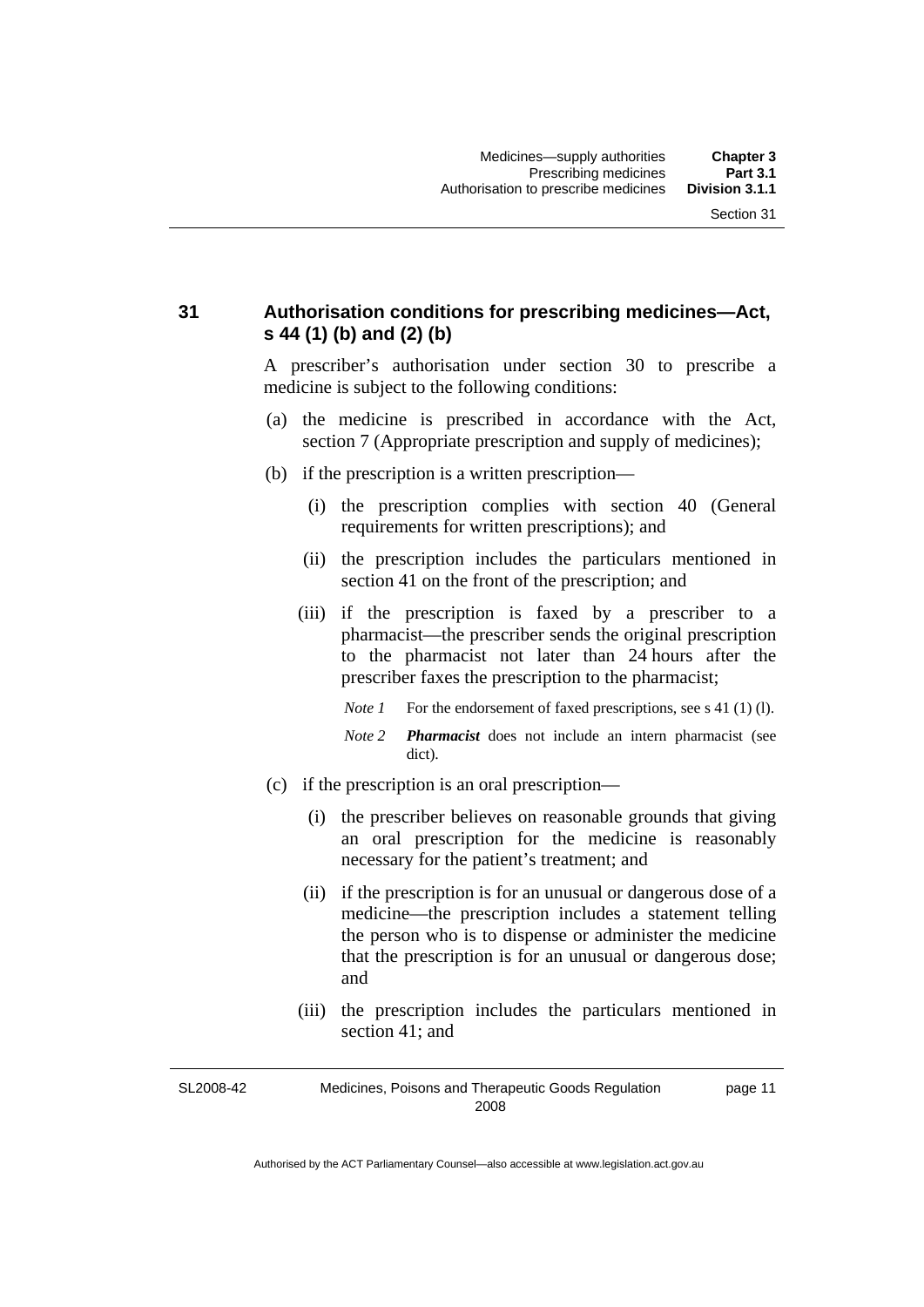- <span id="page-35-0"></span> (iv) the prescriber sends a written prescription for the medicine to the pharmacist not later than 24 hours after the prescriber gives the oral prescription to the pharmacist;
	- *Note* For the endorsement of written prescriptions confirming oral prescriptions, see s 41 (1) (m).
- (d) if the medicine is a controlled medicine for human use—
	- (i) the prescriber complies with the additional requirements under section 32 for prescribing a controlled medicine; and
	- (ii) if the controlled medicines approval is an oral approval the prescriber sends the chief health officer a written application for the approval in accordance with section 561 (Requirements for CHO controlled medicines approval applications) not later than 7 days after the day the oral approval is given;
- (e) if the medicine is a designated appendix D medicine prescribed for a purpose mentioned in schedule 3 (Designated appendix D medicines—standing approvals), part 3.2, column 3 in relation to the medicine—the prescriber complies with the additional requirements under section 33 in relation to the prescription.

### **32 Additional requirements for prescribing controlled medicines for human use**

The following are the additional requirements for prescribing a controlled medicine for human use:

 (a) the prescriber has a controlled medicines approval to prescribe the medicine;

*Note* For controlled medicines approvals, see pt 13.1.

page 12 Medicines, Poisons and Therapeutic Goods Regulation 2008

SL2008-42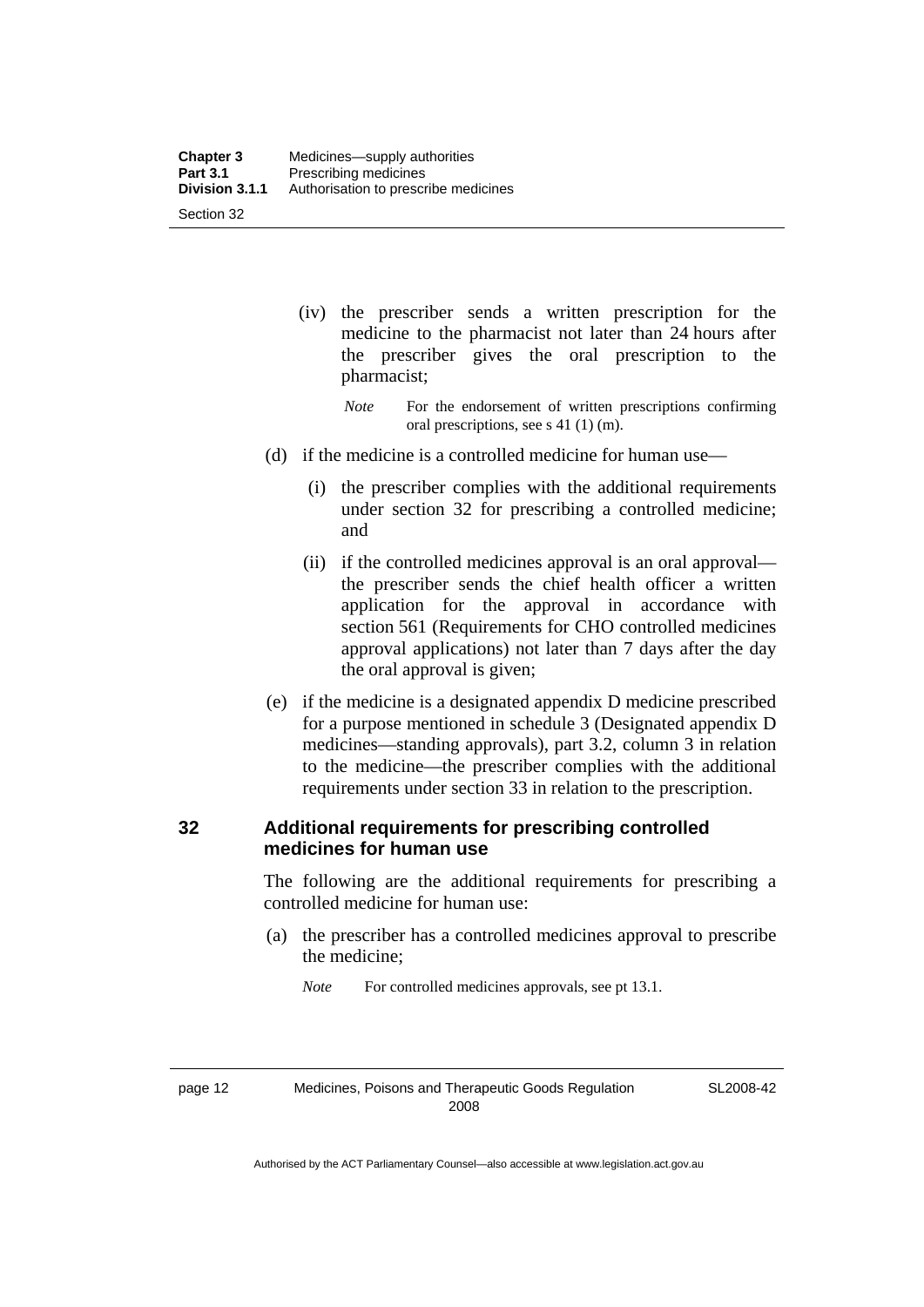(b) if the approval is for a particular form of the medicine—the prescription is for the form of the medicine approved or a bioequivalent form;

*Note Bioequivalent*—see the dictionary.

- (c) if the approval is for a particular strength of the medicine—the prescription is for the strength approved or a weaker strength;
- (d) if the approval is for a particular quantity of the medicine—the prescription is for not more than the quantity approved;
- (e) the prescriber complies with each condition (if any) of the approval;
- (f) if the controlled medicine is dronabinol for human use—
	- (i) the prescriber also has an authorisation under the *Therapeutic Goods Act 1989* (Cwlth), section 19 to supply the medicine; and
	- (ii) the prescriber complies with each condition (if any) of the authorisation.

#### **Example—par (b)**

If a slow release form of a medicine is approved, the prescriber is not authorised to prescribe an immediate release form of the medicine.

#### **Example—par (c) and par (d)**

If a doctor is given an approval to prescribe 25 morphine 20mg capsules, the doctor may prescribe 5 20mg capsules and 10 15mg capsules. Later, if the approval is still in force, the doctor may prescribe not more than 10 morphine capsules of any strength up to and including 20mg.

*Note* An example is part of the regulation, is not exhaustive and may extend, but does not limit, the meaning of the provision in which it appears (see Legislation Act, s 126 and s 132).

SL2008-42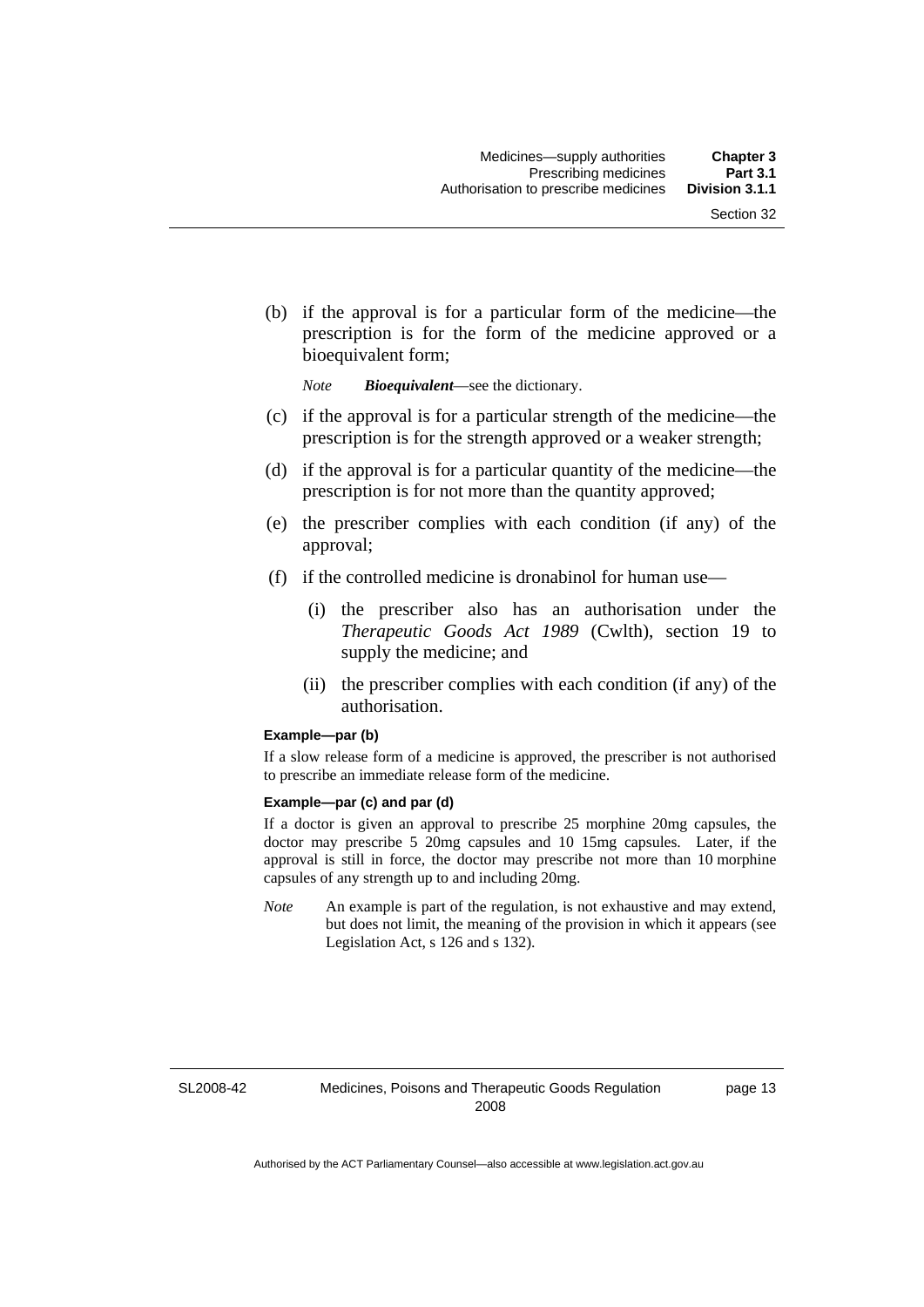### **33 Additional requirements for designated appendix D medicines prescriptions for human use**

The following are the additional requirements for prescribing a designated appendix D medicine for a purpose mentioned in schedule 3 (Designated appendix D medicines—standing approvals), part 3.2, column 3 in relation to the medicine:

- (a) the prescriber has an appendix D medicines approval to prescribe the medicine;
- (b) the prescriber complies with each condition (if any) of the approval (including any condition in schedule 3, part 3.2, column 4 in relation to the medicine).

## **Division 3.1.2 Prescriptions**

*Note* A prescription may provide for a medicine to be dispensed or administered (see Act, dict, def *prescription*).

### **40 General requirements for written prescriptions**

A written prescription for a medicine must—

- (a) be signed by the prescriber; and
	- *Note* The prescription must be signed with the prescriber's usual signature (see Act, dict, def *signs*).
- (b) if the prescriber amends the prescription—be initialled and dated beside the amendment by the prescriber; and
- (c) be written in terms and symbols used in ordinary professional practice; and
- (d) if the prescription is for an unusual or dangerous dose include the prescriber's initials beside an underlined reference to the dose.
- *Note Written* includes in electronic form (see Act, dict).

page 14 Medicines, Poisons and Therapeutic Goods Regulation 2008

SL2008-42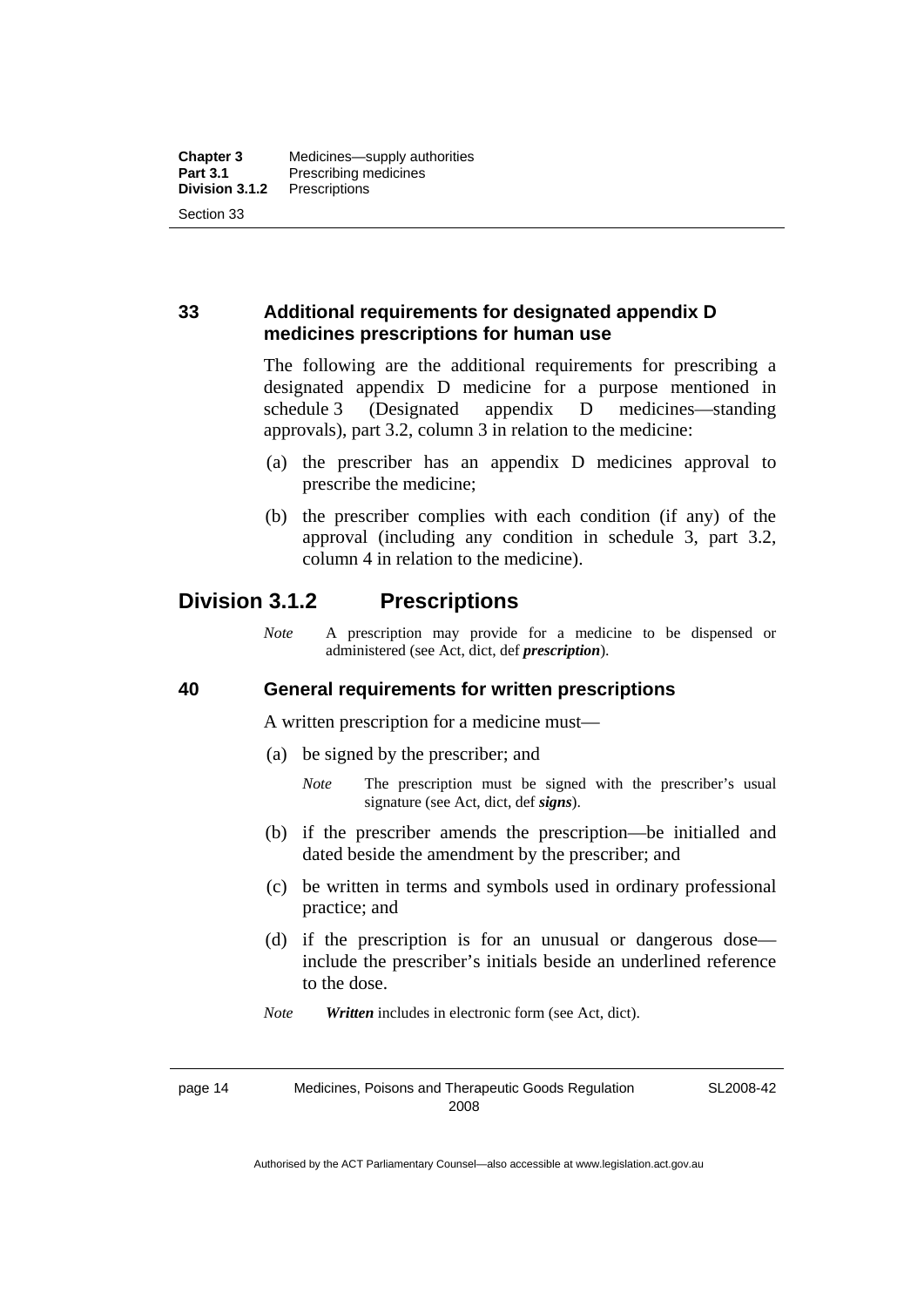### **41 Particulars for prescriptions**

- (1) A prescription must include the following particulars:
	- (a) the prescriber's name, professional qualifications and business address and telephone number;
	- (b) the date the prescription is given;
	- (c) the medicine, and the form, strength and quantity of the medicine, to be dispensed or administered under the prescription;
	- (d) the name and address of the person for whom the medicine is prescribed;
	- (e) directions about the use of the medicine, including the dose and regimen of the medicine, that are adequate to allow the medicine to be taken or administered safely;
	- (f) the number of times the medicine may be dispensed or administered under the prescription;
	- (g) if the prescription is for a controlled medicine for human use—
		- (i) the relevant approval particulars; and
		- (ii) if the medicine is dronabinol—the relevant TGA authorisation particulars; and
		- (iii) if the prescription is a repeat prescription—the period that must elapse between each dispensing or administration of the medicine;
	- (h) if the prescription is for a designated appendix D medicine for a purpose mentioned in schedule 3 (Designated appendix D medicines—standing approvals), part 3.2, column 3 in relation to the medicine—the relevant approval particulars;
	- (i) if the prescriber is a dentist—the words 'for dental treatment only';

SL2008-42 Medicines, Poisons and Therapeutic Goods Regulation 2008 page 15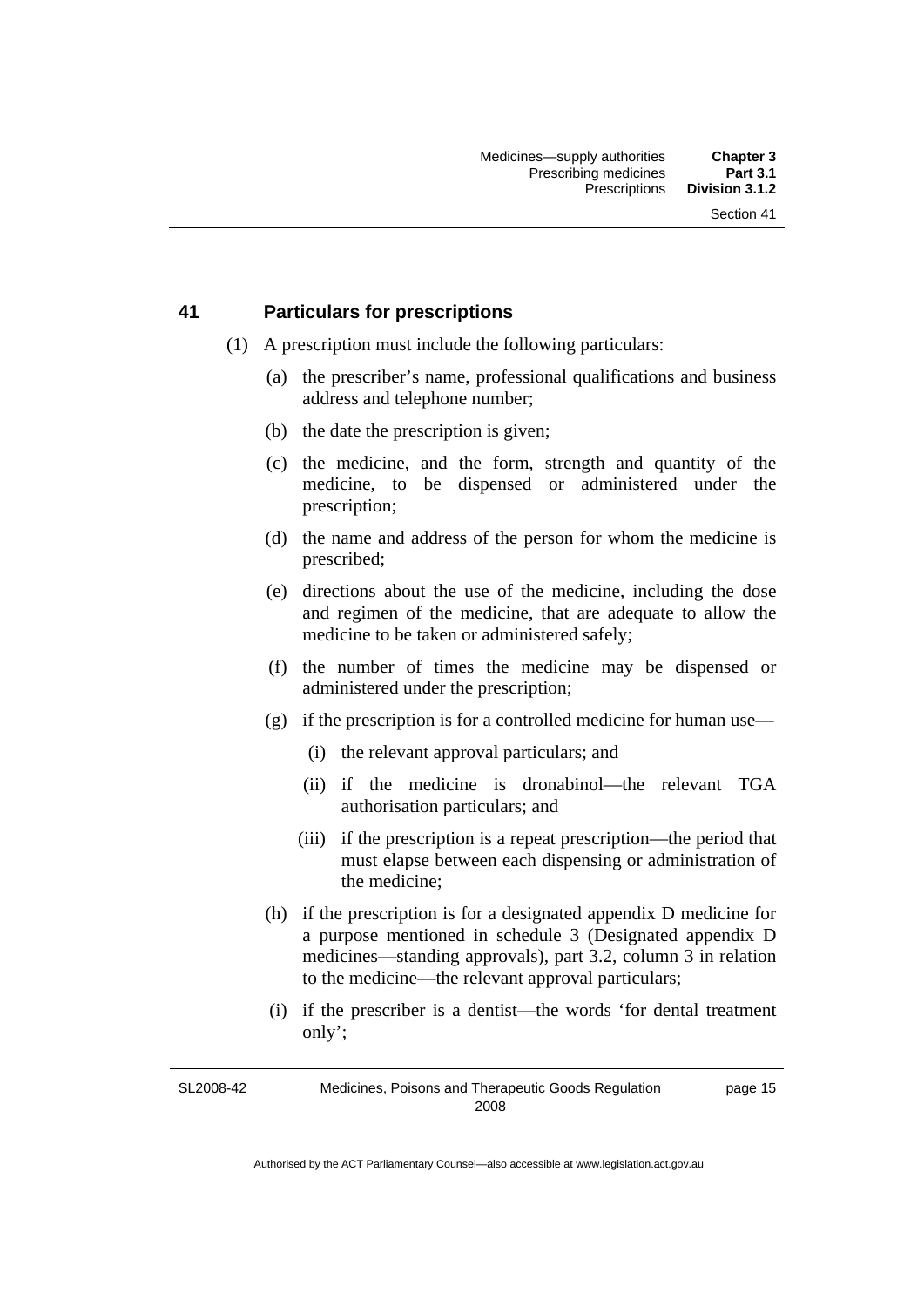- (j) if the prescriber is an optometrist—the words 'for optometry use only';
- (k) if the prescriber is a veterinary surgeon—
	- (i) the words 'for animal treatment only'; and
	- (ii) the species of the animal for which the medicine is to be dispensed; and
	- (iii) if possible, a way of identifying the animal;
- (l) if the prescription is an original of a prescription that was faxed by a prescriber to a pharmacist—the prescription is endorsed with words to the effect that the prescription was faxed to a named pharmacy on a stated date;
- (m) if the prescription is a written prescription under section 31 (c) (iv) (which is about oral prescriptions)—the prescription is endorsed with words to the effect that the prescription is a confirmation copy of an oral prescription issued to a named pharmacist on a stated date.
- (2) However, if the prescription is written for an in-patient at a hospital in the patient's medical records, the prescription need not include any of the following:
	- (a) the prescriber's professional qualifications and business address and telephone number;
	- (b) if the medicine prescribed is a controlled medicine or designated appendix D medicine—the relevant approval particulars.
	- *Note 1 Hospital* means a public hospital, private hospital or day hospital and includes a body prescribed by regulation as a hospital (see Act, dict).
	- *Note 2* A *hospice* is a hospital (see *The Macquarie Dictionary*, 4th ed).

SL2008-42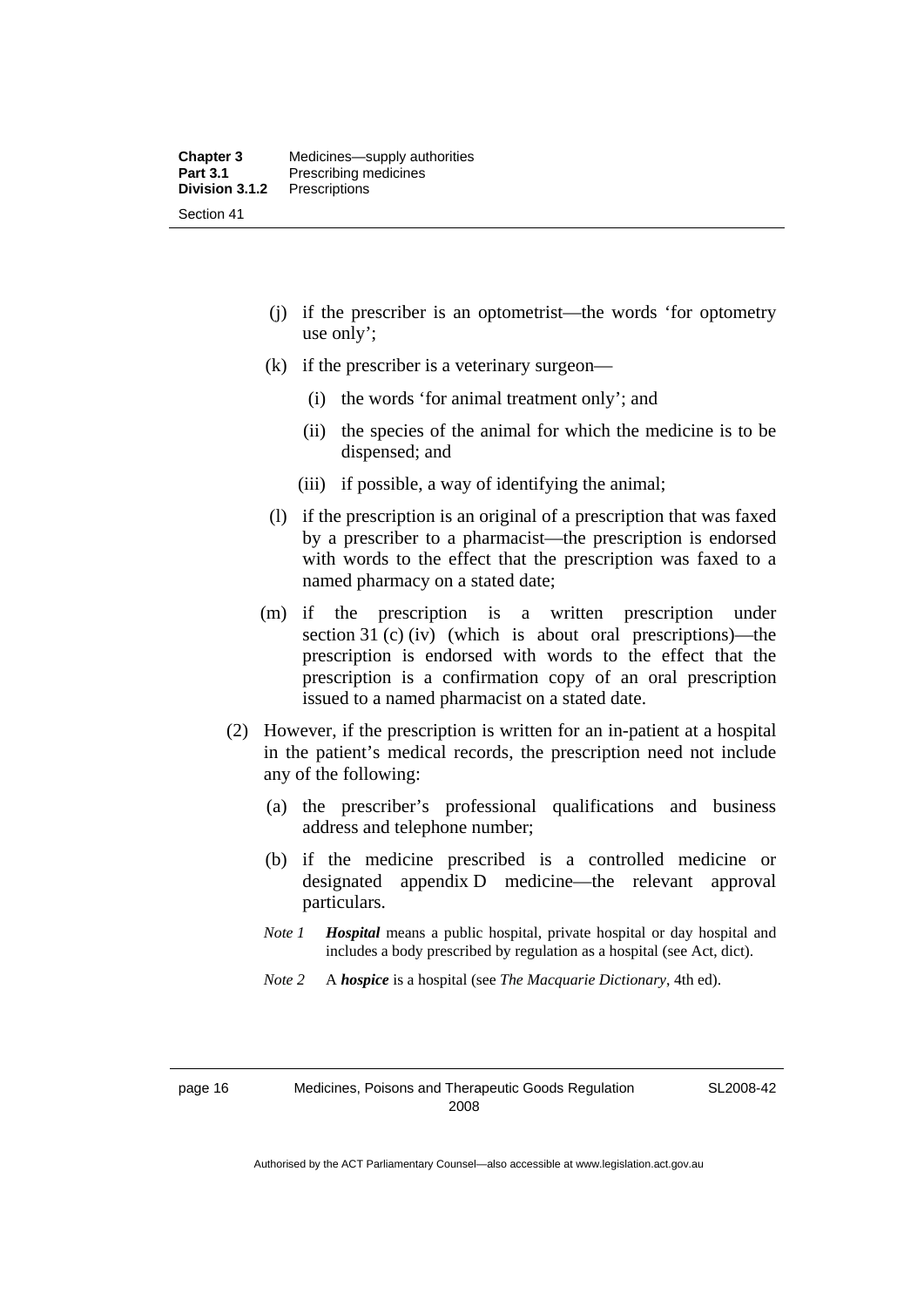page 17

(3) In this section:

#### *relevant approval particulars* means—

- (a) for a controlled medicine—
	- (i) for an approval under section 556 (Standing approval to prescribe controlled medicines for short-term treatment)—the words 'standing short-term approval'; or
	- (ii) for an approval under section 557 (Standing approval to prescribe buprenorphine and methadone for patients of certain institutions)—the words 'standing opioid dependency treatment approval'; or
	- (iii) for an approval under division 13.1.3 (Chief health officer controlled medicines approvals)—the words 'CHO approval number' followed by the identifying number for the approval; or
- (b) for a designated appendix D medicine—
	- (i) for an approval under section 591 (Standing approval to prescribe designated appendix D medicines)—the words 'standing approval' and the specialist area, or the area, in which the prescriber practises; or
	- (ii) for an approval under section 593 (CHO decisions on applications to prescribe designated appendix D medicines)—the words 'CHO approval number' followed by the identifying number for the approval.

*relevant TGA authorisation particulars* means the words 'TGA authorisation' followed by—

- (a) the identifying number for the authorisation; or
- (b) if no identifying number is given for the authorisation—the date of the approval.

SL2008-42 Medicines, Poisons and Therapeutic Goods Regulation 2008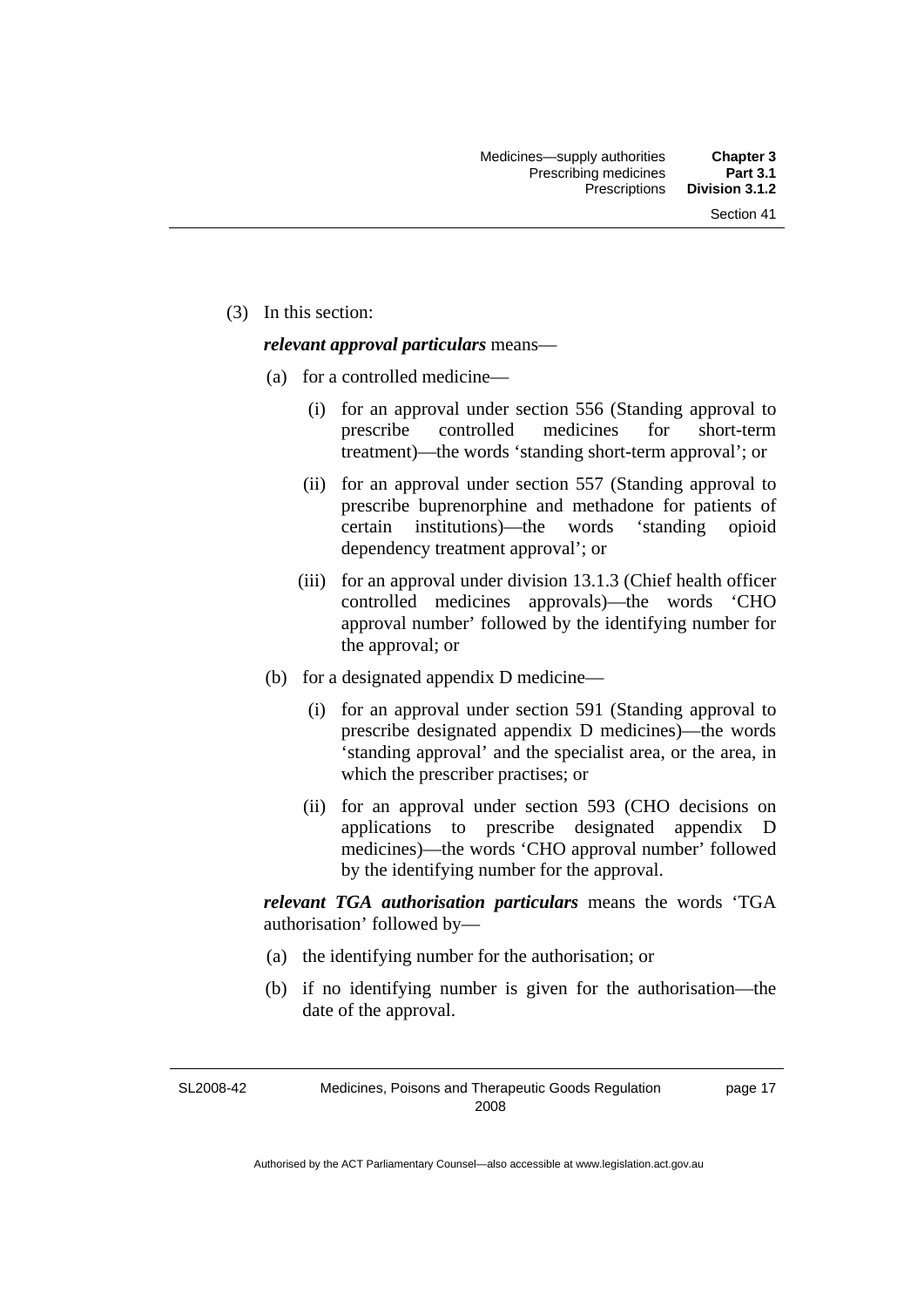# **Part 3.2 Requisitioning medicines**

### **Division 3.2.1 Authorisation to issue requisitions**

### **50 Authorisation under sch 1 to issue requisitions for medicines—Act, s 41 (b)**

A person mentioned in schedule 1, column 2 is authorised to issue a requisition for a medicine if—

- (a) issuing the requisition is included in the schedule, column 3 in relation to the person; and
- (b) the issue of the requisition is consistent with any restriction for the issue of the requisition mentioned in the schedule, column 3.

### **51 Authorisation conditions for issuing requisitions for medicines—Act, s 44 (1) (b) and (2) (b)**

A person's authorisation under section 50 to issue a requisition for a medicine is subject to the following conditions:

- (a) if the requisition is a written requisition—the requisition complies with section 55 (General requirements for written requisitions) and section 56 (Particulars for requisitions);
- (b) if the requisition is an oral requisition—
	- (i) the person believes on reasonable grounds that issuing the requisition is reasonably necessary for the treatment of a person; and
	- (ii) the quantity of the medicine requisitioned is not more than the amount reasonably necessary for the person's treatment; and
	- (iii) the requisition complies with section 56.

page 18 Medicines, Poisons and Therapeutic Goods Regulation 2008 SL2008-42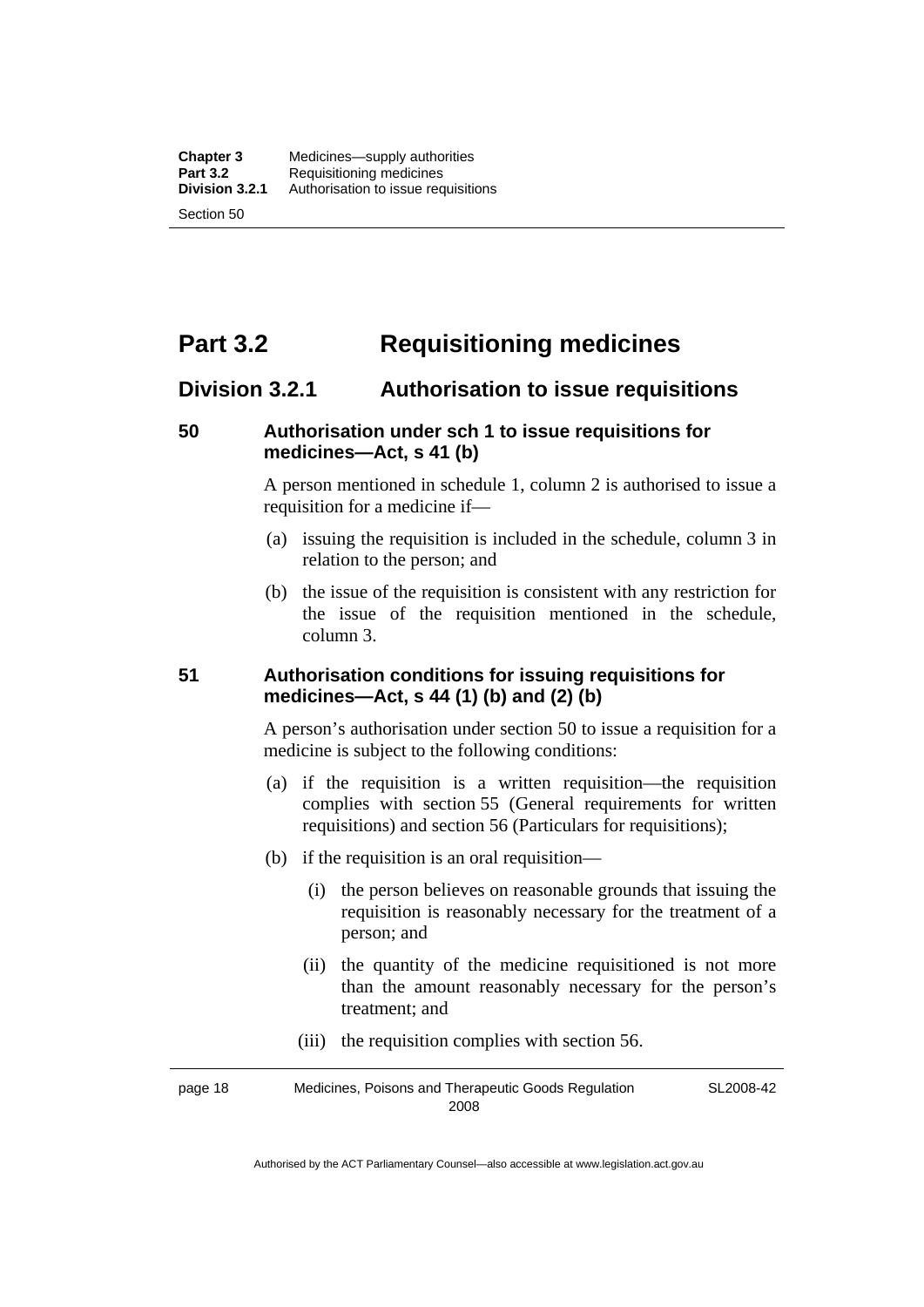# **Division 3.2.2 Requisitions**

### **55 General requirements for written requisitions**

A written requisition for a medicine must be—

(a) signed by the person (the *issuer*) issuing the requisition; and

 (b) if the issuer amends the requisition—initialled and dated by the issuer beside the amendment.

*Note Written* includes in electronic form (see Act, dict).

#### **56 Particulars for requisitions**

A requisition must include the following particulars:

- (a) the name of the person issuing the requisition;
- (b) the capacity in which the person is issuing the requisition;
- (c) the date the requisition is issued;
- (d) the medicine, and the form, strength and quantity of the medicine, to be supplied on the requisition;
- (e) the pharmacy or ward to which the medicine is to be supplied.

*Note Ward*—see the Act, dictionary.

SL2008-42

page 19

*Note* The requisition must be signed with the issuer's usual signature (see Act, dict, def *signs*).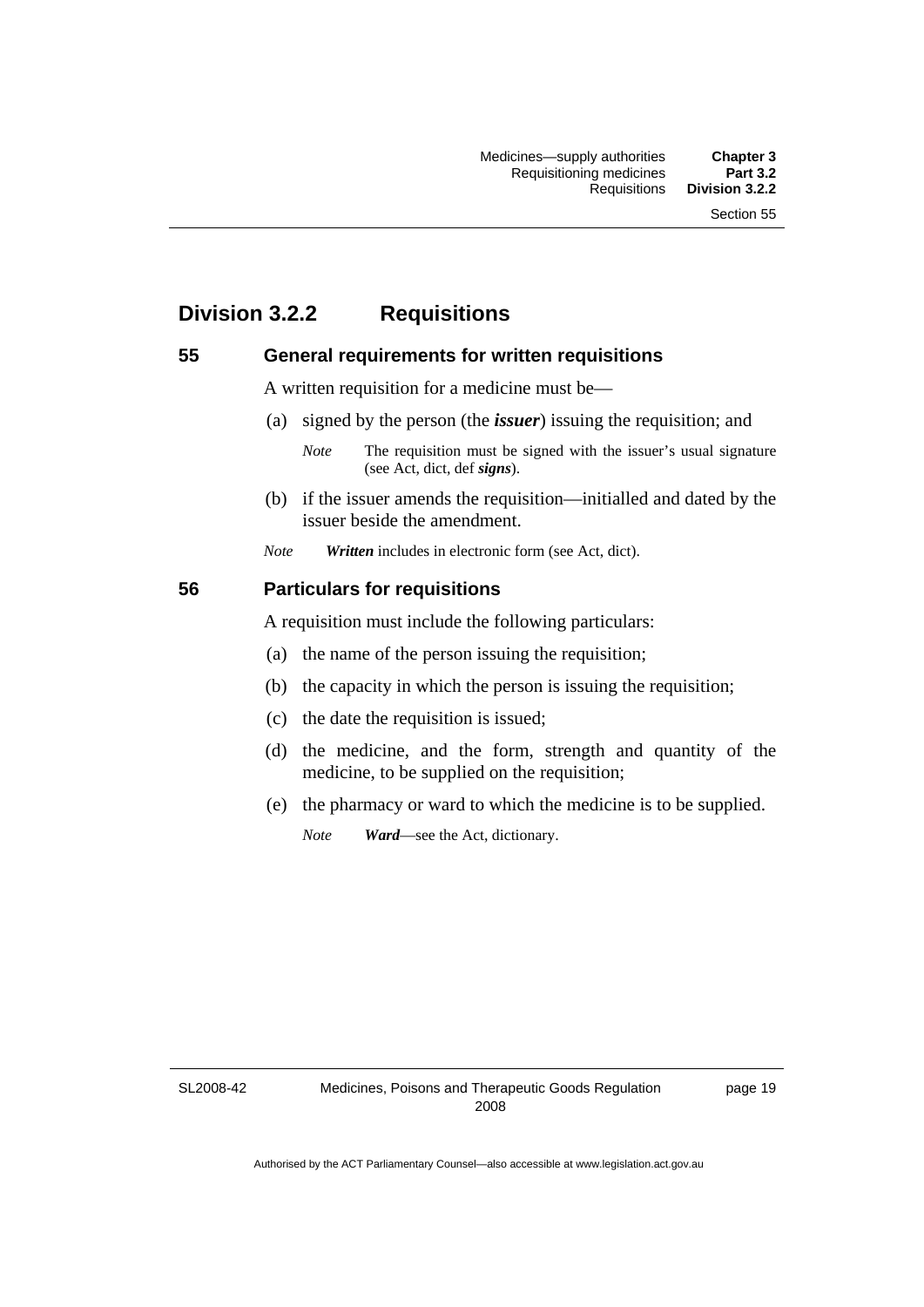# **Part 3.3 Medicines purchase orders**

### **Division 3.3.1 Authorisation to issue purchase orders**

### **60 Authorisation under sch 1 to issue purchase orders for medicines—Act, s 38 (1) (b) and (2) (a)**

A person mentioned in schedule 1, column 2 is authorised to issue a purchase order for a medicine if—

- (a) issuing the purchase order is included in the schedule, column 3 in relation to the person; and
- (b) the issue of the purchase order is consistent with any restriction for the issue of the purchase order mentioned in the schedule, column 3.

### **61 Authorisation conditions for issuing purchase orders for medicines—Act, s 44 (1) (b) and (2) (b)**

A person's authorisation under section 60 to issue a purchase order for a medicine is subject to the following conditions:

- (a) the purchase order complies with section 62 (General requirements for medicines purchase orders—Act, s 38 (2) (c));
	- *Note* A purchase order must be in writing (see Act, dict, def *purchase order*).

SL2008-42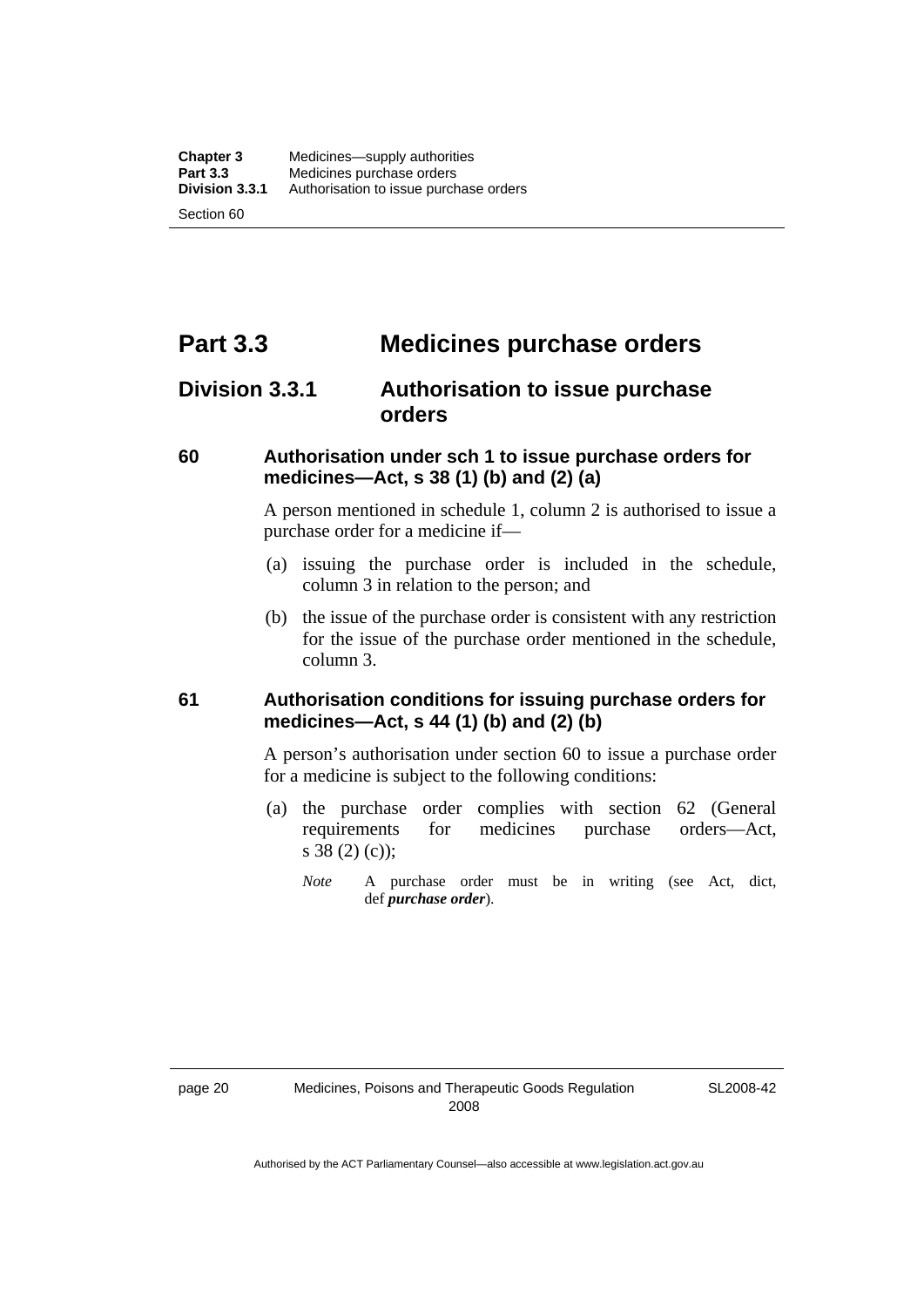(b) the person must, not later than 24 hours after the person receives the medicine, send the supplier a document signed by the person acknowledging receipt of the medicine.

#### **Example—document**

a copy of the supplier's delivery docket signed by the buyer

*Note* An example is part of the regulation, is not exhaustive and may extend, but does not limit, the meaning of the provision in which it appears (see Legislation Act, s 126 and s 132).

### **Division 3.3.2 Purchase orders**

### **62 General requirements for medicines purchase orders— Act, s 38 (2) (c)**

- (1) A purchase order for a medicine must be—
	- (a) signed by the person (the *issuer*) issuing the order; and
		- *Note* The purchase order must be signed with the issuer's usual signature (see Act, dict, def *signs*).
	- (b) if the issuer amends the order—initialled and dated by the issuer beside the amendment.
- (2) A purchase order for a medicine must include the following:
	- (a) the issuer's name and business address and telephone number;
	- (b) the issuer's authority to issue the order;
	- (c) the medicine, and the form, strength and quantity of the medicine, to be supplied on the order.

SL2008-42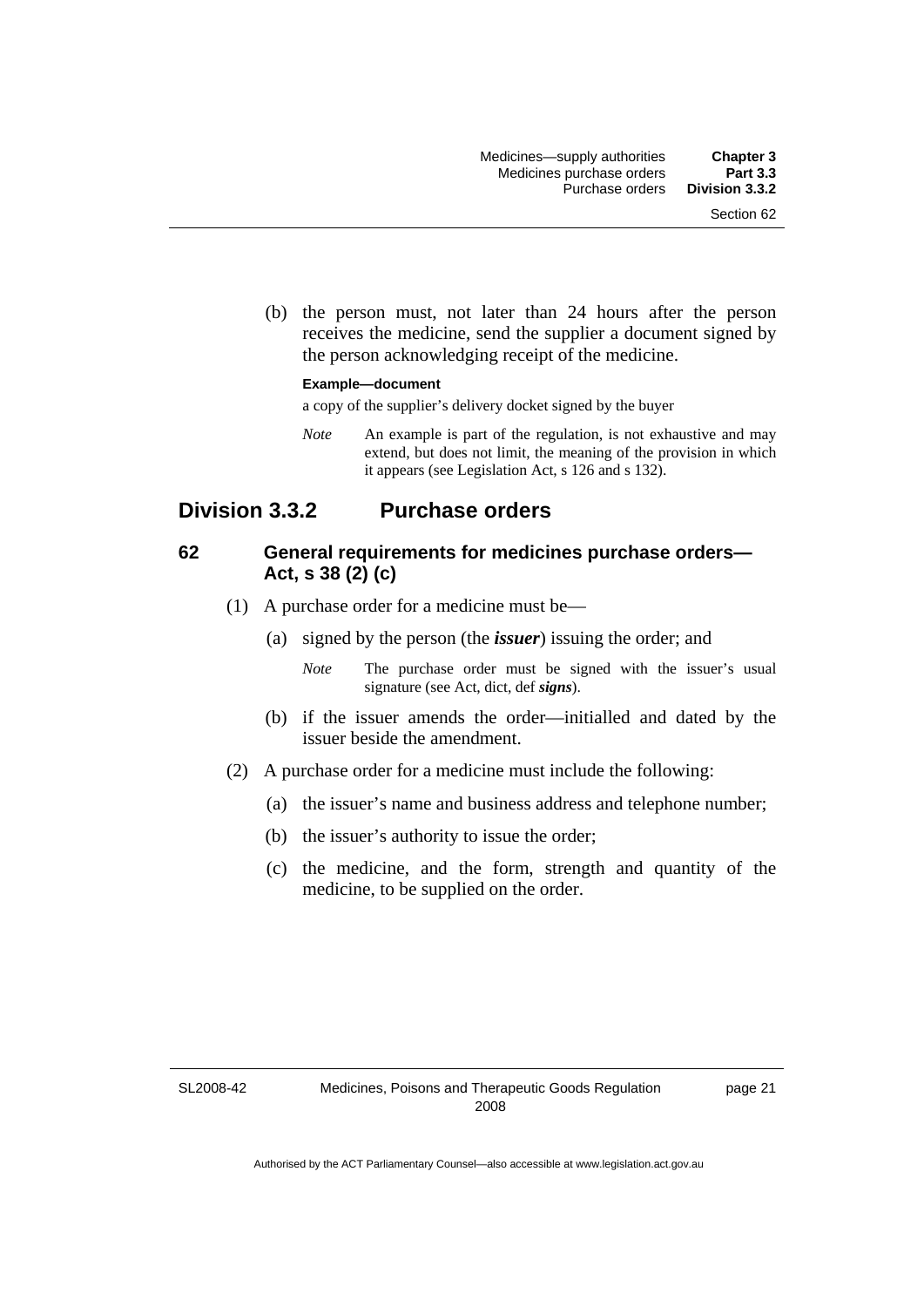# **Part 3.4 Standing orders for medicines**

### **Division 3.4.1 CHO standing orders**

### **70 Authorisation of CHO to issue standing orders for supply of medicines in public health emergencies—Act, s 42 (b)**

 (1) The chief health officer is authorised to issue a standing order for the supply of a medicine in an emergency relating to public health.

*Note 1 Supply* does not include administer (see Act, s 24).

*Note 2* A standing order must be in writing (see Act, dict, def *standing order*).

 (2) To remove any doubt, a standing order may be issued under subsection (1) even if no emergency declaration under the *Public Health Act 1997* is in force.

### **71 Authorisation of CHO to issue standing orders for administration of medicines for public health matters— Act, s 42 (b)**

The chief health officer is authorised to issue a standing order for the administration of a medicine in relation to a public health matter.

*Note* A standing order must be in writing (see Act, dict, def *standing order*).

### **72 Particulars for CHO standing orders for administration of medicines for public health matters**

A standing order under section 71 must include the following particulars:

- (a) a description of the public health matter to which the order relates;
- (b) the date of effect of the order and the date (not longer than 2 years after the date of effect) when the order ends;

page 22 Medicines, Poisons and Therapeutic Goods Regulation 2008 SL2008-42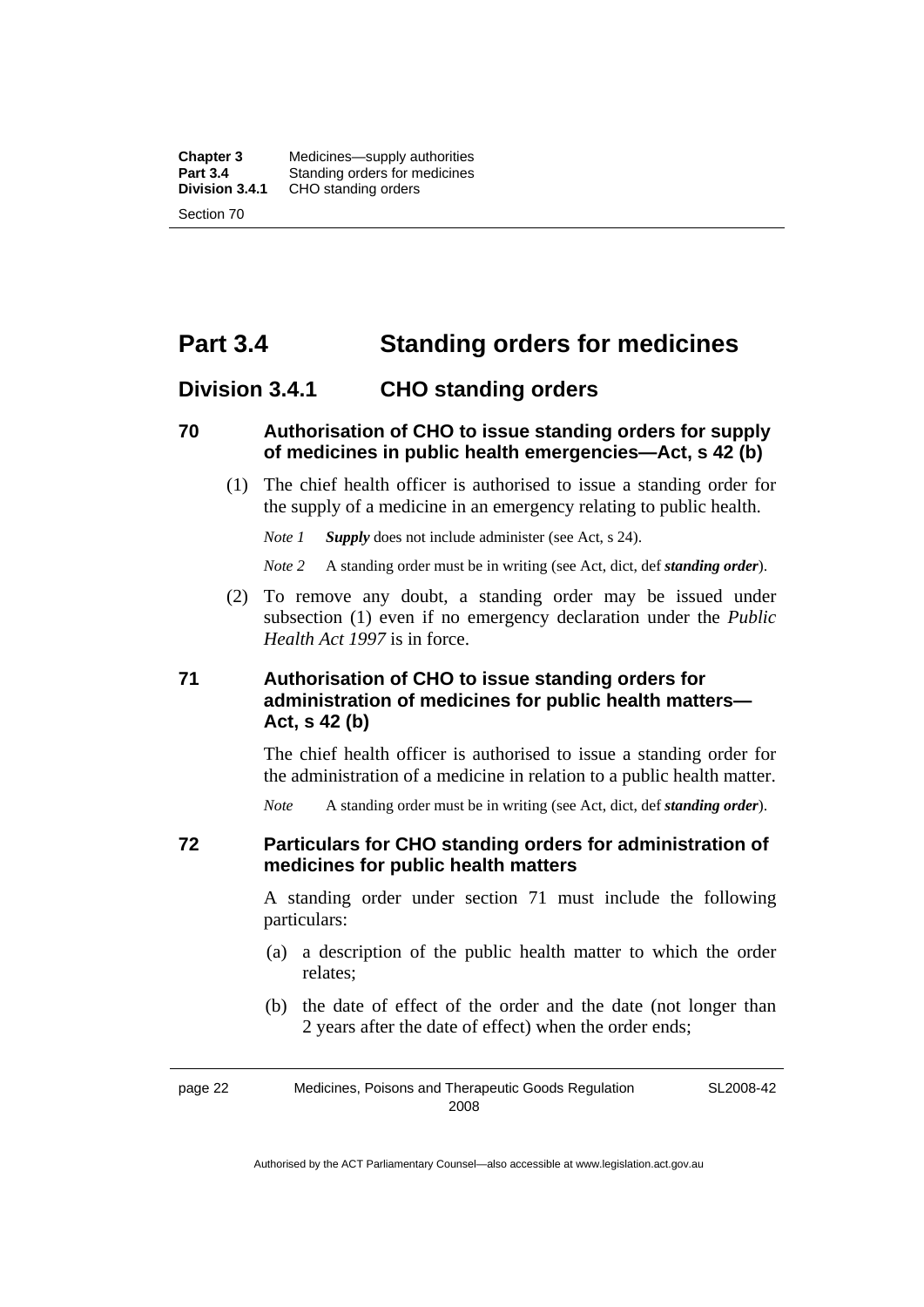- (c) the clinical circumstances in which the medicine may be administered;
- (d) a description of the people to whom the medicine may be administered;
- (e) the medicine's approved name and, if applicable, brand name;

- (f) if applicable, the form and strength of the medicine;
- (g) the dose and route of administration;
- (h) if applicable, the frequency of administration.

#### **Example—par (e) and par (f)**

Adrenaline (EpiPen) 300 micrograms in 0.3mL pre-filled syringe

*Note* An example is part of the regulation, is not exhaustive and may extend, but does not limit, the meaning of the provision in which it appears (see Legislation Act, s 126 and s 132).

### **Division 3.4.2 Standing orders for institutions**

*Note Institution* includes a correctional centre and a CYP detention place (see s 652).

### **75 Authorisation of doctors to issue standing orders for administration of medicines at institutions—Act, s 42 (b)**

- (1) A doctor is authorised to issue a standing order for the administration of a medicine to patients at an institution if—
	- (a) a medicines and therapeutics committee for the institution has approved the order; and
	- (b) the order is signed by the chair of the committee.
	- *Note Doctor* does not include an intern doctor (see dict).

SL2008-42

Medicines, Poisons and Therapeutic Goods Regulation 2008

*Note Approved name*—see the medicines and poisons standard, par 1 (1).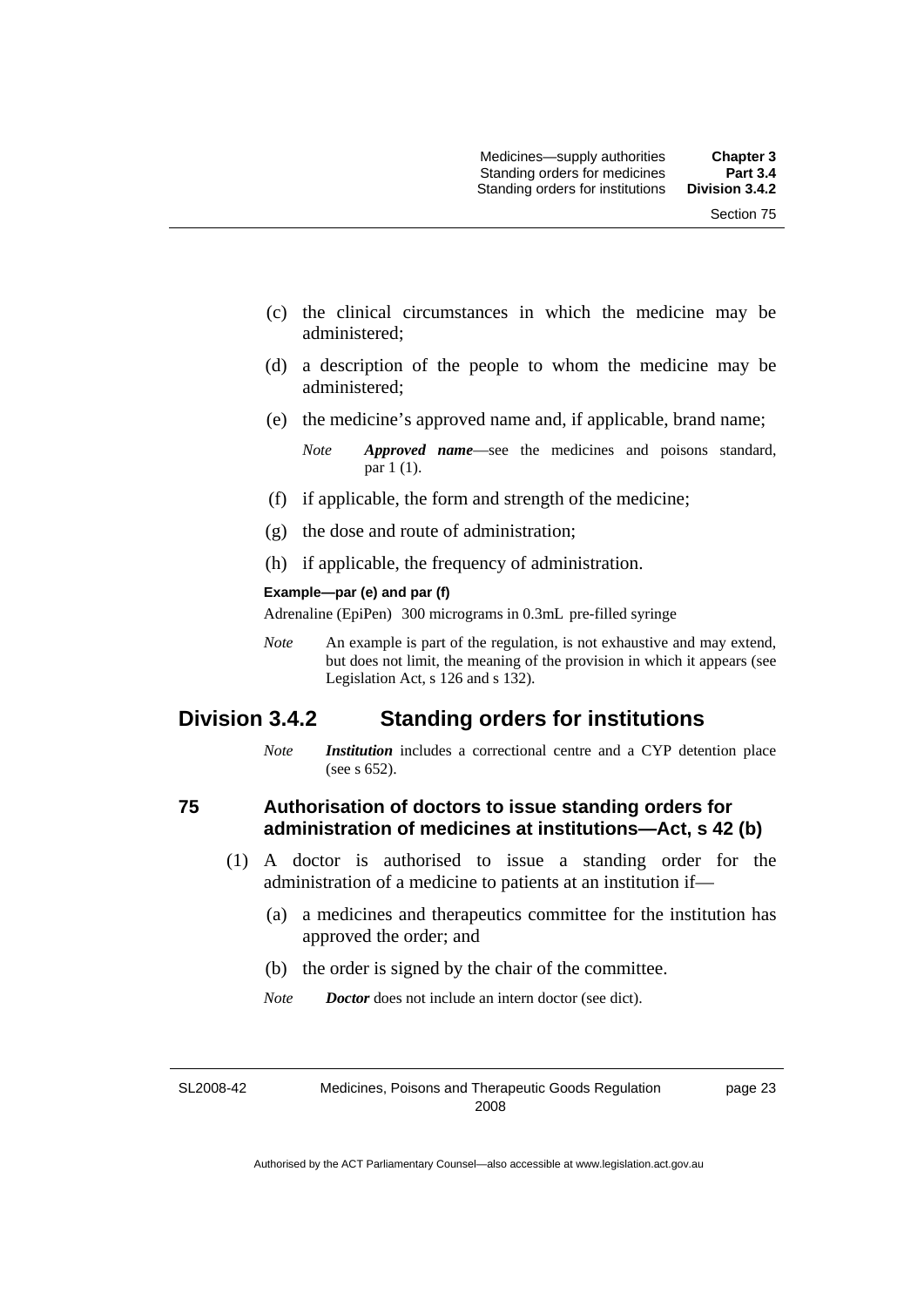| <b>Chapter 3</b> | Medicines—supply authorities     |
|------------------|----------------------------------|
| <b>Part 3.4</b>  | Standing orders for medicines    |
| Division 3.4.2   | Standing orders for institutions |
| Section 76       |                                  |

(2) In this section:

*medicines and therapeutics committee*, for an institution, means a body—

- (a) established by the institution to approve standing orders for the administration of medicines to patients at the institution; and
- (b) that includes (but is not limited to) a doctor, nurse and pharmacist.
	- *Note 1 Doctor* and *pharmacist* do not include an intern (see dict).
	- *Note 2 Nurse* does not include an enrolled nurse (see Legislation Act, dict, pt 1).

### **76 Particulars for standing orders for administration of medicines at institutions**

A standing order under section 75 must include the following particulars:

- (a) an approval number for the order that is different from the number given to each other standing order approved for the institution;
- (b) the date of effect of the order and the date (not longer than 2 years after the date of effect) when the order ends;
- (c) each ward to which the order applies;
- (d) the clinical circumstances in which the medicine may be administered;
- (e) a description of the people to whom the medicine may be administered;
- (f) the medicine's approved name and, if applicable, brand name;
	- *Note Approved name*—see the medicines and poisons standard, par 1 (1).

page 24 Medicines, Poisons and Therapeutic Goods Regulation 2008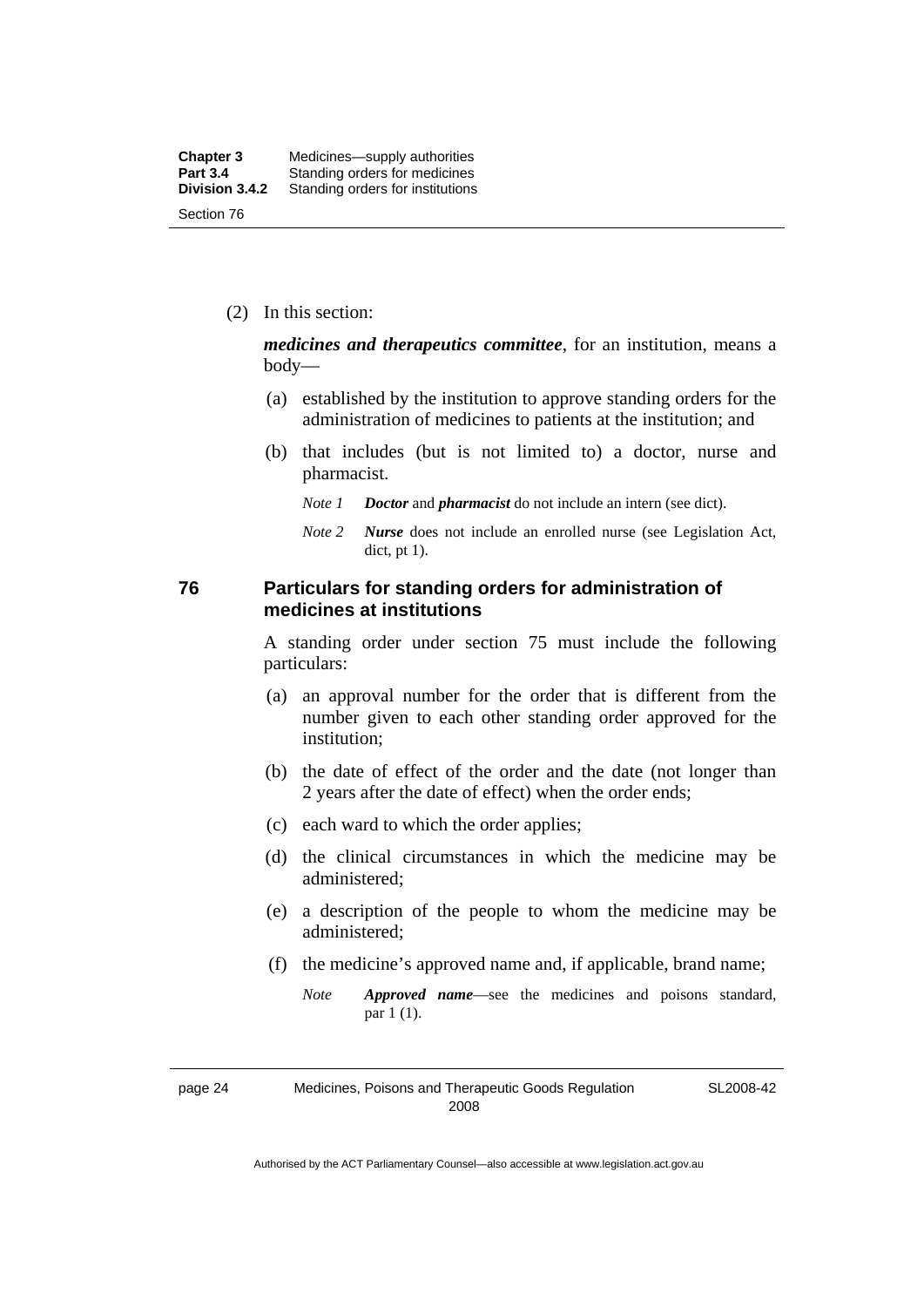Section 76

- (g) if applicable, the form and strength of the medicine;
- (h) the dose and route of administration;
- (i) if applicable, the frequency of administration.

#### **Example—par (f) and par (g)**

Adrenaline (EpiPen) 300 micrograms in 0.3mL pre-filled syringe

*Note* An example is part of the regulation, is not exhaustive and may extend, but does not limit, the meaning of the provision in which it appears (see Legislation Act, s 126 and s 132).

SL2008-42

Medicines, Poisons and Therapeutic Goods Regulation 2008

page 25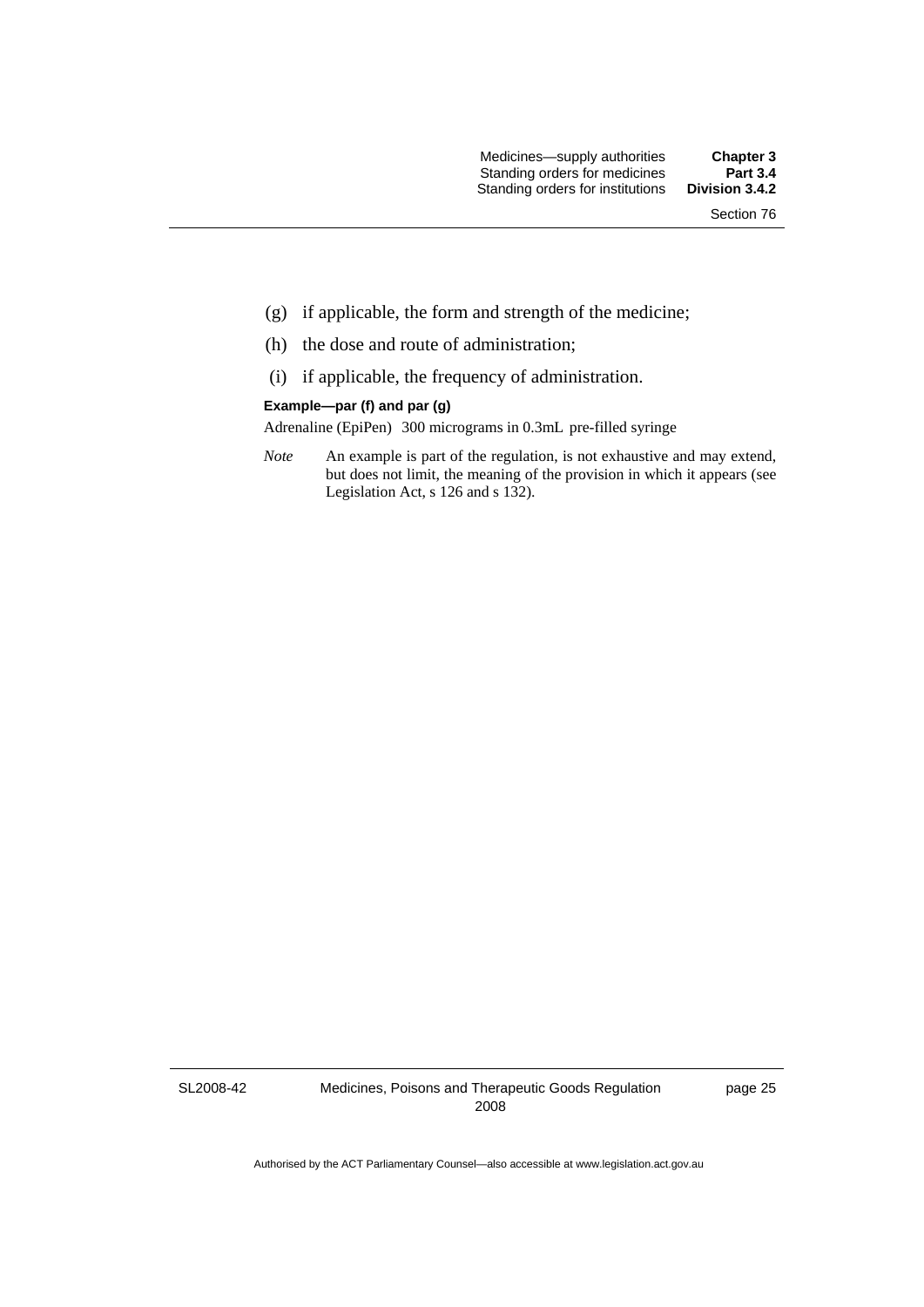Section 80

# **Part 3.5 Medicines supply authorities generally**

### **80 Cancellation of invalid supply authorities— Act, s 30 (2) (d)**

- (1) A paper-based supply authority is cancelled by a person if the person—
	- (a) marks the word 'cancelled', and the person's name and business address, on the front of the supply authority; and
	- (b) signs and dates the cancellation of the supply authority.
- (2) An electronic supply authority is cancelled by a person if the person—
	- (a) marks the word 'cancelled' on the supply authority; and
	- (b) links an electronic document to the supply authority that includes the person's name and business address and signature.

### **81 Information for CHO about controlled medicines supplied on supply authorities—Act, s 31 (1) (b) and (4), def**  *required information*

- (1) A person (the *supplier*) who supplies a controlled medicine on a supply authority must, not later than 7 days after the end of the month when the medicine is supplied, give the chief health officer the following information in writing:
	- (a) the supplier's name, business address and telephone number;
	- (b) the name of the person who issued the supply authority;
	- (c) the date of the supply authority;

page 26 Medicines, Poisons and Therapeutic Goods Regulation 2008

SL2008-42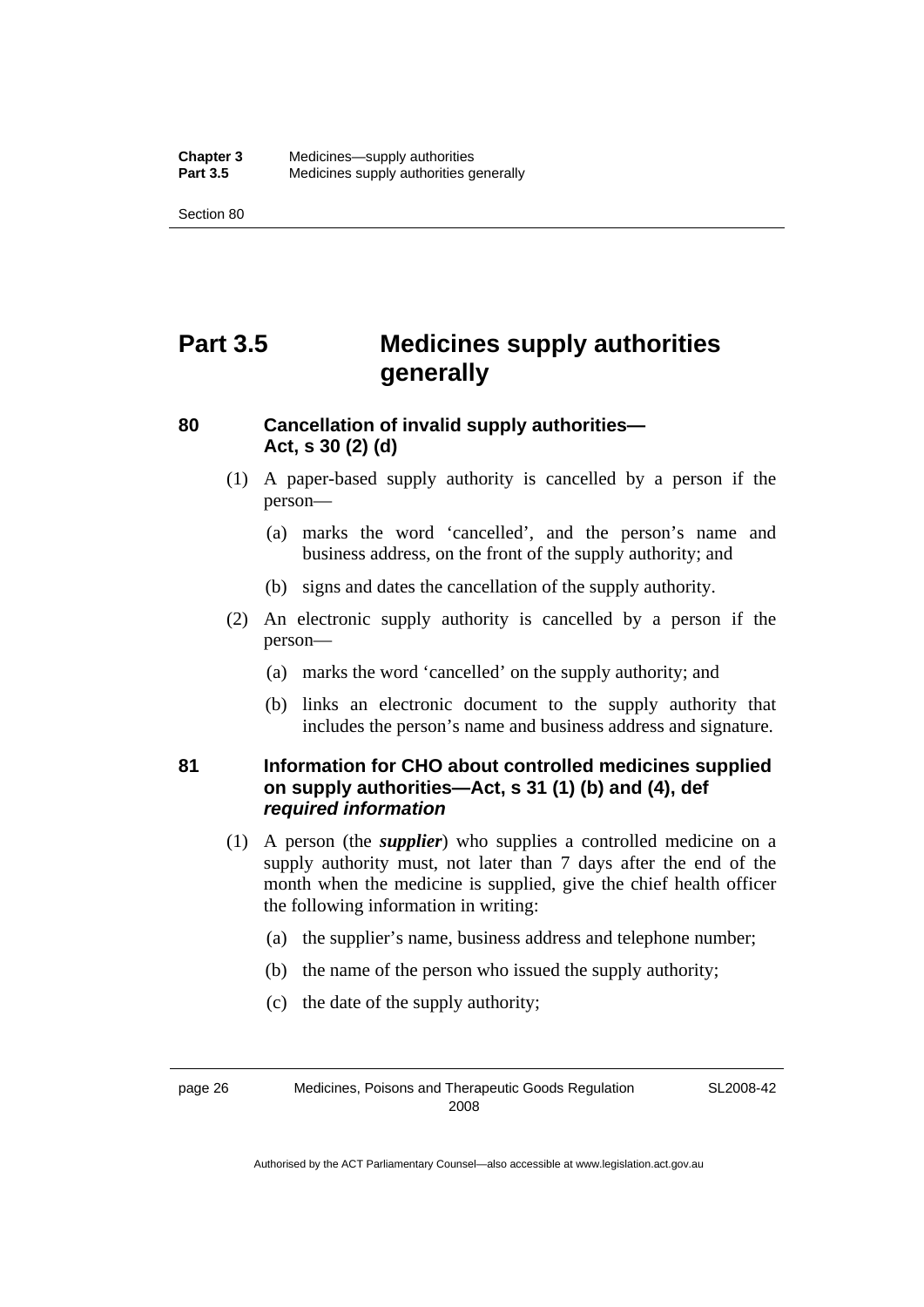- (d) the name and address of the person to whom the medicine is supplied;
- (e) the date of supply;
- (f) the controlled medicine, and the form, strength and quantity of the medicine, supplied.
- (2) However, this section does not apply to any of the following who report the supply of a controlled medicine on a supply authority to the Therapeutic Goods Administration:
	- (a) a medicines wholesalers licence-holder;
	- (b) a person who is authorised (however described) under a Commonwealth or State law to manufacture controlled medicines or supply controlled medicines by wholesale.

SL2008-42

page 27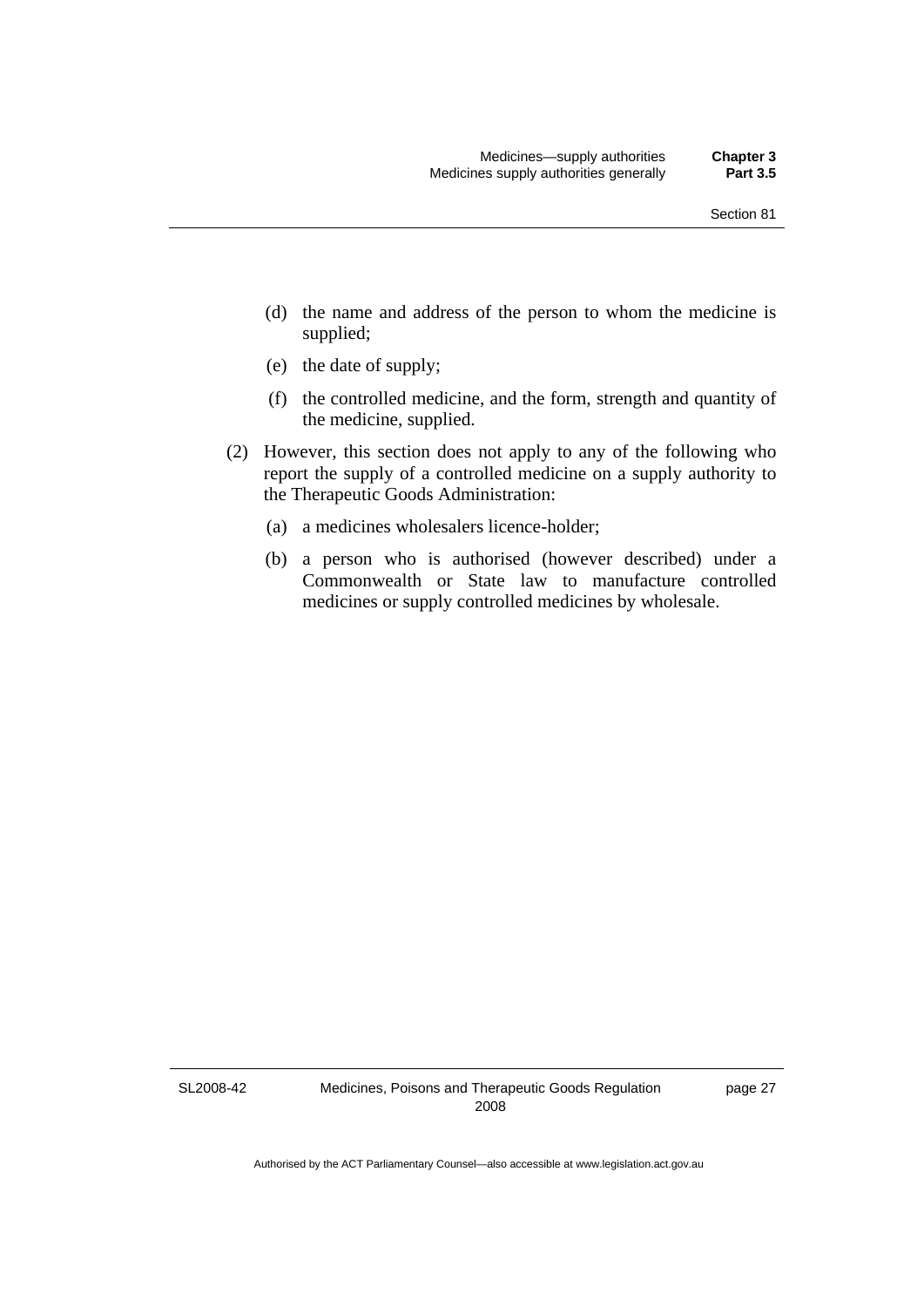**Chapter 4** Supplying medicines Part 4.1 Preliminary

Section 100

# **Chapter 4 Supplying medicines**

# **Part 4.1** Preliminary

### **100 Overview of supply authorisations for medicines**

The following provisions of this chapter authorise a person to supply a medicine:

- (a) section 110 (which is about supply authorisations set out in schedule 1, including dispensing on prescription, supply on requisition, purchase order and standing order and supply during consultations);
- (b) section 251 (which is about authorisation of pharmacists to supply certain prescription only medicines without a prescription in emergencies);
- (c) section 260 (which is about authorisation to supply medicines to pharmacists for disposal).
- *Note* A person may also be authorised to supply a medicine in a way mentioned in s 11 (2) (Overview of medicines authorisations under this regulation) (including under a licence, see pt 9.5).

SL2008-42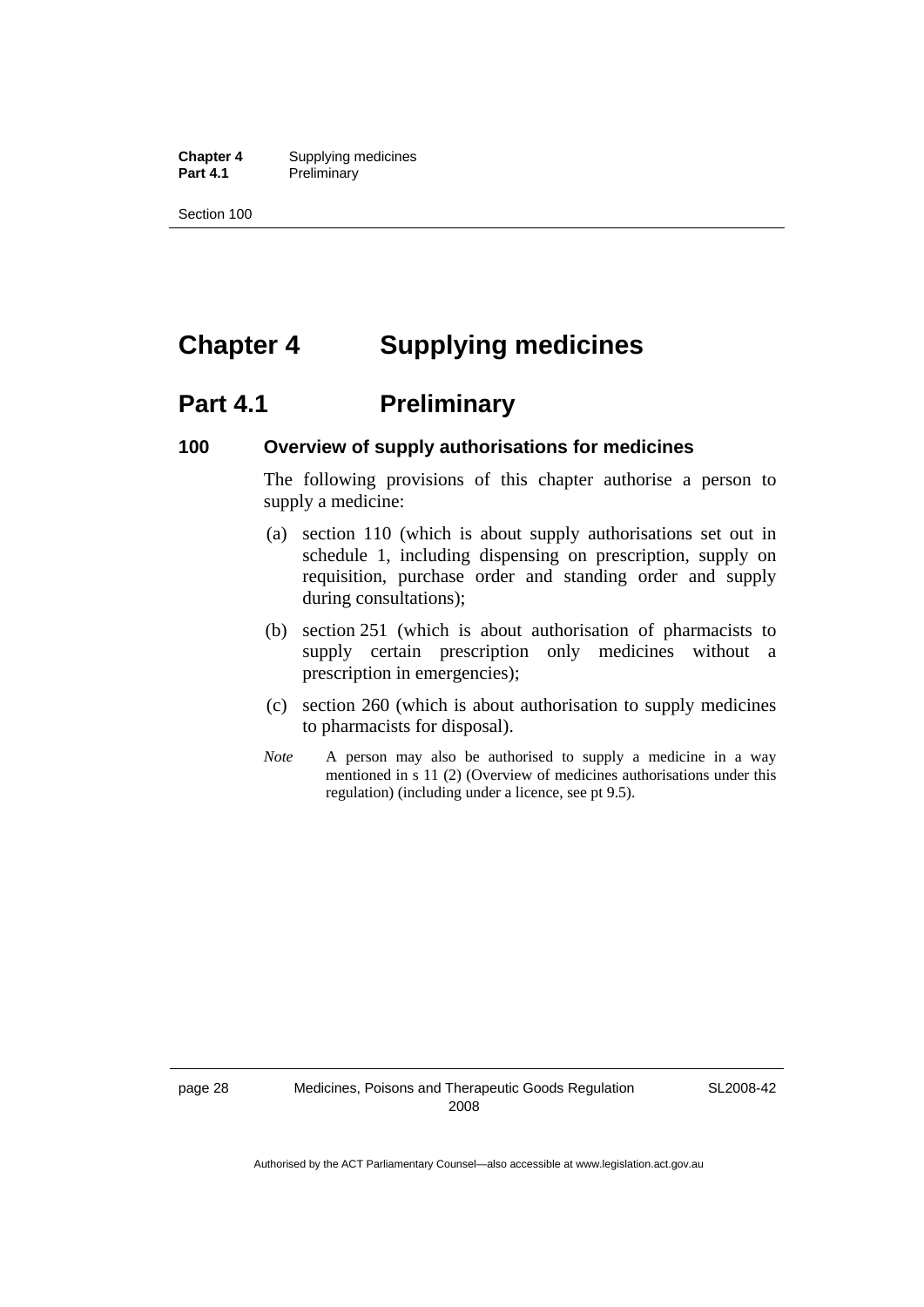# **Part 4.2 Medicines—supply authorisations under sch 1**

### **Division 4.2.1 Sch 1 medicines supply authorisations**

### **110 Authorisation under sch 1 to supply medicines— Act, s 26 (1) (b) and (2) (b)**

A person mentioned in schedule 1, column 2 is authorised to supply a medicine if—

- (a) supplying the medicine is included in the schedule, column 3 in relation to the person; and
- (b) the supply is consistent with any restriction for the supply mentioned in the schedule, column 3.
- *Note Supply* includes dispense (see Act, s 24).

### **Division 4.2.2 Dispensing medicines**

### **120 Authorisation conditions for dispensing medicines— Act, s 44 (1) (b) and (2) (b)**

- (1) A person's authorisation under section 110 to dispense a medicine is subject to the following conditions:
	- (a) the medicine is dispensed in accordance with the requirements of section 121;

*Note* Only a pharmacist may dispense a medicine (see sch 1).

 (b) if the prescription is dispensed under section 121 (2), the pharmacist notes on the prescription the reasons that the pharmacist was satisfied that it was not practicable for a complying prescription to be issued for the medicine;

SL2008-42 Medicines, Poisons and Therapeutic Goods Regulation 2008 page 29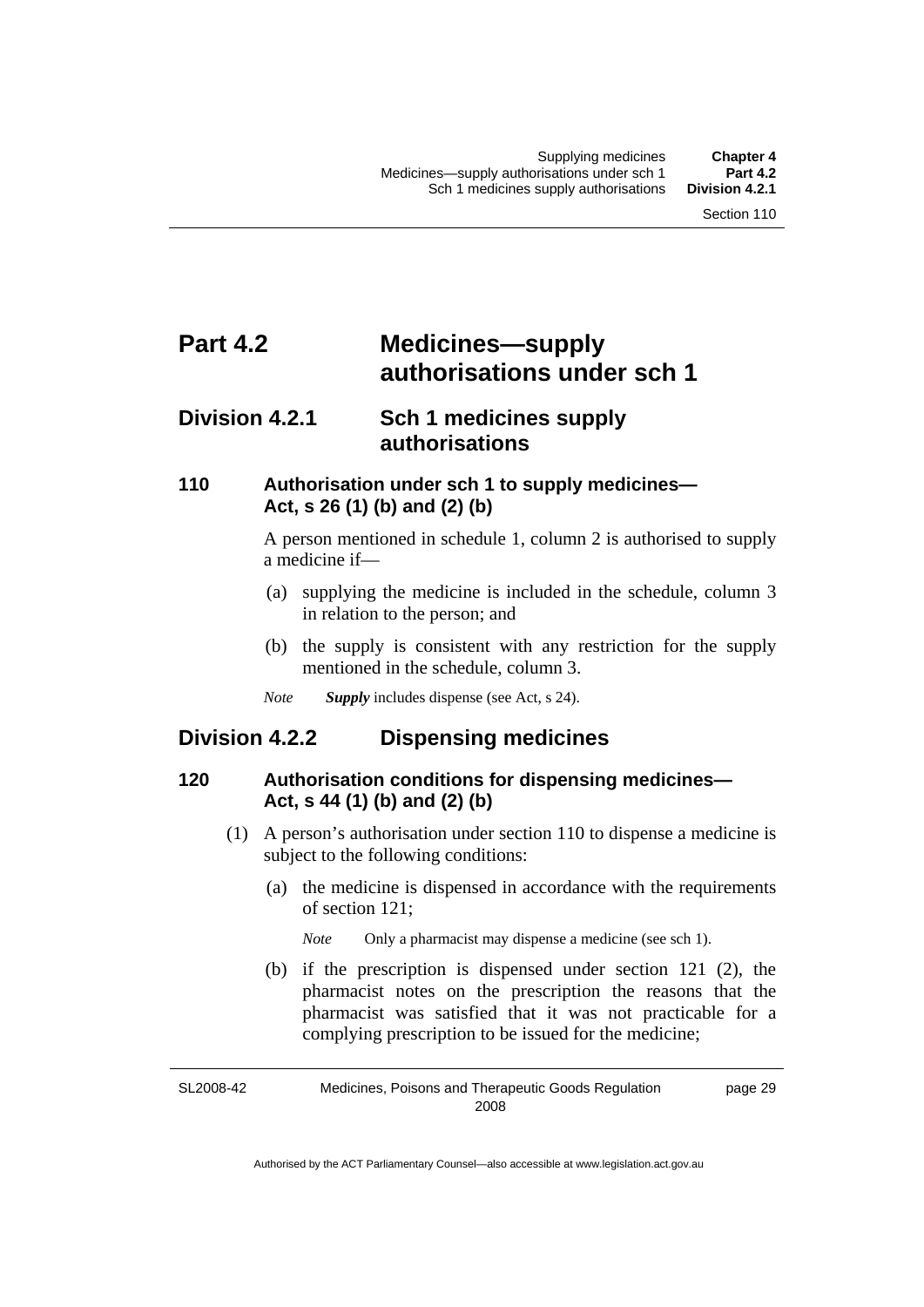- (c) if the prescription is changed by a pharmacist at the oral direction of the prescriber—the note of the change complies with section 122;
- (d) the medicine is labelled in accordance with section 123;
- (e) the dispensed prescription is marked in accordance with section 124;
- (f) the dispensing of the prescription is recorded in accordance with section 125:
- (g) if the prescription is an oral prescription for the dispensing of the medicine, or is faxed by a prescriber to a pharmacist, and the pharmacist does not receive an original of the prescription within 7 days after the day the prescription is given—the pharmacist must, within 24 hours after the end of the 7-day period, tell the chief health officer, in writing, of the failure to receive the original prescription;
- (h) the prescription, if completed, and the record for paragraph (f), are kept at the pharmacy or, if the chief health officer approves in writing another place, the place approved by the chief health officer, for at least 2 years after the day the prescription becomes a completed prescription.
- (2) However, subsection (1) (d), (e), (f) and (h) do not apply if the prescription is written for an in-patient at a hospital in the patient's medical records.
- (3) In this section:

*completed*—a prescription is *completed* when—

- (a) for a single prescription—the prescription is dispensed; or
- (b) for a repeat prescription—the last repeat of the prescription is dispensed.

page 30 Medicines, Poisons and Therapeutic Goods Regulation 2008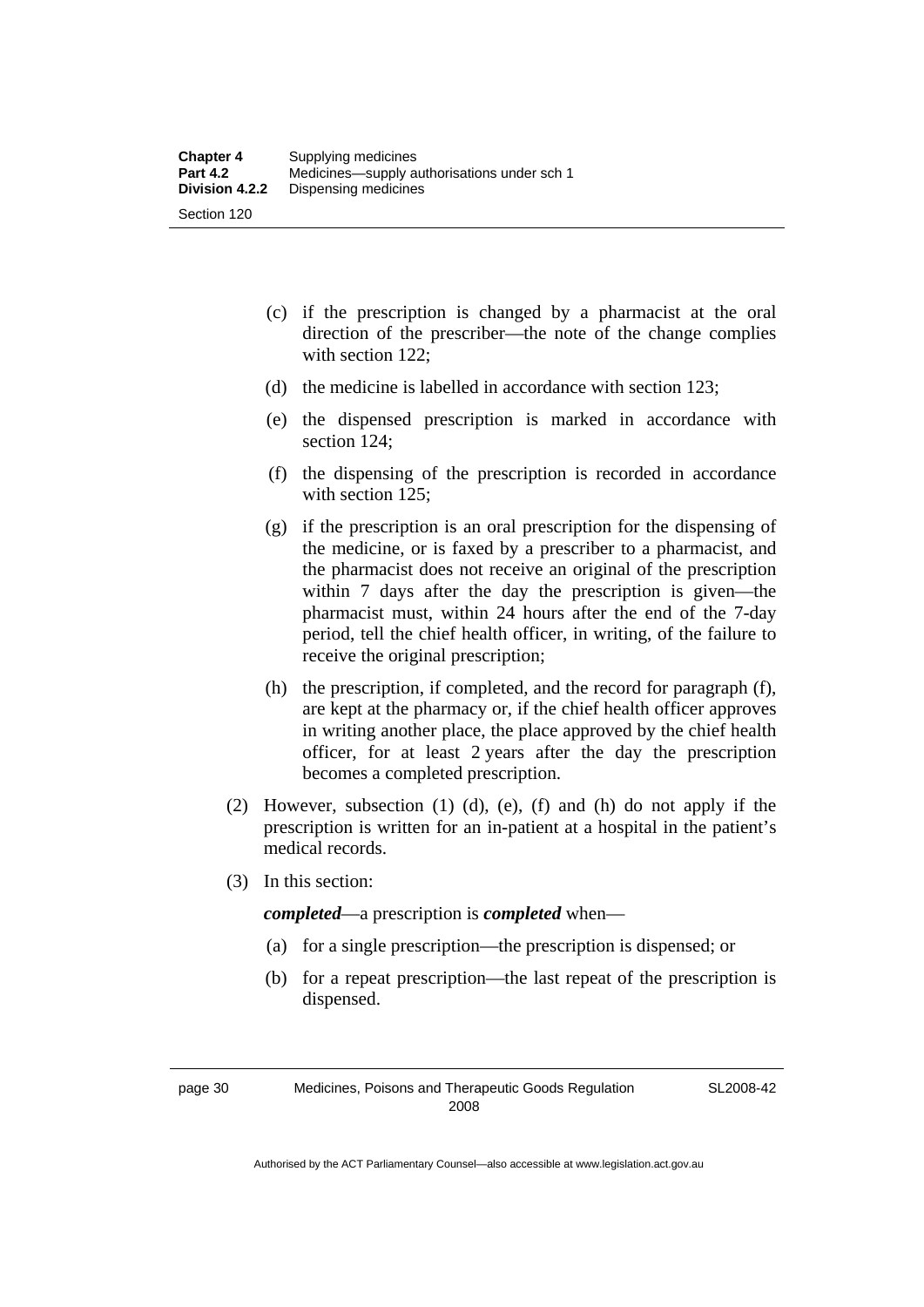### **121 How medicines are dispensed**

- (1) The following are the requirements for dispensing a medicine:
	- (a) the prescription is issued by an authorised prescriber;

*Note Authorised prescriber*—see s (3).

- (b) the prescription complies with the applicable provisions of division 3.1.2 (Prescriptions);
- (c) the medicine is dispensed in accordance with the prescription (including the prescription as changed by a pharmacist at the oral direction of the prescriber).
	- *Note 1 Dispensed in accordance with the prescription*—see s (3).
	- *Note* 2 For changes to a prescription by the dispenser, see the Act, s 29 (3).
	- *Note 3 Pharmacist* does not include an intern pharmacist (see dict).
- (2) However, a pharmacist may dispense a prescription that does not include all of the applicable provisions for subsection (1) (b) if—
	- (a) the prescription is issued by an authorised prescriber; and
	- (b) the medicine is—
		- (i) dispensed in accordance with the prescription; and
		- (ii) if the prescription is changed by a pharmacist at the oral direction of the prescriber—the prescription complies with section 122; and
			- *Note Pharmacist* does not include an intern pharmacist (see dict).
	- (c) the medicine is supplied in a package that is labelled in accordance with section 123; and

SL2008-42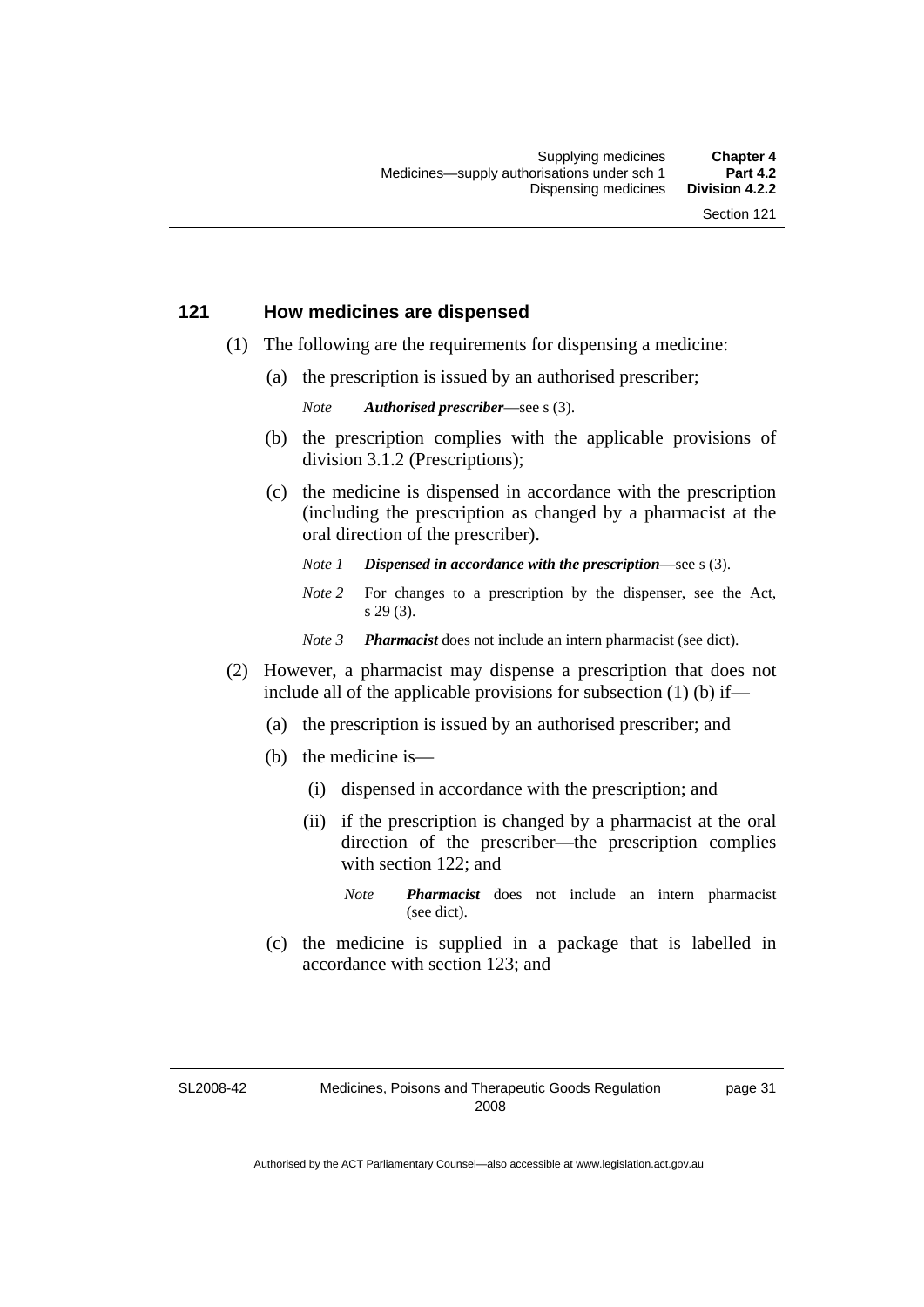- (d) the pharmacist is satisfied that, because of a circumstance affecting the prescriber or the person for whom the medicine is to be dispensed, it is not practicable for a complying prescription to be issued for the medicine.
- (3) In this section:

*authorised prescriber*, in relation to a prescription, means—

- (a) a person who is authorised to issue the prescription under the Act or another territory law; or
- (b) for a medicine other than a controlled medicine—a person who is—
	- (i) registered (however described) as a dentist, doctor, optometrist or veterinary surgeon (however described), other than a trainee dentist, intern doctor, trainee optometrist or trainee veterinary surgeon (however described), under a law of a State; and
		- *Note State* includes the Northern Territory (see Legislation Act, dict, pt 1).
	- (ii) authorised (however described) under a law of the State to prescribe the medicine.

#### **Examples—authorised prescribers**

- 1 A NSW registered doctor practising in Queanbeyan is authorised under a NSW law to prescribe medicines. The doctor gives a patient a prescription for a controlled medicine and another prescription for a prescription only medicine. The prescription only medicine can be dispensed in the ACT because the prescription is issued by a person who is authorised under a State law to prescribe the medicine. The prescription for the controlled medicine cannot be dispensed in the ACT because the doctor is not registered in the ACT.
- 2 If the doctor in example 1 is registered in both the ACT and NSW, the prescription for the controlled medicine can be dispensed in the ACT.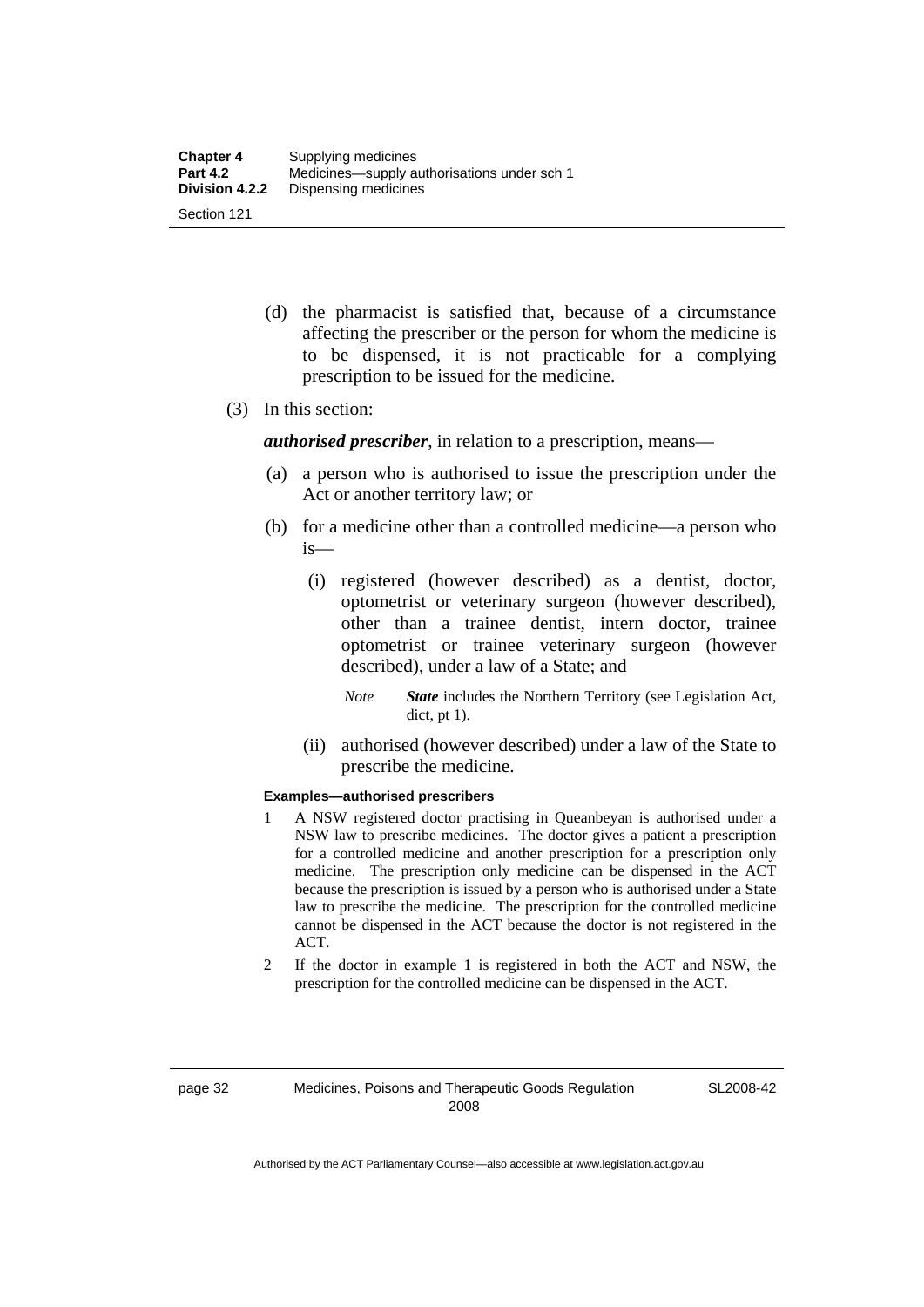- 3 A special event exemption under the *Health Professionals (Special Events Exemptions) Act 2000* authorises a visiting health professional to prescribe a medicine, including a controlled medicine. A Victorian registered doctor who is a visiting health professional within the meaning of that Act prescribes a controlled medicine. The prescription can be dispensed in the ACT.
- *Note 1* A reference to a health professional in sch 1 is a reference to a health professional who is registered under the *Health Professionals Act 2004*. See, for example, the Legislation Act, dictionary, pt 1, def *dentist*.
- *Note 2* An example is part of the regulation, is not exhaustive and may extend, but does not limit, the meaning of the provision in which it appears (see Legislation Act, s 126 and s 132).

*dispensed in accordance with the prescription*, for a prescribed medicine, includes dispensing another brand of the medicine that is a bioequivalent form of the prescribed medicine.

*Note Bioequivalent*—see the dictionary.

### **122 Noting changes to prescriptions on oral direction of prescriber—Act, s 27 (2) (b) (ii)**

The following must be noted, in writing, on the prescription:

- (a) the name of the prescriber giving the oral direction to change the prescription;
- (b) the change to the prescription;
- (c) the date the oral direction is given;
- (d) the pharmacist's signature.
- *Note* The notation must be made as soon as possible (see Legislation Act, s 151B).

SL2008-42

page 33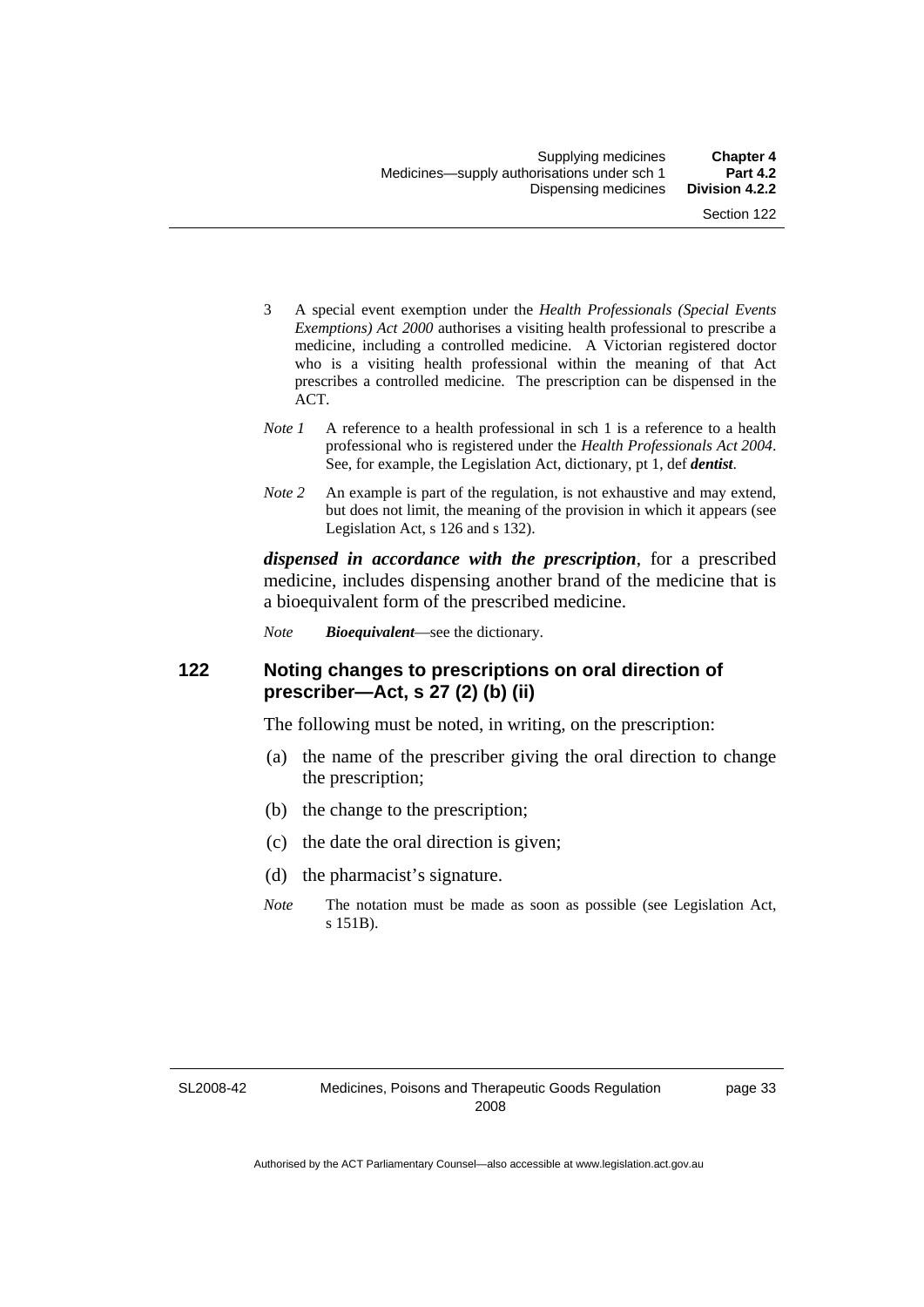### **123 Labelling dispensed medicines—Act, s 60 (1) (c) (i) and (2) (c) (i)**

The dispensed medicine must have a label that includes the following:

- (a) the name of the person for whom the medicine is dispensed;
- (b) if the prescriber is a dentist—the words 'for dental treatment only';
- (c) if the prescriber is an optometrist—the words 'for optometry use only';
- (d) if the prescriber is a veterinary surgeon—
	- (i) words to the effect of 'for animal treatment only'; and
	- (ii) the species of the animal for which the medicine is dispensed; and
	- (iii) if a way of identifying the animal is stated on the prescription—the way of identifying the animal;
- (e) the medicine's approved name and brand name;
	- *Note Approved name*—see the medicines and poisons standard, par 1 (1).
- (f) the form, strength and quantity of the medicine dispensed;
- (g) if the package of the dispensed medicine is not a manufacturer's pack—the relevant expiry date for the medicine;
- (h) the date the medicine is dispensed;
- (i) the name and the business address and telephone number of the pharmacy from which the medicine is dispensed;
- (j) the initials or other identification of the dispensing pharmacist;

page 34 Medicines, Poisons and Therapeutic Goods Regulation 2008

SL2008-42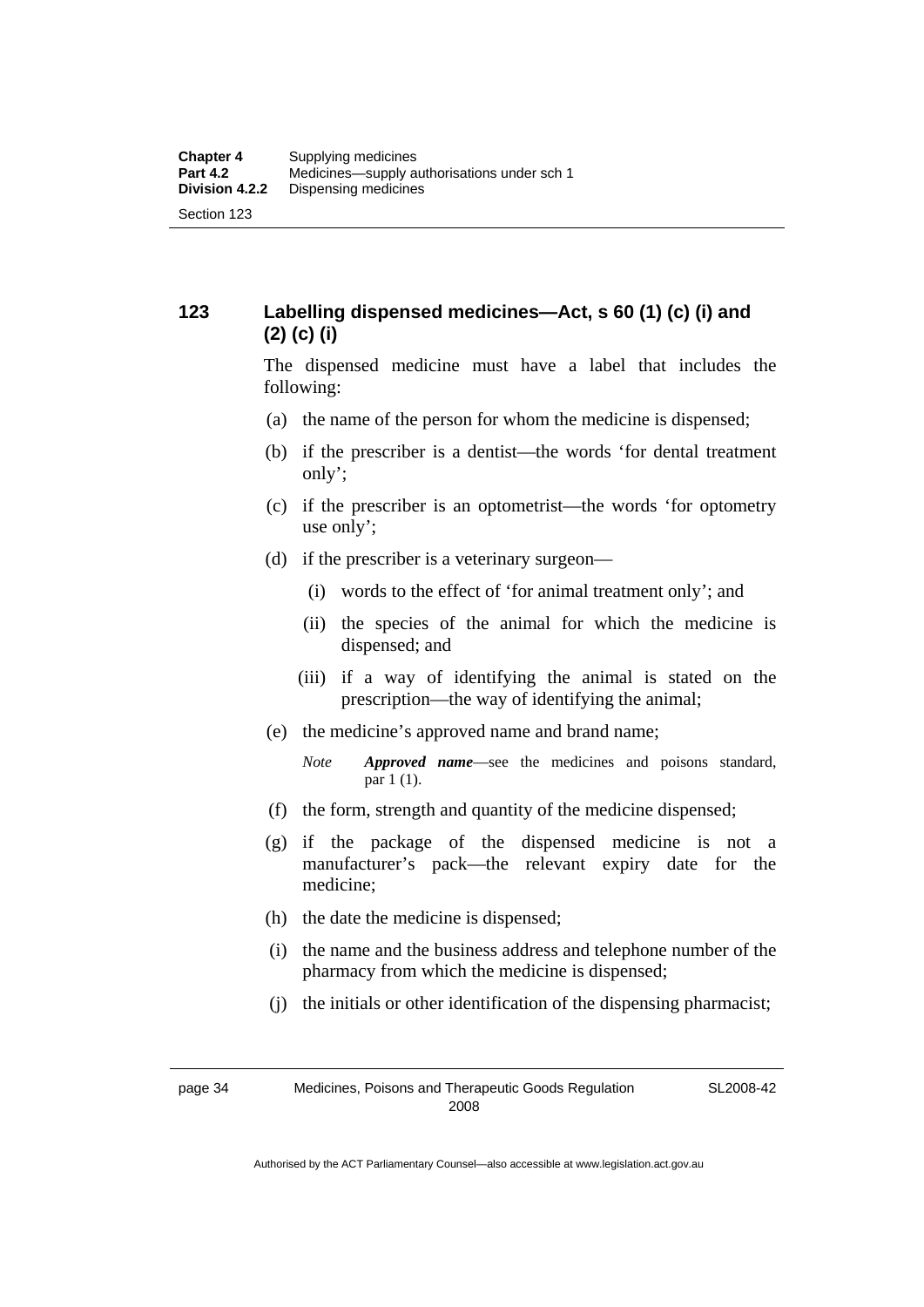- (k) a number that is different from the number given to each other prescription dispensed at the pharmacy;
- (l) directions about the use of the medicine that are adequate to allow the medicine to be taken or administered safely, including any warning statement in the medicines and poisons standard, appendix K (Drugs required to be labelled with a sedation warning) applying to the medicine;
- (m) words to the effect of 'keep out of reach of children'.

#### **Example—par (e) and par (f)**

Warfarin tablets (Coumadin) 5mg 50

*Note* An example is part of the regulation, is not exhaustive and may extend, but does not limit, the meaning of the provision in which it appears (see Legislation Act, s 126 and s 132).

### **124 Marking dispensed prescriptions**

- (1) This section does not apply to a prescription for an in-patient at a hospital written in the patient's medical records.
- (2) A dispensed paper-based prescription for a medicine must be marked with—
	- (a) if the prescription is a single prescription or the last repeat of a repeat prescription—the word 'cancelled' on the front of the prescription; and
	- (b) the prescribed particulars.
- (3) A dispensed electronic prescription for a medicine must be marked with—
	- (a) if the prescription is a single prescription or the last repeat of a repeat prescription—the word 'cancelled'; and
	- (b) a link to an electronic document containing the prescribed particulars.

SL2008-42 Medicines, Poisons and Therapeutic Goods Regulation 2008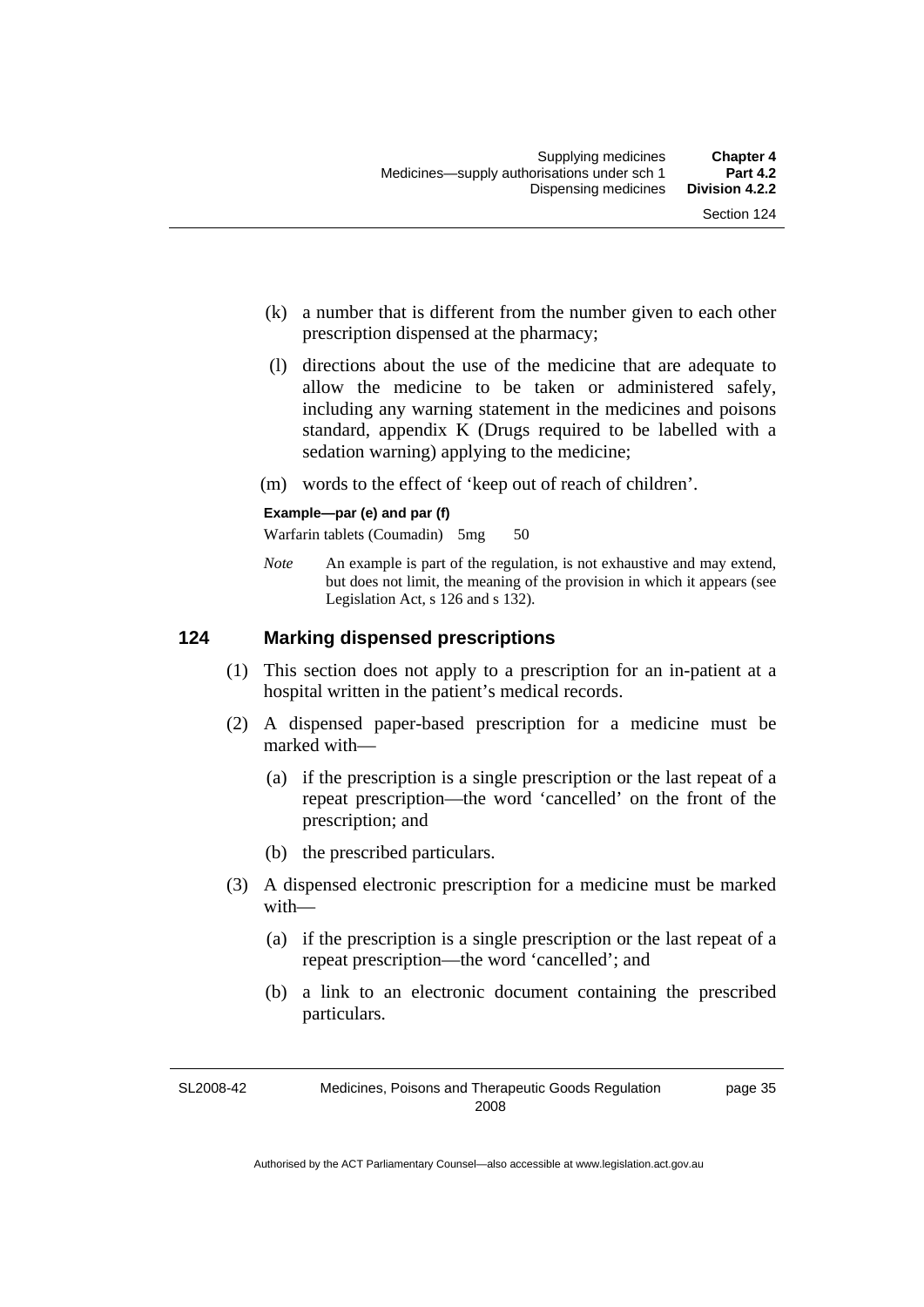(4) In this section:

*paper-based prescription* includes a faxed copy of a prescription.

*prescribed particulars*, for a dispensed prescription for a medicine, means—

- (a) the date the medicine is dispensed; and
- (b) the name and business address of the dispensing pharmacy; and
- (c) if another brand of the medicine is dispensed for the prescribed medicine—the brand name of the medicine dispensed; and
- (d) for a repeat prescription—the number of the repeat dispensed; and
- (e) the prescription's number under section 123 (k); and
- (f) the pharmacist's initials or signature.

*single prescription* means a prescription that is not a repeat prescription.

### **125 Recording dispensing of medicines**

The dispensing pharmacist must ensure that a written record is made of the following information in relation to the dispensing of the medicine:

- (a) the pharmacist's name;
- (b) the date of the prescription;
- (c) the prescriber's name;
- (d) the date the prescription is dispensed;
- (e) for a repeat prescription—the number of the repeat dispensed;
- (f) the prescription's number under section 123 (k);

page 36 Medicines, Poisons and Therapeutic Goods Regulation 2008

SL2008-42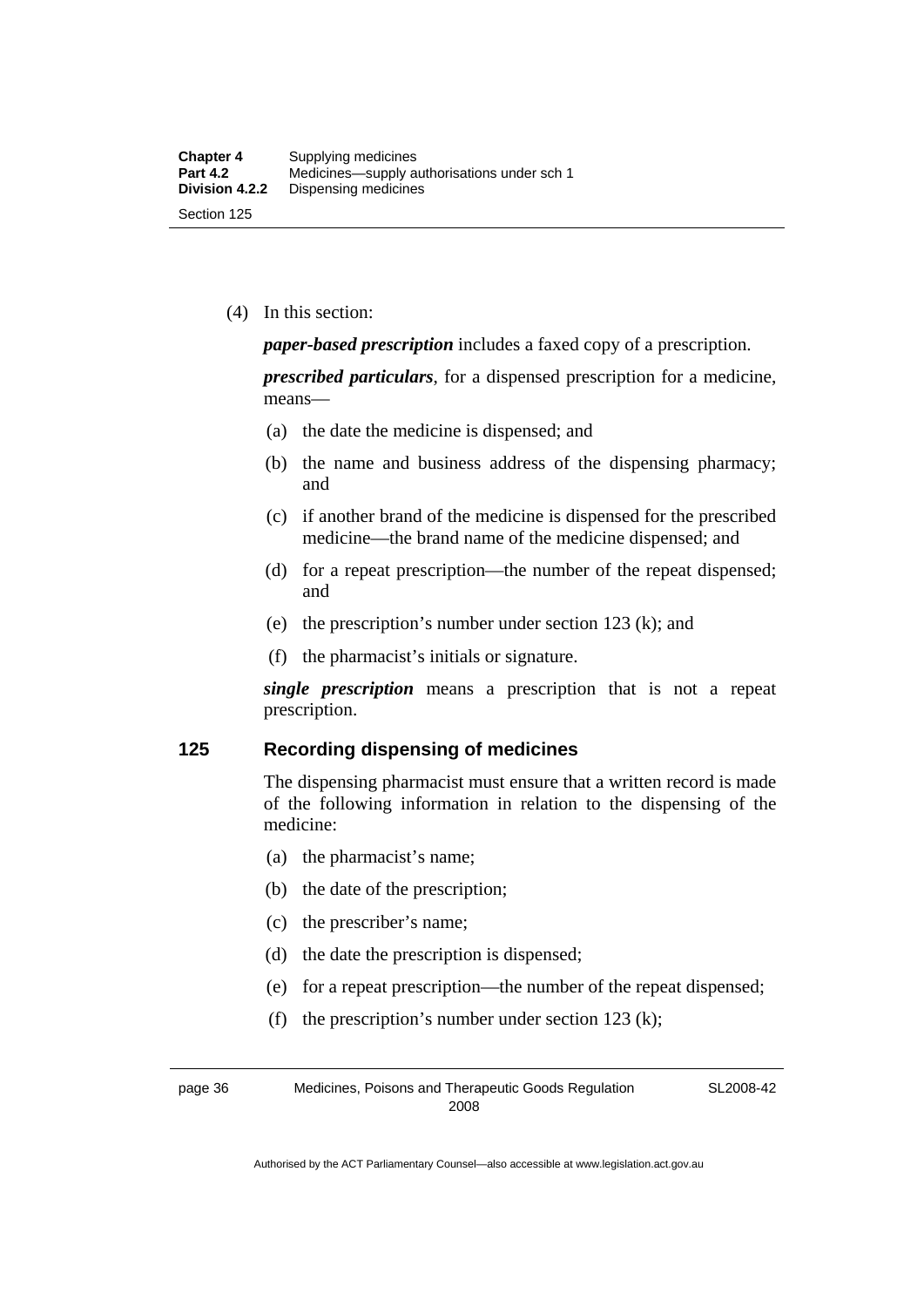- (g) the name and address of the person for whom the medicine is dispensed;
- (h) the medicine's approved name and brand name;
	- *Note Approved name*—see the medicines and poisons standard, par 1 (1).
- (i) the form, strength and quantity of the medicine dispensed.
- *Note Written* includes in electronic form (see Act, dict).

### **Division 4.2.3 Supplying medicines on requisitions**

*Note* For authorisation to issue a requisition, see s 50.

### **130 Authorisation conditions for supplying medicines on requisitions—Act, s 44 (1) (b) and (2) (b)**

A person's authorisation under section 110 to supply a medicine on a requisition is subject to the following conditions:

- (a) the medicine is supplied in accordance with the requirements under section 131;
- (b) the medicine is supplied in a package that is labelled in accordance with section 132;
- (c) the filled requisition is marked in accordance with section 133;
- (d) the supply is recorded in accordance with section 134;
- (e) the filled requisition and record under section 134 are kept at the institution where the medicine is supplied or, if the chief health officer approves in writing another place, the place approved by the chief health officer, for at least 2 years after the day the medicine is supplied.

SL2008-42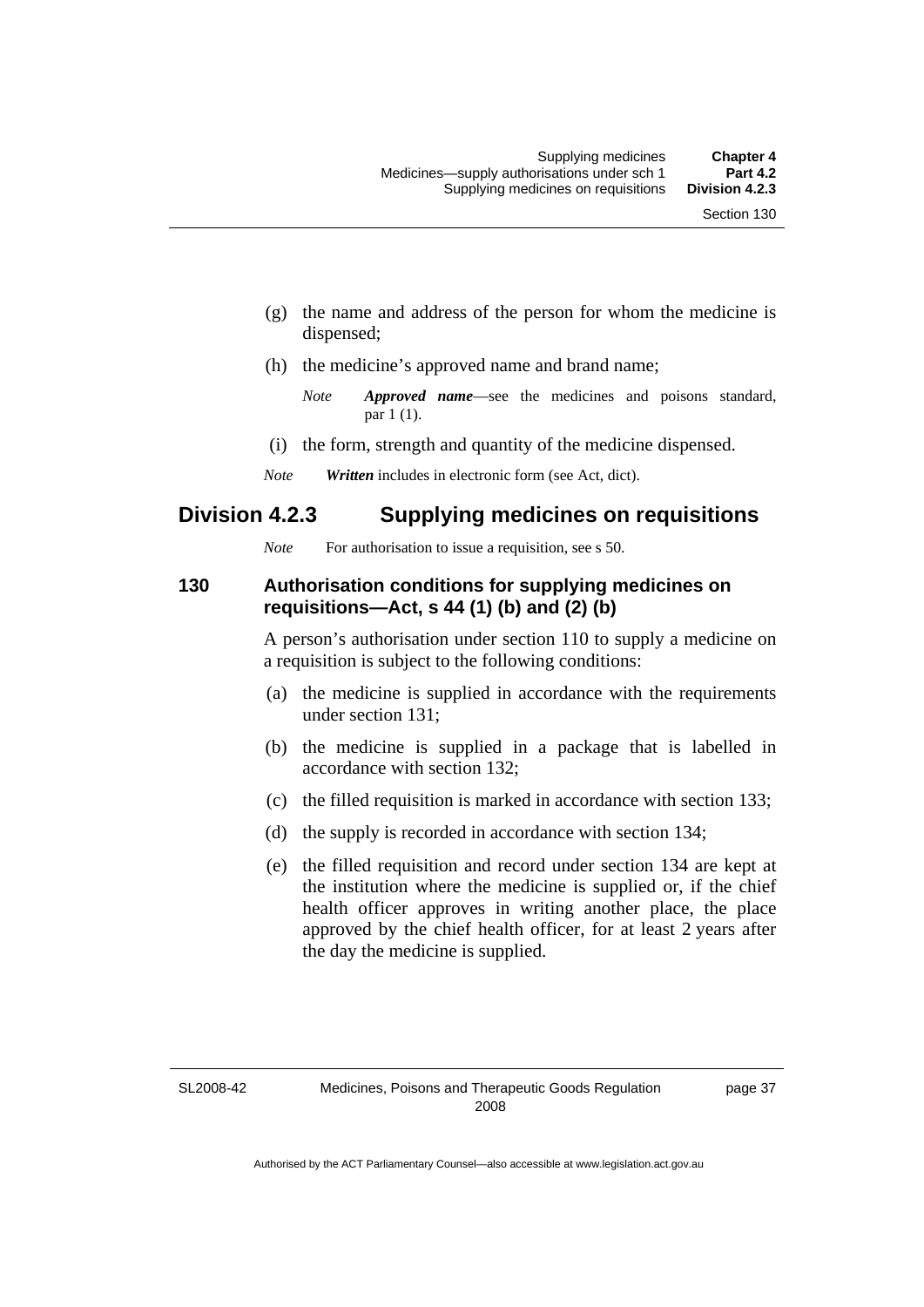### **131 Supplying medicines on requisitions**

- (1) The following are the requirements for the supply of a medicine on a requisition:
	- (a) the medicine is supplied in accordance with the requisition (including the requisition as changed by the person supplying the medicine at the oral direction of the person issuing the requisition);

- (b) if the requisition is a written requisition—the requisition complies with section 55 (General requirements for written requisitions) and section 56 (Particulars for requisitions);
- (c) if the requisition is an oral requisition—the requisition complies with section 56.
- (2) However, if the requisition does not comply with section 55 or section 56 (as appropriate), a pharmacist may supply the medicine on the requisition if satisfied that it is not practicable for a complying requisition to be issued for the medicine.

*Note Pharmacist* does not include an intern pharmacist (see dict).

(3) In this section:

*supplied in accordance with the requisition*, for a requisitioned medicine, includes supplying another brand of the medicine that is a bioequivalent form of the requisitioned medicine.

*Note Bioequivalent*—see the dictionary.

*Note* For changes to a requisition by the person supplying a medicine on a requisition (see Act, s 29 (3)).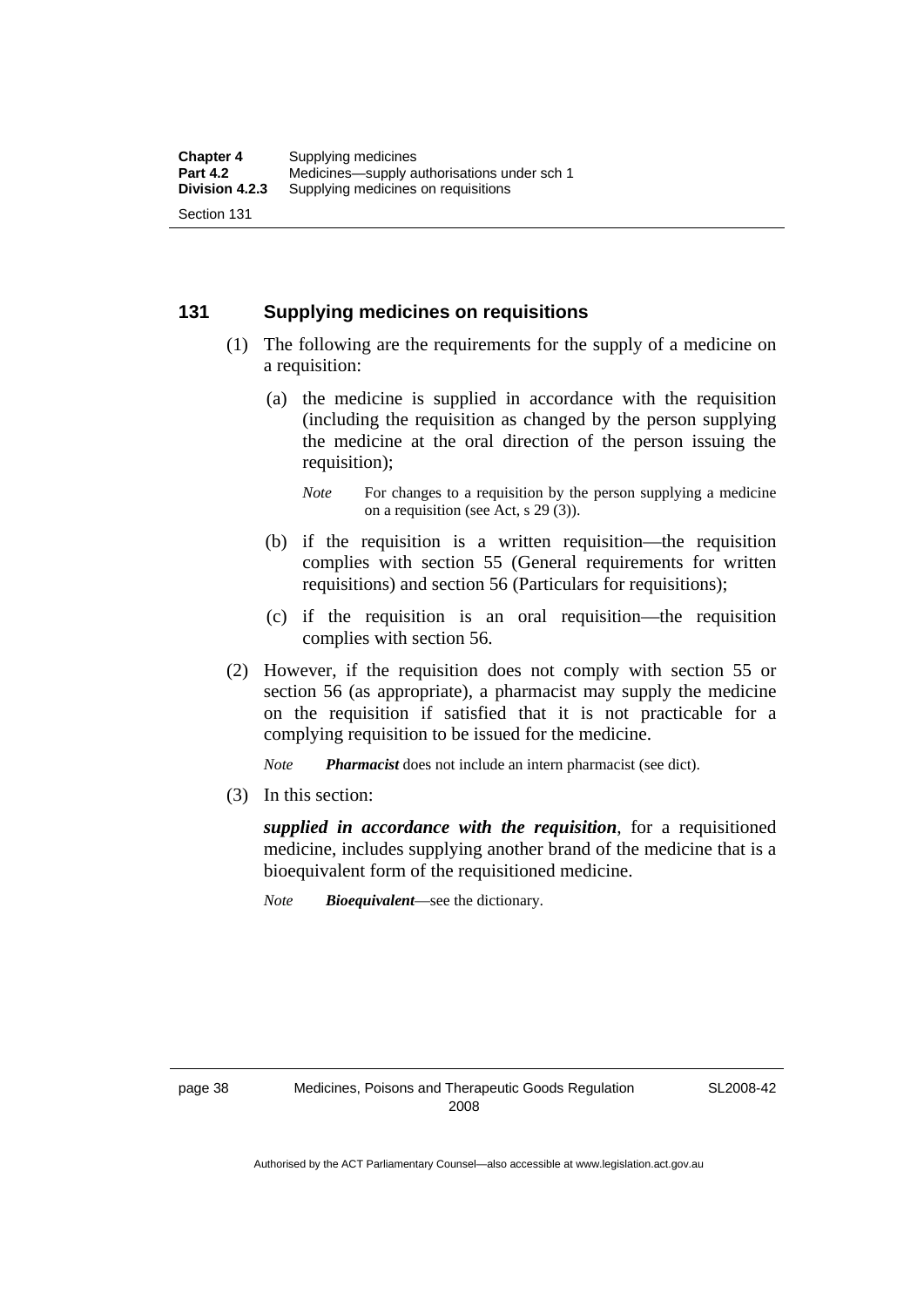### **132 Labelling medicines supplied on requisition—Act, s 60 (1) (c) (i) and (2) (c) (i)**

The package of a medicine supplied on requisition to a ward for the supply to a patient must have a label that includes the following:

(a) the medicine's approved name or brand name;

*Note Approved name*—see the medicines and poisons standard, par 1 (1).

- (b) the form, strength and quantity of the medicine;
- (c) if the package of the medicine is not a manufacturer's pack—
	- (i) the batch number or numbers of the medicine; and
	- (ii) the relevant expiry date for the medicine;
- (d) the name or other identifier of the pharmacy or ward from which the medicine is supplied;
- (e) if the medicine is a controlled medicine—a number that is different from the number given to each other requisition supplied from the pharmacy or ward.

#### **Examples—par (a) and par (b)**

- 1 Warfarin tablets 5mg 50
- 2 Coumadin tablets 5mg 50
- *Note* An example is part of the regulation, is not exhaustive and may extend, but does not limit, the meaning of the provision in which it appears (see Legislation Act, s 126 and s 132).

### **133 Marking filled requisitions**

- (1) A filled paper-based requisition for a medicine must be marked with—
	- (a) the name or other identifier of the pharmacy or ward from which the medicine is supplied; and

SL2008-42

Medicines, Poisons and Therapeutic Goods Regulation 2008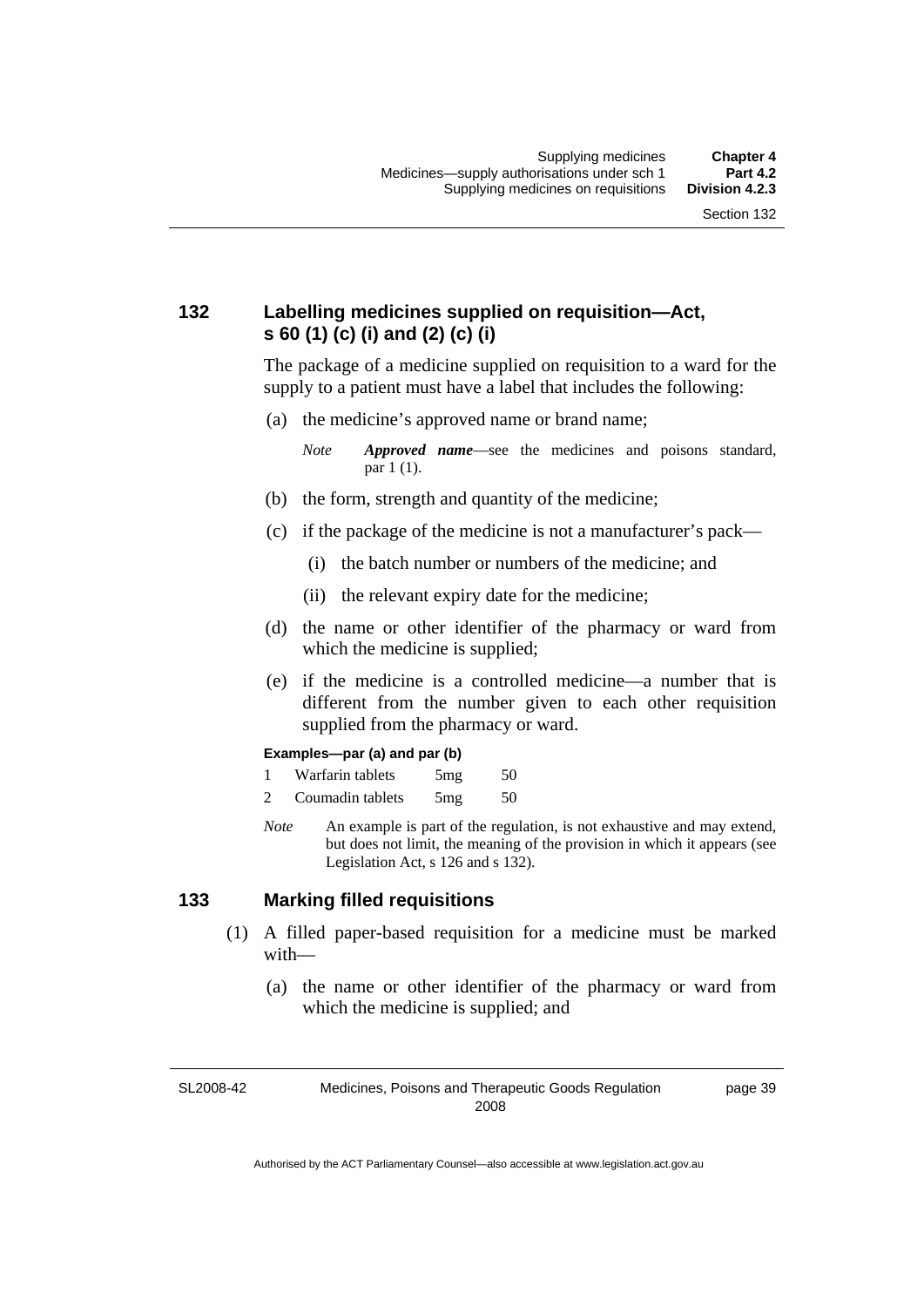- (b) if the medicine is a controlled medicine—the requisition's number under section 132 (e); and
- (c) the supplier's initials or signature.
- (2) A filled electronic requisition for a medicine must be marked with a link to an electronic document containing—
	- (a) the name or other identifier of the pharmacy or ward from which the medicine is supplied; and
	- (b) if the medicine is a controlled medicine—the requisition's number under section 132 (e); and
	- (c) the supplier's initials or signature.
- (3) However, subsection (1) (a) and (2) (a) do not apply to a requisition filled at a pharmacy at an institution.
- (4) In this section:

*paper-based requisition* includes a faxed copy of a requisition.

### **134 Recording supply of medicines on requisitions**

A person who supplies a medicine to someone else on requisition must make a written record of the following information:

- (a) the date of the requisition;
- (b) the name of the person who issued the requisition;
- (c) the date the requisition is filled;
- (d) the medicine, and the form, strength and quantity of the medicine, supplied;
- (e) the name or initials of the person supplying the medicine.
- *Note Written* includes in electronic form (see Act, dict).

page 40 Medicines, Poisons and Therapeutic Goods Regulation 2008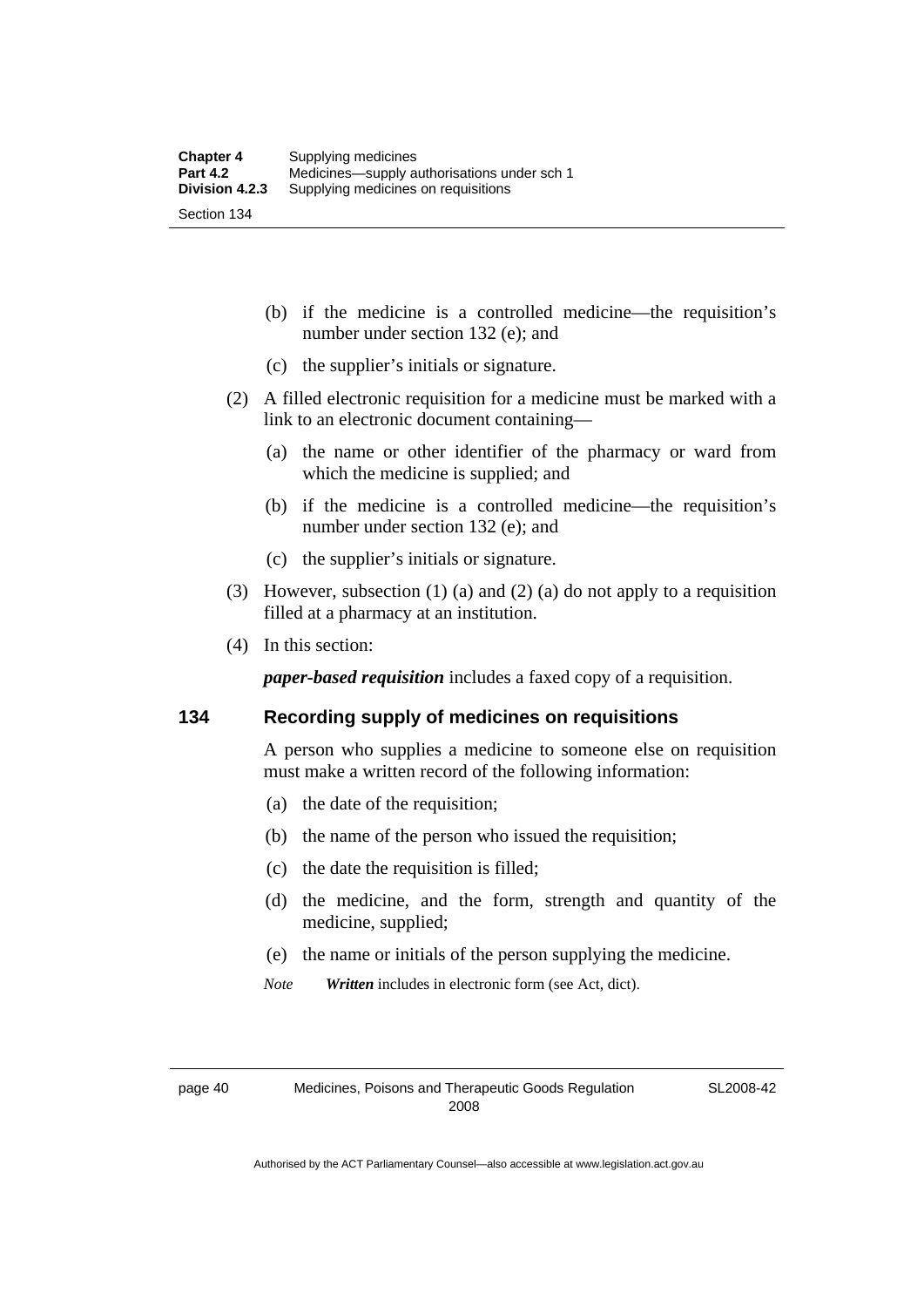# **Division 4.2.4 Supplying medicines on purchase orders**

*Note* For authorisation to issue a purchase order, see s 60.

### **140 Authorisation conditions for supplying medicines on purchase orders—Act, s 44 (1) (b) and (2) (b)**

A person's authorisation under section 110 to supply a medicine on a purchase order is subject to the following conditions:

- (a) the purchase order is a complying purchase order;
- (b) the medicine is supplied in accordance with the requirements of section 141;
- (c) the supply is recorded in accordance with section 142;
- (d) if the supplier does not receive a document signed by the buyer acknowledging receipt of the medicine within 7 days after the day the medicine is delivered—the supplier must, within 24 hours after the end of the 7-day period, tell the chief health officer, in writing, of the failure to receive the document;
- (e) the following are kept at the supplier's business premises or, if the chief health officer approves in writing another place, the place approved by the chief health officer, for at least 2 years after the day the medicine is supplied:
	- (i) the filled purchase order;
	- (ii) the delivery acknowledgement under paragraph (d) or section 141 $(1)$  $(d)$  $(ii)$ ;
	- (iii) the record for section 142.

SL2008-42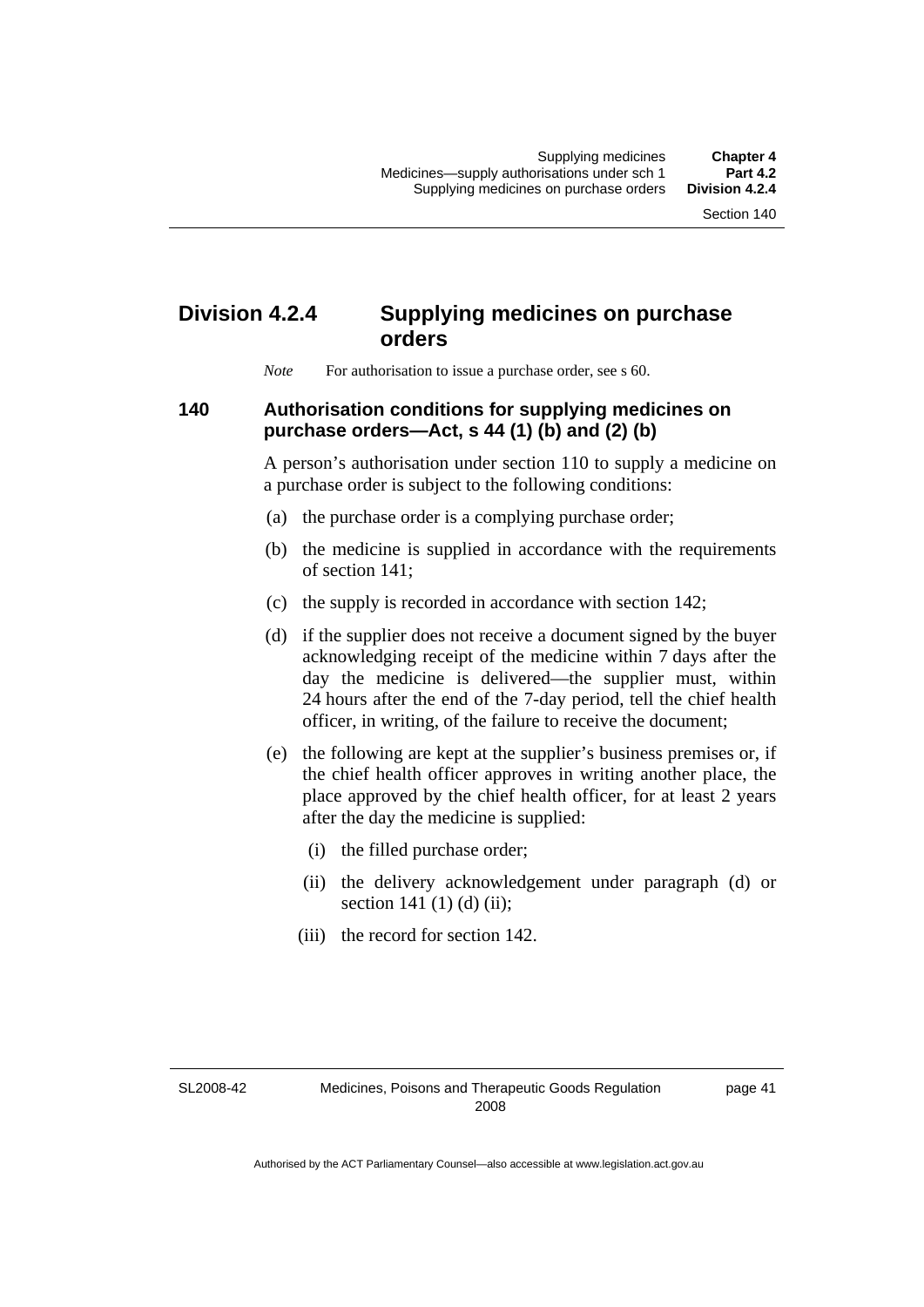### **141 Supplying medicines on purchase orders**

- (1) The following are the requirements for the supply of a medicine on a purchase order:
	- (a) the medicine is supplied in manufacturer's packs that comply with—
		- (i) section 501 (Packaging of supplied manufacturer's packs of medicines—Act, s 59 (1) (c) (i) and (2) (c) (i)); or
		- (ii) an approval under the Act, section 193 (Approval of non-standard packaging and labelling);
	- (b) the manufacturer's packs are labelled in accordance with—
		- (i) section 502 (Labelling of supplied manufacturer's packs of medicines—Act, s  $60$  (1) (c) (i) and (2) (c) (i)); or
		- (ii) an approval under the Act, section 193;
	- (c) the manufacturer's packs are securely wrapped and packed;
	- (d) if the medicine is delivered in person by the supplier to the buyer—
		- (i) the medicine is delivered to an adult; and
		- (ii) the delivery is acknowledged by the adult signing and dating a copy of the purchase order;
	- (e) if the medicine is not delivered in person by the supplier to the buyer—the medicine is delivered to the buyer by a person whose procedures require the delivery of the medicine to be signed for by the buyer or an adult employee of the buyer.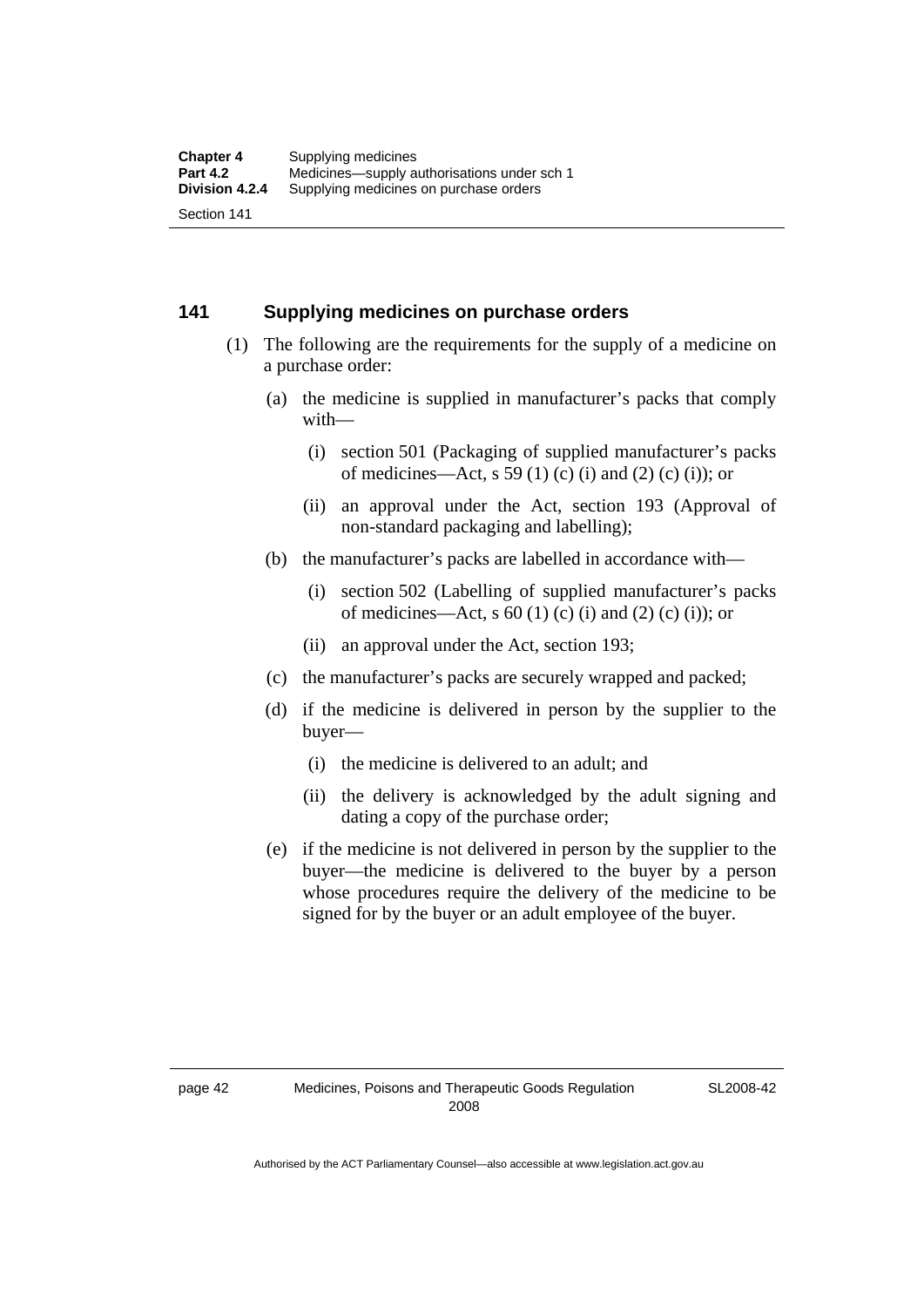- (2) However, subsection (1) (a), (b) and (c) do not apply in relation to a medicine supplied by a pharmacist to a prescriber who is authorised to supply the medicine during a consultation if the medicine is supplied in a package that is labelled with the following particulars:
	- (a) the approved name and brand name of the medicine;

*Note Approved name*—see the medicine and poisons standard, par 1 (1).

- (b) the form, strength and quantity of the medicine, supplied;
- (c) if the package of the medicine is not a manufacturer's pack the relevant expiry date for the medicine.

### **142 Recording supply of medicines on purchase orders**

A person who supplies a medicine to someone else on a purchase order must make a written record of the following information:

- (a) the date of the order;
- (b) the issuer's authority to issue the order;
- (c) the name, and the business address and telephone number, of the person to whom the medicine is supplied;
- (d) the date the order is supplied;
- (e) the medicine, and the form, strength and quantity of the medicine, supplied.
- *Note Written* includes in electronic form (see Act, dict).

SL2008-42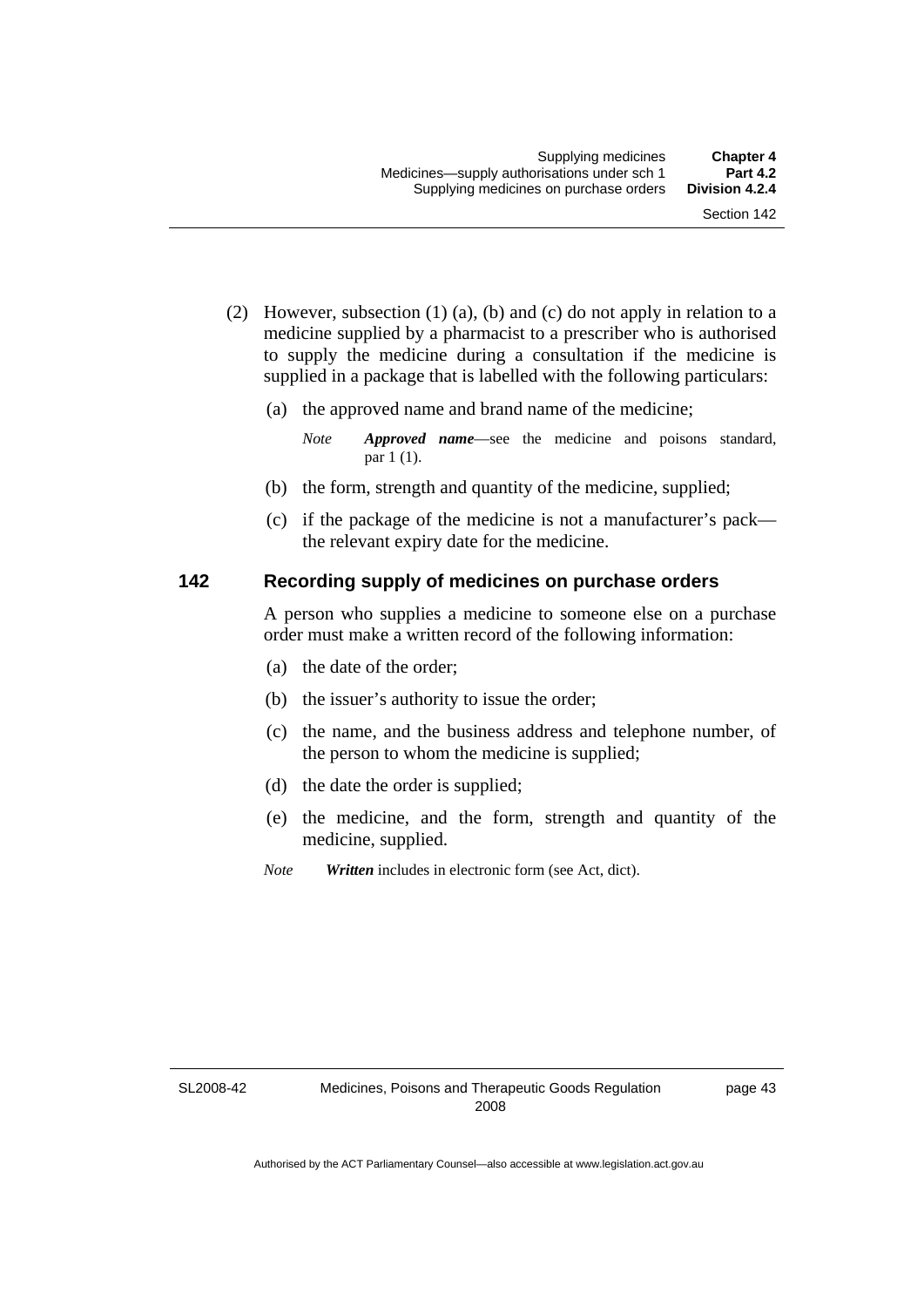# **Division 4.2.5 Supplying medicines on standing orders**

- *Note 1* For the issue of a standing order, see pt 3.4.
- *Note 2 Supply* does not include administer (see Act, s 24).

### **150 Authorisation conditions for supplying medicines on standing orders—Act, s 44 (1) (b) and (2) (b)**

- (1) A person's authorisation under section 110 to supply a medicine on a standing order is subject to the following conditions:
	- (a) the medicine is supplied in accordance with the requirements of section 151;
	- (b) the supply is recorded in accordance with section 153;
	- (c) the record for section 153 is kept at the person's business premises or, if the chief health officer approves in writing another place, the place approved by the chief health officer, for at least 2 years after the day the medicine is supplied;
	- (d) if the supplier is not the person who would ordinarily have prescribed the medicine for the recipient, the required information is given in writing to—
		- (i) the prescriber (the *usual prescriber*) who would ordinarily have prescribed the medicine for the recipient not later than 24 hours after supplying the medicine; or
		- (ii) if the recipient does not have a usual prescriber—the recipient.
- (2) However, subsection (1) (c) and (d) do not apply if the record is made in a patient's medical records.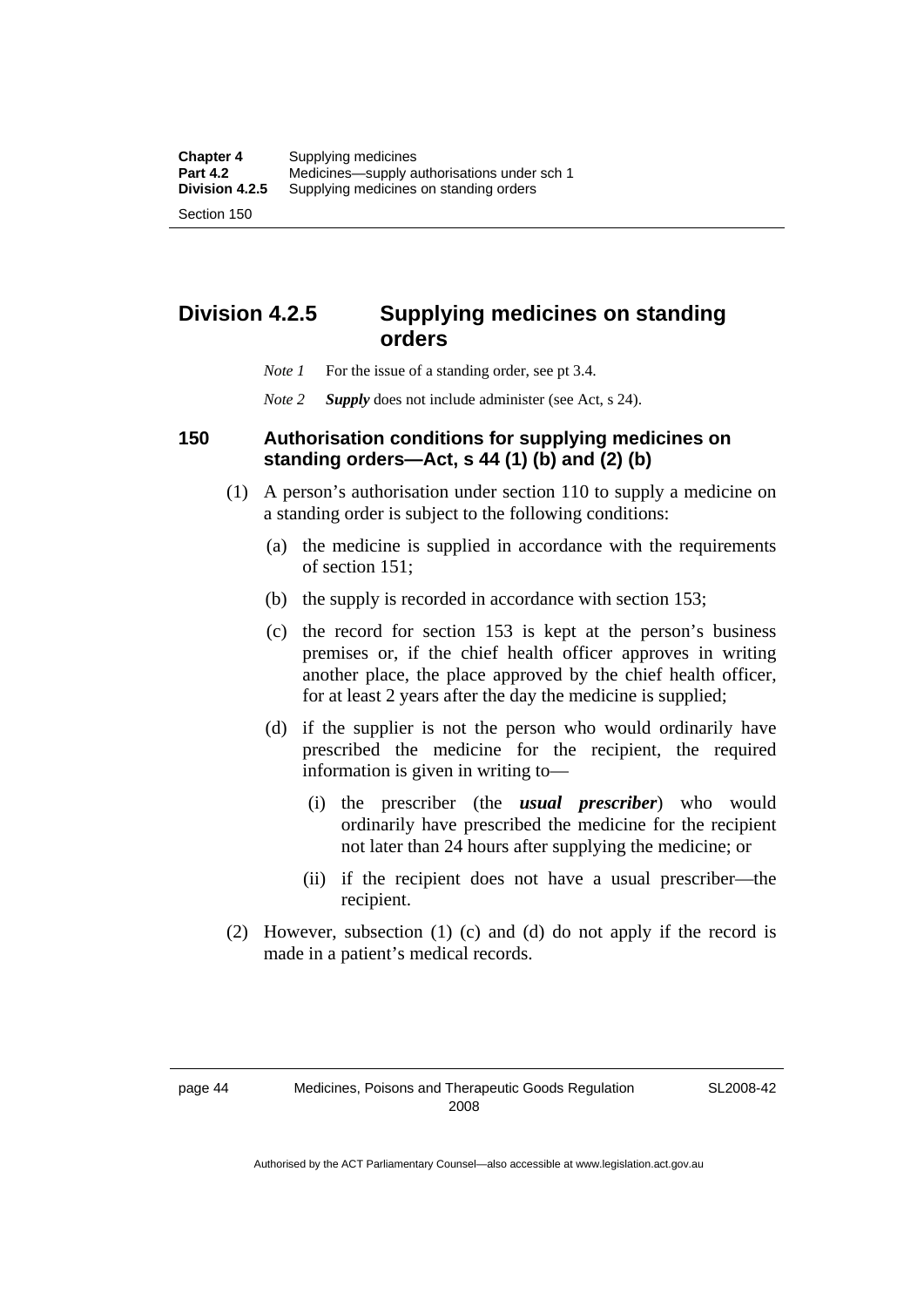(3) In this section:

*required information*, for the supply of a medicine on a standing order, means—

- (a) the supplier's name; and
- (b) the date the medicine is supplied; and
- (c) the name and address of the person to whom the medicine is supplied; and
- (d) the medicine's approved name and brand name; and
- (e) the form, strength and quantity of the medicine supplied.

### **151 Supplying medicines on standing orders**

The following are the requirements for the supply of a medicine on a standing order:

- (a) the medicine is supplied in accordance with the standing order;
- (b) the medicine is supplied in a package that is labelled in accordance with section 152.

### **152 Labelling medicines supplied on standing order— Act, s 60 (1) (c) (i) and (2) (c) (i)**

The package of a medicine supplied on a standing order must have a label that includes the following:

- (a) the name of the person to whom the medicine is to be supplied;
- (b) the date the medicine is supplied;
- (c) the medicine, and the form, strength and quantity of the medicine, supplied;

#### SL2008-42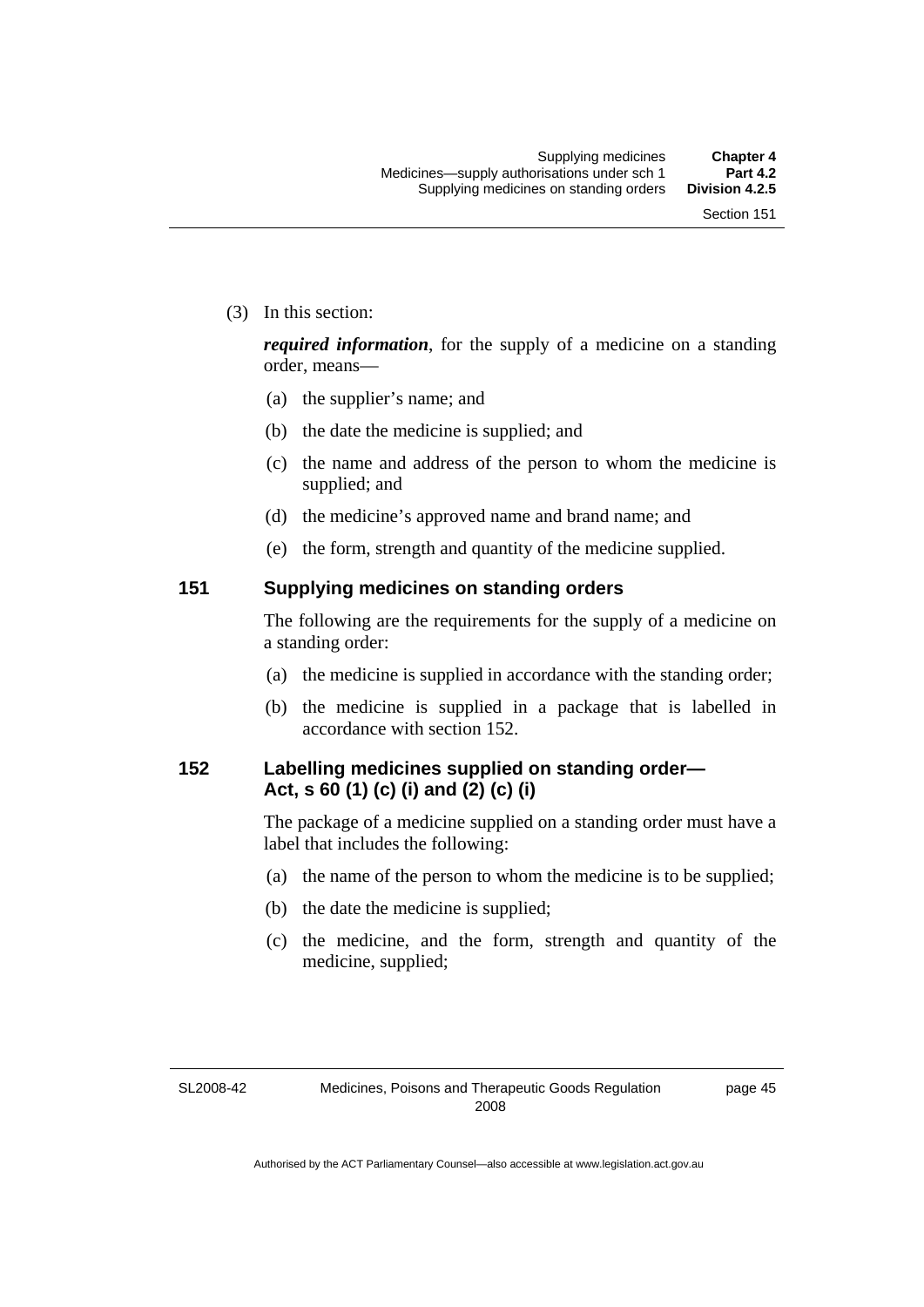- (d) if the package of the dispensed medicine is not a manufacturer's pack—
	- (i) the batch number or numbers of the medicine; and
	- (ii) the relevant expiry date for the medicine;
- (e) the supplier's name, business address and telephone number;
- (f) directions about the use of the medicine that are adequate to allow the medicine to be taken or administered safely, including any warning statement in the medicines and poisons standard, appendix K (Drugs required to be labelled with a sedation warning) applying to the medicine;
- (g) words to the effect of 'keep out of reach of children'.

### **153 Recording supply of medicines on standing orders**

- (1) A person (the *supplier*) who supplies a medicine to a person (the *patient*) on a standing order must make a written record of the following information:
	- (a) the supplier's name;
	- (b) the patient's name and address;
	- (c) the date the medicine is supplied;
	- (d) the medicine's approved name and brand name;
	- (e) the form, strength and quantity of the medicine;
	- (f) the date of the standing order.
	- *Note Written* includes in electronic form (see Act, dict).
- (2) However, subsection (1) (b) does not apply if the record is made in the patient's medical records.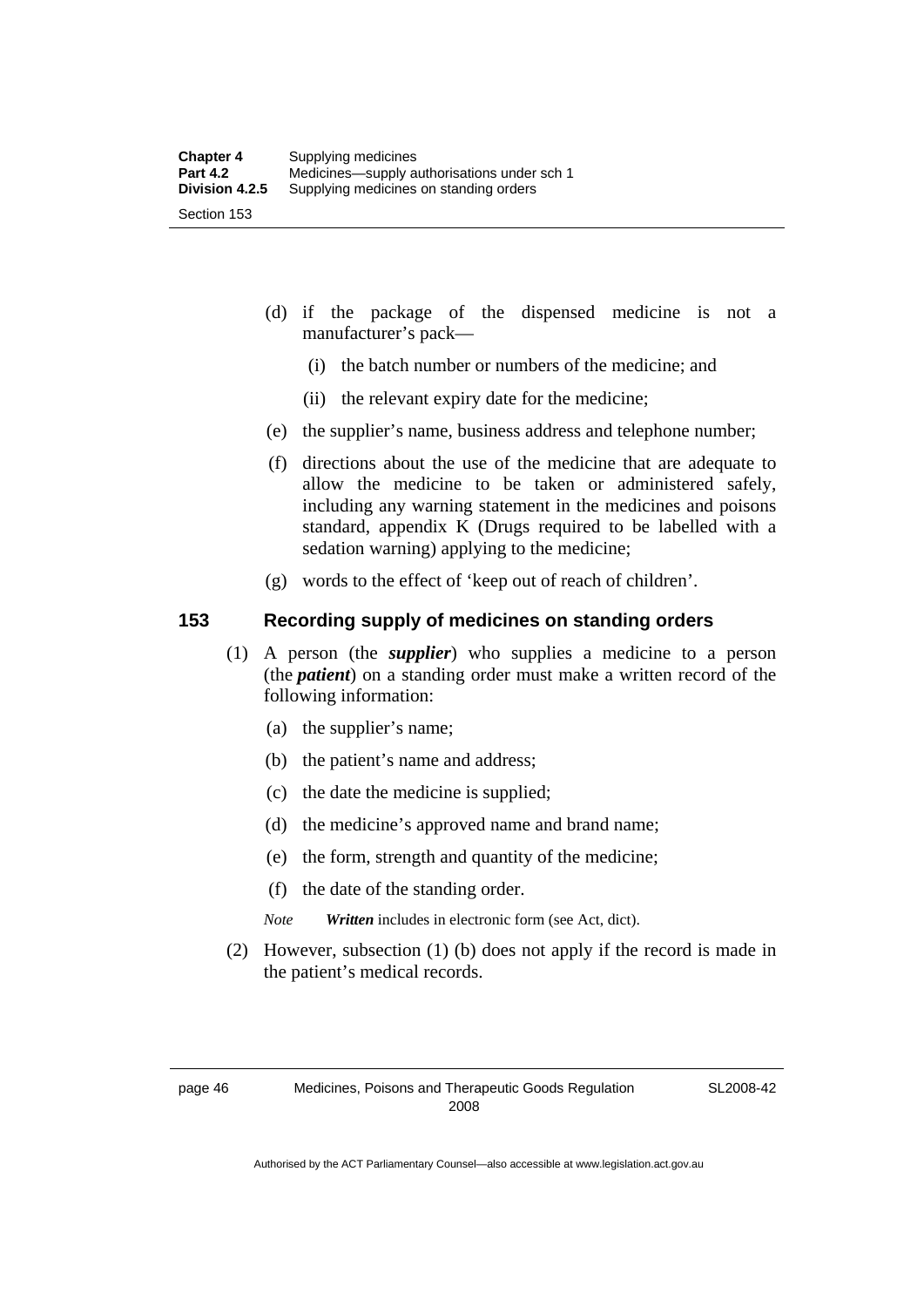# **Division 4.2.6 Supplying medicines during consultations**

*Note Supply* does not include administer (see Act, s 24).

### **160 Authorisation conditions for supplying medicines during consultations—Act, s 44 (1) (b) and (2) (b)**

A prescriber's authorisation under section 110 to supply a medicine during a consultation is subject to the following conditions:

- (a) the medicine is supplied in accordance with the Act, section 7 (Appropriate prescription and supply of medicines);
- (b) if the medicine is a controlled medicine for human use—
	- (i) the prescriber complies with the additional requirements under section 163 (Additional requirements for supplying controlled medicines for human use during consultations) in relation to the supply; and
	- (ii) if the medicine is dronabinol—the prescriber has an authorisation under the *Therapeutic Goods Act 1989* (Cwlth), section 19 to supply the medicine; and
		- *Note* Dronabinol cannot be prescribed for veterinary use because it is a prohibited substance (see medicine and poisons standard, sch 9, entry for tetrahydrocannabinols).
	- (iii) the prescriber complies with section 164 (Information for CHO about controlled medicines supplied during consultations—Act, s 31 (2) (b) and (4), def *required information*);

SL2008-42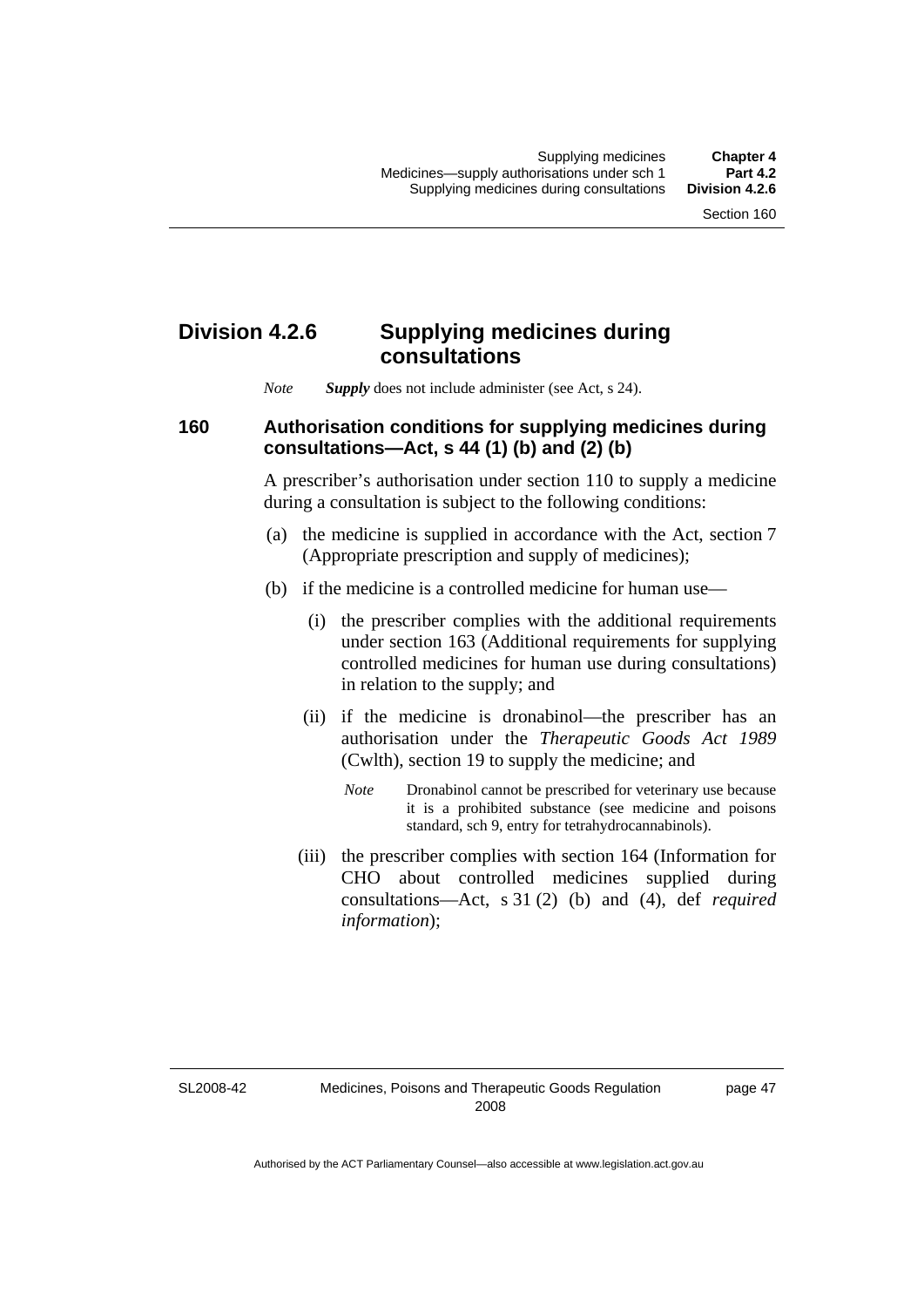- (c) if the medicine is a designated appendix D medicine prescribed for a purpose mentioned in schedule 3 (Designated appendix D medicines—standing approvals), part 3.2, column 3 in relation to the medicine—
	- (i) the prescriber has an appendix D medicines approval to prescribe the medicine; and
	- (ii) the prescriber complies with each condition (if any) of the approval (including any conditions in the schedule, part 3.2, column 4 in relation to the medicine);
- (d) the medicine is labelled in accordance with section 161;
- (e) the supply is recorded in accordance with section 162;
- (f) the record is kept at the prescriber's business premises or, if the chief health officer approves in writing another place, the place approved by the chief health officer, for at least 2 years after the day the medicine is supplied.

### **161 Labelling medicines supplied during consultations**

The supplied medicine must have a label that includes the following:

- (a) the name of the person to whom the medicine is supplied;
- (b) the date the medicine is supplied;
- (c) the prescriber's name, business address and telephone number;
- (d) the medicine's approved name or brand name;
	- *Note Approved name*—see the medicines and poisons standard, par 1 (1).
- (e) the form, strength and quantity of the medicine;

SL2008-42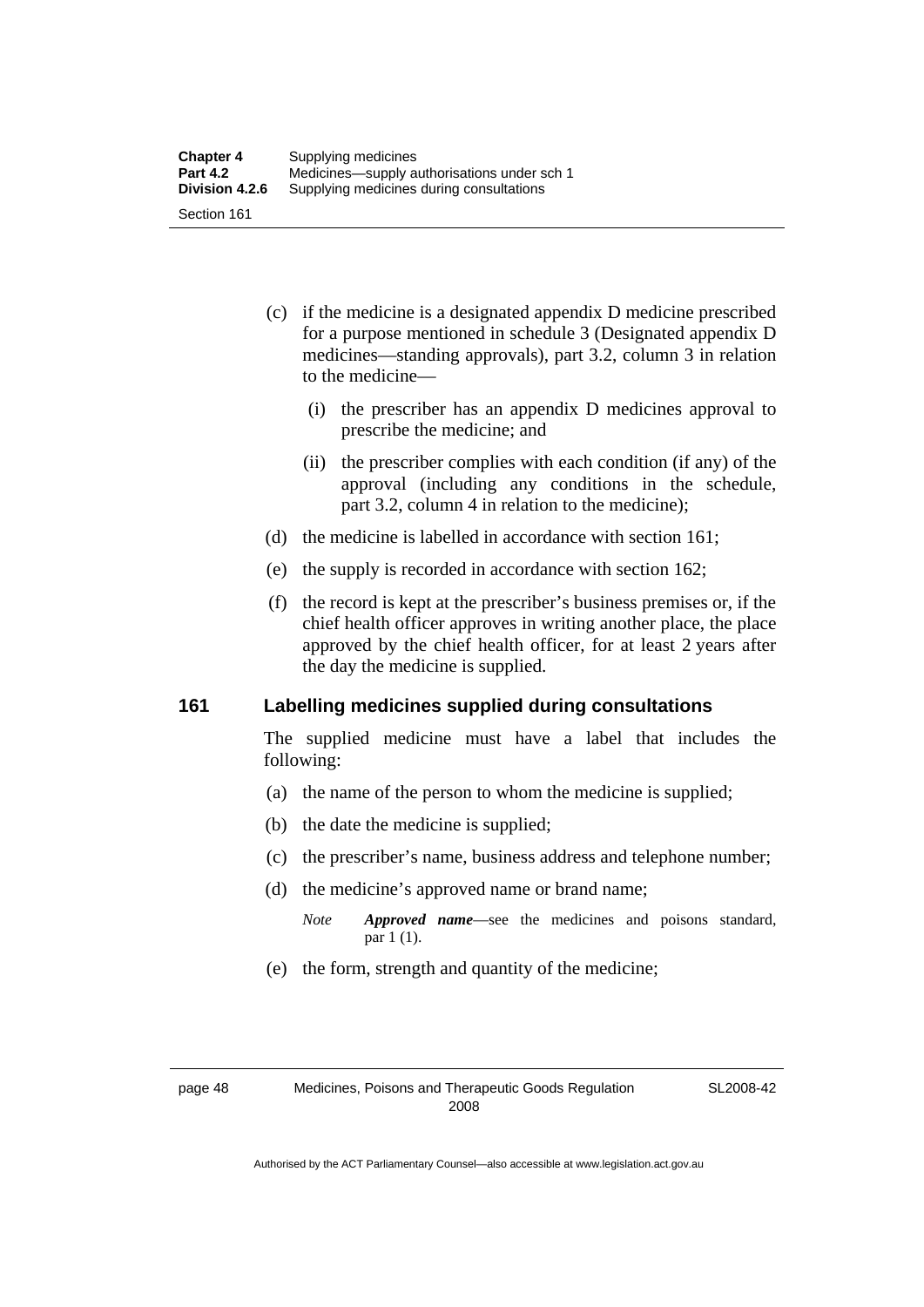- (f) if the package of the supplied medicine is not a manufacturer's pack—the relevant expiry date for the medicine;
- (g) directions about the use of the medicine that are adequate to allow the medicine to be taken or administered safely, including any warning statement in the medicines and poisons standard, appendix K (Drugs required to be labelled with a sedation warning) applying to the medicine;
- (h) words to the effect of 'keep out of reach of children';
- (i) if the prescriber is a dentist—the words 'for dental treatment only';
- (j) if the prescriber is an optometrist—the words 'for optometry use only';
- (k) if the prescriber is a veterinary surgeon—
	- (i) words to the effect of 'for animal treatment only'; and
	- (ii) the species of the animal for which the medicine is supplied; and
	- (iii) if possible, a way of identifying the animal.

#### **Examples—par (d) and par (e)**

| Warfarin tablets | 5mg | 50 |
|------------------|-----|----|
| Coumadin tablets | 5mg | 50 |

*Note* An example is part of the regulation, is not exhaustive and may extend, but does not limit, the meaning of the provision in which it appears (see Legislation Act, s 126 and s 132).

SL2008-42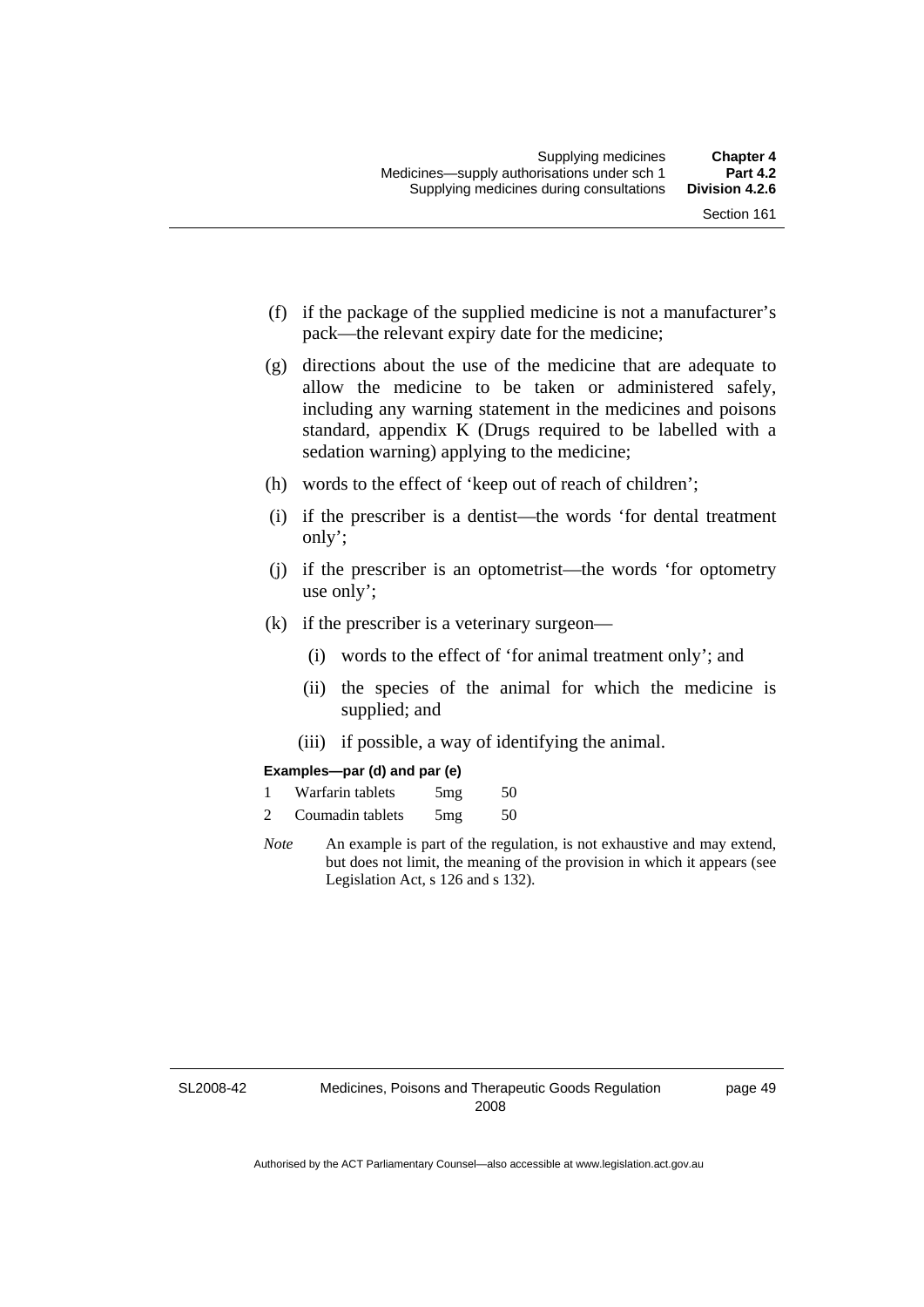#### **162 Recording medicines supplied during consultations**

A prescriber who supplies a medicine during a consultation must make a written record of the following information in the medical records of the person to whom, or animal to which, the consultation related:

- (a) the date the medicine is supplied;
- (b) the medicine's approved name or brand name;

*Note Approved name*—see the medicines and poisons standard, par 1 (1).

- (c) the form, strength and quantity of the medicine;
- (d) the directions given to the person for the use of the medicine.

*Note Written* includes in electronic form (see Act, dict).

#### **163 Additional requirements for supplying controlled medicines for human use during consultations**

The following are the additional requirements for supplying a controlled medicine for human use during a consultation:

- (a) the prescriber has a controlled medicines approval to prescribe the medicine;
	- *Note* For controlled medicines approvals, see pt 13.1.
- (b) if the approval is for a particular form of the medicine—the supply is for the form of the medicine approved or a bioequivalent form;

*Note Bioequivalent*—see the dictionary.

- (c) if the approval is for a particular strength of the medicine—the supply is for the strength approved or a weaker strength;
- (d) if the approval is for a particular quantity of the medicine—the supply is for not more than the quantity approved;

SL2008-42

page 50 Medicines, Poisons and Therapeutic Goods Regulation 2008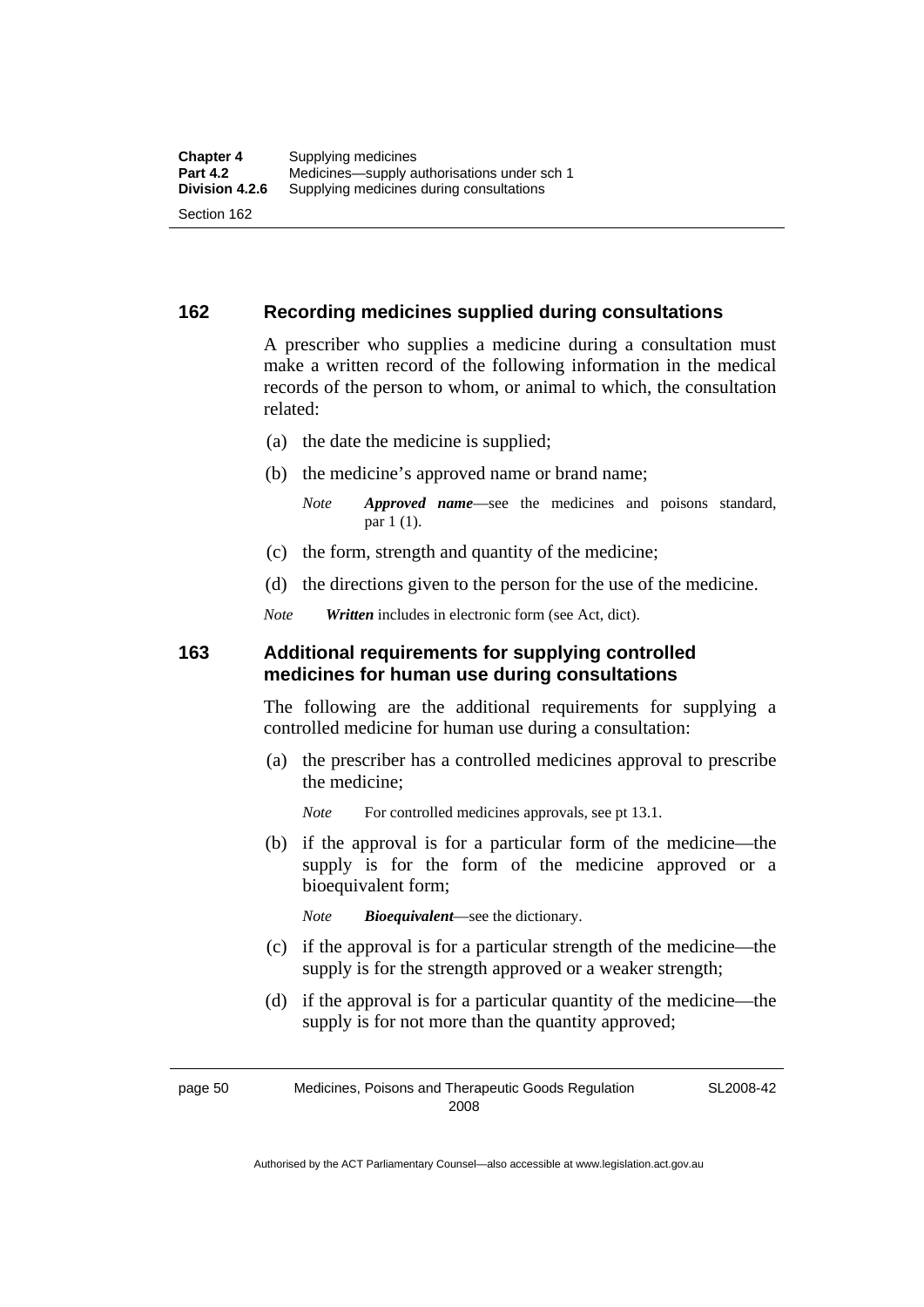(e) the prescriber complies with each condition (if any) of the approval.

#### **Example—par (b)**

If a slow release form of a medicine is approved, the prescriber is not authorised to prescribe an immediate release form of the medicine.

#### **Example—par (c) and par (d)**

If a doctor is given an approval to prescribe 25 morphine 20mg capsules, the doctor may prescribe 5 20mg capsules and 10 15mg capsules. Later, if the approval is still in force, the doctor may prescribe not more than 10 morphine capsules of any strength up to and including 20mg.

*Note* An example is part of the regulation, is not exhaustive and may extend, but does not limit, the meaning of the provision in which it appears (see Legislation Act, s 126 and s 132).

#### **164 Information for CHO about controlled medicines supplied during consultations—Act, s 31 (2) (b) and (4), def** *required information*

 (1) This section applies if a prescriber supplies a controlled medicine for human use during a consultation.

*Note Supply* does not include administer (see Act, s 24).

- (2) The prescriber must, not later than 7 days after the end of the month when the controlled medicine is supplied, give the chief health officer the following information in writing:
	- (a) the prescriber's name, business address and telephone number;
	- (b) the name and address of the person to whom the medicine is supplied;
	- (c) the date of supply;
	- (d) the medicine, and the form, strength and quantity of the medicine, supplied.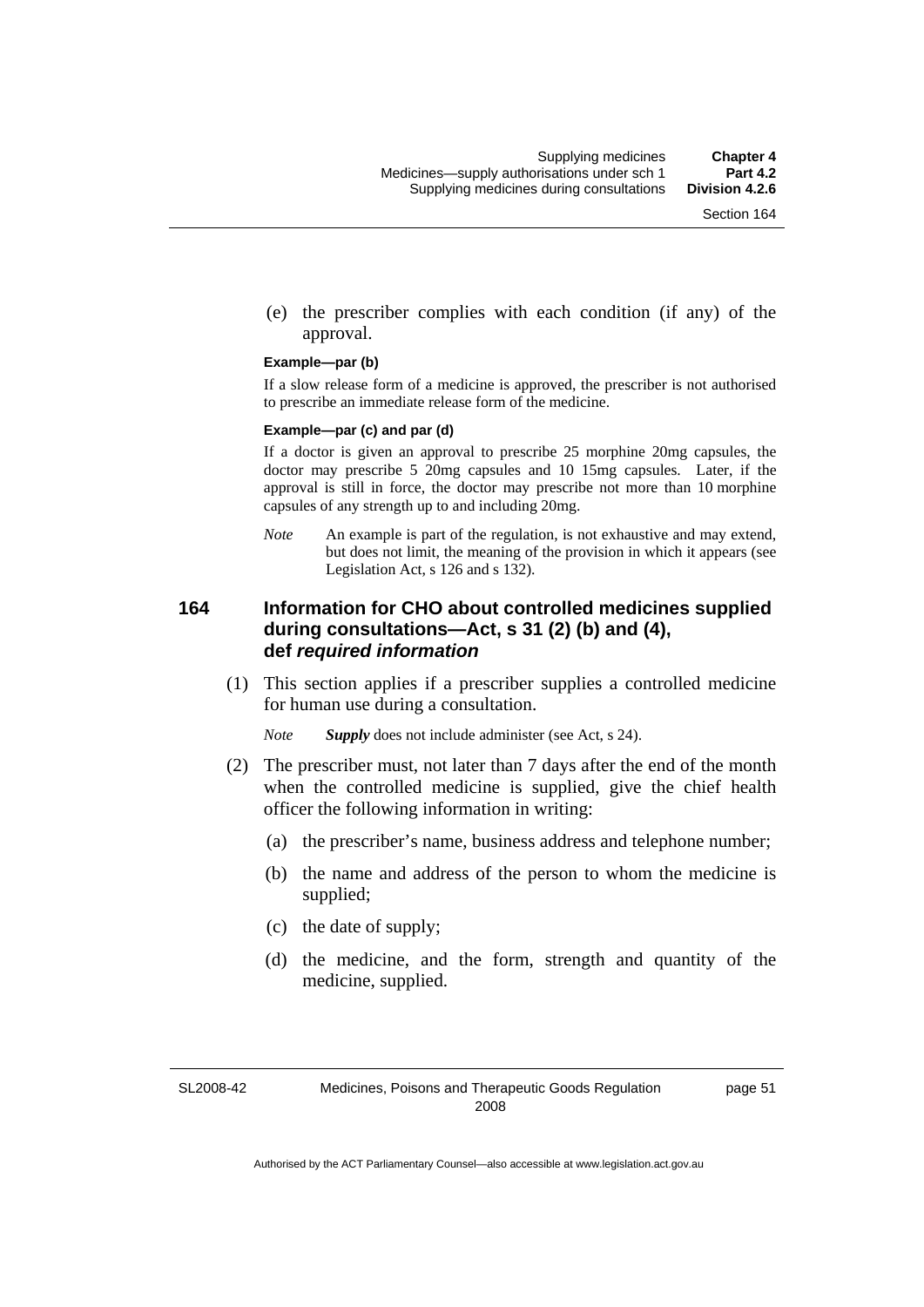### **Division 4.2.7 Selling pseudoephedrine by retail**

#### **170 Meaning of** *retail sale***—div 4.2.7**

In this division:

*retail sale* does not include supply on prescription.

#### **171 Authorisation conditions for retail sale of pseudoephedrine—Act, s 44 (1) (b) and (2) (b)**

A person's authorisation under section 110 to supply pseudoephedrine is subject to the following conditions if the pseudoephedrine is sold by retail sale:

- (a) the pseudoephedrine is supplied in accordance with the Act, section 7 (Appropriate prescription and supply of medicines);
- (b) the seller complies with section 172;
- (c) the seller makes a record (the *pseudoephedrine record*) of the required information under section 173;

*Note* For how the record must be made, see the Act, s 46.

- (d) the record is kept at the seller's business premises or, if the chief health officer approves in writing another place, the place approved by the chief health officer, for at least 2 years after the day the sale is made;
- (e) if the buyer of the pseudoephedrine asks the seller to see the record during the period it is kept under paragraph (d), the seller—
	- (i) allows the buyer to see the record within a reasonable period of a request being made by the buyer; and
	- (ii) if satisfied that the record is incorrect, amends the record;

SL2008-42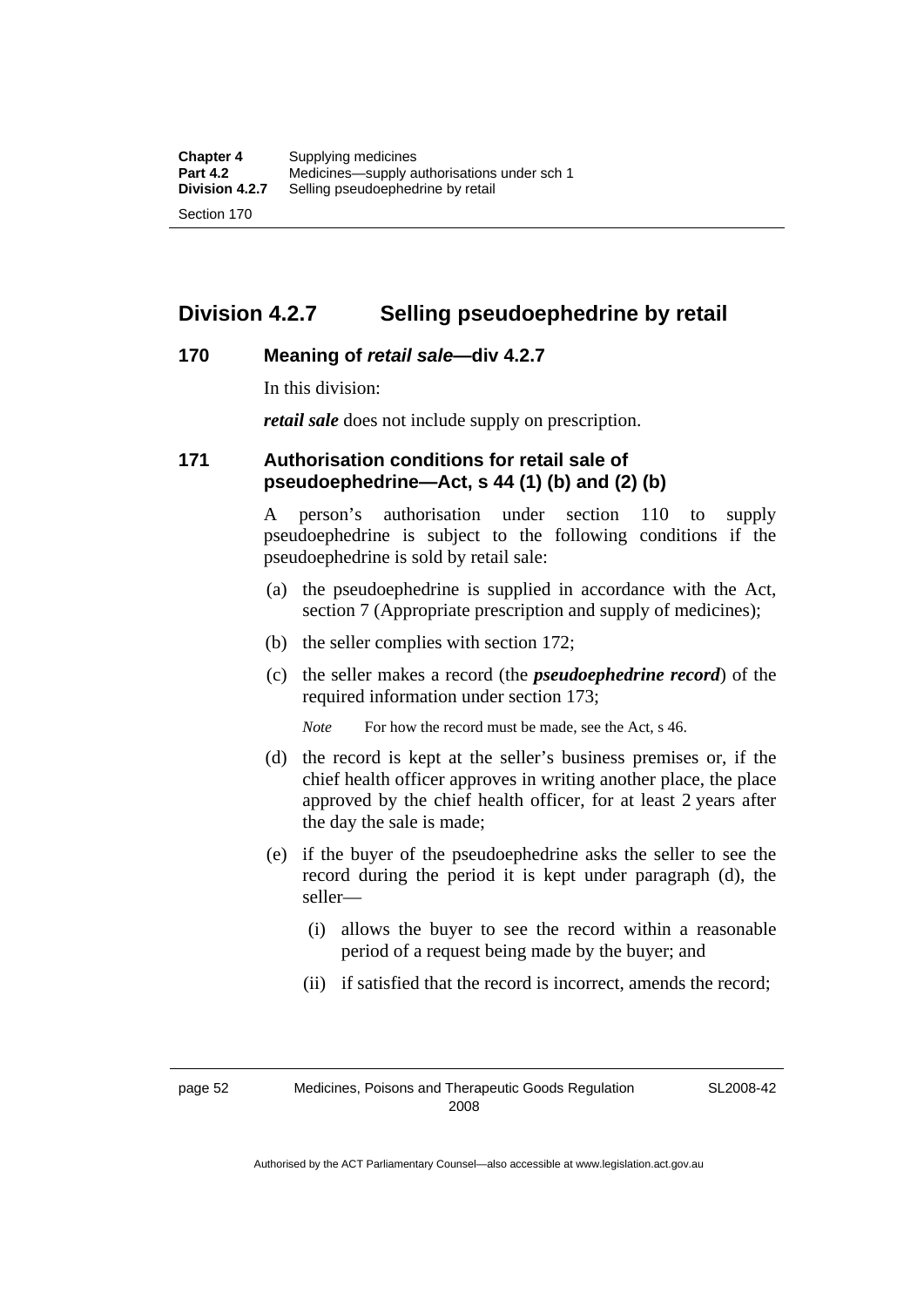- (f) the seller complies with—
	- (i) a request under section 174 (4) (b) (Failure to amend pseudoephedrine sales record); and
	- (ii) a direction under section 175 (Pseudoephedrine sales record—decision by CHO) to amend the record.

#### **172 Requirement to tell buyer about pseudoephedrine sales record**

- (1) The authorised person selling pseudoephedrine by retail sale, must tell the buyer the following:
	- (a) the seller is required to make a record of the sale;
	- (b) the buyer may refuse to provide information for the record but, if the buyer refuses, the seller must not sell pseudoephedrine to the buyer;
	- (c) the record may be made available to the following people:
		- (i) a police officer;
		- (ii) a public servant who is a member of the administrative unit to which the chief health officer belongs;
		- (iii) a Commonwealth or State public servant (however described) who is a member of an administrative unit (however described) that administers legislation about medicines;
			- *Note State* includes the Northern Territory (see Legislation Act, dict, pt 1).
		- (iv) anyone other than the seller who supplies pseudoephedrine to the public in Australia;
		- (v) the Pharmacy Guild of Australia;

SL2008-42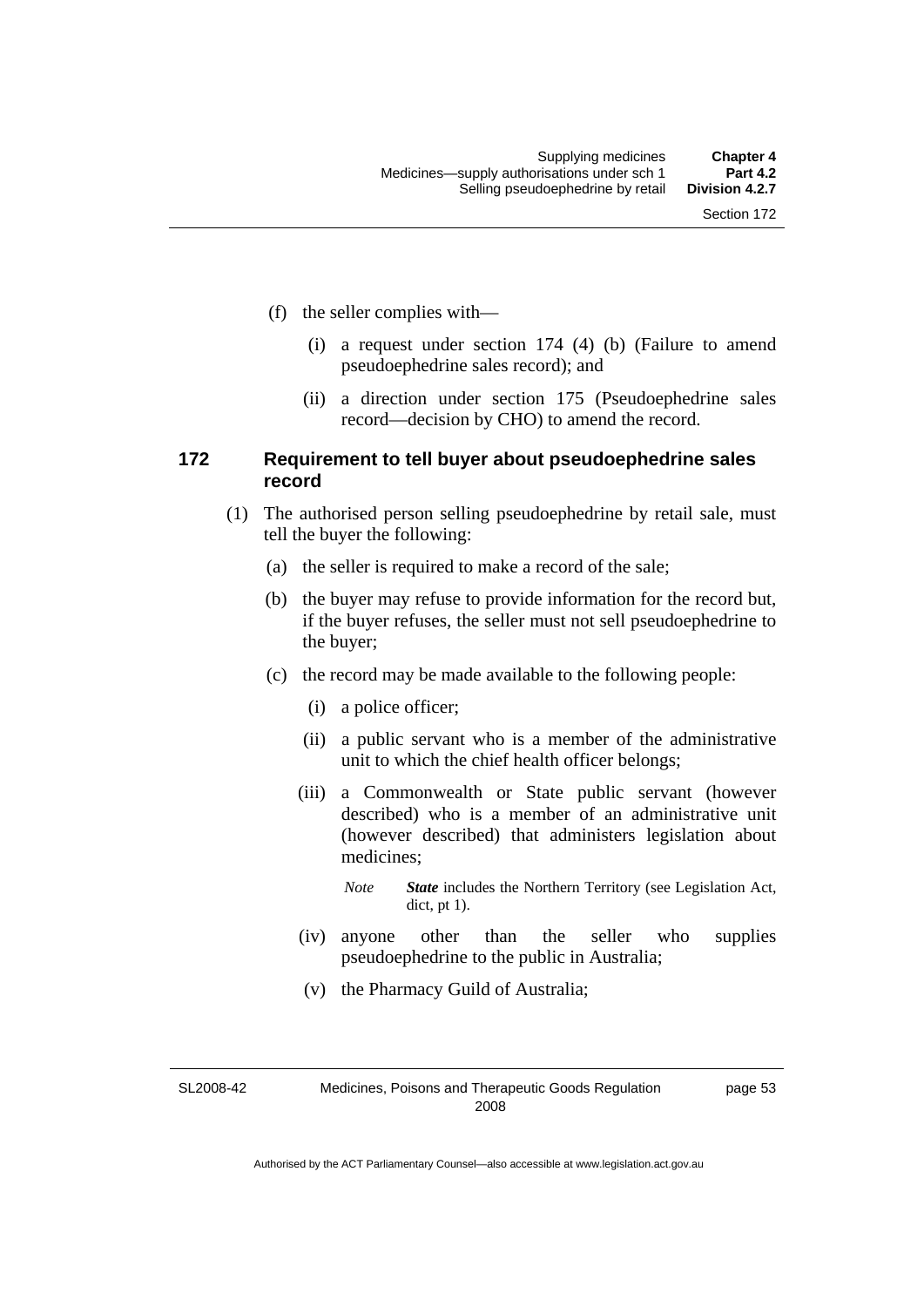- (d) the buyer has the right to see the record and have any mistake corrected.
- *Note* If a form is approved under the Act, s 198 for this provision, the form must be used.
- (2) In this section:

*police officer* includes a member of a police force (however described) of a State.

#### **173 Required information for pseudoephedrine sales records**

- (1) The following is the required information for a pseudoephedrine record:
	- (a) the date of sale;
	- (b) the brand name, form, strength and quantity of pseudoephedrine sold;
	- (c) the buyer's name and address;
	- (d) a unique identification number for the buyer from—
		- (i) a photo identification document produced to the seller by the buyer; or
		- (ii) if the buyer does not produce a photo identification document—
			- (A) the buyer's birth certificate; or
			- (B) an Australian or New Zealand seniors card for the buyer;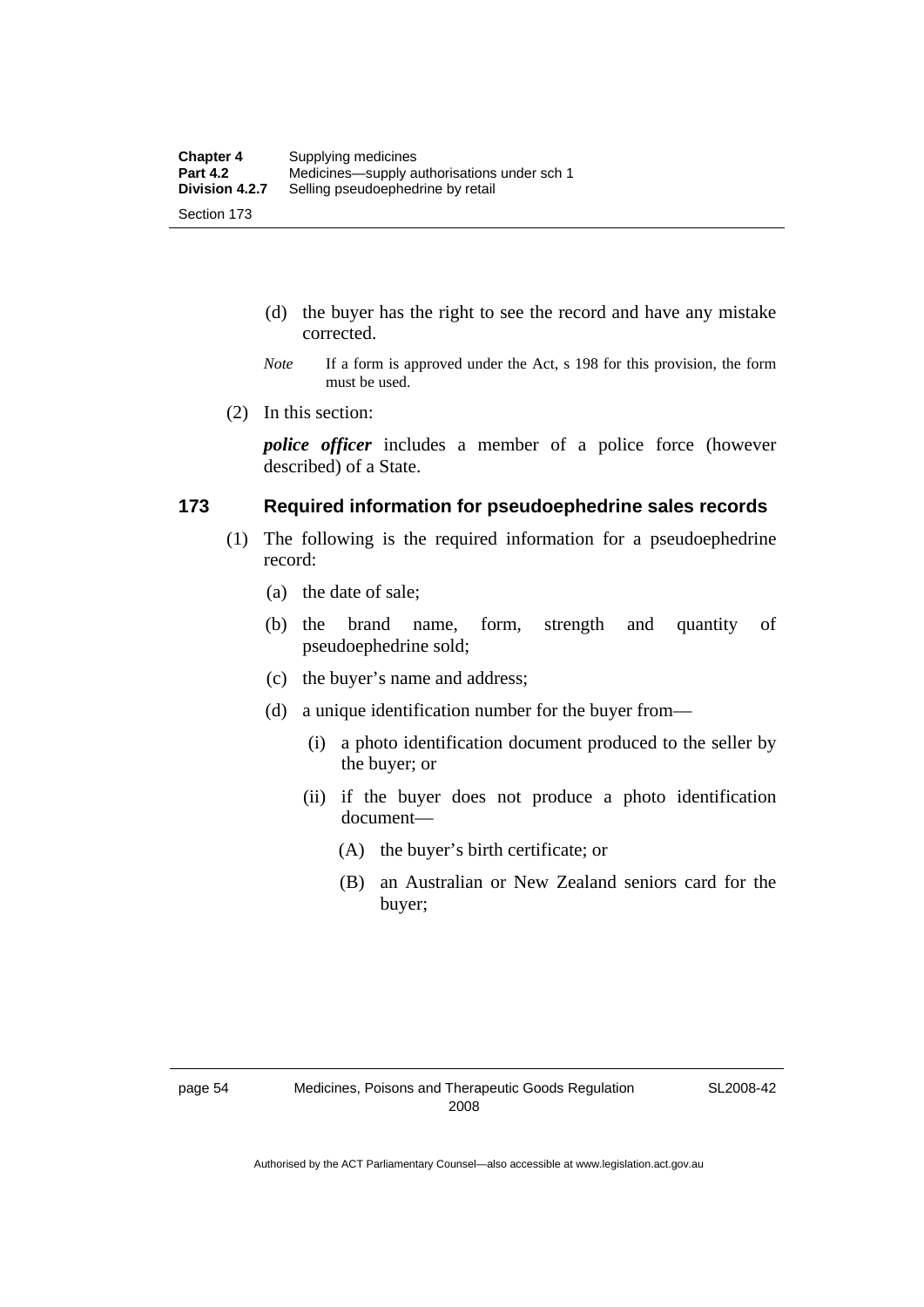#### (e) the kind of identification the buyer produces.

#### **Example—unique identification number**

a person's driver licence number

- *Note 1* If a form is approved under the Act, s 198 for this provision, the form must be used.
- *Note 2* An example is part of the regulation, is not exhaustive and may extend, but does not limit, the meaning of the provision in which it appears (see Legislation Act, s 126 and s 132).
- (2) In this section:

*Australian student identification card* means a card issued to a person who is a student at an Australian secondary or tertiary education institution to identify the person as a student at the institution.

*birth certificate*, for a person, means—

- (a) the person's birth certificate, or a certified extract from the register about the person's birth, under the *Births, Deaths and Marriages Registration Act 1997*; or
- (b) a document issued under a law of a State, an external Territory or New Zealand that corresponds to a birth certificate or extract mentioned in paragraph (a) if the document identifies the issuing jurisdiction and states its date of issue.

*photo identification document*, for a person, means any of the following documents for the person if it is current and contains the person's photograph:

- (a) an Australian driver licence or external driver licence within the meaning of the *Road Transport (Driver Licensing) Act 1999*;
- (b) a passport, other than an Australian passport;
- (c) a proof of age card;

SL2008-42 Medicines, Poisons and Therapeutic Goods Regulation 2008 page 55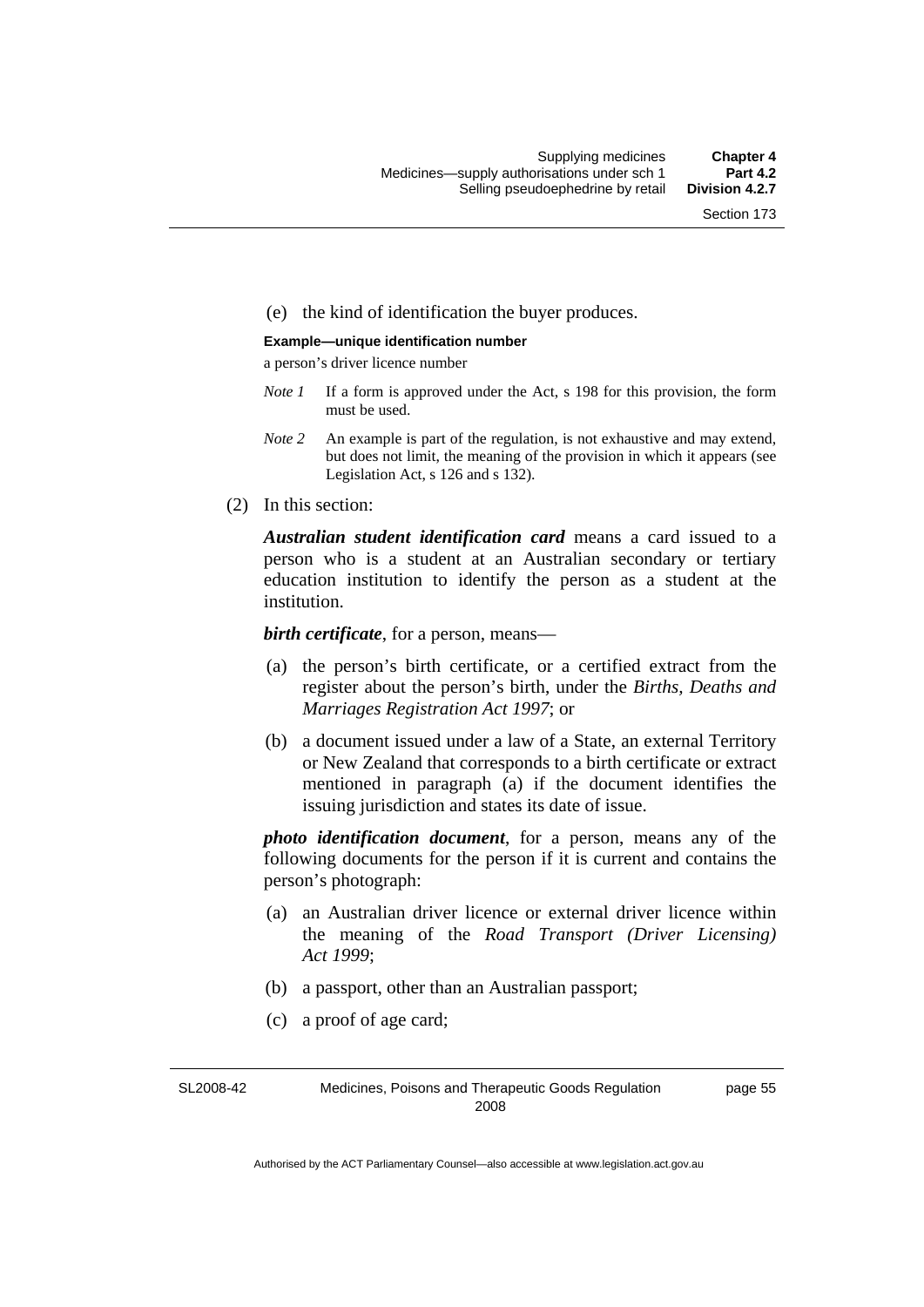(d) an Australian student identification card.

*proof of age card* means a proof of age card issued under the *Liquor Act 1975*, and includes a document corresponding to a proof of age card that has been issued under the law of a State, an external Territory or New Zealand.

#### **174 Failure to amend pseudoephedrine sales record**

- (1) This section applies if the seller of pseudoephedrine does not amend a pseudoephedrine record in accordance with section 171 (e) (ii) (Authorisation conditions for retail sale of pseudoephedrine—Act, s 44 (1) (b) and (2) (b)).
- (2) The buyer may, in writing, apply to the chief health officer for a direction to the seller to make the amendment.
- (3) The application must give reasons why the buyer thinks the record is incorrect.
- (4) The chief health officer must—
	- (a) give a copy of the application to the seller; and
	- (b) ask the seller to—
		- (i) make the amendment and tell the chief health officer; or
		- (ii) if the seller is satisfied that the amendment should not be made—send written reasons to the chief health officer not later than 10 working days after the day the seller receives the application why the amendment should not be made.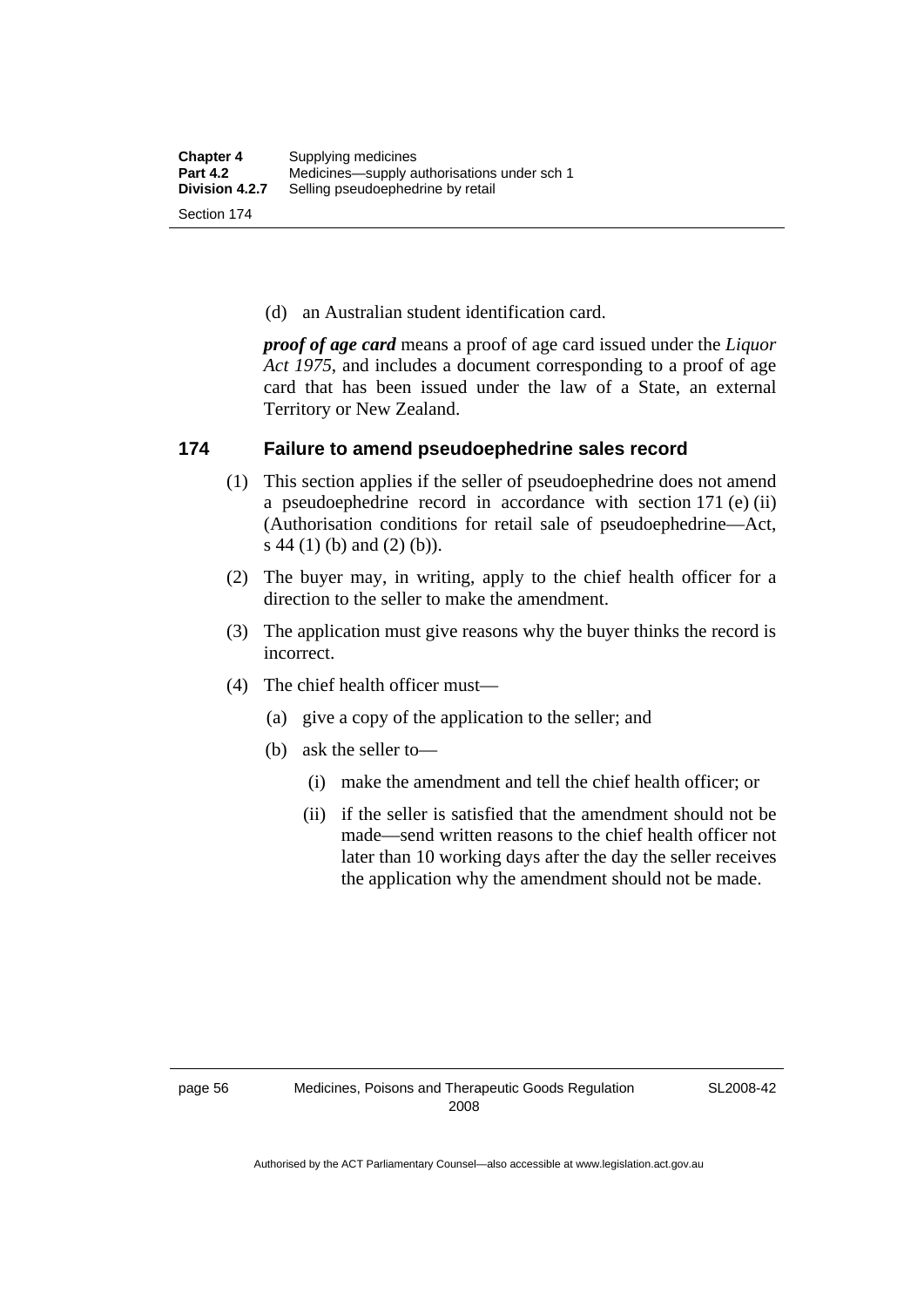#### **175 Pseudoephedrine sales record—decision by CHO**

- (1) After considering an application under section 174 (2) and any reasons given in accordance with the request under section 174  $(4)$  (b)  $(ii)$ , the chief health officer must—
	- (a) direct the seller to amend the pseudoephedrine record—
		- (i) in accordance with the application; or
		- (ii) in a stated way other than in accordance with the application; or
	- (b) refuse the application.
- (2) The chief health officer must give the buyer and seller written notice of the decision.

### **Division 4.2.8 Supplying pharmacist only medicines**

#### **180 Authorisation conditions for supply of pharmacist only medicines—Act, s 44 (1) (b) and (2) (b)**

- (1) This section does not apply to the supply of a pharmacist only medicine—
	- (a) at an institution; or
	- (b) on a supply authority.
	- *Note 1 Supply* does not include administer (see Act, s 24).
	- *Note 2 Supply authority* includes a written prescription or requisition or a purchase order or standing order (see Act, s 23).

SL2008-42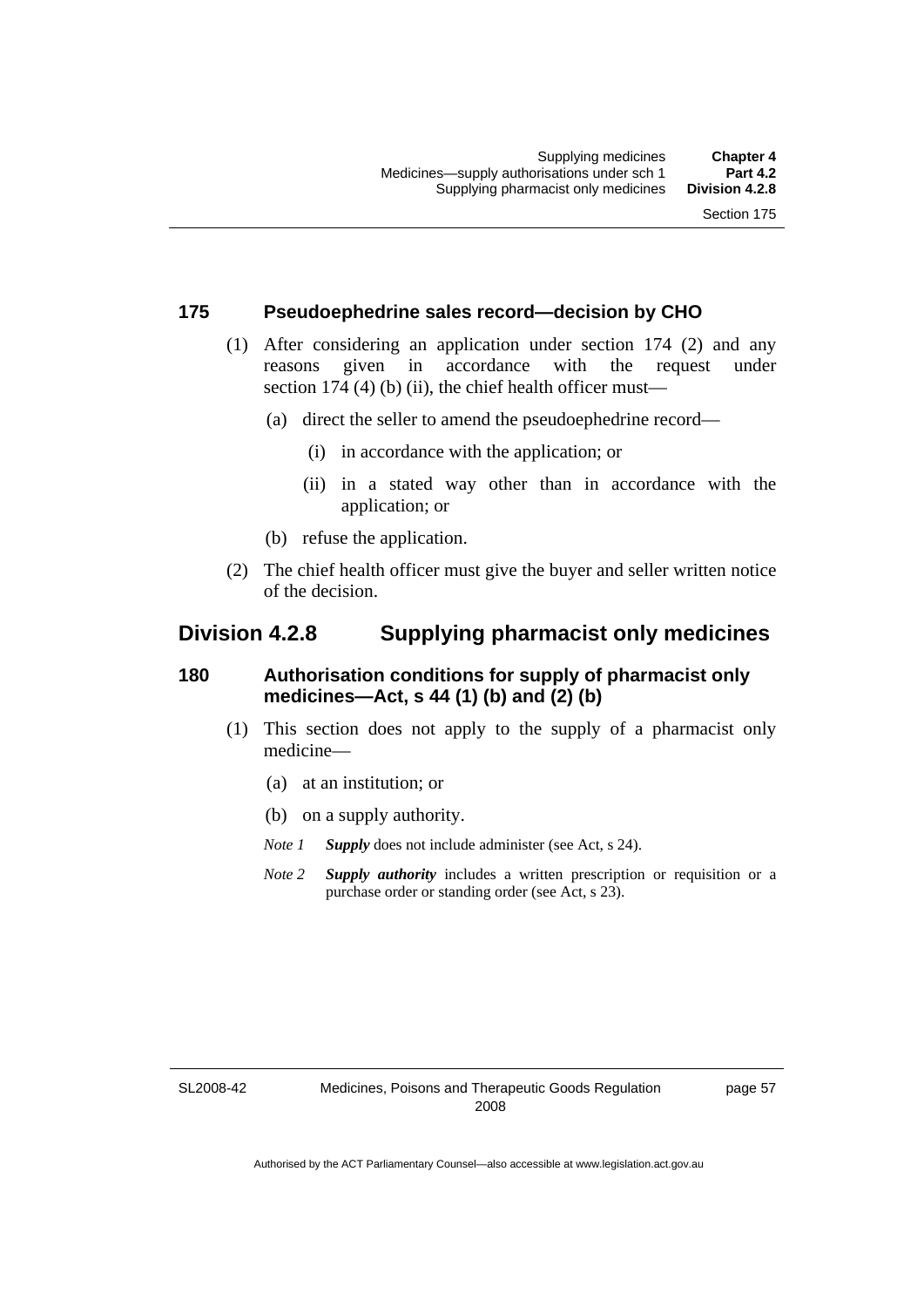| <b>Chapter 4</b> | Supplying medicines                         |
|------------------|---------------------------------------------|
| <b>Part 4.2</b>  | Medicines—supply authorisations under sch 1 |
| Division 4.2.8   | Supplying pharmacist only medicines         |
| Section 180      |                                             |

- (2) A person's authorisation under section 110 to supply a pharmacist only medicine is subject to the following conditions:
	- (a) the person personally hands the medicine to a customer attending in person;
	- (b) the person gives the customer adequate instructions, either orally or in writing, for the medicine's use at the time of supply.

page 58 Medicines, Poisons and Therapeutic Goods Regulation 2008

SL2008-42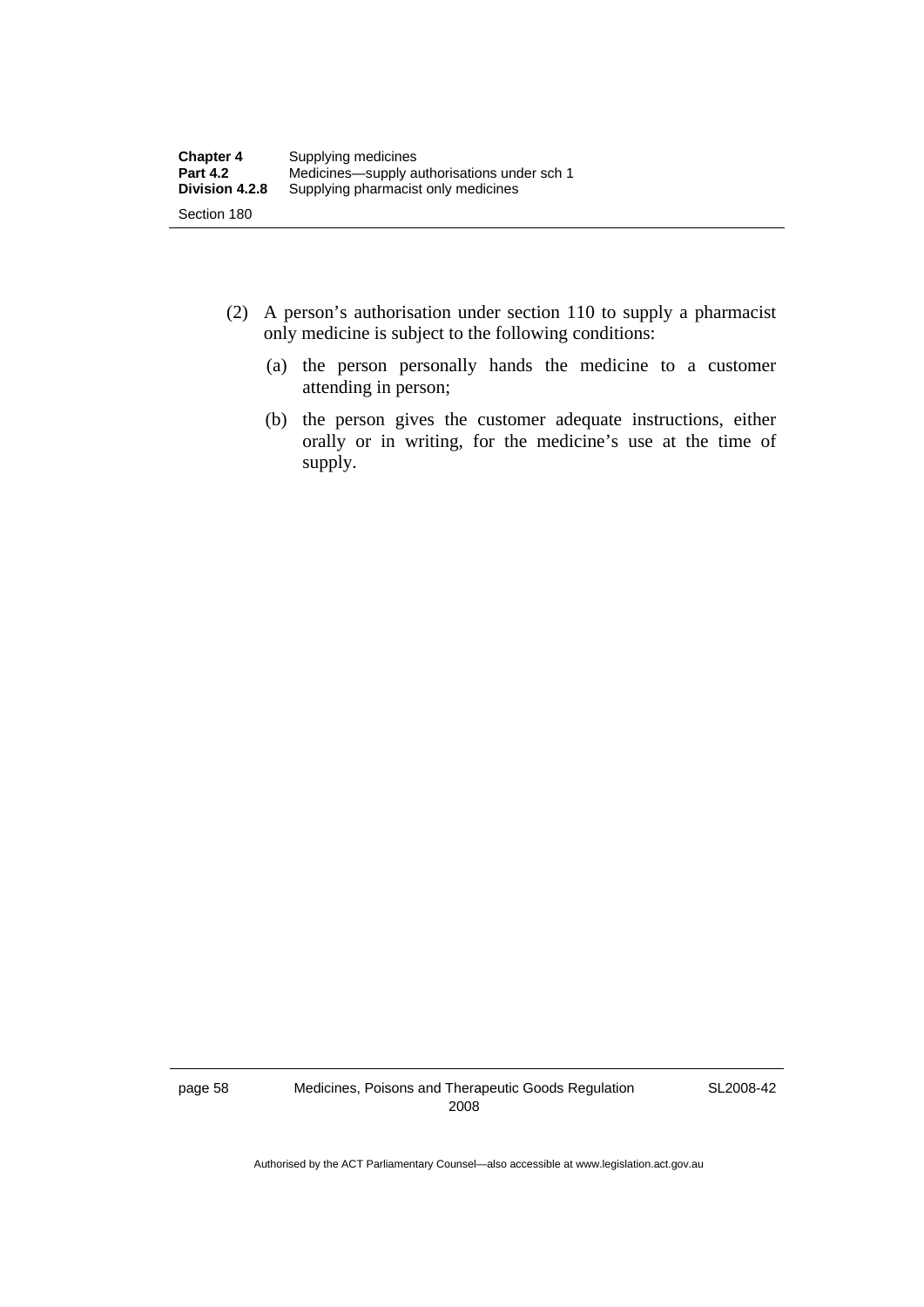# **Part 4.3 Authorisation to supply without prescription in emergencies**

# **250 Meaning of** *designated prescription only medicine***—pt 4.3**

In this part:

*designated prescription only medicine* means a prescription only medicine other than—

- (a) an anabolic steroid; and
- (b) a designated appendix D medicine; and
- (c) a benzodiazepine.
- *Note Prescription only medicine* does not include a controlled medicine (see Act, s 11)

#### **251 Authorisation to supply certain medicines without prescription in emergencies—Act, s 26 (1) (b)**

A pharmacist is authorised to supply a designated prescription only medicine to someone else without a prescription if the pharmacist is satisfied that—

- (a) the person is undergoing treatment essential to the person's health or wellbeing; and
- (b) the designated prescription only medicine has previously been prescribed for the person's treatment by a prescriber; and
- (c) the person is in immediate need of the medicine to continue the treatment; and
- (d) because of an emergency, it is not practicable for the person to obtain a prescription for the medicine from a prescriber.
- *Note Pharmacist* does not include an intern pharmacist (see dict).

SL2008-42 Medicines, Poisons and Therapeutic Goods Regulation 2008 page 59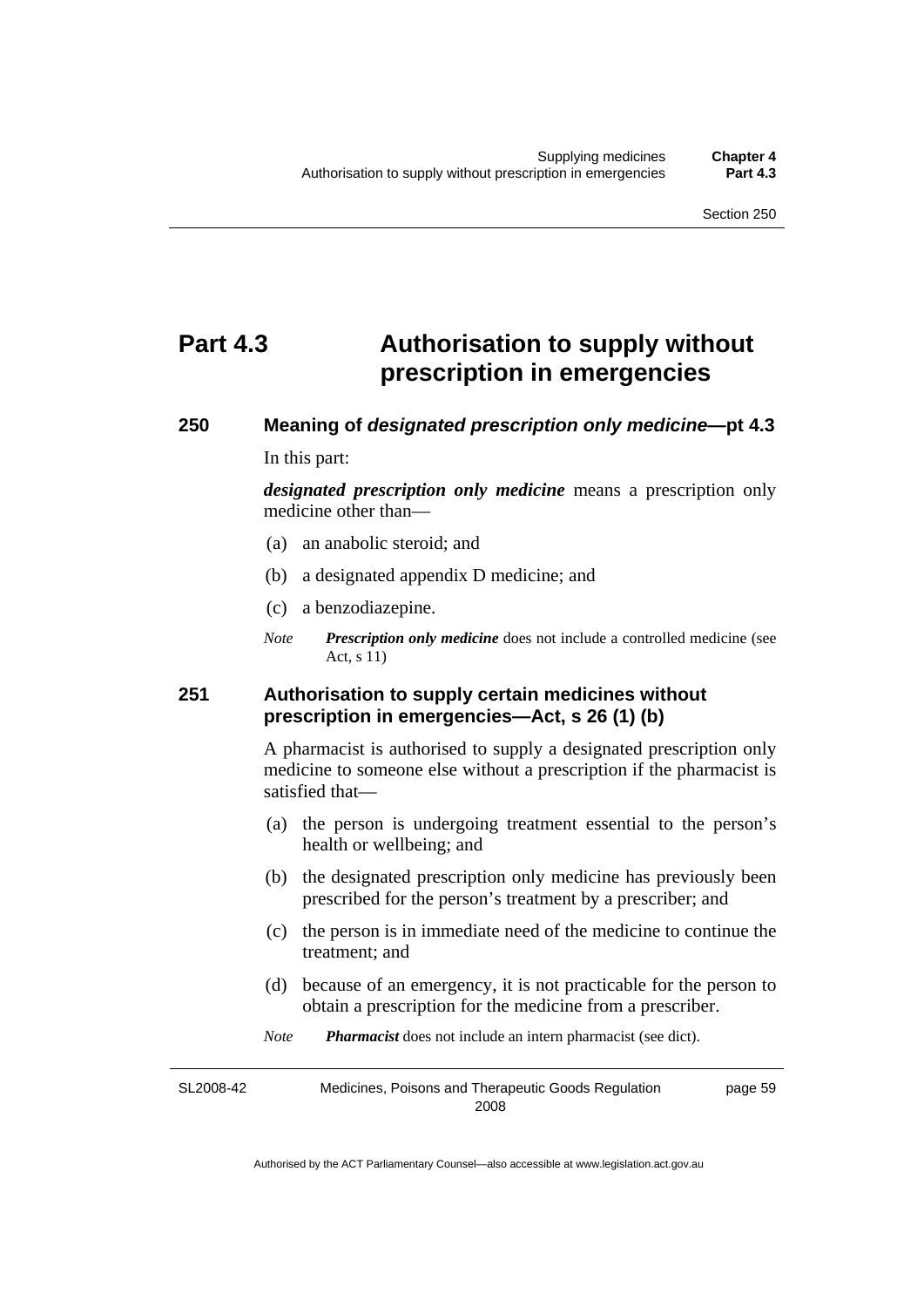Section 252

### **252 Authorisation conditions for supplying of certain medicines without prescription in emergencies—Act, s 44 (1) (b) and (2) (b)**

- (1) A pharmacist's authorisation under section 251 to supply a designated prescription only medicine without a prescription is subject to the following conditions:
	- (a) the quantity supplied is—
		- (i) if the medicine is a liquid, aerosol, cream, ointment or anovulant tablet packaged in a manufacturer's pack—the smallest manufacturer's pack in which the medicine is generally available; or
		- (ii) in any other case—not more than the quantity required for 3 days treatment for the person;
	- (b) the medicine is supplied in a package that is labelled in accordance with section 253;
	- (c) the supply is recorded in accordance with section 254;
	- (d) the record of the supply is kept at the pharmacy or, if the chief health officer approves in writing another place, the place approved by the chief health officer, for at least 2 years after the day medicine is supplied;
	- (e) the pharmacist sends the prescriber who would have ordinarily prescribed the medicine for the recipient the required information for the supply in writing not later than 24 hours after supplying the medicine.
- (2) In this section:

*required information*, for the supply of a designated prescription only medicine, means—

(a) the pharmacist's name; and

page 60 Medicines, Poisons and Therapeutic Goods Regulation 2008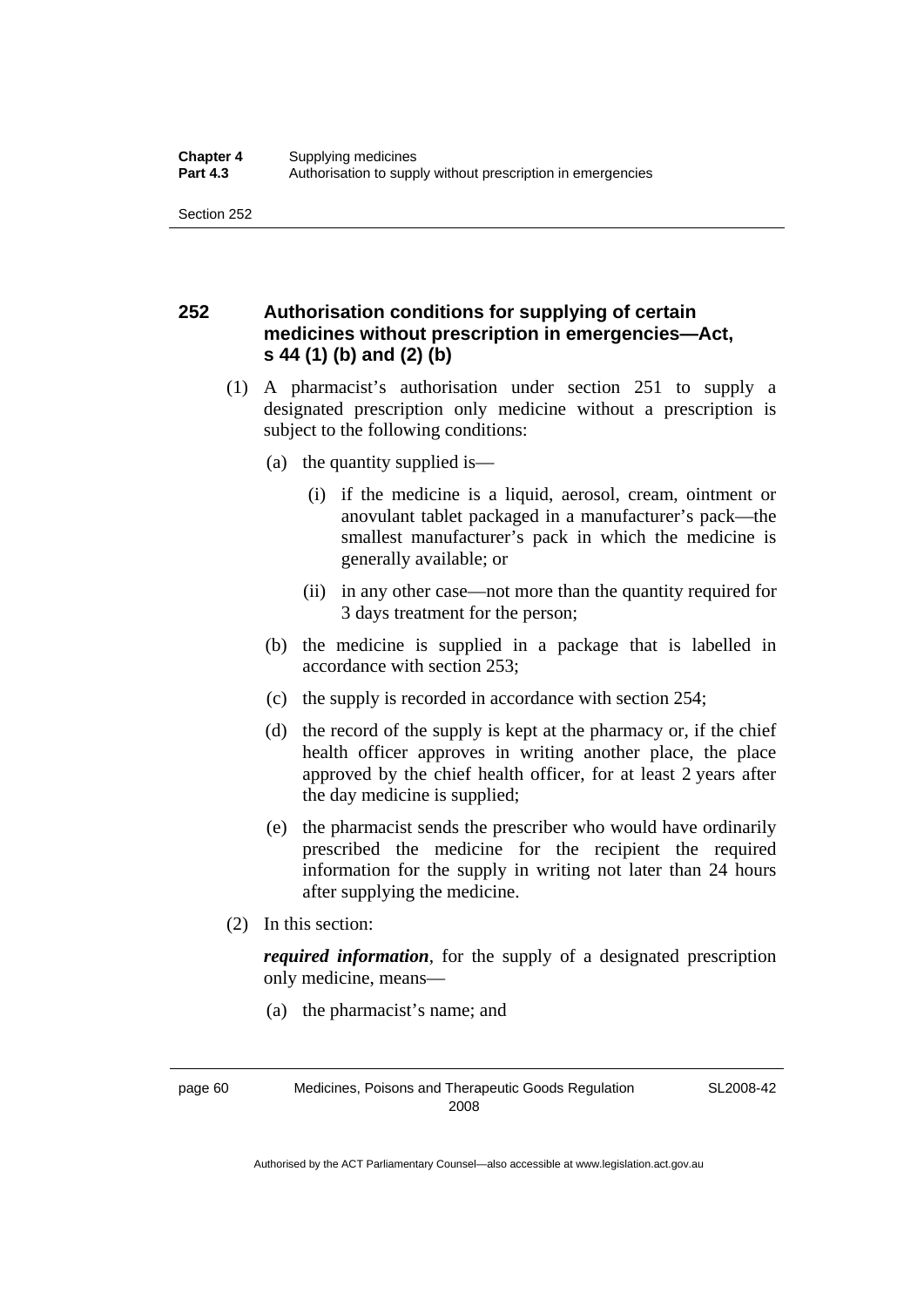- (b) the name, business address and telephone number of the pharmacy from which the medicine is supplied; and
- (c) the date the medicine is supplied; and
- (d) the name and address of the person to whom the medicine is supplied; and
- (e) the medicine's approved name or brand name; and
- (f) the form, strength and quantity of the medicine supplied.

#### **253 Labelling medicines supplied without prescription in emergencies—Act, s 60 (1) (c) (i) and (2) (c) (i)**

The package of a designated prescription only medicine supplied to a person under section 251 must have a label that includes the following:

- (a) the name of the person to whom the medicine is supplied;
- (b) the date the medicine is supplied;
- (c) the name, business address and telephone number of the pharmacy from which the medicine is supplied;
- (d) the initials or other identification of the pharmacist supplying the medicine;
- (e) the medicine's approved name and brand name;

*Note Approved name*—see the medicines and poisons standard, par 1 (1).

- (f) the form, strength and quantity of the medicine;
- (g) if the package of the supplied medicine is not a manufacturer's pack—the relevant expiry date for the medicine;

SL2008-42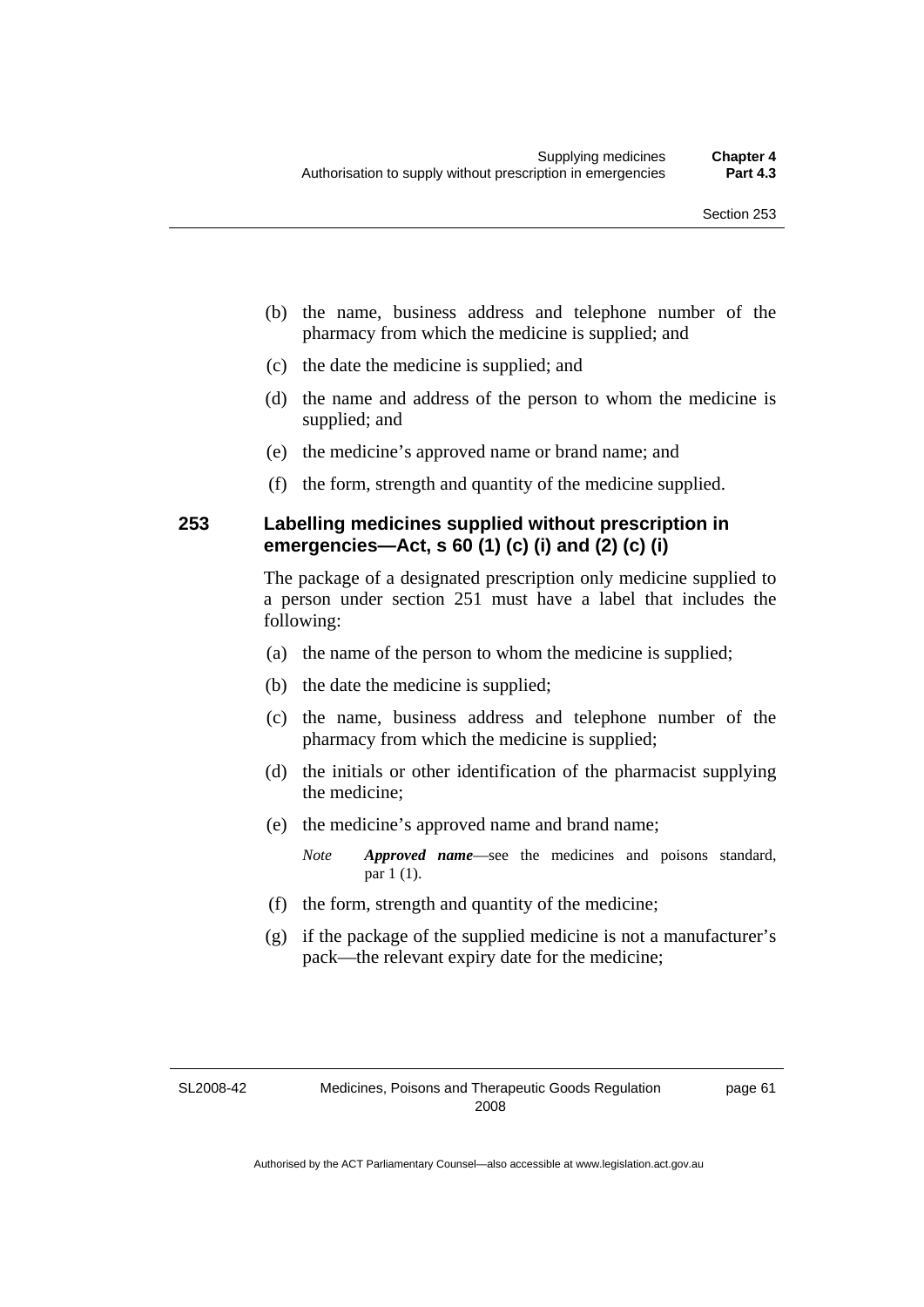- (h) directions about the use of the medicine that are adequate to allow the medicine to be taken or administered safely, including any warning statement in the medicines and poisons standard, appendix K (Drugs required to be labelled with a sedation warning) applying to the medicine;
- (i) words to the effect of 'keep out of reach of children'.

#### **Example—par (e) and par (f)**

Warfarin tablets (Coumadin) 5mg 3

*Note* An example is part of the regulation, is not exhaustive and may extend, but does not limit, the meaning of the provision in which it appears (see Legislation Act, s 126 and s 132).

#### **254 Recording medicines supplied without prescription in emergencies**

A pharmacist who supplies a designated prescription only medicine to a person under section 251 must make a written record of the following information in relation to the supply of the medicine:

- (a) the pharmacist's name;
- (b) the name of the prescriber who would ordinarily have prescribed the medicine;
- (c) the date the medicine is supplied;
- (d) the name and address of the person to whom the medicine is supplied;
- (e) the medicine's approved name and brand name;
- (f) the form, strength and quantity of the medicine supplied.
- *Note Written* includes in electronic form (see Act, dict).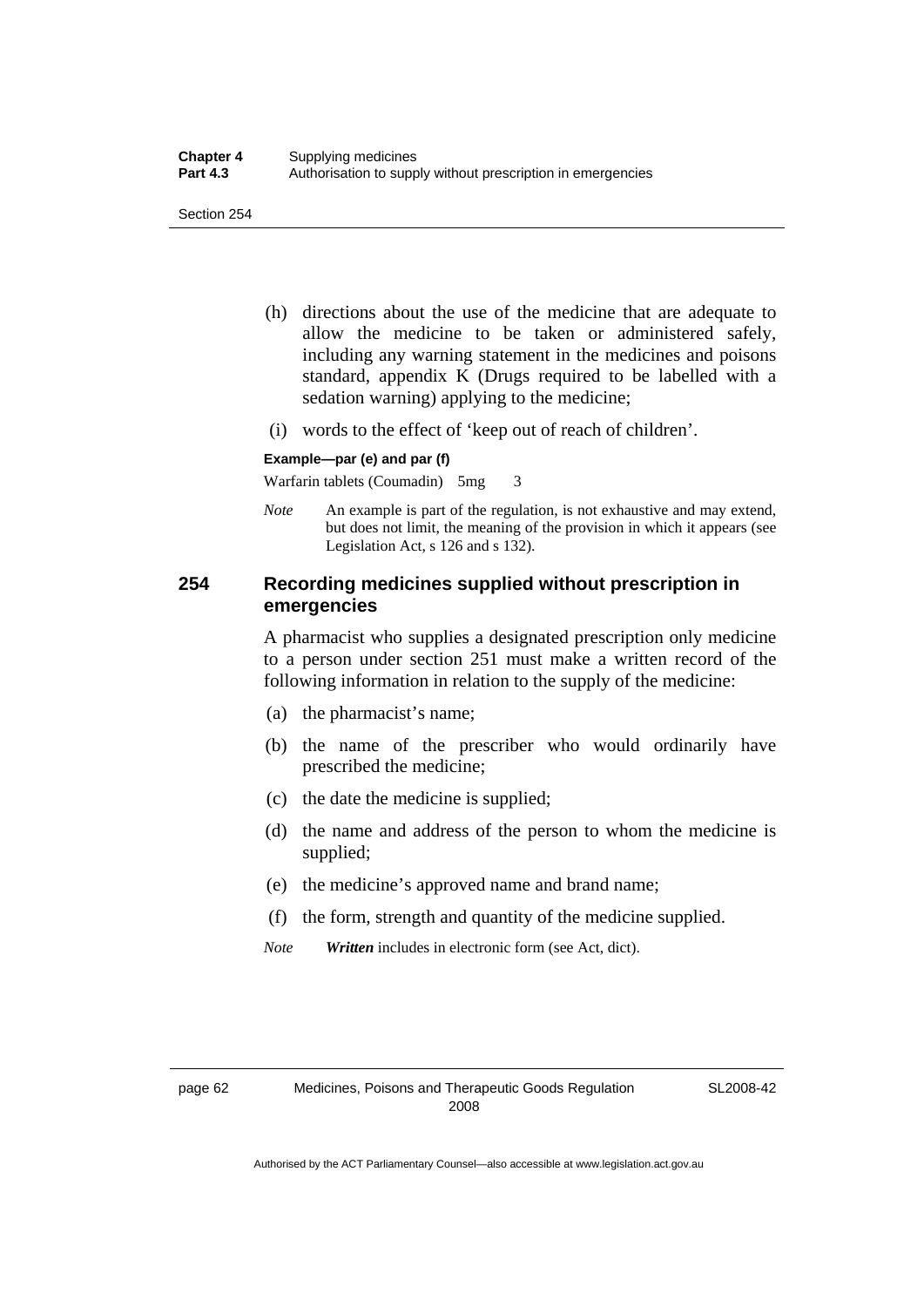# **Part 4.4 Authorisation to supply medicines for disposal**

### **260 Authorisation to supply medicines to pharmacists for disposal—Act, s 26 (1) (b)**

A person is authorised to supply a medicine to a pharmacist for disposal.

*Note Pharmacist* does not include an intern pharmacist (see dict).

#### **261 Authorisation to supply medicines to commercial disposal operators for disposal—Act, s 26 (1) (b)**

A person is authorised to supply a medicine to another person for disposal if the other person—

- (a) holds an environmental authorisation for the disposal of the medicine; or
- (b) is an adult acting for a person mentioned in paragraph (a).
- *Note* For related authorisations, see pt 9.1.

SL2008-42

page 63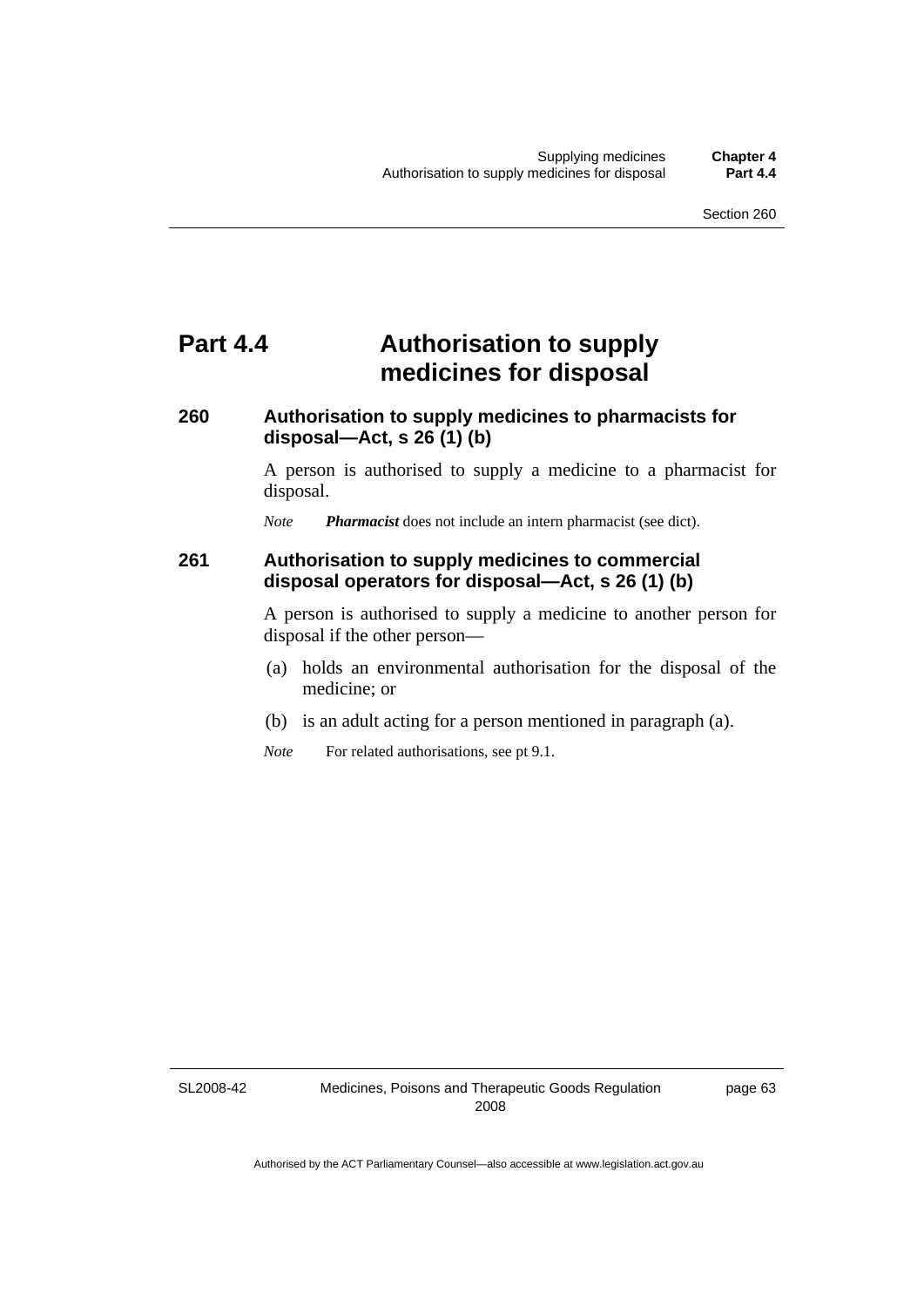Section 270

# **Part 4.5 Wholesale supply of medicines under corresponding laws**

### **270 Conditions for wholesalers supplying medicines under corresponding laws—Act, s 20 (4) (c)**

The following conditions apply to a person who supplies medicines by wholesale under a corresponding law:

- (a) the person must comply with, and must ensure that the person's agents and employees comply with—
	- (i) the Australian code of good wholesaling practice for therapeutic goods for human use; and
	- (ii) the medicines Australia code of conduct;
	- *Note Australian code of good wholesaling practice for therapeutic goods for human use* and *medicines Australia code of conduct*—see the dictionary.
- (b) the person must not supply sample packs of a controlled medicine;
- (c) the person must not supply a medicine to someone else (the *buyer*) unless—
	- (i) the buyer is authorised to possess the medicine; and
	- (ii) the supply is in accordance with section 140 (Authorisation conditions for supplying medicines on purchase orders—Act, s  $44$  (1) (b) and (2) (b));

SL2008-42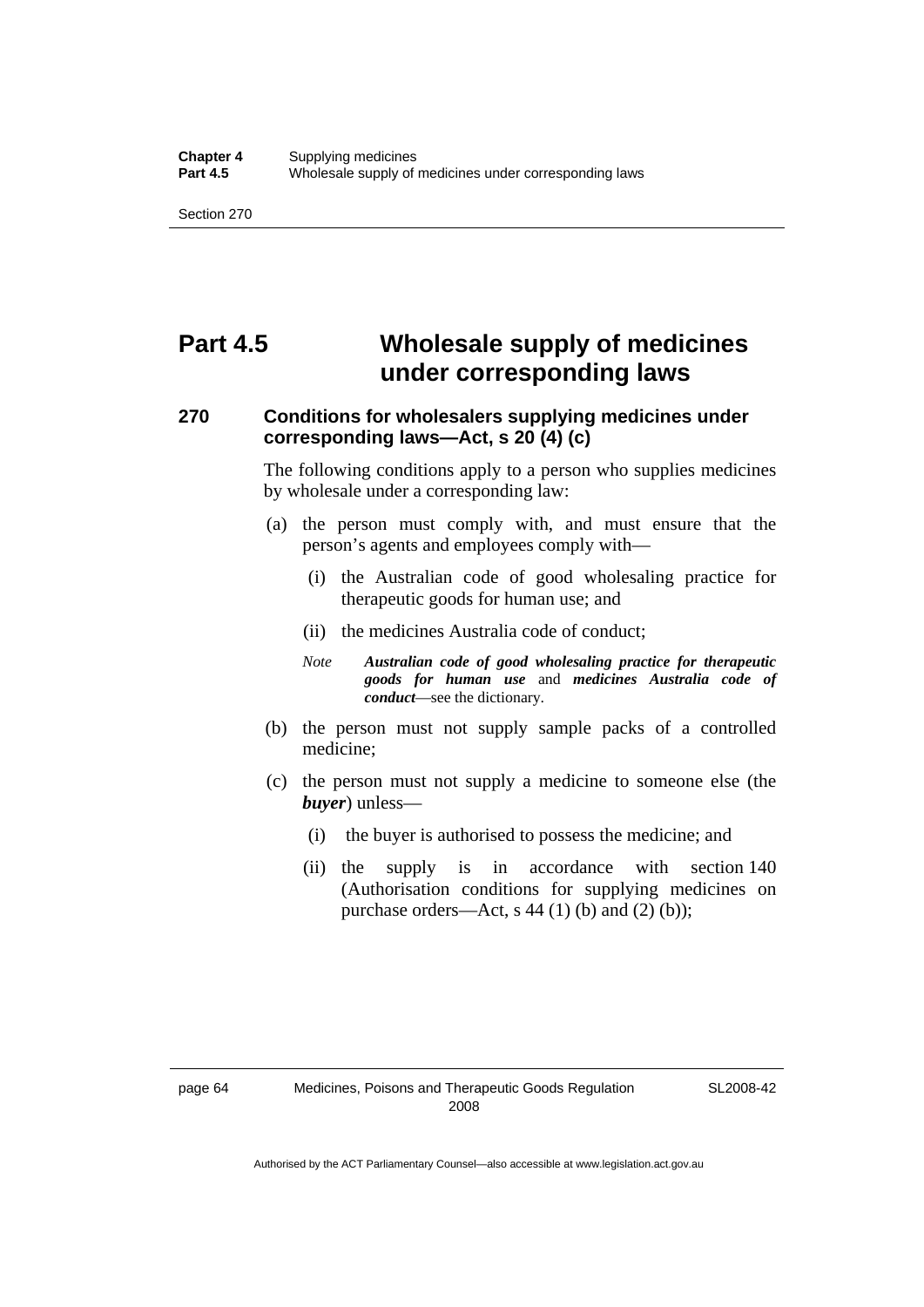- (d) the person must store medicines—
	- (i) within the manufacturer's recommended storage temperature range; and
	- (ii) in any other environmental condition that is necessary to preserve the medicine's stability and therapeutic quality.

SL2008-42

Medicines, Poisons and Therapeutic Goods Regulation 2008

page 65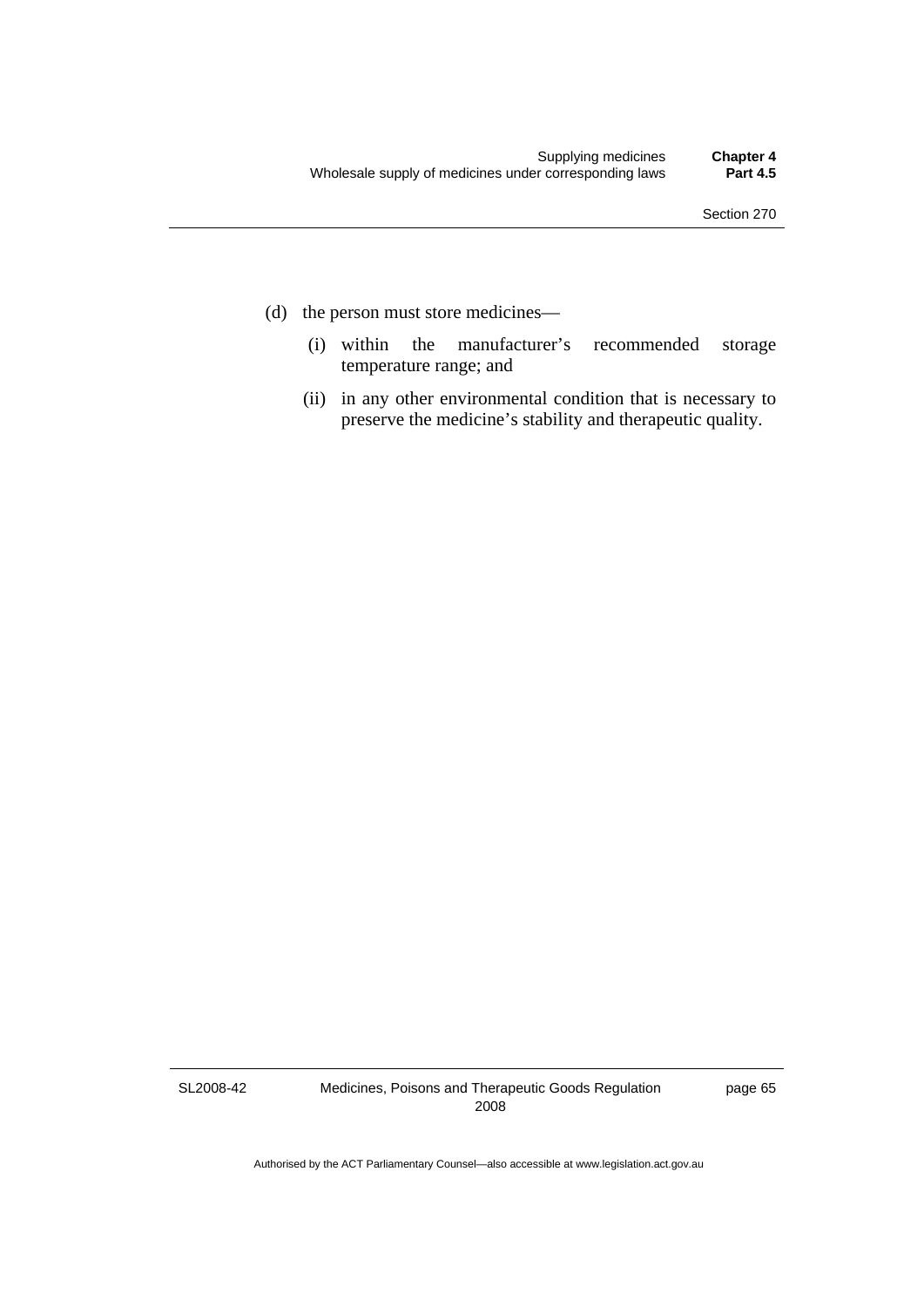# **Chapter 5 Administering medicines**

### **Part 5.1 Authorisations for health-related occupations**

#### **350 Authorisation under sch 1 for people in health-related occupations to administer medicines—Act, s 37 (1) (b) and (3) (b)**

A person mentioned in schedule 1, column 2 is authorised to administer a medicine if—

- (a) administering the medicine is included in the schedule, column 3 in relation to the person; and
- (b) the administration is consistent with any restriction for the administration mentioned in the schedule, column 3.
- *Note* For authorisation to self-administer a medicine, see s 360.

### **351 Authorisation conditions for administration of medicines at institutions by people in health-related occupations— Act, s 44 (1) (b) and (2) (b)**

- (1) An authorisation under section 350 to administer a medicine is subject to the following conditions:
	- (a) if the medicine is administered under a standing order to a patient at an institution—the administration is recorded in the patient's medical records;
		- *Note Institution* includes a correctional centre and a CYP detention place (see s 652).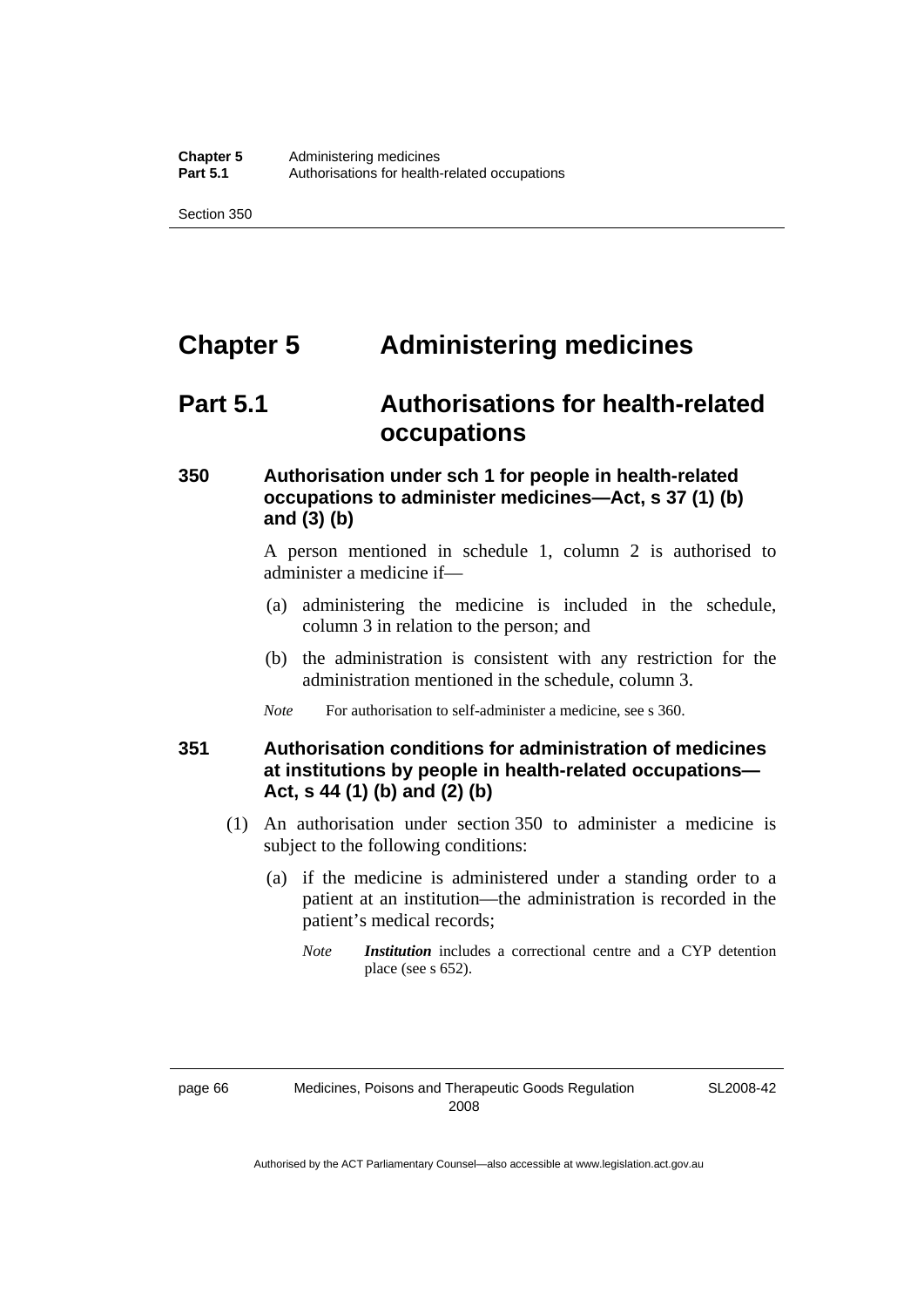- (b) if the medicine is a controlled medicine administered to a patient at an institution—
	- (i) the medicine is not removed from a storage receptacle until immediately before its administration; and
	- (ii) the administration is witnessed by a prescribed administration witness or, if a prescribed administration witness is not reasonably available to witness the administration, the administration is witnessed by another person; and
		- *Note* The witness must sign the record of the administration as witness (see Act, s 53 (e)).
	- (iii) the administration is recorded in—
		- (A) the patient's medical records; and
		- (B) the applicable controlled medicines register mentioned in section 543 (3) (Making entries in controlled medicines registers—Act, s 51 (1) (b)).
- (2) However, subsection (1) (b) does not apply in relation to a controlled medicine dispensed in a dose administration aid for—
	- (a) a patient at a residential aged care facility or residential disability care facility; or
	- (b) a detainee at a correctional centre; or
	- (c) a young detainee at a CYP detention place.
- (3) In this section:

*prescribed administration witness* means a person prescribed under section 544 (Prescribed witnesses for administration of controlled medicines—Act, s 53 (a) and (b)) for the administration of a controlled medicine.

SL2008-42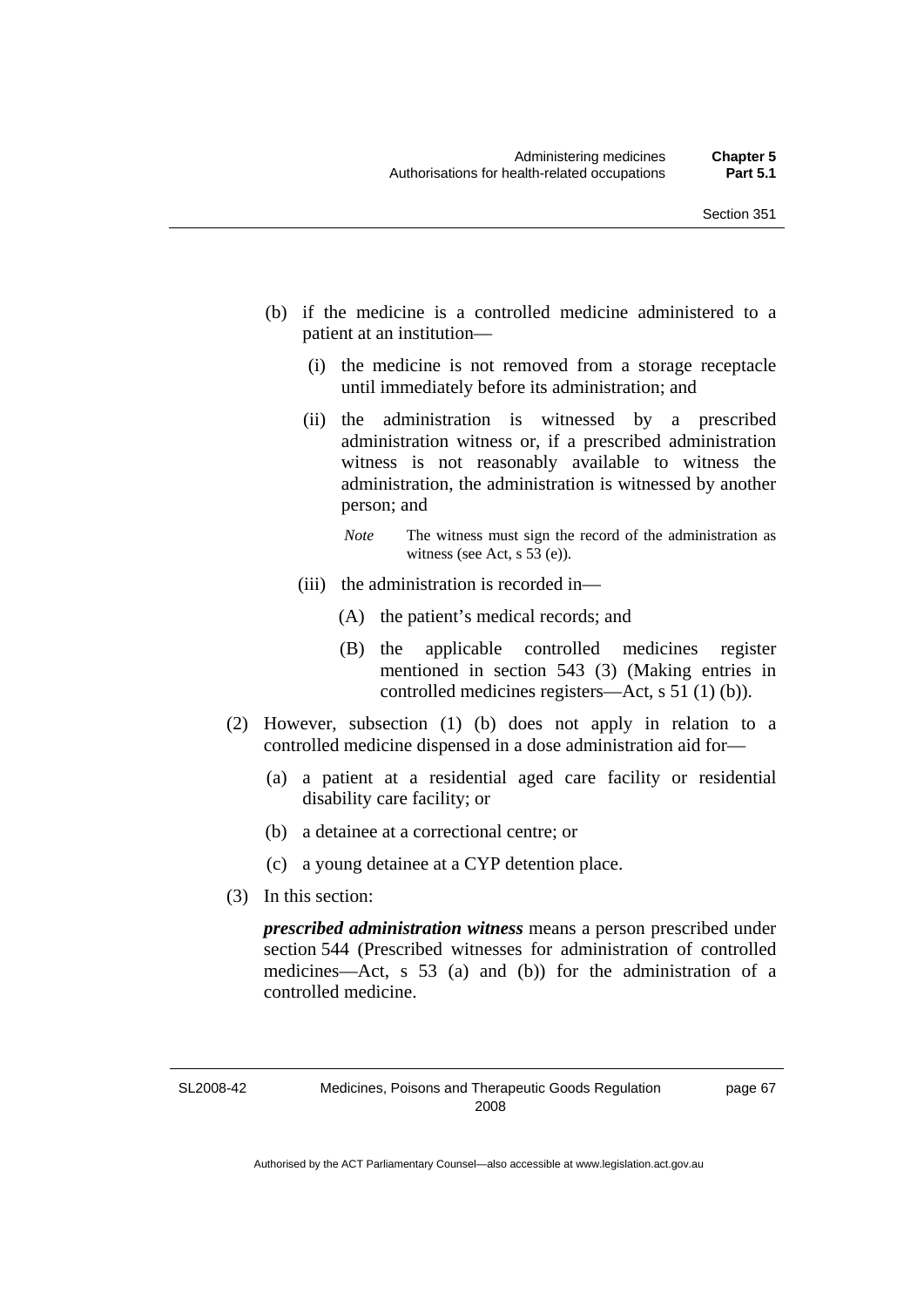Section 360

# **Part 5.2 Other administration authorisations**

### **360 Authorisation for self-administration etc of medicines— Act, s 37 (2) (b) and (3) (b)**

- (1) This section applies in relation to a medicine obtained by a person from someone who is authorised to supply the medicine to the person.
- (2) The following dealings by the person with the medicine are authorised:
	- (a) if the person is a prescriber and the medicine is a restricted medicine—self-administration of a medicine prescribed or supplied by another prescriber who is not—
		- (i) a trainee dentist or intern doctor; or
		- (ii) related to or employed by the person;
	- (b) if the person is a prescriber and the medicine is not a restricted medicine—self-administration of the medicine;
	- (c) if the person is not a prescriber and the medicine is supplied for the person's own use—self-administration of the medicine;
	- (d) if the person is the custodian of an animal and the medicine is supplied for the animal's use—administering the medicine to the animal.
		- *Note Custodian*, of an animal—see the dictionary.
- (3) In this section:

*restricted medicine*—see section 30.

page 68 Medicines, Poisons and Therapeutic Goods Regulation 2008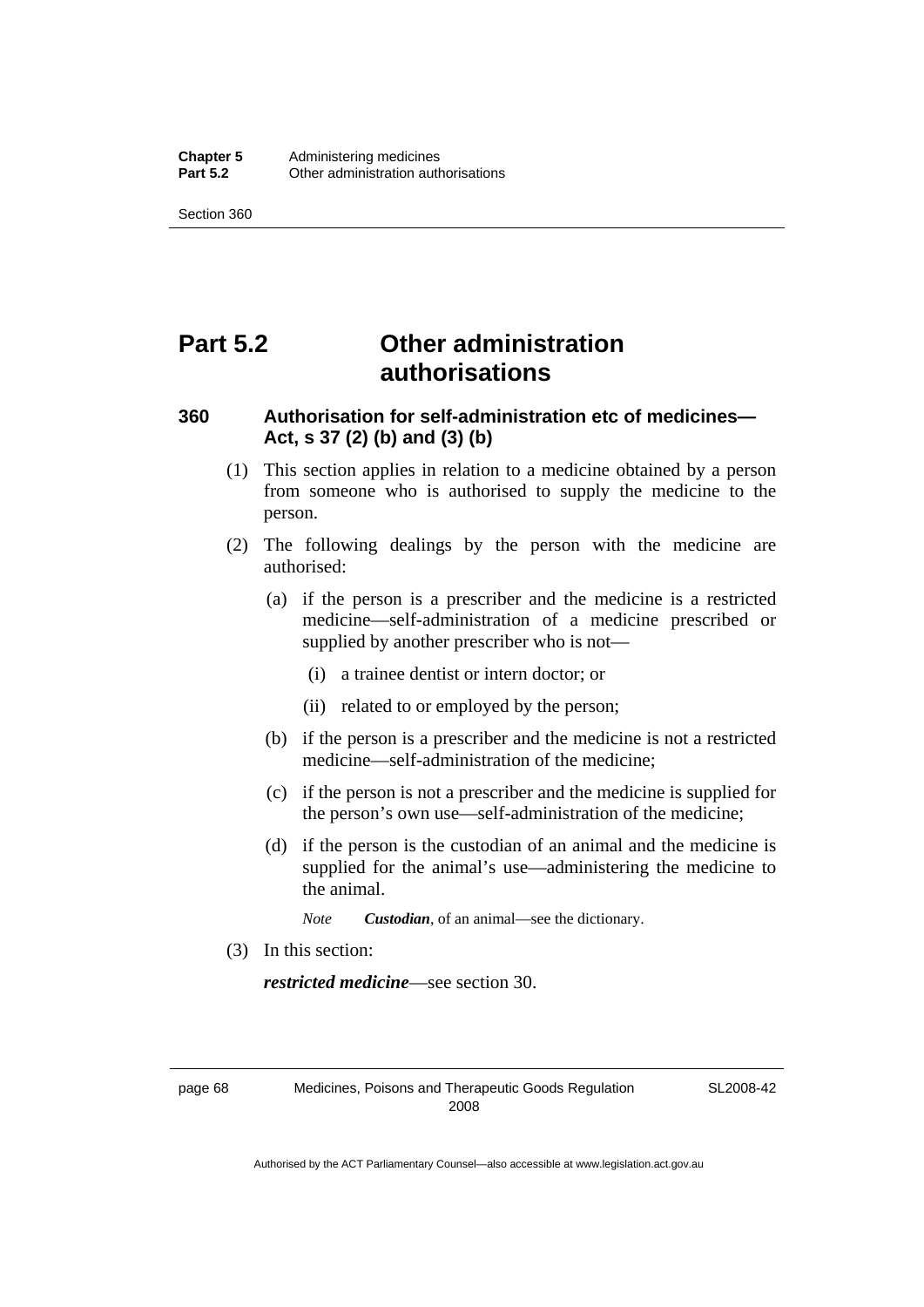#### **361 Authorisation for administration of medicines by assistants—Act, s 37 (1) (b)**

- (1) A person (the *assistant*) is authorised to administer a medicine to someone else (the *assisted person*) if—
	- (a) the medicine is obtained by or for the assisted person from someone who is authorised to supply the medicine to the assisted person; and
	- (b) the medicine is administered in accordance with the directions on the medicine's labelling; and
	- (c) if the assisted person is not a person under a legal disability the assisted person asks for the assistant's help to take the medicine; and
	- (d) if the assisted person is a person under a legal disability—the assistant is authorised by the assisted person's parent or guardian to administer the medicine.
- (2) In this section:

*impaired decision-making ability*—a person has *impaired decision-making ability* if the person's decision-making ability is impaired because of a physical, mental, psychological or intellectual condition or state, whether or not the condition or state is a diagnosable illness.

*person under a legal disability* means—

- (a) a child; or
- (b) a person with impaired decision-making ability in relation to a matter relating to the person's health.

SL2008-42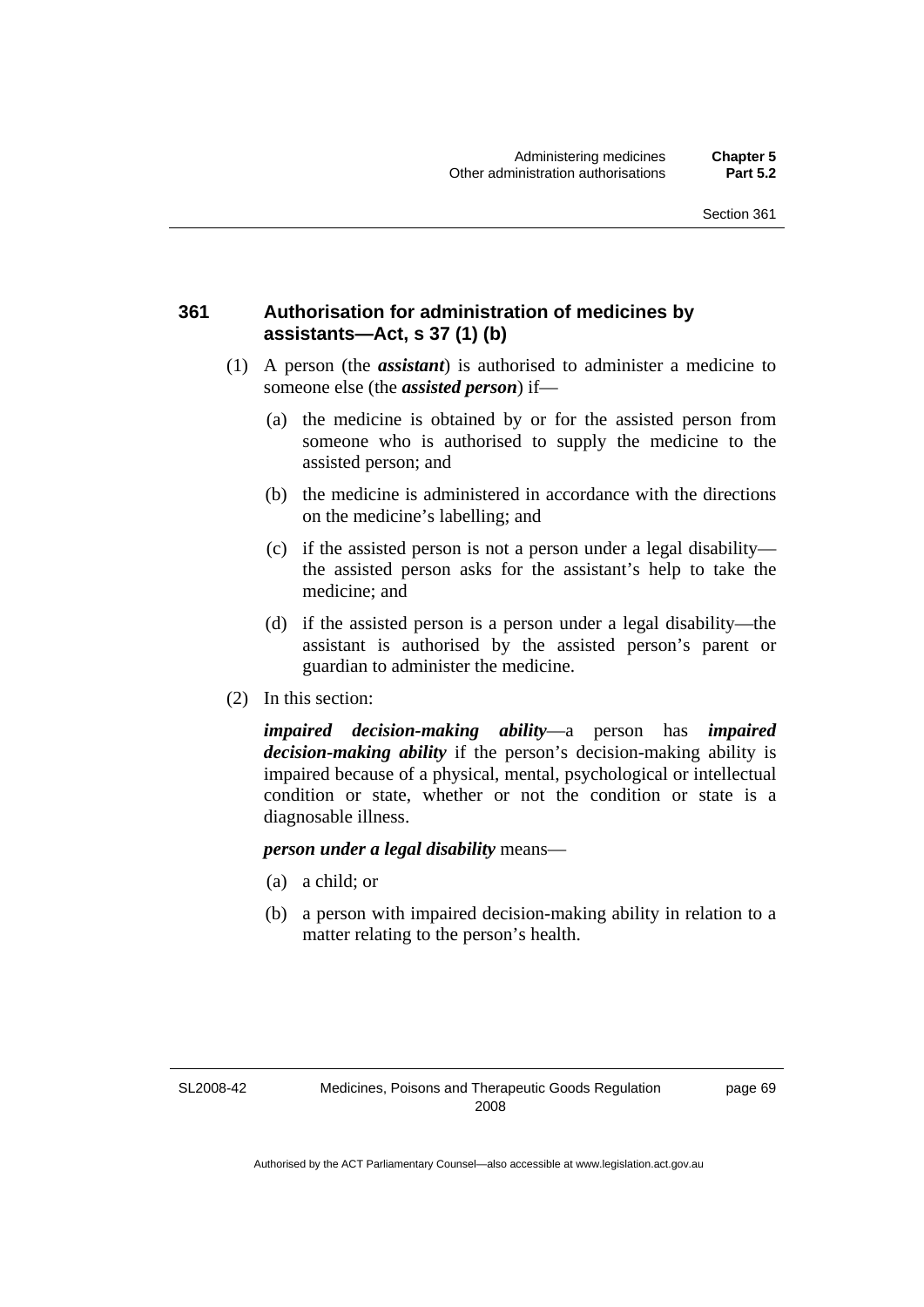# **Chapter 6 Obtaining and possessing medicines**

#### **370 Authorisation under sch 1 to obtain and possess medicines—Act, s 35 (1) (b), (2) (b) and s 36 (b)**

- (1) A person mentioned in schedule 1, column 2 is authorised to obtain a medicine if obtaining the medicine—
	- (a) is included in the schedule, column 3 in relation to the person; and
	- (b) is consistent with any restriction for obtaining the medicine mentioned in the schedule, column 3.
- (2) A person mentioned in schedule 1, column 2 is authorised to possess a medicine if—
	- (a) possessing the medicine is included in the schedule, column 3 in relation to the person; and
	- (b) the possession is consistent with any restriction for the possession mentioned in the schedule, column 3.

### **371 Authorisation to obtain and possess medicines for certain personal use-related dealings—Act, s 35 (1) (b), (2) (b) and s 36 (b)**

- (1) A person is authorised to obtain or possess a medicine if the person obtains the medicine from someone who is authorised to supply the medicine to the person.
- (2) Subsection (1) applies in relation to a person whether the medicine is obtained by the person for the person's own use or as an agent for someone else.

page 70 Medicines, Poisons and Therapeutic Goods Regulation 2008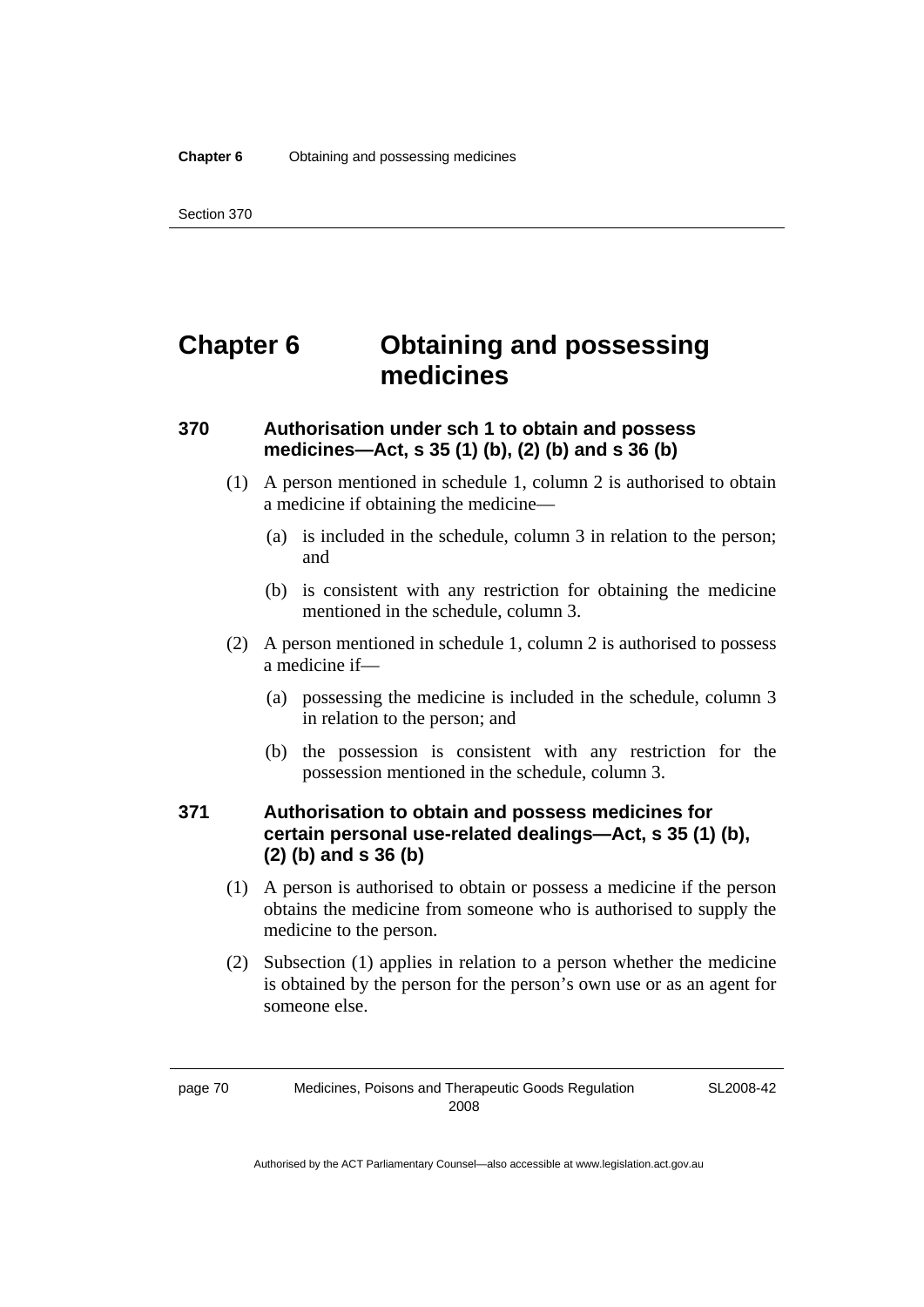# **Chapter 7 Manufacturing medicines**

### **380 Authorisation under sch 1 to manufacture medicines— Act, s 33 (b)**

A person mentioned in schedule 1, column 2 is authorised to manufacture a medicine if—

- (a) manufacturing the medicine is included in the schedule, column 3 in relation to the person; and
- (b) the manufacturing is consistent with any restriction for the manufacturing mentioned in the schedule, column 3.

SL2008-42

Medicines, Poisons and Therapeutic Goods Regulation 2008

page 71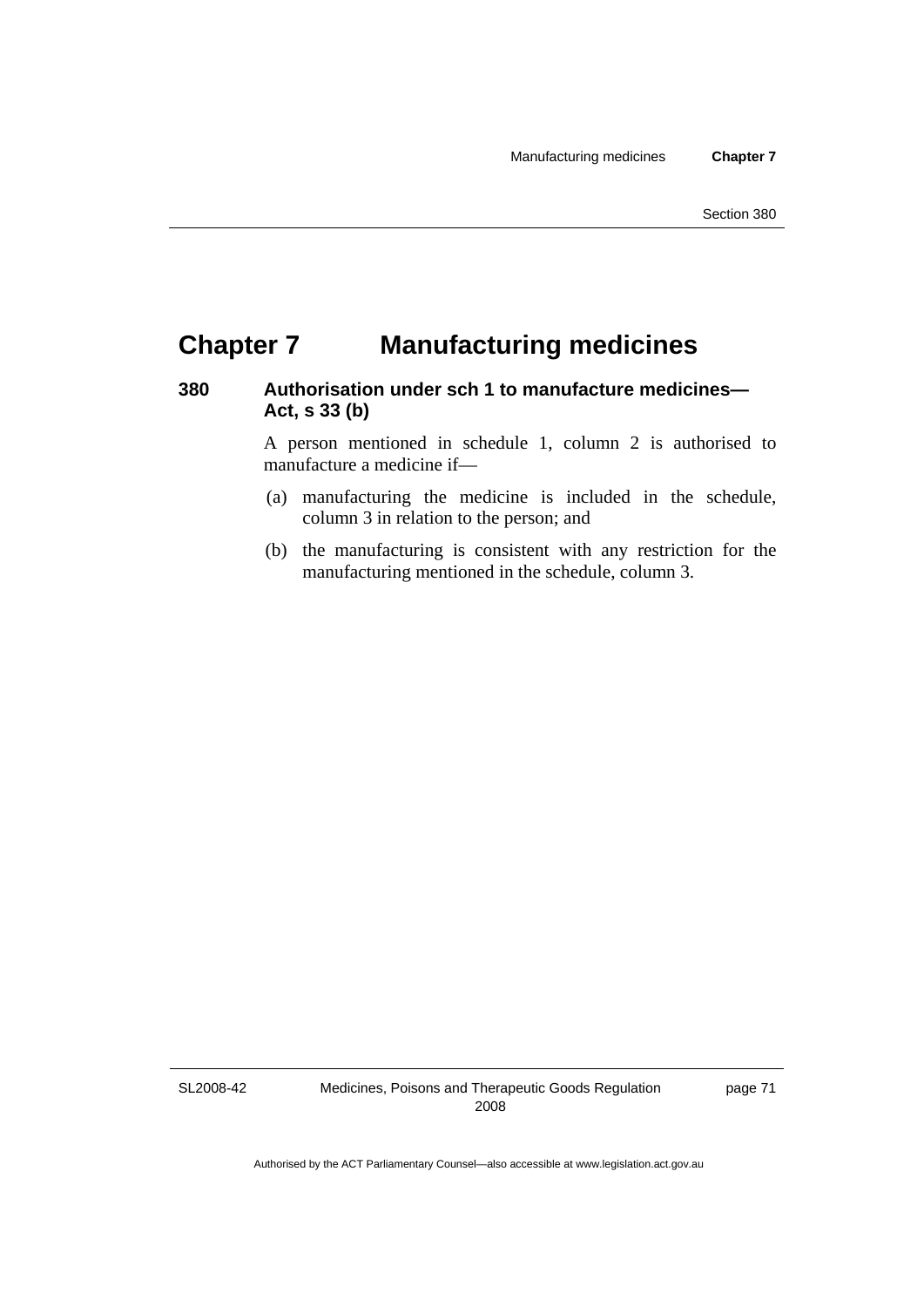### **Chapter 8 Discarding medicines**

#### **390 Discarding controlled medicines—Act, s 34 (1) (a)**

 (1) A controlled medicine must be discarded in accordance with this section.

- (2) A prescribed discarding witness may discard a controlled medicine in the presence of another prescribed discarding witness.
- (3) However, a person who is authorised to administer a controlled medicine may discard the residue of the medicine after administration in the presence of a person who is not a prescribed discarding witness if no other prescribed discarding witness is reasonably available to witness its discarding.
- (4) A person complies with this section if the person destroys the medicine so that it is unable to be used.
- (5) In this section:

*prescribed discarding witness* means a person prescribed under section 545 (Prescribed witnesses for discarding of controlled medicines—Act, s 54 (a) and (b)) for the discarding of a controlled medicine.

*Note* A medicine must not be discarded in a way that creates a risk to the health or safety of people or is likely to cause damage to property or the environment (see Act, s 34 (3)).

*Note* See also the *Drugs of Dependence Act 1989*, div 11.4 about the disposal of seized substances.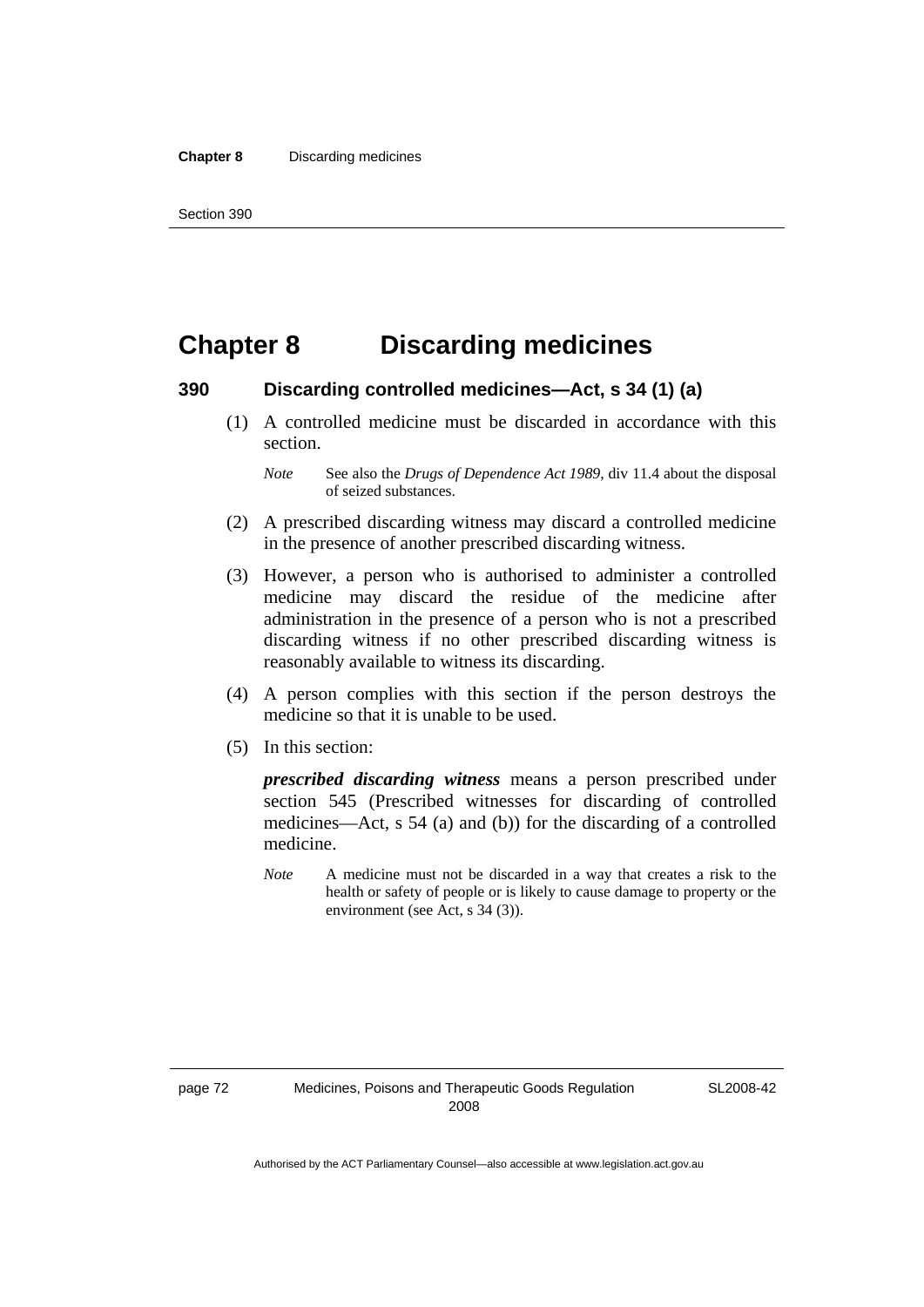### **Chapter 9 Other medicines authorisations**

### **Part 9.1 Authorisations for delivery people and commercial disposal operators**

#### **400 Authorisations to deliver medicines under supply authorities—Act, s 26 (1) (b), (2) (b), s 35 (1) (b), (2) (b) and s 36 (b)**

- (1) This section applies to an adult (the *delivery person*), other than a health professional at an institution, who is—
	- (a) engaged to transport and deliver a medicine supplied on a supply authority; or
	- (b) acting for a person mentioned in paragraph (a).
	- *Note* For health professionals at institutions, see sch 1.
- (2) The delivery person is authorised to—
	- (a) obtain and possess the medicine for the purposes of transporting and delivering the medicine as engaged; and
	- (b) supply the medicine to the entity named as the recipient in the supply authority or the entity's agent.

#### **Examples—delivery person**

- 1 a hospital employee who is not a health professional
- 2 an employee of a courier service

#### **Example—agent**

the guardian of a child for a prescription dispensed for the child

*Note 1 Entity* includes a person (see Legislation Act, dict, pt 1).

SL2008-42

Medicines, Poisons and Therapeutic Goods Regulation 2008

page 73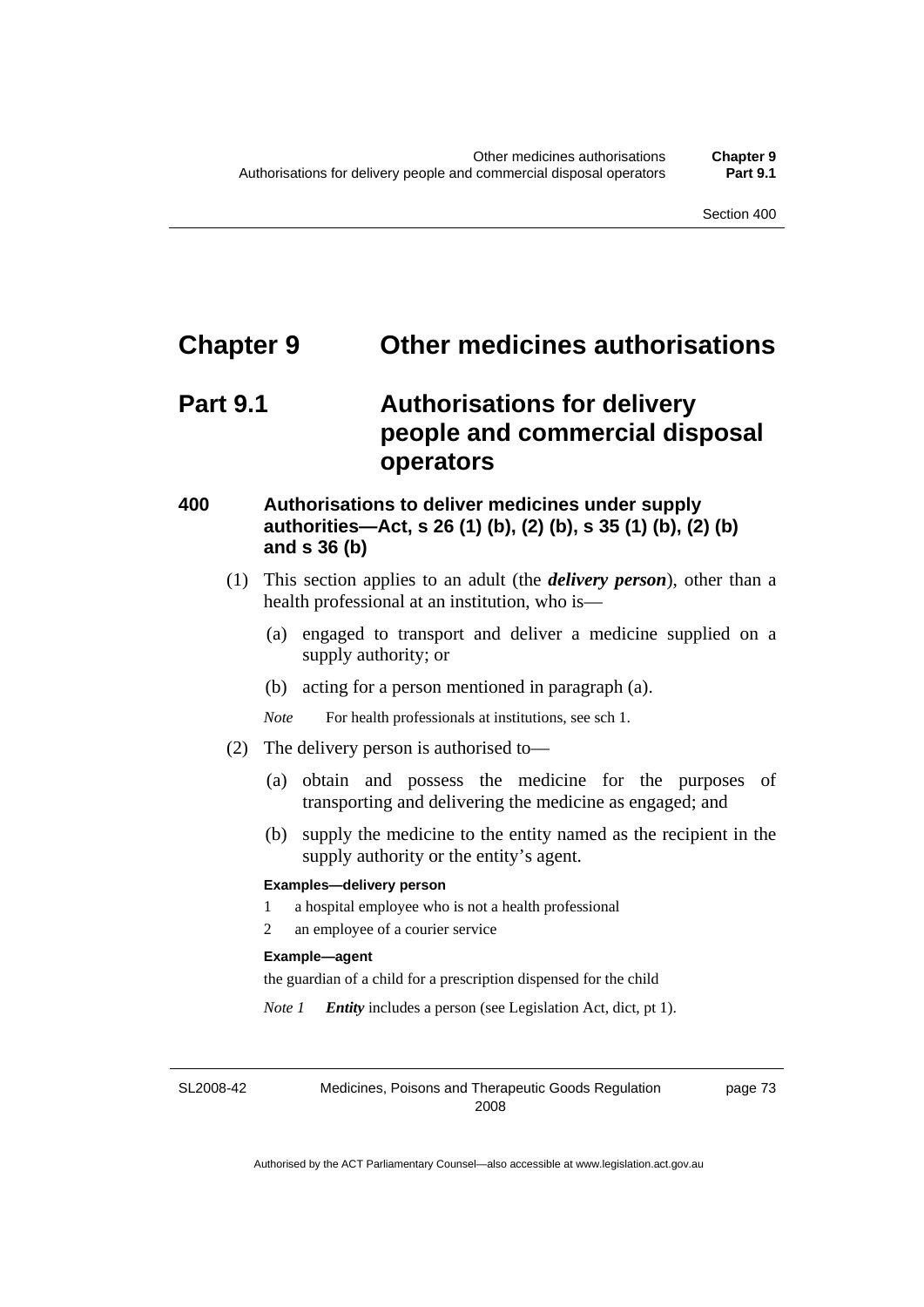Section 401

*Note 2* An example is part of the regulation, is not exhaustive and may extend, but does not limit, the meaning of the provision in which it appears (see Legislation Act, s 126 and s 132).

#### **401 Authorisations for commercial disposal operators—Act, s 26 (1) (b) and (2) (b), s 35 (1) (b) and (2) (b) and s 36 (b)**

- (1) This section applies to a person who—
	- (a) holds an environmental authorisation for the disposal of a medicine; or
	- (b) is an adult acting for a person mentioned in paragraph (a).
- (2) The person is authorised to obtain and possess the medicine for the purposes of disposing of the medicine as engaged.

page 74 Medicines, Poisons and Therapeutic Goods Regulation 2008

SL2008-42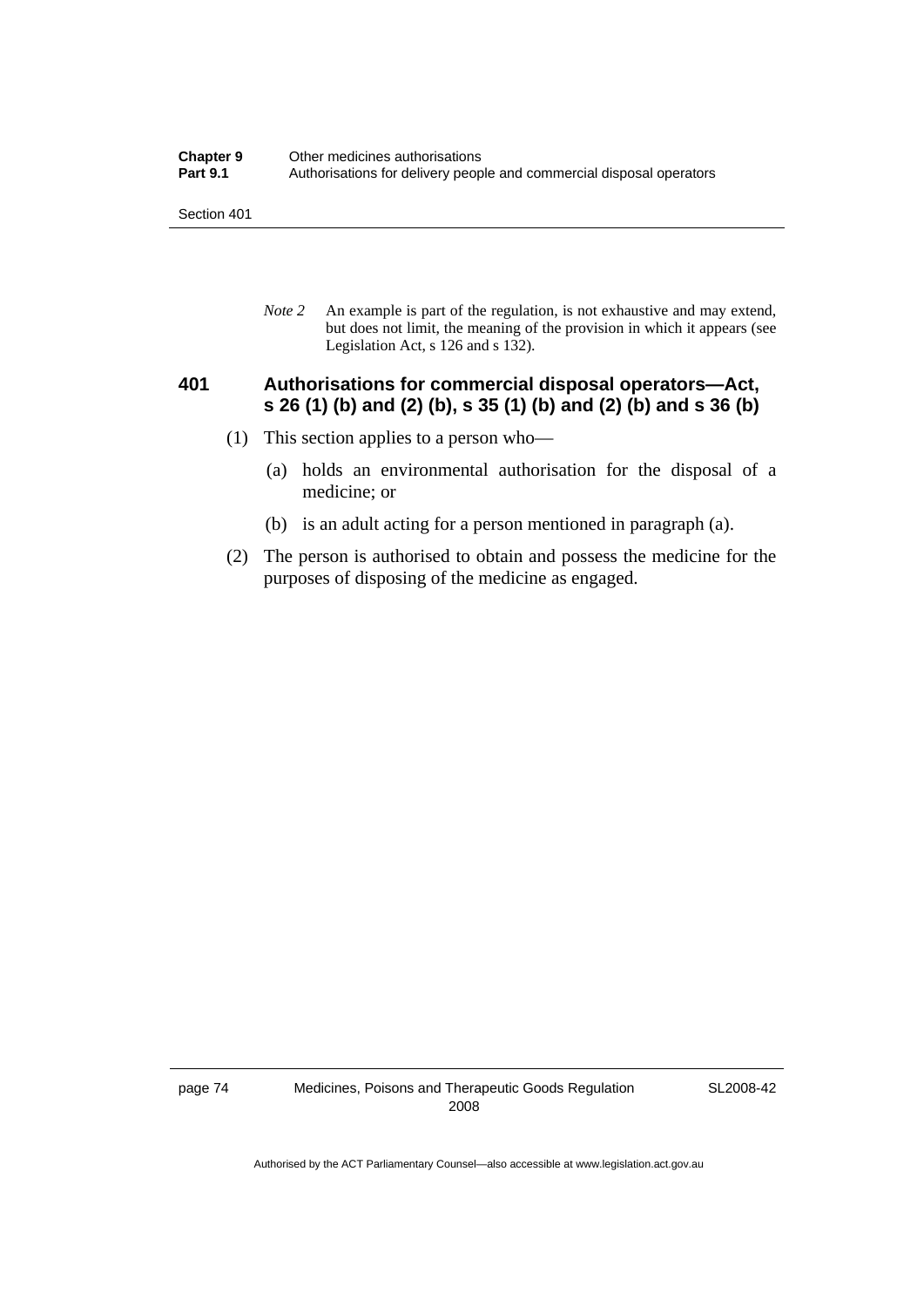# **Part 9.2 Emergency supply and administration of adrenaline and salbutamol**

#### **410 Authorisations to supply and administer adrenaline and salbutamol—Act, s 26 (1) (b) and s 37 (1) (b)**

- (1) A person is authorised to do 1 or more of the following for someone else (the *assisted person*) who is in immediate need of adrenaline or salbutamol:
	- (a) supply authorised adrenaline or authorised salbutamol to the assisted person;
	- (b) supply authorised adrenaline or authorised salbutamol to someone else for immediate administration to the assisted person;
	- (c) administer authorised adrenaline or authorised salbutamol to the assisted person.
- (2) In this section:

*authorised adrenaline* means adrenaline in a single use automatic injector delivering not more than 0.3mg adrenaline.

*authorised salbutamol* means salbutamol in, or for, a metered inhaler.

SL2008-42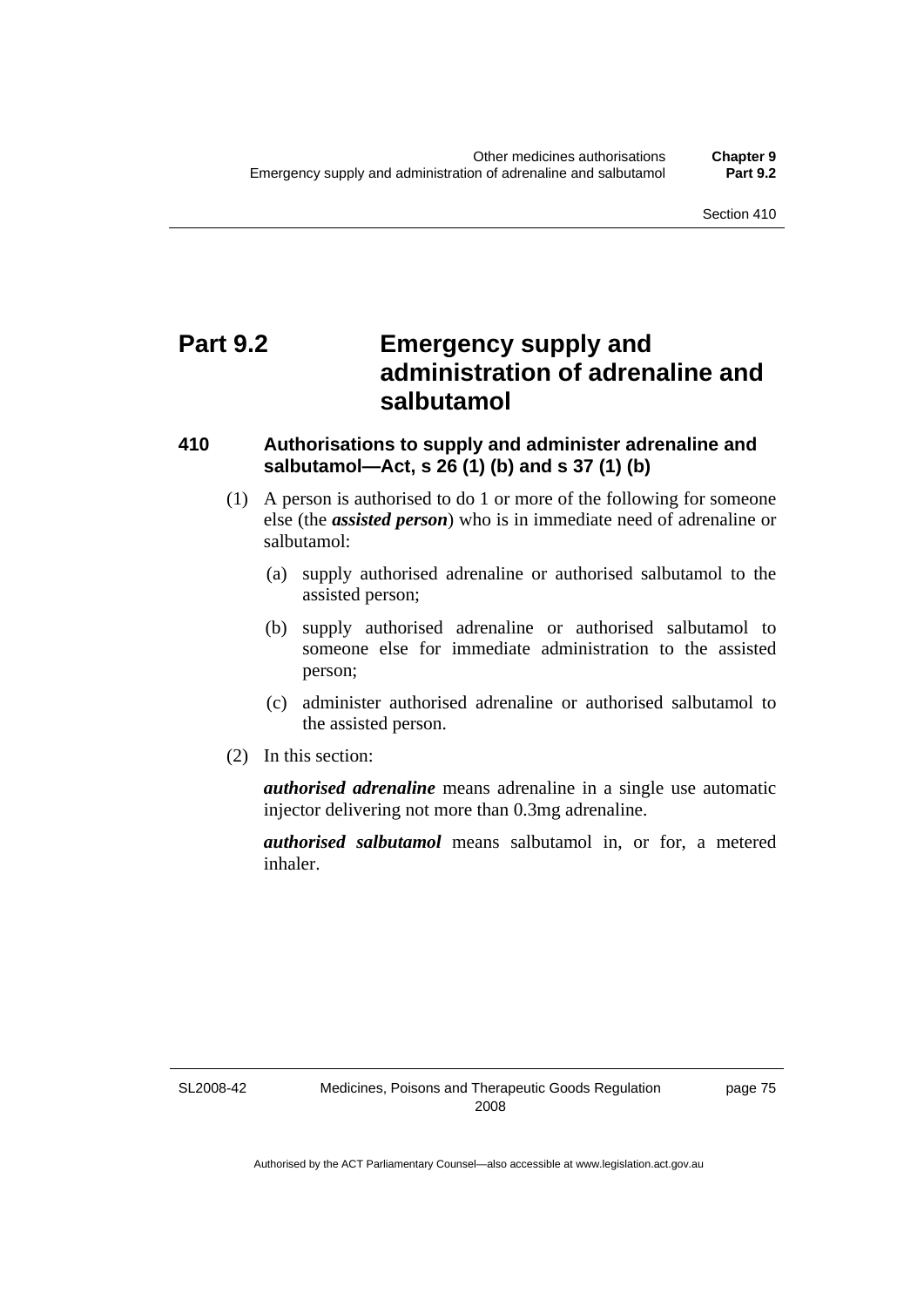Section 420

# **Part 9.3 Medicines authorisations for corrections functions**

### **420 Authorisations for CYP authorised people—Act, s 26 (1) (b), s 35 (1) (b), (2) (b), s 36 (b) and s 37 (1) (b)**

A CYP authorised person is authorised, within the scope of the person's employment, to do any of the following in relation to a medicine supplied for a young detainee by a person who is authorised to supply the medicine:

- (a) obtain the medicine;
- (b) possess the medicine (including possess the medicine outside a CYP detention place for the purpose of administering the medicine to a young detainee while the young detainee is lawfully outside the place);
- (c) administer the medicine to the young detainee;
- (d) supply the medicine to a person who is authorised to obtain the medicine for the young detainee.

**Example—young detainee lawfully outside CYP detention place** 

the detainee is on local leave escorted by a CYP authorised person

- *Note 1 CYP authorised person* and *CYP detention place*—see the dictionary.
- *Note 2 Young detainee*—see the *Children and Young People Act 2008*, s 95.
- *Note 3* An example is part of the regulation, is not exhaustive and may extend, but does not limit, the meaning of the provision in which it appears (see Legislation Act, s 126 and s 132).

SL2008-42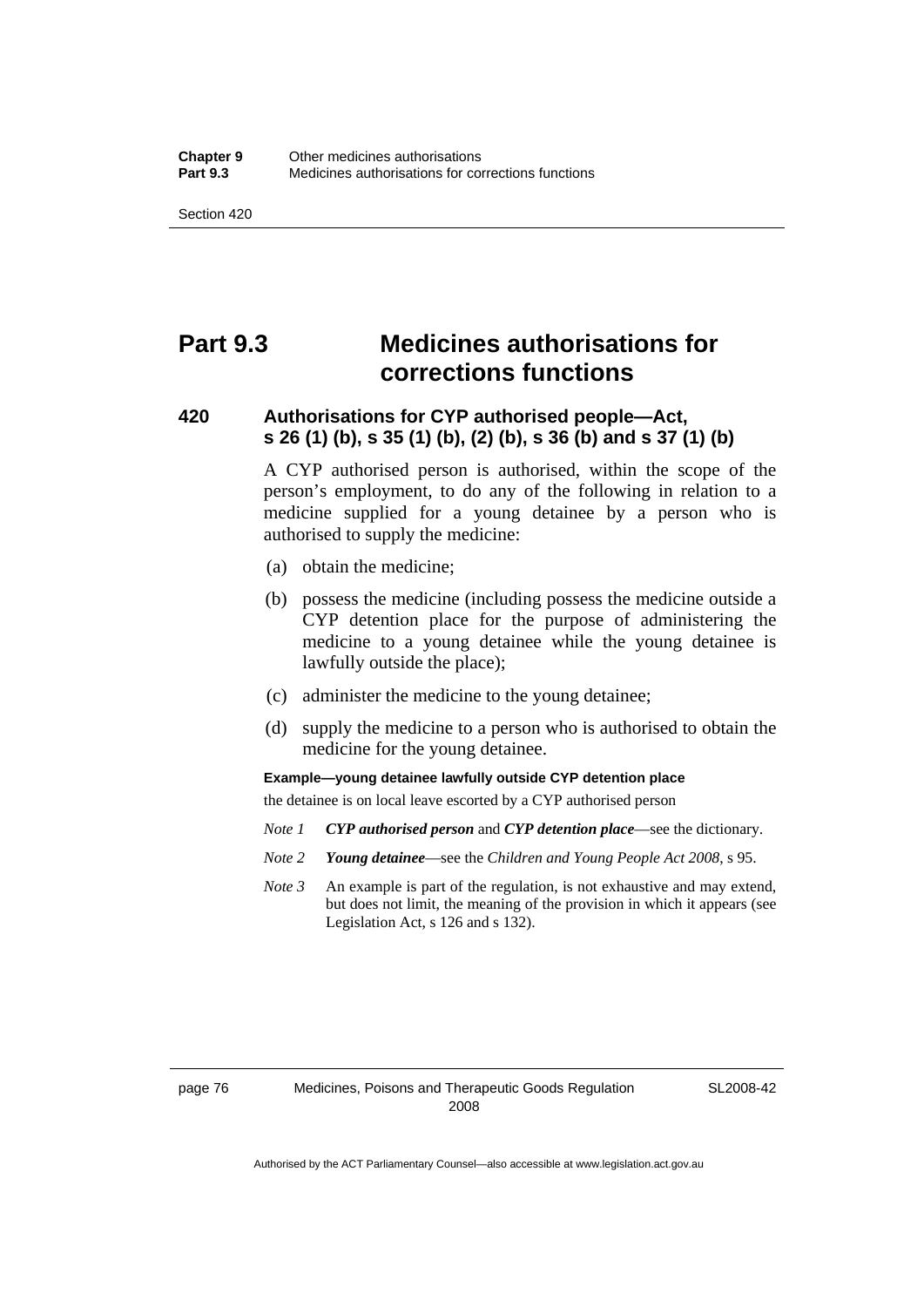### **421 Authorisations for corrections officers—Act, s 26 (1) (b), s 35 (1) (b), (2) (b), s 36 (b) and s 37 (1) (b)**

A corrections officer is authorised, within the scope of the officer's employment, to do any of the following in relation to a medicine supplied for a detainee by a person who is authorised to supply the medicine:

- (a) obtain the medicine;
- (b) possess the medicine (including possess the medicine outside a correctional centre for the purpose of administering the medicine to a detainee while the detainee is lawfully outside the centre);
- (c) administer the medicine to the detainee;
- (d) supply the medicine to a person who is authorised to obtain the medicine for the detainee.
- *Note 1* See the example and notes to s 420.
- *Note 2 Detainee*—see the *Corrections Management Act 2007*, s 6.

#### **422 Authorisations for court and police cell custodians—Act, s 26 (1) (b), s 35 (1) (b), (2) (b), s 36 (b) and s 37 (1) (b)**

- (1) A custodian is authorised, within the scope of the custodian's employment, to do any of the following in relation to a medicine supplied for a person in custody at court cells or police cells by someone who is authorised to supply the medicine:
	- (a) obtain the medicine at the cells;
	- (b) possess the medicine at the cells;
	- (c) administer the medicine to the person in custody at the cells;
	- (d) supply the medicine to someone who is authorised to obtain the medicine for the person in custody.

SL2008-42 Medicines, Poisons and Therapeutic Goods Regulation 2008 page 77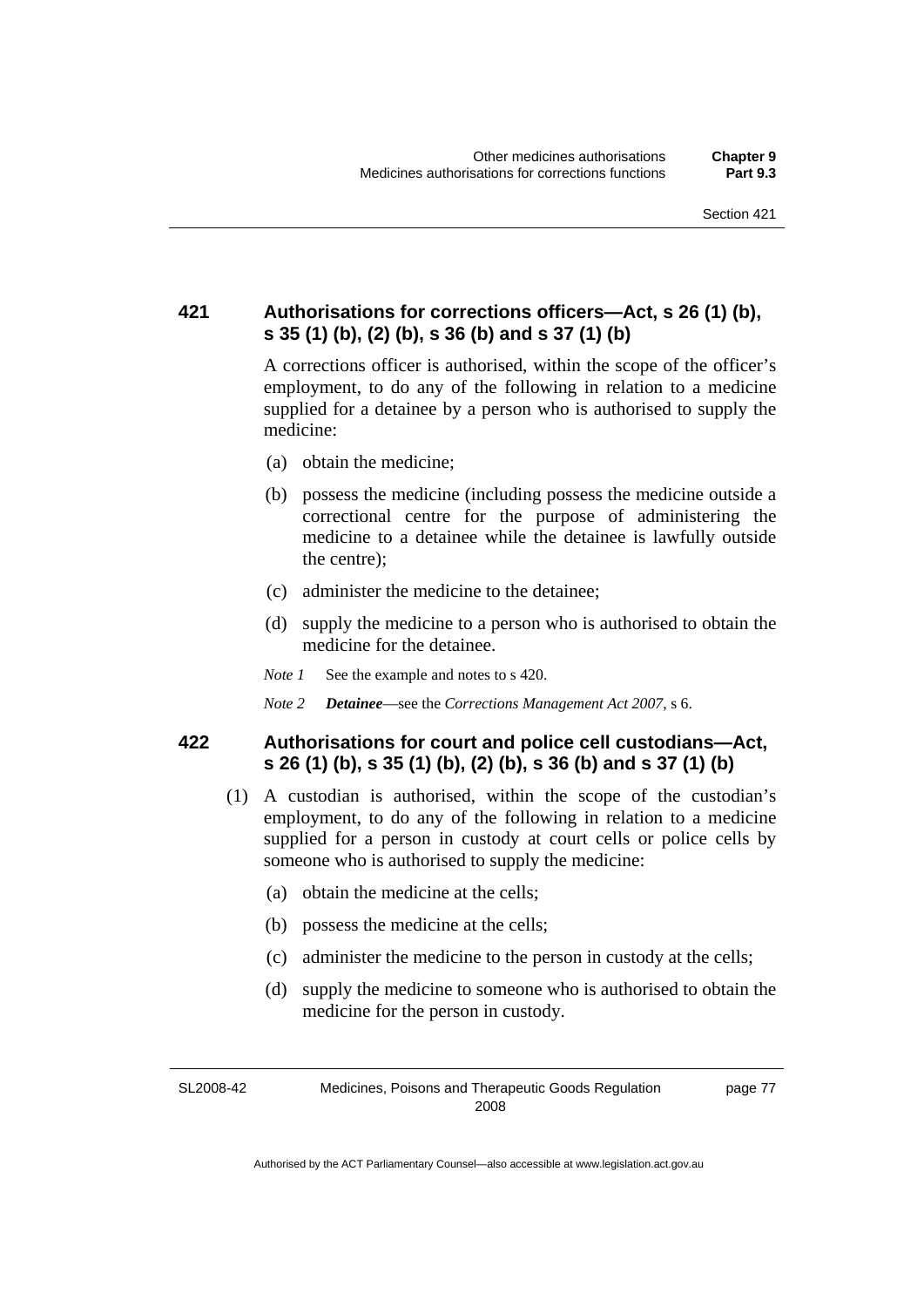Section 422

(2) In this section:

*court cell*—see the *Corrections Management Act 2007*, section 29.

#### *custodian* means—

- (a) a person in charge of a court cell or police cell; or
- (b) a person acting under the direct supervision of the person in charge.

#### *person in custody* means—

- (a) a detainee; or
- (b) a young detainee; or
- (c) a person detained at a police cell under the *Corrections Management Act 2007*, section 30; or
- (d) a person detained at a court cell under the *Corrections Management Act 2007*, section 33.

*police cell*—see the *Corrections Management Act 2007*, section 29.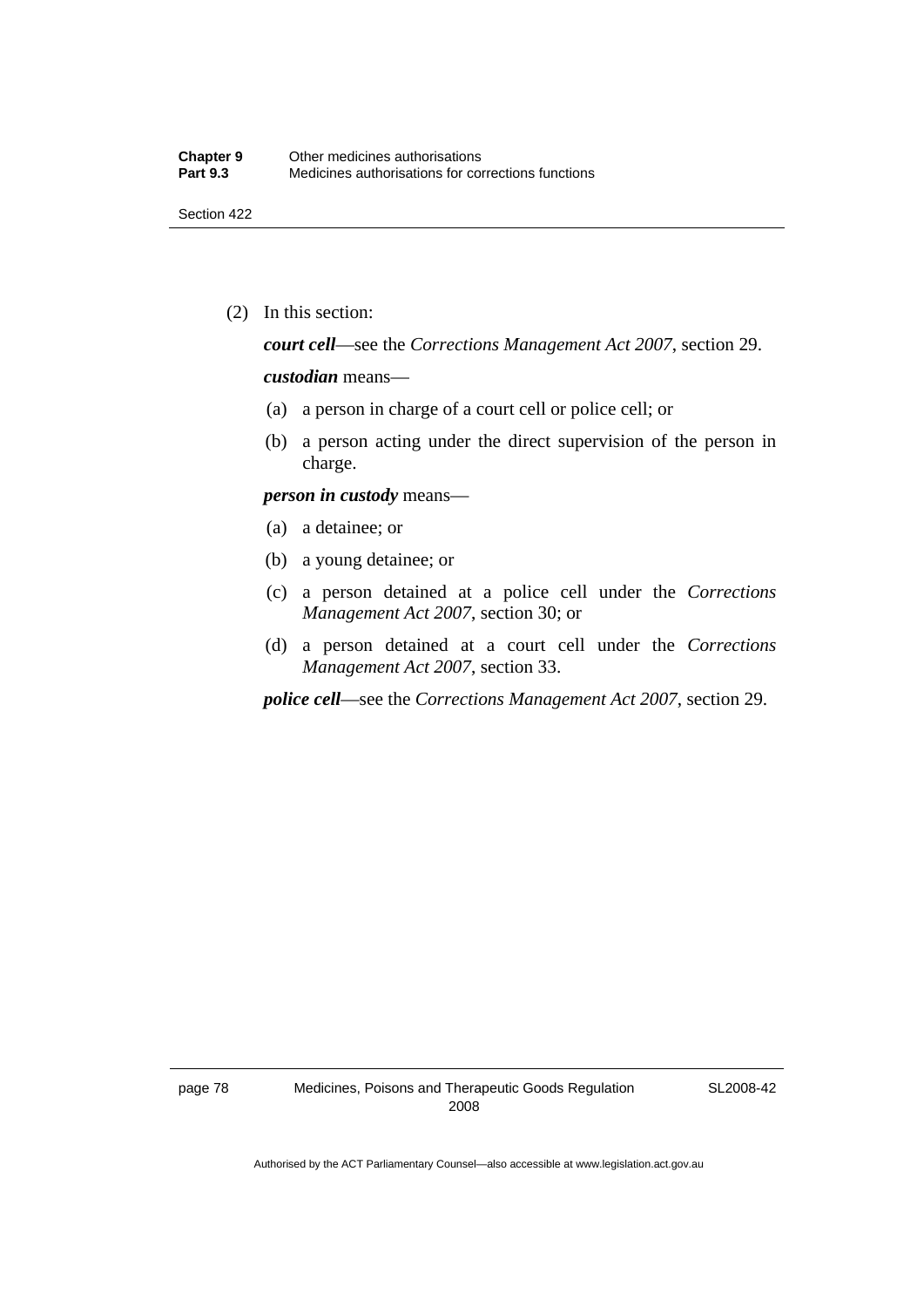# **Part 9.4 Authorisations for medicines research and education program purposes other than controlled medicines**

*Note* A licence is required for research and education programs in relation to controlled medicines (see pt 14.2).

### **430 Authorisations for non-controlled medicines research and education—Act, s 26 (1) and (2) (b)**

- (1) A scientifically qualified person employed at a recognised research institution (other than the Canberra Hospital) is authorised to do the following for the purposes of an authorised activity at the institution:
	- (a) issue a purchase order for a relevant medicine;
	- (b) obtain on a purchase order a relevant medicine;
	- (c) possess a relevant medicine;
	- (d) supply a relevant medicine to a person (a *relevant person*) who is taking part in the authorised activity at the institution.
	- *Note 1 Scientifically qualified person*—see the dictionary.

*Note 2 Recognised research institution*—see the Act, s 20 (5).

- (2) A scientifically qualified person employed at the Canberra Hospital is authorised to do the following for the purposes of an authorised activity at the hospital:
	- (a) issue a written requisition for a relevant medicine;
	- (b) obtain on a written requisition a relevant medicine;
	- (c) possess a relevant medicine;

SL2008-42 Medicines, Poisons and Therapeutic Goods Regulation 2008 page 79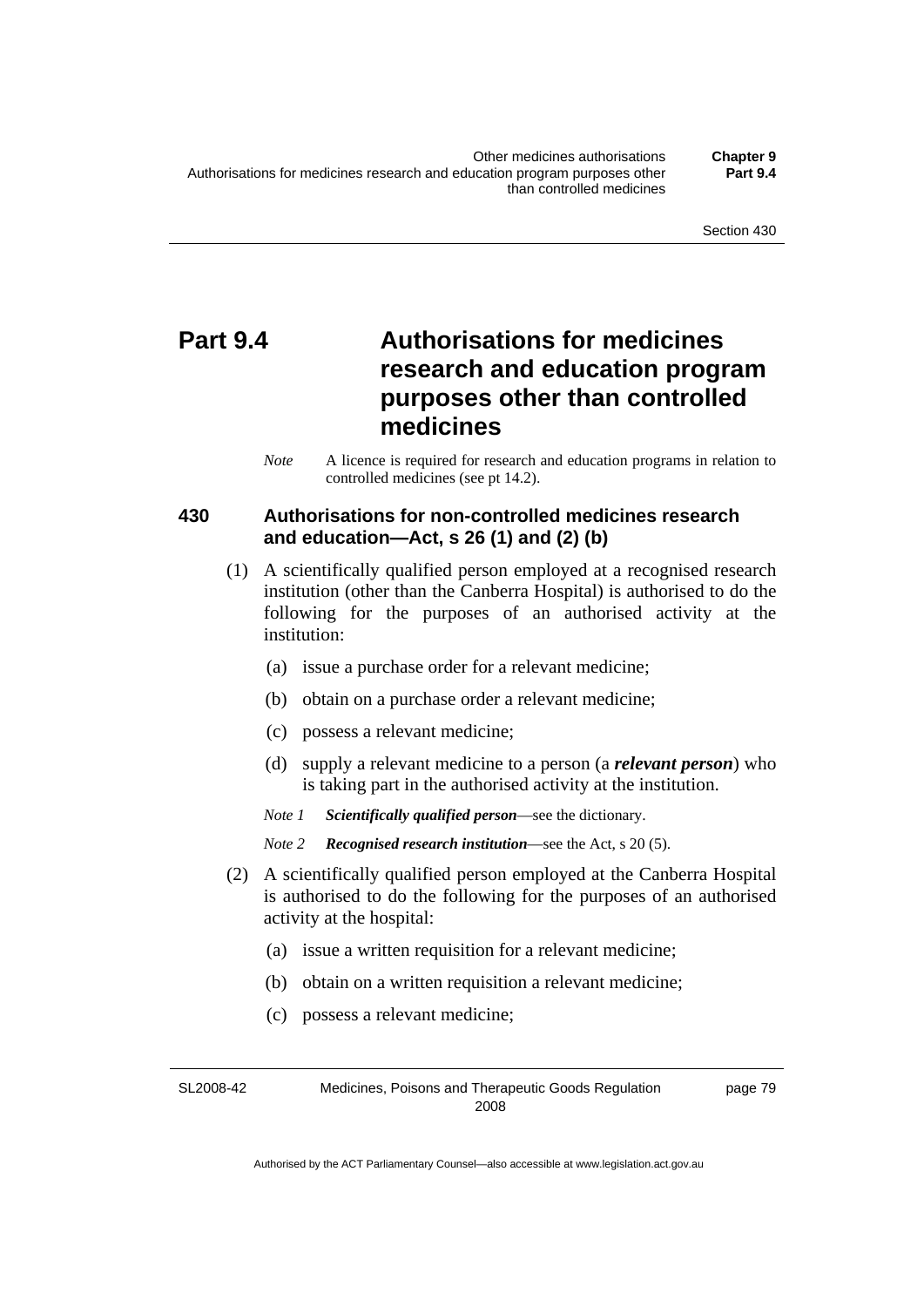| <b>Chapter 9</b> | Other medicines authorisations                                             |
|------------------|----------------------------------------------------------------------------|
| <b>Part 9.4</b>  | Authorisations for medicines research and education program purposes other |
|                  | than controlled medicines                                                  |

Section 431

- (d) supply a relevant medicine to a person (also a *relevant person*) who is taking part in the authorised activity at the hospital.
- (3) A relevant person is authorised to do the following in relation to a relevant medicine for the purposes of an authorised activity:
	- (a) obtain the medicine from the scientifically qualified person for the activity;
	- (b) possess the medicine for the purposes of the activity;
	- (c) supply the medicine to the scientifically qualified person for the activity.
- (4) In this section:

*authorised activity*, in relation to a relevant medicine at a recognised research institution, means the conduct of any of the following if it does not involve the administration of the medicine to a person:

- (a) medical or scientific research in relation to the medicine at the institution;
- (b) instruction involving the medicine at the institution;
- (c) quality control or analysis of the medicine at the institution.

*relevant medicine* means a medicine other than a controlled medicine.

#### **431 Authorisation conditions for non-controlled medicines research and education—Act, s 44 (1) (b) and (2) (b)**

A scientifically qualified person's authorisation under section 430 is subject to the following conditions:

- (a) the person has written approval for the conduct of the authorised activity from the person in charge of—
	- (i) the recognised research institution; or
	- (ii) a faculty or division of the institution;

page 80 Medicines, Poisons and Therapeutic Goods Regulation 2008 SL2008-42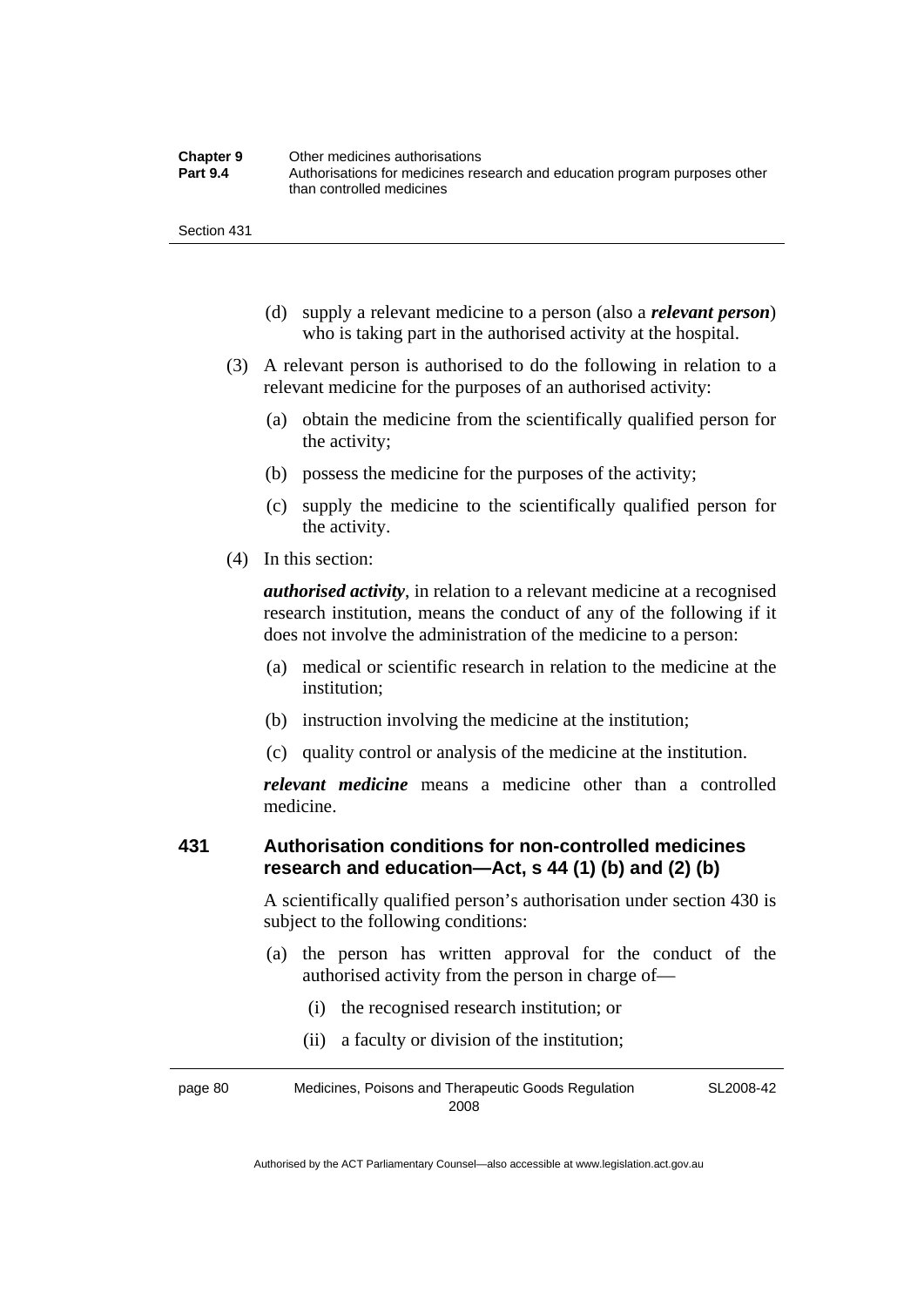- (b) if the recognised research institution employing the person is the Canberra Hospital—
	- (i) a requisition for the relevant medicine issued by the person complies with section 55 (General requirements for written requisitions) and section 56 (Particulars for requisitions); and
	- (ii) the requisition is for an amount of the medicine approved in writing by the person in charge; and
	- (iii) the requisition is for an amount of the medicine used solely for the purpose approved in writing by the person in charge;
- (c) if the person is employed at a recognised research institution other than the Canberra Hospital—
	- (i) a purchase order for the relevant medicine complies with section 62; and
	- (ii) the purchase order is for an amount of the medicine approved in writing by the person in charge;
- (d) the medicine is obtained from someone who is authorised to supply the medicine to the person.

SL2008-42

page 81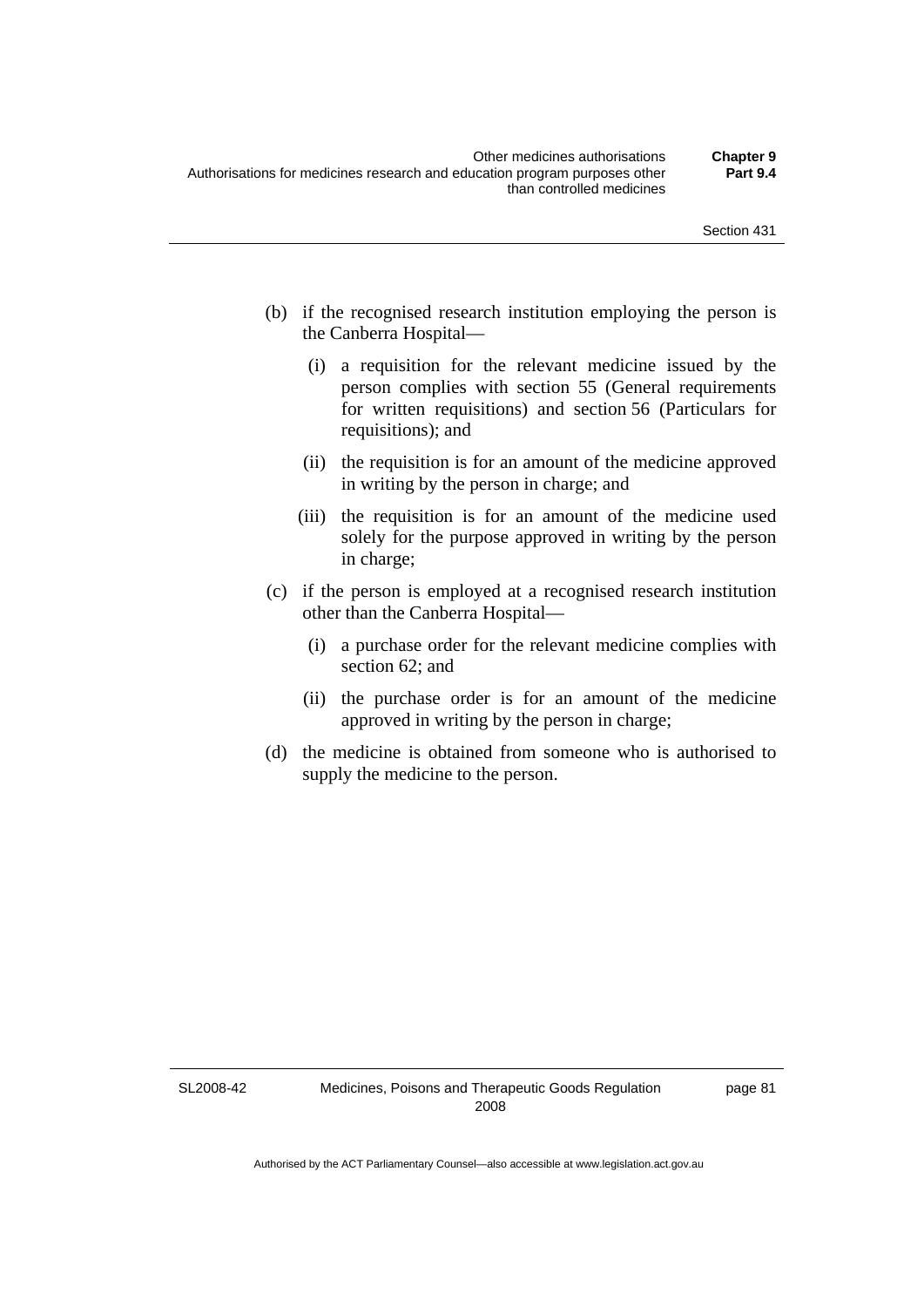# **Part 9.5 Authorisations under medicines licences**

### **Division 9.5.1 Controlled medicines research and education program licence authorisations**

- *Note 1* For authorisation for research and education for other medicines, see pt 9.4.
- *Note* 2 For other provisions about controlled medicines research and education program licences, see pt 14.2.

#### **440 Authorisations under controlled medicines research and education program licences—Act, s 20 (1) (a)**

- (1) A controlled medicines research and education program licence (other than for a program conducted at the Canberra Hospital) authorises—
	- (a) the licence-holder to—
		- (i) issue a purchase order for a controlled medicine (the *licensed controlled medicine*) stated in the licence for the program stated in the licence; and
		- (ii) obtain a licensed controlled medicine on a purchase order for the program; and
		- (iii) possess a licensed controlled medicine for the program at the premises to which the licence relates; and
		- (iv) supply a licensed controlled medicine to anyone taking part in the program for the program; and
	- (b) the program supervisor, and anyone taking part in the program, to deal with the licensed controlled medicine as authorised by the licence at the premises stated in the licence.

page 82 Medicines, Poisons and Therapeutic Goods Regulation 2008 SL2008-42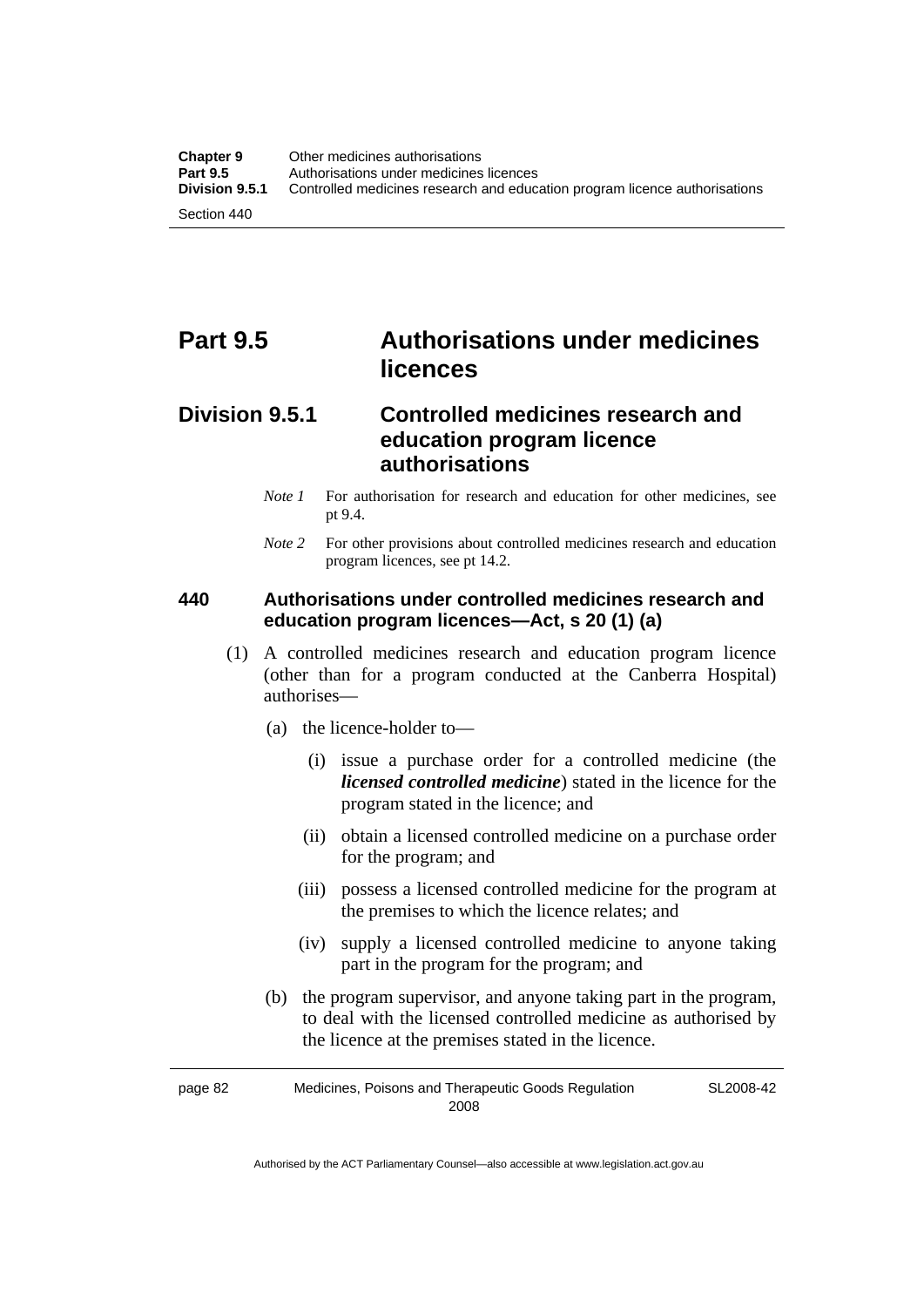- (2) A controlled medicines research and education program licence for a program conducted at the Canberra Hospital authorises—
	- (a) the licence-holder to—
		- (i) issue a written requisition for a controlled medicine (the *licensed controlled medicine*) stated in the licence for the program stated in the licence; and
		- (ii) obtain a licensed controlled medicine on a written requisition for the program; and
		- (iii) possess a licensed controlled medicine for the program at the premises to which the licence relates; and
		- (iv) supply a licensed controlled medicine to anyone taking part in the program for the program; and
	- (b) the program supervisor, and anyone taking part in the program, to deal with the licensed controlled medicine as authorised by the licence at the hospital.

### **441 Authorisation condition for controlled medicines research and education program licences—Act, s 44 (1) (b) and (2) (b)**

A licence-holder's authorisation to obtain a controlled medicine under a controlled medicines research and education program licence is subject to the condition that the medicine is—

- (a) if the licence is for a program conducted at the Canberra Hospital—obtained on a requisition that complies with section 55 (General requirements for written requisitions) and section 56 (Particulars for requisitions); or
- (b) in any other case—purchased on a complying purchase order.
- *Note* For licence conditions, see the Act, s 89.

SL2008-42

Medicines, Poisons and Therapeutic Goods Regulation 2008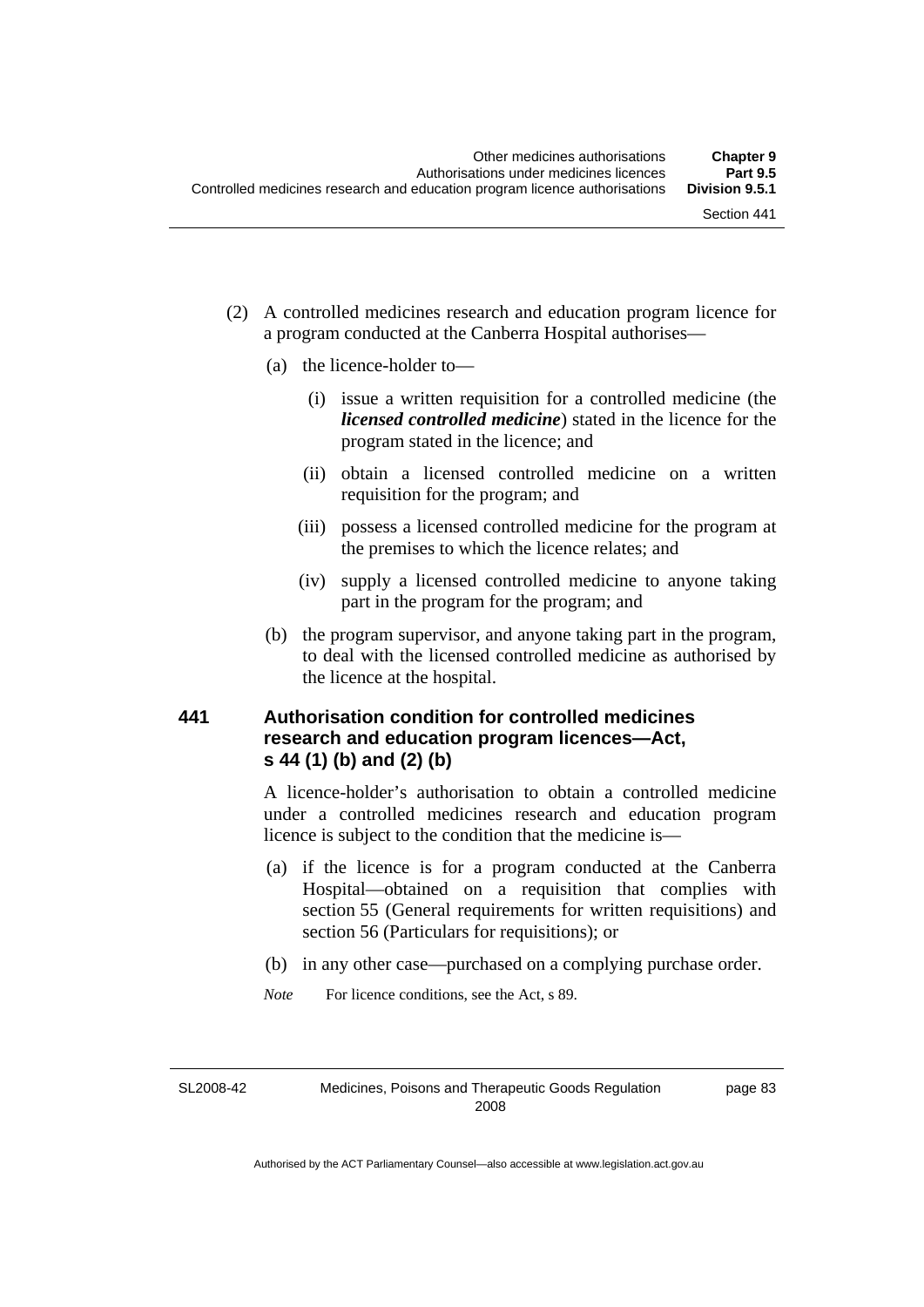### **Division 9.5.2 First-aid kit licence authorisations**

*Note* For other provisions about first-aid kit licences, see pt 14.3.

#### **450 Authorisations under first-aid kit licences— Act, s 20 (1) (a)**

(1) In this section:

*authorised medicine*, for a first-aid kit, means—

- (a) a medicine stated in the first-aid kit licence for the kit; and
- (b) a pharmacy medicine or pharmacist only medicine for the kit.
- (2) A first-aid kit licence authorises—
	- (a) the licence-holder to—
		- (i) issue a purchase order for an authorised medicine for the first-aid kit; and
		- (ii) obtain on a purchase order an authorised medicine for the first-aid kit; and
	- (b) the licence-holder, and anyone else authorised to deal with a medicine by the licence, to—
		- (i) possess an authorised medicine as part of the first-aid kit for the emergency treatment of a person's medical condition; and
		- (ii) supply an authorised medicine to someone else who is authorised under the licence to administer the medicine; and
		- (iii) administer an authorised medicine in the first-aid kit if the person believes on reasonable grounds that the administration of the medicine is necessary for the emergency treatment of a person's medical condition.

SL2008-42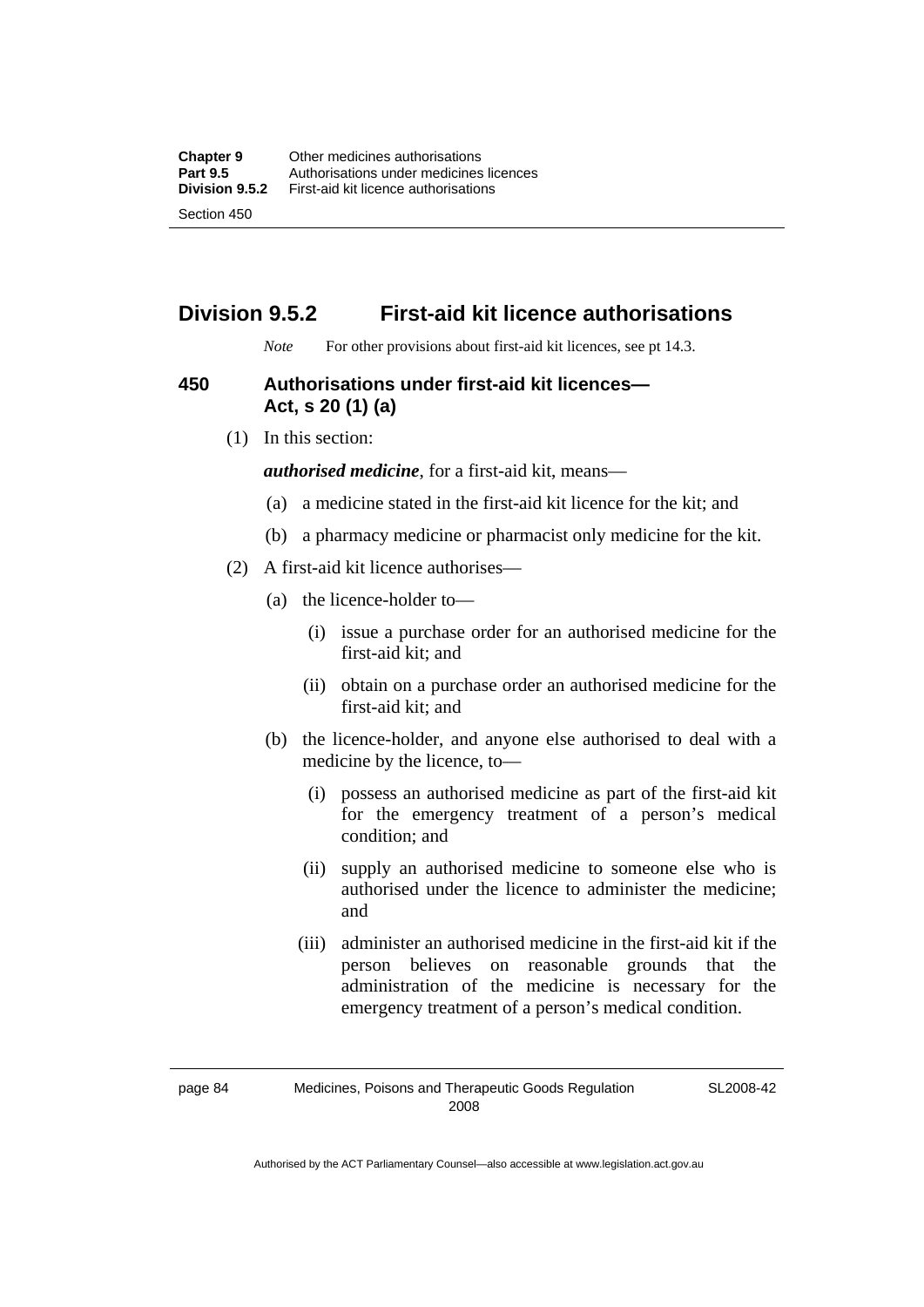### **451 Authorisation condition for first-aid kit licences— Act, s 44 (1) (b) and (2) (b)**

A licence-holder's authorisation to obtain a medicine under a first-aid kit licence is subject to the condition that the medicine is purchased on a complying purchase order.

*Note* For licence conditions, see the Act, s 89.

### **Division 9.5.3 Wholesalers licence authorisations**

*Note* For other provisions about wholesalers licences, see pt 14.4.

#### **460 Authorisations under medicines wholesalers licences— Act, s 20 (1) (a)**

- (1) A medicines wholesalers licence authorises the licence-holder to do any of the following in relation to a medicine (the *licensed medicine*) stated in the licence at the premises (the *licensed premises*) stated in the licence:
	- (a) issue a purchase order for a licensed medicine;
	- (b) obtain a licensed medicine on a purchase order for sale by wholesale from the licensed premises;
	- (c) possess a licensed medicine for sale by wholesale from the licensed premises;
	- (d) sell a licensed medicine by wholesale (whether or not for resale) from the licensed premises to—
		- (i) a person authorised to issue a purchase order for the medicine; or
		- (ii) someone in another State who may obtain the medicine by wholesale under the law of the other State; or

SL2008-42

page 85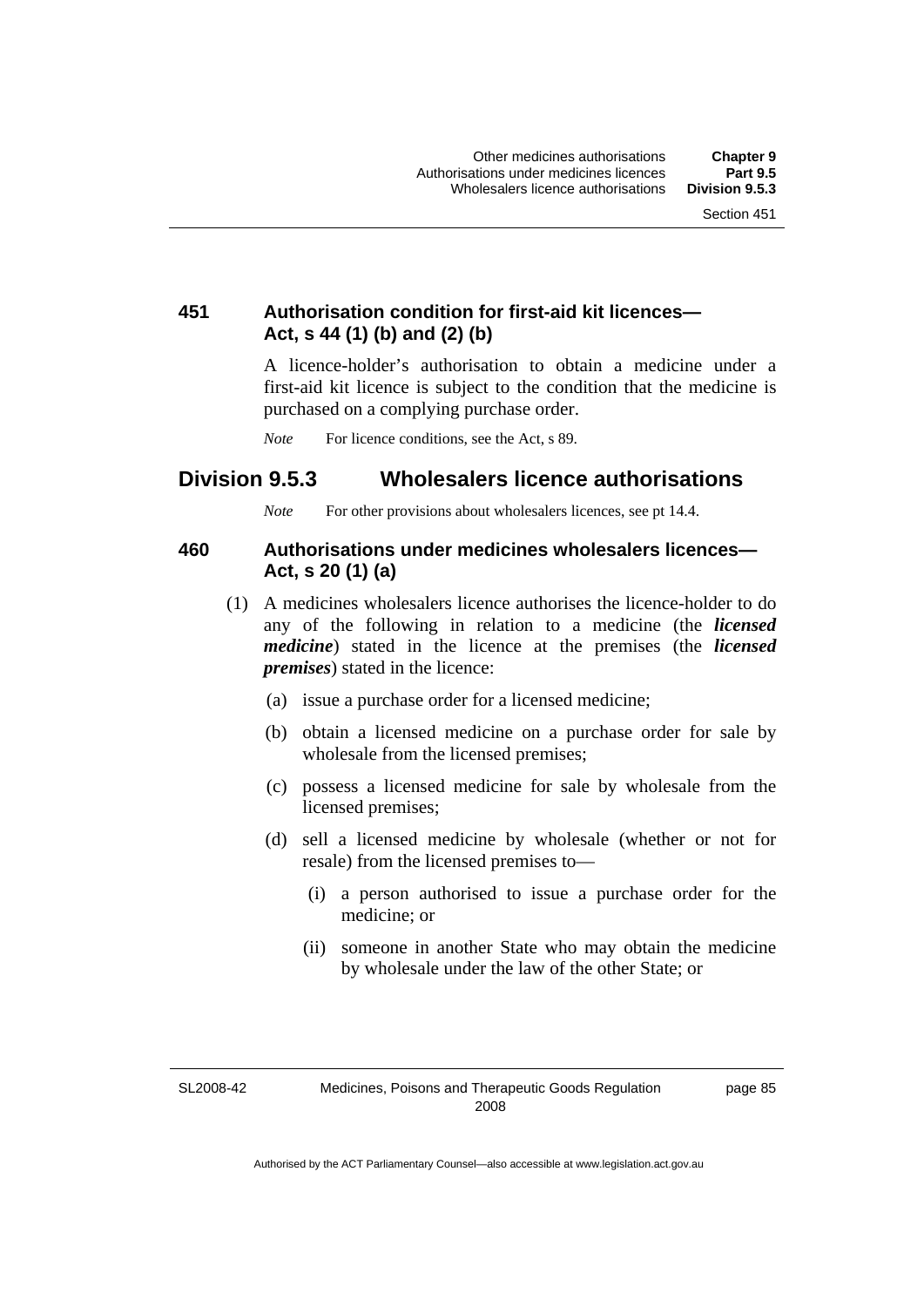- (iii) someone in another country who may lawfully obtain the medicine by wholesale in the other country;
- *Note* The medicines must be sold on a purchase order in accordance with s 140 (see s 461).
- (e) unless the licensed medicine is a controlled medicine—supply the medicine in accordance with the medicines Australia code of conduct provisions for product starter packs.
	- *Note Medicines Australia code of conduct*—see the dictionary.
- (2) However, an authorisation under subsection (1) does not apply if the licence states that it does not apply.
- (3) Also, subsection (1) (d) (iii) does not apply in relation to a licensed medicine that is a prohibited export under the *Customs Act 1901* (Cwlth).

#### **461 Authorisation conditions for medicines wholesalers licences—Act, s 44 (1) (b) and (2) (b)**

A licence-holder's authorisation under a medicines wholesalers licence is subject to the following conditions:

- (a) the dealings with a medicine authorised by the licence will be carried out under the supervision of an individual approved under section 616 (1) (Restrictions on issuing of medicines wholesalers licences—Act, s 85 (1) (a));
- (b) the licence-holder must comply with, and the licence-holder must ensure that the licence-holder's agents and employees comply with—
	- (i) the Australian code of good wholesaling practice for therapeutic goods for human use; and

SL2008-42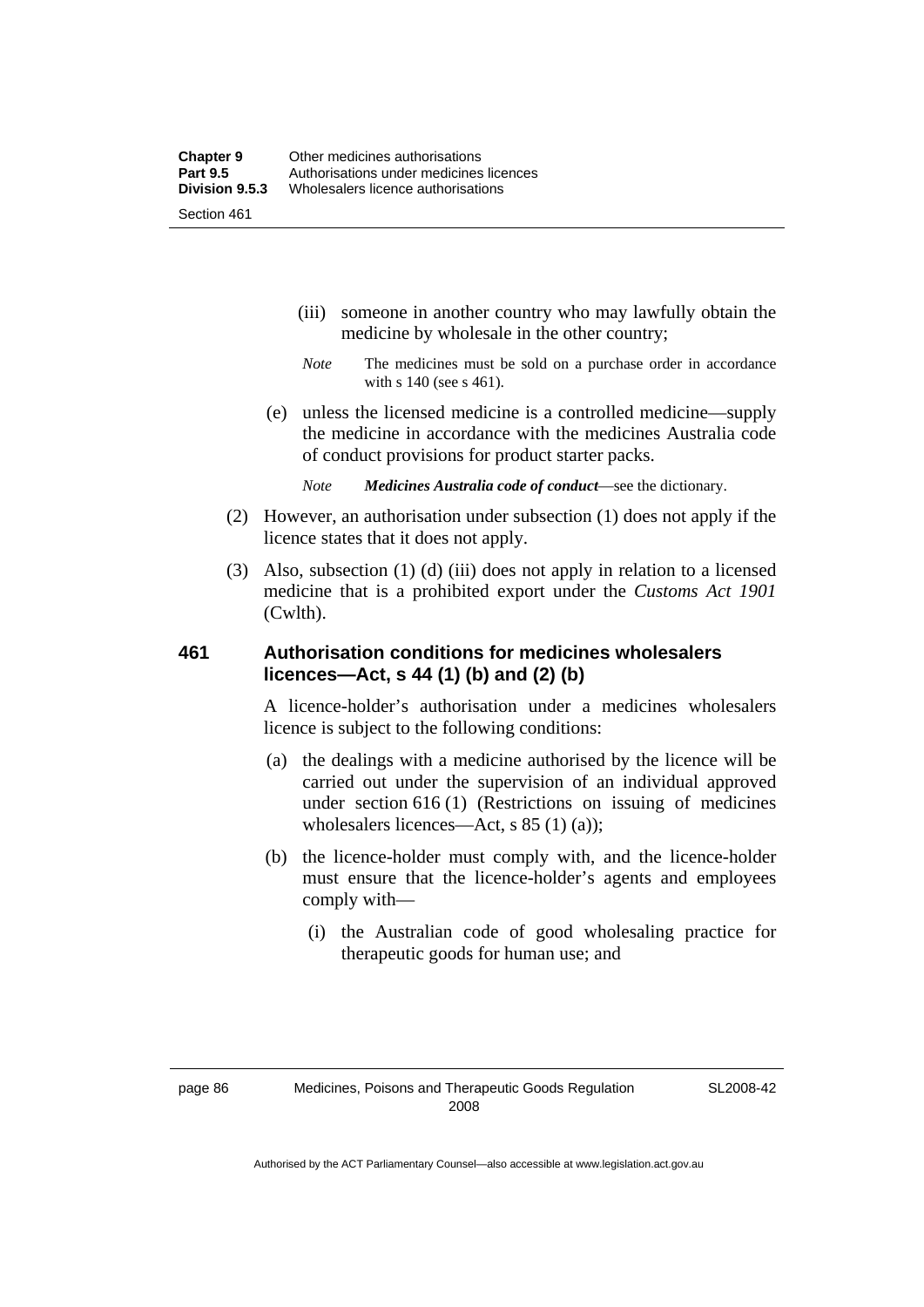- (ii) the medicines Australia code of conduct;
- *Note Australian code of good wholesaling practice for therapeutic goods for human use* and *medicines Australia code of conduct*—see the dictionary.
- (c) a medicine obtained under the licence is purchased on a complying purchase order;
- (d) a medicine sold under the licence is sold on a complying purchase order in accordance with section 141 (Supplying medicines on purchase orders).
- *Note* For licence conditions, see the Act, s 89.

### **Division 9.5.4 Opioid dependency treatment licence authorisations**

*Note* For other provisions about opioid dependency treatment licences, see pt 14.5.

#### **470 Authorisations under opioid dependency treatment licences—Act, s 20 (1) (a)**

- (1) An opioid dependency treatment licence issued to a pharmacist authorises the licence-holder, and any other pharmacist at the community pharmacy (the *licensed pharmacy*) to which the licence relates, to do any of the following for the purpose of treating a person's drug-dependency:
	- (a) issue a purchase order for buprenorphine or methadone;
	- (b) obtain buprenorphine or methadone on a purchase order for administration at the licensed pharmacy;
	- (c) possess buprenorphine and methadone;
	- (d) dispense buprenorphine and methadone in accordance with a prescription;

SL2008-42 Medicines, Poisons and Therapeutic Goods Regulation 2008

page 87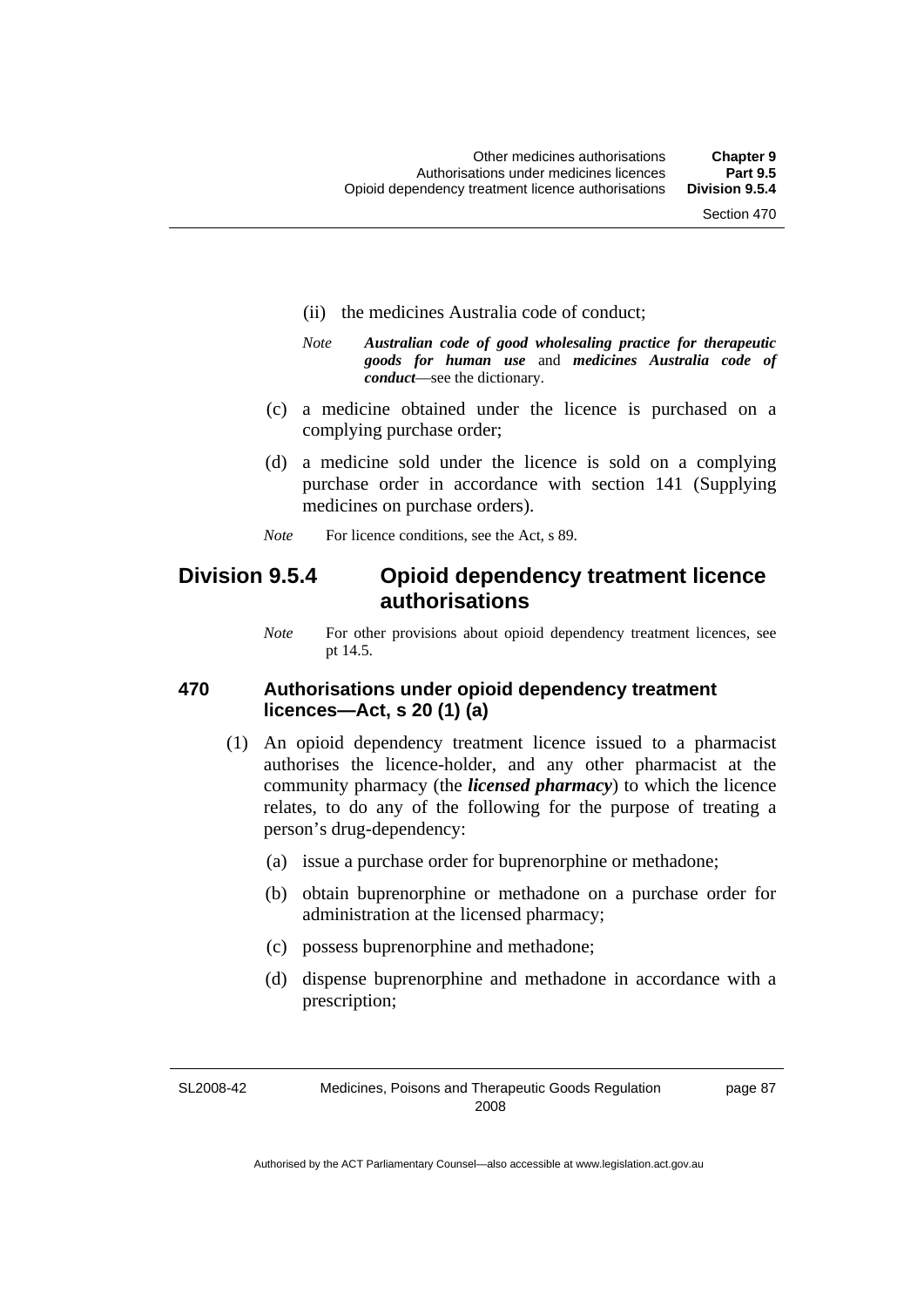- (e) supply buprenorphine and methadone to a nurse at the licensed pharmacy for administration at the pharmacy under the supervision of a pharmacist;
- (f) administer buprenorphine and methadone at the licensed pharmacy in accordance with a prescription (including the prescription as changed by a pharmacist at the oral direction of the prescriber).
- (2) An opioid dependency treatment licence issued to a pharmacist authorises a nurse to administer buprenorphine and methadone at the licensed pharmacy under the supervision of a pharmacist and in accordance with a prescription (including the prescription as changed by a pharmacist at the oral direction of the prescriber).
	- *Note 1 Nurse* does not include an enrolled nurse (see Legislation Act, dict, pt 1).
	- *Note 2 Pharmacist* does not include an intern pharmacist (see dict).
- (3) To remove any doubt, an authorisation under this section does not, by implication, limit a pharmacist's or nurse's authorisations under schedule 1 (Medicines—health-related occupations authorisations) in relation to other dealings with buprenorphine and methadone.

### **471 Authorisation condition for opioid dependency treatment licences—Act, s 44 (1) (b) and (2) (b)**

- (1) A licence-holder's authorisation under an opioid dependency treatment licence is subject to the following conditions:
	- (a) the licence-holder must ensure that a person to whom buprenorphine or methadone is administered under the licence signs a written acknowledgement in accordance with subsection (2) that the medicine has been administered to the person;

SL2008-42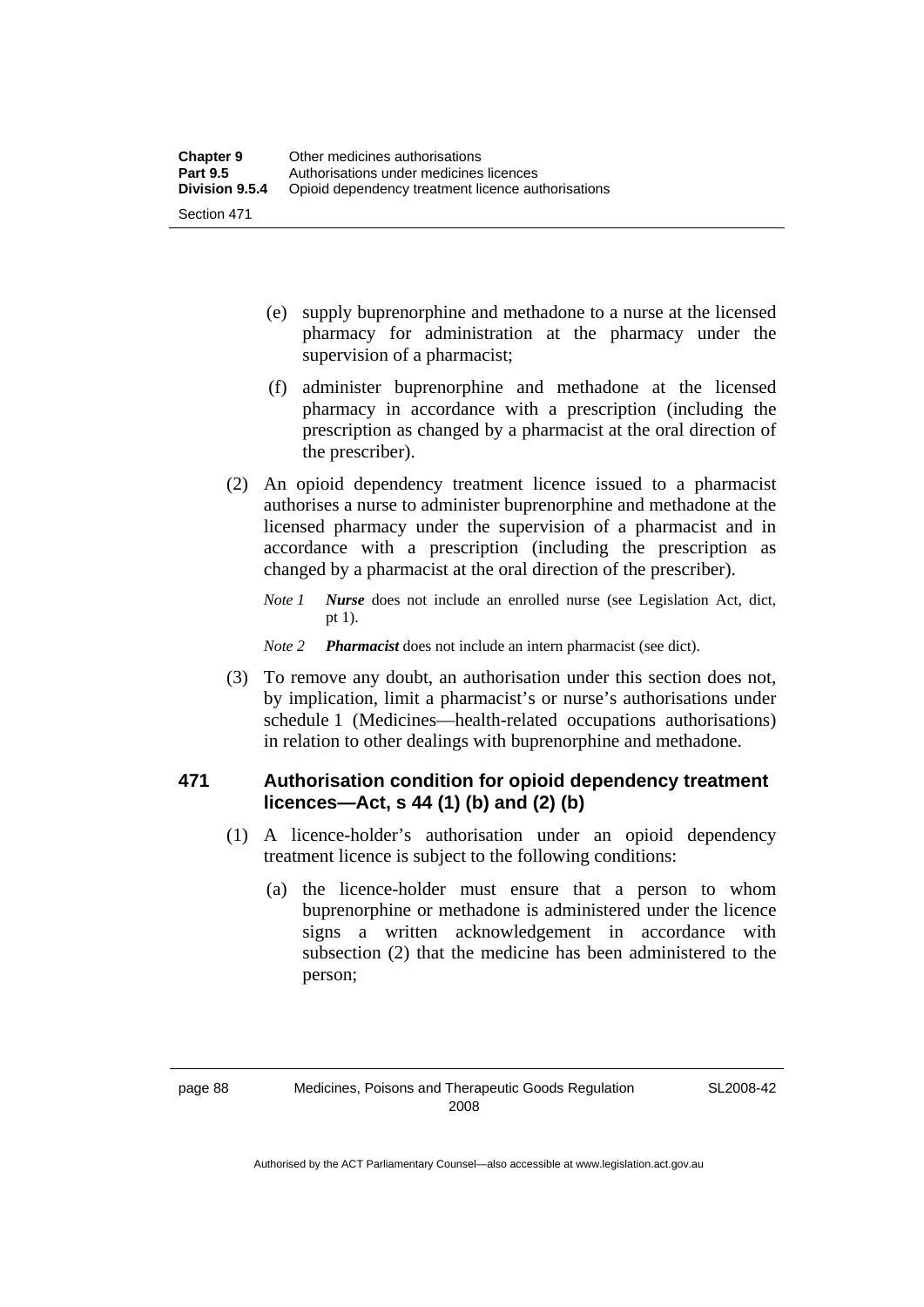(b) a purchase order issued by the licence-holder to obtain buprenorphine or methadone under the licence is a complying purchase order.

*Note 1 Written* includes in electronic form (see Act, dict).

*Note* 2 For licence conditions, see the Act, s 89.

- (2) For subsection (1) (a), the acknowledgement must include the following:
	- (a) the approved name or brand name of the medicine administered;
	- (b) the form, strength and quantity of the medicine administered;
	- (c) the date the medicine is administered.

### **Division 9.5.5 Pharmacy medicines rural communities licences**

*Note* For other provisions about pharmacy medicines rural communities licences, see pt 14.6.

#### **480 Authorisations under pharmacy medicines rural communities licences—Act, s 20 (1) (a)**

A pharmacy medicines rural communities licence authorises—

- (a) the licence-holder to—
	- (i) issue a purchase order for a pharmacy medicine (the *licensed medicine*) stated in the licence for retail sale from the premises (the *licensed premises*) stated in the licence; and
	- (ii) obtain the licensed medicine on a purchase order for retail sale from the licensed premises; and
	- (iii) possess the licensed medicine at the licensed premises for retail sale from the licensed premises; and

SL2008-42 Medicines, Poisons and Therapeutic Goods Regulation 2008 page 89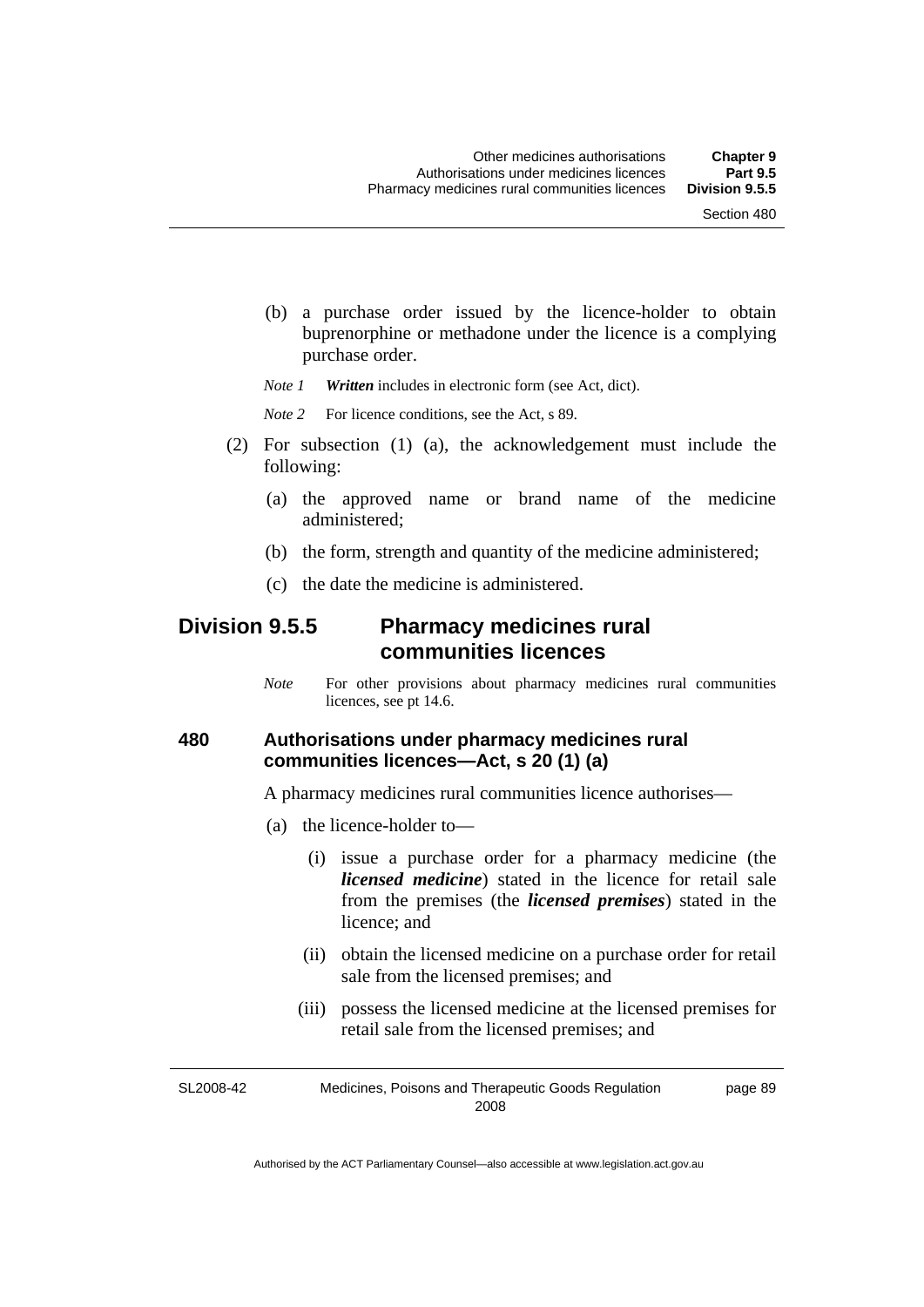- (iv) sell the licensed medicine by retail from the licensed premises to customers attending in person at the licensed premises; and
- (b) an employee of the licence-holder to—
	- (i) possess the medicine at the licensed premises for retail sale from the licensed premises; and
	- (ii) sell the medicine by retail from the licensed premises to customers attending in person at the licensed premises.

#### **Examples—sales to which par (a) (iv) and par (b) (ii) do not apply**

sales over the internet or by mail

- *Note 1* For other requirements in relation to medicines sold under rural communities licences—see s 500 (3), s 502 (4) and s 522.
- *Note 2* An example is part of the regulation, is not exhaustive and may extend, but does not limit, the meaning of the provision in which it appears (see Legislation Act, s 126 and s 132).

#### **481 Authorisation conditions for pharmacy medicines rural communities licences—Act, s 44 (1) (b) and (2) (b)**

A licence-holder's authorisation under a pharmacy medicines rural communities licence is subject to the following conditions:

- (a) a pharmacy medicine obtained under the licence is purchased on a complying purchase order;
- (b) the pharmacy medicines to which the licence relates are sold in the manufacturer's packs;
- (c) the packs are labelled in accordance with—
	- (i) section 502 (Labelling of supplied manufacturer's packs of medicines—Act, s  $60(1)$  (c) (i) and (2) (c) (i)); or
	- (ii) an approval under the Act, section 193 (Approval of non-standard packaging and labelling);

page 90 Medicines, Poisons and Therapeutic Goods Regulation 2008

SL2008-42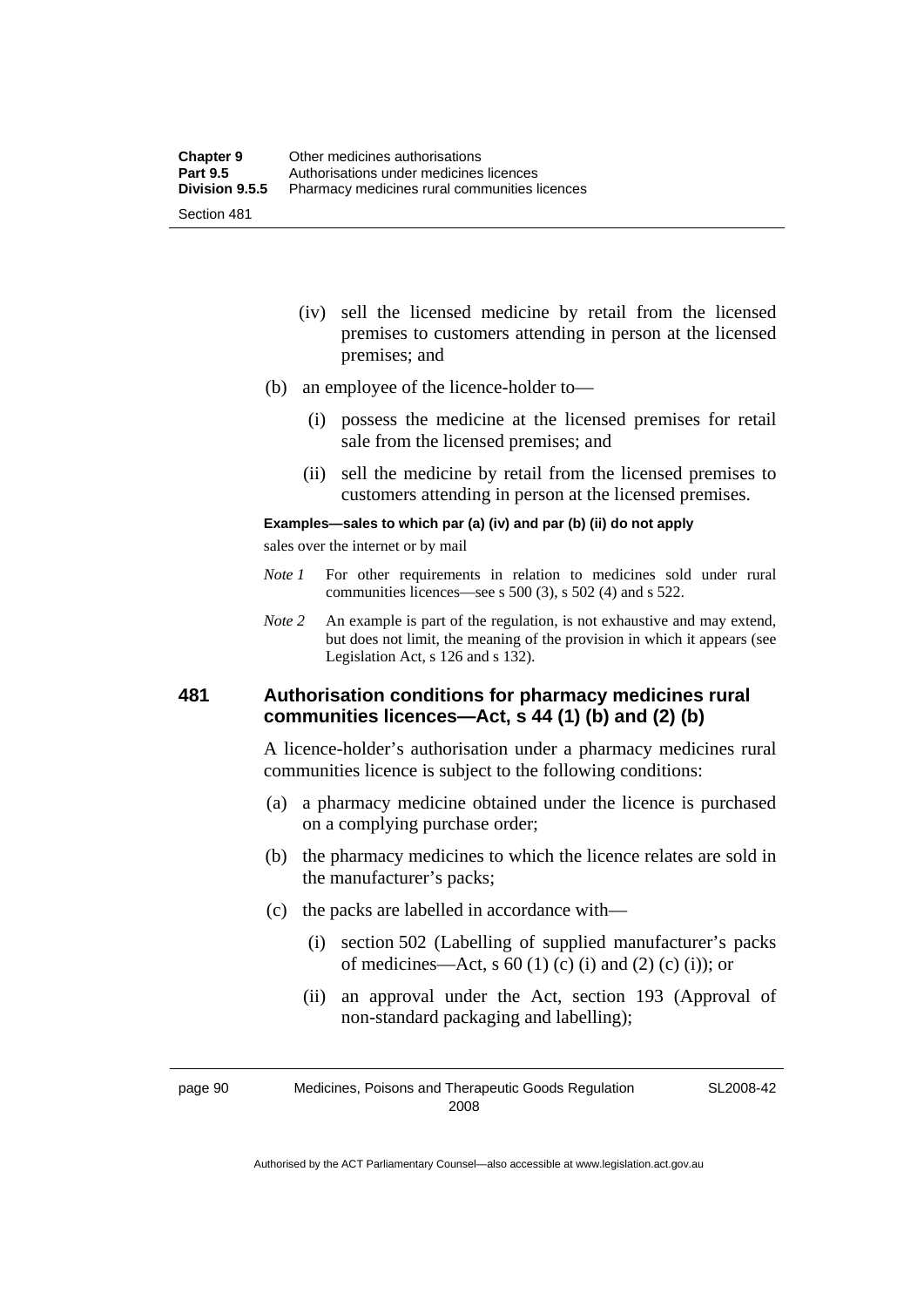- (d) the pharmacy medicines to which the licence relates are sold from the premises stated in the licence to customers attending in person.
- *Note* For licence conditions, see the Act, s 89.

SL2008-42

Medicines, Poisons and Therapeutic Goods Regulation 2008

page 91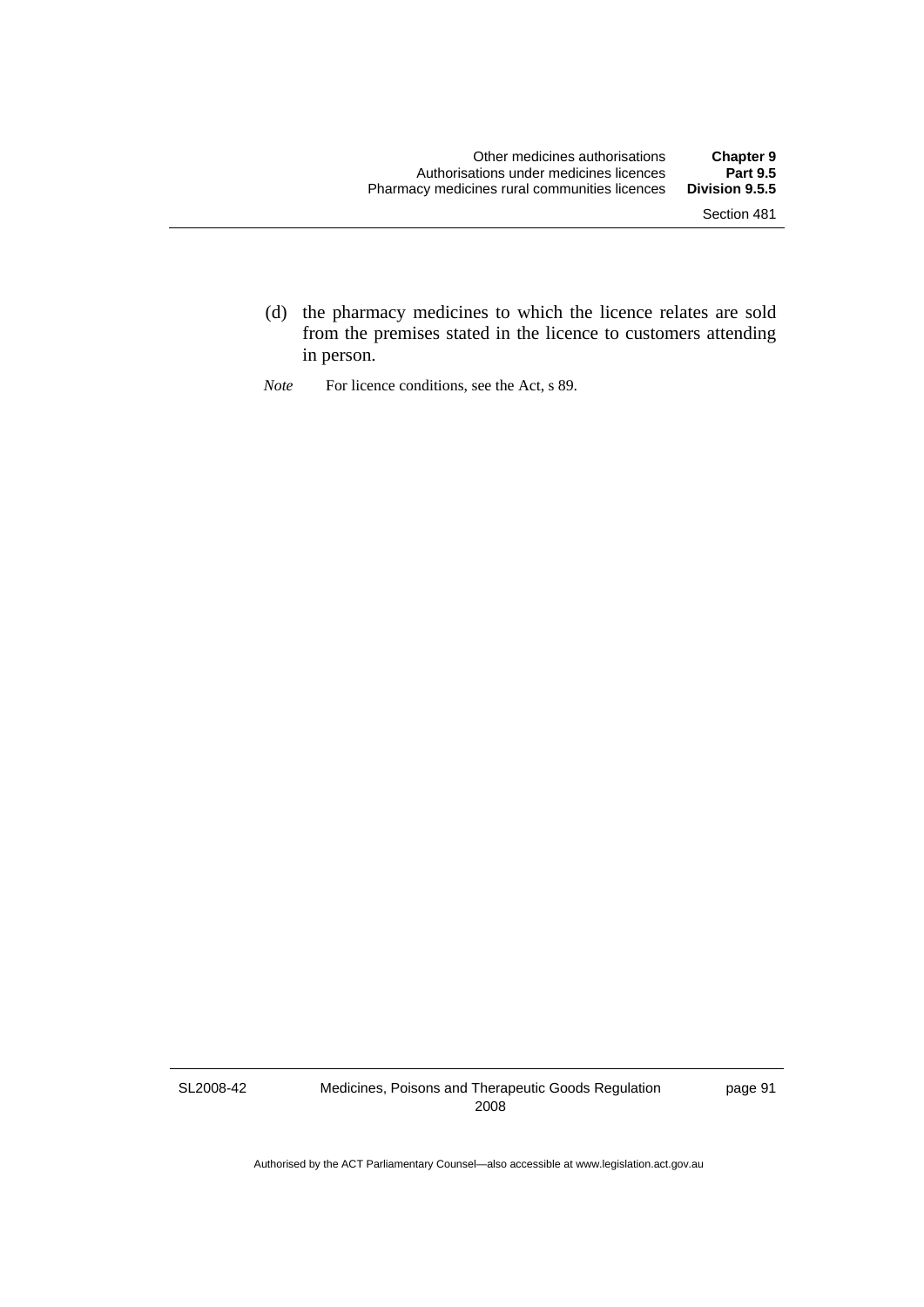# **Chapter 10 Packaging and labelling of medicines generally**

#### **500 When pharmacy medicines and pharmacist only medicines to be supplied in manufacturer's packs— Act, s 59 (1) (c) (i) and (2) (c) (i)**

(1) In this section:

*health professional* does not include—

- (a) a pharmacist, or intern pharmacist, at a hospital; and
- (b) a prescriber who supplies a medicine during a consultation.

*supply* does not include dispense.

- (2) A health professional, or an employee acting under the direction of a health professional, must supply a pharmacy medicine or pharmacist only medicine in a whole manufacturer's pack of the medicine.
- (3) A pharmacy medicines rural communities licence-holder, or an employee acting under the direction of the licence-holder, must sell a pharmacy medicine stated in the licence in a whole manufacturer's pack of the medicine.

#### **501 Packaging of supplied manufacturer's packs of medicines—Act, s 59 (1) (c) (i) and (2) (c) (i)**

A manufacturer's pack of a medicine supplied must be packaged—

 (a) in accordance with the medicines and poisons standard, paragraphs 21 to 27; or

SL2008-42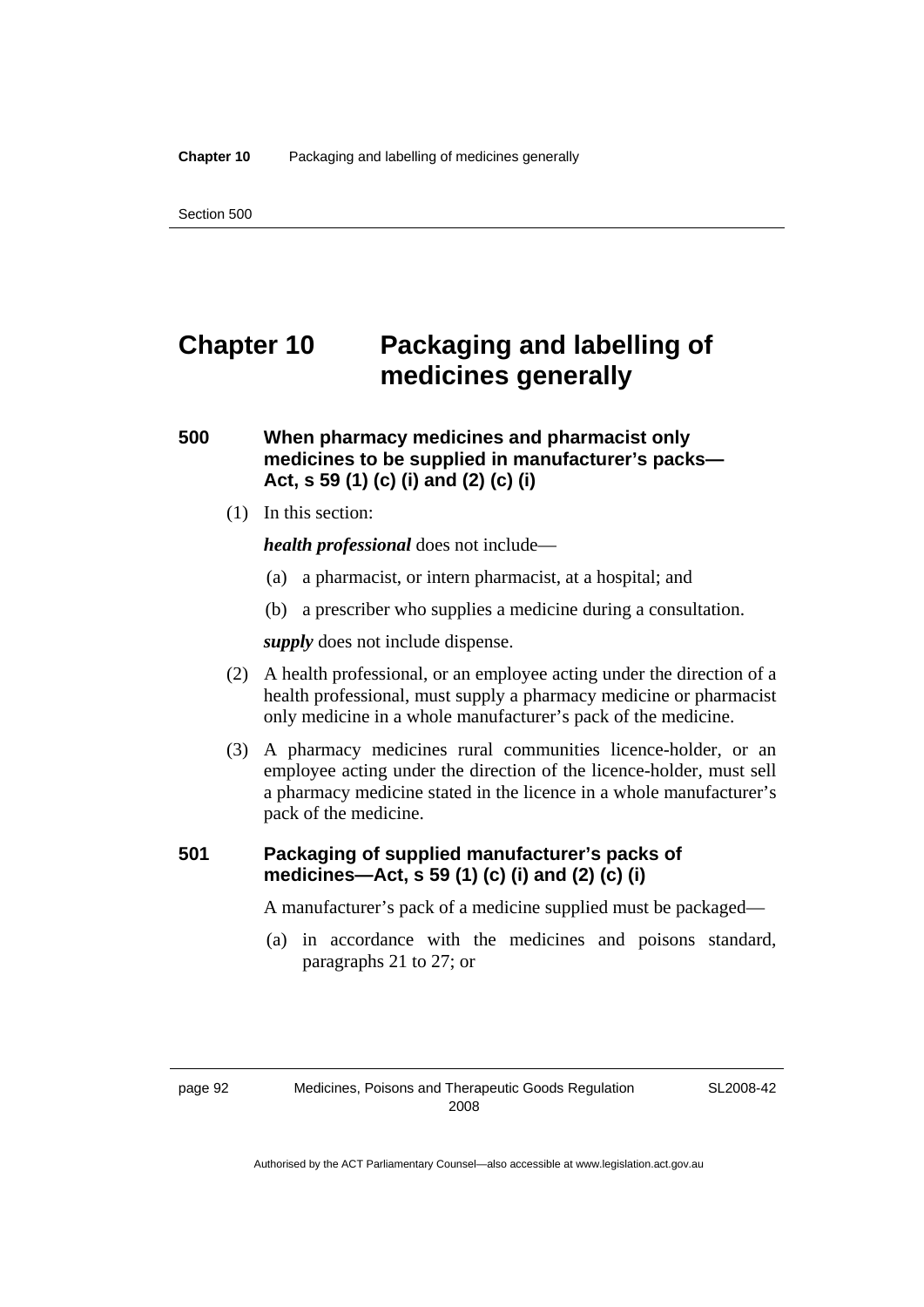- (b) in a container in which the medicine may be sold under a corresponding law.
- *Note* A manufacturer's pack of a medicine supplied may also be packaged in accordance with an approval under the Act, s 193 (Approval of non-standard packaging and labelling) (see Act, s 59 (1) (c) (ii) and  $(2)$  (c) (ii)).

#### **502 Labelling of supplied manufacturer's packs of medicines—Act, s 60 (1) (c) (i) and (2) (c) (i)**

(1) In this section:

*supply*, a medicine, does not include—

- (a) dispense the medicine; or
- (b) supply the medicine on a requisition or standing order.
- (2) A manufacturer's pack of a supplied medicine must be labelled in accordance with—
	- (a) the medicines and poisons standard, paragraphs 3 to 19; or
	- (b) a corresponding law.
	- *Note* A manufacturer's pack of a medicine supplied may also be labelled in accordance with an approval under the Act, s 193 (Approval of non-standard packaging and labelling) (see Act, s 60 (1) (c) (ii) and  $(2)$  (c) (ii)).
- (3) A manufacturer's pack of a pharmacist only medicine sold by retail at a community pharmacy must be labelled with the pharmacy's name, business address and telephone number.
- (4) A manufacturer's pack of a pharmacy medicine sold at premises licensed under a pharmacy medicines rural communities licence must be labelled with the licence-holder's name, business address and telephone number.

SL2008-42

page 93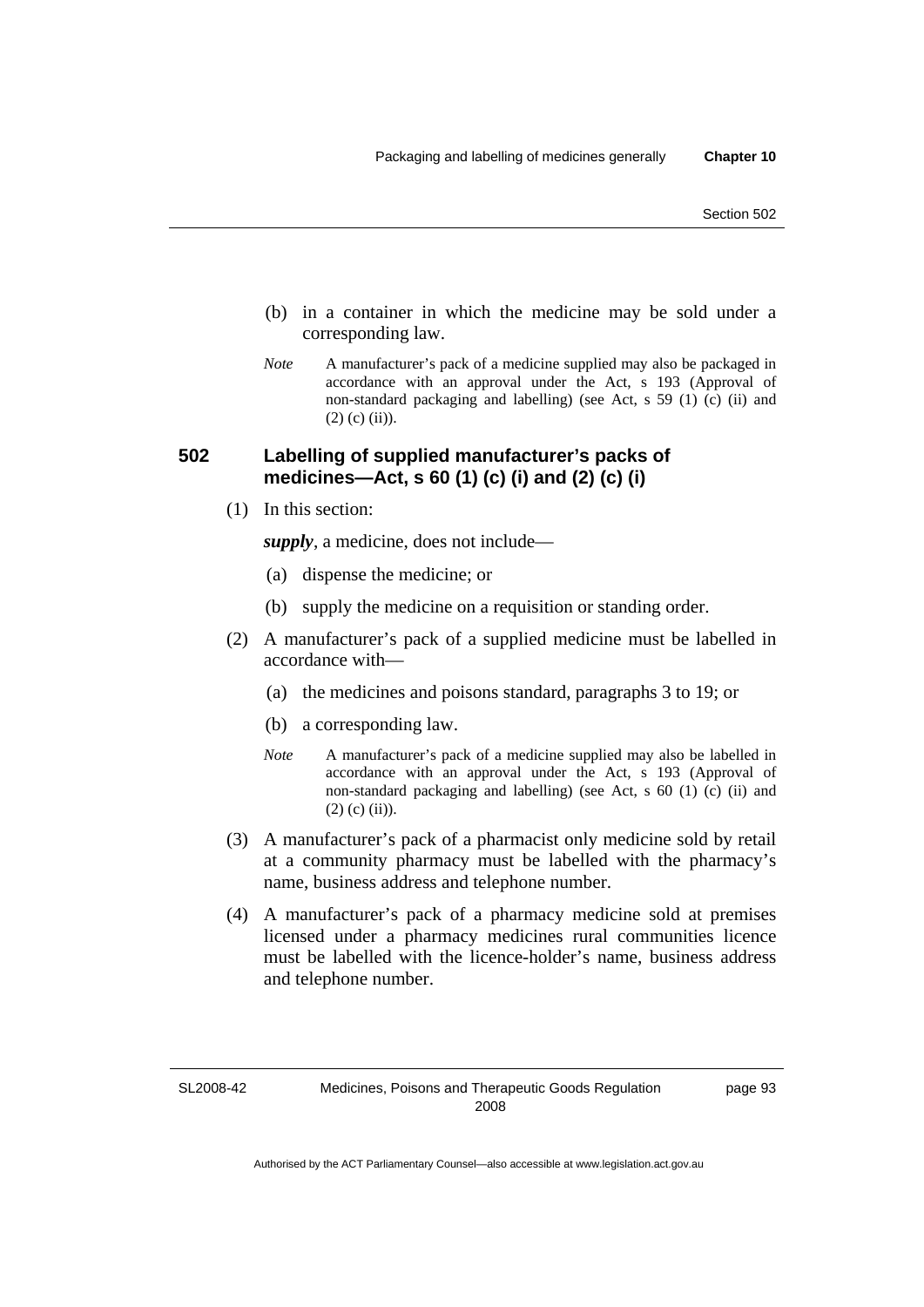**Chapter 11** Storage of medicines Part 11.1 Preliminary

Section 510

# **Chapter 11 Storage of medicines**

# **Part 11.1** Preliminary

#### **510 Meaning of** *prescribed person***—ch 11**

For this chapter, each of the following is a *prescribed person*:

- (a) a dentist, doctor, optometrist, podiatrist or veterinary surgeon;
	- *Note Dentist*, *doctor* and *veterinary surgeon* does not include an intern or trainee (see defs of these terms in dict).
- (b) a pharmacist responsible for the management of a community pharmacy;
- (c) the chief pharmacist at an institution;
- (d) a medicines wholesalers licence-holder;
- (e) a pharmacy medicines rural communities licence-holder;
- (f) an approved analyst;

*Note Approved analyst*—see the dictionary.

- (g) a medicines and poisons inspector (including a police officer);
- (h) a controlled medicines research and education program licence-holder;
- (i) a person in charge of any of the following:
	- (i) an ambulance service (whether or not operated by the Commonwealth, the Territory or a State);
	- (ii) a correctional centre;
	- (iii) a CYP detention place;
	- (iv) a health centre operated by the Territory;

page 94 Medicines, Poisons and Therapeutic Goods Regulation 2008 SL2008-42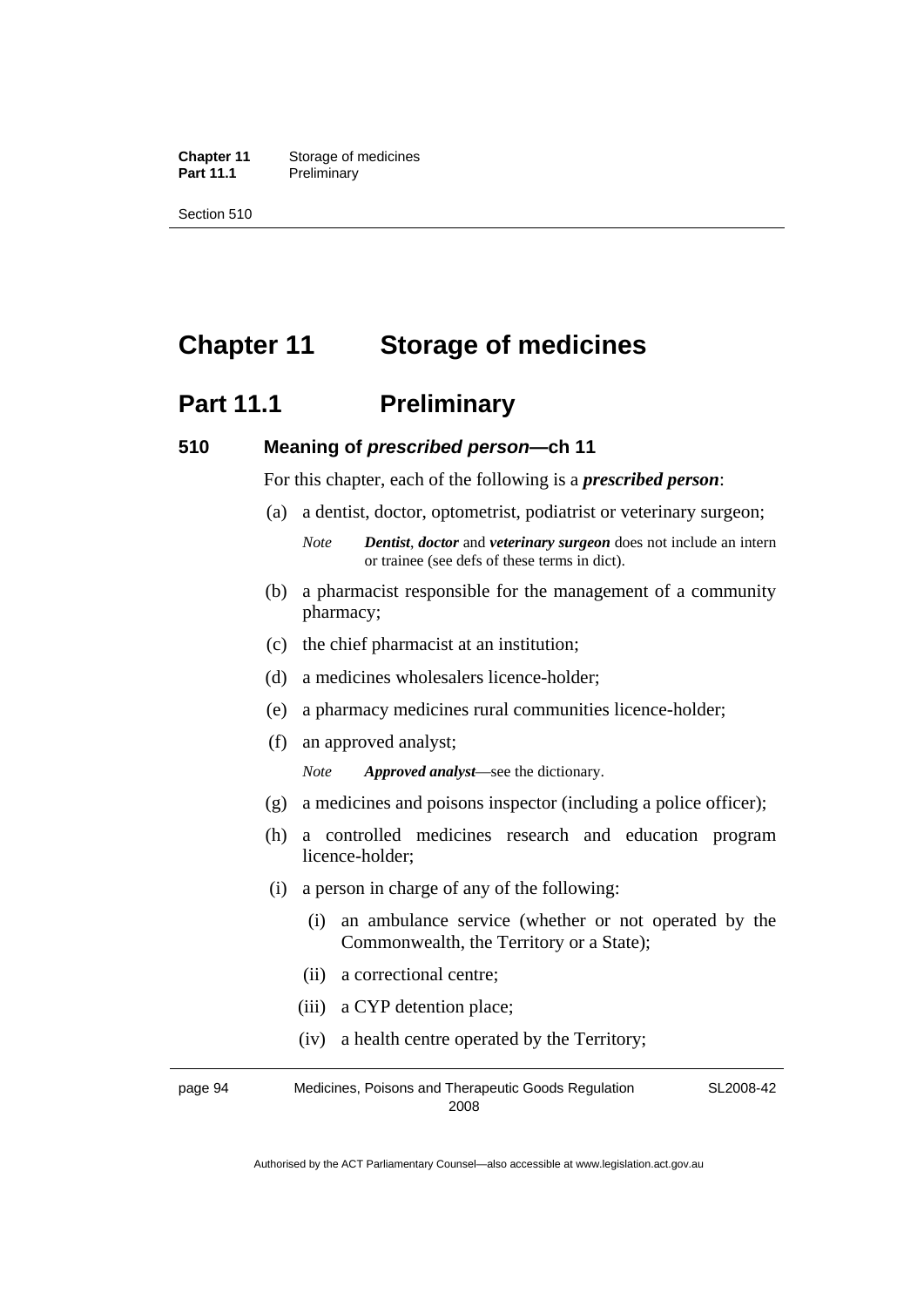- (v) a residential aged care facility without a pharmacy;
- (vi) a residential disability care facility without a pharmacy;
- (vii) a ward (including an opioid dependency treatment centre operated by the Territory).
- *Note 1 CYP detention place*—see the dictionary.
- *Note 2 Residential aged care facility* and *residential disability care facility* see the Act, dictionary.
- *Note 3 State* includes a territory (see Legislation Act, dict, pt 1).

#### **511 Meaning of** *key***—ch 11**

In this chapter:

*key* includes an electronic swipe card or electronic proximity device.

SL2008-42

page 95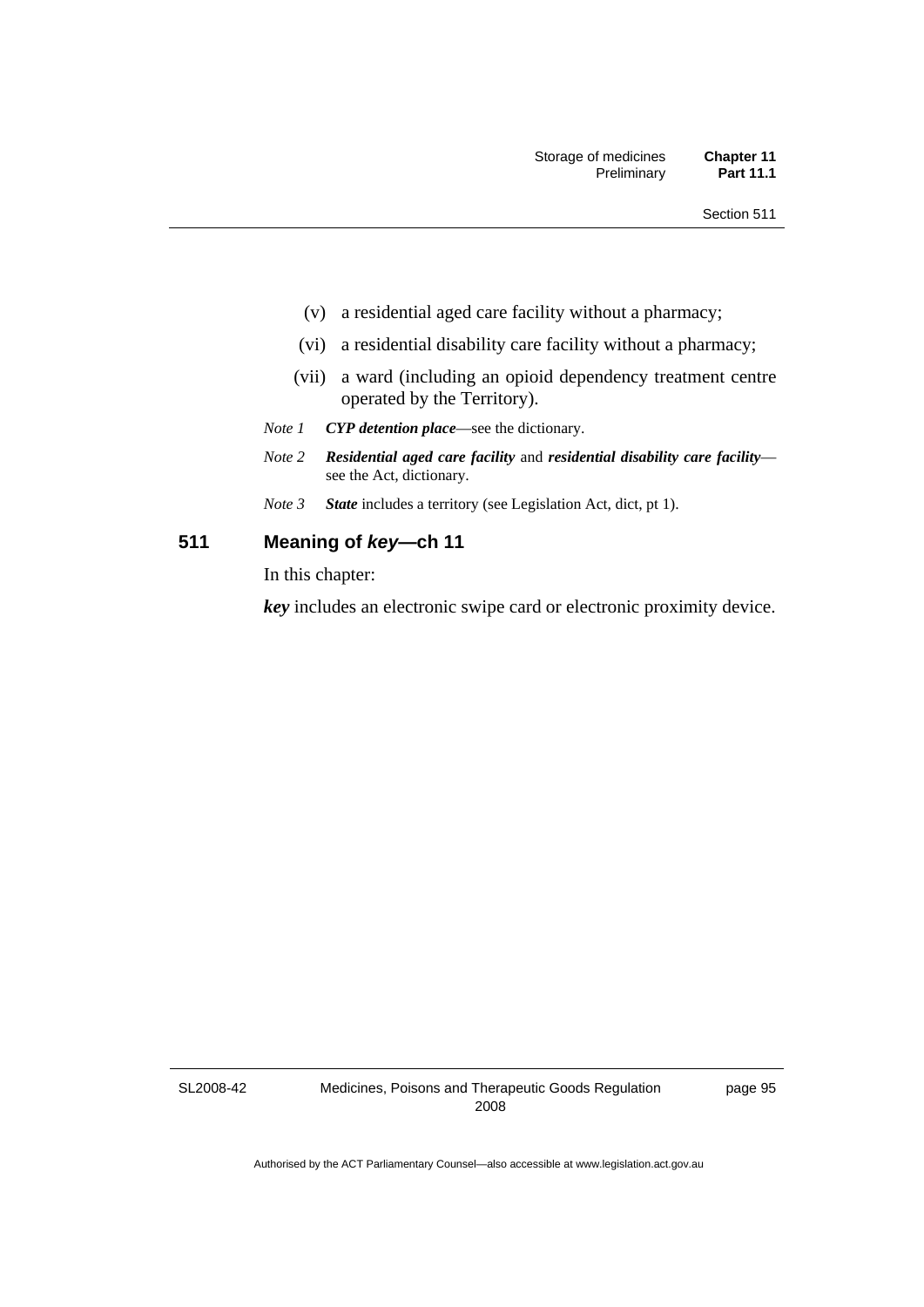Section 515

# **Part 11.2 Storage requirements for medicines generally**

#### **515 Storage of medicines generally—Act, s 61 (b) and (c)**

- (1) A prescribed person must ensure that a medicine in the person's possession is stored—
	- (a) within the manufacturer's recommended storage temperature range; and
	- (b) in any other environmental condition that is necessary to preserve the medicine's stability and therapeutic quality.

*Note Possess* includes having control over disposition (see Act, s 24).

 (2) To remove any doubt, this section does not apply to a prescribed person mentioned in section 510 (i) if the person does not have control over the disposition of the medicine.

#### **Example—person not having control over disposition of medicine**

a medicine in the personal possession of a resident of a residential aged care facility who is in an independent living unit within the facility

*Note* An example is part of the regulation, is not exhaustive and may extend, but does not limit, the meaning of the provision in which it appears (see Legislation Act, s 126 and s 132).

SL2008-42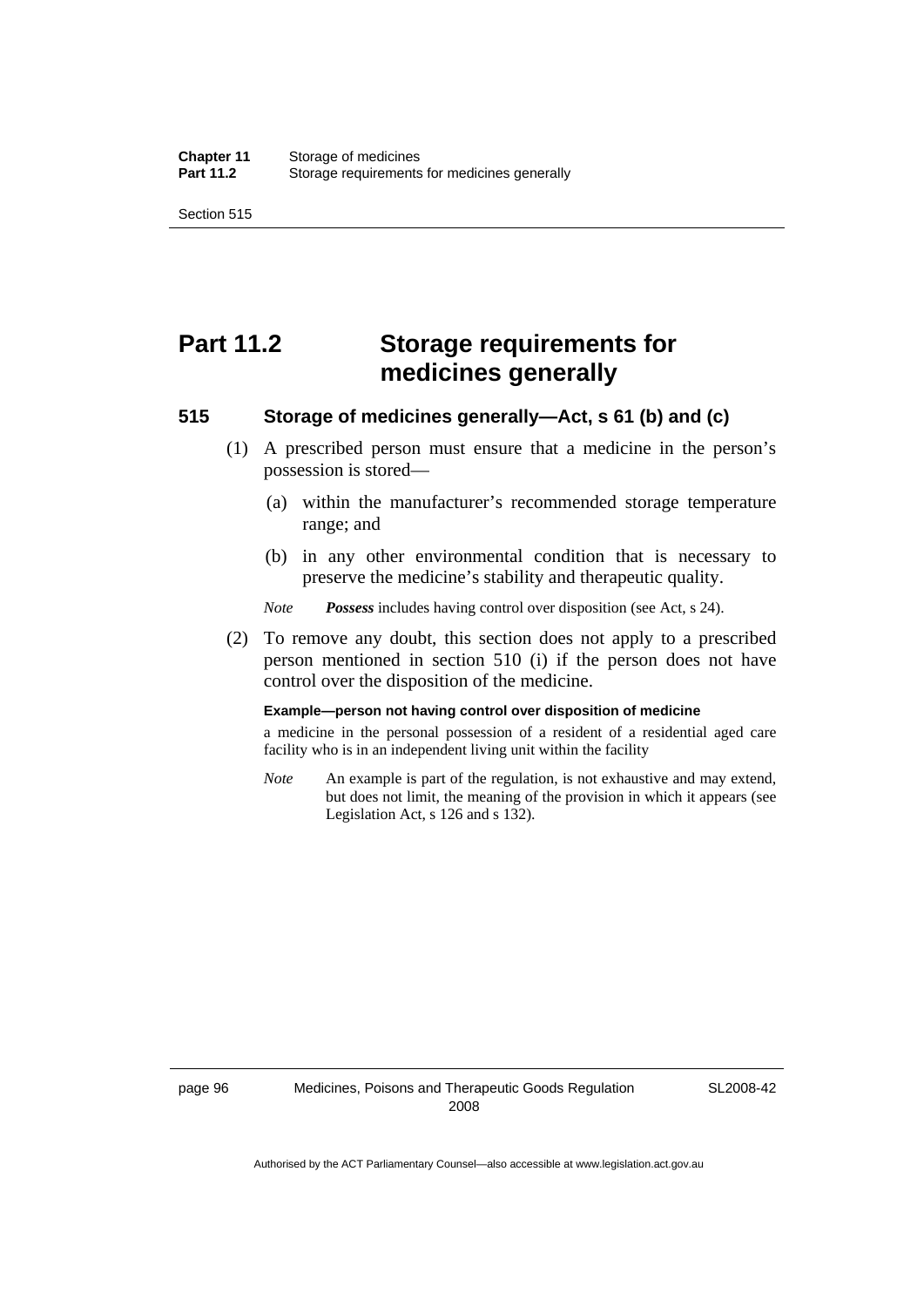# **Part 11.3 Additional storage requirements for medicines other than controlled medicines**

#### **520 Storage of medicines other than controlled medicines in community pharmacies—Act, s 61 (b) and (c)**

- (1) The pharmacist responsible for the management of a community pharmacy must ensure that each pharmacy medicine at the pharmacy is stored—
	- (a) if the medicine is for retail sale—within 4m of, and in sight of, the pharmacy's dispensary; and
	- (b) in any other case—so that public access to the medicine is restricted.
- (2) The pharmacist responsible for the management of a community pharmacy must ensure that each pharmacist only medicine and prescription only medicine at the pharmacy is stored—
	- (a) in a part of the premises to which the public does not have access; and
	- (b) so that only a pharmacist, or a person under the direct supervision of a pharmacist, has access to the medicine.
		- *Note Pharmacist* does not include an intern pharmacist (see dict).

SL2008-42

page 97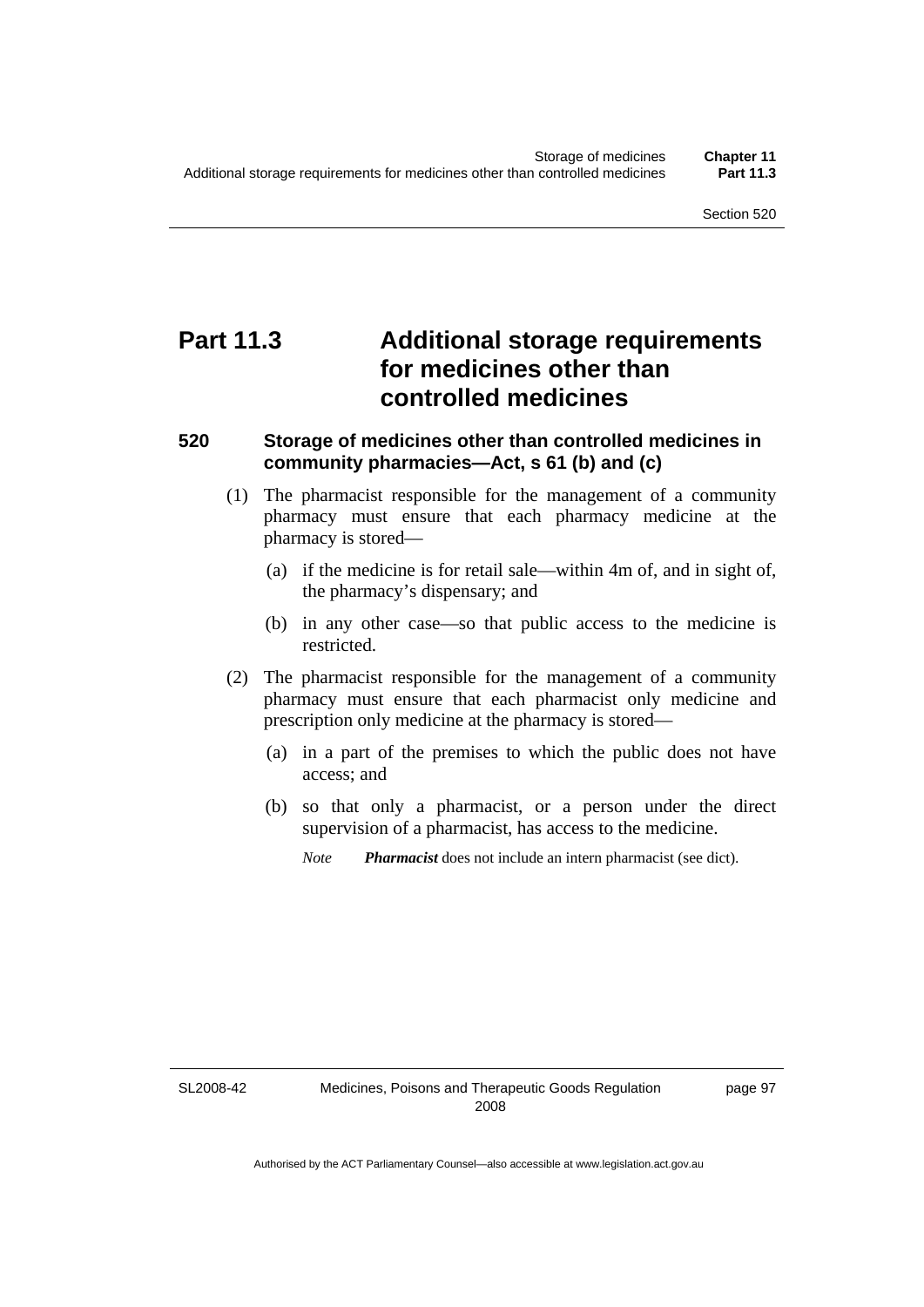#### **521 Storage of medicines other than controlled medicines by other people—Act, s 61 (b) and (c)**

(1) In this section:

*prescribed person* does not include a pharmacist responsible for the management of a community pharmacy.

 (2) A prescribed person must ensure that a medicine (other than a controlled medicine) in the person's possession is stored so that public access to it is restricted.

*Note Possess* includes having control over disposition (see Act, s 24).

 (3) To remove any doubt, this section does not apply to a prescribed person mentioned in section 510 (i) if the person does not have control over the disposition of the medicine.

**Example—person not having control over disposition of medicine** 

a medicine in the personal possession of a resident of a residential aged care facility who is in an independent living unit within the facility

*Note* An example is part of the regulation, is not exhaustive and may extend, but does not limit, the meaning of the provision in which it appears (see Legislation Act, s 126 and s 132).

#### **522 Storage of pharmacy medicines by pharmacy medicines rural communities licence-holders—Act, s 61 (b) and (c)**

A pharmacy medicines rural communities licence-holder must store a pharmacy medicine for retail sale so that public access to the medicine is restricted.

SL2008-42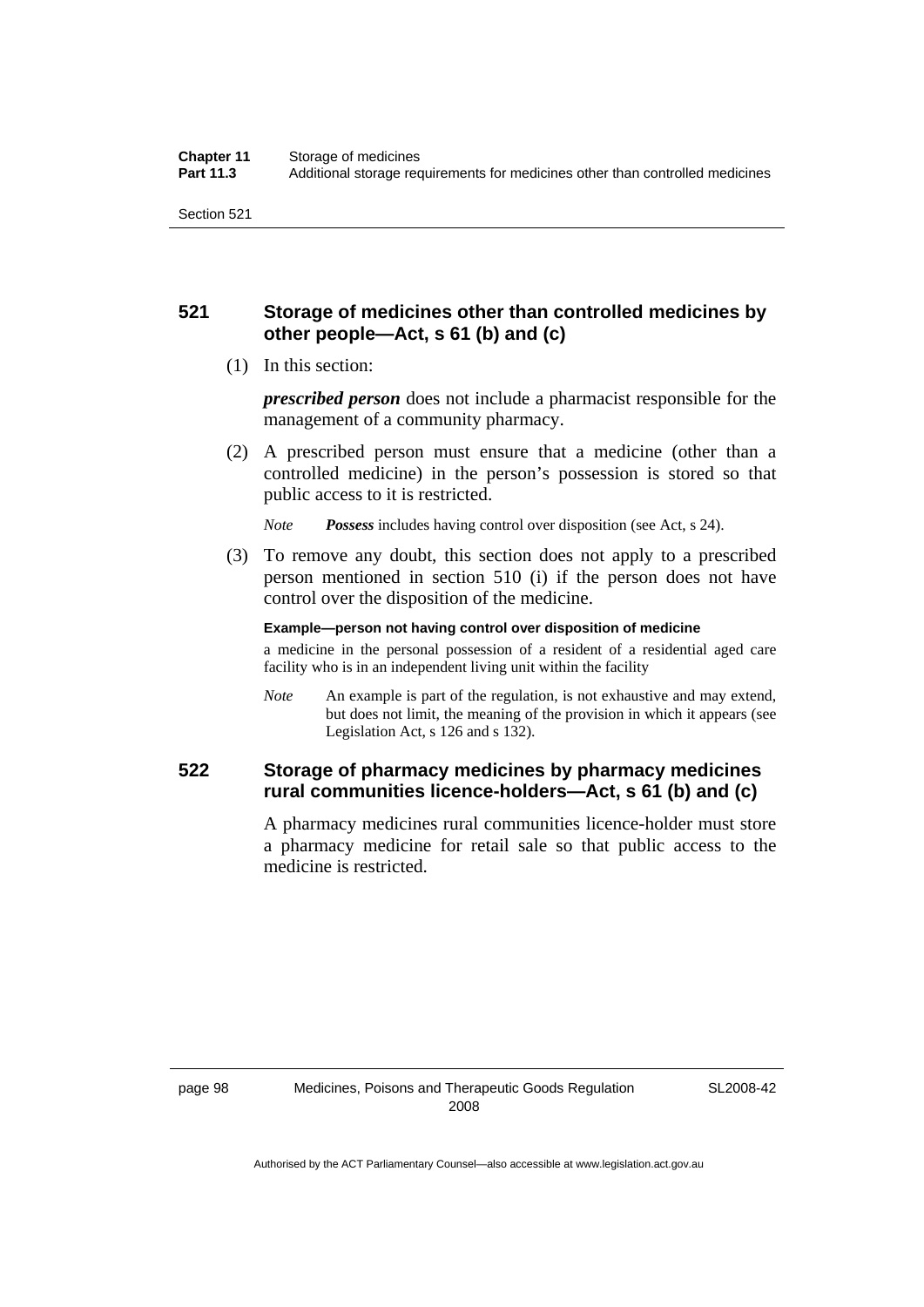# **Part 11.4 Additional storage requirements for controlled medicines**

#### **530 Meaning of** *personal custody***—pt 11.4**

In this part:

*personal custody*, of a key by a person, includes keeping the key in a combination-operated key safe, the combination of which the person keeps confidential.

#### **531 Storage of controlled medicines by wholesalers licence-holders—Act, s 61 (b) and (c)**

- (1) A wholesalers licence-holder must store a controlled medicine in the person's possession (other than a controlled medicine required for immediate supply) in a vault that—
	- (a) complies with, or is more secure than a vault that complies with, the requirements for a vault in schedule 5, section 5.8 (Requirements for vaults); and
	- (b) is fitted with an alarm system.
- (2) However, if the chief health officer is satisfied that the total amount of controlled medicine held by the licence-holder at any time is not large enough to need to be stored in a vault, the chief health officer may approve, in writing, the storage of the controlled medicine in a safe or strong room.
- (3) If the chief health officer gives an approval under subsection (2)—
	- (a) if the approval is for a safe—the safe must comply with, or be more secure than a safe that complies with, the requirements for a safe in schedule 5, section 5.6 (Requirements for safes); and

SL2008-42 Medicines, Poisons and Therapeutic Goods Regulation 2008

page 99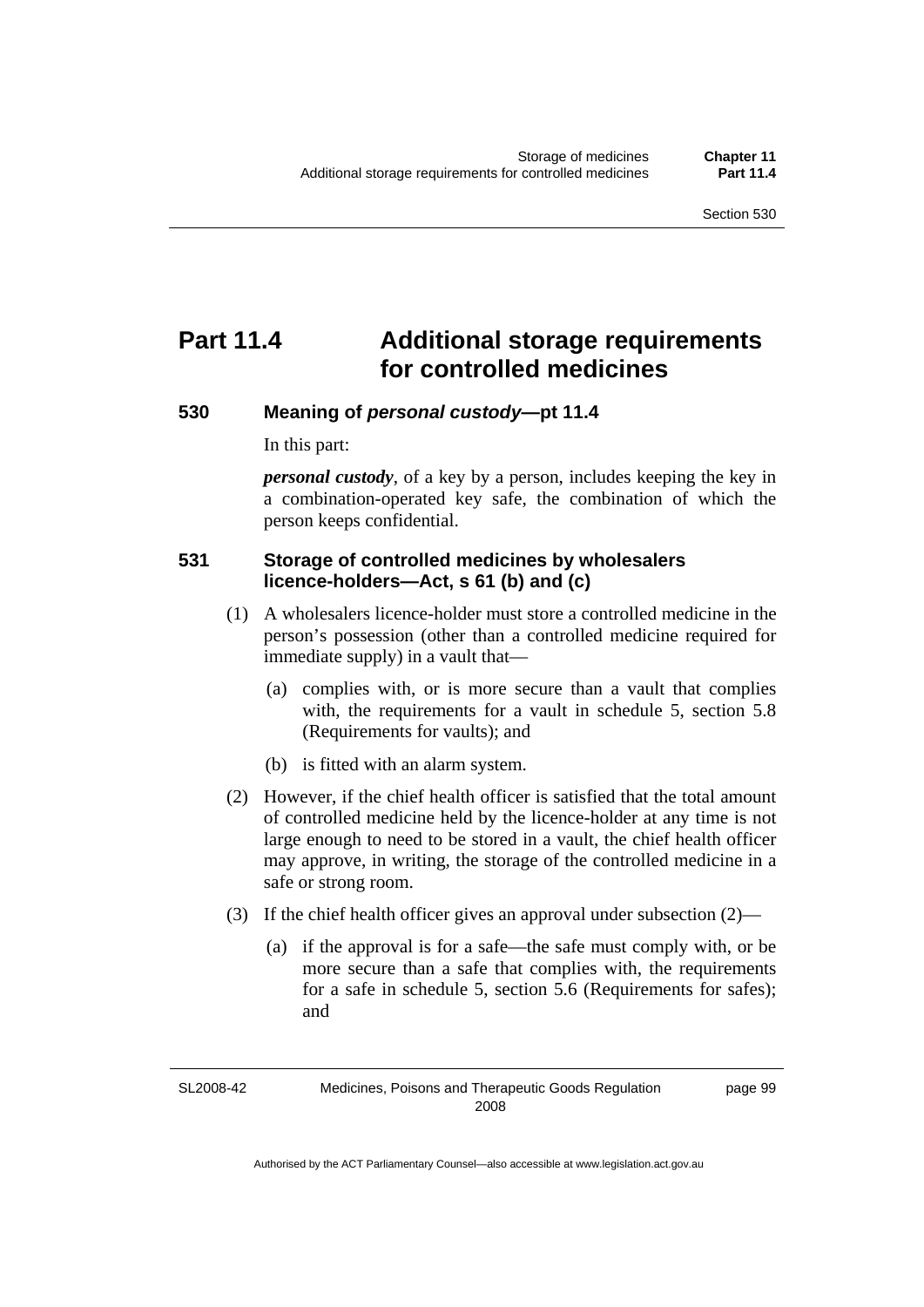- (b) if the approval is for a strong room—the strong room must comply with, or be more secure than a strong room that complies with, the requirements for a strong room in schedule 5, section 5.7 (Requirements for strong rooms); and
- (c) the safe or strong room must be fitted with an alarm system.

#### **532 Storage of controlled medicines for certain health-related occupations—Act, s 61 (b) and (c)**

(1) In this section:

*designated person* means—

- (a) a dentist, doctor or veterinary surgeon (other than a dentist, doctor or veterinary surgeon at an institution); or
- (b) an ambulance officer employed by the Commonwealth, the Territory or a State; or
- (c) a first-aid kit licence-holder.
- *Note 1 Dentist*, *doctor* and *veterinary surgeon* does not include an intern or trainee (see defs of these terms in dict).
- *Note 2 State* includes a territory (see Legislation Act, dict, pt 1).
- (2) A designated person who possesses a controlled medicine must store the controlled medicine as follows:
	- (a) the person must ensure that the controlled medicine is stored in—
		- (i) a locked container that prevents ready access to the container's contents and is securely attached to a building; or
		- (ii) a locked drawer, cupboard, room or vehicle;
	- (b) if the medicine is kept in a container that is unlocked by a combination lock—the person must keep the combination confidential;

page 100 Medicines, Poisons and Therapeutic Goods Regulation 2008 SL2008-42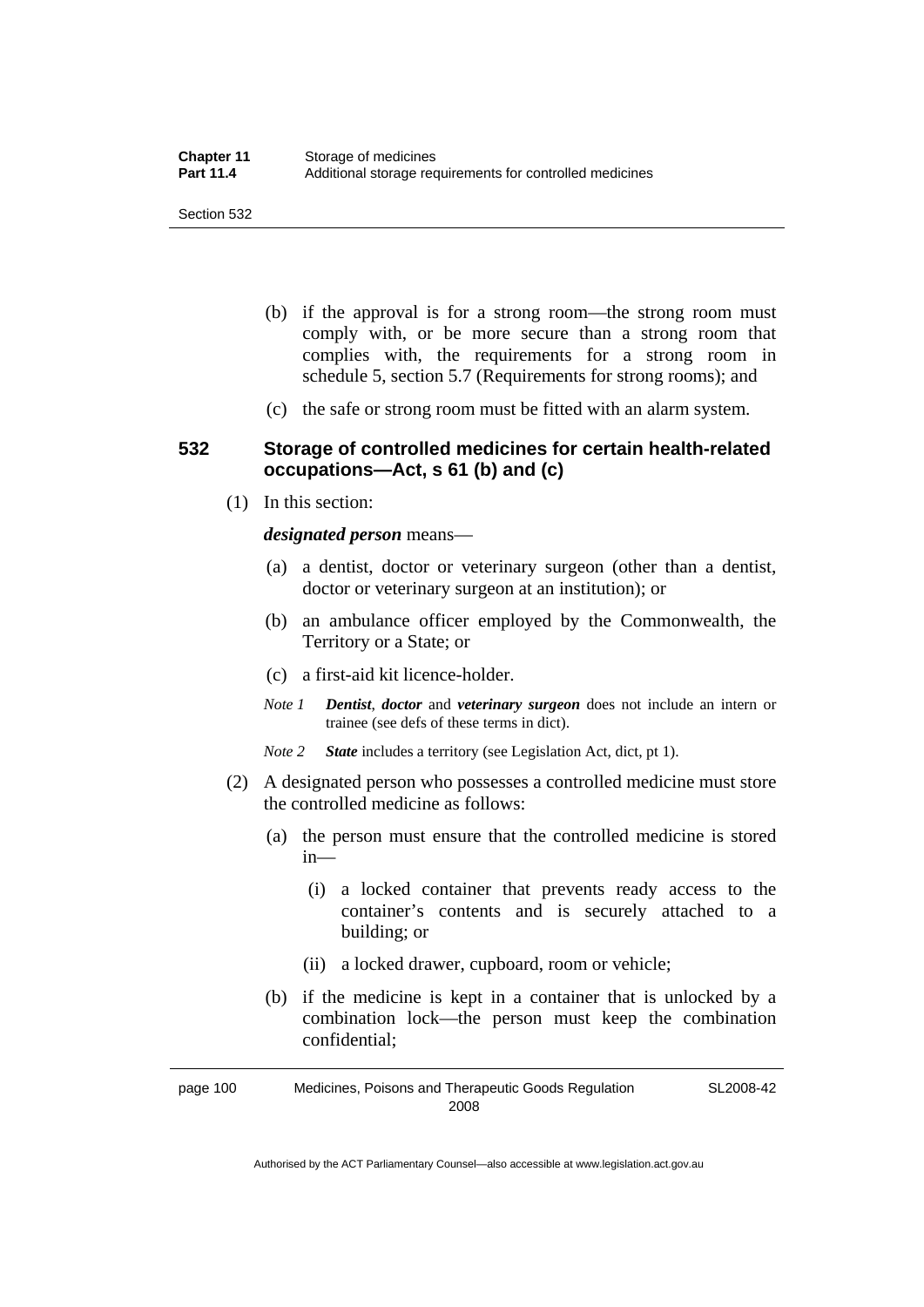- (c) if the medicine is kept in a container that is unlocked by a key—the person must keep personal custody of the key;
- (d) if the medicine is kept in a drawer, cupboard, room or vehicle—the person must keep personal custody of the key to the drawer, cupboard, room or vehicle.
- (3) However, subsection (2) does not apply to a controlled medicine if—
	- (a) the controlled medicine is being carried by a designated person in—
		- (i) a locked first-aid kit; or
		- (ii) an unlocked first-aid kit that is in immediate use; and
	- (b) the person keeps personal custody of the key to the first-aid kit.

#### **533 Storage of controlled medicines by certain other prescribed people—Act, s 61 (b) and (c)**

(1) In this section:

#### *excluded person* means—

- (a) a dentist, doctor or veterinary surgeon at an institution; or
- (b) the person in charge of a residential aged care facility or residential disability care facility in relation to a controlled medicine dispensed in a dose administration aid for a patient at the facility; or
- (c) the person in charge of a correctional centre in relation to a controlled medicine dispensed for a detainee in a dose administration aid; or

#### SL2008-42

page 101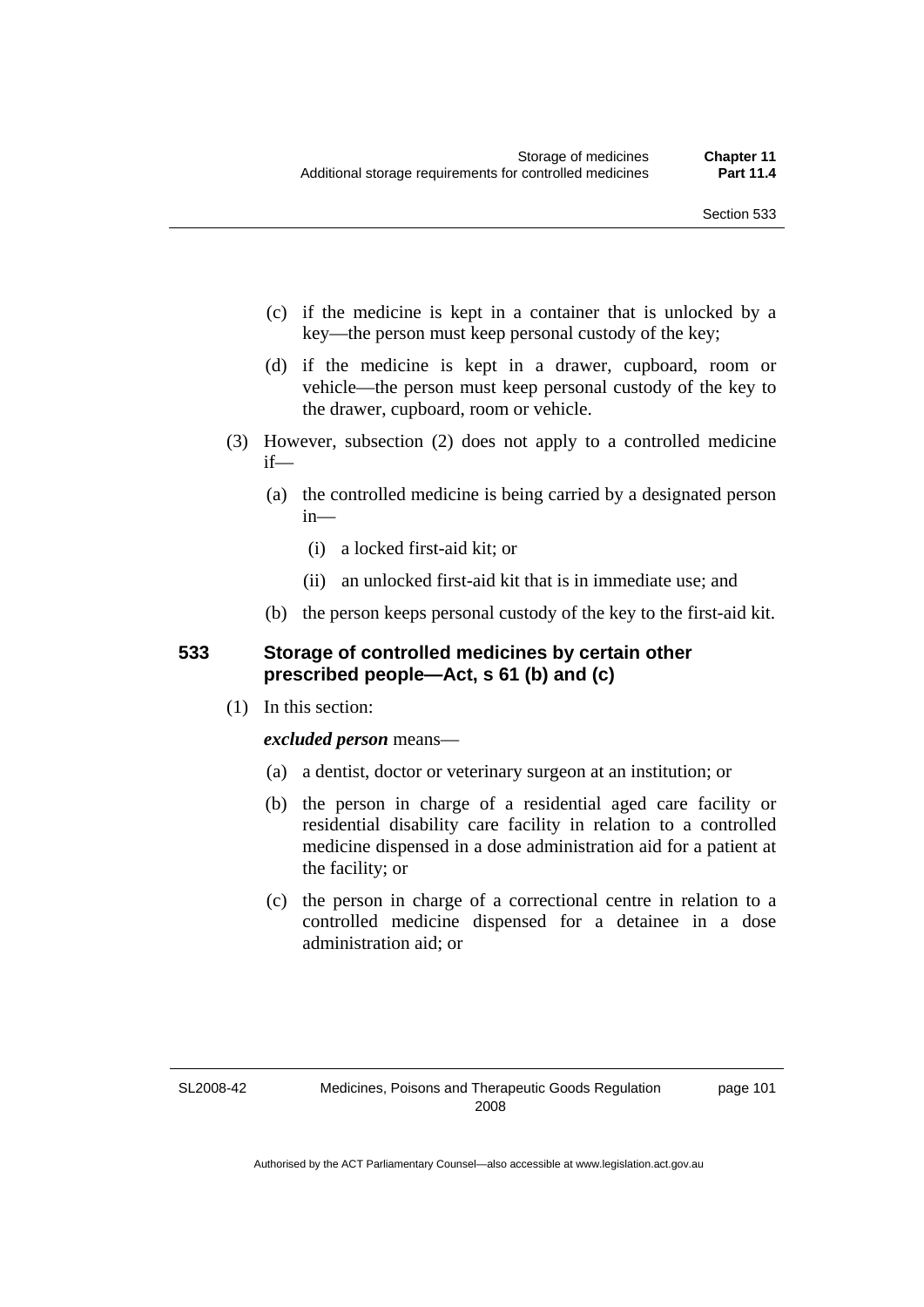Section 533

- (d) the person in charge of a CYP detention place in relation to a controlled medicine dispensed for a young detainee in a dose administration aid.
- *Note 1 CYP detention place*—see the dictionary.
- *Note 2 Correctional centre—see the Legislation Act, dictionary, pt 1.*
- *Note 3 Detainee*—see the *Corrections Management Act 2007*, s 6.
- *Note 4 Young detainee*—see the *Children and Young People Act 2008*, s 95.
- (2) This section applies to a prescribed person, other than an excluded person, in relation to a controlled medicine in the person's possession if the medicine is not for immediate administration.

*Note Possess* includes having control over disposition (see Act, s 24).

- (3) The person must ensure that—
	- (a) the controlled medicine is stored in a medicines cabinet, safe, strong room or vault (a *storage receptacle*) that complies with, or is more secure than a storage receptacle that complies with, the requirements for the receptacle in schedule 5 (Requirements for storage receptacles); and
	- (b) the storage receptacle is kept securely locked when not in immediate use; and
	- (c) if the storage receptacle is unlocked by a combination lock the person keeps the combination confidential; and
	- (d) if the storage receptacle is unlocked by a key—the person keeps personal custody of the key; and
	- (e) if the prescribed person is the chief pharmacist at an institution—the storage receptacle is fitted with an alarm system.

SL2008-42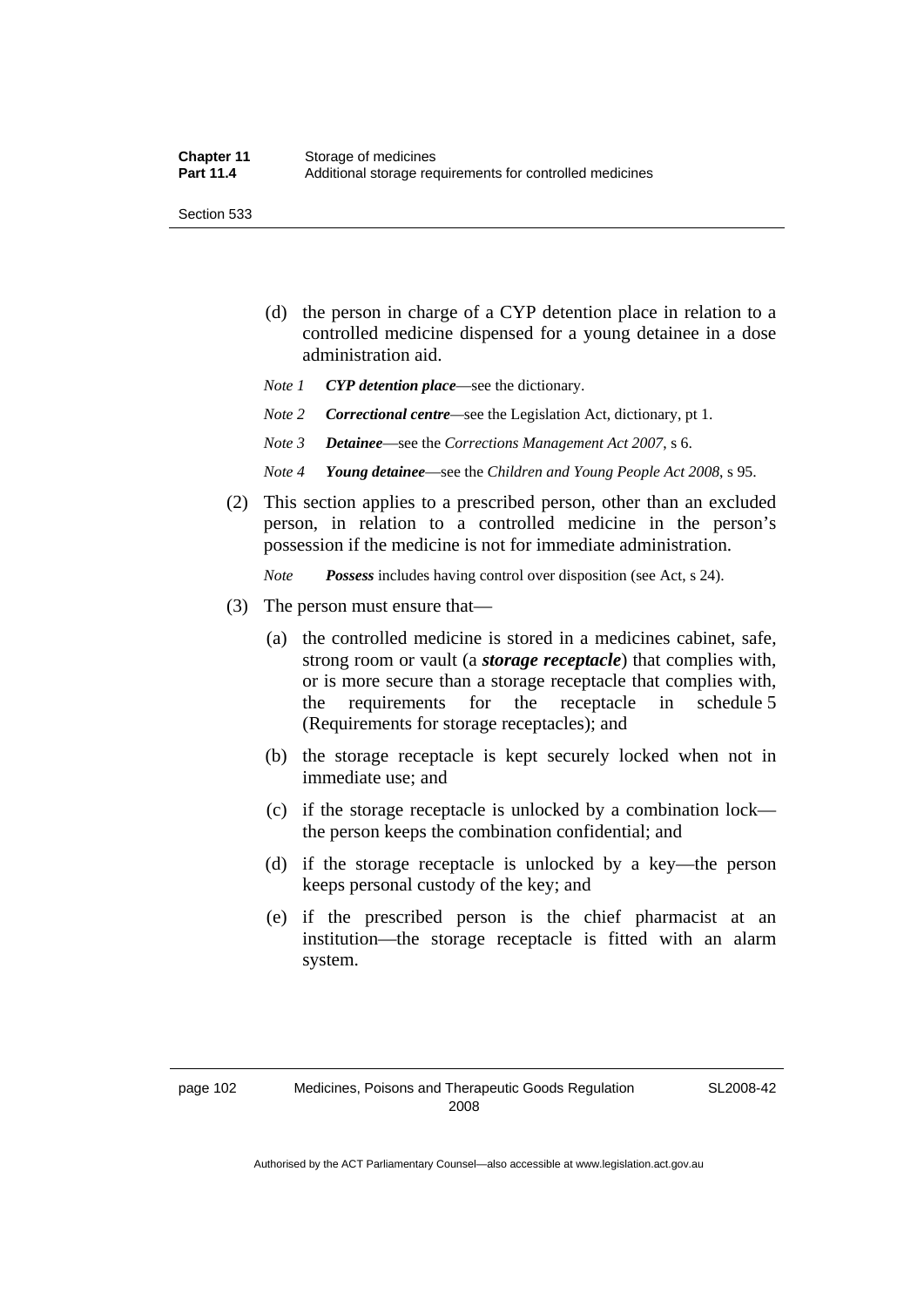(4) To remove any doubt, this section does not apply to a prescribed person mentioned in section 510 (i) if the person does not have control over the disposition of the medicine.

**Example—person not having control over disposition of medicine** 

a medicine in the personal possession of a resident of a residential aged care facility who is in an independent living unit within the facility

*Note* An example is part of the regulation, is not exhaustive and may extend, but does not limit, the meaning of the provision in which it appears (see Legislation Act, s 126 and s 132).

SL2008-42

Medicines, Poisons and Therapeutic Goods Regulation 2008

page 103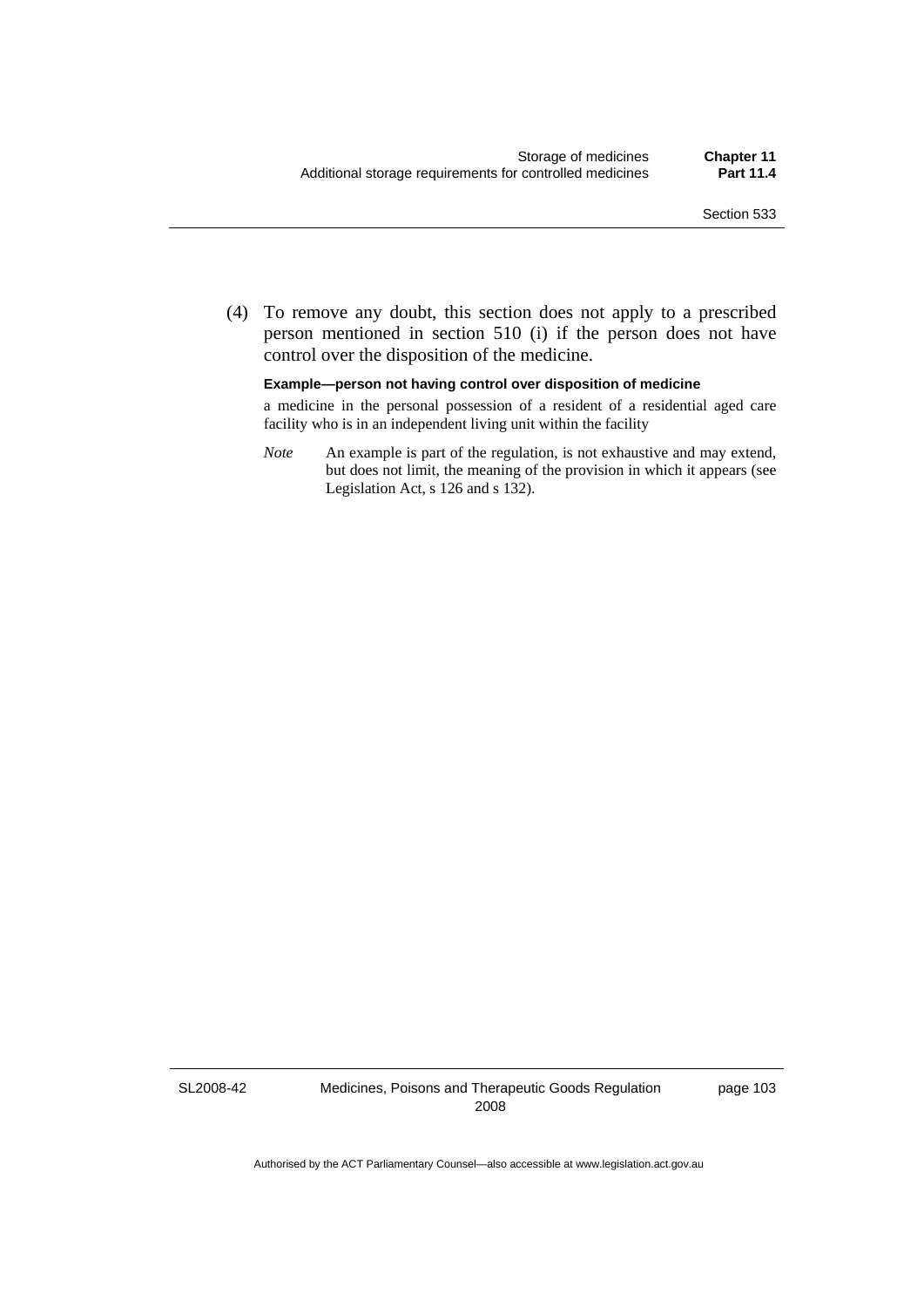### **Chapter 12 Controlled medicines registers**

#### **540 Keeping of controlled medicines registers by certain people—Act, s 48 (a) and s 50 (1) (b) and (2) (b)**

- (1) A person mentioned in table 540, column 2 who possesses a controlled medicine must keep a controlled medicines register.
	- *Note* Also, a pharmacist responsible for the management of a community pharmacy must keep a controlled medicines register for controlled medicines kept at the pharmacy (see Act, s 48).
- (2) However, subsection (1) does not apply to the person in relation to—
	- (a) a controlled medicine in a first-aid kit kept by the person; or
	- (b) if the person is the person in charge of a residential aged care facility or residential disability care facility—a controlled medicine dispensed for the patient in a dose administration aid; or
	- (c) if the person is the person in charge of a correctional centre—a controlled medicine dispensed for a detainee in a dose administration aid; or
	- (d) if the person is the person in charge of a CYP detention place—a controlled medicine dispensed for a young detainee in a dose administration aid.
	- *Note 1 CYP detention place*—see the dictionary.
	- *Note 2 Correctional centre*—see the Legislation Act, dictionary, pt 1.
	- *Note 3 Detainee*—see the *Corrections Management Act 2007*, s 6.
	- *Note 4 Young detainee*—see the *Children and Young People Act 2008*, s 95.
	- *Note* 5 For keeping controlled medicines in a first-aid kit, see s 541.

page 104 Medicines, Poisons and Therapeutic Goods Regulation 2008

SL2008-42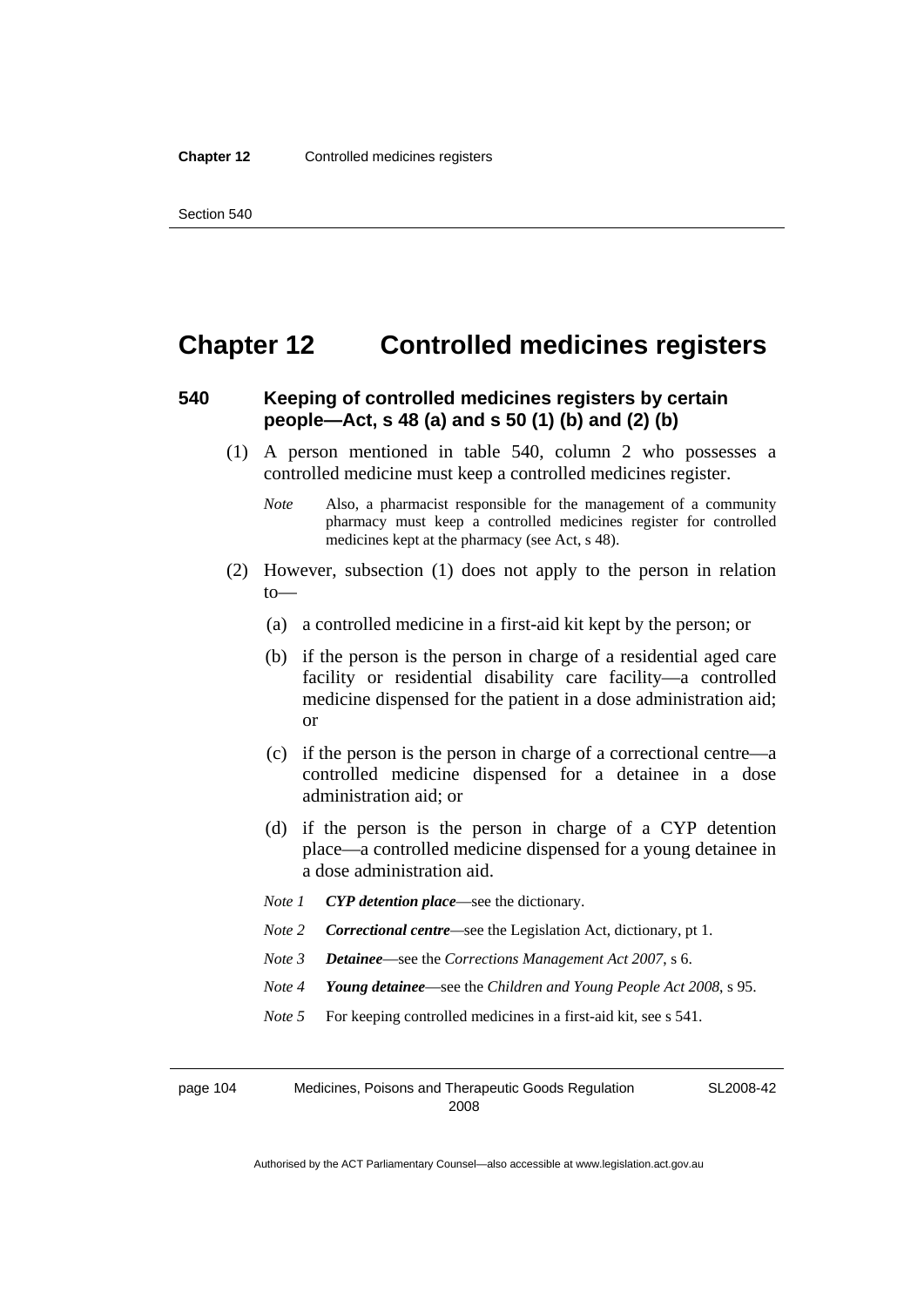- (3) A person to whom subsection (1) applies must keep a controlled medicines register for a controlled medicine at the place prescribed in table 540, column 3 for the person.
- (4) A pharmacist responsible for the management of a community pharmacy at which controlled medicines are kept must keep the controlled medicines register for the controlled medicines at the pharmacy.
	- *Note* For the requirement for a controlled medicine register to be kept for a community pharmacy, see the Act, s 48.

| column 1<br>item | column <sub>2</sub><br>prescribed person                                  | column 3<br>place where register to be kept                  |
|------------------|---------------------------------------------------------------------------|--------------------------------------------------------------|
| 1                | person in charge of<br>ambulance service                                  | the premises where the controlled<br>medicine is kept        |
| 2                | approved analyst                                                          | the analyst's laboratory                                     |
| 3                | person in charge of<br>correctional centre                                | the correctional centre                                      |
| $\overline{4}$   | person in charge of CYP<br>detention place                                | the detention place                                          |
| 5                | dentist                                                                   | the dentist's surgery                                        |
| 6                | doctor                                                                    | the doctor's surgery                                         |
| 7                | medicines wholesalers<br>licence-holder                                   | the licensed premises under s 460                            |
| 8                | medicines and poisons<br>inspector (other than<br>police officer)         | the place directed in writing by the<br>chief health officer |
| 9                | person in charge of<br>residential aged care<br>facility without pharmacy | the facility                                                 |

**Table 540 Keeping controlled medicines registers** 

SL2008-42

Medicines, Poisons and Therapeutic Goods Regulation 2008

page 105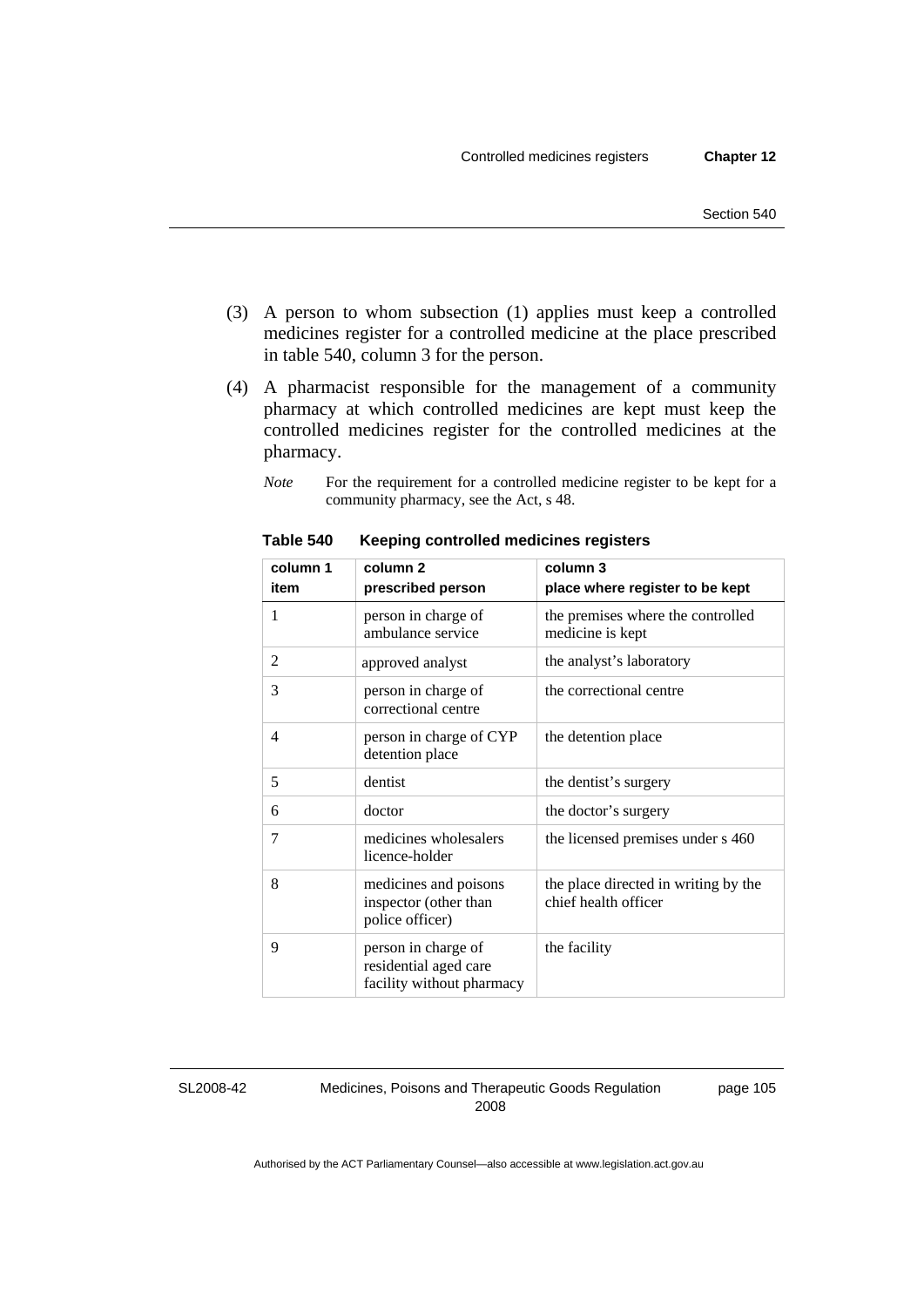#### **Chapter 12** Controlled medicines registers

#### Section 541

| column 1<br>item | column 2<br>prescribed person                                                                                    | column 3<br>place where register to be kept      |
|------------------|------------------------------------------------------------------------------------------------------------------|--------------------------------------------------|
| 10               | person in charge of<br>residential disability care<br>facility without pharmacy                                  | the facility                                     |
| 11               | supervisor of program<br>under controlled<br>medicines research and<br>education program<br>licence              | the premises where program is being<br>conducted |
| 12               | veterinary surgeon                                                                                               | the veterinary surgeon's surgery                 |
| 13               | person in charge of ward<br>(including an opioid<br>dependency treatment<br>centre operated by the<br>Territory) | the ward                                         |

#### **541 Keeping of controlled medicines registers by first-aid kit holders—Act, s 48 (a) and s 50 (1) (b) and (2) (b)**

(1) In this section:

#### *designated person* means—

- (a) a dentist, doctor or veterinary surgeon; or
- (b) an ambulance officer employed by the Commonwealth, the Territory or a State; or
- (c) a first-aid kit licence-holder.
- *Note 1 Dentist*, *doctor* and *veterinary surgeon* does not include an intern or trainee (see defs of these terms in dict).
- *Note 2 State* includes a territory (see Legislation Act, dict, pt 1).

SL2008-42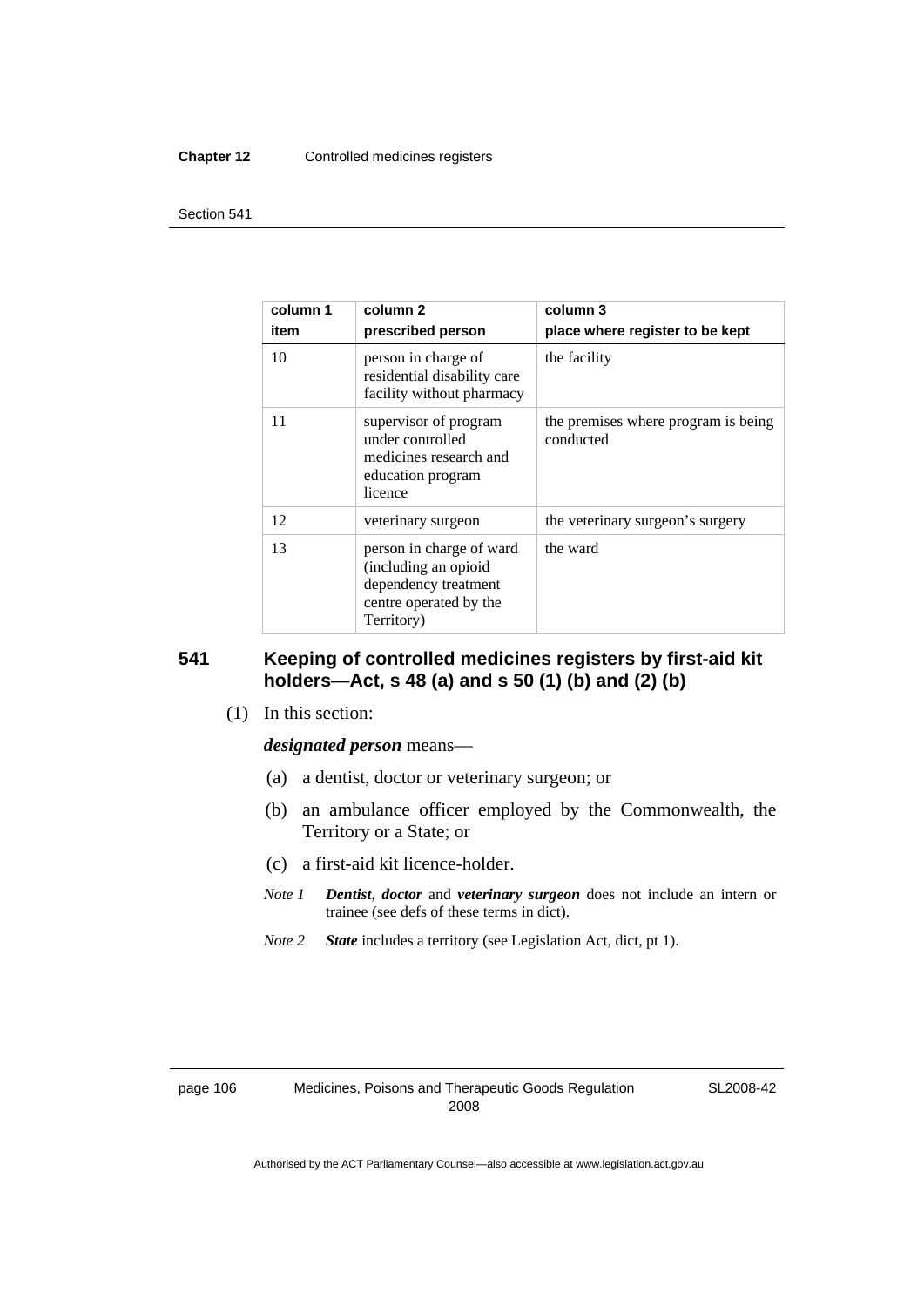(2) A designated person who possesses a first-aid kit containing a controlled medicine must keep the controlled medicines register for the controlled medicine with the first-aid kit.

#### **542 Form of controlled medicines registers—Act, s 49 (1) (b) and (2) (b)**

- (1) Each page in a controlled medicines register must relate to a single form and strength of a controlled medicine.
- (2) If a controlled medicines register is kept electronically, a separate record must be used for each form and strength of controlled medicine kept.

#### **543 Making entries in controlled medicines registers— Act, s 51 (1) (b)**

- (1) The following details for a dealing with a controlled medicine are prescribed:
	- (a) the nature of the dealing;
	- (b) the date of the dealing;
	- (c) the medicine, and the form, strength and quantity of the medicine, dealt with;
	- (d) if the dealing is receiving the medicine—the name and address of the supplier;
	- (e) if the dealing is supplying the medicine—the name and address of the person to whom it is supplied;
	- (f) if the medicine is supplied on a prescription—the prescriber's name and suburb and the prescription's number under section 123 (k) (Labelling dispensed medicines—Act, s 60 (1) (c) (i) and (2) (c) (i));

page 107

SL2008-42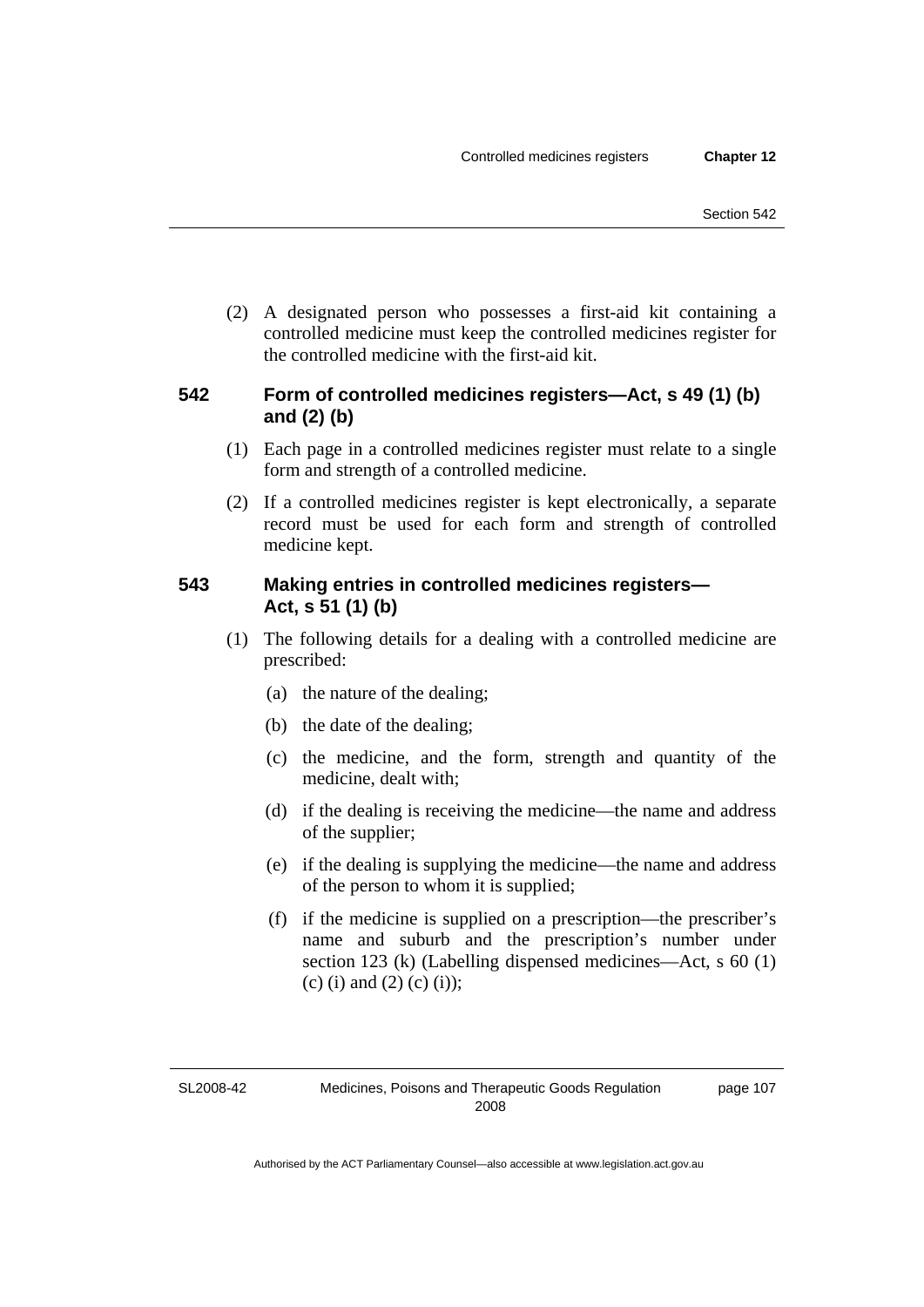Section 543

- (g) if the medicine is supplied on a requisition—the requisition's number under section 132 (e) (Labelling medicines supplied on requisition—Act, s 60 (1) (c) (i) and (2) (c) (i));
- (h) if the medicine is supplied on a purchase order—the date of the purchase order;
- (i) if the Act, section 53 (Registers—witnessing administration of medicines) applies to the dealing—the name of the person to whom the medicine is administered;
- (j) the quantity of the medicine held after the dealing.
- (2) However, subsection (1) (i) does not apply in relation to a controlled medicine dispensed in a dose administration aid for—
	- (a) a patient at a residential aged care facility or residential disability care facility; or
	- (b) a detainee at a correctional centre; or
	- (c) a young detainee at a CYP detention place.
- (3) A dealing with a controlled medicine must be entered in—
	- (a) if the dealing happens in a pharmacy at an institution—the controlled medicines register kept at the pharmacy; or
	- (b) if the dealing happens in a ward at an institution—the controlled medicines register kept at the ward; or
	- (c) if the person must keep both a controlled medicines register for a first-aid kit and another controlled medicines register—
		- (i) for a dealing with a controlled medicine to which the first-aid kit relates—the controlled medicines register for the kit; or
		- (ii) for any other dealing by the person—the other controlled medicines register; or

page 108 Medicines, Poisons and Therapeutic Goods Regulation 2008

SL2008-42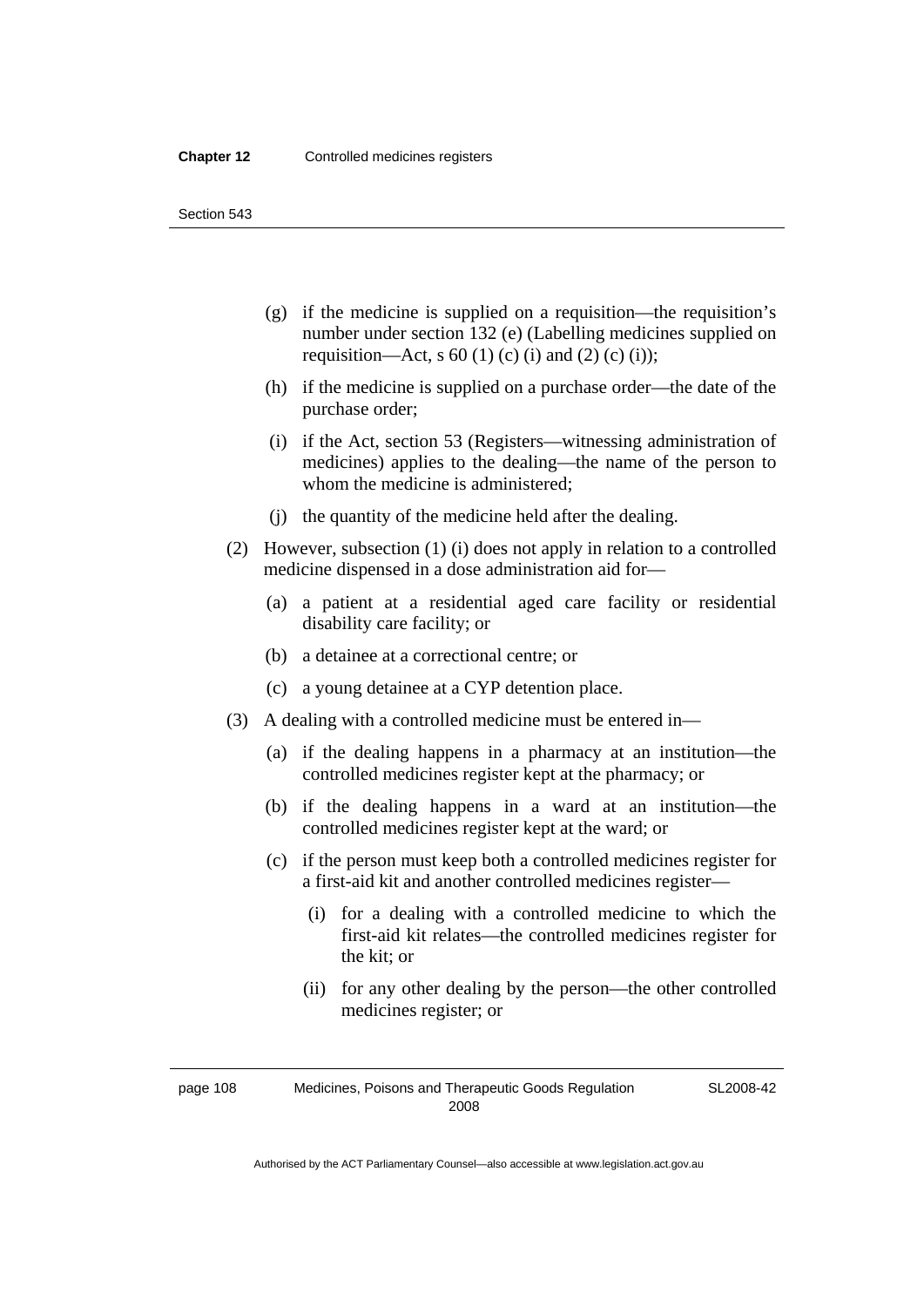(d) in any other case—the controlled medicines register the person must keep.

#### **544 Prescribed witnesses for administration of controlled medicines—Act, s 53 (a) and (b)**

The following people are prescribed as witnesses in relation to the administration of a controlled medicine:

- (a) if the medicine is administered by an intern doctor—a dentist, doctor, midwife, nurse, nurse practitioner or pharmacist;
- (b) if the medicine is administered by a person who is not an intern doctor—
	- (i) a person prescribed under paragraph (a); or
	- (ii) an intern doctor or enrolled nurse (medications).
- *Note Dentist*, *doctor* and *pharmacist* does not include an intern or trainee (see defs of these terms in dict).

#### **545 Prescribed witnesses for discarding of controlled medicines—Act, s 54 (a) and (b)**

- (1) The following people are prescribed as witnesses in relation to the discarding of a controlled medicine:
	- (a) an ambulance officer employed by the Commonwealth, the Territory or a State;
	- (b) an approved analyst;
	- (c) a dentist;
	- (d) a doctor;
	- (e) a medicines and poisons inspector;
	- (f) a midwife;
	- (g) a nurse;

SL2008-42 Medicines, Poisons and Therapeutic Goods Regulation 2008 page 109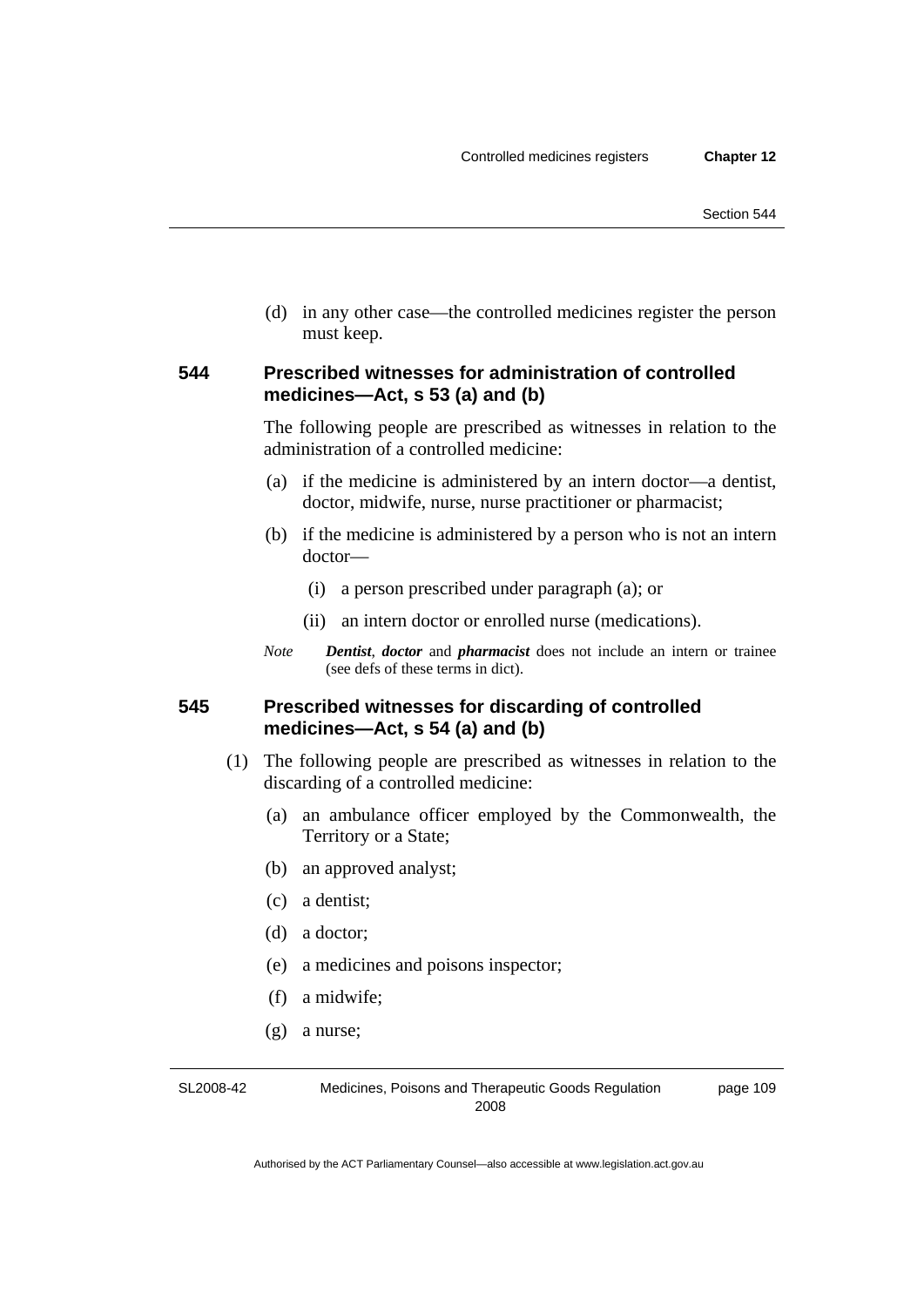- (h) a nurse practitioner;
- (i) a pharmacist;
- (j) a veterinary surgeon.
- *Note 1 Approved analyst*—see the dictionary.
- *Note 2 Dentist*, *doctor*, *pharmacist* and *veterinary surgeon* does not include an intern or trainee (see defs of these terms in dict).
- *Note 3 Nurse* does not include an enrolled nurse (see Legislation Act, dict, pt 1).
- *Note 4* See s 390 for the discarding of the residue of a controlled medicine left after administration.
- (2) However, a person mentioned in subsection (1) must not be a prescribed witness to the discarding of a controlled medicine if the person is—
	- (a) related to, a close friend of or employed by the person discarding the medicine; or
	- (b) the supervisor of the person discarding the medicine; or
	- (c) supervised by the person discarding the medicine.

#### **546 Changes etc to entries in controlled medicines registers—Act, s 55 (2) (b)**

- (1) An entry in a paper-based controlled medicines register may be amended by the person who made the entry by—
	- (a) the person signing and dating a marginal note or footnote that gives the date of the amendment and the amended details; and
	- (b) if the entry relates to administering a controlled medicine—
		- (i) the amendment being witnessed by a person prescribed under section 544 (Prescribed witnesses for administration of controlled medicines—Act, s 53 (a) and (b)); and

page 110 Medicines, Poisons and Therapeutic Goods Regulation 2008 SL2008-42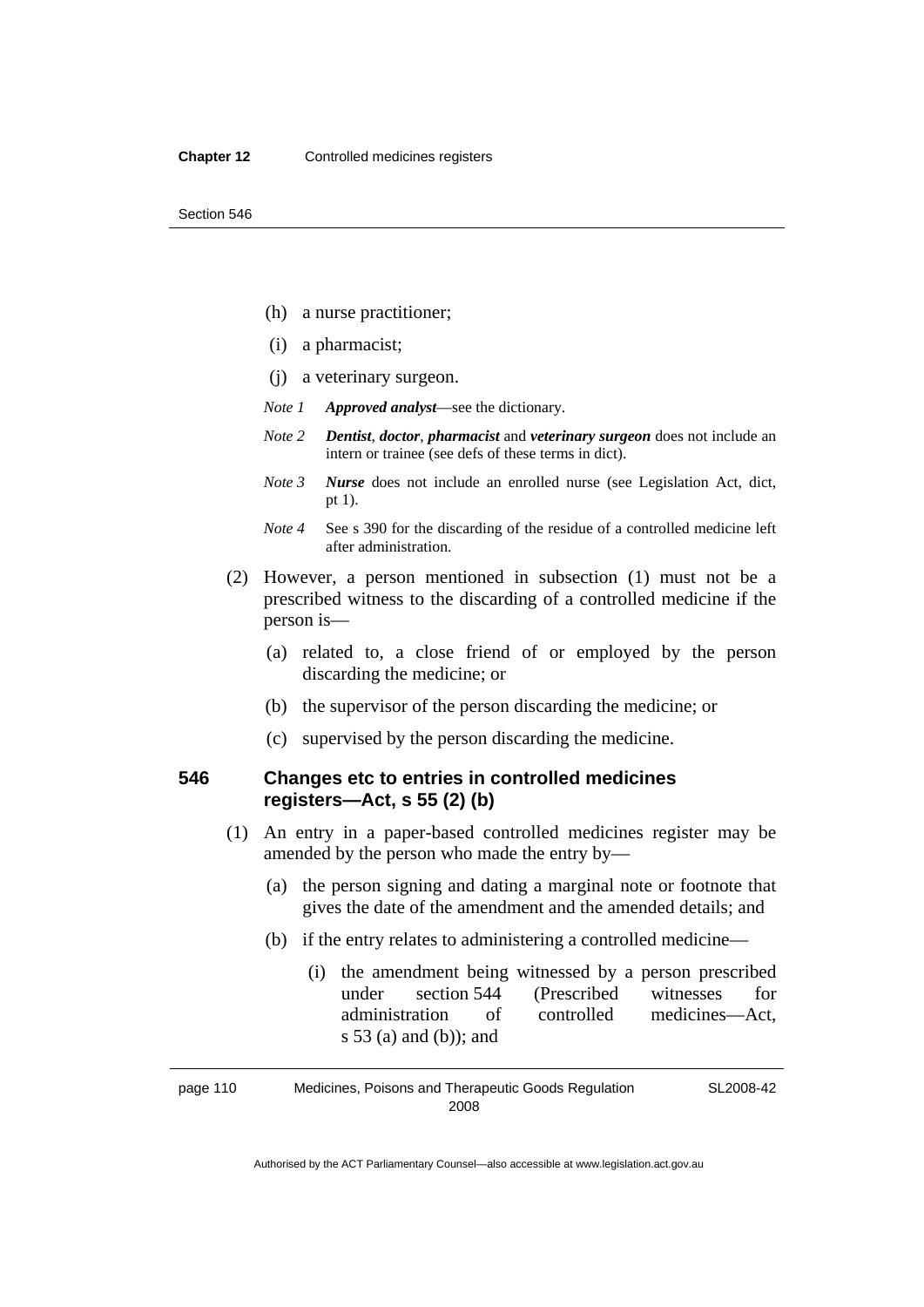- (ii) the witness signing the amendment as witness; and
- (c) if the entry relates to the discarding of a controlled medicine—
	- (i) the amendment being witnessed by a person prescribed under section 545 (Prescribed witnesses for discarding of controlled medicines—Act, s 54 (a) and (b)); and
	- (ii) the witness signing the amendment as witness.
- (2) An entry in an electronic controlled medicines register may be amended by the person who made the entry by the person attaching or linking, by electronic means, a document that includes—
	- (a) the person's signature, the date and the amended details; and
	- (b) if the entry relates to administering a controlled medicine—the signature as witness of a person prescribed under section 544; and
	- (c) if the entry relates to the discarding of a controlled medicine the signature as witness of a person prescribed under section 545.

SL2008-42

page 111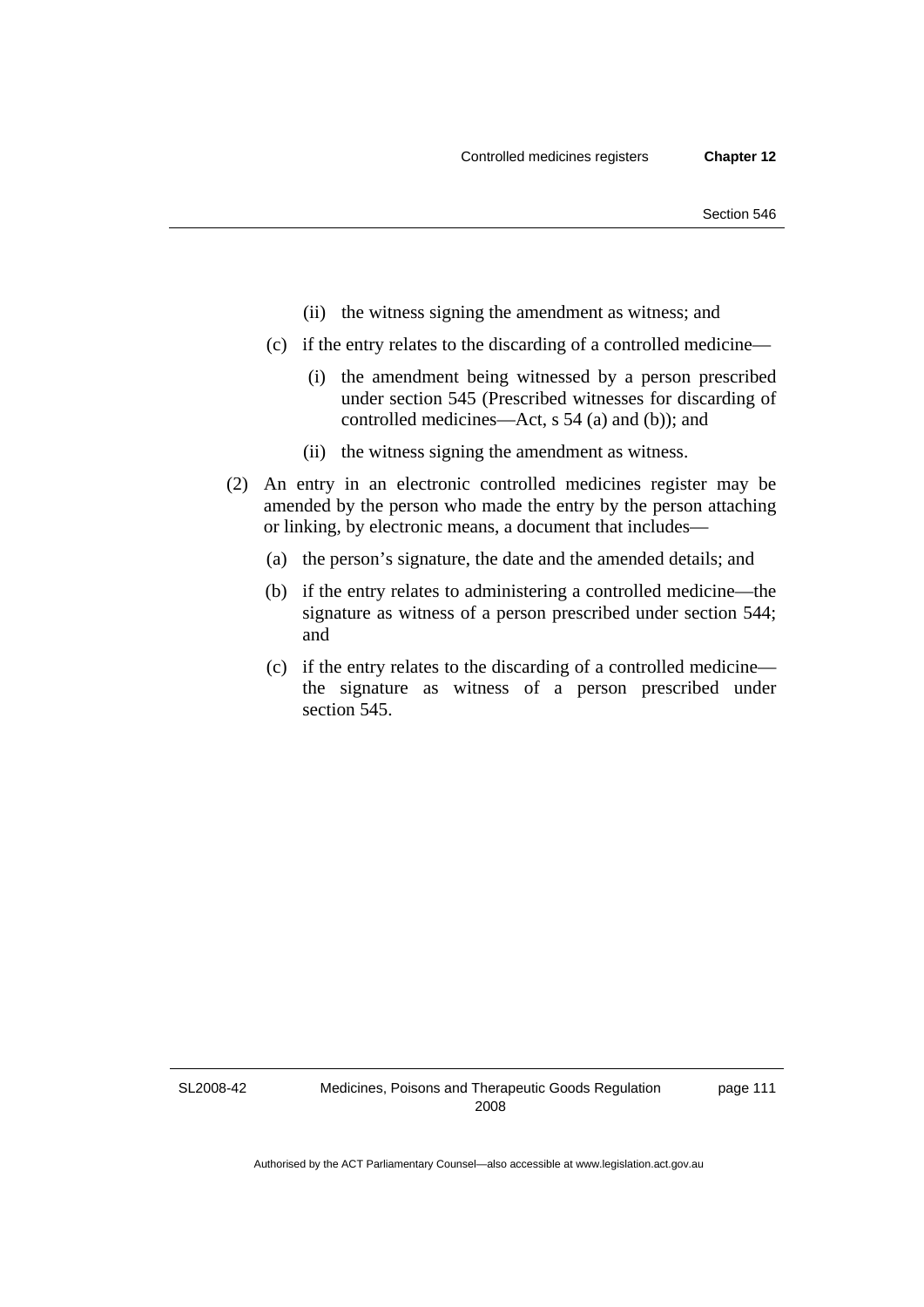# **Chapter 13 Controlled medicines and appendix D medicines approvals for human use**

# **Part 13.1 Controlled medicines approvals**

*Note* It is a condition of an authorisation to prescribe a controlled medicine for human use that the prescriber has an approval under this part (see s 31 (d)).

### **Division 13.1.1 Preliminary**

#### **550 Meaning of** *controlled medicines approval*

In this regulation:

*controlled medicines approval* means an approval to prescribe a controlled medicine under—

- (a) division 13.1.2 (Standing controlled medicines approvals); or
- (b) division 13.1.3 (Chief health officer controlled medicines approvals).

#### **551 Meaning of** *designated prescriber***—pt 13.1**

In this part:

*designated prescriber* means a prescriber (other than a veterinary surgeon or trainee veterinary surgeon) in relation to whom prescribing a controlled medicine is included in schedule 1, column 3.

SL2008-42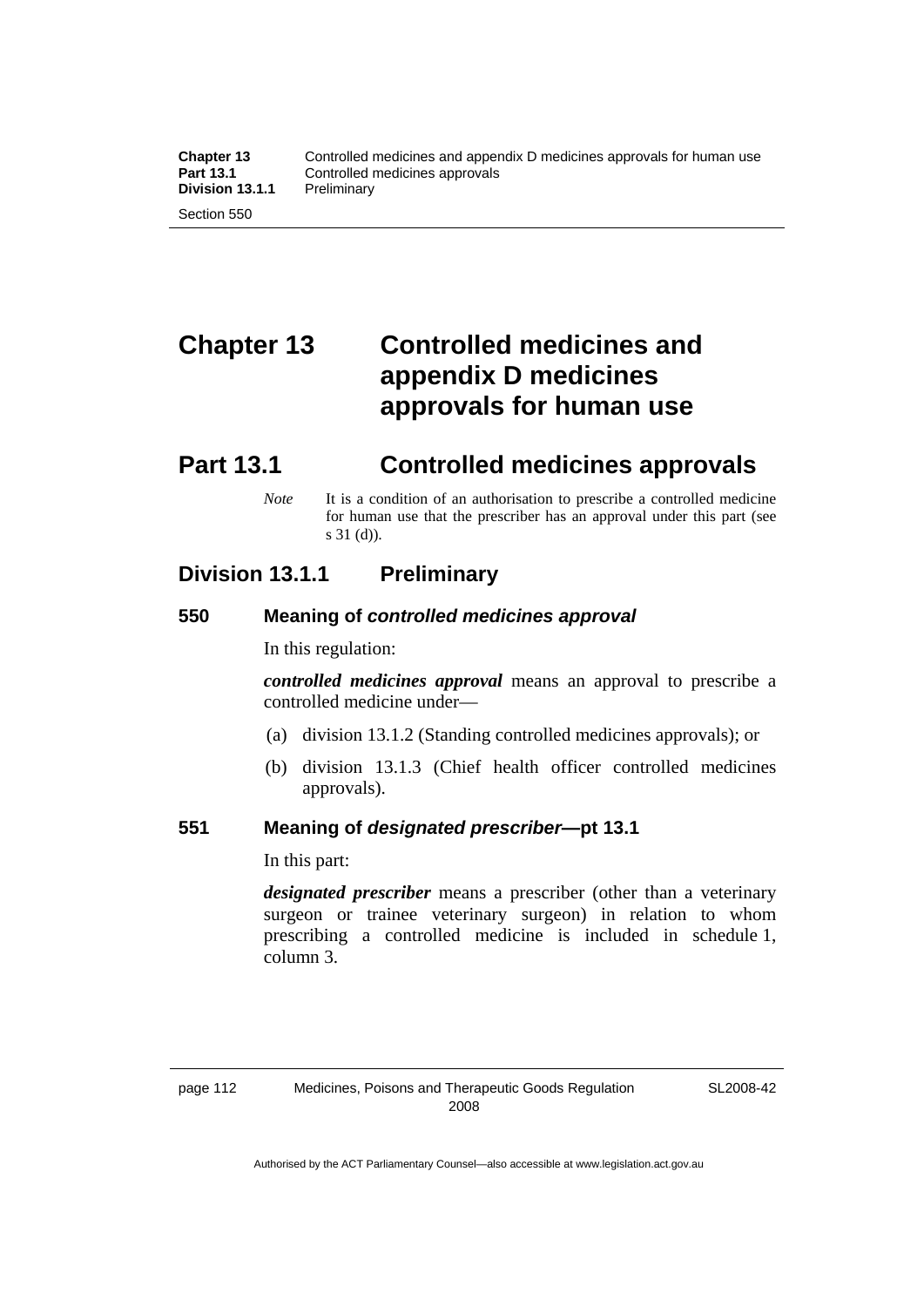### **Division 13.1.2 Standing controlled medicines approvals**

#### **555 Standing approval to prescribe controlled medicines for hospital in-patients**

A designated prescriber is approved to prescribe a controlled medicine for a patient of the prescriber if the patient is an in-patient at a hospital.

*Note* A *hospice* is a hospital (see *The Macquarie Dictionary*, 4th ed).

#### **556 Standing approval to prescribe controlled medicines for short-term treatment**

A designated prescriber is approved to prescribe a controlled medicine for a patient of the prescriber if—

- (a) the prescriber believes on reasonable grounds that the patient is not a drug-dependant person in relation to a controlled medicine or prohibited substance; and
- (b) the prescriber believes on reasonable grounds that the patient has not been prescribed a controlled medicine within the 2-month period before the prescriber prescribes the medicine; and
- (c) the prescriber prescribes the controlled medicine for the patient's use for 2 months or less.

*Note* For long-term prescribing, see div 13.1.3.

#### **557 Standing approval to prescribe buprenorphine and methadone for patients of certain institutions**

(1) In this section:

*doctor* includes an intern doctor acting under the direct supervision of a doctor.

SL2008-42 Medicines, Poisons and Therapeutic Goods Regulation 2008 page 113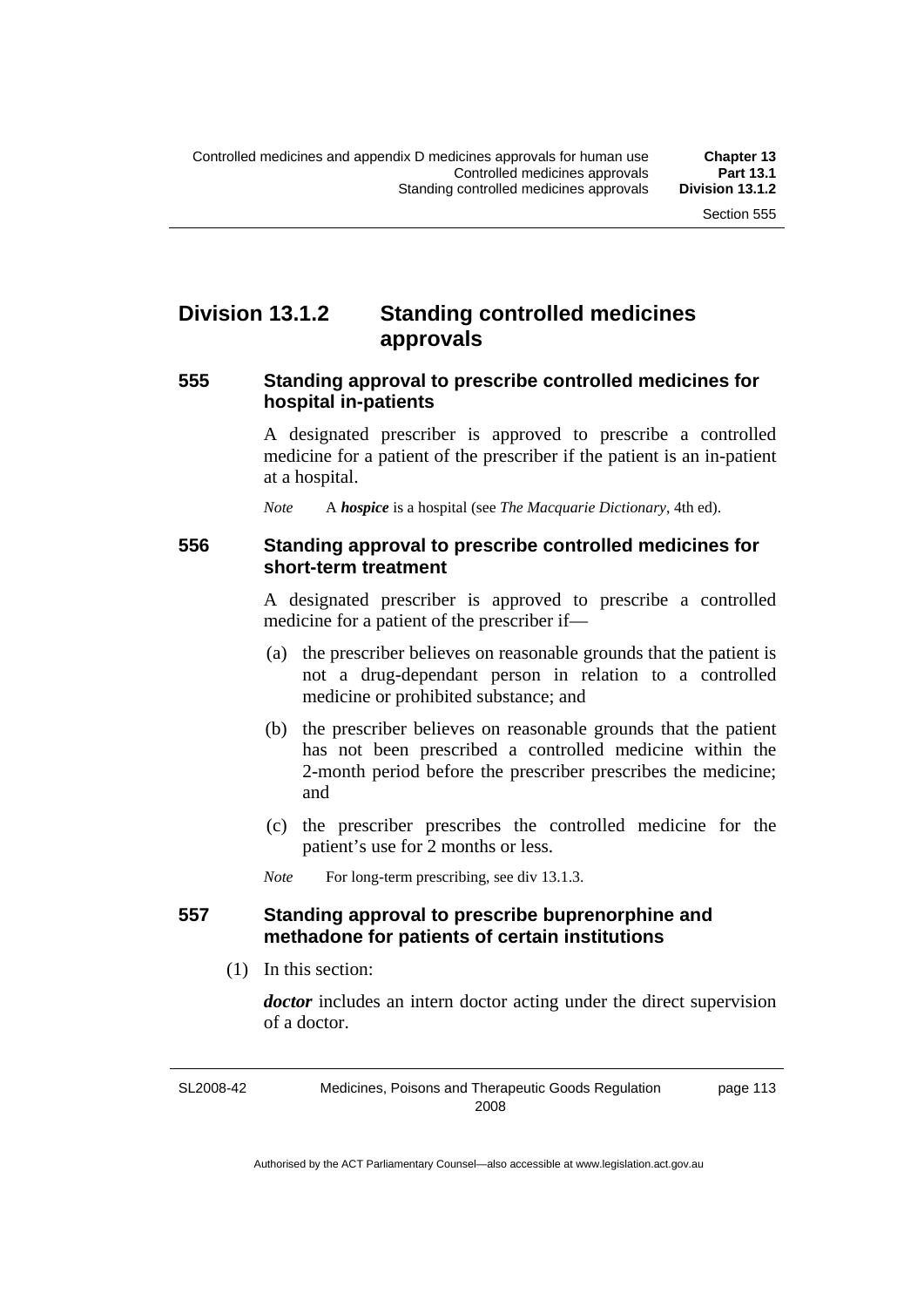- (2) A doctor is approved (the *interim approval*) to prescribe buprenorphine or methadone if—
	- (a) the doctor is working at any of the following institutions:
		- (i) a correctional centre;
		- (ii) a CYP detention place;
		- (iii) a hospital;
		- (iv) an opioid dependency treatment centre operated by the Territory; and
		- *Note Institution* includes a correctional centre and a CYP detention place (see s 652).
	- (b) the doctor prescribes the buprenorphine or methadone for a patient of the institution; and
	- (c) the buprenorphine or methadone is prescribed in accordance with the opioid dependency treatment guidelines; and
		- *Note Opioid dependency treatment guidelines*—see the dictionary.
	- (d) the doctor makes an application under section 560 to prescribe the medicine not later than 72 hours after the doctor first prescribes buprenorphine or methadone for the patient.
- (3) The interim approval ends—
	- (a) if the chief health officer approves the application under division 13.1.3—when the doctor is given notice of the approval; or
	- (b) if the application under section 560 is withdrawn—on the withdrawal of the application; or

SL2008-42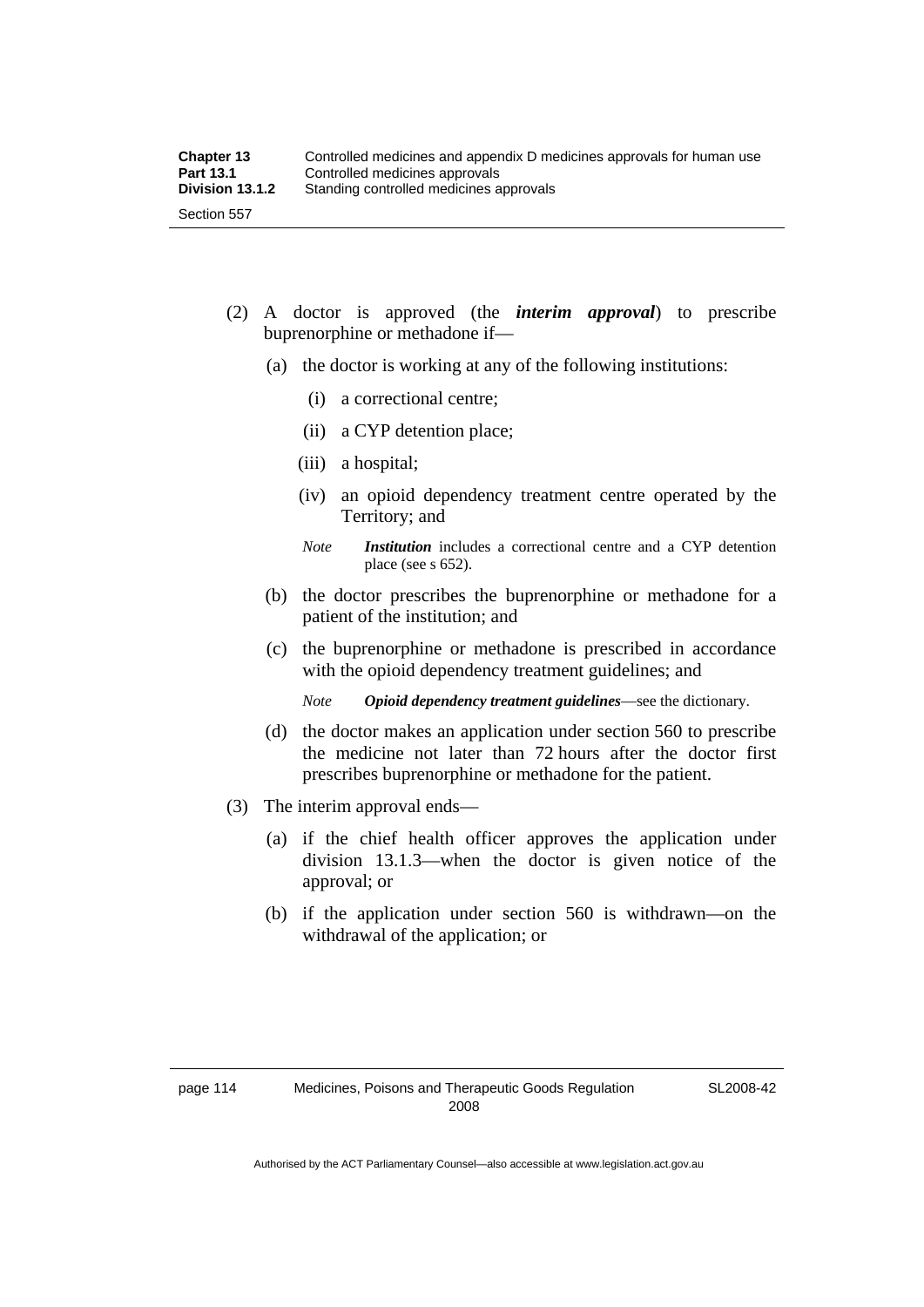- (c) if the chief health officer refuses to approve the application and the 7-day period mentioned in section 565 (2) (Applications for review of unfavourable CHO decisions for approvals) ends without an application for review being made—at the end of the 7-day period; or
- (d) if the chief health officer refers the application to the medicines advisory committee or an application is made to the committee under section 565—when the doctor is given notice of the chief health officer's decision under section 573 (Medicines advisory committee—directions to CHO).

### **Division 13.1.3 Chief health officer controlled medicines approvals**

#### **560 Applications for CHO controlled medicines approvals**

- (1) A designated prescriber may apply to the chief health officer for approval to prescribe a controlled medicine.
- (2) An application under subsection (1) must—
	- (a) be for approval to prescribe a controlled medicine for a single individual; and
	- (b) be made in a way determined by the chief health officer.

#### **Examples**

telephone, email and fax

- *Note 1* If a form is approved under the Act, s 198 for this provision, the form must be used.
- *Note 2* An example is part of the regulation, is not exhaustive and may extend, but does not limit, the meaning of the provision in which it appears (see Legislation Act, s 126 and s 132).
- (3) An application under subsection (1) may be made—
	- (a) on the applicant's own behalf; or

SL2008-42 Medicines, Poisons and Therapeutic Goods Regulation 2008 page 115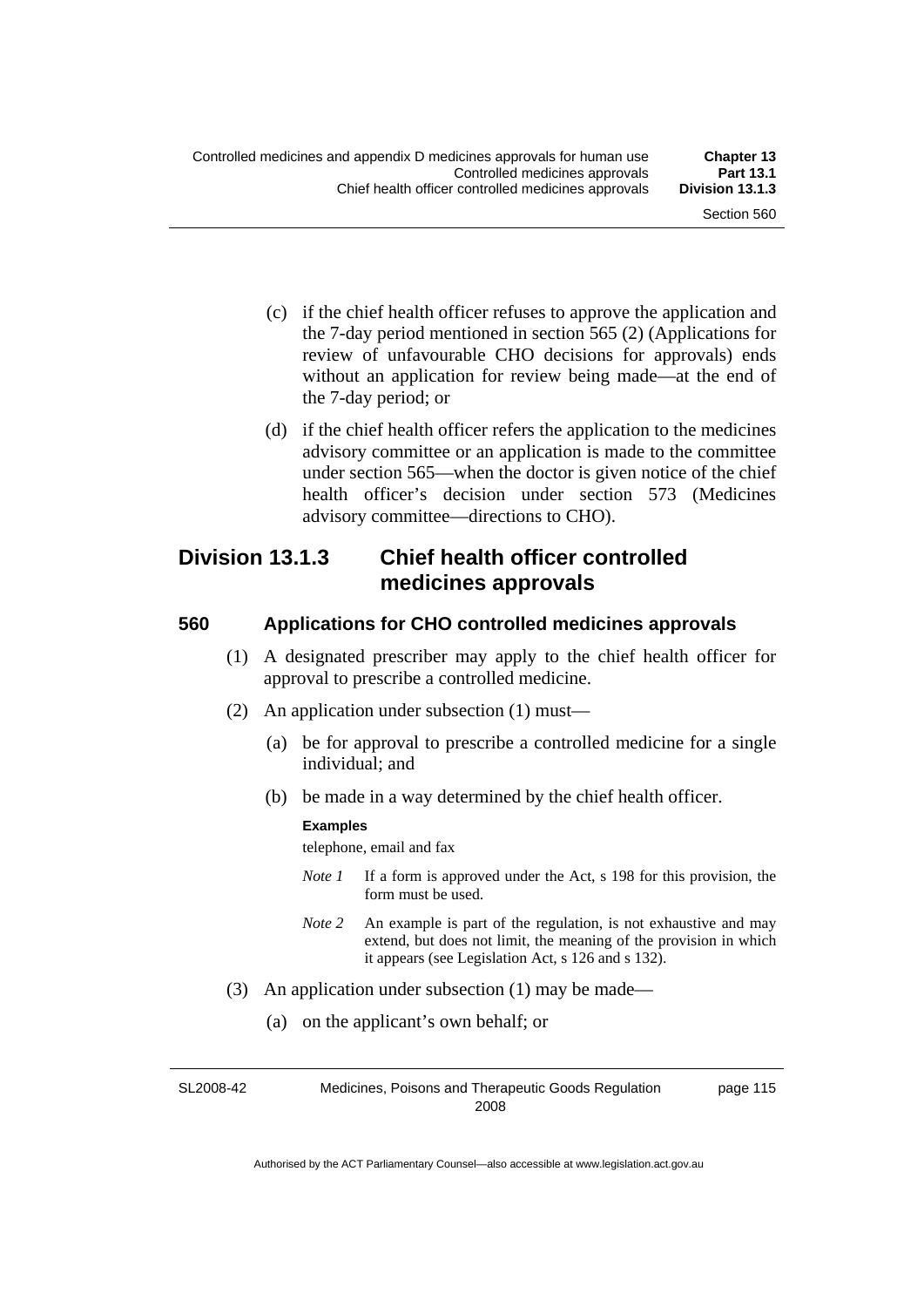- (b) on the applicant's own behalf and on behalf of 1 or more other named designated prescribers; or
- (c) on behalf of a group of designated prescribers that includes the applicant and who practise at the same premises.

#### **Example**

the doctors practising at a suburban medical practice so that if a person's usual doctor is unavailable another doctor at the practice can, under the approval, prescribe the controlled medicine

(4) A determination under subsection (2) (b) is a notifiable instrument.

*Note* A notifiable instrument must be notified under the Legislation Act.

#### **561 Requirements for CHO controlled medicines approval applications**

- (1) An application by a designated prescriber for an approval to prescribe a controlled medicine for a patient must include the following:
	- (a) the designated prescriber's name and address;
	- (b) if the application is made on behalf of a group of designated prescribers—the names of the designated prescribers or a description of the group;
	- (c) the medicine, and the form, strength and quantity of the medicine, to be prescribed;

*Note* For morphine or oxycodone for a terminally ill person, see s (2).

- (d) the daily dose of the medicine and, if more than 1 form or strength of the medicine is to be prescribed, the dose for each form or strength;
- (e) the patient's name and home address;
- (f) the condition from which the patient is suffering that, in the designated prescriber's opinion, requires treatment with the medicine;

page 116 Medicines, Poisons and Therapeutic Goods Regulation 2008 SL2008-42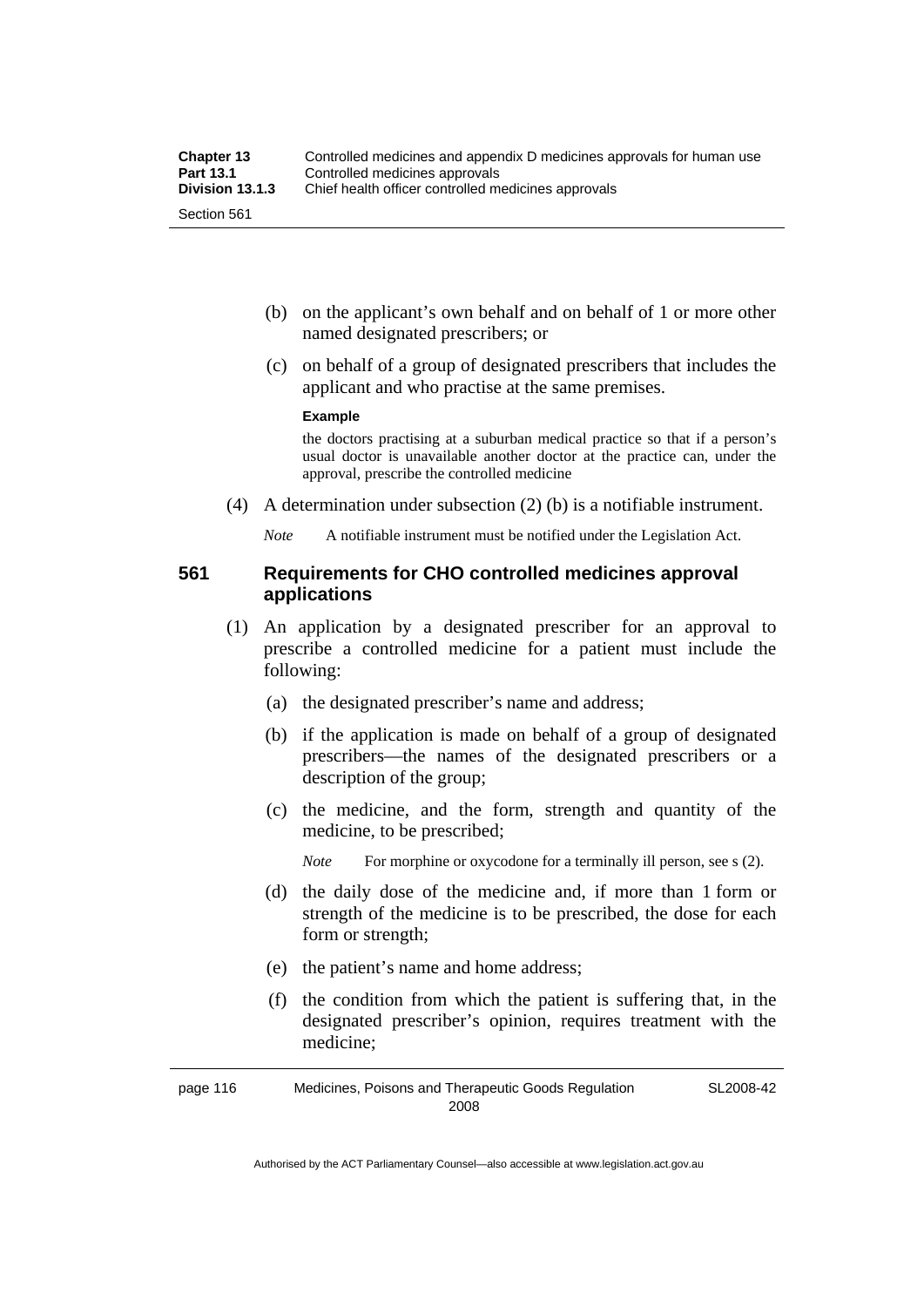page 117

- (g) whether, in the designated prescriber's opinion, based on reasonable grounds, the patient is a drug-dependent person in relation to a controlled medicine or prohibited substance.
- (2) However, for subsection (1) (c), if the controlled medicine is morphine or oxycodone for a person with a terminal illness, the application may be made for all forms, strengths and quantities of the medicine.
- (3) To remove any doubt, the application may include any other information the designated prescriber considers relevant.
- (4) The chief health officer may ask the designated prescriber for any other information reasonably required to decide the application, including, for example, further information about the patient's treatment.
	- *Note* An example is part of the regulation, is not exhaustive and may extend, but does not limit, the meaning of the provision in which it appears (see Legislation Act, s 126 and s 132).

#### **562 CHO decision on applications to prescribe controlled medicines**

- (1) On application under section 560, the chief health officer must—
	- (a) approve the application in the terms applied for; or
	- (b) approve the application in terms different from those applied for; or
	- (c) refuse to approve the application; or
	- (d) refer the application to the medicines advisory committee.
	- *Note 1* An approval may include conditions (see s 570).
	- *Note* 2 For the form of a controlled medicines approval by the chief health officer, see s 571.

SL2008-42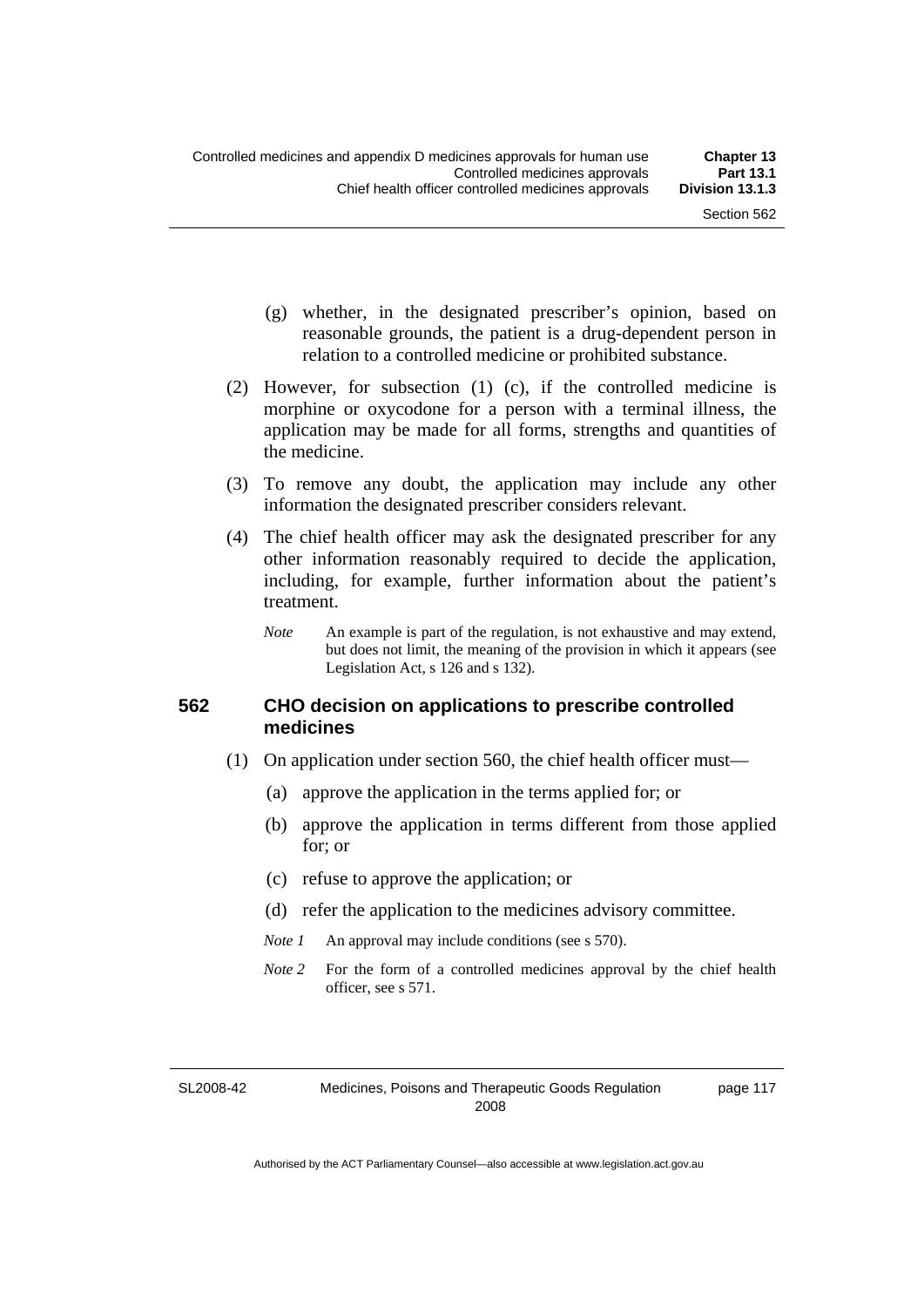- (2) However, the chief health officer need not decide the application if the chief health officer has asked for information under section 561 (4) and the information has not been given.
- (3) The chief health officer must give the applicant written notice of the chief health officer's decision not later than 7 days after the day the decision is made.
- (4) If the decision is made under subsection (1) (b) or (c), the notice must include information about the applicant's right to seek review of the decision under section 565 (Applications for review of unfavourable CHO decisions for approvals).

### **563 Restrictions on CHO power to approve applications for approvals**

In making a decision under section 562, the chief health officer—

- (a) must comply with any applicable guidelines made under section 574 (Medicines advisory committee—guidelines for CHO decisions on applications); and
- (b) must not approve an application to prescribe all forms, strengths and quantities of morphine or oxycodone for the treatment of a person who is terminally ill unless satisfied—
	- (i) a specialist has diagnosed the person as being terminally ill; and
	- (ii) the medicine is for use by the person for therapeutic purposes only; and

SL2008-42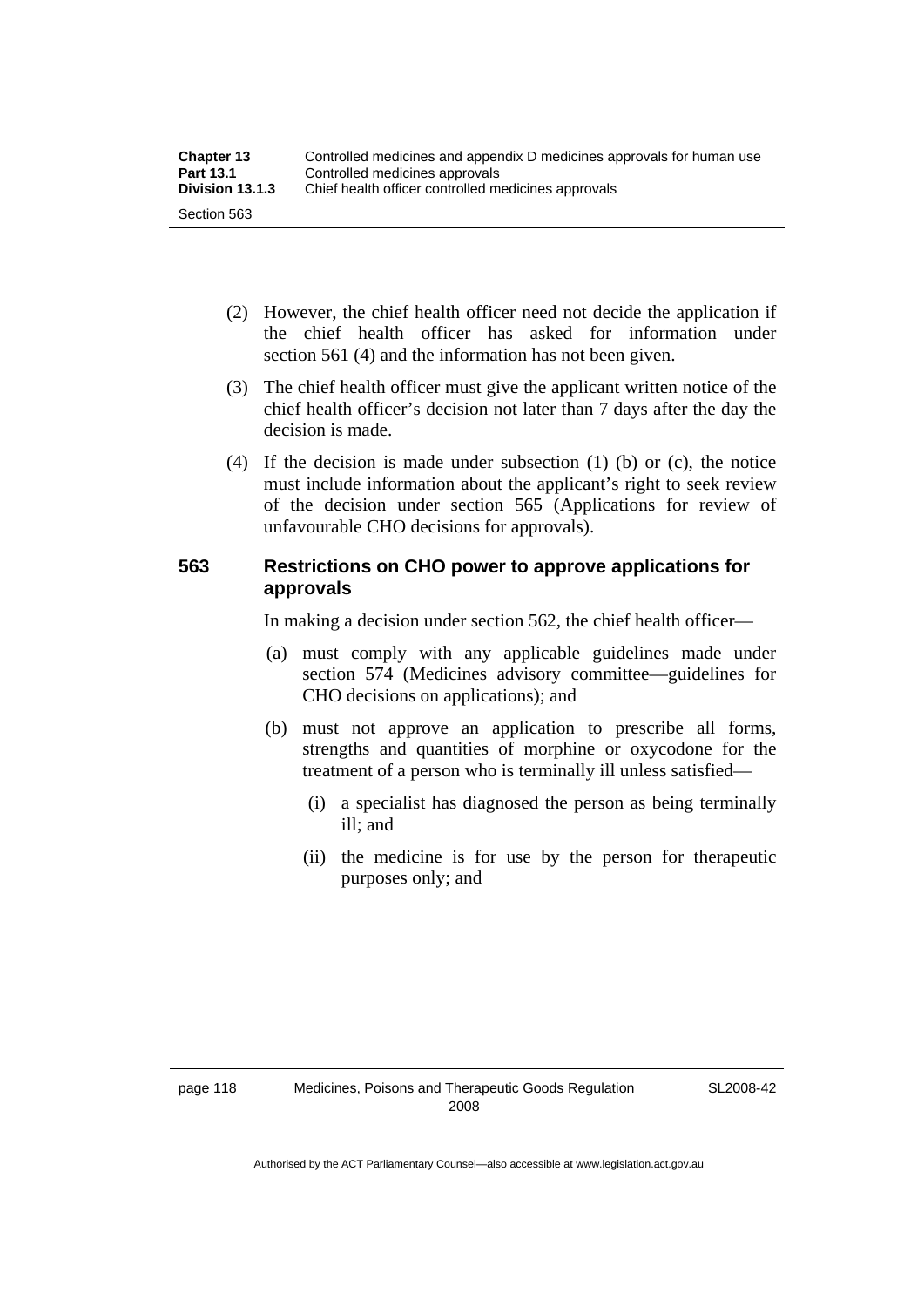- (c) must not approve an application to prescribe buprenorphine or methadone to treat a drug-dependent person's drug-dependency unless the applicant is—
	- (i) a doctor who is working at an institution mentioned in section 557 (2) (a) (Standing approval to prescribe buprenorphine and methadone for patients of certain institutions); or
	- (ii) an intern doctor who is working at an institution mentioned in section 557 (2) (a) who is acting under the direct supervision of a doctor at the institution; or
	- (iii) a doctor who holds an endorsement under section 582 (CHO decisions on applications for endorsement to treat drug-dependency).

*Note Doctor* does not include an intern doctor (see dict).

#### **564 Term of CHO controlled medicines approvals**

A controlled medicines approval under this division is for the period (not longer than 1 year) stated in the approval.

#### **565 Applications for review of unfavourable CHO decisions for approvals**

- (1) This section applies if, under section 562, the chief health officer—
	- (a) approves an application for a controlled medicines approval in terms different from those applied for; or
	- (b) refuses to approve the application for an approval.
- (2) The applicant for the approval may, not later than 7 days after the day the person receives written notice of the decision, apply to the medicines advisory committee for review of the decision.

SL2008-42

page 119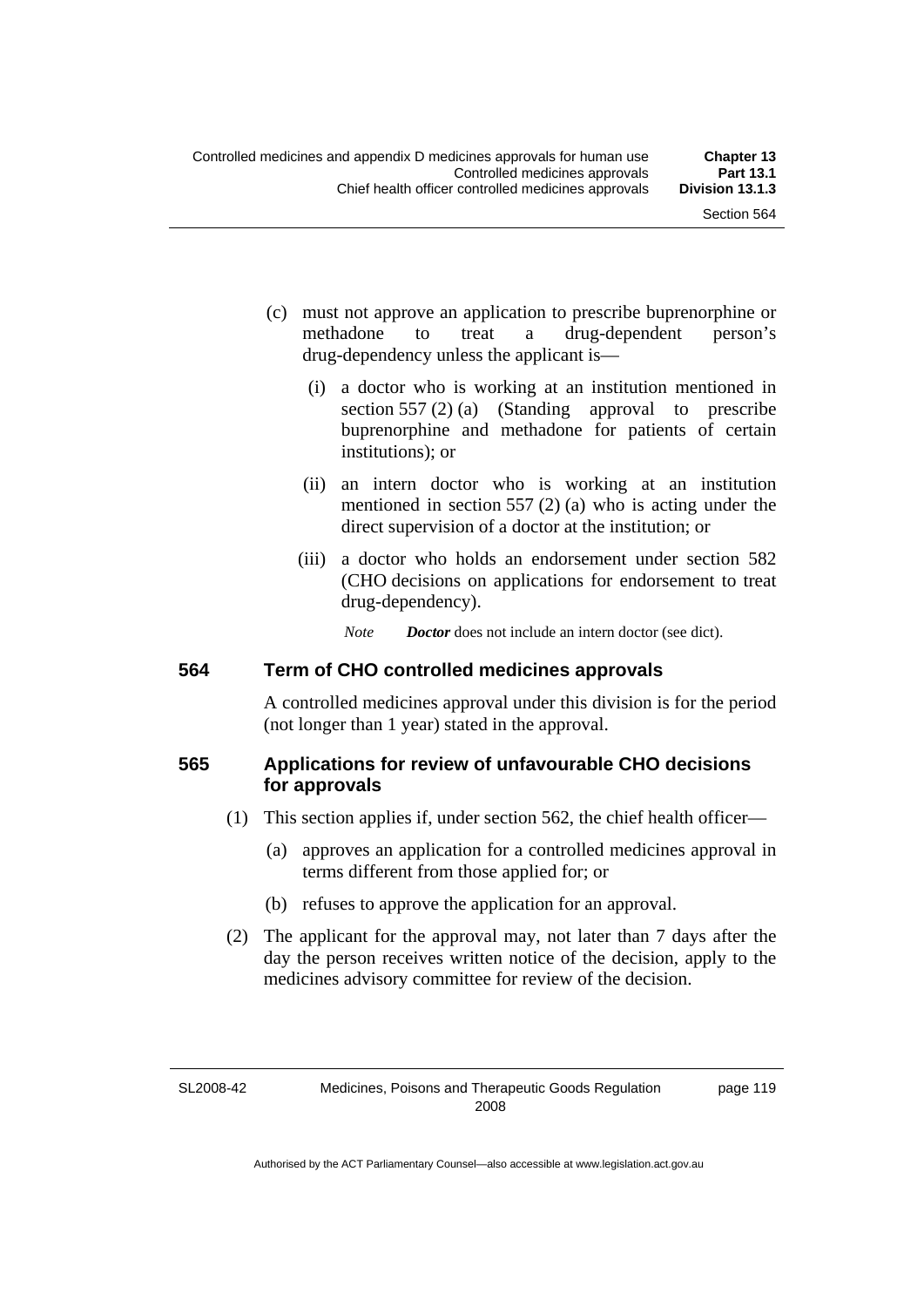- (3) The application for review—
	- (a) must be in writing signed by the applicant; and
	- (b) must set out the grounds for the application; and
	- (c) may include any information that the applicant considers appropriate for the review.

#### **566 Medicines advisory committee—referred applications and review of unfavourable CHO decisions**

- (1) This section applies to an application—
	- (a) for approval to prescribe a controlled medicine referred to the medicines advisory committee under section 562 (1) (d); or
	- (b) under section 565 for review of a decision of the chief health officer on an application for a controlled medicines approval.
- (2) The medicines advisory committee may, in writing, ask the applicant to give the committee further information about the treatment of the person to whom the application relates not later than a stated reasonable time.
- (3) After considering the application and any further information provided in accordance with a notice under subsection (2), the medicines advisory committee must—
	- (a) for an application for review of a decision by the chief health officer—
		- (i) direct the chief health officer to confirm the decision made; or
		- (ii) do both of the following:
			- (A) direct the chief health officer to revoke the decision made;

page 120 Medicines, Poisons and Therapeutic Goods Regulation 2008

SL2008-42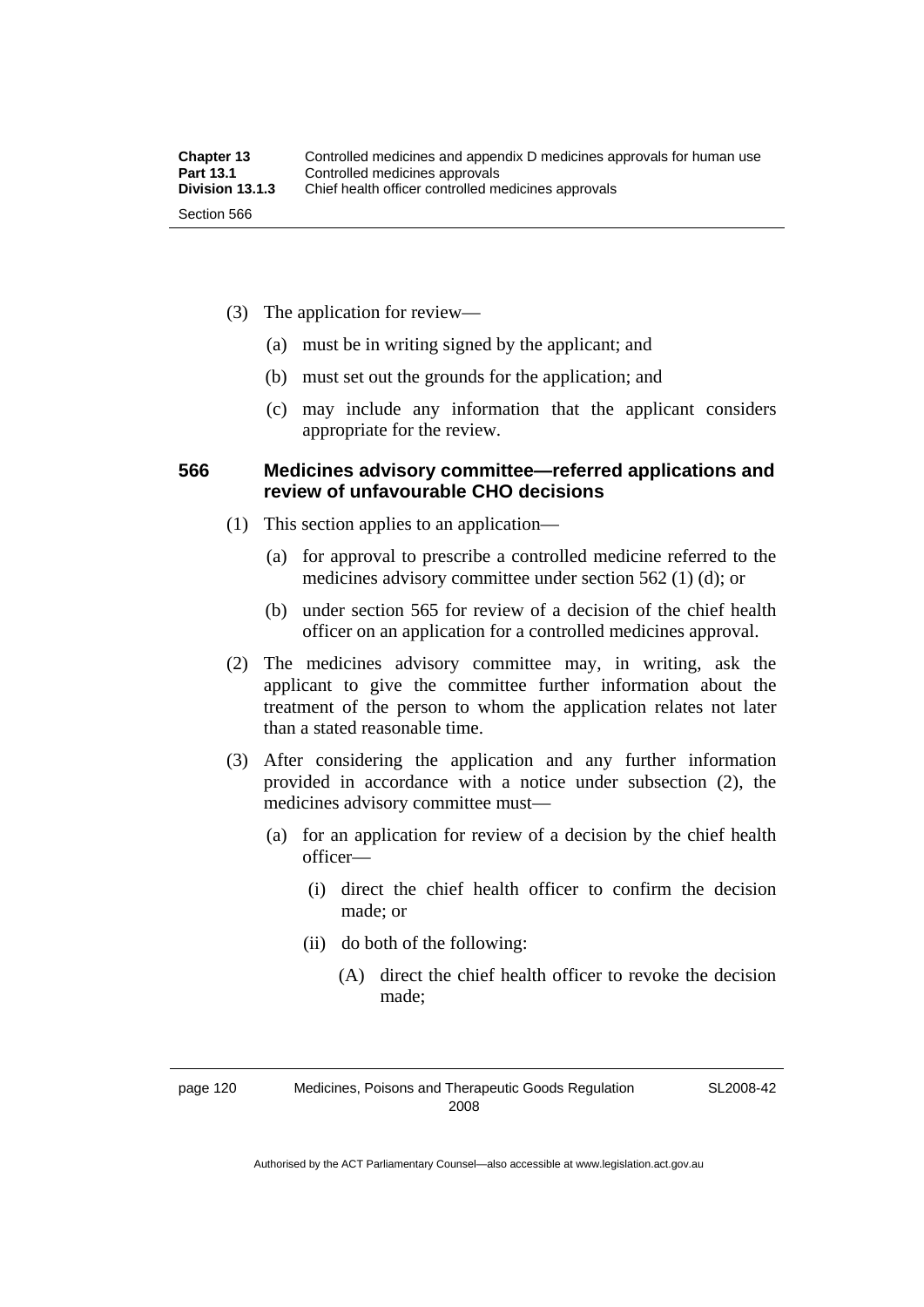- (B) give the chief health officer a direction under paragraph  $(b)$   $(i)$ ,  $(ii)$  or  $(iii)$ ; or
- (b) direct the chief health officer—
	- (i) to approve the application to prescribe a controlled medicine in the terms applied for; or
	- (ii) to approve the application in terms different from those applied for; or
	- (iii) to refuse to approve the application.
- *Note 1* The medicines advisory committee may direct the chief health officer to include conditions in the approval (see s 570 (2)).

*Note* 2 The chief health officer must comply with a direction (see s 573).

(4) A direction must be in writing.

## **567 Amendment and revocation of controlled medicines approvals**

- (1) The chief health officer may amend or revoke a controlled medicines approval on the chief health officer's own initiative and without consulting the medicines advisory committee.
- (2) The medicines advisory committee may direct the chief health officer to amend or revoke a controlled medicines approval, whether or not the approval was given at the direction of the committee.

*Note* The chief health officer must comply with a direction (see s 573).

- (3) A direction under subsection (2) must be in writing.
- (4) The chief health officer must send the approval-holder written notice of the chief health officer's decision not later than 7 days after the day the decision is made.

SL2008-42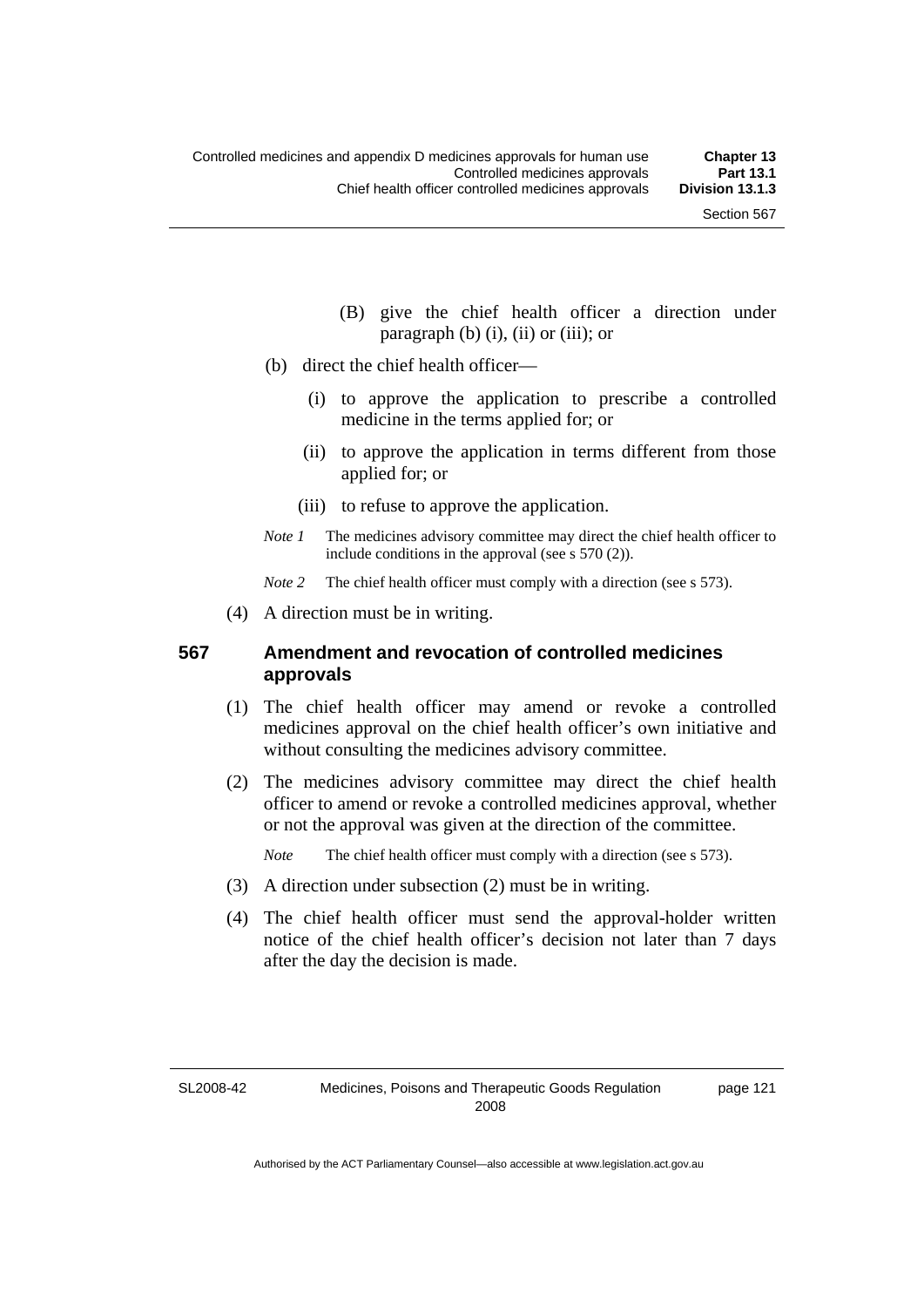- (5) If the decision is to amend or revoke a controlled medicines approval under subsection (1), the notice must include information about the approval-holder's right to seek review of the decision under section 568.
- (6) In this section:

*amend*, a controlled medicines approval, includes imposing a condition on, or changing a condition of, the approval.

# **568 Application for review of amendment and revocation on CHO initiative**

- (1) This section applies if the chief health officer amends or revokes a controlled medicines approval under section 567 (1).
- (2) The person to whom the approval was given may, not later than 7 days after the day the person is given written notice of the amendment or revocation, apply to the medicines advisory committee for review of the decision.
- (3) The application for review—
	- (a) must be in writing signed by the applicant; and
	- (b) must set out the grounds for the application; and
	- (c) may include any information that the applicant considers appropriate for the review.
- (4) To remove any doubt, the decision to which the application relates continues to operate despite the making of the application until the day the chief health officer's decision on direction under section 569 (3) takes effect.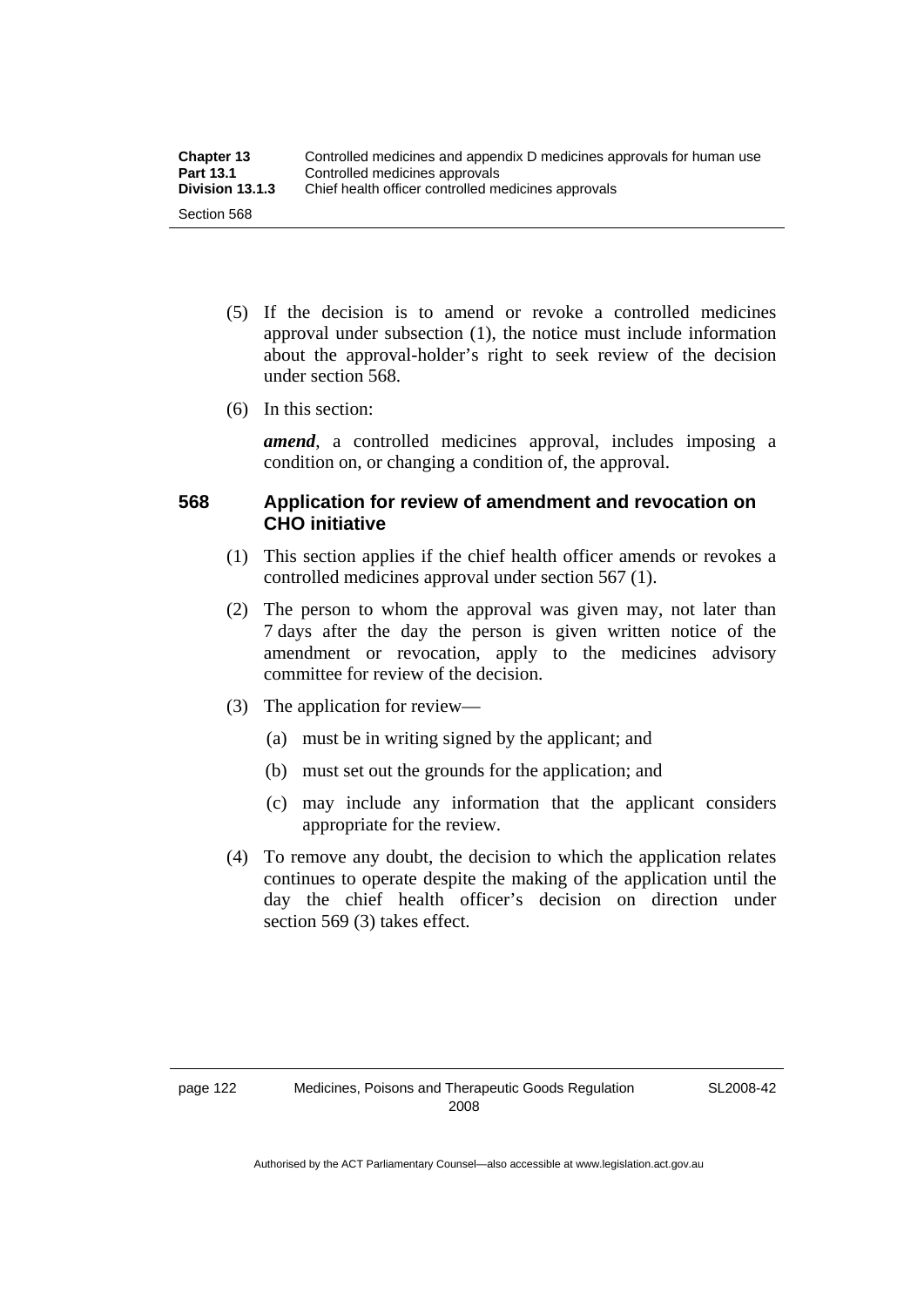# **569 Medicines advisory committee—review of amendment or revocation on CHO initiative**

- (1) This section applies if an application is made to the medicines advisory committee under section 568 to review a decision (the *original decision*) of the chief health officer to amend or revoke a controlled medicines approval.
- (2) The medicines advisory committee may, in writing, ask the designated prescriber to give the committee further information about the treatment of the person to whom the application relates not later than a stated reasonable time.
- (3) After considering the application for review and any further information provided in accordance with a notice under subsection (2), the medicines advisory committee must direct the chief health officer to—
	- (a) confirm the original decision; or
	- (b) revoke the original decision; or
	- (c) revoke the original decision and approve the application as directed by the committee.
	- *Note 1* The medicines advisory committee may direct the chief health officer to include conditions in the approval (see s 570 (2)).
	- *Note* 2 The chief health officer must comply with a direction (see s 573).
- (4) A direction must be in writing.

## **570 Conditional controlled medicines approvals**

 (1) The chief health officer may include conditions for the safe or proper use of a controlled medicine in a controlled medicines approval.

SL2008-42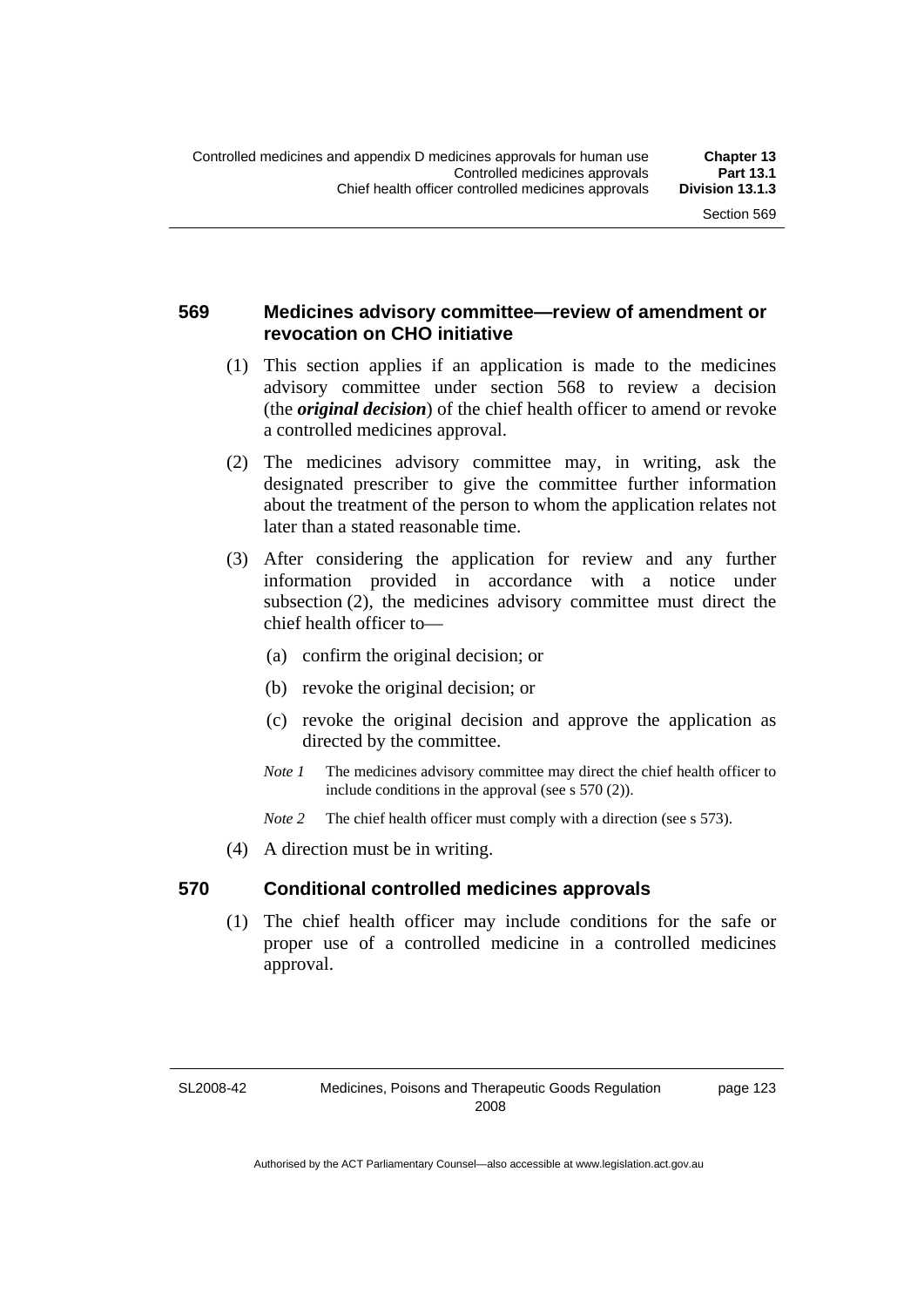| <b>Chapter 13</b> | Controlled medicines and appendix D medicines approvals for human use |
|-------------------|-----------------------------------------------------------------------|
| <b>Part 13.1</b>  | Controlled medicines approvals                                        |
| Division 13.1.3   | Chief health officer controlled medicines approvals                   |
| Section 571       |                                                                       |

 (2) The medicines advisory committee may direct the chief health officer to include conditions for the safe or proper use of a controlled medicine in a controlled medicines approval.

*Note* The chief health officer must comply with a direction (see s 573).

# **571 Form of CHO controlled medicines approvals**

- (1) A controlled medicines approval given by the chief health officer must include the following:
	- (a) the name of the controlled medicine to which the approval relates;
	- (b) the maximum quantity of the medicine that may be prescribed under the approval;
		- *Note 1* For morphine or oxycodone for a person with a terminal illness, see s (2).
		- *Note* 2 For buprenorphine or methadone for a drug-dependent person, see s (3).
	- (c) the form and strength of the medicine that may be prescribed under the approval;
		- *Note* Other forms and strengths may be prescribed in accordance with s 32.
	- (d) the period when the medicine may be prescribed under the approval or when the approval ends;
	- (e) an identifying number for the approval;
	- (f) any condition to which the approval is subject.
	- *Note* If the approval is an oral approval, the prescriber must send the chief health officer a written application (see s  $31$  (d) (ii)).
- (2) However, for subsection (1) (b) and (c), if the controlled medicines approval relates to the treatment of a person with a terminal illness, the approval may provide that all forms, strengths and quantities of morphine or oxycodone are approved.

page 124 Medicines, Poisons and Therapeutic Goods Regulation 2008 SL2008-42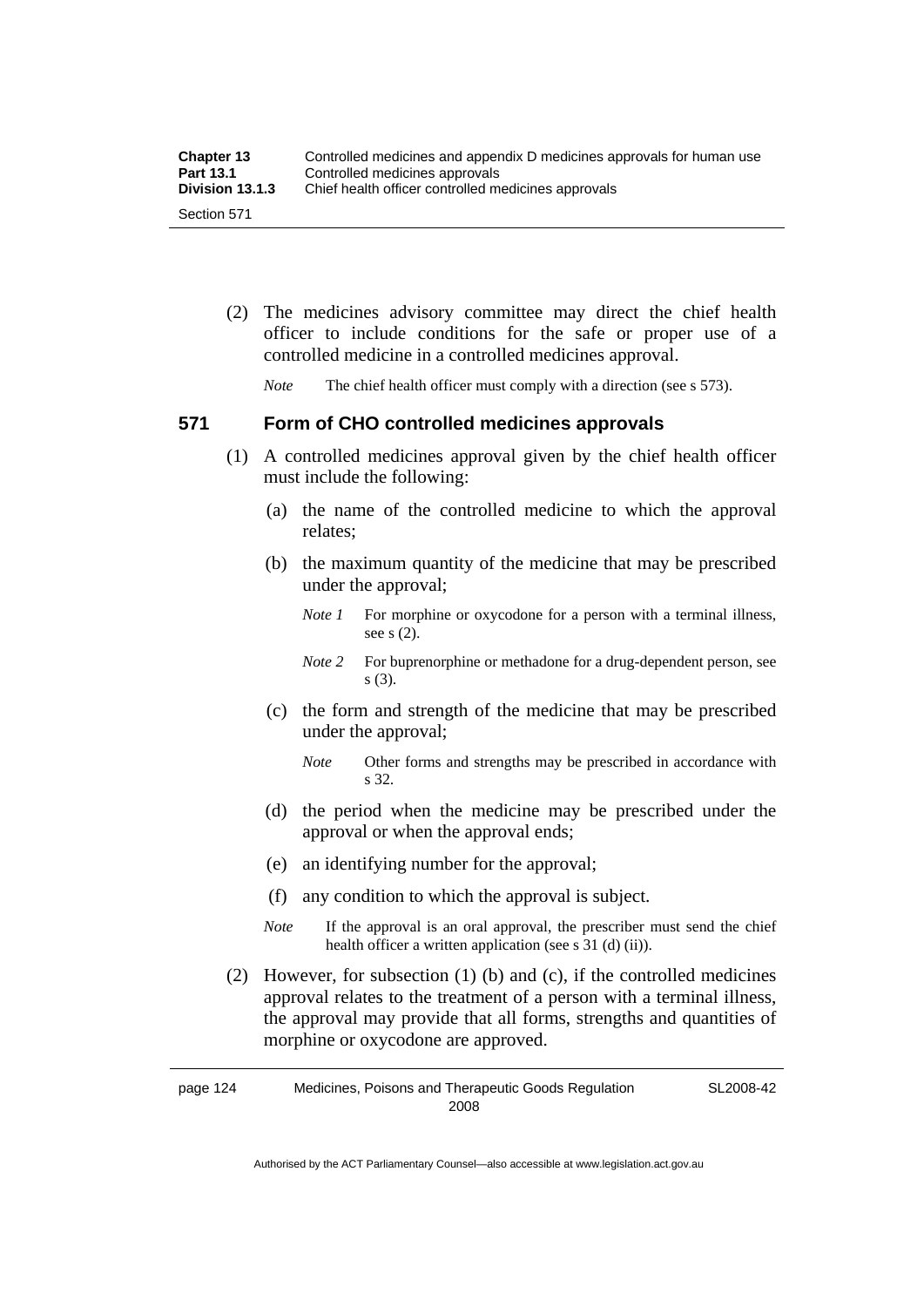(3) Also, for subsection (1) (b), if the controlled medicines approval relates to the treatment of a drug-dependent person with buprenorphine or methadone for their drug-dependency, the approval may state the maximum daily dose that may be prescribed for the person.

#### **572 When controlled medicines approvals etc take effect**

- (1) A controlled medicines approval takes effect when the applicant receives notice of the approval or, if the approval states a later day, on the later day.
- (2) An amendment or revocation of a controlled medicines approval takes effect when the approval-holder receives notice of the amendment or revocation or, if the notice of the amendment or revocation states a later day, on the later day.

## **573 Medicines advisory committee—directions to CHO**

- (1) This section applies if the medicines advisory committee directs the chief health officer to make a decision in relation to—
	- (a) an application for a controlled medicines approval; or
	- (b) a controlled medicines approval; or
	- (c) an application under section 581 (Applications for CHO endorsement to treat drug-dependency).
- (2) The chief health officer must—
	- (a) make the decision in accordance with the direction; and
	- (b) send the applicant or approval holder written notice of the decision not later than 7 days after the day the chief health officer makes the decision.

SL2008-42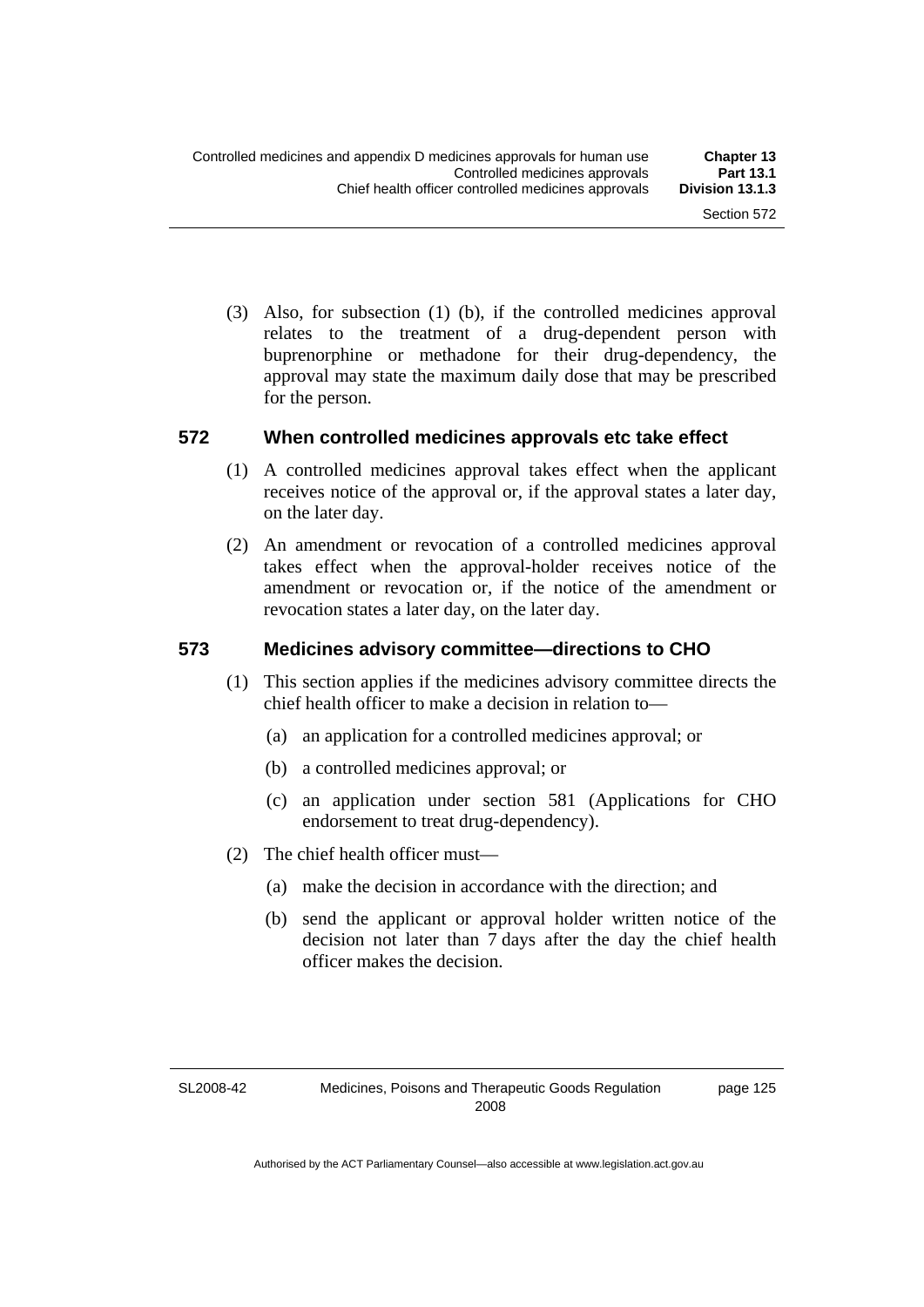# **574 Medicines advisory committee—guidelines for CHO decisions on applications**

 (1) The medicines advisory committee may issue guidelines for the chief health officer in relation to decisions on applications under section 560 (Applications for CHO controlled medicines approvals).

- (2) A guideline is a notifiable instrument.
	- *Note* A notifiable instrument must be notified under the Legislation Act.

# **Division 13.1.4 Endorsements to treat drug-dependency**

#### **580 Meaning of** *endorsement***—div 13.1.4**

In this division:

*endorsement* means an endorsement under section 582 to prescribe buprenorphine and methadone to treat a drug-dependent person's drug-dependency.

*Note* An endorsement is not required by doctors and certain intern doctors who are working at particular institutions, see s 563 (c).

## **581 Applications for CHO endorsement to treat drug-dependency**

 (1) A doctor may, in writing, apply to the chief health officer for an endorsement.

*Note Doctor* does not include an intern doctor (see dict).

- (2) The application must include the following:
	- (a) the doctor's name and business address and telephone number;

*Note* The chief health officer must comply with any applicable guidelines (see s 563 (a)).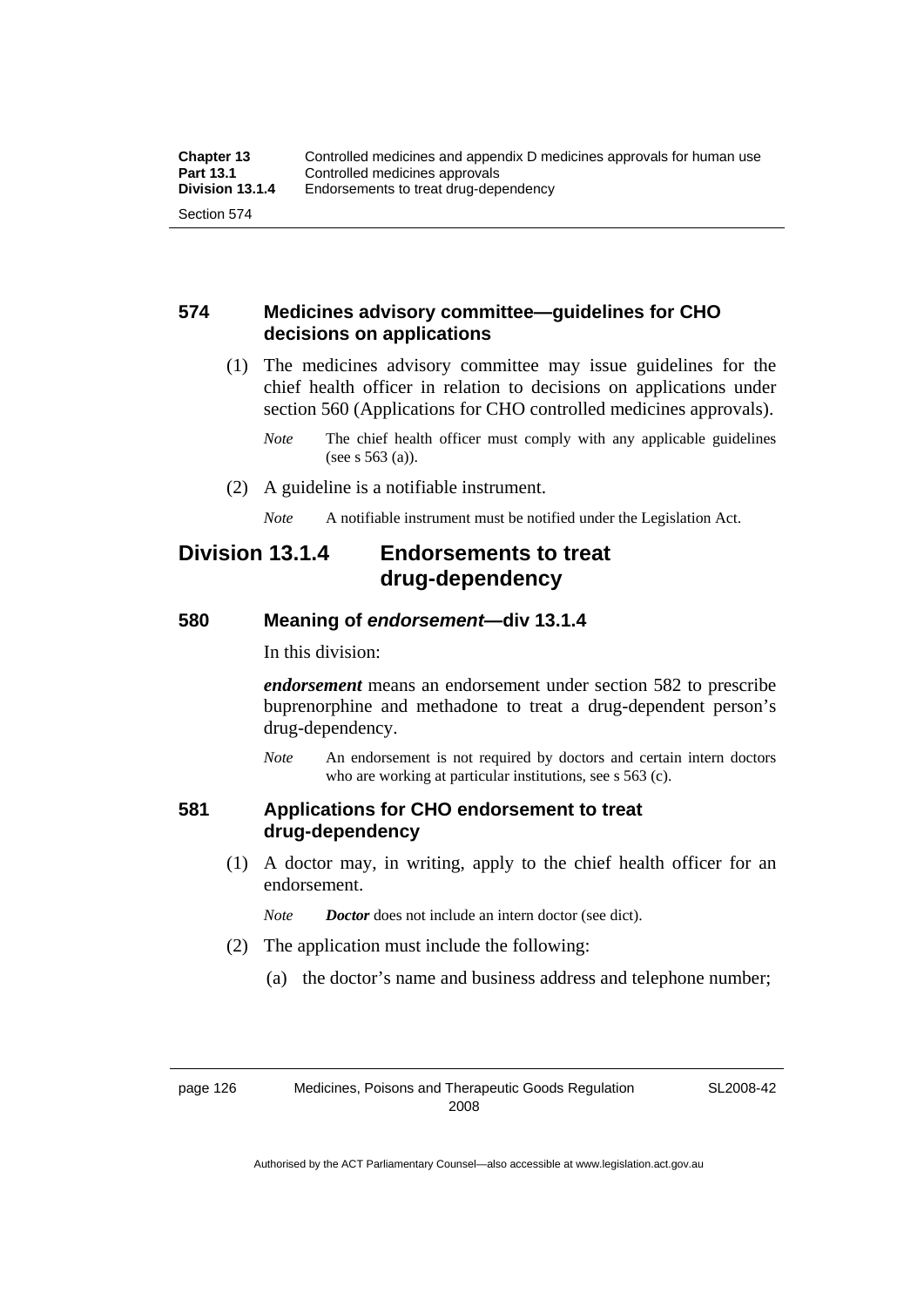- (b) the doctor's qualifications and experience in treating drug-dependency.
- *Note* If a form is approved under the Act, s 198 for this provision, the form must be used.
- (3) The chief health officer may ask the doctor for any other information reasonably required to decide the application.

## **582 CHO decisions on applications for endorsement to treat drug-dependency**

- (1) The chief health officer must give, or refuse to give, an endorsement to a doctor who applies under section 581.
- (2) The chief health officer must not give a doctor an endorsement unless satisfied that the doctor has the qualifications and experience to treat drug-dependency.
- (3) An endorsement is subject to any condition included in the endorsement by the chief health officer.
- (4) The chief health officer must give the doctor written notice of the chief health officer's decision not later than 7 days after the day the decision is made.
- (5) If the chief health officer refuses the application, the notice must include information about the doctor's right to seek review of the decision under section 584.

#### **583 Form of CHO endorsements to treat drug-dependency**

An endorsement by the chief health officer must include the following:

- (a) the doctor's name;
- (b) an identifying number for the endorsement;
- (c) any condition to which the endorsement is subject.

SL2008-42 Medicines, Poisons and Therapeutic Goods Regulation 2008 page 127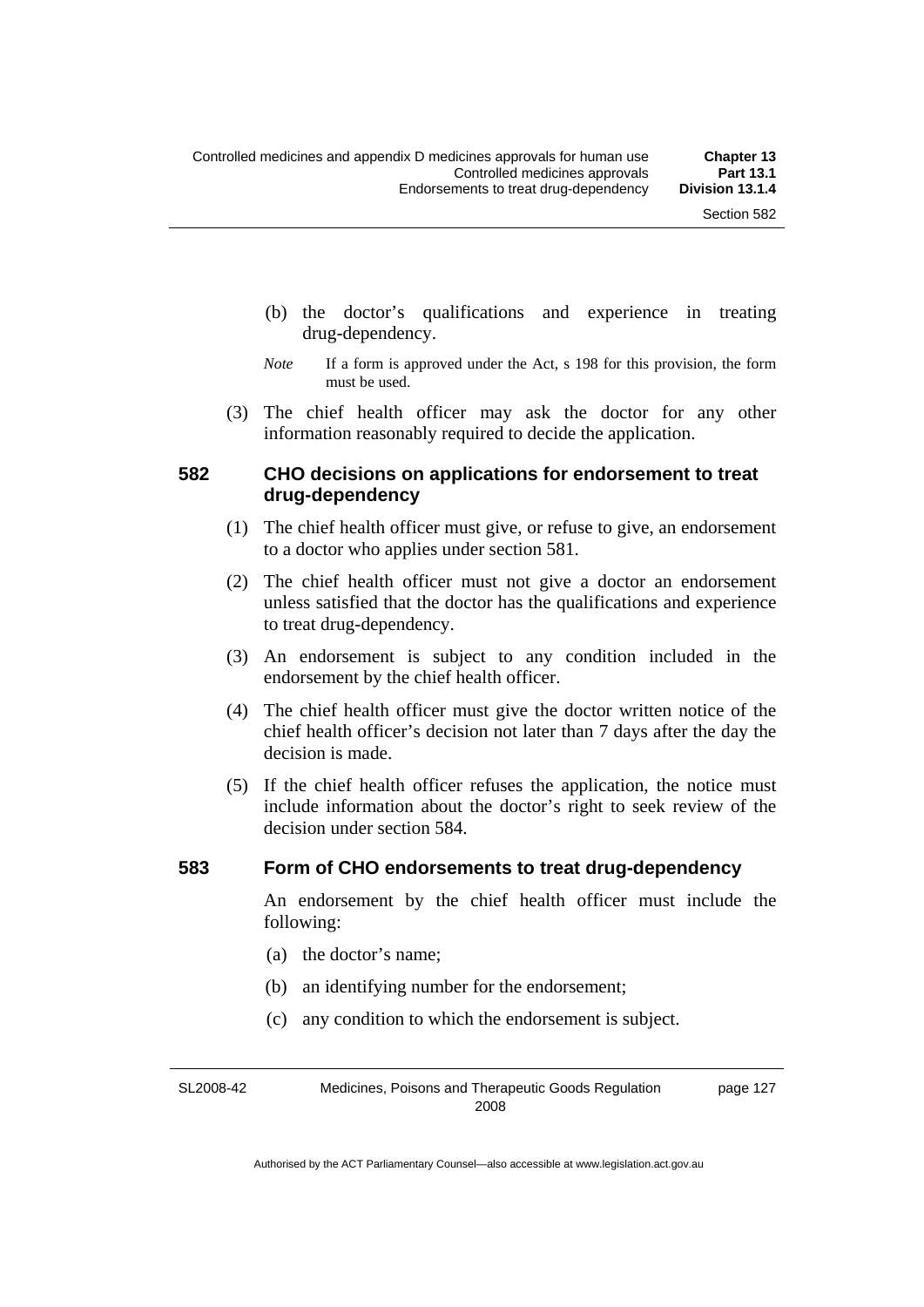# **584 Medicines advisory committee—review of CHO decisions to refuse endorsements to treat drug-dependency**

- (1) This section applies if the chief health officer refuses under section 582 to give an endorsement to a doctor.
- (2) The doctor may, not later than 28 days after the day the doctor receives written notice of the decision, apply to the medicines advisory committee for review of the decision.
- (3) The application for review—
	- (a) must be in writing signed by the doctor; and
	- (b) must set out the grounds for the application; and
	- (c) may include any information that the doctor considers appropriate for the review.
- (4) The medicines advisory committee may, in writing, ask the doctor to give the committee further information that the committee reasonably needs to decide the application.
- (5) After considering the application and any further information provided in accordance with a notice under subsection (4), the medicines advisory committee must—
	- (a) direct the chief health officer to confirm the decision made; or
	- (b) direct the chief health officer to revoke the decision made and approve the application as directed by the committee.

*Note* The chief health officer must comply with a direction (see s 573).

(6) A direction must be in writing.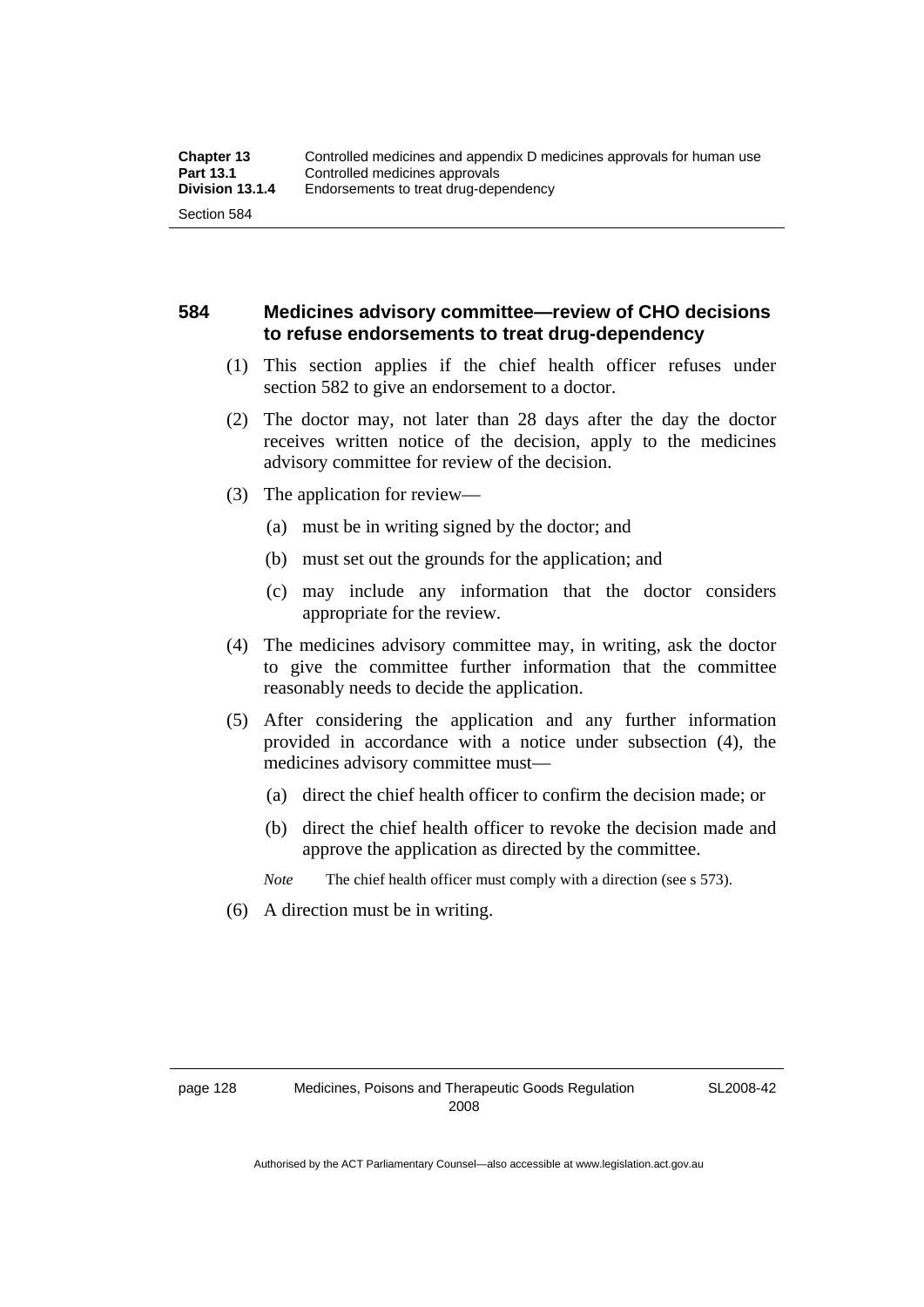# **Part 13.2 Appendix D medicines approvals**

*Note* It is a condition of an authorisation to prescribe a designated appendix D medicine for the prescriber to have an approval under this part (see s 33 (a)).

#### **590 Meaning of** *appendix D medicines approval*

In this regulation:

*appendix D medicines approval* means an approval under section 591 or section 593.

## **591 Standing approval to prescribe designated appendix D medicines**

A doctor is approved to prescribe a designated appendix D medicine for a purpose mentioned in schedule 3 (Designated appendix D medicines—standing approvals), part 3.2, column 3 in relation to the medicine if—

- (a) the medicine is mentioned in the schedule, part 3.2, column 3 in relation to the doctor; and
- (b) if the schedule, part 3.2, column 4 contains a condition in relation to the medicine—the doctor prescribes the medicine in accordance with the condition.

#### **Example—par (b)**

If sch 3, pt 3.2, col 4 includes a condition requiring a doctor to advise a woman of child-bearing age to avoid becoming pregnant during or for a certain period after the completion of treatment, the doctor is authorised to prescribe the medicine only if the doctor gives the patient the advice.

- *Note 1 Doctor* does not include an intern doctor (see dict).
- *Note 2* An example is part of the regulation, is not exhaustive and may extend, but does not limit, the meaning of the provision in which it appears (see Legislation Act, s 126 and s 132).

SL2008-42 Medicines, Poisons and Therapeutic Goods Regulation 2008 page 129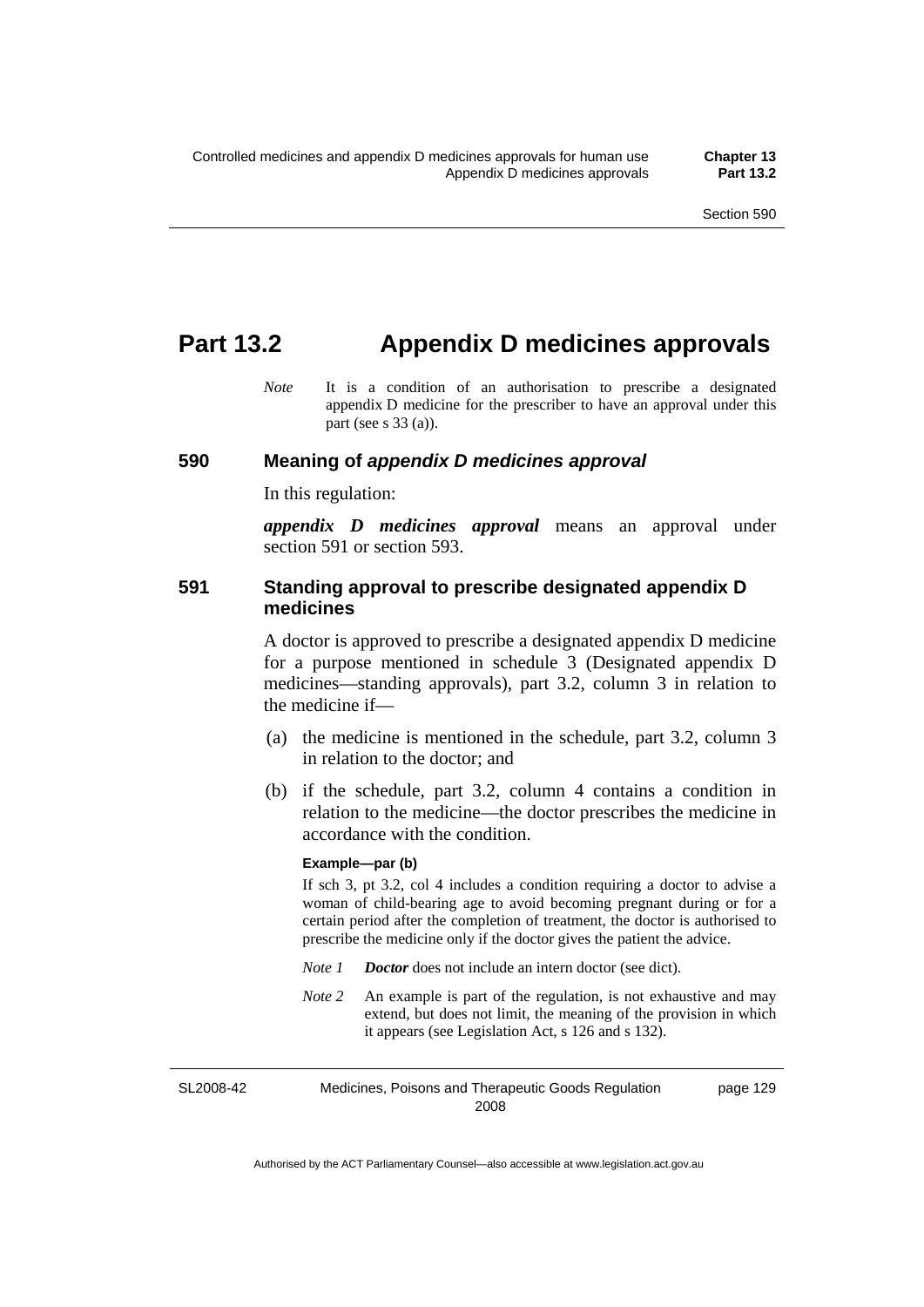# **592 Applications for CHO approval to prescribe designated appendix D medicines**

 (1) A doctor may, in writing, apply to the chief health officer for approval to prescribe a designated appendix D medicine for a purpose mentioned in schedule 3 (Designated appendix D medicines—standing approvals), part 3.2, column 3 in relation to the medicine.

*Note Doctor* does not include an intern doctor (see dict).

- (2) The application must include the following:
	- (a) the medicine's name;
	- (b) the doctor's name, business address and telephone number;
	- (c) if the doctor is a specialist—the specialist area in which the doctor practises;
	- (d) if the doctor is not a specialist—the doctor's qualifications and experience in relation to the medicine.
	- *Note* If a form is approved under the Act, s 198 for this provision, the form must be used.
- (3) The chief health officer may ask the doctor for any other information reasonably required to decide the application.

# **593 CHO decisions on applications to prescribe designated appendix D medicines**

- (1) The chief health officer must approve, or refuse to approve, an application by a doctor under section 592 for approval to prescribe a designated appendix D medicine.
- (2) An approval under subsection (1) to prescribe a designated appendix D medicine is subject to the following conditions:
	- (a) that the doctor complies with any conditions in schedule 3, part 3.2, column 4 in relation to the medicine;

SL2008-42

page 130 Medicines, Poisons and Therapeutic Goods Regulation 2008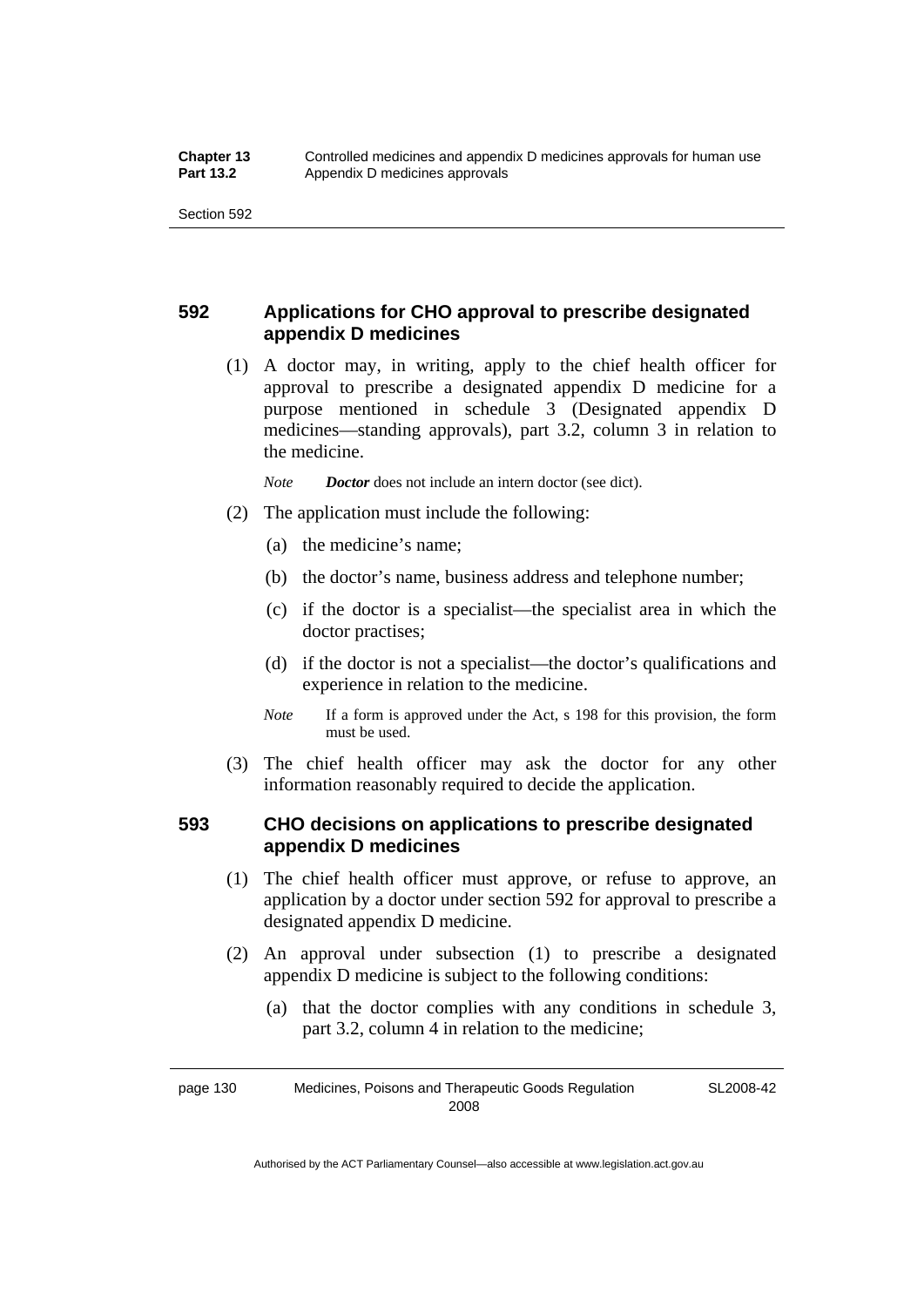(b) any other condition included in the approval by the chief health officer.

#### **Example—par (a)**

If sch 3, pt 3.2, col 4 includes a condition requiring a doctor to advise a woman of child-bearing age to avoid becoming pregnant during or for a certain period after the completion of treatment, the doctor is authorised to prescribe the medicine only if the doctor gives the patient the advice.

- *Note* An example is part of the regulation, is not exhaustive and may extend, but does not limit, the meaning of the provision in which it appears (see Legislation Act, s 126 and s 132).
- (3) For this section, the chief health officer—
	- (a) must have regard to the specialist area (if any) in which the doctor practises and the requirements (if any) stated in the medicines and poisons standard, appendix D for the medicine to which the application relates; and
	- (b) may have regard to anything else the chief health officer considers appropriate.
- (4) The chief health officer must send the doctor written notice of the chief health officer's decision not later than 7 days after the day the decision is made.

#### **594 Form of CHO appendix D medicines approvals**

An appendix D medicines approval given by the chief health officer must include the following:

- (a) the doctor's name;
- (b) the name of the medicine to which the approval relates;
- (c) an identifying number for the approval;
- (d) any condition included in the approval by the chief health officer.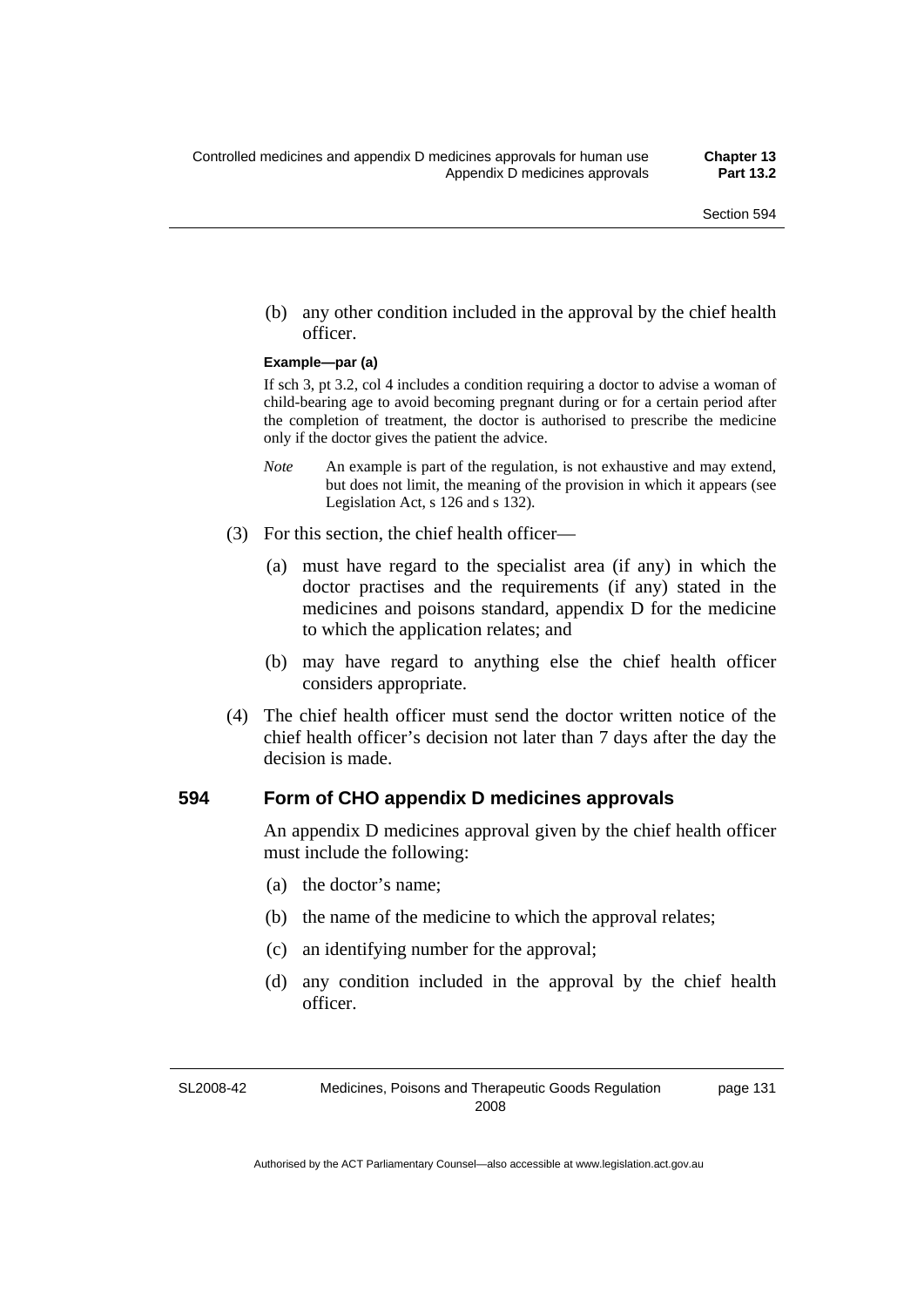# **Chapter 14 Medicines licences**

# **Part 14.1 Medicines licences generally**

#### **600 Medicines licences that may be issued—Act, s 78 (2)**

The following licences for medicines may be issued:

- (a) a licence for a program of research or education in relation to a controlled medicine (a *controlled medicines research and education program licence*);
- (b) a licence for medicines for first-aid kits (a *first-aid kit licence*);
- (c) a licence for the supply by wholesale of a medicine (a *medicines wholesalers licence*);
- (d) a licence for the treatment of opioid dependency with buprenorphine or methadone (an *opioid dependency treatment licence*);
- (e) a licence for the sale by retail of pharmacy medicines by a person who is not a pharmacist (a *pharmacy medicines rural communities licence*).
- *Note* Other medicines licences may also be issued (see Act, s 78 (3)).

SL2008-42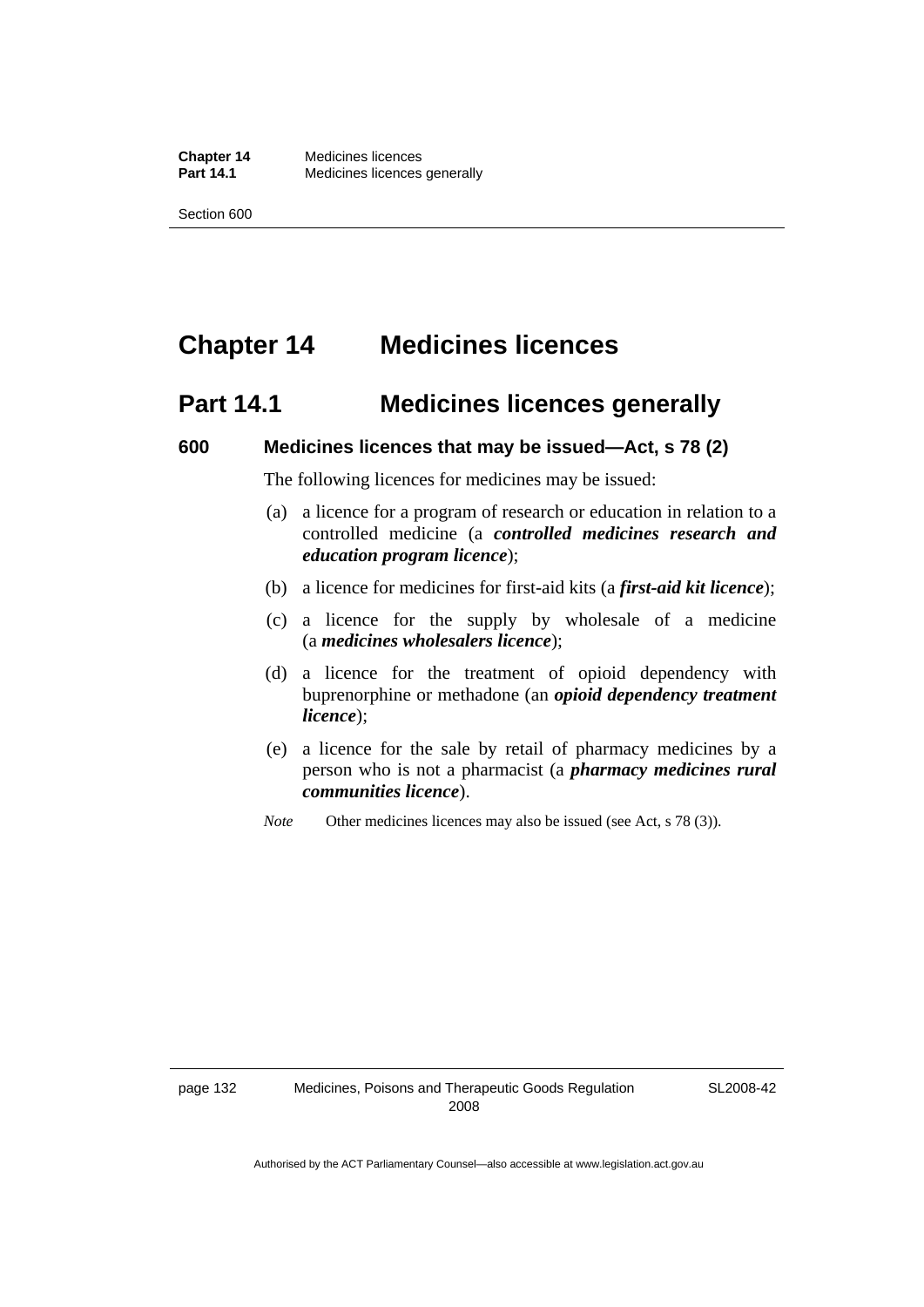# **Part 14.2 Controlled medicines research and education program licences**

## **605 Applications for controlled medicines research and education program licences**

- (1) An application for a controlled medicines research and education program licence for a controlled medicine must be in writing, signed by the applicant, and include the following:
	- (a) the full name, address and academic, professional or other relevant qualifications of—
		- (i) the person who is to supervise the program; and
		- (ii) the person who is to conduct the program;
	- (b) the name of the recognised research institution at or under which the program is proposed to be conducted;

*Note Recognised research institution*—see the Act, s 20 (5).

- (c) whether the program will be conducted at, or under the authority of, the recognised research institution;
- (d) the premises where the program will be conducted;
- (e) the controlled medicine, and the form and strength of the medicine, for which the licence is sought;
- (f) the maximum quantity of the medicine that would be possessed under the licence at any time;
- (g) a description of the program, including an explanation of why the program cannot be carried out satisfactorily without the use of the medicine;

SL2008-42 Medicines, Poisons and Therapeutic Goods Regulation 2008 page 133

*Note* For research and education activities in relation to other medicines, see pt 9.4.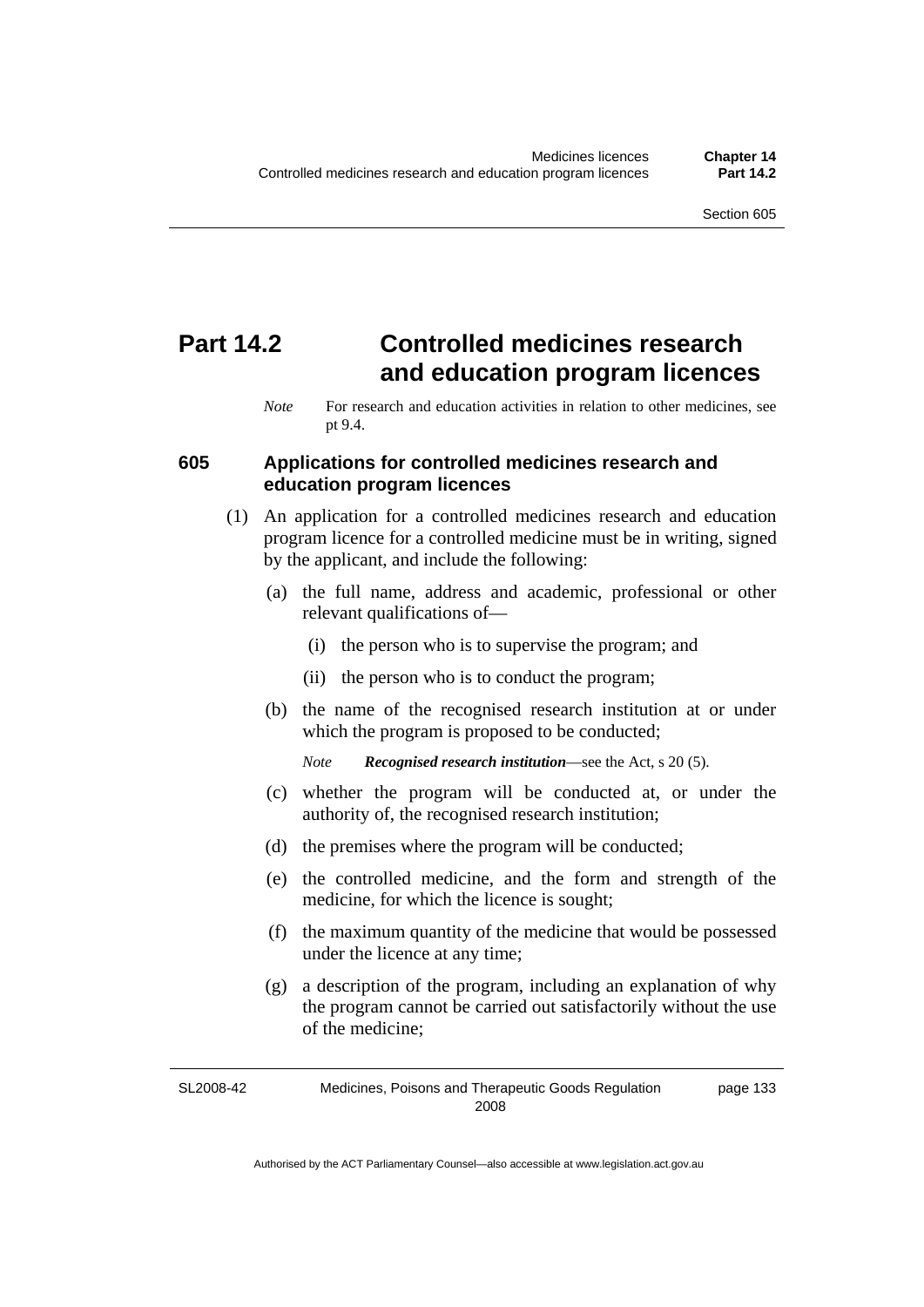- (h) the supervision arrangements for the program;
- (i) the period for which the licence is sought.
- *Note 1* If a form is approved under the Act, s 198 for this provision, the form must be used.
- *Note* 2 A fee may be determined under the Act, s 197 for this provision.
- (2) The application must be accompanied by a written approval of the program by the person in charge of—
	- (a) the recognised research institution; or
	- (b) a faculty or division of the institution.

# **606 Restrictions on issuing of controlled medicines research and education program licences—Act, s 85 (1) (a)**

The chief health officer must not issue a controlled medicines research and education program licence to a person unless—

- (a) the program to which the licence relates will be conducted at, or under the authority of, a recognised research institution; and
- (b) the program is approved by a person mentioned in section 605 (2); and
- (c) satisfied that the program—
	- (i) cannot be carried out without the use of the controlled medicine to which the licence application relates; and
	- (ii) will be adequately supervised.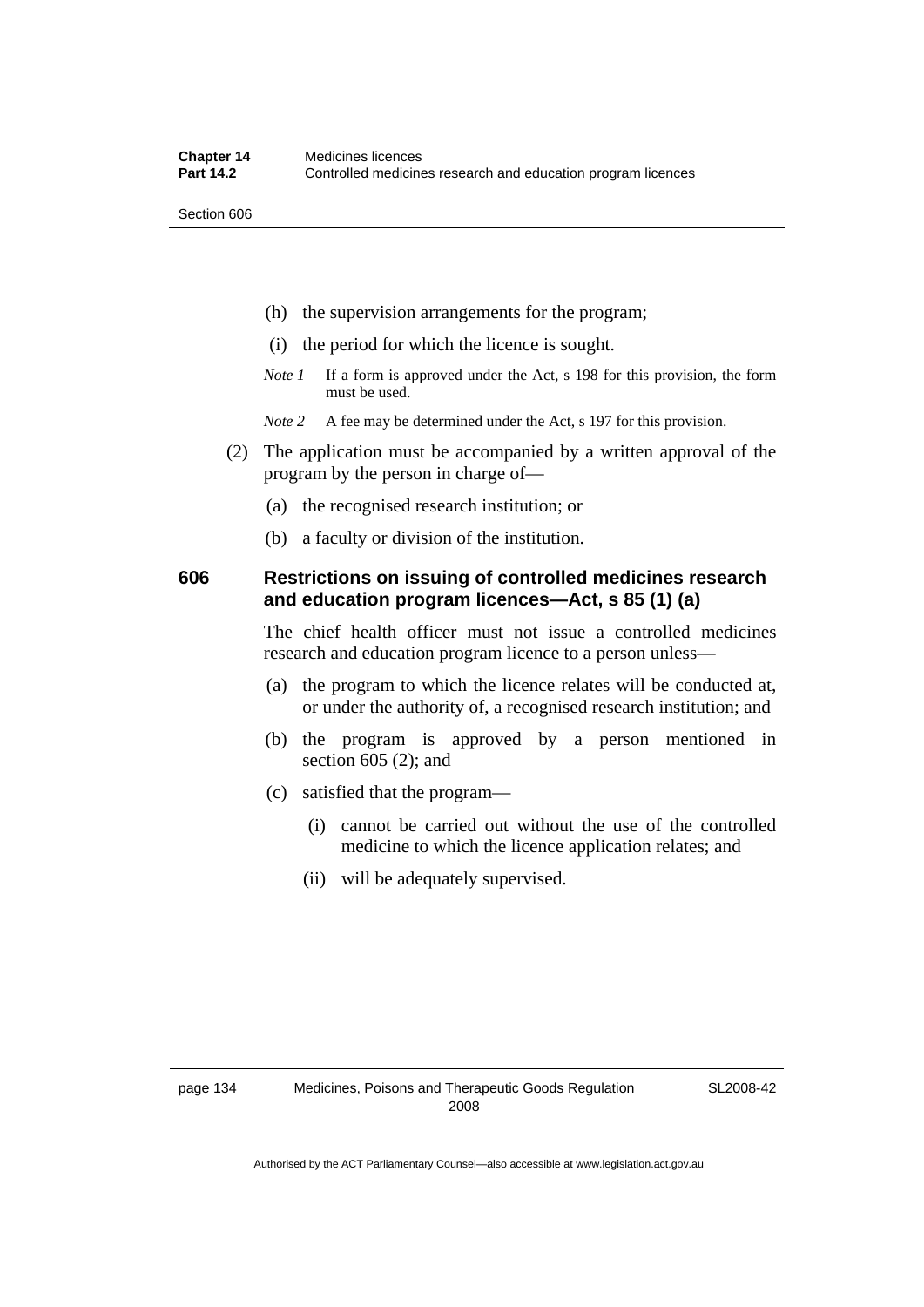# **607 Additional information for controlled medicines research and education program licences—Act, s 88 (1) (k)**

The following additional information is prescribed for a controlled medicines research and education program licence:

- (a) the research or education program for which the licence is issued;
- (b) the name of the program's supervisor;
- (c) the dealings with a controlled medicine authorised by the licence;
- (d) the premises where the program will be conducted;
- (e) the maximum quantity of the controlled medicine that may be possessed at any time for the program;
- (f) the total quantity of the controlled medicine that may be possessed for the program during the period of the licence;
- (g) the form and strength of the controlled medicine that may be obtained and possessed for the program.

SL2008-42

page 135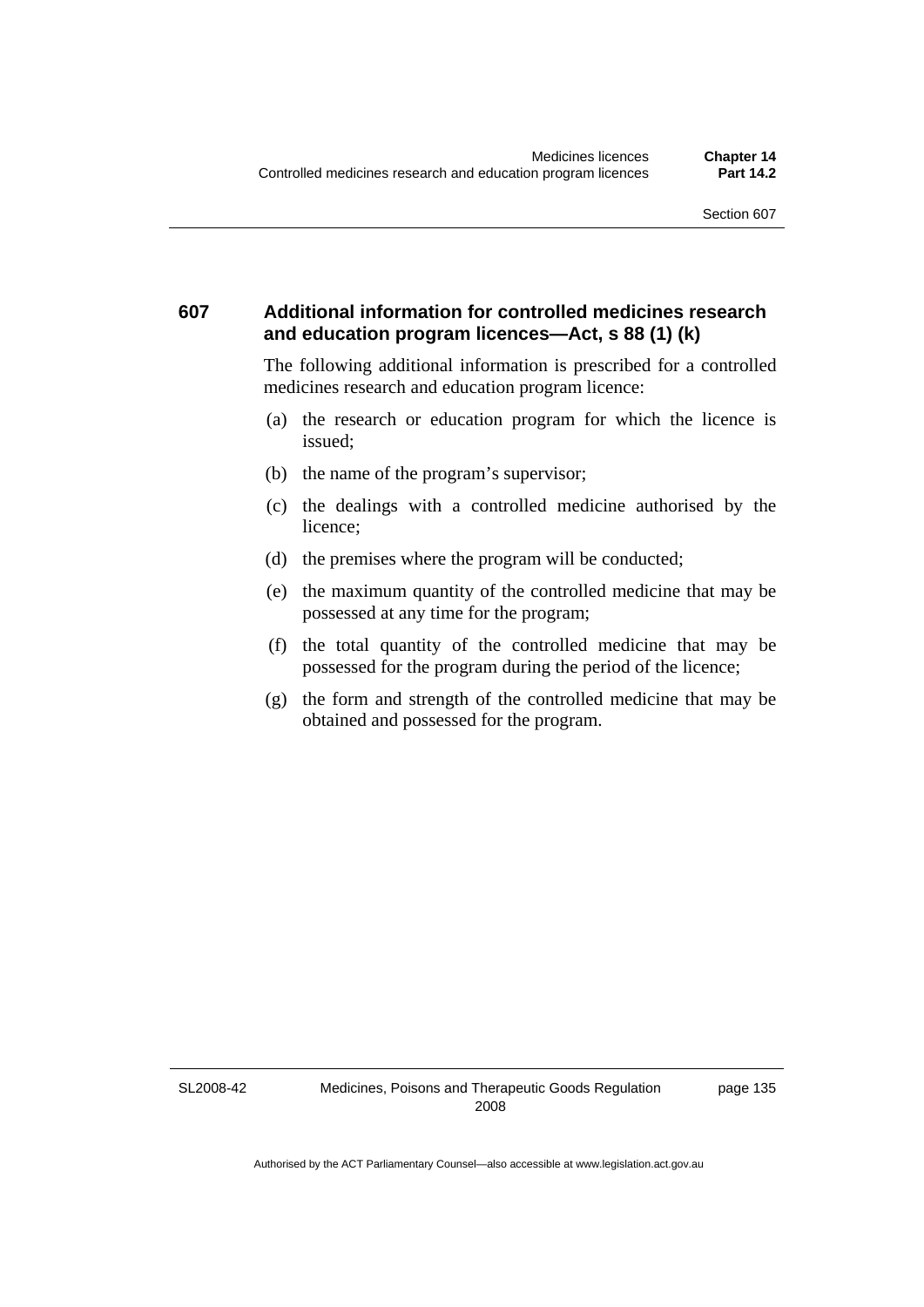**Chapter 14** Medicines licences **Part 14.3 First-aid kit licences** 

Section 610

# **Part 14.3 First-aid kit licences**

*Note* This part is not applicable to a health professional who is authorised elsewhere under this regulation to possess etc medicines for a first-aid kit.

## **610 Applications for first-aid kit licences**

- (1) An application for a first-aid kit licence must be in writing, signed by the applicant, and include the following:
	- (a) the full name, address and occupation of the applicant;
	- (b) the full name, address and occupation of each other person proposed to be authorised to deal with a medicine under the licence;
	- (c) the prescription only medicines and controlled medicines (each of which are *relevant medicines*), and the form and strength of the relevant medicines, for which the licence is sought;
		- *Note* Pharmacy medicines and pharmacist only medicines are authorised for the kit under s 450.
	- (d) the maximum quantity of the relevant medicines that would be possessed under the licence at any time;
	- (e) the first-aid services provided, or proposed to be provided, to the community by the applicant;
	- (f) the situations in which it is proposed the medicines in the first-aid kit will be used;
	- (g) the period for which the licence is sought.
	- *Note 1* If a form is approved under the Act, s 198 for this provision, the form must be used.
	- *Note* 2 A fee may be determined under the Act, s 197 for this provision.

page 136 Medicines, Poisons and Therapeutic Goods Regulation 2008

SL2008-42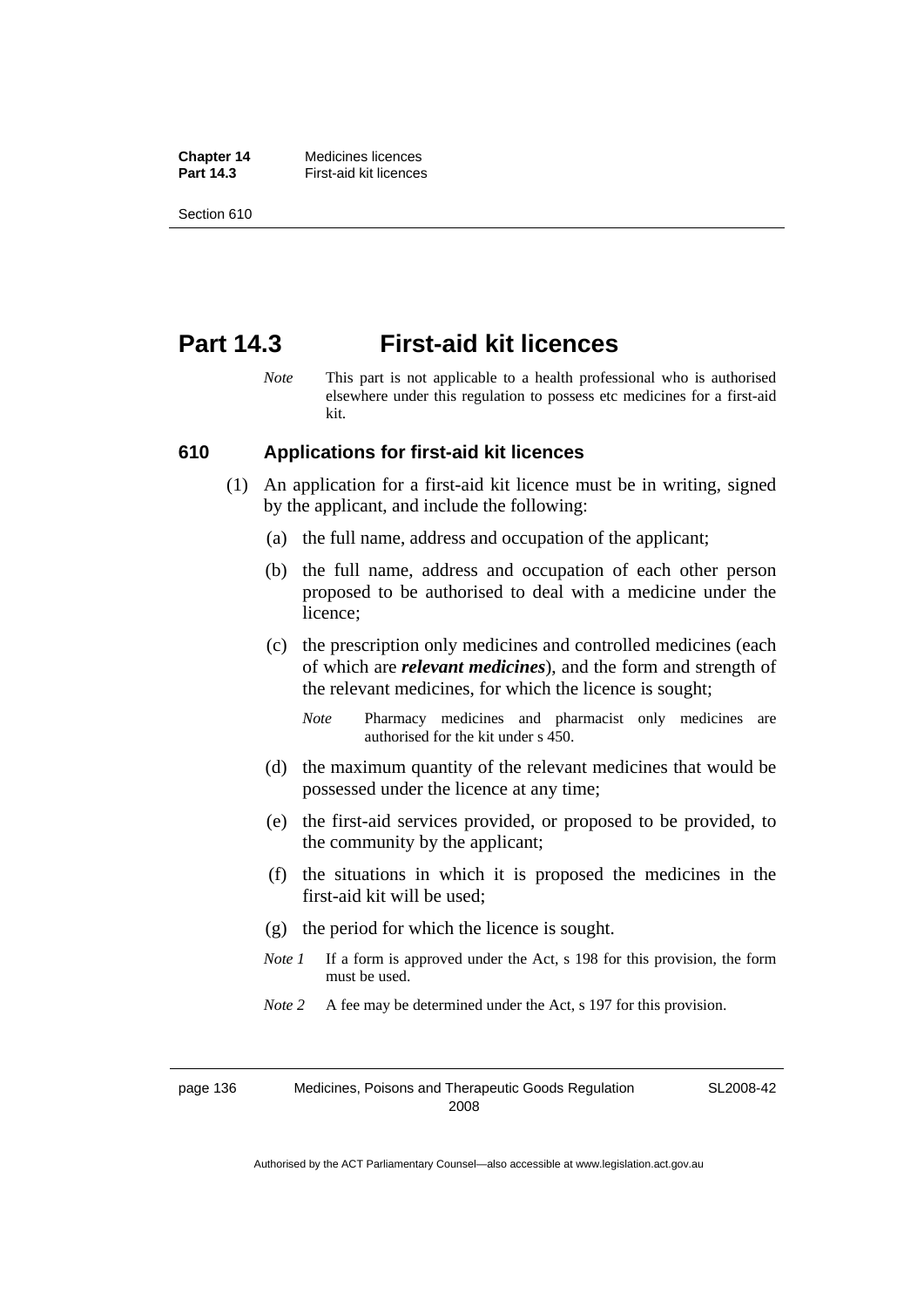- (2) The application must be accompanied by—
	- (a) evidence of the qualifications mentioned in section 611 (a) for the applicant and each person included in the application under subsection (1) (b); and
	- (b) a letter of support from a doctor who will provide medical direction and support to the applicant.
		- *Note Doctor* does not include an intern doctor (see dict).

# **611 Restrictions on issuing of first-aid kit licences— Act, s 85 (1) (a)**

The chief health officer must not issue a first-aid kit licence to a person unless—

- (a) each person to be authorised under the licence has successfully completed a course that qualifies the person to be registered as a nurse or employed as an ambulance paramedic; and
- (b) the chief health officer is satisfied that the person provides, or will be providing, first-aid services to the community, for example, at a workplace or as part of a privately operated ambulance service approved under the *Emergencies Act 2004*, part 4.6 (Other approved providers); and
- (c) the medicines to which the licence application relates are reasonably necessary to provide the first-aid services.
- *Note* An example is part of the regulation, is not exhaustive and may extend, but does not limit, the meaning of the provision in which it appears (see Legislation Act, s 126 and s 132).

SL2008-42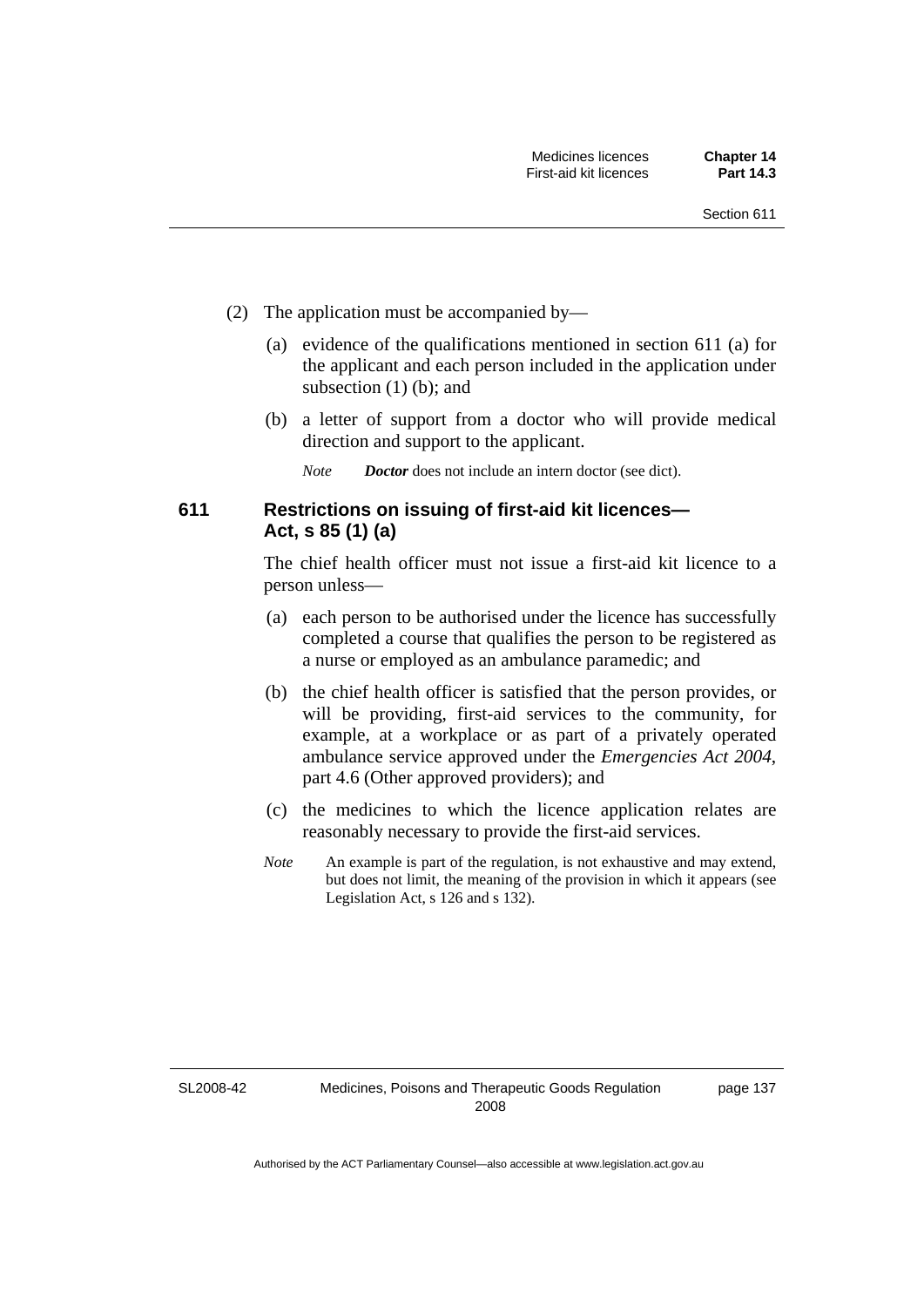# **612 Additional information for first-aid kit licences— Act, s 88 (1) (k)**

- (1) The following additional information is prescribed for a first-aid kit licence:
	- (a) the full name and residential address of each person who is authorised to deal with a medicine under the licence;
	- (b) the maximum quantity of each relevant medicine that may be possessed under the licence at any time;
	- (c) the total quantity of each relevant medicine that may be possessed during the period of the licence;
	- (d) the form and strength in which each relevant medicine may be obtained, possessed and administered under the licence.
- (2) In this section:

*relevant medicines*—see section 610.

SL2008-42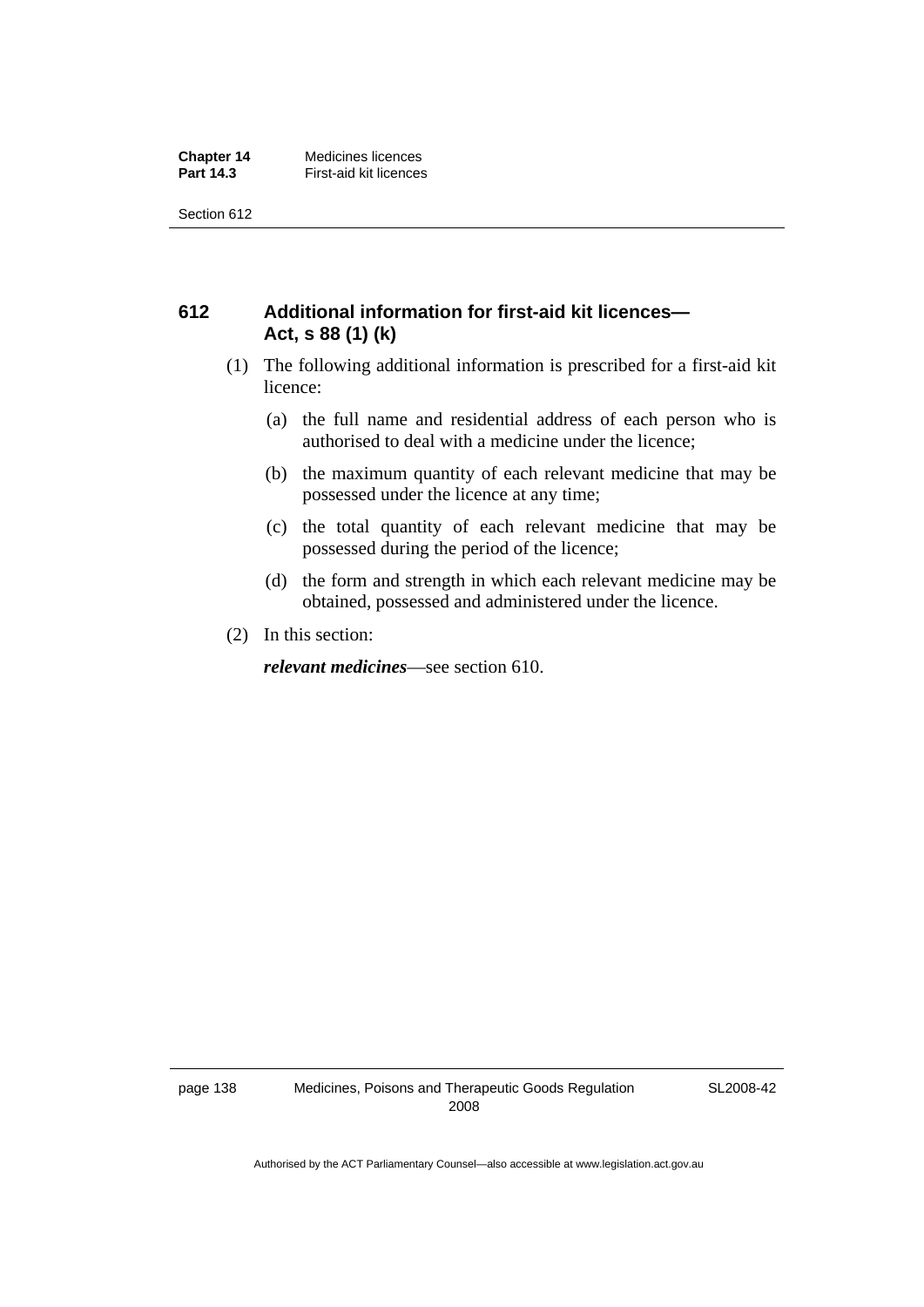# **Part 14.4 Medicines wholesalers licences**

*Note* This part is applicable to an interstate wholesaler only if the Act, s 20 (4) does not apply to the wholesaler.

## **615 Applications for medicines wholesalers licences**

- (1) An application for a medicines wholesalers licence must be in writing, signed by the applicant, and include the following:
	- (a) the medicines to which the application relates;
	- (b) the full name of the applicant;
	- (c) the applicant's ABN (if any);
	- (d) if the applicant is a corporation—the corporation's ACN;
	- (e) the location of the premises where the applicant proposes to deal with the medicines under the licence;
	- (f) the security arrangements proposed for the premises;
	- (g) the name of an individual who is to supervise the dealings to be authorised under the licence.
	- *Note 1* If a form is approved under the Act, s 198 for this provision, the form must be used.
	- *Note* 2 A fee may be determined under the Act, s 197 for this provision.
- (2) The application must be accompanied by a plan of the premises that shows—
	- (a) where it is proposed to store the medicines; and
	- (b) the location and nature of security devices.

SL2008-42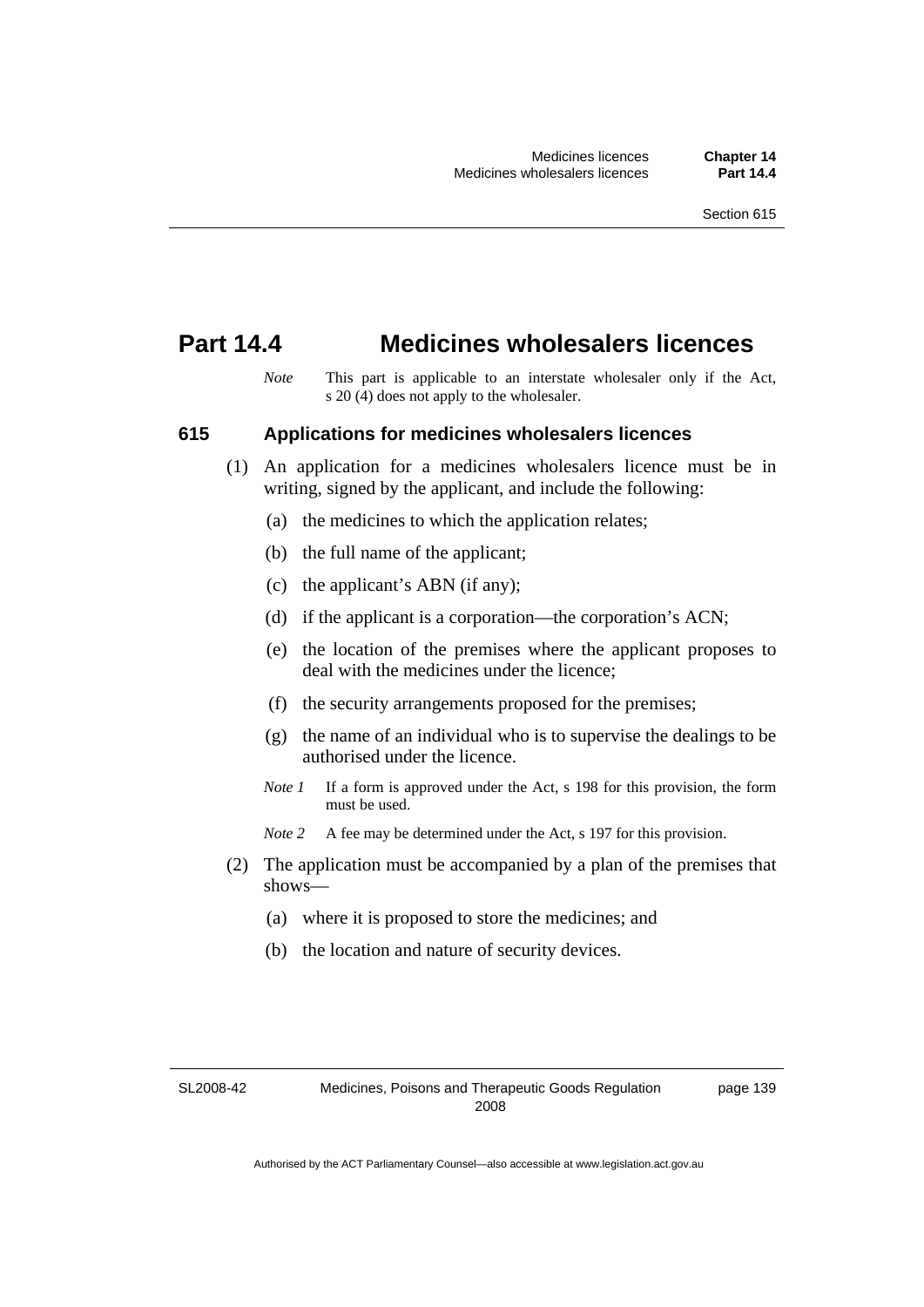# **616 Restrictions on issuing of medicines wholesalers licences—Act, s 85 (1) (a)**

- (1) The chief health officer must not issue a medicines wholesalers licence to a person unless dealings with medicines under the licence will be supervised by an individual nominated by the applicant and approved, in writing, by the chief health officer.
- (2) The chief health officer must not approve the nominated individual unless satisfied that the individual—
	- (a) is a suitable person to hold a medicines wholesalers licence; and
	- (b) has qualifications in chemistry, pharmacy or pharmacology or experience appropriate for the sale of medicines.
	- *Note* For changes of nominated individuals, see the Act, s 93.
- (3) In this section:

*suitable person*, to hold a licence—see the Act, section 81.

# **617 Additional information for medicines wholesalers licences—Act, s 88 (1) (k)**

The name of the person approved under section 616 (1) to supervise the dealings with medicines authorised by the licence is prescribed for a medicines wholesalers licence.

SL2008-42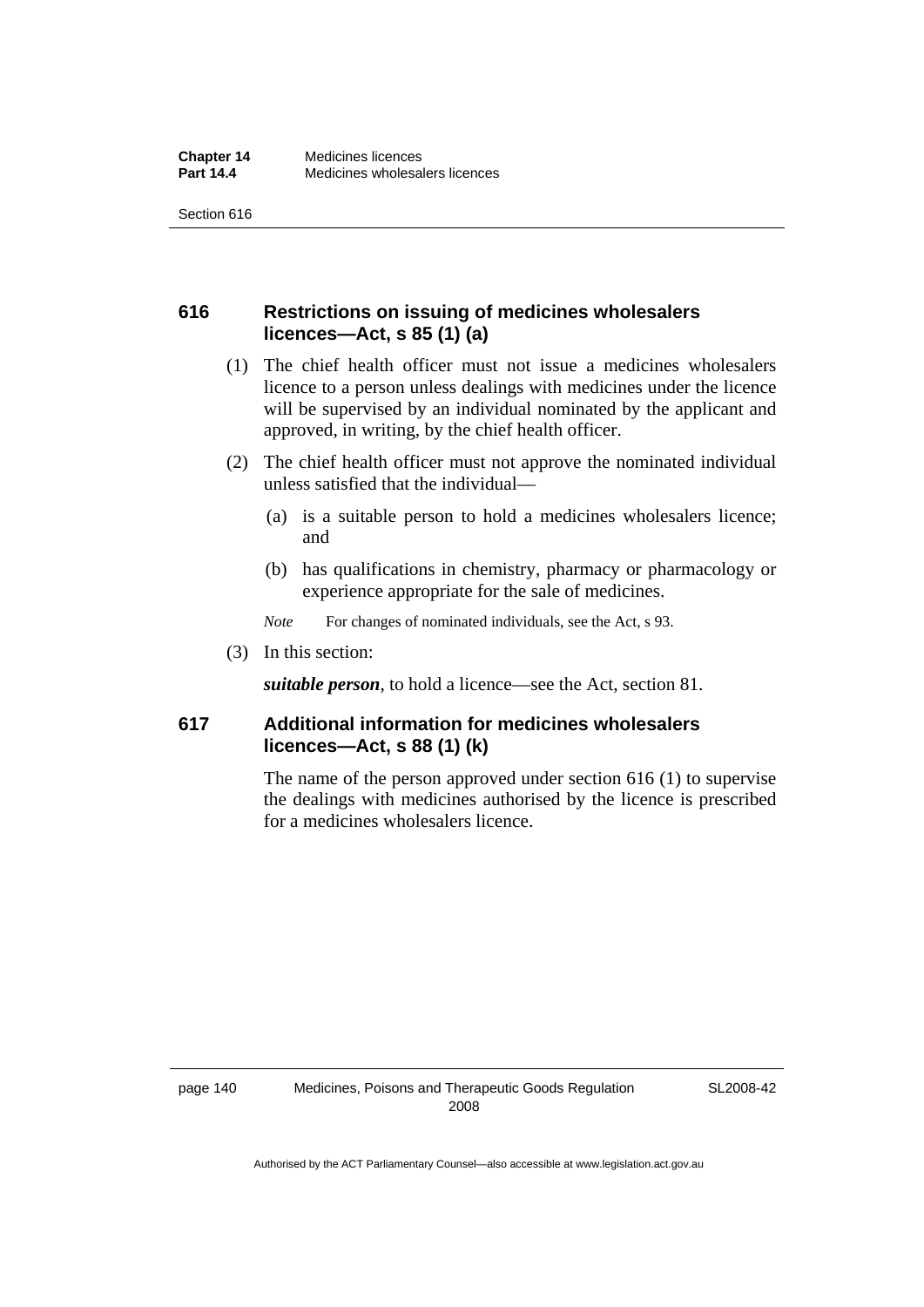# **Part 14.5 Opioid dependency treatment licences**

## **620 Applications for opioid dependency treatment licences**

An application for an opioid dependency treatment licence must be in writing, signed by the applicant, and include the applicant's full name and business address.

- *Note 1* If a form is approved under the Act, s 198 for this provision, the form must be used.
- *Note* 2 A fee may be determined under the Act, s 197 for this provision.

## **621 Restriction on issuing of opioid dependency treatment licences—Act, s 85 (1) (a)**

The chief health officer must not issue an opioid dependency treatment licence to a person unless the person is a pharmacist at a community pharmacy.

*Note Pharmacist* does not include an intern pharmacist (see dict).

## **622 Witnessing not required for administration under opioid dependency treatment licence—Act, s 190 (1) (a)**

The Act, section 53 (e) (Registers—witnessing administration of medicines) does not apply to the administration of buprenorphine or methadone under an opioid dependency treatment licence if section 471 is complied with in relation to the administration.

SL2008-42

page 141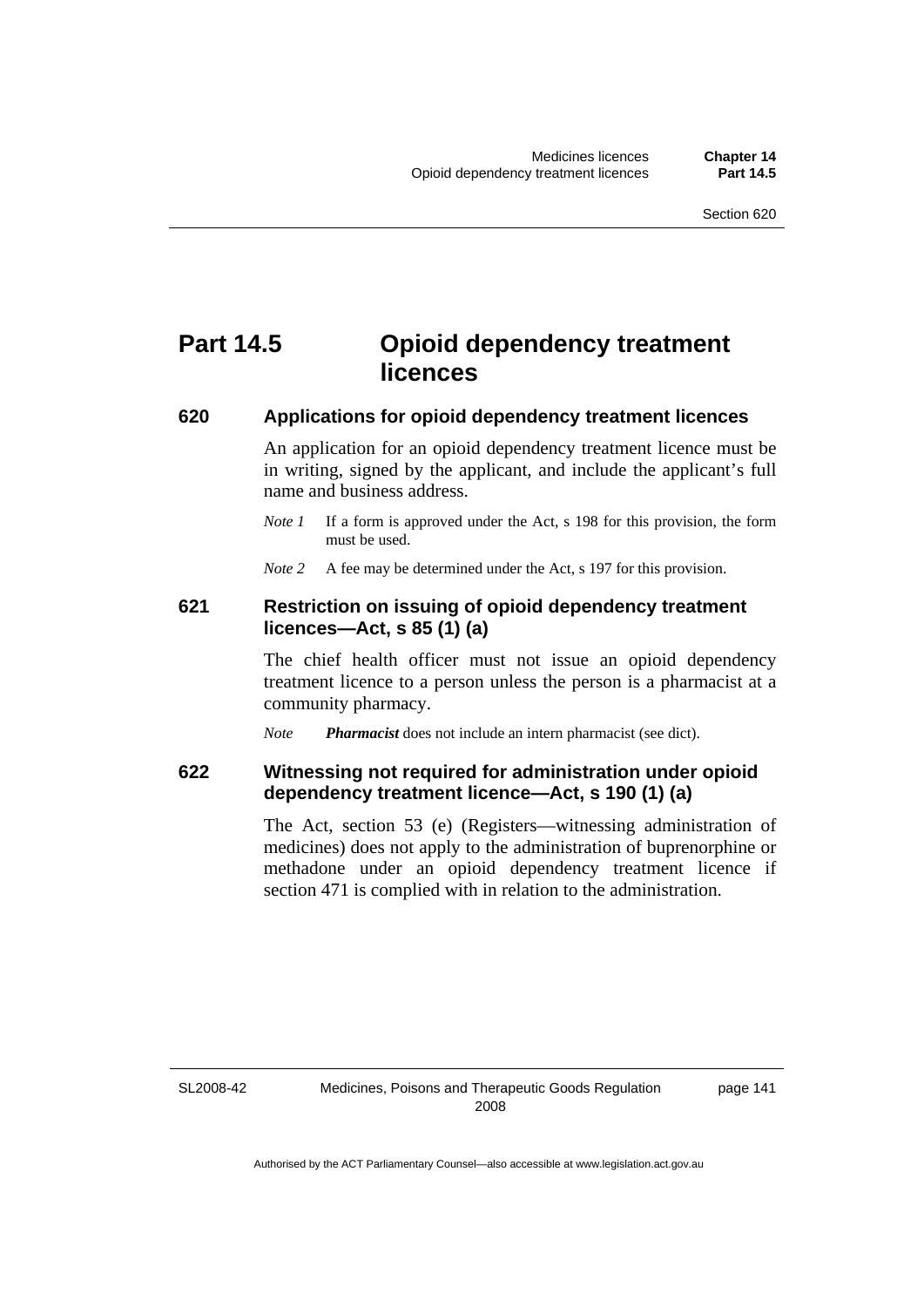# **Part 14.6** Pharmacy medicines rural **communities licences**

# **625 Applications for pharmacy medicines rural communities licences**

An application for a pharmacy medicines rural communities licence must—

- (a) be in writing signed by the applicant; and
- (b) include—
	- (i) the applicant's full name, business address and telephone number; and
	- (ii) the pharmacy medicines proposed to be sold under the licence.
- *Note 1* If a form is approved under the Act, s 198 for this provision, the form must be used.
- *Note* 2 A fee may be determined under the Act, s 197 for this provision.

## **626 Restrictions on issuing of pharmacy medicines rural communities licences—Act, s 85 (1) (a)**

The chief health officer must not issue a pharmacy medicines rural communities licence to a person unless—

- (a) the person is carrying on the business of selling goods by retail; and
- (b) the premises from which the medicines will be sold under the licence is more than 25km by the shortest practical route to the nearest community pharmacy.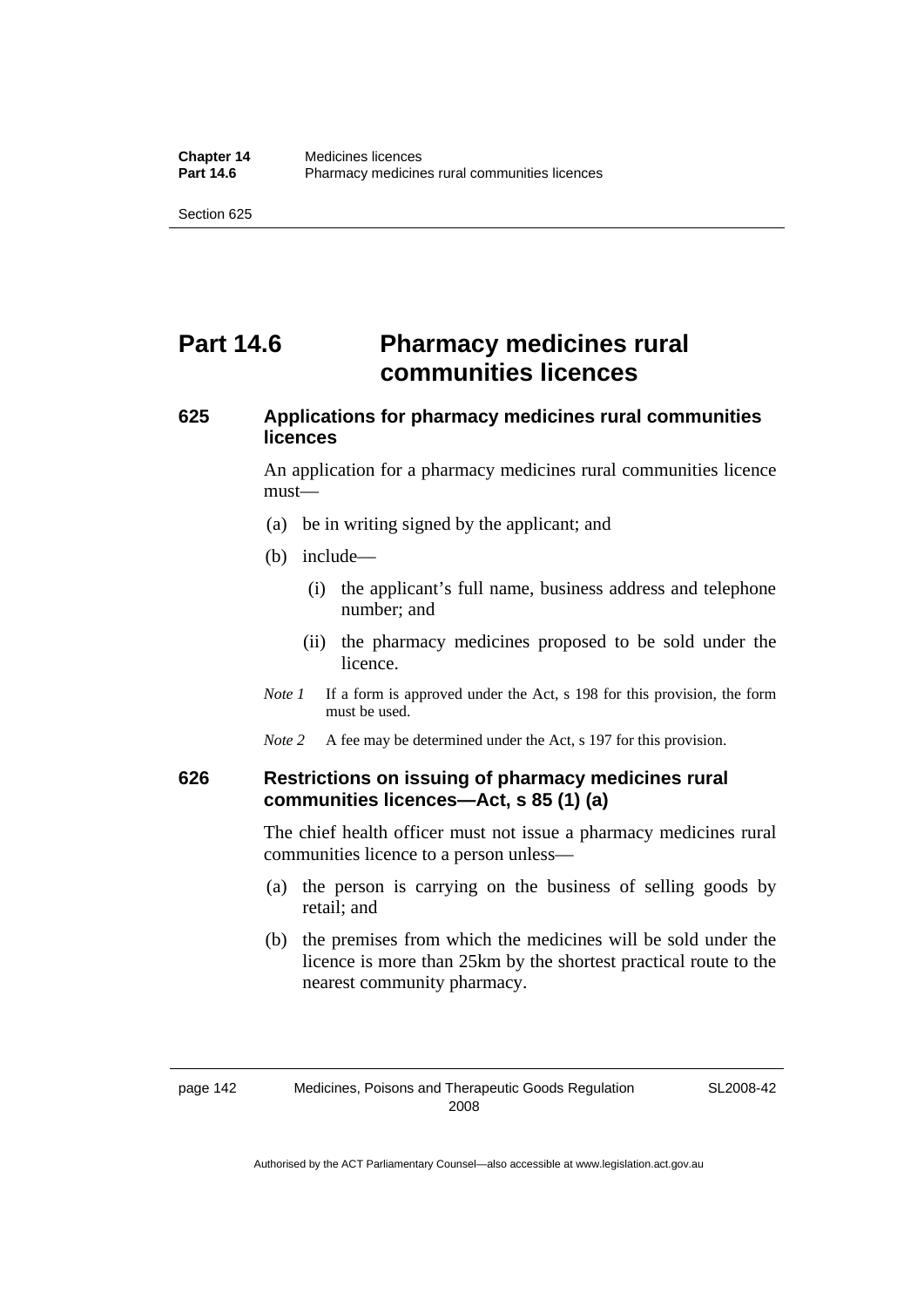# **Chapter 15 Medicines—other provisions**

# **Part 15.1 Opioid dependency treatment guidelines**

#### **630 Guidelines for treatment of opioid dependency**

- (1) The Minister may approve guidelines for the treatment of opioid dependency.
- (2) Without limiting subsection (1), approved guidelines may make provision in relation to the prescribing and administration of buprenorphine and methadone to drug-dependent people.
- (3) An approval is a notifiable instrument.

*Note* A notifiable instrument must be notified under the Legislation Act.

SL2008-42

page 143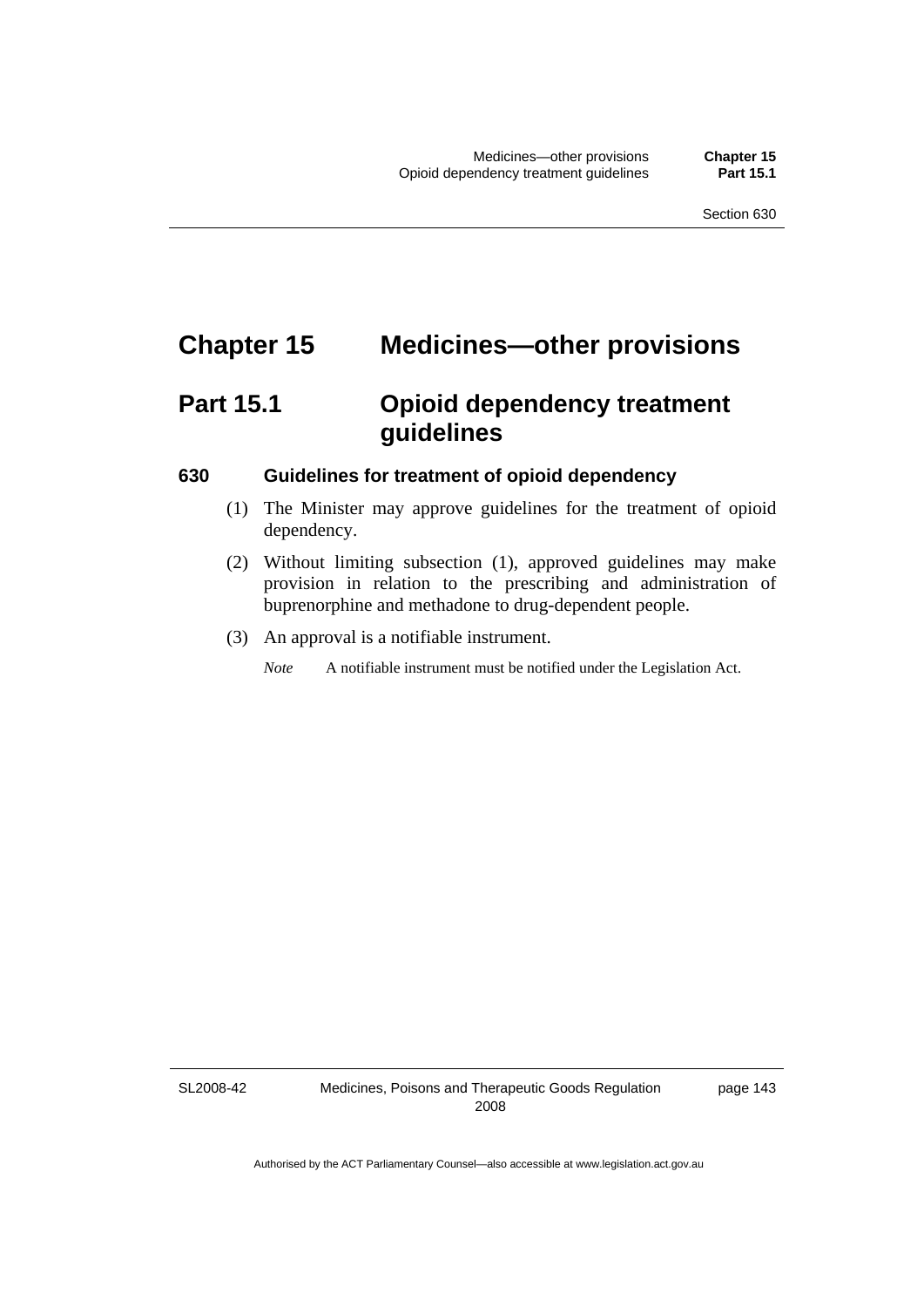# **Part 15.2 Medicines advisory committee**

*Note* The medicines advisory committee is established under the Act, s 194.

#### **635 Medicines advisory committee—membership**

- (1) The medicines advisory committee consists of the following members appointed by the Minister:
	- (a) a chair;
	- (b) 2 other members.
	- *Note 1* For the making of appointments (including acting appointments), see the Legislation Act, pt 19.3.
	- *Note 2* Certain Ministerial appointments require consultation with an Assembly committee and are disallowable (see Legislation Act, div 19.3.3).
- (2) A person is not eligible for appointment to the medicines advisory committee unless the person is a doctor.

*Note Doctor* does not include an intern doctor (see dict).

- (3) The medicines advisory committee must include—
	- (a) at least 1 member who has had experience in the teaching or practice of psychiatry; and
	- (b) 1 member nominated by the Australian Capital Territory Branch of the Australian Medical Association.
- (4) The instrument appointing, or evidencing the appointment of, a medicines advisory committee member must state whether the person is appointed as the chair, or as another member, of the committee.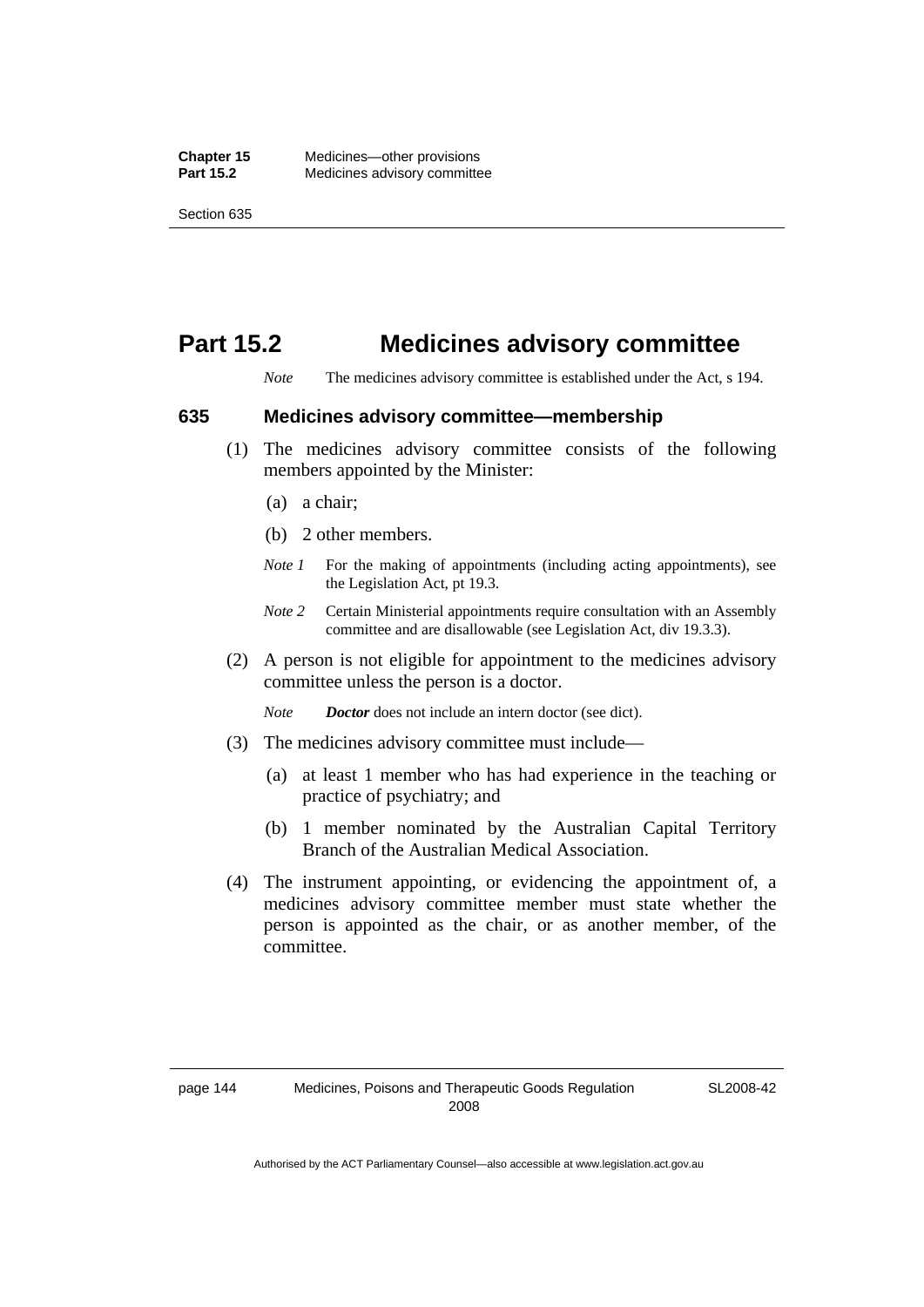#### **636 Medicines advisory committee—term of appointments**

The appointment of a medicines advisory committee member must be for not longer than 3 years.

*Note* A person may be reappointed to a position if the person is eligible to be appointed to the position (see Legislation Act, s 208 and dict, pt 1, def *appoint*).

## **637 Medicines advisory committee—conditions of appointments**

The conditions of appointment of a medicines advisory committee member are the conditions agreed between the Minister and the member, subject to any determination under the *Remuneration Tribunal Act 1995*.

# **638 Medicines advisory committee—time and place of meetings**

- (1) Meetings of the medicines advisory committee are to be held when and where the committee decides.
- (2) The chair of the medicines advisory committee may at any time call a meeting.
- (3) The chair must give the other members reasonable notice of the time and place of a meeting called by the chair.
- (4) The medicines advisory committee may adjourn a proceeding, for any reason it considers appropriate, to a time and place decided by the committee.

## **639 Medicines advisory committee—presiding member**

- (1) The chair presides at a meeting of the medicines advisory committee.
- (2) If the chair is absent, the member chosen by the members present presides.

SL2008-42 Medicines, Poisons and Therapeutic Goods Regulation 2008 page 145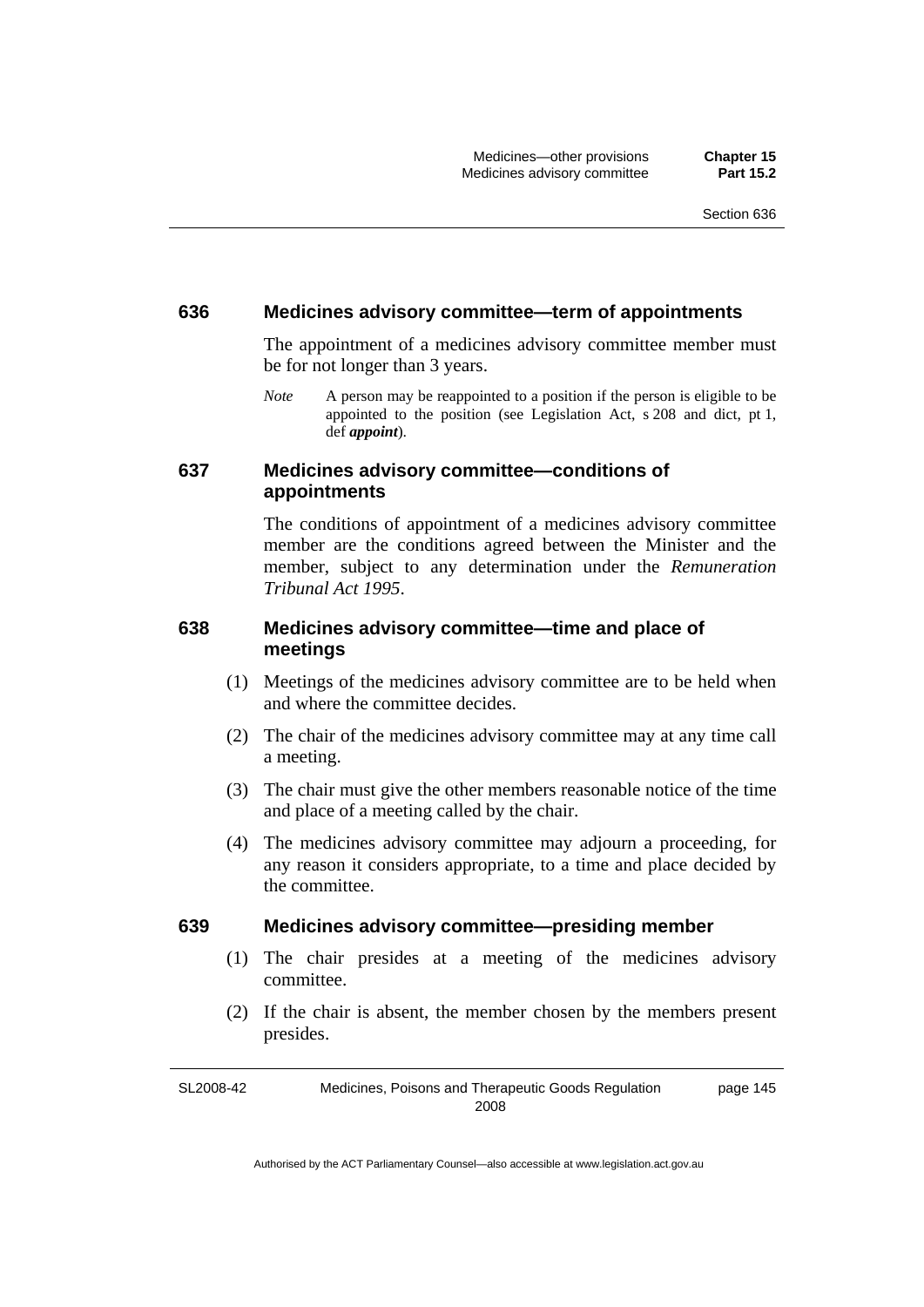#### **640 Medicines advisory committee—quorum**

Business may be carried out at a meeting of the medicines advisory committee only if at least 2 members are present.

## **641 Medicines advisory committee—voting**

- (1) At a meeting of the medicines advisory committee each member has a vote on each question to be decided.
- (2) A question is decided by a majority of the votes of members present and voting but, if the votes are equal, the presiding member has the deciding vote.

## **642 Medicines advisory committee—conduct of meetings**

- (1) The medicines advisory committee may conduct its meetings as the committee considers appropriate.
- (2) A meeting of the medicines advisory committee may be held using a method of communication, or a combination of methods of communication, that allows each member taking part to hear what each other member taking part says without the members being in each other's presence.

#### **Examples**

a phone link, a satellite link, an internet or intranet link

- *Note* An example is part of the regulation, is not exhaustive and may extend, but does not limit, the meaning of the provision in which it appears (see Legislation Act, s 126 and s 132).
- (3) A medicines advisory committee member who takes part in a meeting conducted under subsection (2) is taken to be present at the meeting.
- (4) A resolution is a valid resolution of the medicines advisory committee, even if it is not passed at a meeting of the committee, if all members agree to the proposed resolution in writing.

*Note Written* includes in electronic form (see Act, dict).

page 146 Medicines, Poisons and Therapeutic Goods Regulation 2008 SL2008-42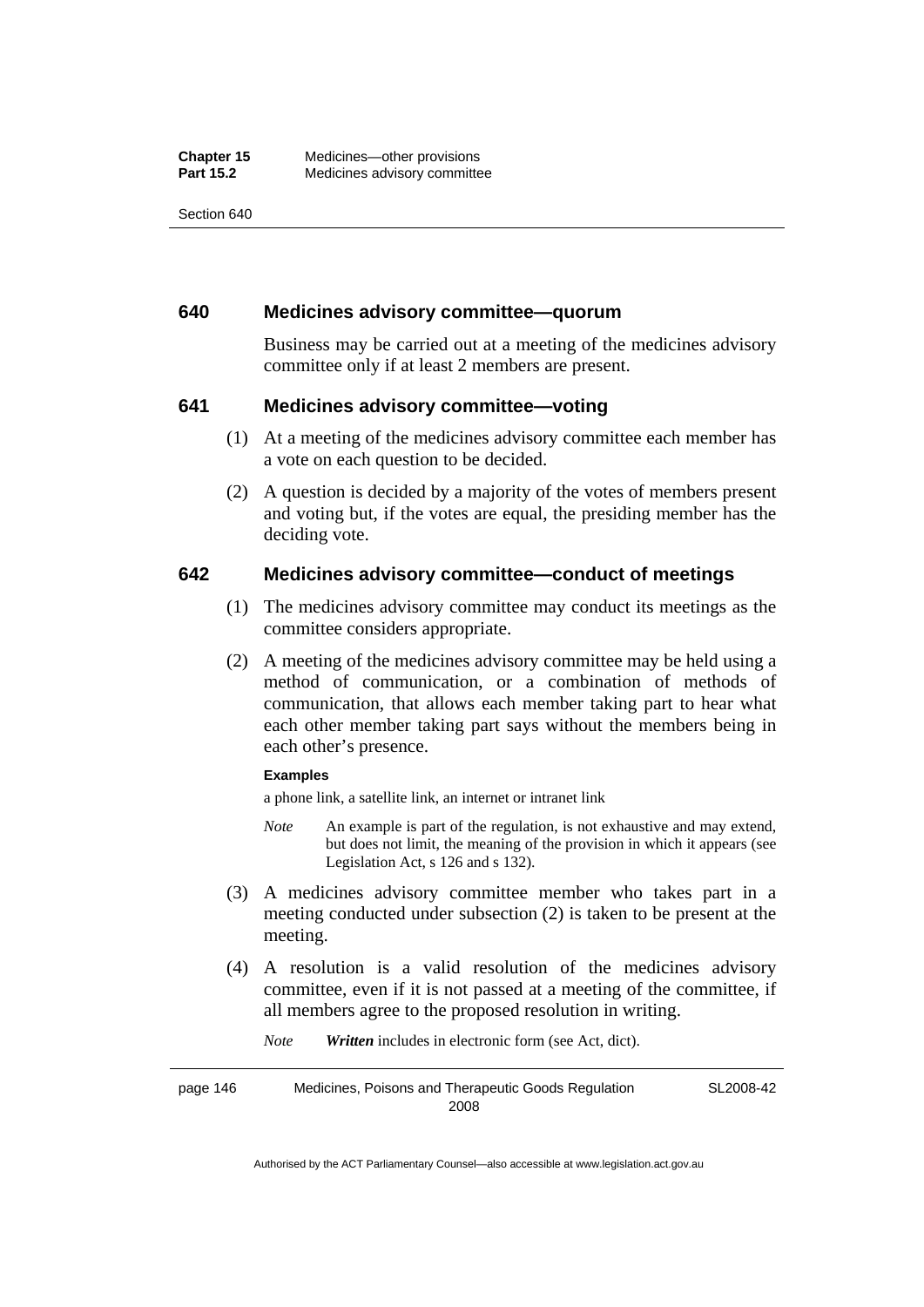(5) The medicines advisory committee must keep minutes of its meetings.

# **643 Medicines advisory committee—disclosure of interests by members**

- (1) If a medicines advisory committee member has a material interest in an issue being considered, or about to be considered, by the committee, the member must disclose the nature of the interest at a committee meeting as soon as possible after the relevant facts have come to the member's knowledge.
- (2) The disclosure must be recorded in the medicines advisory committee's minutes and, unless the committee otherwise decides, the member must not—
	- (a) be present when the medicines advisory committee considers the issue; or
	- (b) take part in a decision of the committee on the issue.

#### **Example**

David, Emile and Fiona are members of the medicines advisory committee. They have an interest in an issue being considered at a committee meeting and they disclose the interest as soon as they become aware of it. David's and Emile's interests are minor but Fiona has a direct financial interest in the issue.

The medicines advisory committee considers the disclosures and decides that because of the nature of the interests:

- David may be present when the committee considers the issue but not take part in the decision
- Emile may be present for the consideration and take part in the decision.

The medicines advisory committee does not make a decision allowing Fiona to be present or take part in the committee's decision. Accordingly, Fiona cannot be present for the consideration of the issue or take part in the decision.

*Note* An example is part of the regulation, is not exhaustive and may extend, but does not limit, the meaning of the provision in which it appears (see Legislation Act, s 126 and s 132).

SL2008-42

Medicines, Poisons and Therapeutic Goods Regulation 2008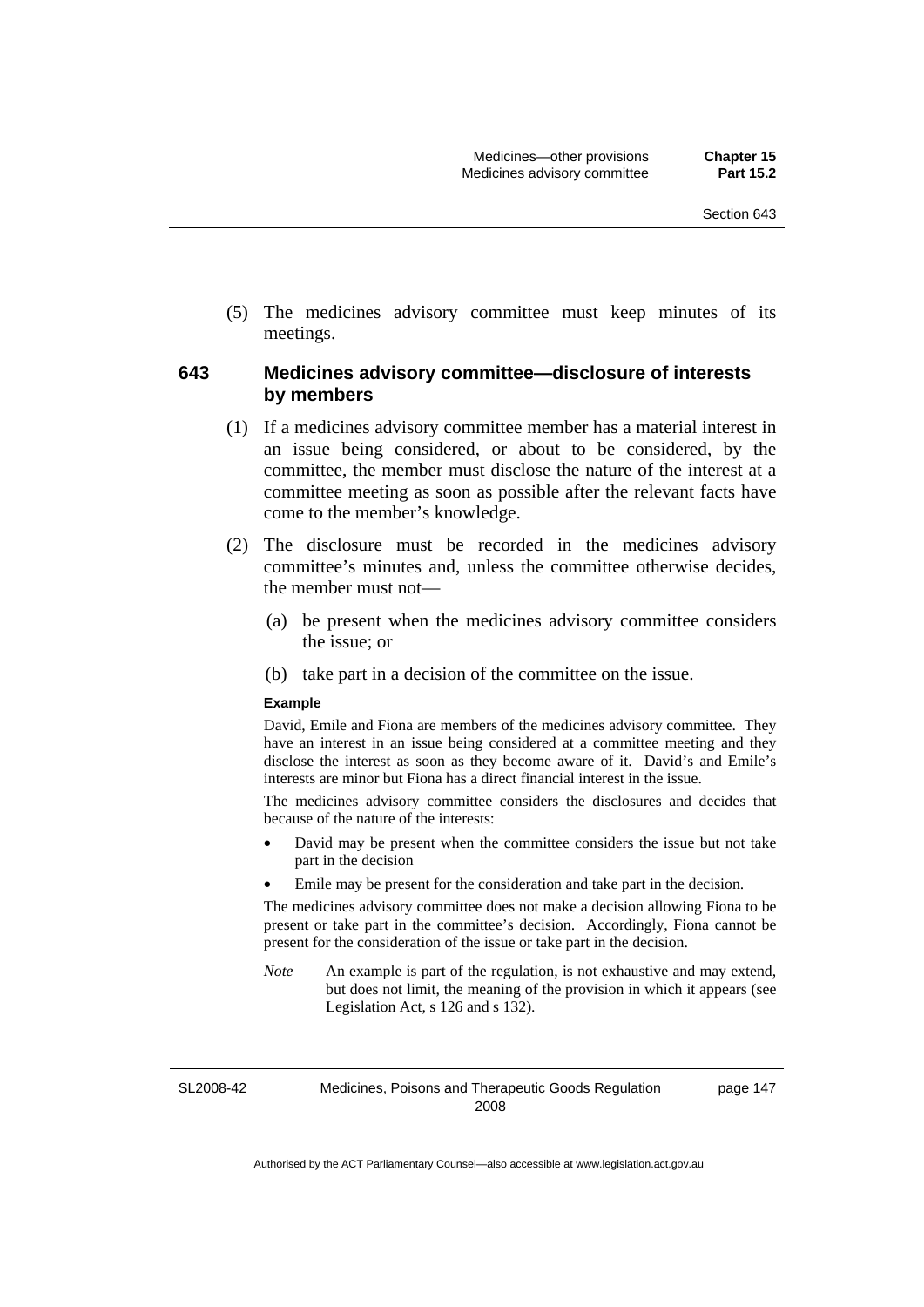- (3) Any other medicines advisory committee member who also has a material interest in the issue must not be present when the committee is considering its decision under subsection (2).
- (4) In deciding under subsection (2) whether a member may be present when the medicines advisory committee decides the issue or take part in a decision of the committee on the issue, and despite section 640 (Medicines advisory committee—quorum), the committee may consist of 1 member.

#### **Example**

if 2 members are present at a meeting and 1 member discloses a material interest, the other member may decide whether the member who made the disclosure can take part in a decision by the committee

(5) In this section:

*associate*, of a person, means—

- (a) the person's business partner; or
- (b) a close friend of the person; or
- (c) a family member of the person.

*executive officer*, of a corporation, means a person (however described) who is concerned with, or takes part in, the corporation's management (whether or not the person is a director of the corporation).

*indirect interest*—without limiting the kind of indirect interest a person may have, a person has an *indirect interest* in an issue if any of the following has an interest in the issue:

- (a) an associate of the person;
- (b) a corporation with not more than 100 members that the person, or an associate of the person, is a member of;
- (c) a subsidiary of a corporation mentioned in paragraph (b);

page 148 Medicines, Poisons and Therapeutic Goods Regulation 2008

SL2008-42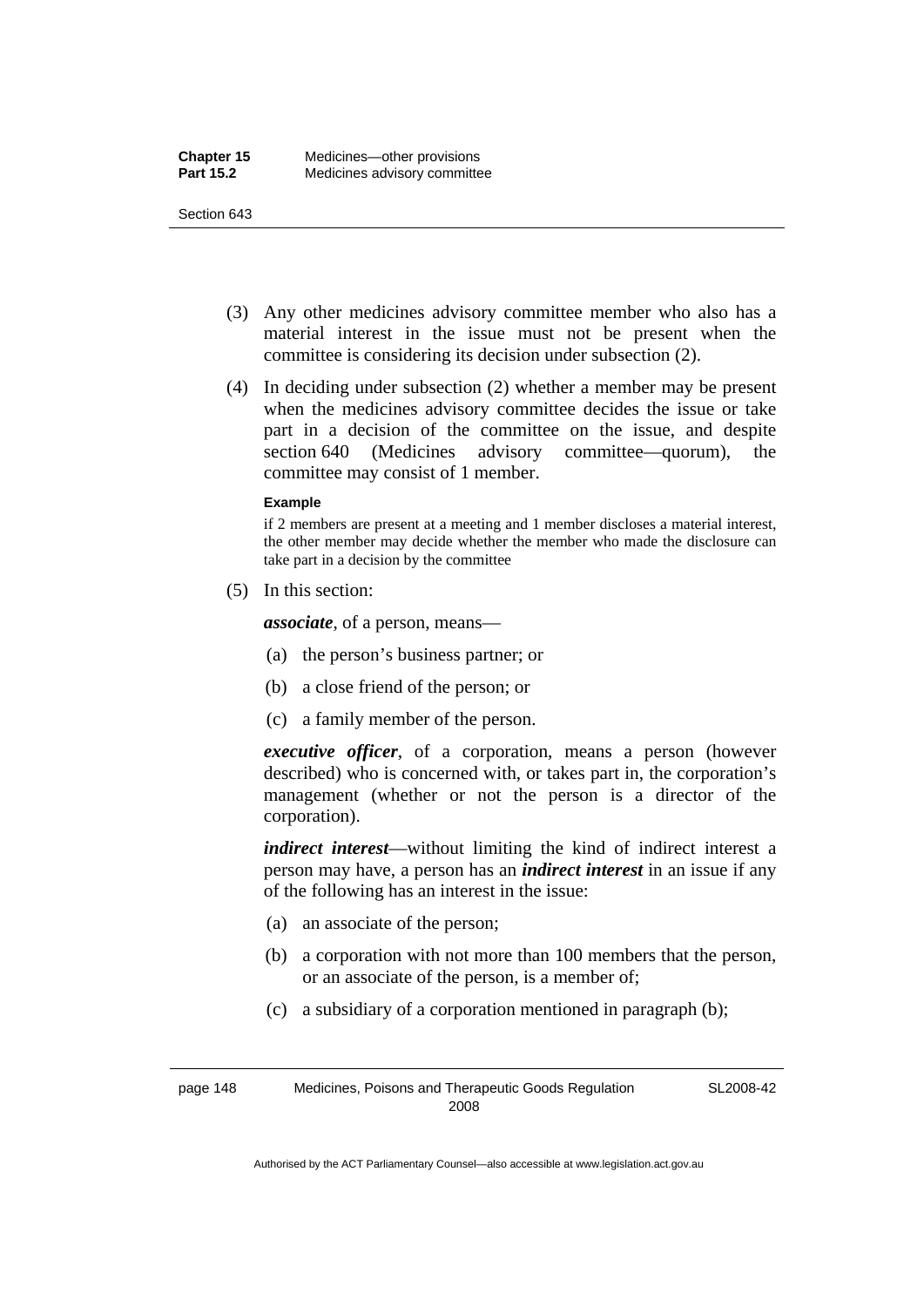- (d) a corporation that the person, or an associate of the person, is an executive officer of;
- (e) the trustee of a trust that the person, or an associate of the person, is a beneficiary of;
- (f) a member of a firm or partnership that the person, or an associate of the person, is a member of;
- (g) someone else carrying on a business if the person, or an associate of the person, has a direct or indirect right to participate in the profits of the business.

*material interest*—a medicines advisory committee member has a *material interest* in an issue if the member has—

- (a) a direct or indirect financial interest in the issue; or
- (b) a direct or indirect interest of any other kind if the interest could conflict with the proper exercise of the member's functions in relation to the committee's consideration of the issue.

#### **644 Medicines advisory committee—ending appointments**

- (1) The Minister may end the appointment of a medicines advisory committee member—
	- (a) if the member contravenes a territory law; or
	- (b) for misbehaviour; or
	- (c) if the member becomes bankrupt or executes a personal insolvency agreement; or
	- (d) if the member is convicted, in the ACT, of an offence punishable by imprisonment for at least 1 year; or

SL2008-42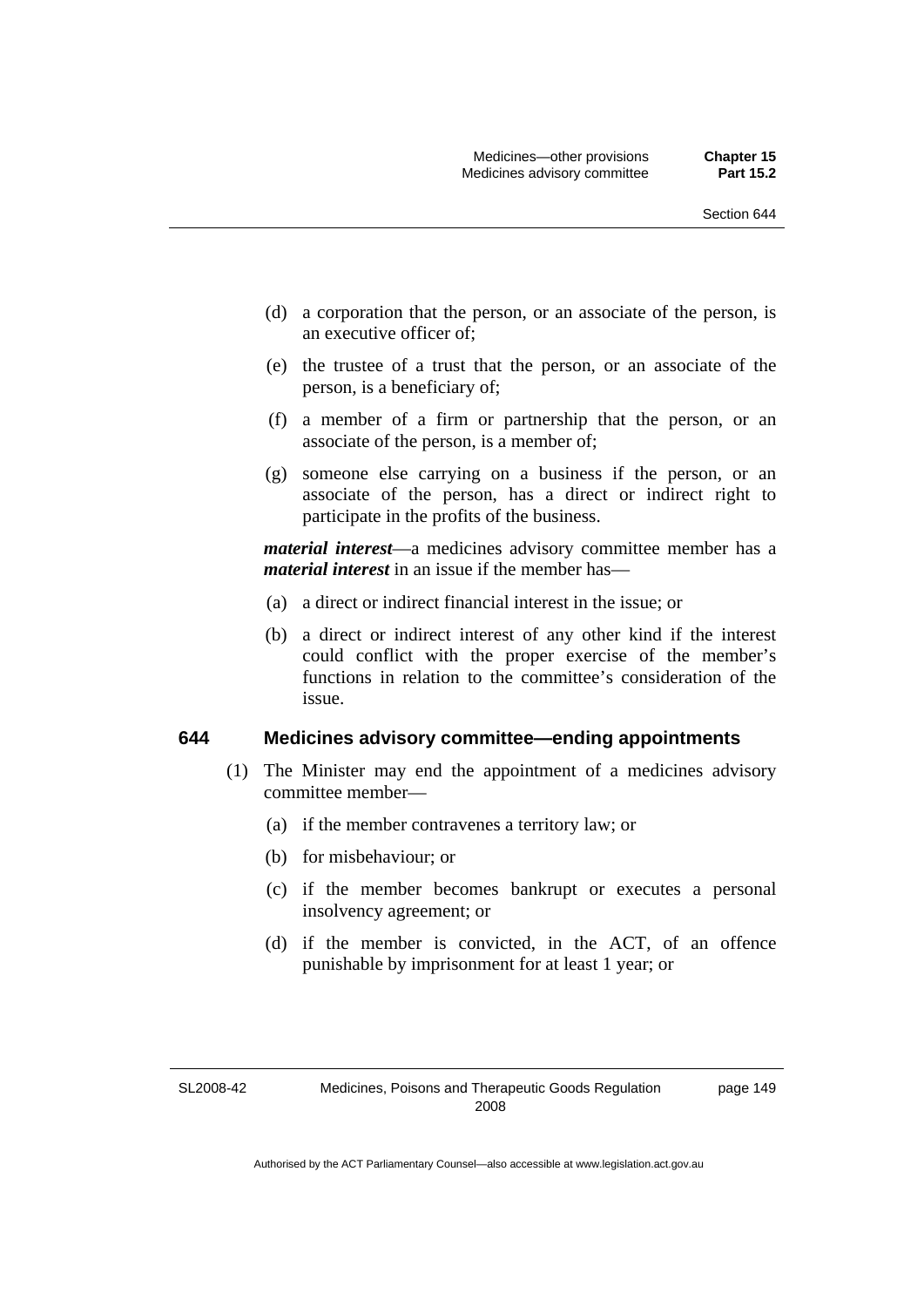- (e) if the member is convicted outside the ACT, in Australia or elsewhere, of an offence that, if it had been committed in the ACT, would be punishable by imprisonment for at least 1 year; or
- (f) if the member contravenes section 643 (Medicines advisory committee—disclosure of interests by members).
- *Note* A member's appointment also ends if the member resigns (see Legislation Act, s 210).
- (2) The Minister must end the appointment of a medicines advisory committee member—
	- (a) if the member ceases to be a doctor; or
	- (b) if, on 3 consecutive occasions, the member fails, without the chair's agreement, to make himself or herself available for a proposed meeting of the committee; or
	- (c) if the member fails to take all reasonable steps to avoid being placed in a position where a conflict of interest arises during the exercise of the member's functions; or
	- (d) for physical or mental incapacity, if the incapacity substantially affects the exercise of the member's functions.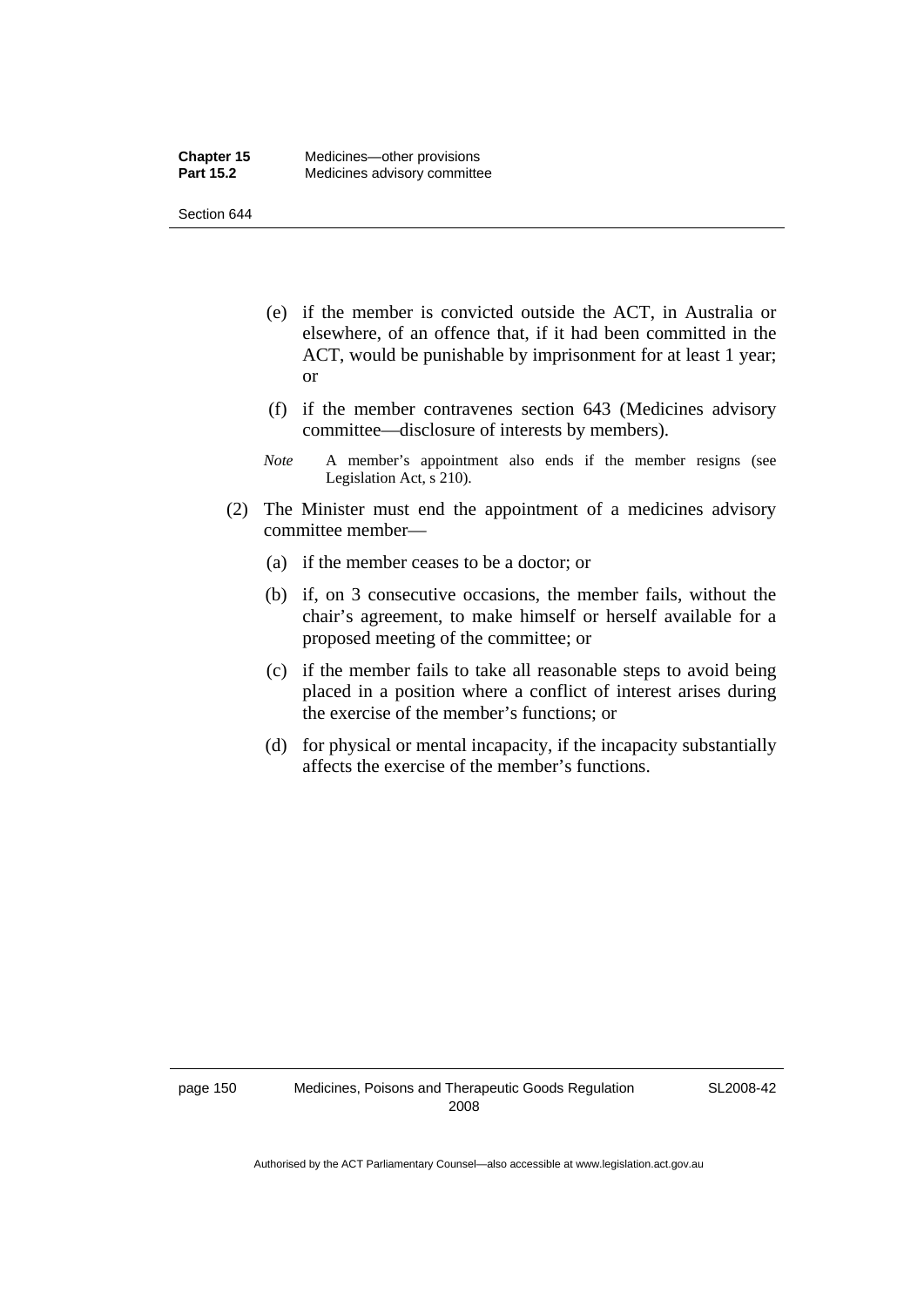# **Part 15.3 Other medicines provisions**

#### **650 Advertising controlled medicines—Act, s 66 (3) (b)**

A pricelist published by a pharmacist that includes a controlled medicine is prescribed if the pricelist complies with the *Price Information Code of Practice*, published by the Therapeutic Goods Administration, as in force from time to time.

*Note* The code is accessible at www.tga.gov.au/meds/vipicop.htm.

#### **651 Advertising other medicines**

- (1) A person commits an offence if—
	- (a) the person publishes an advertisement; and
	- (b) the advertisement promotes or encourages the use of a declared medicine.

Maximum penalty: 30 penalty units.

- (2) A person commits an offence if—
	- (a) the person publishes an advertisement; and
	- (b) the advertisement indicates that someone is willing or authorised to supply a declared medicine.

Maximum penalty: 30 penalty units.

- (3) This section does not apply to—
	- (a) an advertisement for a declared medicine in a publication published primarily for dentists, doctors, pharmacists or veterinary surgeons; or

SL2008-42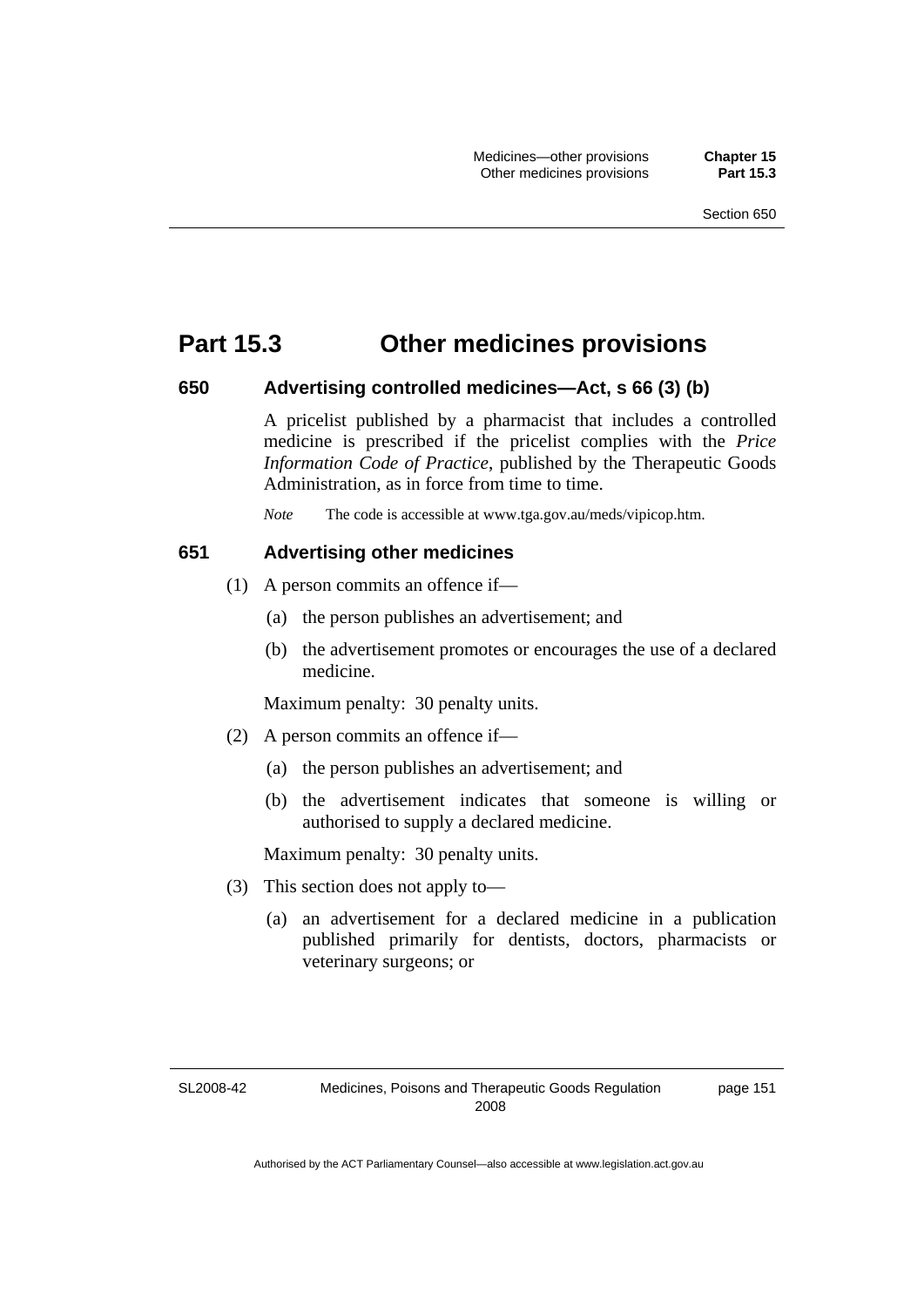- (b) a pricelist published by a pharmacist that includes a declared medicine if the pricelist complies with the *Price Information Code of Practice*, published by the Therapeutic Goods Administration, as in force from time to time.
- (4) In this section:

*advertisement*—see the Act, section 66.

#### *declared medicine* means—

- (a) a pharmacist only medicine other than a pharmacist only medicine to which the medicines and poisons standard, appendix H applies; or
- (b) a prescription only medicine.

# **652 Prescribed institutions—Act, dict, def** *institution***, par (b)**

The following are prescribed:

- (a) a correctional centre;
- (b) a CYP detention place.

SL2008-42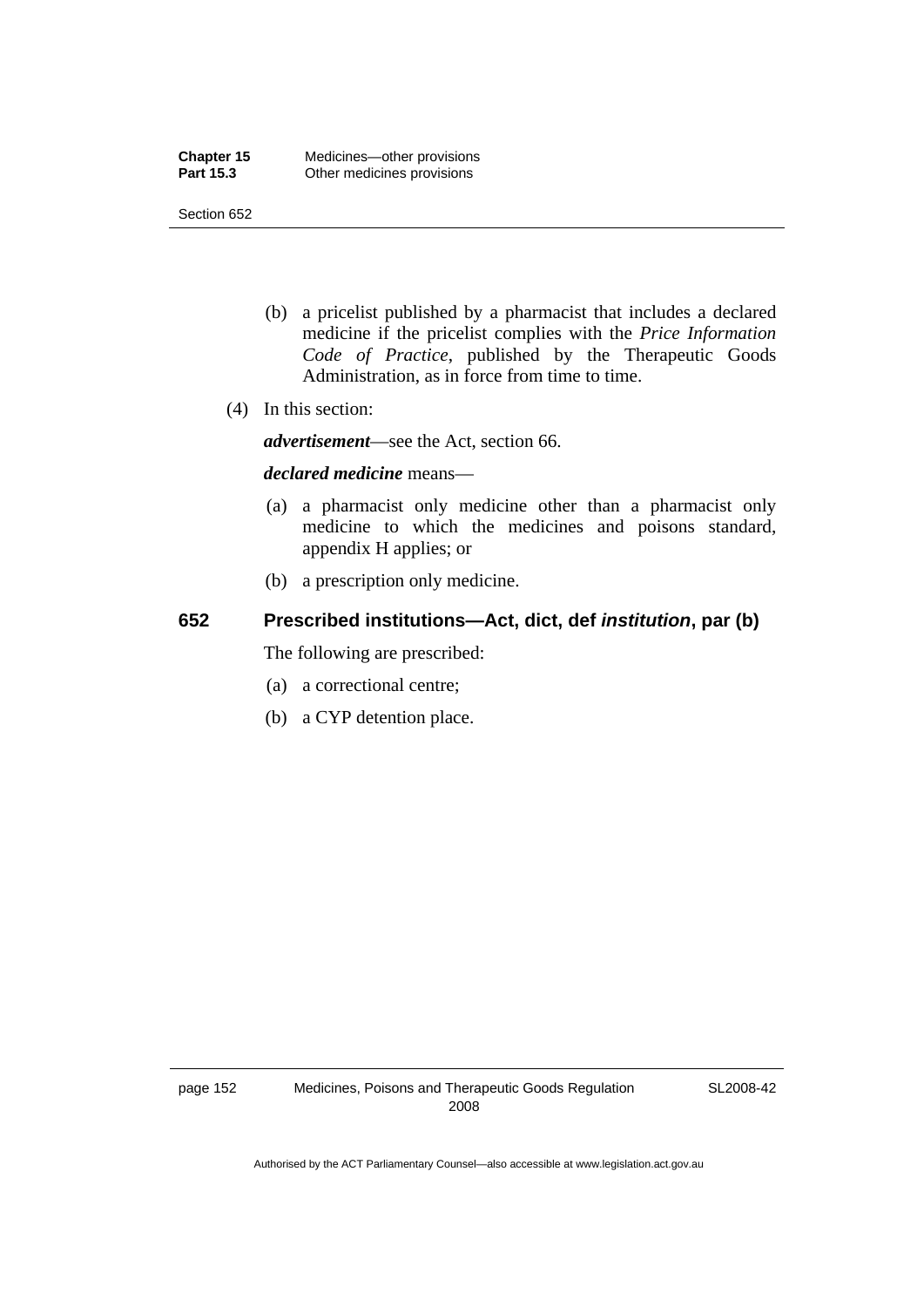# **Chapter 16 Low and moderate harm poisons**

# **Part 16.1** Preliminary

#### **660 Meaning of** *relevant law***—ch 16**

In this chapter:

*relevant law* means—

- (a) a corresponding law; or
- (b) the *Agricultural and Veterinary Chemicals Act 1994* (Cwlth); or
- (c) the *Therapeutic Goods Act 1989* (Cwlth).
- *Note 1 Corresponding law* includes a law of a State that corresponds, or substantially corresponds, to the Act (see Act, dict).
- *Note 2 State* includes a territory (see Legislation Act, dict, pt 1).

SL2008-42

page 153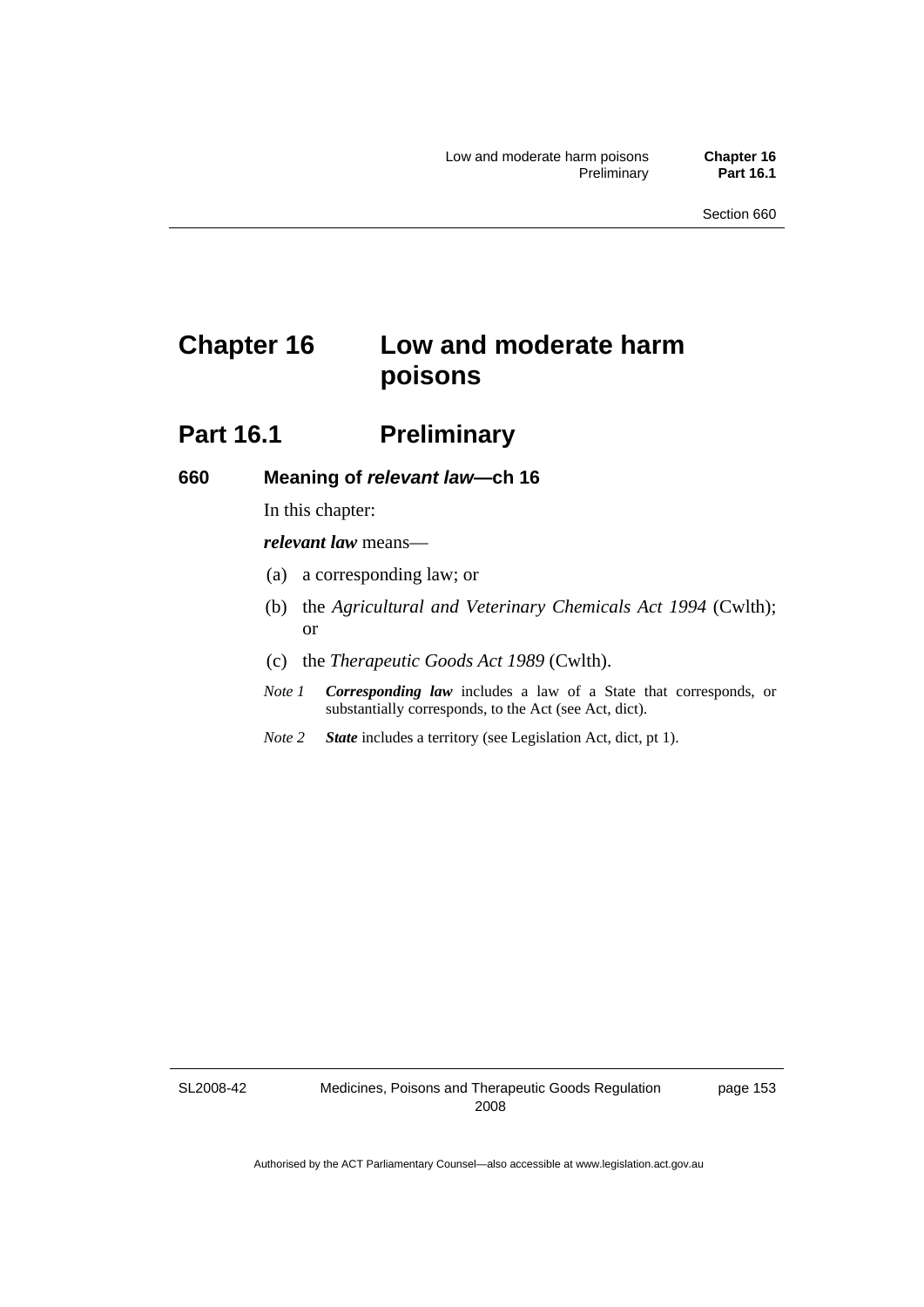# **Part 16.2 Authorisation to supply low and moderate harm poisons**

# **661 Authorisation to supply low and moderate harm poisons—Act, s 26 (1) (b) and (2) (b)**

Anyone is authorised to supply a low harm poison or moderate harm poison.

# **662 Authorisation condition for supplying low and moderate harm poisons—Act, s 44 (1) (b) and (2) (b)**

A person's authorisation under section 661 to supply a low harm poison or moderate harm poison is subject to the following conditions:

- (a) the poison is supplied in manufacturer's packs that comply with—
	- (i) section 665 (Packaging of supplied manufacturer's packs of low and moderate harm poisons—Act, s 59 (1) (c) (i) and  $(2)$  (c) (i)); or
	- (ii) an approval under the Act, section 193 (Approval of non-standard packaging and labelling);
- (b) the manufacturer's packs are labelled in accordance with—
	- (i) section 666 (Labelling of supplied manufacturer's packs of low and moderate harm poisons—Act, s  $60(1)(c)(i)$ and  $(2)$  (c)  $(i)$ ; or
	- (ii) an approval under the Act, section 193.

| page 154 |  |
|----------|--|
|----------|--|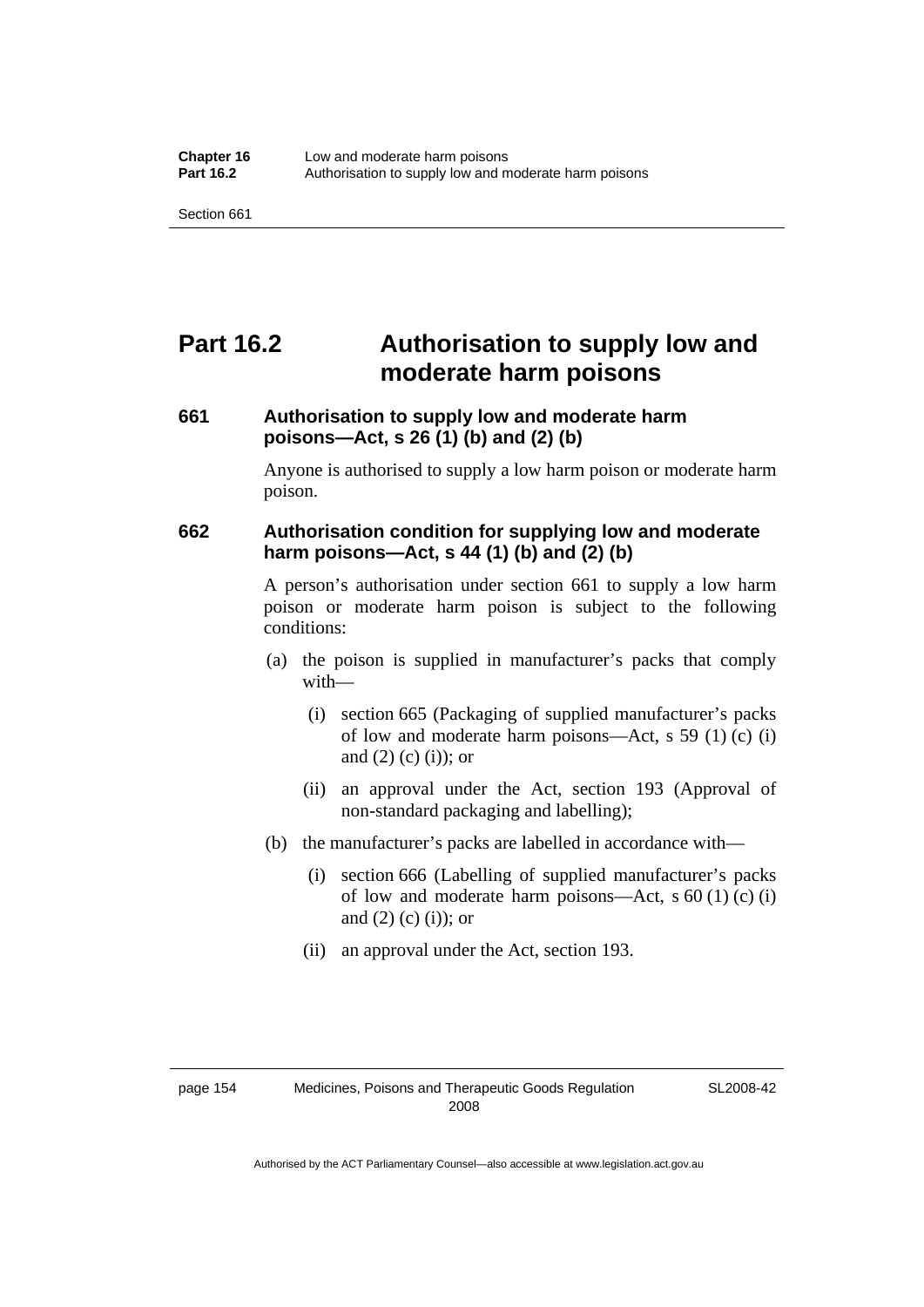# **Part 16.3 Authorisation to manufacture low and moderate harm poisons**

# **663 Authorisation to manufacture low and moderate harm poisons—Act, s 33 (b)**

A person is authorised to manufacture a low harm poison or moderate harm poison if the person is authorised to manufacture the poison under a relevant law.

# **664 Authorisation condition for manufacturing low and moderate harm poisons—Act, s 44 (1) (b) and (2) (b)**

A person's authorisation under section 663 to manufacture a low harm poison or moderate harm poison is subject to the condition that, if a condition or restriction applies to the person under the relevant law, the person manufactures the poison in accordance with the condition and restriction.

SL2008-42

Medicines, Poisons and Therapeutic Goods Regulation 2008

page 155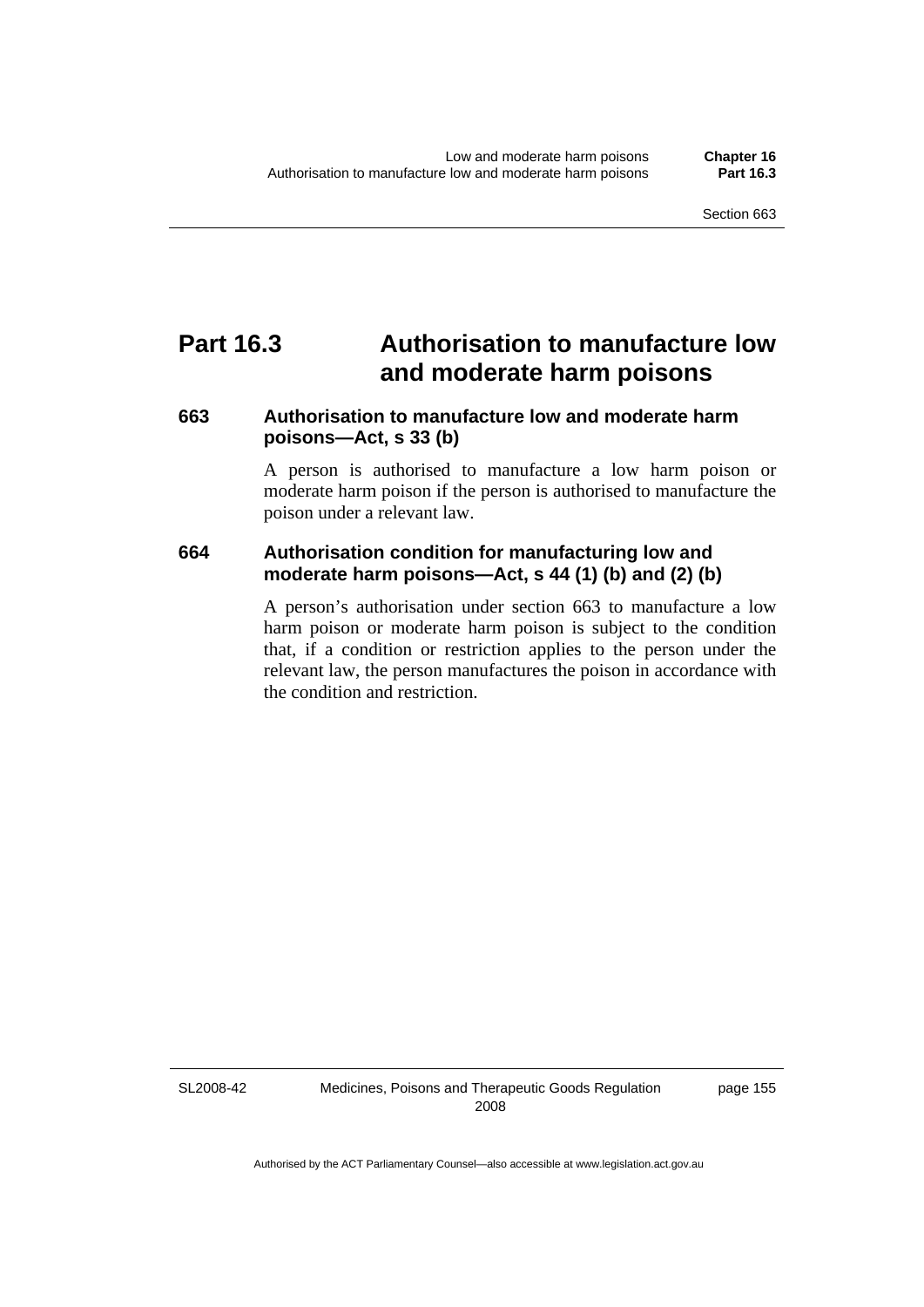# **Part 16.4 Packaging and labelling of low and moderate harm poisons**

# **665 Packaging of supplied manufacturer's packs of low and moderate harm poisons—Act, s 59 (1) (c) (i) and (2) (c) (i)**

- (1) A manufacturer's pack of a supplied low harm poison or moderate harm poison must be packaged—
	- (a) in accordance with the medicines and poisons standard, paragraphs 21 to 27; or
	- (b) in a container in which the poison may be sold under a relevant law.
	- *Note* A manufacturer's pack of a low or moderate harm poison supplied may also be packaged in accordance with an approval under the Act, s 193 (Approval of non-standard packaging and labelling) (see Act, s 59 (1) (c) (ii) and (2) (c) (ii)).
- (2) However, if the poison is camphor or naphthalene for domestic use, it must also be packaged in a way that, in normal use, prevents—
	- (a) removal of the camphor or naphthalene from the packaging; or
	- (b) ingestion of the camphor or naphthalene.

SL2008-42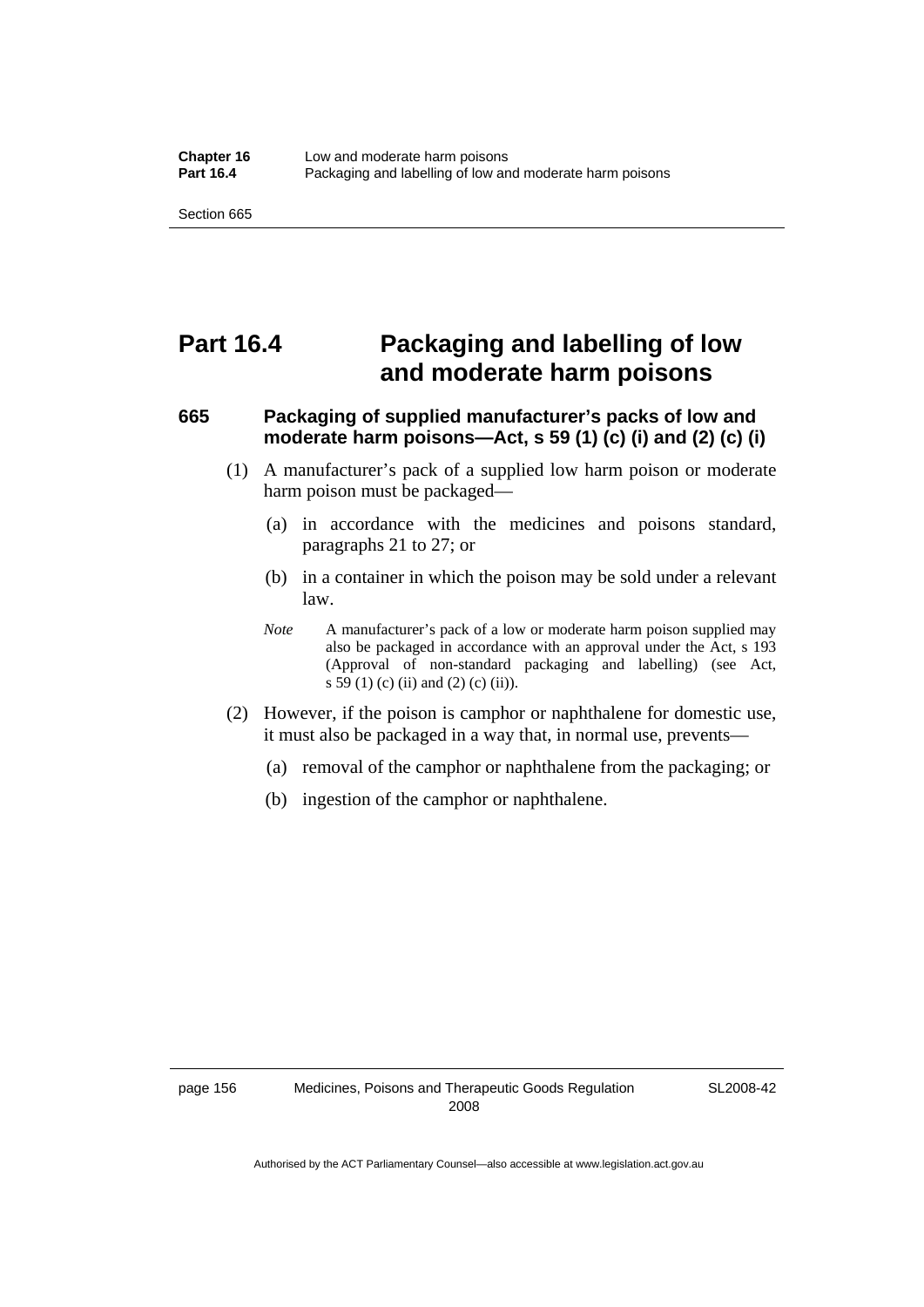#### **666 Labelling of supplied manufacturer's packs of low and moderate harm poisons—Act, s 60 (1) (c) (i) and (2) (c) (i)**

A manufacturer's pack of a supplied low harm poison or moderate harm poison must be labelled in accordance with—

- (a) the medicines and poisons standard, paragraphs 3 to 19; or
- (b) a relevant law.
- *Note* A manufacturer's pack of a low or moderate harm poison supplied may also be labelled in accordance with an approval under the Act, s 193 (Approval of non-standard packaging and labelling) (see Act, s 60 (1) (c) (ii) and (2) (c) (ii)).

SL2008-42

Medicines, Poisons and Therapeutic Goods Regulation 2008

page 157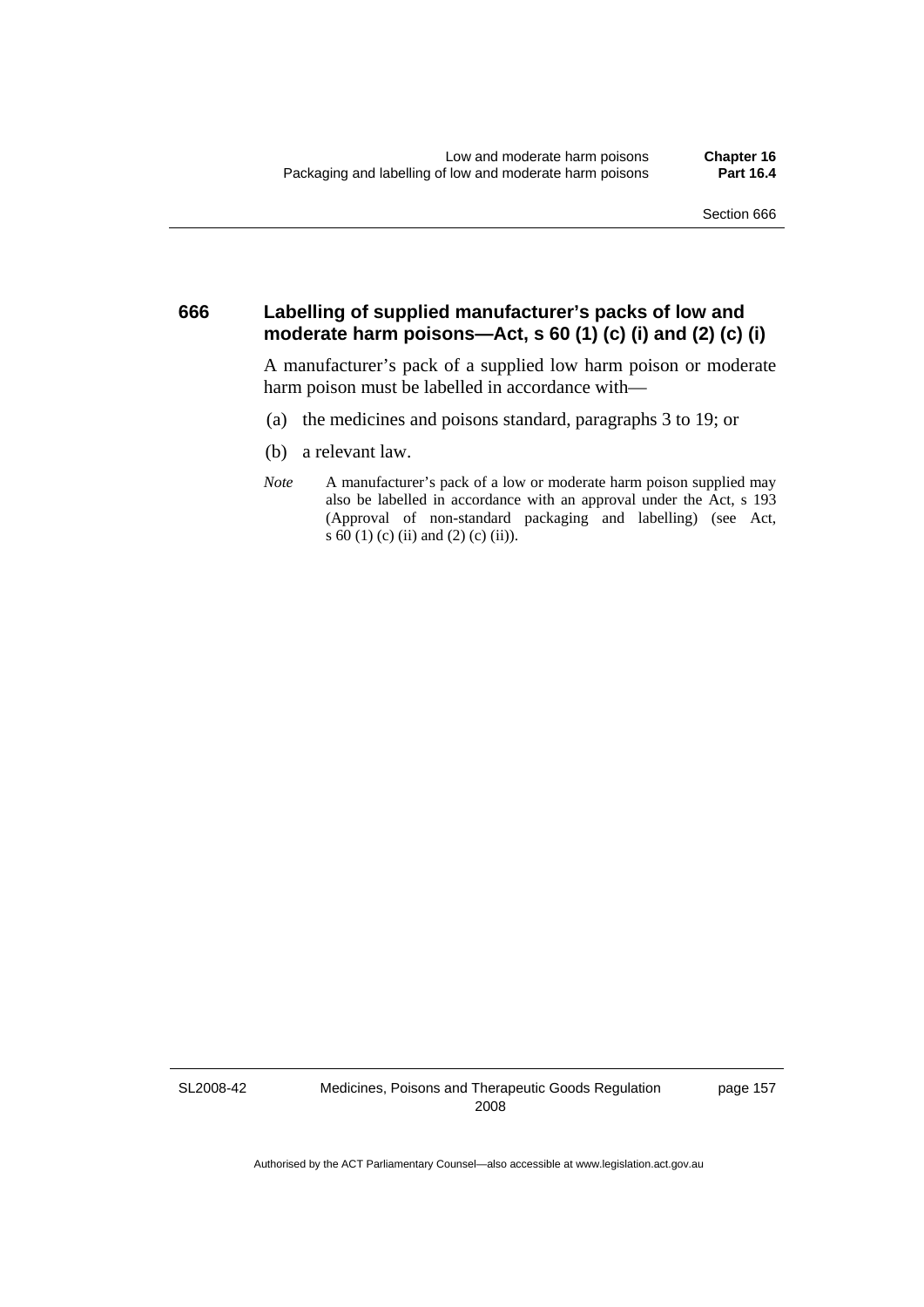# **Chapter 17 Dangerous poisons authorisations**

### **Part 17.1 Overview of dangerous poisons authorisations**

#### **670 General overview of authorisations for dangerous poisons**

 (1) The Act requires that a person must not deal with a dangerous poison in a particular way unless the person is authorised to deal with the poison.

#### **Example**

the Act, s 35 about obtaining certain substances (which include dangerous poisons)

- *Note 1* The Act, s 19 sets out when a person *deals* with a dangerous poison.
- *Note 2* An example is part of the regulation, is not exhaustive and may extend, but does not limit, the meaning of the provision in which it appears (see Legislation Act, s 126 and s 132).
- (2) The Act, section 20 sets out when a person is authorised to deal with a dangerous poison.
- (3) This regulation authorises certain dealings with dangerous poisons.

*Note* An authorisation is not required to deal with the following:

- a substance excluded from the medicines and poisons standard by the standard, par  $1(2)$  (see s 6);
- a substance mentioned in the medicines and poisons standard, sch 7 if the schedule does not apply to the substance because of an exception in the standard.

page 158 Medicines, Poisons and Therapeutic Goods Regulation 2008

SL2008-42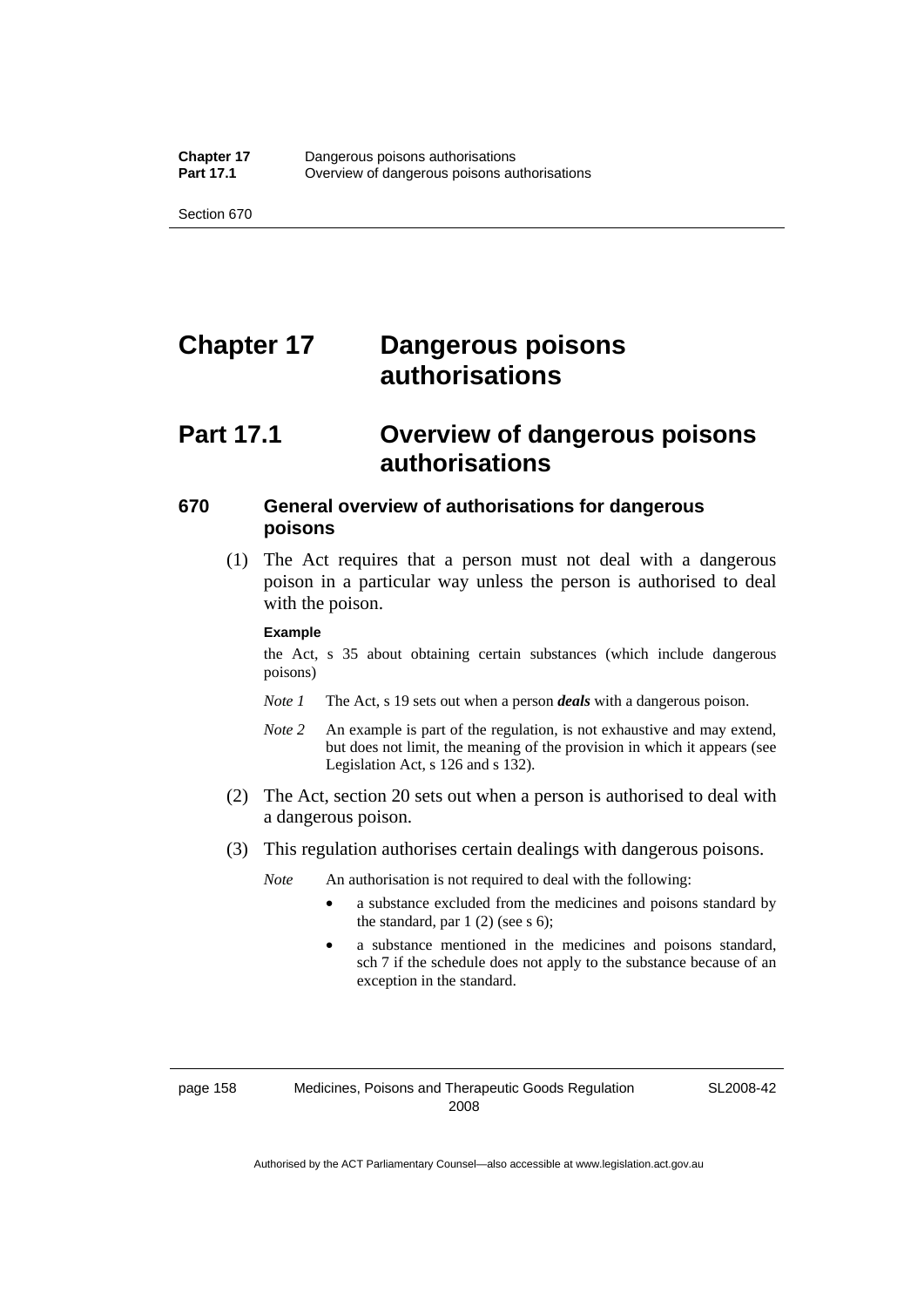(4) An authorisation under this regulation may be subject to limitations.

#### **Example**

a purchase order issued by a person mentioned in sch 4, col 2 must comply with s 721 (see s 690 (2) (c))

*Note* For the power to impose other restrictions, see the Act, ch 8.

#### **671 Overview of dangerous poisons authorisations under this regulation**

Dangerous poisons authorisations under this regulation are given by the following provisions:

- (a) section 675 (which is about authorisations under dangerous poisons manufacturers licences);
- (b) section 680 (which is about authorisations under dangerous poisons research and education program licences);
- (c) section 685 (which is about authorisations under dangerous poisons suppliers licences);
- (d) section 690 (which is about authorisations for manufacturing and other purposes);
- (e) section 692 (which is about authorisation to deliver dangerous poisons under purchase orders);
- (f) section 693 (which is about authorisation for commercial disposal operators for disposal of dangerous poisons);
- (g) section 695 (which is about authorisations for dangerous poisons research and education programs by scientifically qualified people).

SL2008-42

page 159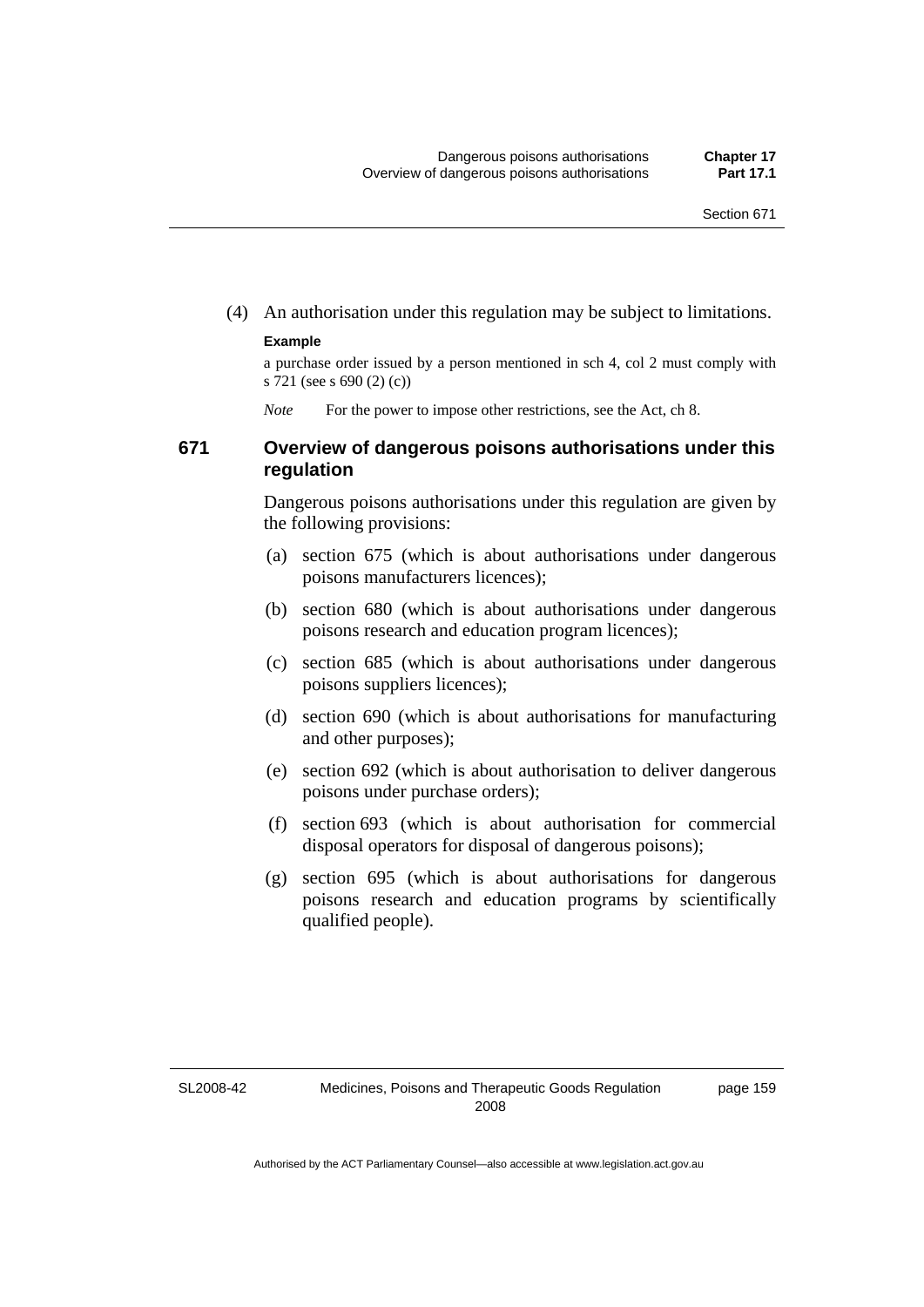#### **672 General overview of authorisation conditions for dangerous poisons**

 (1) The Act, section 44 requires a person who is authorised to deal with a dangerous poison to comply with any condition to which the authorisation is subject.

#### **Example**

Section 676 sets out the authorisation conditions for an authorised person to manufacture a dangerous poison.

- *Note* An example is part of the regulation, is not exhaustive and may extend, but does not limit, the meaning of the provision in which it appears (see Legislation Act, s 126 and s 132).
- (2) The conditions are additional to other restrictions on an authorised person's authority to deal with a dangerous poison.
	- *Note* Conditions may also be imposed under other provisions of the Act including, for example, s 89 which sets out conditions on licences.

page 160 Medicines, Poisons and Therapeutic Goods Regulation 2008

SL2008-42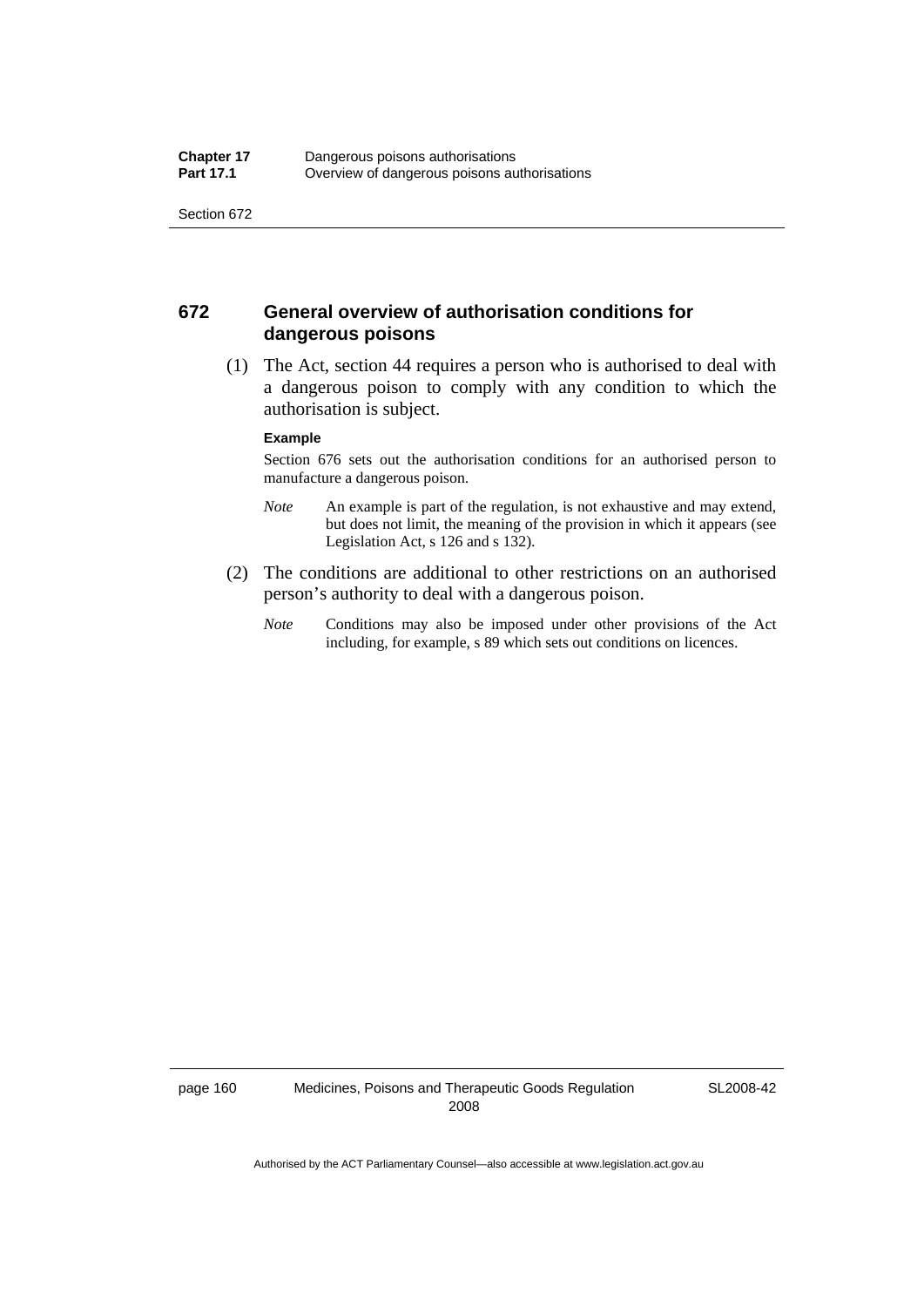## **Part 17.2 Authorisations under dangerous poisons licences**

### **Division 17.2.1 Dangerous poisons manufacturers licence authorisations**

#### **675 Authorisations under dangerous poisons manufacturers licences—Act, s 20 (1) (a)**

- (1) A dangerous poisons manufacturers licence authorises the holder to do any of the following in relation to a dangerous poison (the *licensed dangerous poison*) stated in the licence at the premises (the *licensed premises*) stated in the licence:
	- (a) manufacture the licensed dangerous poison;
	- (b) possess the licensed dangerous poison for sale by wholesale from the licensed premises;
	- (c) sell the licensed dangerous poison by wholesale (whether or not for resale) to—
		- (i) a person authorised to issue a purchase order for the dangerous poison; or
		- (ii) someone in another State who may obtain the dangerous poison by wholesale under the law of the other State; or
		- (iii) someone in another country who may lawfully obtain the dangerous poison by wholesale in the other country;
		- *Note* The dangerous poison must be sold on a purchase order in accordance with s 720 (see s 676).

SL2008-42

page 161

*Note* For other provisions about dangerous poisons manufacturers licences, see pt 18.2.

Medicines, Poisons and Therapeutic Goods Regulation 2008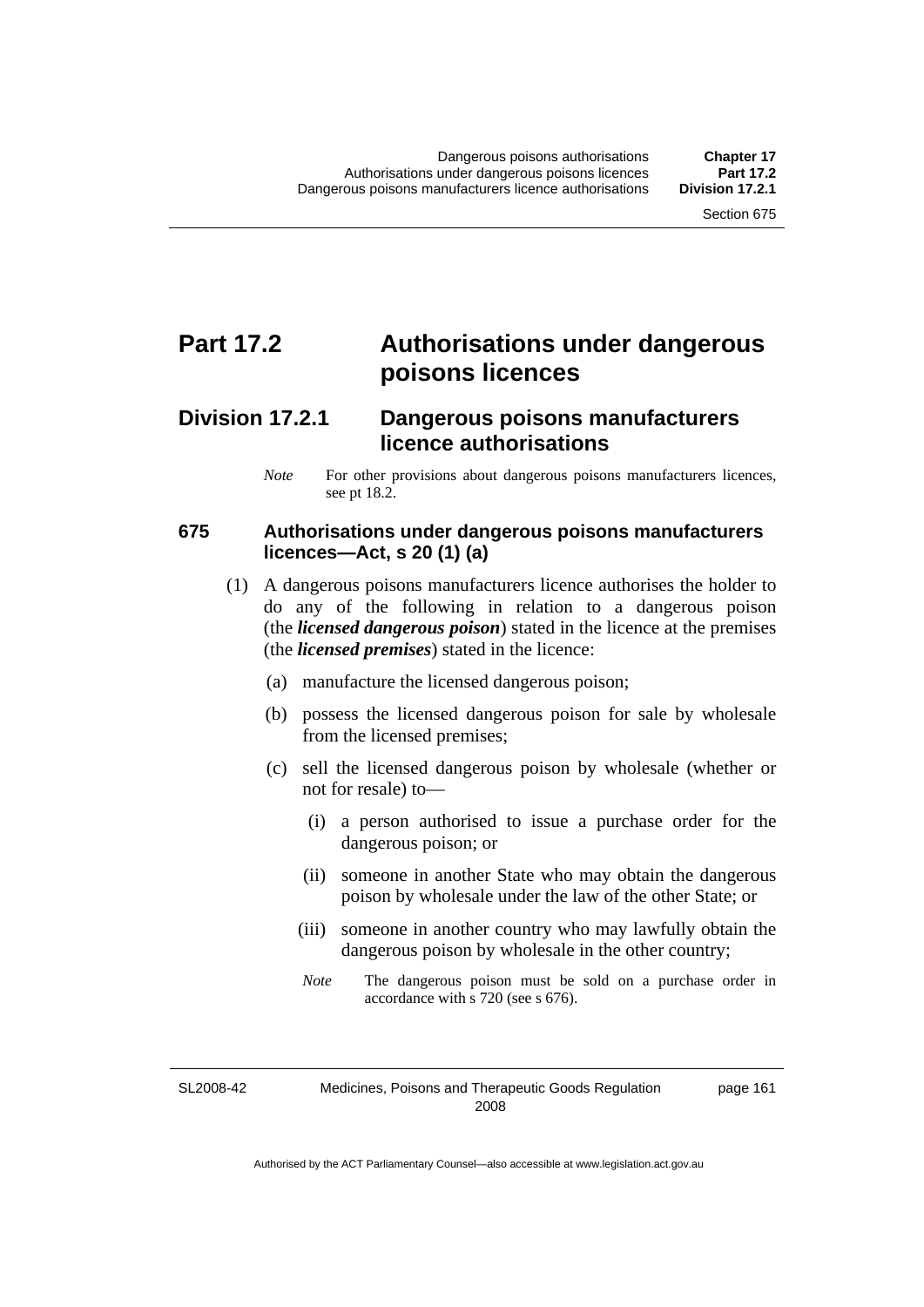- (d) obtain a dangerous poison, other than a licensed dangerous poison, for manufacturing a licensed dangerous poison at the licensed premises;
- (e) possess a dangerous poison, other than a licensed dangerous poison, at the licensed premises for manufacturing a licensed dangerous poison.
- (2) However, an authorisation under subsection (1) does not apply if the licence states that it does not apply.
- (3) Also, subsection (1) (c) (iii) does not apply in relation to a licensed dangerous poison that is a prohibited export under the *Customs Act 1901* (Cwlth).

#### **676 Authorisation conditions for dangerous poisons manufacturers licences—Act, s 44 (1) (b) and (2) (b)**

A licence-holder's authorisation under a dangerous poisons manufacturers licence is subject to the following conditions:

- (a) the dealings with a dangerous poison authorised by the licence will be carried out under the supervision of an individual approved under section 706 (1) (Restrictions on issuing of dangerous poisons manufacturers licences—Act, s 85 (1) (a));
- (b) a dangerous poison obtained under the licence is purchased on a complying purchase order;
- (c) a licensed dangerous poison will be supplied for a non-household (including a non-household garden) purpose only;
- (d) a dangerous poison sold under the licence will be sold on a purchase order in accordance with section 720 (Supplying dangerous poisons on purchase orders);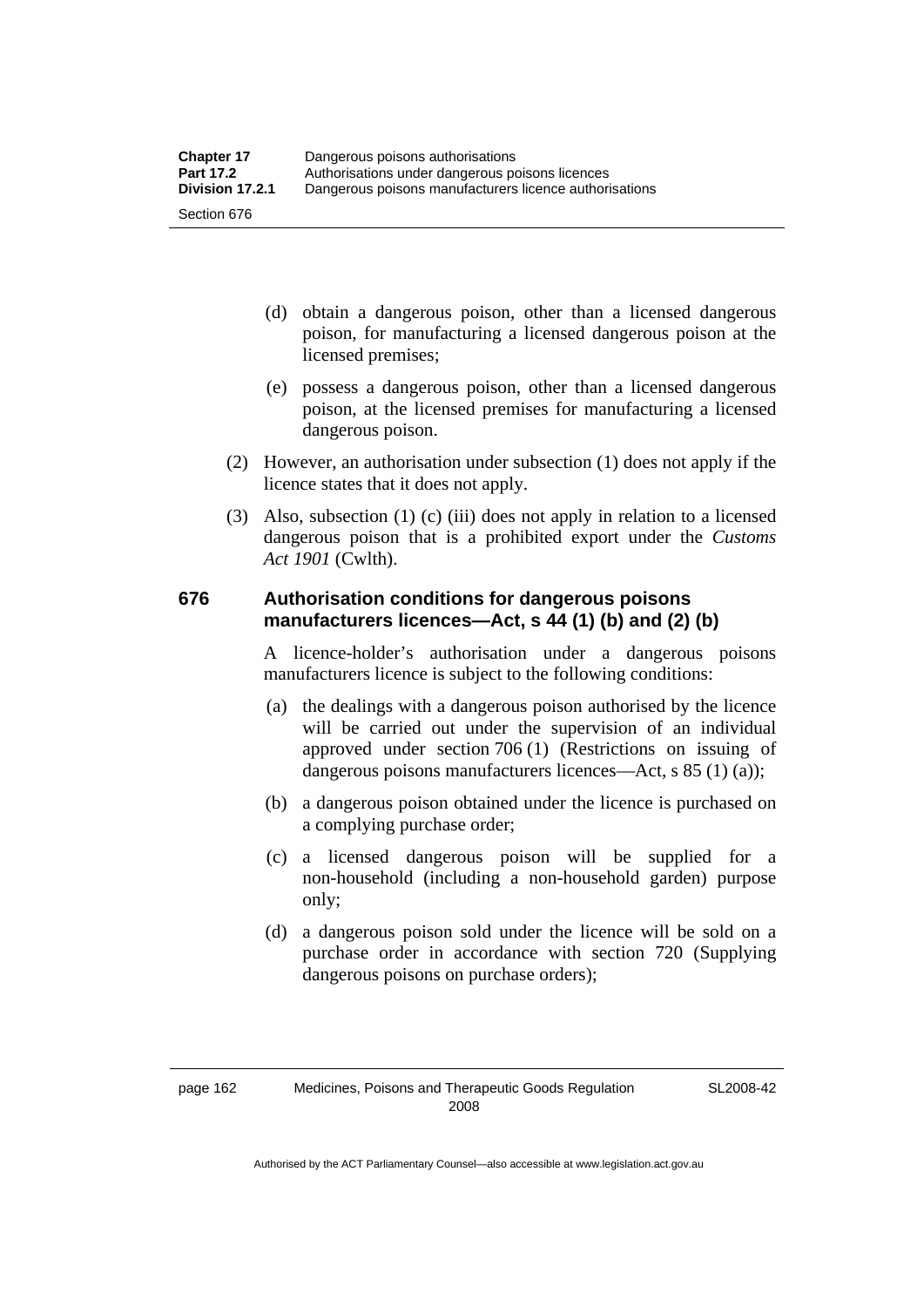- (e) if the supplier does not receive a document signed by the buyer acknowledging receipt of the dangerous poison within 7 days after the day the dangerous poison is delivered—the supplier must, within 24 hours after the end of the 7-day period, tell the chief health officer, in writing, of the failure to receive the document;
- (f) the following are kept at the supplier's business premises or, if the chief health officer approves in writing another place, the place approved by the chief health officer, for at least 2 years after the day the poison is supplied:
	- (i) the filled purchase order;
	- (ii) the delivery acknowledgement under paragraph (e) or section 720 (d) (ii);
	- (iii) the record for section 722;
- (g) if a dangerous poison sold under the licence is liquid containing paraquat—the poison is coloured blue or green and has an offensive smell.
- *Note* For licence conditions, see the Act, s 89.

SL2008-42

page 163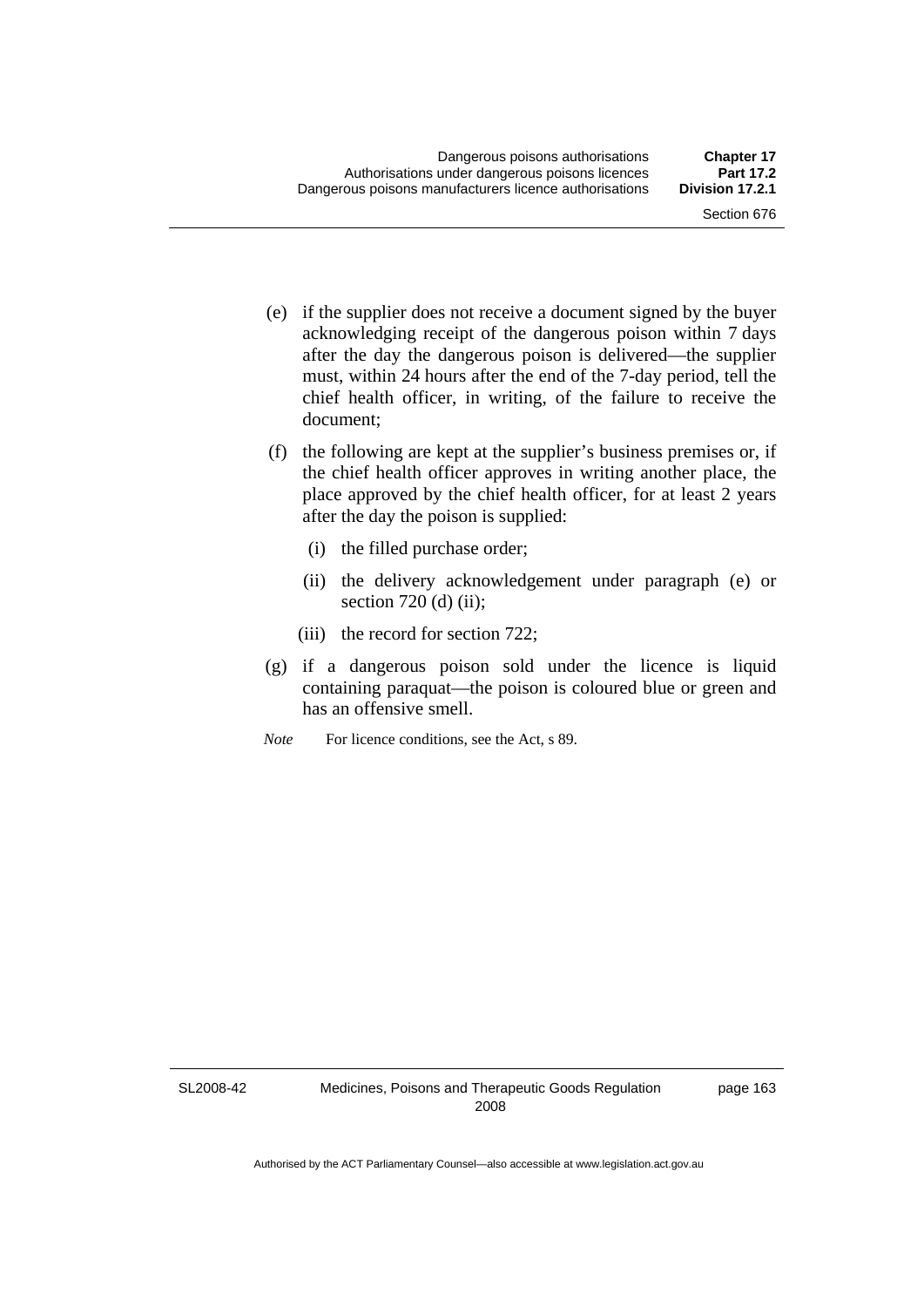### **Division 17.2.2 Dangerous poisons—research and education program licence authorisations**

- *Note 1* For authorisation for research and education programs by scientifically qualified people, see div 17.3.3.
- *Note 2* For other provisions about dangerous poisons research and education program licences, see pt 18.3.

#### **680 Authorisations under dangerous poisons research and education program licences—Act, s 20 (1) (a)**

A dangerous poisons research and education program licence authorises—

- (a) the licence-holder to—
	- (i) issue a purchase order for a dangerous poison (the *licensed dangerous poison*) stated in the licence for the program stated in the licence; and
	- (ii) obtain a licensed dangerous poison on a purchase order for the program; and
	- (iii) possess a licensed dangerous poison for the program at the premises to which the licence relates; and
	- (iv) supply a licensed dangerous poison to anyone taking part in the program for the program; and
- (b) the program supervisor, and anyone taking part in the program, to deal with the licensed dangerous poison as authorised by the licence at the premises stated in the licence.

SL2008-42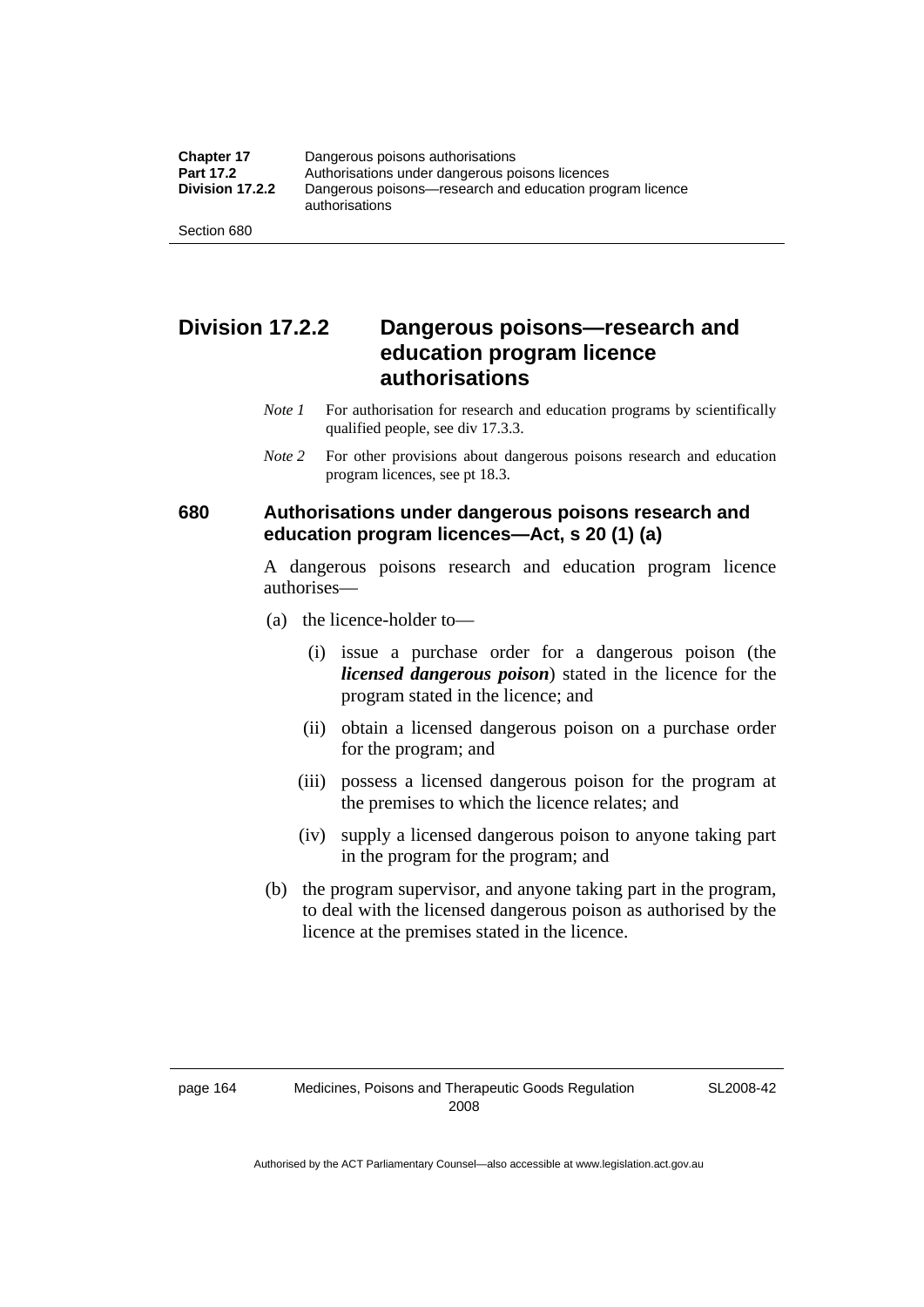**681 Authorisation condition for dangerous poisons research and education program licences—Act, s 44 (1) (b) and (2) (b)** 

> A licence-holder's authorisation to obtain a dangerous poison under a dangerous poisons research and education program licence is subject to the condition that the poison is purchased on a complying purchase order.

*Note* For licence conditions, see the Act, s 89.

SL2008-42

Medicines, Poisons and Therapeutic Goods Regulation 2008

page 165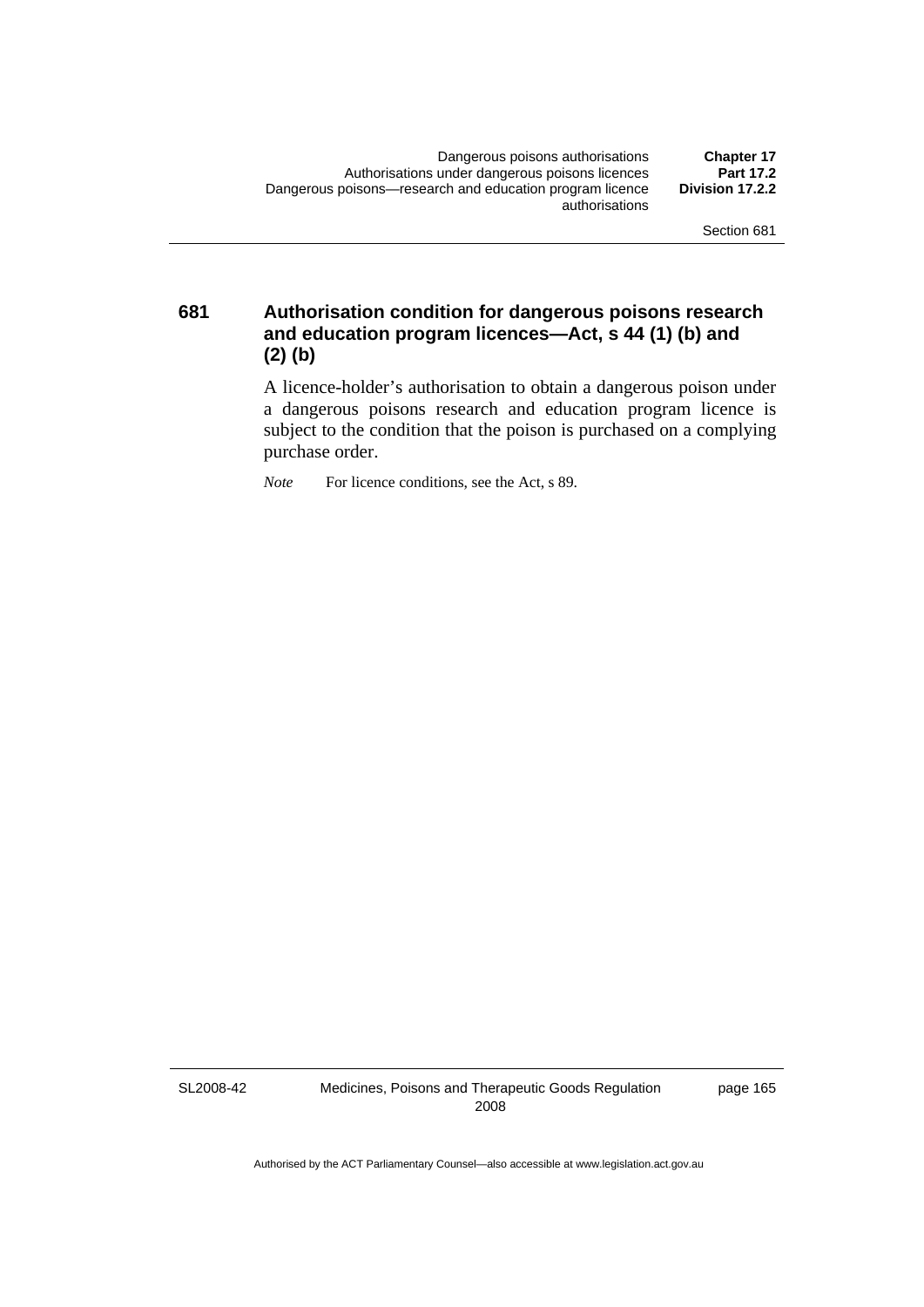### **Division 17.2.3 Dangerous poisons suppliers licence authorisations**

*Note* For other provisions about dangerous poisons suppliers licences, see pt 18.4.

#### **685 Authorisations under dangerous poisons suppliers licences—Act, s 20 (1) (b)**

- (1) A dangerous poisons suppliers licence authorises the holder to do any of the following in relation to a dangerous poison (the *licensed dangerous poison*) stated in the licence at the premises (the *licensed premises*) stated in the licence:
	- (a) issue a purchase order for a licensed dangerous poison;
	- (b) obtain a licensed dangerous poison on a purchase order for sale from the licensed premises;
	- (c) possess a licensed dangerous poison for sale from the licensed premises;
	- (d) sell a licensed dangerous poison on a purchase order to—
		- (i) someone authorised to issue a purchase order for the dangerous poison; or
		- (ii) someone in another State who may obtain the dangerous poison under the law of the other State; or
		- (iii) someone in another country who may lawfully obtain the dangerous poison in the other country.
		- *Note* The dangerous poison must be sold on a purchase order in accordance with s 720 (see s 686).
- (2) However, an authorisation under subsection (1) does not apply if the licence states that it does not apply.

page 166 Medicines, Poisons and Therapeutic Goods Regulation 2008

SL2008-42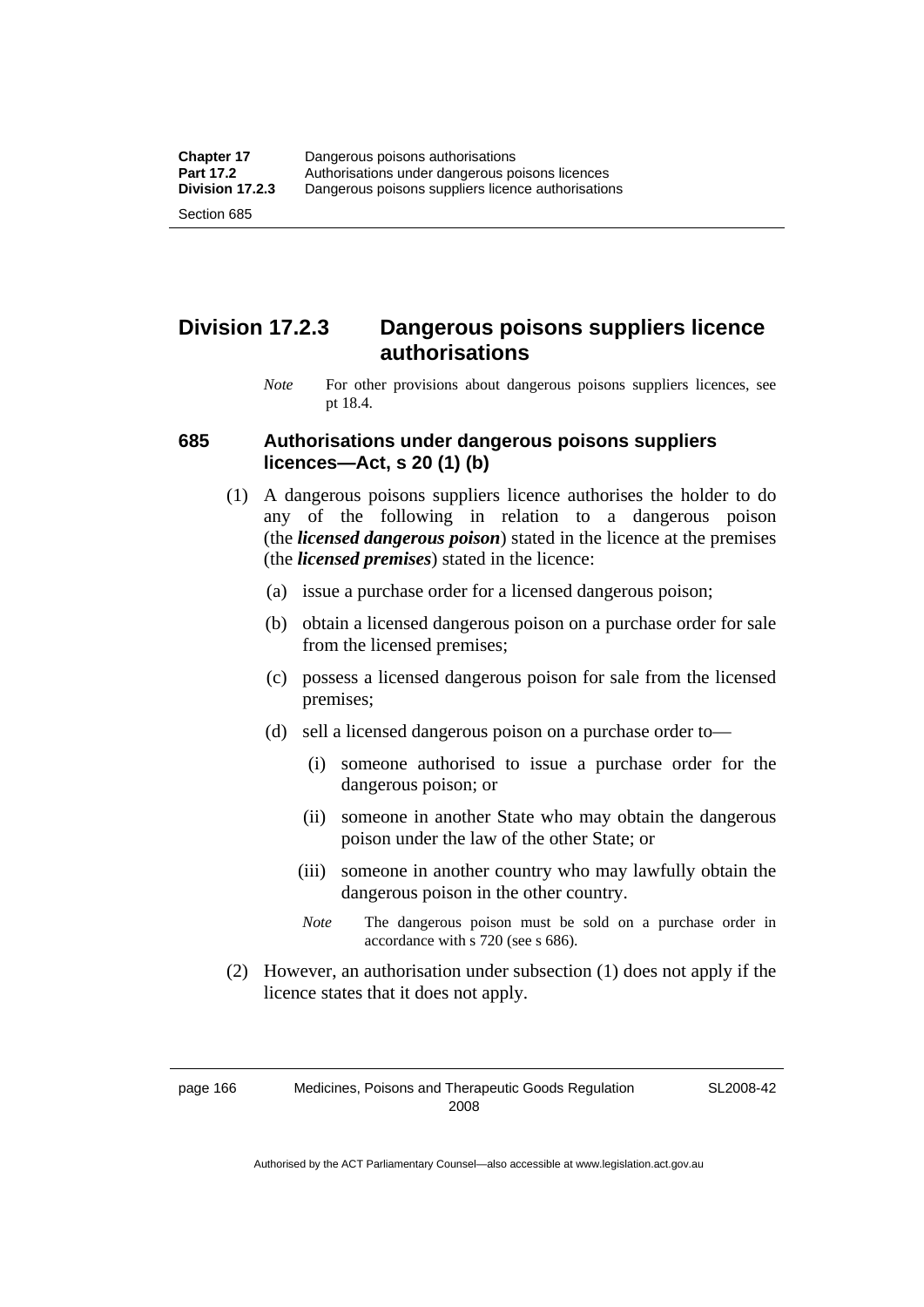(3) Also, subsection (1) (d) (iii) does not apply in relation to a licensed dangerous poison that is a prohibited export under the *Customs Act 1901* (Cwlth).

#### **686 Authorisation conditions for dangerous poisons suppliers licences—Act, s 44 (1) (b) and (2) (b)**

A licence-holder's authorisation under a dangerous poisons suppliers licence is subject to the following conditions:

- (a) the dealings with a dangerous poison authorised by the licence will be carried out under the supervision of an individual approved under section 716 (1) (Restrictions on issuing of dangerous poisons suppliers licences—Act, s 85 (1) (a));
- (b) a dangerous poison sold under the licence will be sold on a purchase order in accordance with section 720 (Supplying dangerous poisons on purchase orders);
- (c) a dangerous poison sold under the licence will be supplied for a non-household (including a non-household garden) purpose only;
- (d) if a dangerous poison sold under the licence is subject to the medicines and poisons standard, appendix J (Conditions for availability and use of Schedule 7 poisons), condition 3—the poison will be supplied only to a person who is allowed to use the poison under the condition;
	- *Note* Condition 3 relates to a dangerous poison that is not to be used except by or in accordance with the directions of an accredited government vermin control officer.
- (e) if the supplier does not receive a document signed by the buyer acknowledging receipt of the dangerous poison within 7 days after the day the dangerous poison is delivered—the supplier must, within 24 hours after the end of the 7-day period, tell the chief health officer, in writing, of the failure to receive the document;

SL2008-42 Medicines, Poisons and Therapeutic Goods Regulation 2008 page 167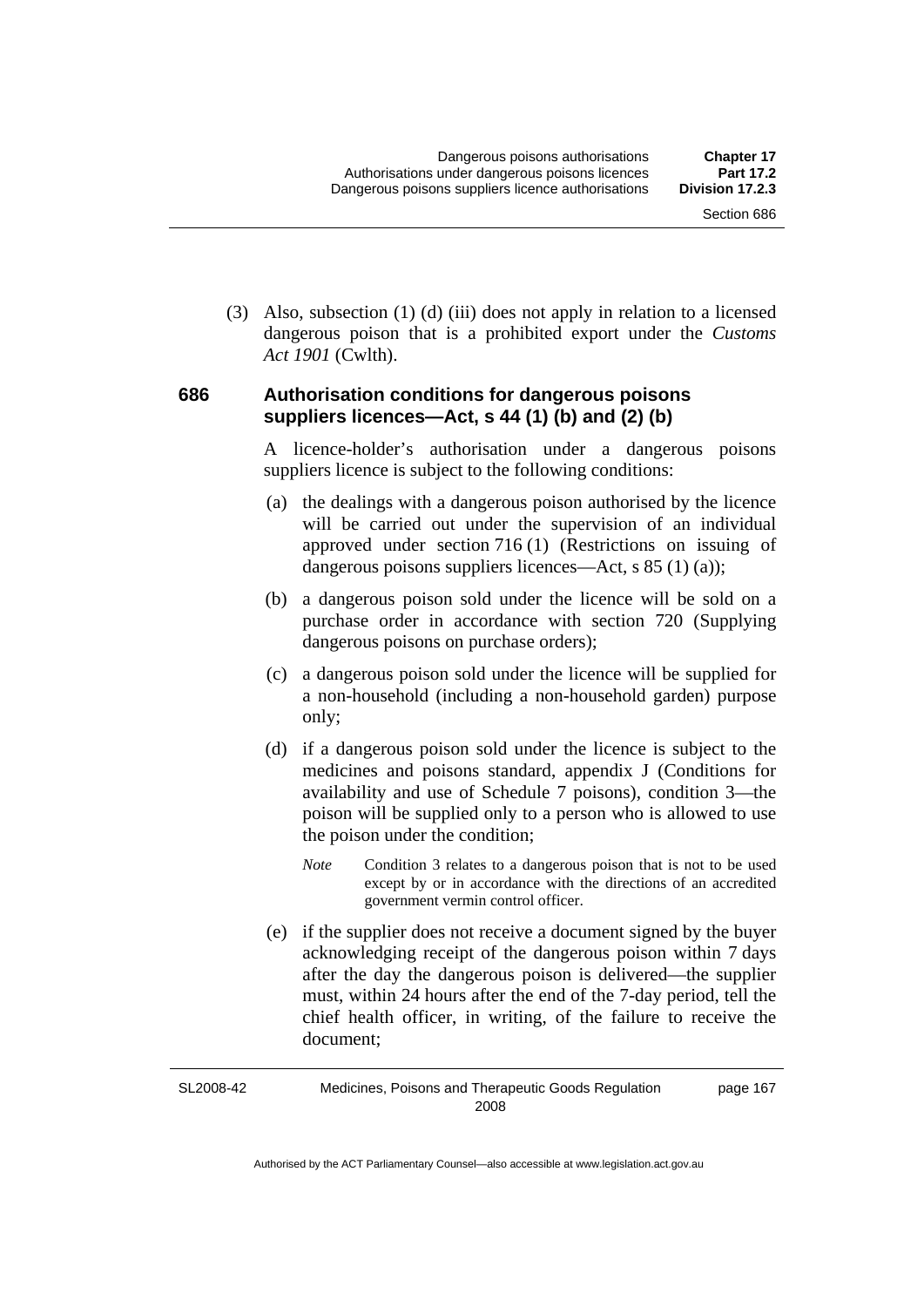- (f) the following are kept at the supplier's business premises or, if the chief health officer approves in writing another place, the place approved by the chief health officer, for at least 2 years after the day the poison is supplied:
	- (i) the filled purchase order;
	- (ii) the delivery acknowledgement under paragraph (e) or section 720 (d) (ii);
	- (iii) the record for section 722;
- (g) if a dangerous poison sold under the licence is liquid containing paraquat—the poison is coloured blue or green and has an offensive smell.
- *Note* For licence conditions, see the Act, s 89.

page 168 Medicines, Poisons and Therapeutic Goods Regulation 2008

SL2008-42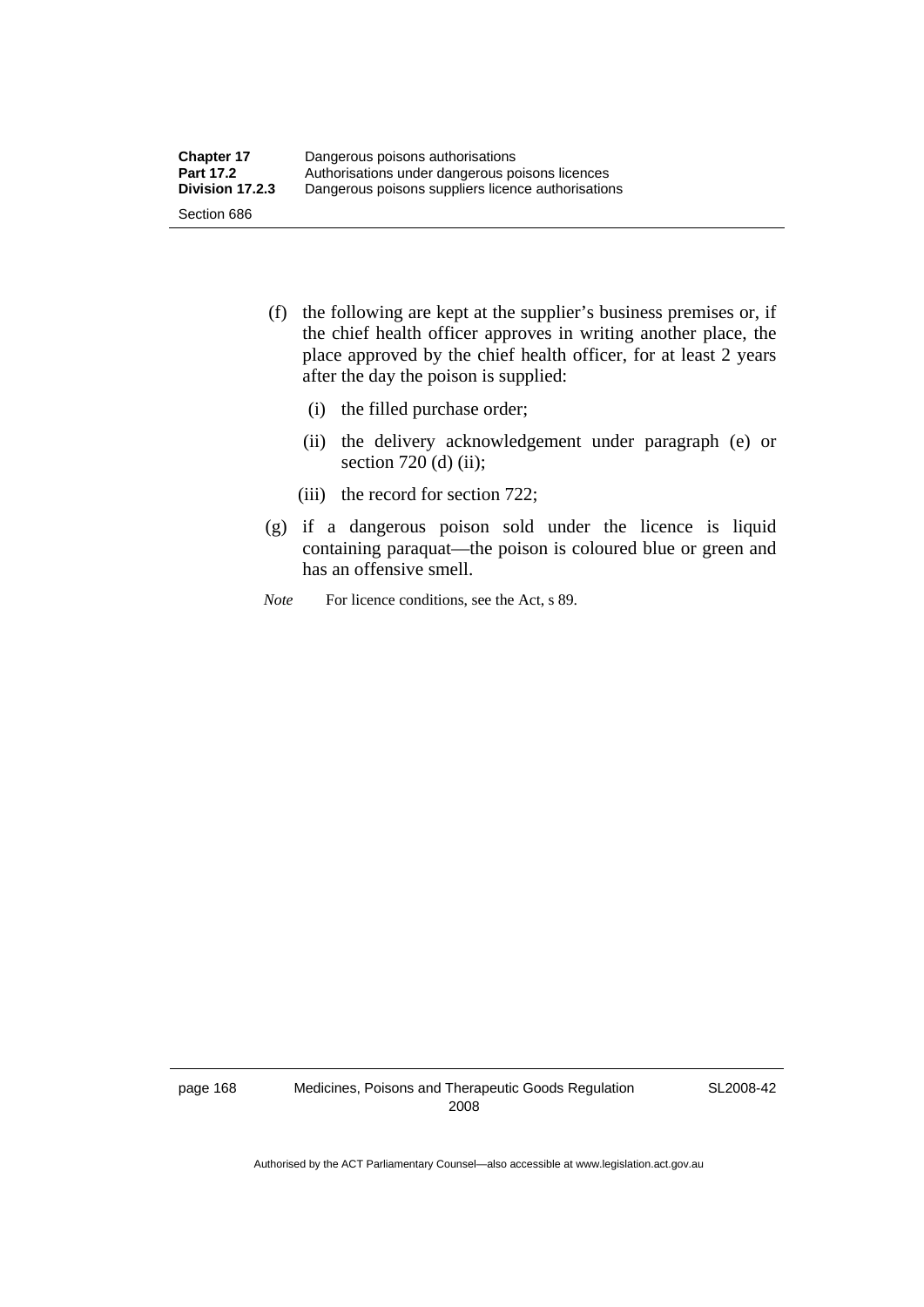## **Part 17.3 Other dangerous poisons authorisations**

### **Division 17.3.1 Authorisations for manufacturing etc purposes**

#### **690 Manufacturing etc authorisations for dangerous poisons—Act, s 20 (2) (a)**

(1) In this section:

*relevant dealing*, with a dangerous poison, means any of the following:

- (a) issuing a purchase order for the poison;
- (b) obtaining the poison;
- (c) possessing the poison;
- (d) issuing a purchase order for the poison;
- (e) discarding the poison.
- (2) A person mentioned in schedule 4 (Dangerous poisons manufacturing etc authorisations), column 2 is authorised for a relevant dealing with a dangerous poison mentioned in column 3 in relation to the person if—
	- (a) the poison is for a purpose mentioned in column 4 in relation to the person; and
	- (b) the dealing is consistent with any condition or restriction for the dealing mentioned in column 3; and

page 169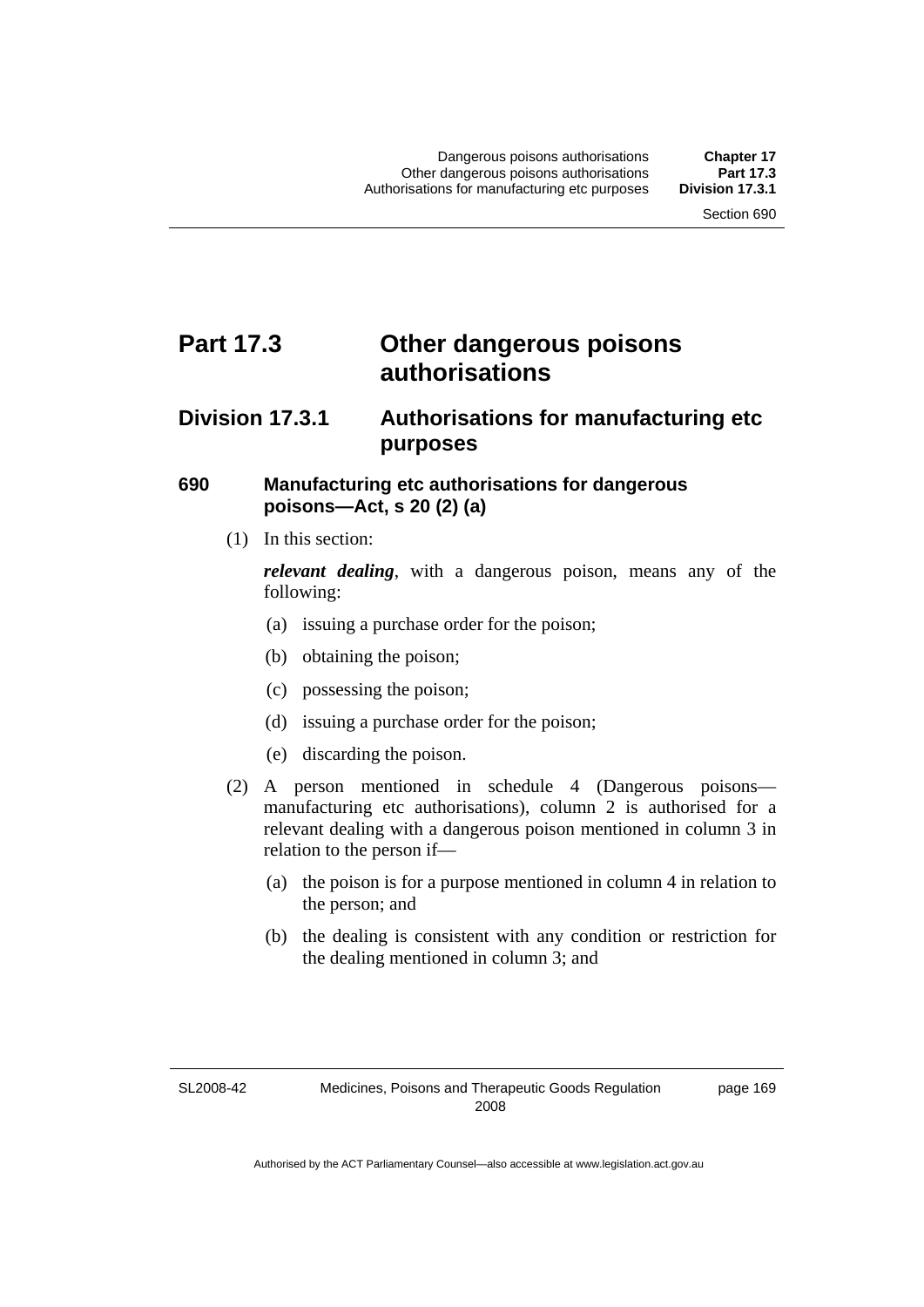| <b>Chapter 17</b> | Dangerous poisons authorisations                                     |  |
|-------------------|----------------------------------------------------------------------|--|
| Part 17.3         | Other dangerous poisons authorisations                               |  |
| Division 17.3.2   | Authorisations for delivery people and commercial disposal operators |  |
| Section 692       |                                                                      |  |

- (c) if the dealing is issuing a purchase order for the poison—the purchase order complies with section 721 (General requirements for dangerous poisons purchase orders—Act, s 38 (2) (c)).
	- *Note* A purchase order must be in writing (see Act, dict, def *purchase order*).

### **Division 17.3.2 Authorisations for delivery people and commercial disposal operators**

### **692 Authorisations to deliver dangerous poisons under purchase orders—Act, s 26 (1) (b) and (2) (b), s 35 (1) (b), (2) (b) and s 36 (b)**

- (1) This section applies to an adult (the *delivery person*) who is—
	- (a) engaged to transport and deliver a dangerous poison supplied on a purchase order; or
	- (b) acting for a person mentioned in paragraph (a).
- (2) The delivery person is authorised to—
	- (a) obtain and possess the dangerous poison for the purpose of transporting and delivering the dangerous poison as engaged; and
	- (b) supply the dangerous poison to the entity named as the recipient in the purchase order or the entity's agent.

#### **Example—delivery person**

an employee of a courier service

- *Note 1 Entity* includes a person (see Legislation Act, dict, pt 1).
- *Note 2* An example is part of the regulation, is not exhaustive and may extend, but does not limit, the meaning of the provision in which it appears (see Legislation Act, s 126 and s 132).

page 170 Medicines, Poisons and Therapeutic Goods Regulation 2008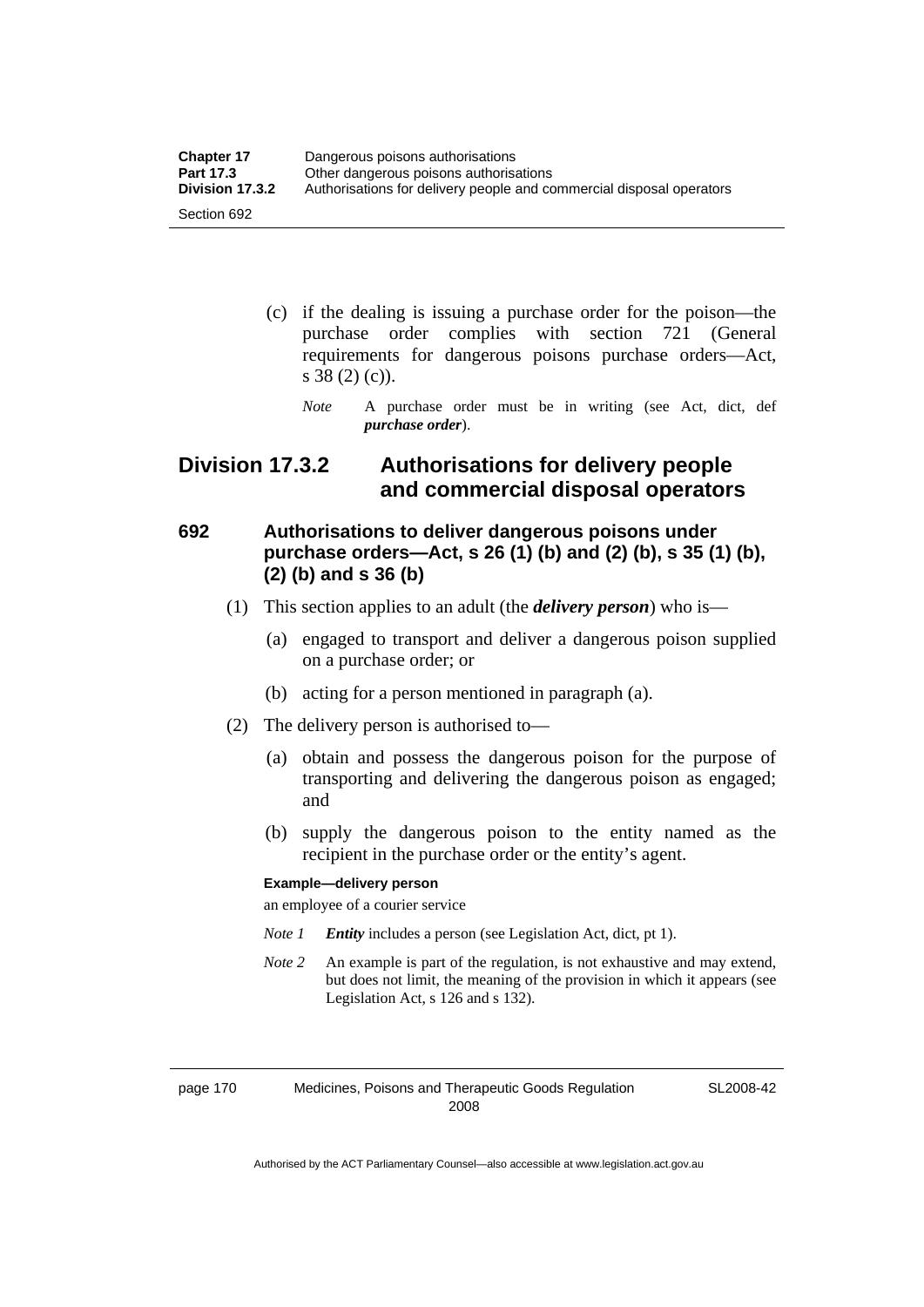#### **693 Authorisation to supply dangerous poisons to commercial disposal operator for disposal—Act, s 26 (1) (b)**

A person is authorised to supply a dangerous poison for disposal to another person if the other person—

- (a) holds an environmental authorisation for the disposal of the dangerous poison; or
- (b) is an adult acting for a person mentioned in paragraph (a).
- *Note* For related authorisations, see pt 9.1.

#### **694 Authorisations for commercial disposal operators—Act, s 26 (1) (b) and (2) (b), s 35 (1) (b) and (2) (b) and s 36 (b)**

- (1) This section applies to a person who—
	- (a) holds an environmental authorisation for the disposal of a dangerous poison; or
	- (b) is an adult acting for a person mentioned in paragraph (a).
- (2) The person is authorised to obtain and possess the dangerous poison for disposing of the poison as engaged.

SL2008-42

page 171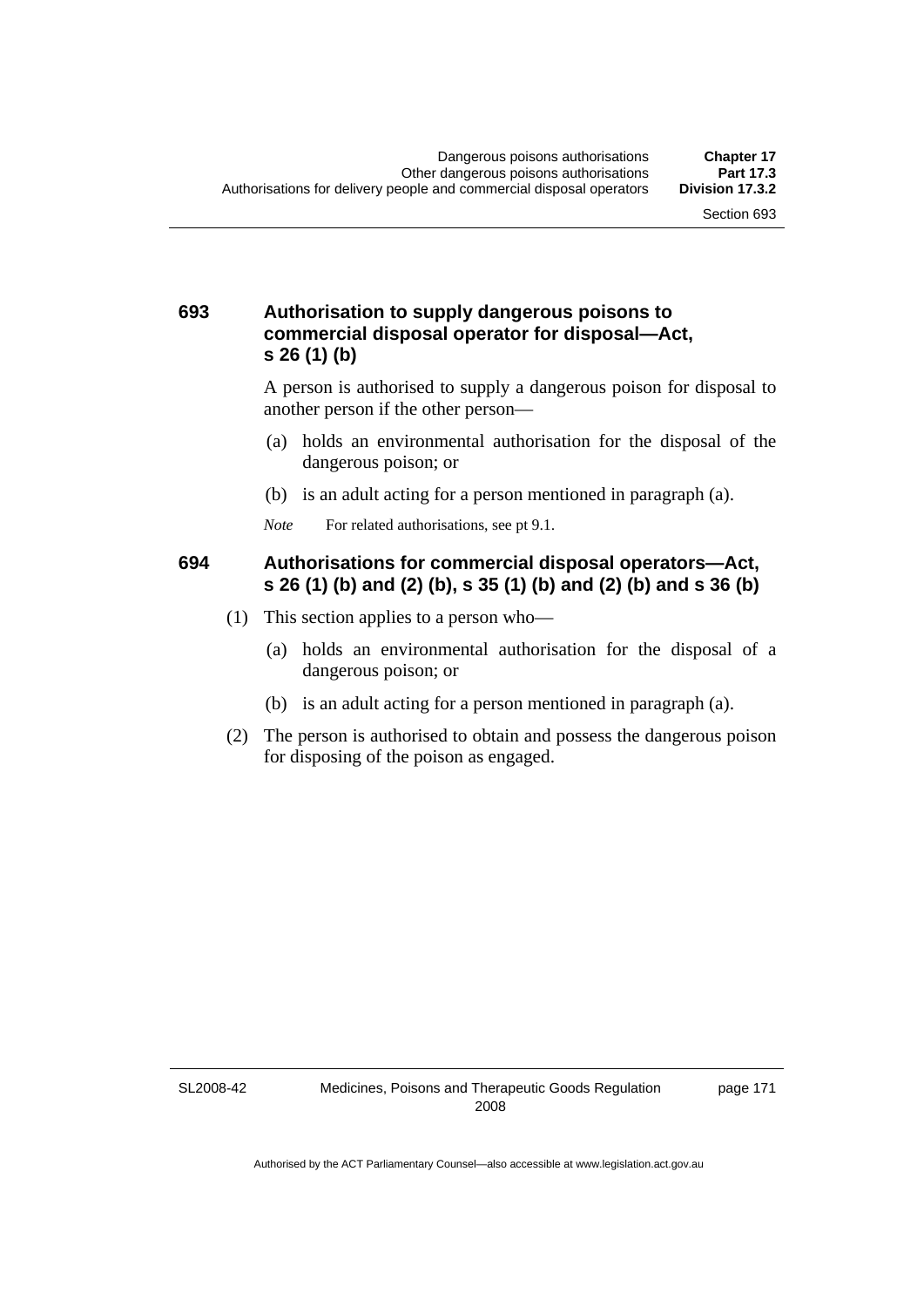| <b>Chapter 17</b> | Dangerous poisons authorisations                                                                           |  |
|-------------------|------------------------------------------------------------------------------------------------------------|--|
| Part 17.3         | Other dangerous poisons authorisations                                                                     |  |
| Division 17.3.3   | Authorisations for dangerous poisons research and education programs by<br>scientifically qualified people |  |
| Section 695       |                                                                                                            |  |

### **Division 17.3.3 Authorisations for dangerous poisons research and education programs by scientifically qualified people**

*Note* A licence is required for research and education programs in relation to an administration-related dealing for human use (see Act, s 20 (3)).

#### **695 Authorisations for dangerous poisons research and education—Act, s 26 (1) and (2) (b)**

- (1) A scientifically qualified person employed at a recognised research institution is authorised to do the following for the purposes of an authorised activity at the institution:
	- (a) issue a purchase order for a dangerous poison;
	- (b) obtain on a purchase order a dangerous poison;
	- (c) possess a dangerous poison;
	- (d) supply a dangerous poison to a person (a *relevant person*) who is taking part in the authorised activity at the institution.
	- *Note 1 Scientifically qualified person*—see the dictionary.
	- *Note 2 Recognised research institution*—see the Act, s 20 (5).
- (2) A relevant person is authorised to do the following in relation to a dangerous poison for the purposes of an authorised activity:
	- (a) obtain the poison from the scientifically qualified person for the activity;
	- (b) possess the poison for the purposes of the activity;
	- (c) supply the poison to the scientifically qualified person for the activity.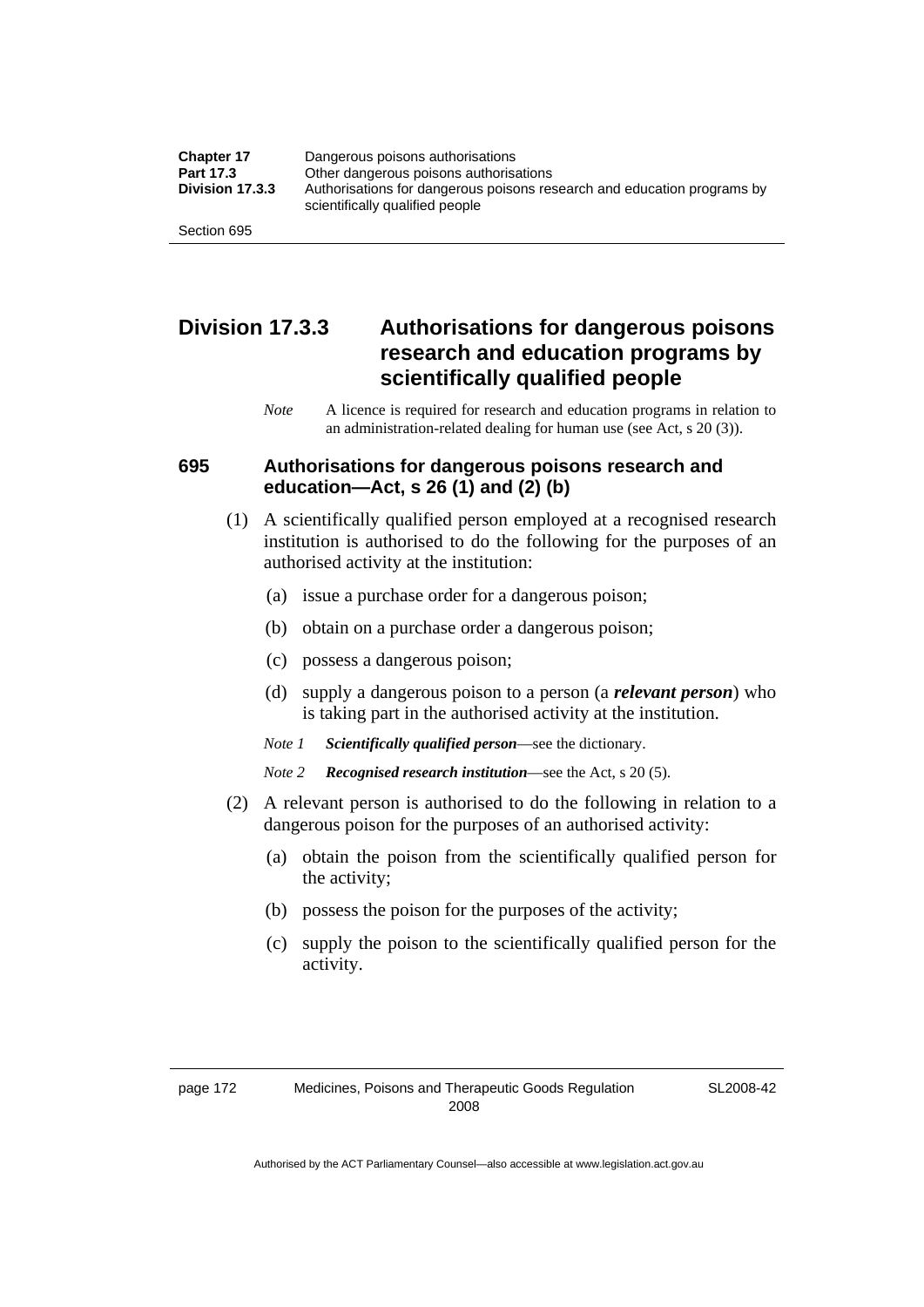(3) In this section:

*administration-related dealing*, in relation to a dangerous poison see the Act, section 20 (5).

*authorised activity*, in relation to a dangerous poison at a recognised research institution, means the conduct of any of the following if it does not involve an administration-related dealing of the poison for human use:

- (a) medical or scientific research in relation to the poison at the institution;
- (b) instruction involving the poison at the institution;
- (c) quality control or analysis of the poison at the institution.

### **696 Authorisation conditions for dangerous poisons research and education—Act, s 44 (1) (b) and (2) (b)**

A scientifically qualified person's authorisation under section 695 is subject to the following conditions:

- (a) the person has written approval for the conduct of the authorised activity from the person in charge of—
	- (i) the recognised research institution; or
	- (ii) a faculty or division of the institution;
- (b) a dangerous poison is purchased on a complying purchase order;
- (c) the purchase order is for an amount of the poison approved in writing by the person in charge;
- (d) the dangerous poison is obtained from someone who is authorised to supply the poison to the person.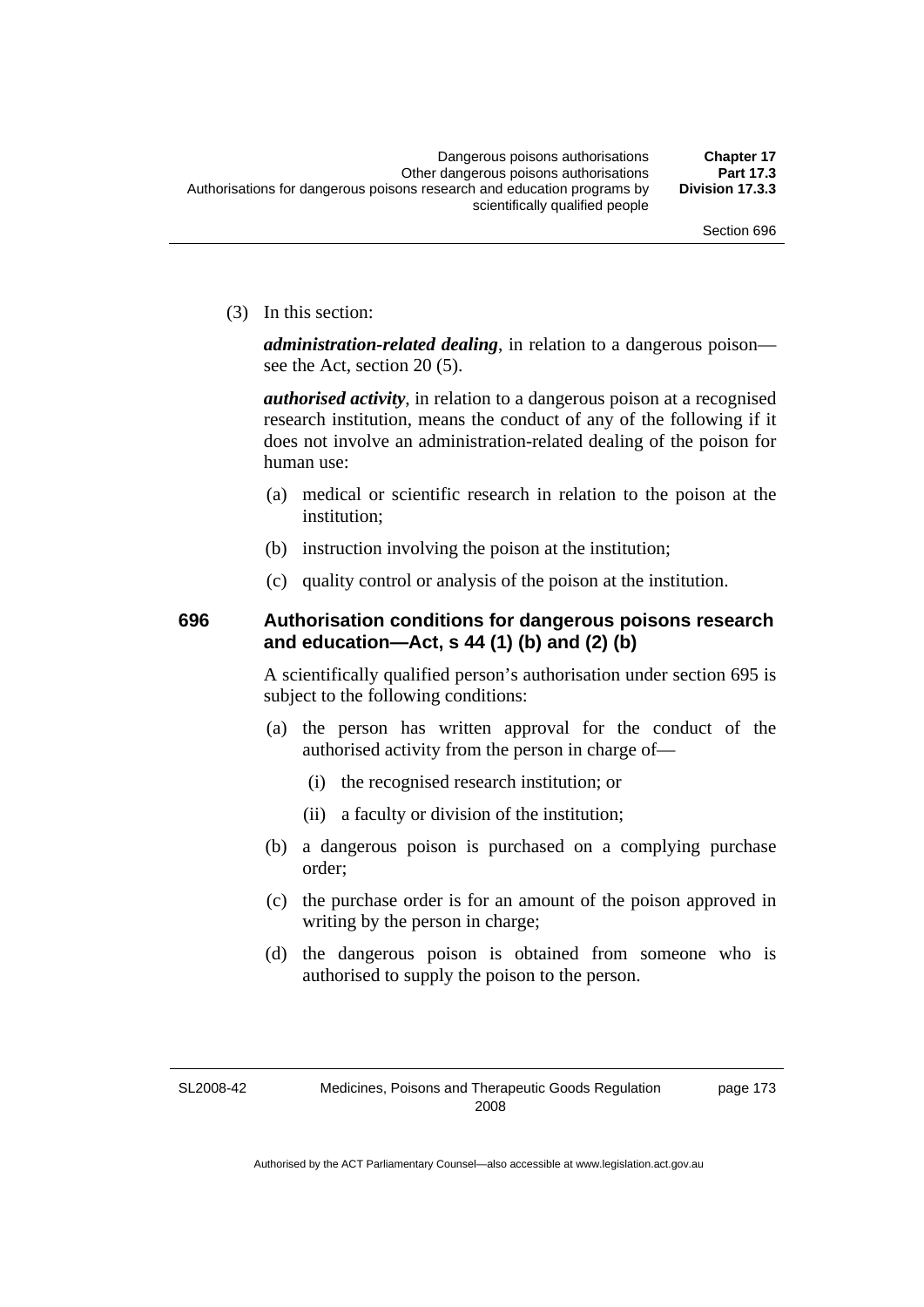## **Chapter 18 Dangerous poisons licences**

## **Part 18.1 Dangerous poisons licences generally**

### **700 Dangerous poisons licences that may be issued—Act, s 78 (2)**

The following licences for dangerous poisons may be issued:

- (a) a licence for the manufacture of a dangerous poison (a *dangerous poisons manufacturers licence*);
- (b) a licence for a program of research or education in relation to a dangerous poison (a *dangerous poisons research and education program licence*);
- (c) a licence for the supply of dangerous poisons (a *dangerous poisons suppliers licence*).
- *Note* Other dangerous poisons licences may also be issued (see Act, s 78 (3)).

SL2008-42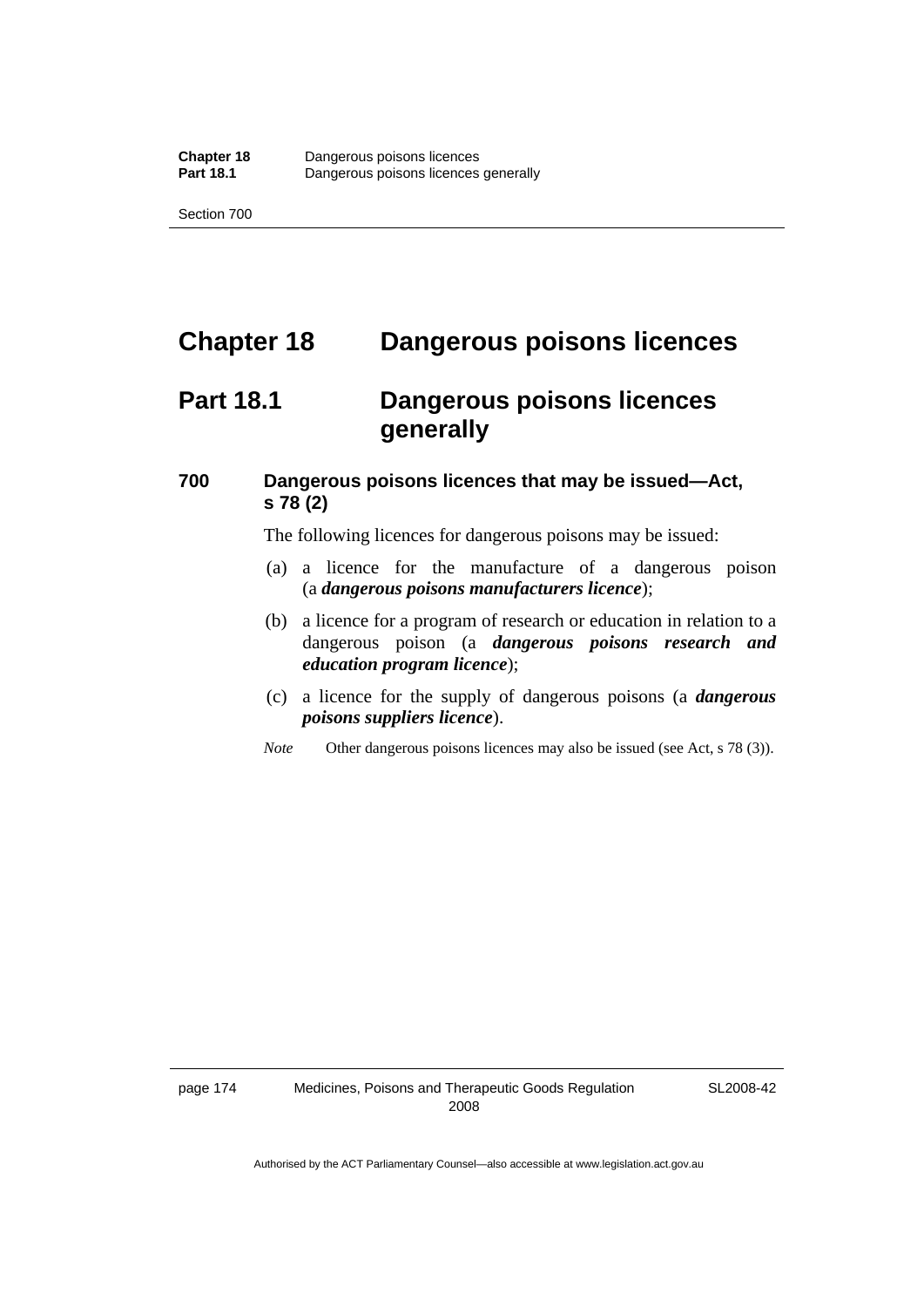## **Part 18.2 Dangerous poisons manufacturers licences**

### **705 Applications for dangerous poisons manufacturers licences**

- (1) An application for a dangerous poisons manufacturers licence must be in writing, signed by the applicant, and include the following:
	- (a) the dangerous poisons to which the application relates;
	- (b) the full name of the applicant;
	- (c) the applicant's ABN (if any);
	- (d) if the applicant is a corporation—the corporation's ACN;
	- (e) the location of the premises where the applicant proposes to deal with the poisons under the licence;
	- (f) the security arrangements proposed for the premises;
	- (g) the name of an individual who is to supervise the dealings to be authorised under the licence.
	- *Note 1* If a form is approved under the Act, s 198 for this provision, the form must be used.
	- *Note 2* A fee may be determined under the Act, s 197 for this provision.
- (2) The application must be accompanied by a plan of the premises that shows—
	- (a) each part of the premises where a process in the manufacture of the dangerous poisons is proposed to be carried out and the nature of the process; and
	- (b) where it is proposed to store the dangerous poisons to which the application relates and any other dangerous poisons obtained for the manufacture of those dangerous poisons; and

SL2008-42 Medicines, Poisons and Therapeutic Goods Regulation 2008 page 175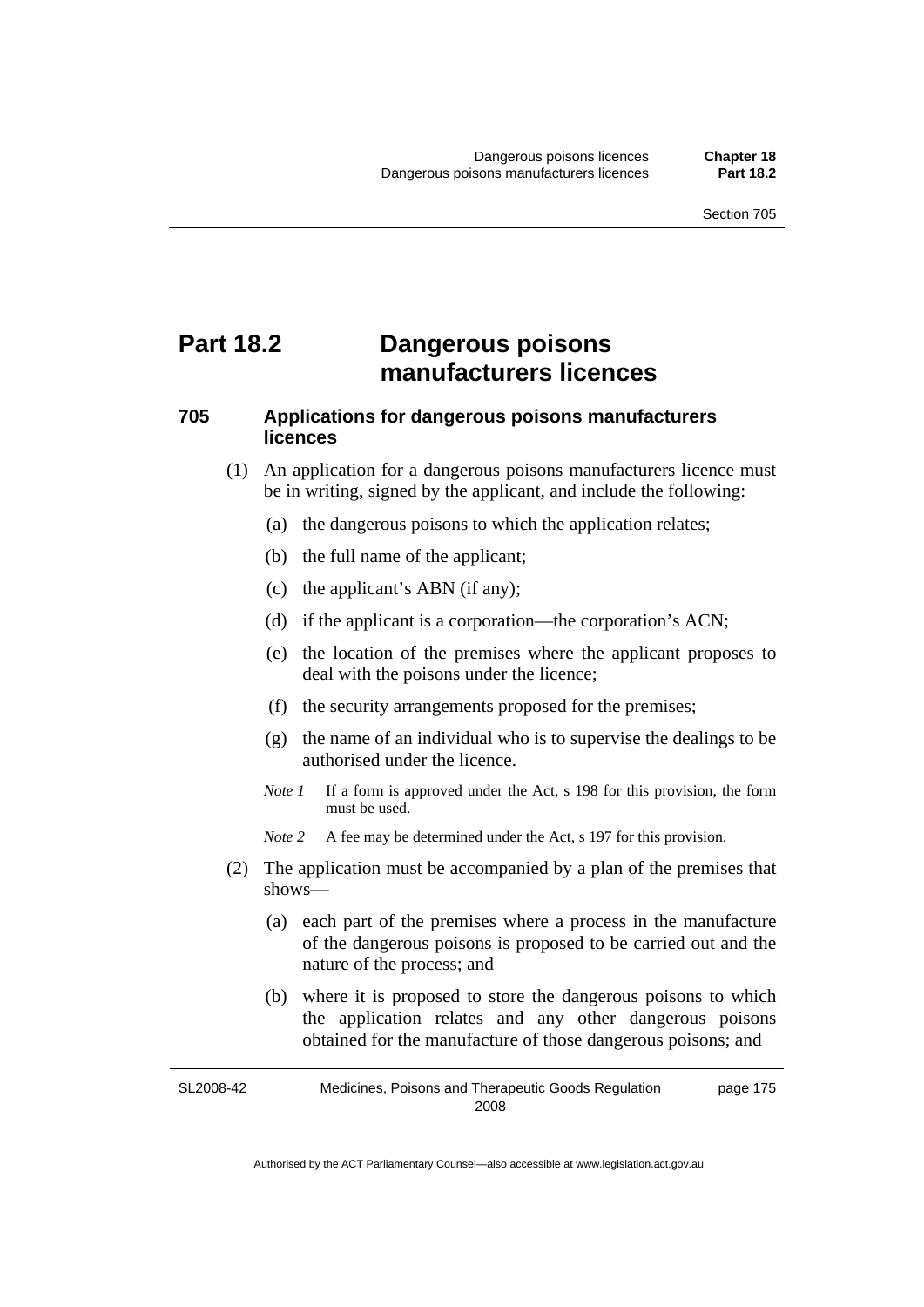(c) the location and nature of security devices.

#### **706 Restrictions on issuing of dangerous poisons manufacturers licences—Act, s 85 (1) (a)**

- (1) The chief health officer must not issue a dangerous poisons manufacturers licence to a person unless dealings with dangerous poisons under the licence will be supervised by an individual nominated by the applicant and approved, in writing, by the chief health officer.
- (2) The chief health officer must not approve the nominated individual unless satisfied that the individual—
	- (a) is a suitable person to hold a dangerous poisons manufacturers licence; and
	- (b) has qualifications in chemistry, pharmacy or pharmacology or experience appropriate for the manufacture of dangerous poisons.
	- *Note* For changes of nominated individuals, see the Act, s 93.
- (3) In this section:

*suitable person*, to hold a licence—see the Act, section 81.

### **707 Additional information for dangerous poisons manufacturers licences—Act, s 88 (1) (k)**

The name of the person approved under section 706 (1) to supervise the dealings with dangerous poisons authorised by the licence is prescribed for a dangerous poisons manufacturers licence.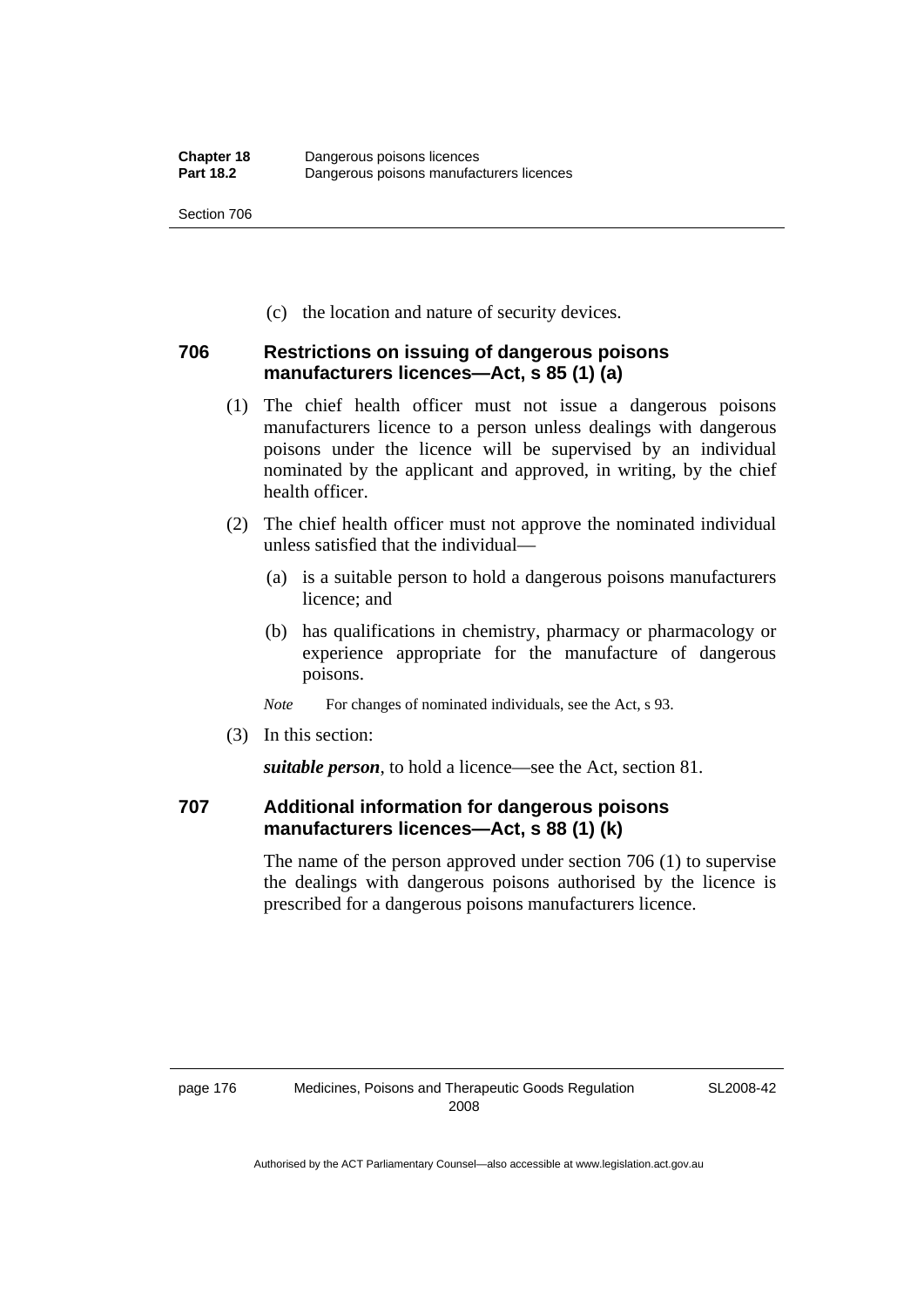## **Part 18.3 Dangerous poisons research and education program licences**

#### **710 Applications for dangerous poisons research and education program licences**

- (1) An application for a dangerous poisons research and education program licence for a dangerous poison must be in writing, signed by the applicant, and include the following:
	- (a) the full name, address and academic, professional or other relevant qualifications of—
		- (i) the person who is to supervise the program; and
		- (ii) the person who is to conduct the program;
	- (b) the name of the recognised research institution at or under which the program is proposed to be conducted;

*Note Recognised research institution*—see the Act, s 20 (5).

- (c) whether the program will be conducted at, or under the authority of, the recognised research institution;
- (d) the premises where the program will be conducted;
- (e) the dangerous poison, and the form and strength of the poison, for which the licence is sought;
- (f) the maximum quantity of the dangerous poison that would be possessed under the licence at any time;
- (g) a description of the program, including an explanation of why the program cannot be carried out satisfactorily without the use of the dangerous poison;
- (h) the supervision arrangements for the program;

SL2008-42 Medicines, Poisons and Therapeutic Goods Regulation 2008 page 177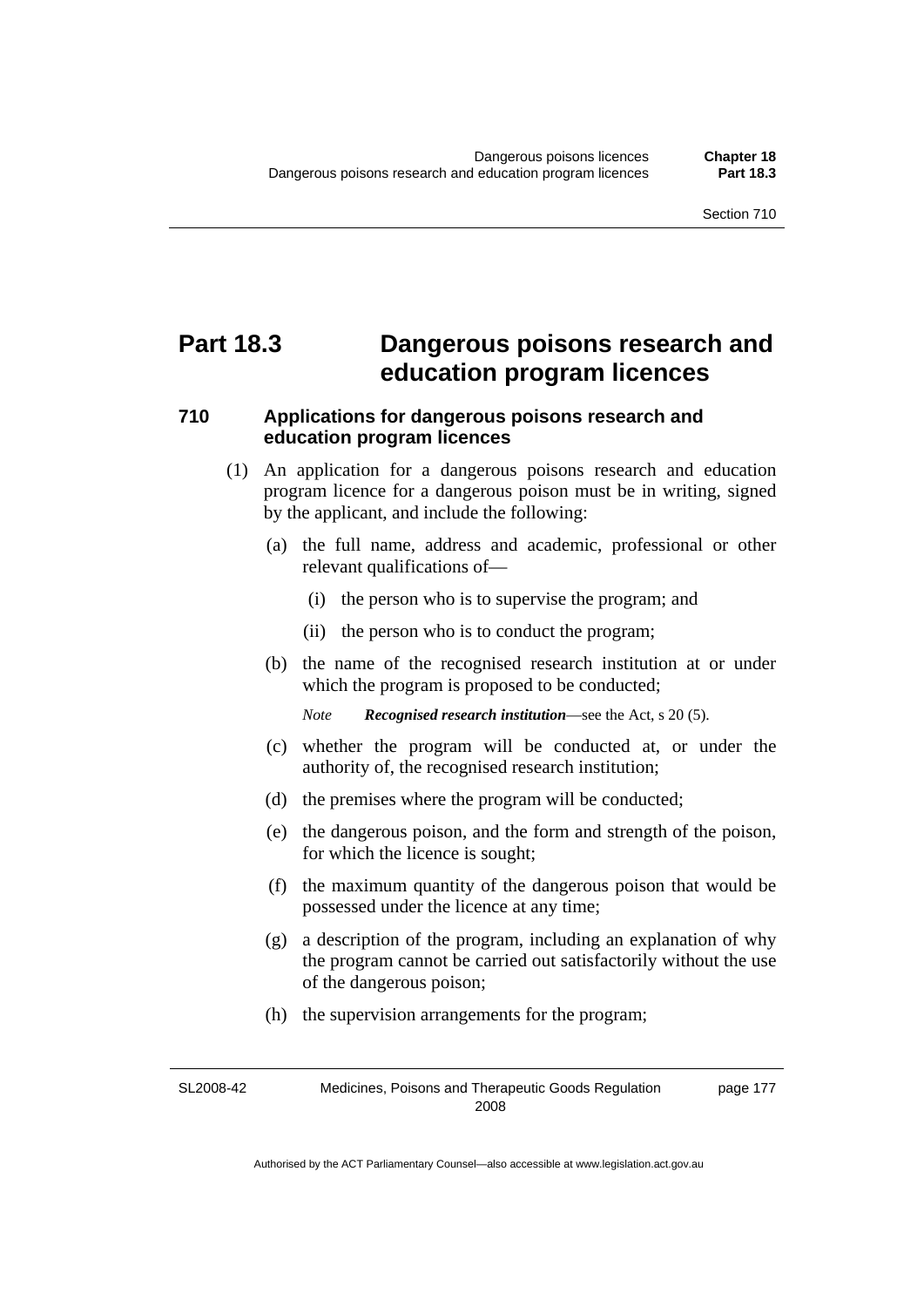- (i) the period for which the licence is sought.
- *Note 1* If a form is approved under the Act, s 198 for this provision, the form must be used.
- *Note* 2 A fee may be determined under the Act, s 197 for this provision.
- (2) The application must be accompanied by a written approval of the program by the person in charge of—
	- (a) the recognised research institution; or
	- (b) a faculty or division of the institution.

#### **711 Restrictions on issuing of dangerous poisons research and education program licences—Act, s 85 (1) (a)**

The chief health officer must not issue a dangerous poisons research and education program licence to a person unless—

- (a) the program to which the licence relates will be conducted at, or under the authority of, a recognised research institution; and
- (b) the program is approved by a person mentioned in section 710 (2); and
- (c) satisfied that the program—
	- (i) cannot be carried out without the use of the dangerous poison to which the licence application relates; and
	- (ii) will be adequately supervised.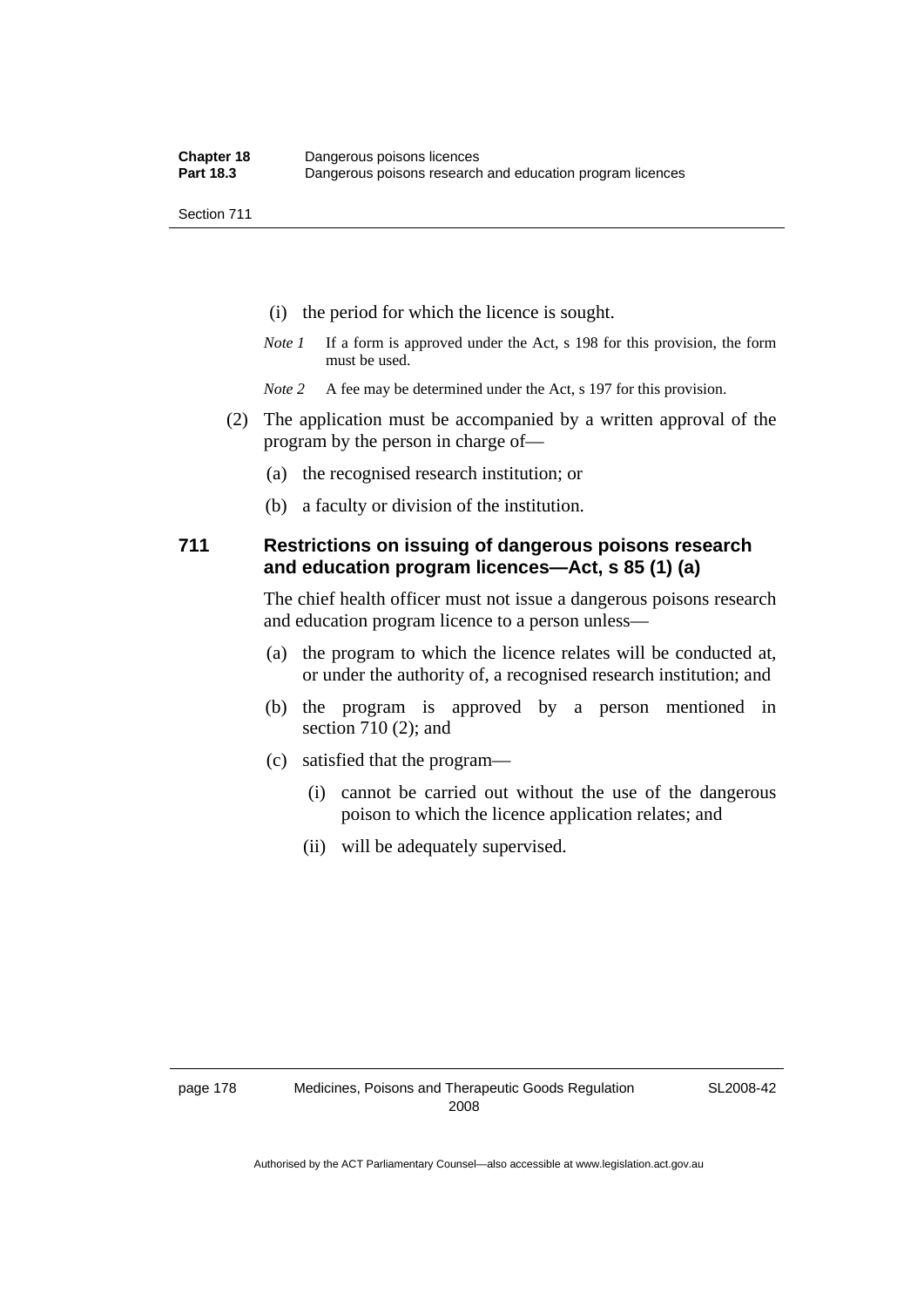#### **712 Additional information for dangerous poisons research and education licences—Act, s 88 (1) (k)**

The following additional information is prescribed for a dangerous poisons research and education licence:

- (a) the research or education program for which the licence is issued;
- (b) the name of the program's supervisor;
- (c) the dealings with a dangerous poison authorised by the licence;
- (d) the premises where the program will be conducted;
- (e) the maximum quantity of the dangerous poison that may be possessed at any time for the program;
- (f) the total quantity of the dangerous poison that may be possessed for the program during the period of the licence;
- (g) the form and strength of the dangerous poison that may be obtained and possessed for the program.

SL2008-42

page 179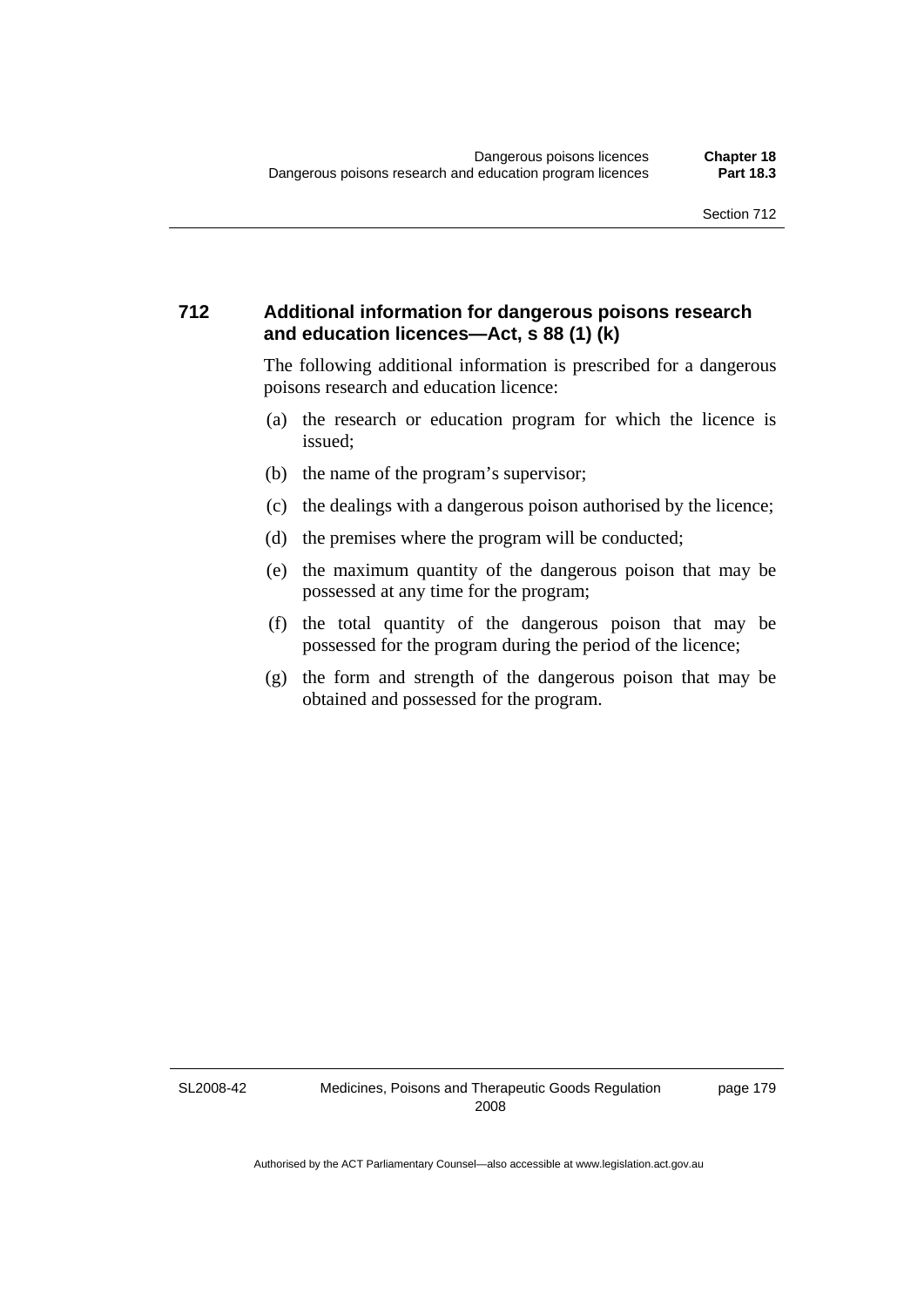# **Part 18.4 Dangerous poisons suppliers licences**

#### **715 Applications for dangerous poisons suppliers licences**

- (1) An application for a dangerous poisons suppliers licence must be in writing, signed by the applicant, and include the following:
	- (a) the dangerous poisons to which the application relates;
	- (b) the full name of the applicant;
	- (c) the applicant's ABN (if any);
	- (d) if the applicant is a corporation—the corporation's ACN;
	- (e) the location of the premises where the applicant proposes to deal with the poisons under the licence;
	- (f) the security arrangements proposed for the premises;
	- (g) the name of an individual who is to supervise the dealings to be authorised under the licence.
	- *Note 1* If a form is approved under the Act, s 198 for this provision, the form must be used.
	- *Note 2* A fee may be determined under the Act, s 197 for this provision.
- (2) The application must be accompanied by a plan of the premises that shows—
	- (a) where it is proposed to store the dangerous poisons; and
	- (b) the location and nature of security devices.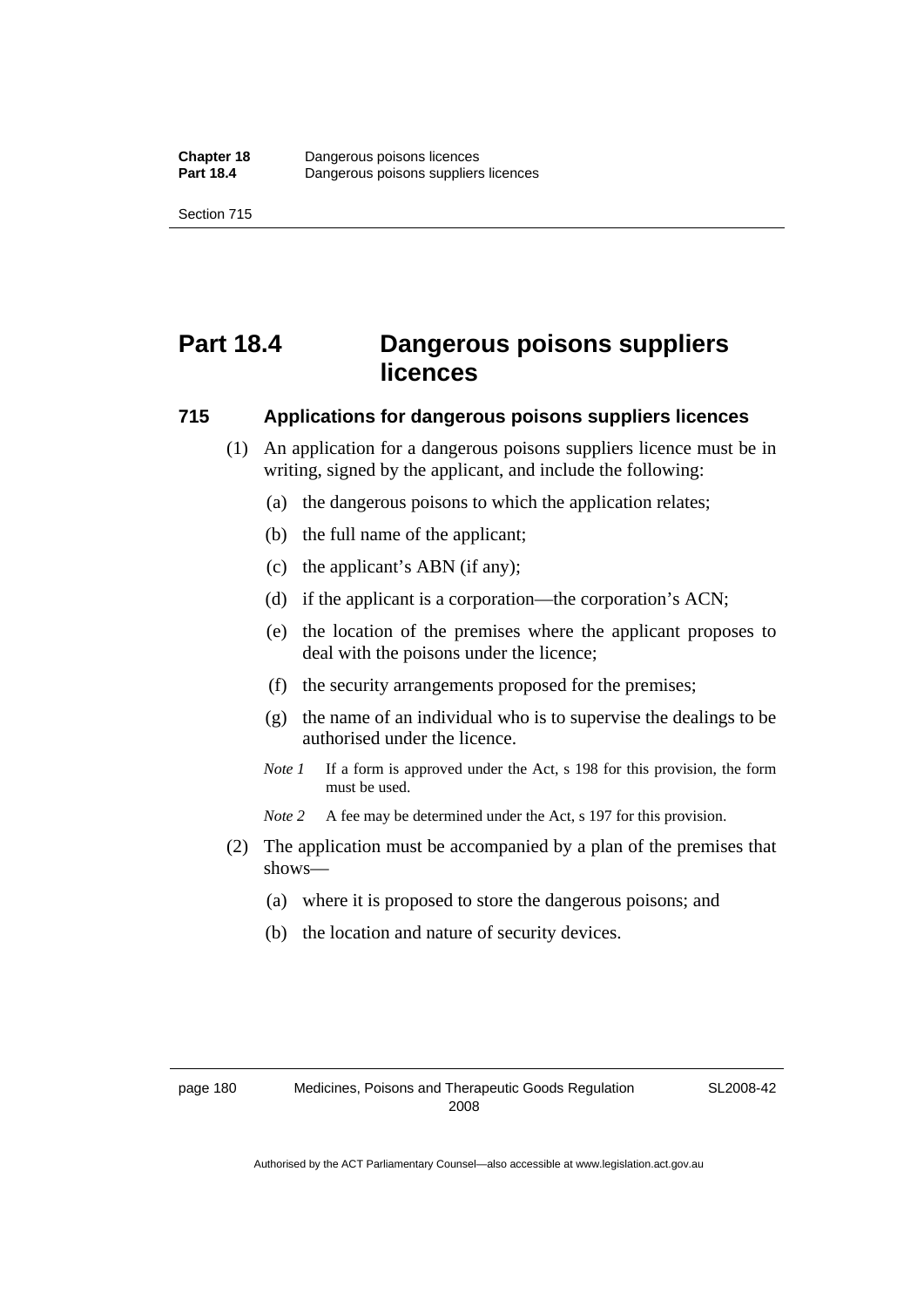#### **716 Restrictions on issuing of dangerous poisons suppliers licences—Act, s 85 (1) (a)**

- (1) The chief health officer must not issue a dangerous poisons suppliers licence to a person unless dealings with dangerous poisons under the licence will be supervised by an individual nominated by the applicant and approved, in writing, by the chief health officer.
- (2) The chief health officer must not approve the nominated individual unless satisfied that the individual—
	- (a) is a suitable person to hold a dangerous poisons suppliers licence; and
	- (b) has qualifications in chemistry, pharmacy or pharmacology or experience appropriate for the sale of dangerous poisons.
	- *Note* For changes of nominated individuals, see the Act, s 93.
- (3) In this section:

*suitable person*, to hold a licence—see the Act, section 81.

#### **717 Additional information for dangerous poisons suppliers licences—Act, s 88 (1) (k)**

The name of the person approved under section 716 (1) to supervise the dealings with dangerous poisons authorised by the licence is prescribed for a dangerous poisons suppliers licence.

SL2008-42

page 181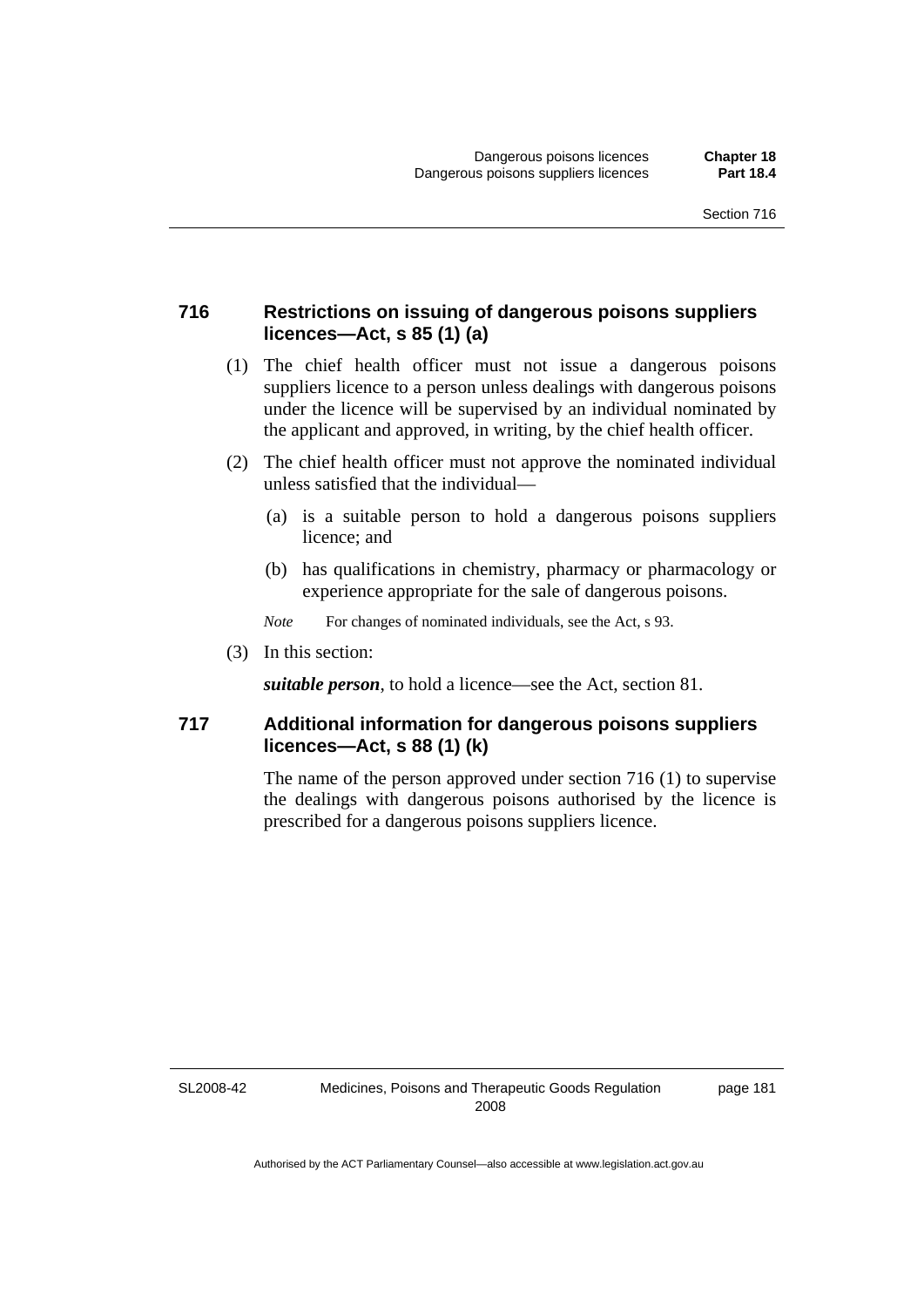# **Chapter 19 Dangerous poisons—other provisions**

### **Part 19.1 Dangerous poisons purchase orders**

#### **720 Supplying dangerous poisons on purchase orders**

The following are the requirements for the supply of a dangerous poison on a purchase order:

- (a) the dangerous poison is supplied in manufacturer's packs that comply with—
	- (i) section 731 (Packaging of supplied manufacturer's packs of dangerous poisons—Act, s 59 (1) (c) (i) and (2) (c) (i)); or
	- (ii) an approval under the Act, section 193 (Approval of non-standard packaging and labelling);
- (b) the manufacturer's packs are labelled in accordance with—
	- (i) section 732 (Labelling of supplied manufacturer's packs of dangerous poisons—Act, s  $60$  (1) (c) (i) and (2) (c) (i)); or
	- (ii) an approval under the Act, section 193;
- (c) the manufacturer's packs are securely wrapped and packed;
- (d) if the dangerous poison is delivered in person by the supplier to the buyer—
	- (i) the poison is delivered to an adult; and

page 182 Medicines, Poisons and Therapeutic Goods Regulation 2008

SL2008-42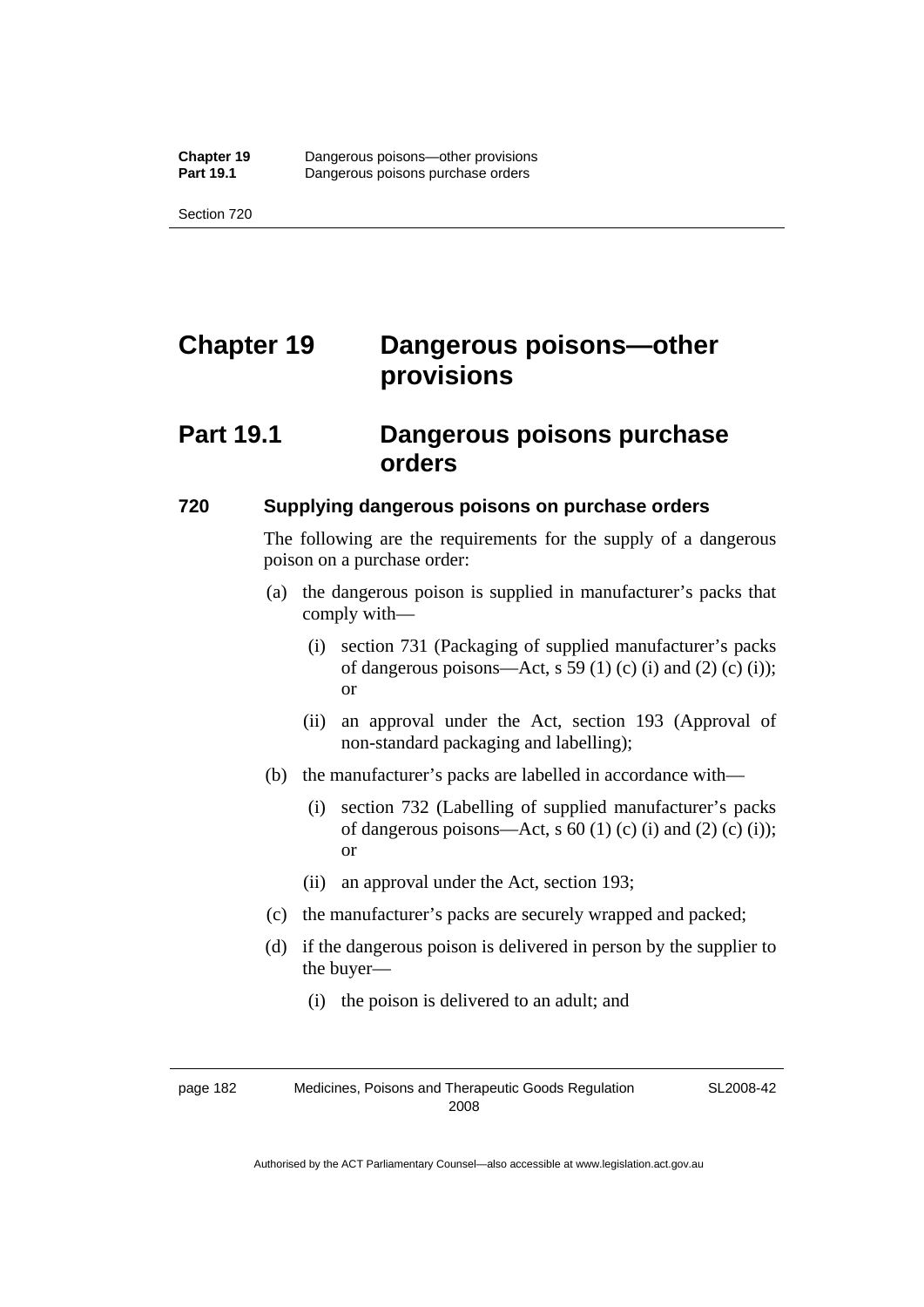- (ii) the delivery is acknowledged by the adult signing and dating a copy of the purchase order;
- (e) if the dangerous poison is not delivered in person by the supplier to the buyer—the poison is delivered to the buyer by a person whose procedures require the delivery of the poison to be signed for by the buyer or an adult employee of the buyer.

#### **721 General requirements for dangerous poisons purchase orders—Act, s 38 (2) (c)**

- (1) A purchase order for a dangerous poison must be—
	- (a) signed by the person (the *issuer*) issuing the order; and

- (b) if the issuer amends the order—initialled and dated by the issuer beside the amendment.
- (2) A purchase order for a dangerous poison must include the following:
	- (a) the issuer's name and business address and telephone number;
	- (b) the issuer's authority to issue the order;
	- (c) the dangerous poison, and the form, strength and quantity of the poison, to be supplied on the order.

#### **722 Recording supply of dangerous poisons on purchase orders**

A person who supplies a dangerous poison to someone else on a purchase order must make a written record of the following information:

- (a) the date of the order;
- (b) the issuer's authority to issue the order;

SL2008-42 Medicines, Poisons and Therapeutic Goods Regulation 2008 page 183

*Note* The purchase order must be signed with the issuer's usual signature (see Act, dict, def *signs*).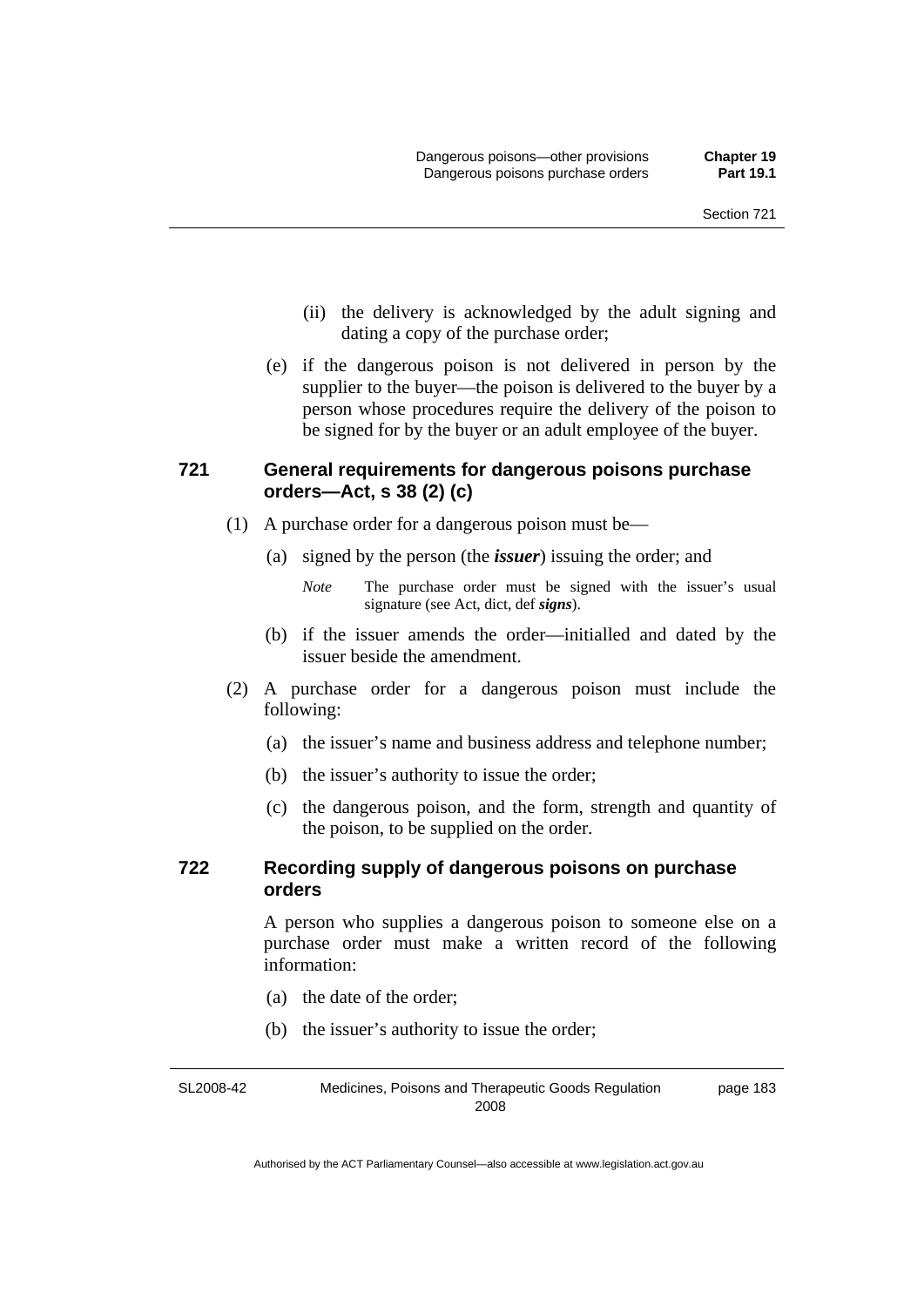- (c) the name, and the business address and telephone number, of the person to whom the dangerous poison is supplied;
- (d) the date the order is supplied;
- (e) the dangerous poison, and the form, strength and quantity of the poison, supplied.
- *Note Written* includes in electronic form (see Act, dict).

page 184 Medicines, Poisons and Therapeutic Goods Regulation 2008

SL2008-42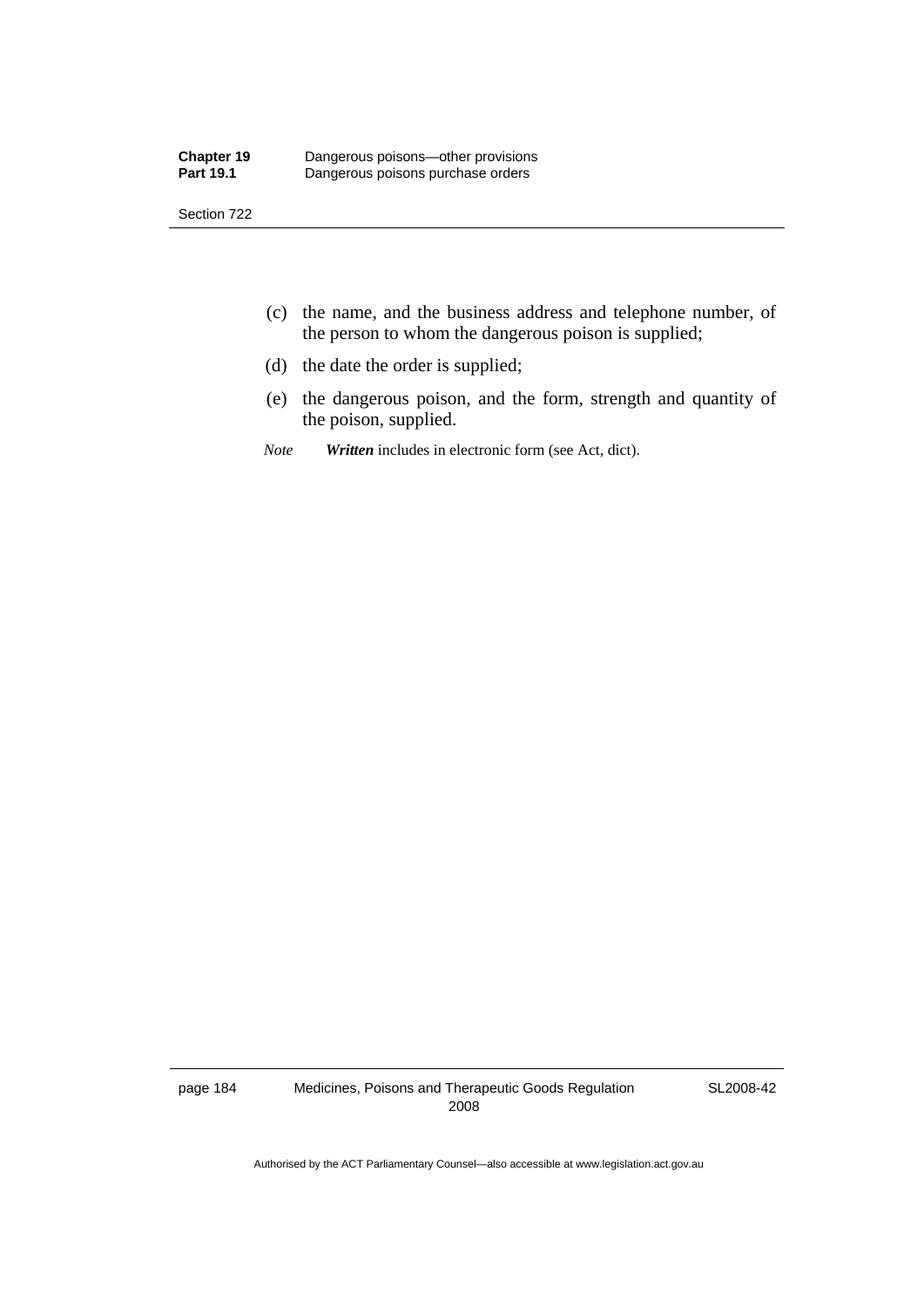# **Part 19.2 Wholesale supply of dangerous poisons under corresponding laws**

#### **725 Conditions for wholesalers supplying dangerous poisons under corresponding laws—Act, s 20 (4) (c)**

The following conditions apply to a person who supplies dangerous poisons by wholesale under a corresponding law:

- (a) the person must not supply a dangerous poison to someone else (the *buyer*) unless—
	- (i) the buyer is authorised to possess the poison; and
	- (ii) the supply is in accordance with section 686 (Authorisation conditions for dangerous poisons suppliers licences—Act, s 44 (1) (b) and (2) (b));
- (b) the poison is supplied for a non-household (including a non-household garden) purpose only;
- (c) if the poison is liquid containing paraquat—the poison is coloured blue or green and has an offensive smell.
- *Note 1* A purchase order must be in writing (see Act, dict, def *purchase order*).
- *Note* 2 See pt 19.1 for other requirements in relation to supply of dangerous poisons on purchase orders.

SL2008-42

page 185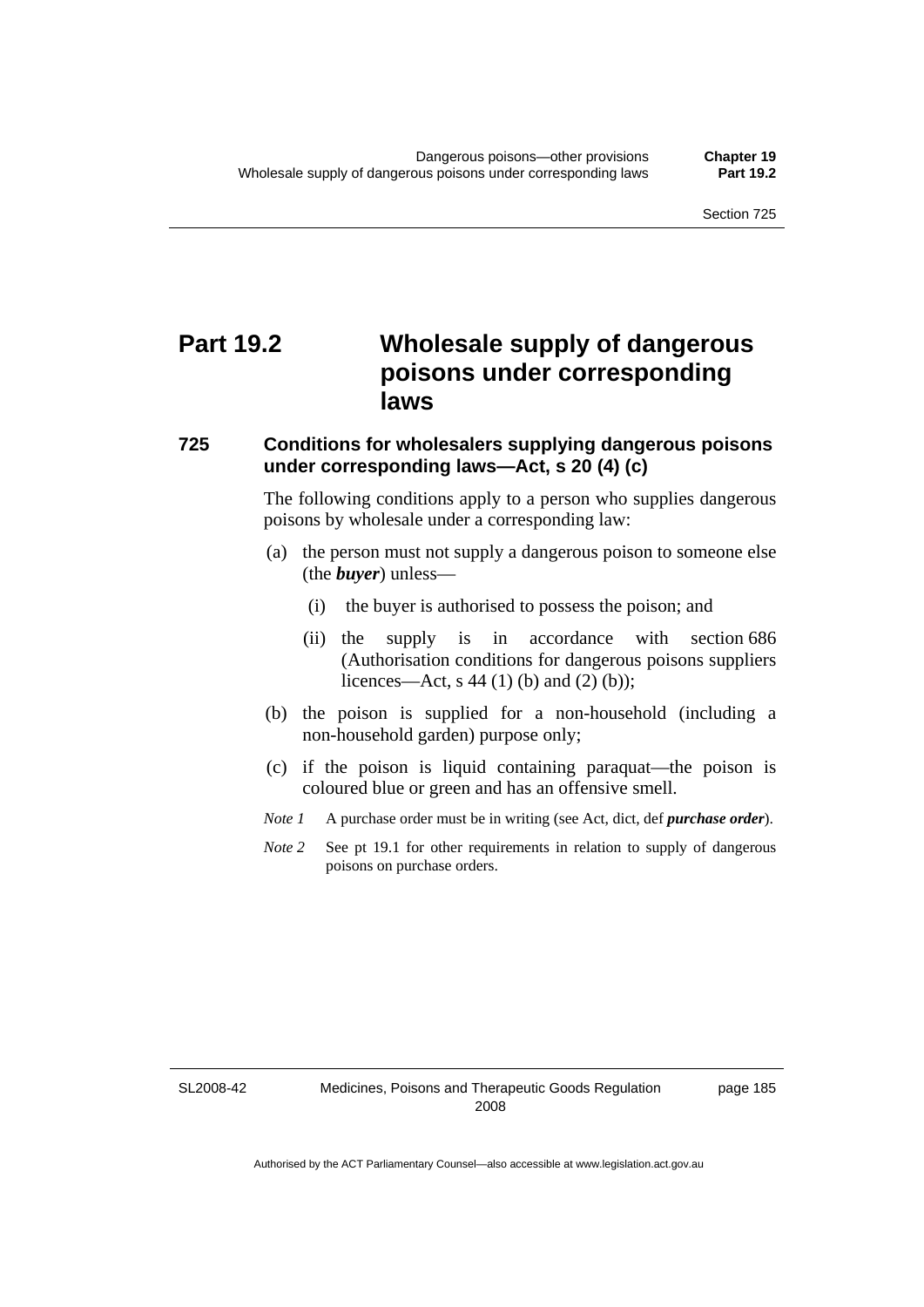# **Part 19.3 Packaging and labelling of dangerous poisons**

#### **730 Meaning of** *relevant law***—pt 19.3**

In this part:

*relevant law* means—

- (a) a corresponding law; or
- (b) the *Agricultural and Veterinary Chemicals Act 1994* (Cwlth); or
- (c) the *Therapeutic Goods Act 1989* (Cwlth).
- *Note 1 Corresponding law* includes a law of a State that corresponds, or substantially corresponds, to the Act (see Act, dict).
- *Note 2 State* includes a territory (see Legislation Act, dict, pt 1).

#### **731 Packaging of supplied manufacturer's packs of dangerous poisons—Act, s 59 (1) (c) (i) and (2) (c) (i)**

A manufacturer's pack of a supplied dangerous poison must be packaged—

- (a) in accordance with the medicines and poisons standard, paragraphs 21 to 27; or
- (b) in a container in which the poison may be sold under a relevant law.
- *Note* A manufacturer's pack of a dangerous poison supplied may also be packaged in accordance with an approval under the Act, s 193 (Approval of non-standard packaging and labelling) (see Act, s 59 (1)  $(c)$  (ii) and (2) (c) (ii)).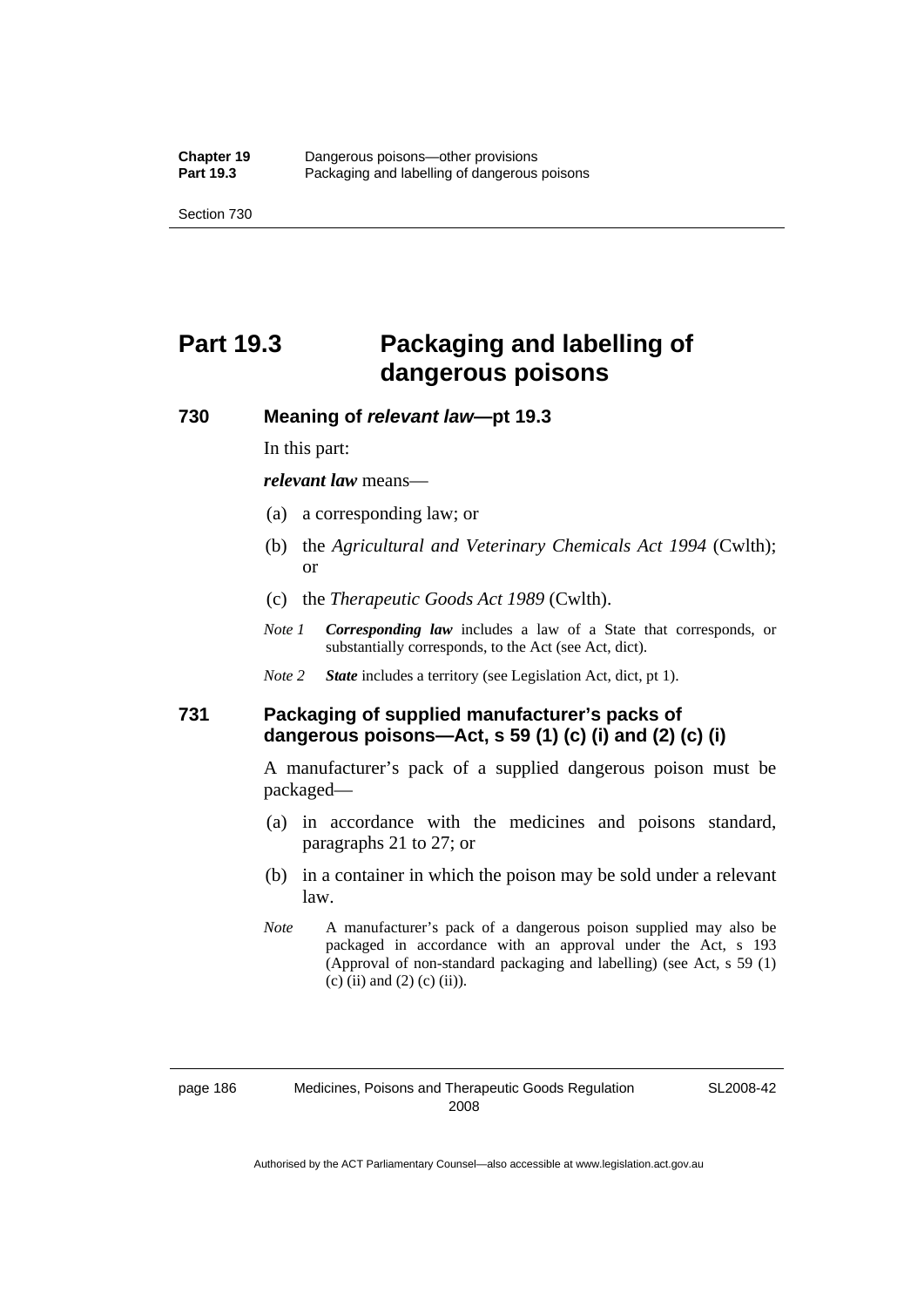#### **732 Labelling of supplied manufacturer's packs of dangerous poisons—Act, s 60 (1) (c) (i) and (2) (c) (i)**

A manufacturer's pack of a supplied dangerous poison must be labelled in accordance with—

- (a) the medicines and poisons standard, paragraphs 3 to 19; or
- (b) a relevant law.
- *Note* A manufacturer's pack of a dangerous poison supplied may also be labelled in accordance with an approval under the Act, s 193 (Approval of non-standard packaging and labelling) (see Act, s 60 (1) (c) (ii) and  $(2)$  (c) (ii)).

SL2008-42

Medicines, Poisons and Therapeutic Goods Regulation 2008

page 187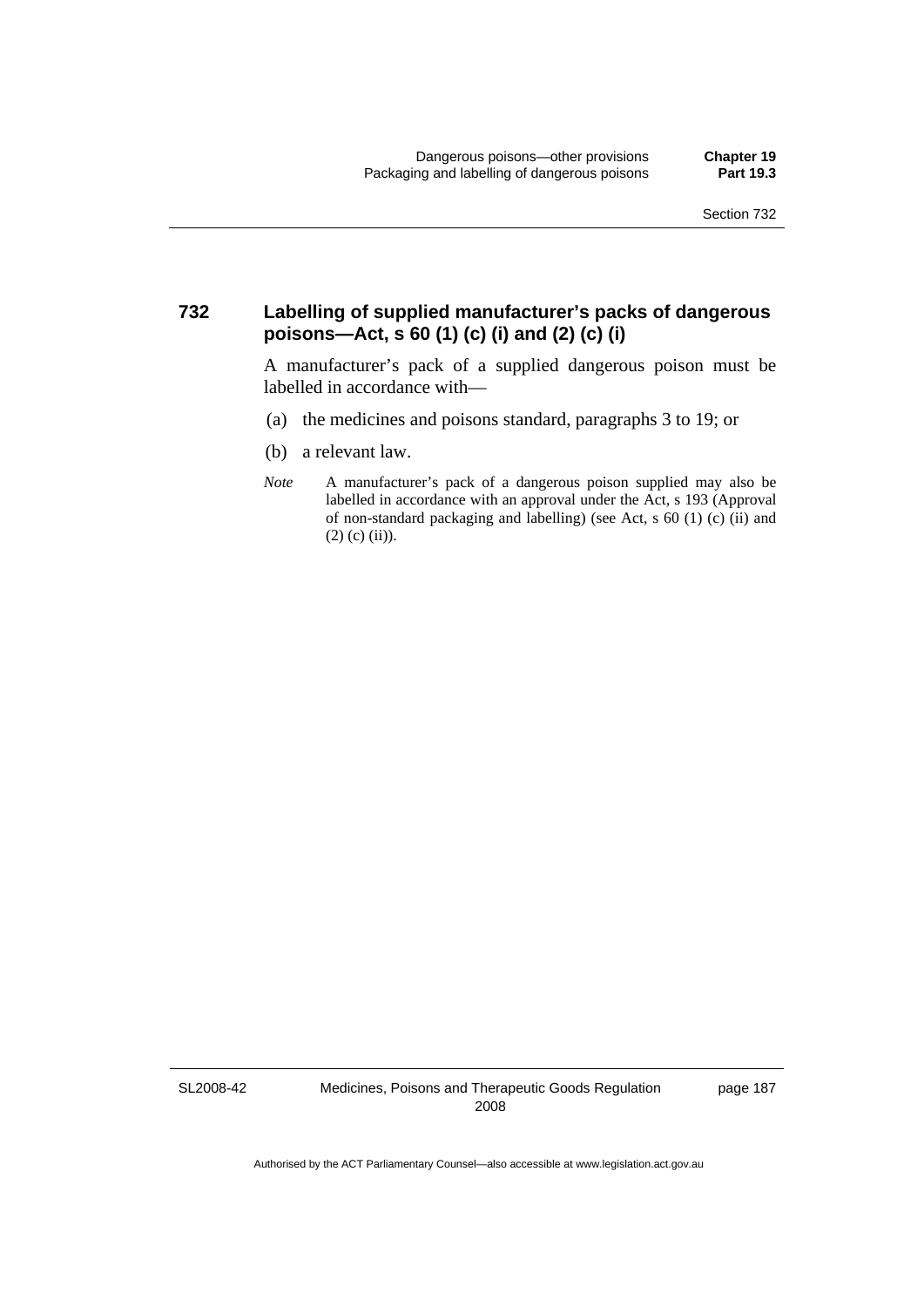## **Part 19.4 Storage of dangerous poisons**

#### **735 Storage of dangerous poisons—Act, s 61 (b) and (c)**

- (1) A person mentioned in table 740, column 2 who possesses a dangerous poison is prescribed.
- (2) The dangerous poison must be kept—
	- (a) in a part of the premises to which the public does not have access; and
	- (b) so that only the prescribed person, or a person under the supervision of the prescribed person, has access to the poison.

page 188 Medicines, Poisons and Therapeutic Goods Regulation 2008

SL2008-42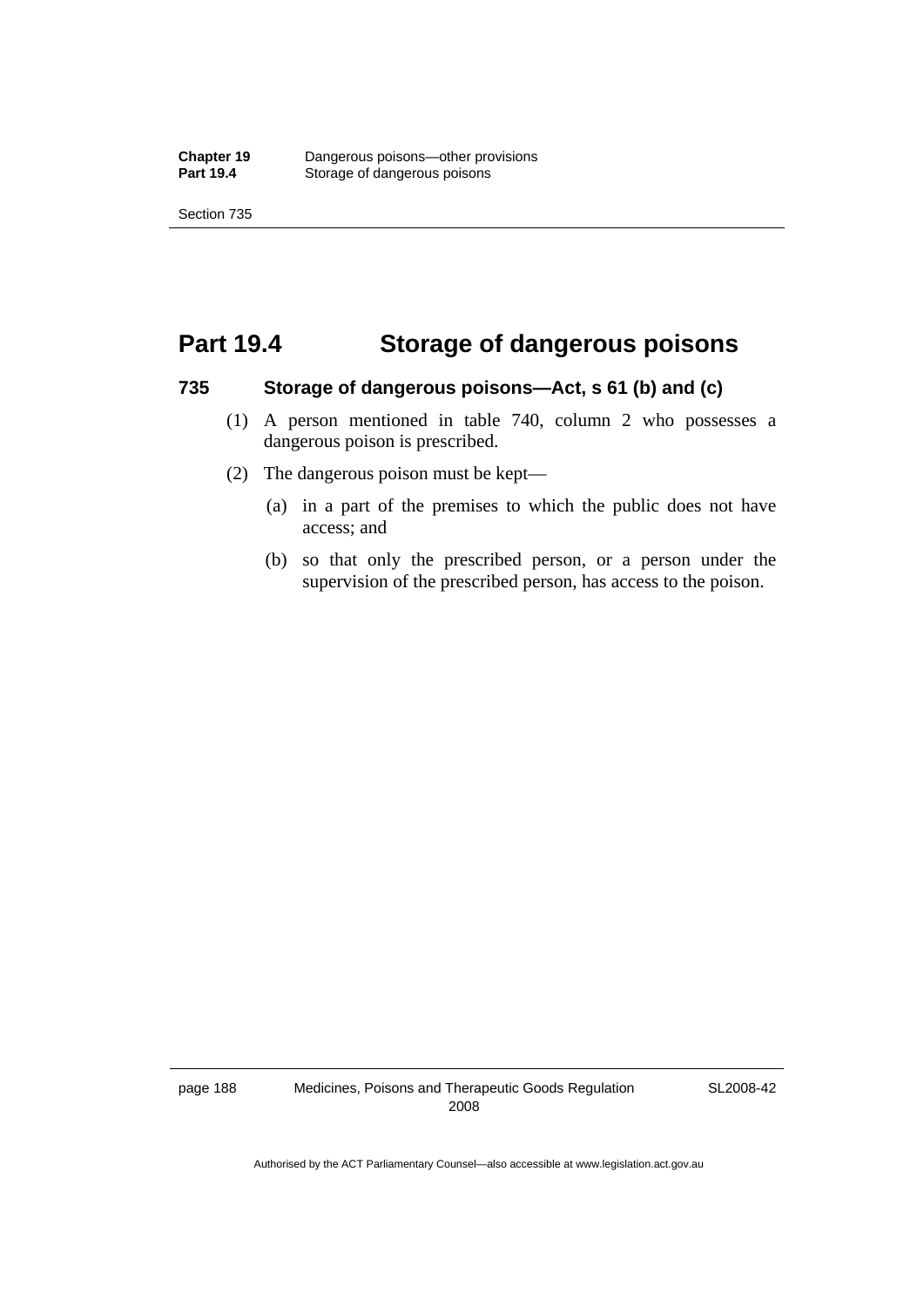## **Part 19.5 Dangerous poisons registers**

### **740 Keeping of dangerous poisons registers by certain people—Act, s 48 and s 50 (1) (b) and (2) (b)**

- (1) A person mentioned in table 740, column 2 who possesses a dangerous poison must keep a dangerous poisons register.
- (2) A person to whom subsection (1) applies must keep a dangerous poisons register for a dangerous poison at the place prescribed in table 740, column 3 for the person.

| column 1       | column <sub>2</sub>                                                                           | column 3                                                     |
|----------------|-----------------------------------------------------------------------------------------------|--------------------------------------------------------------|
| item           | prescribed person                                                                             | place where register to be kept                              |
| 1              | approved analyst                                                                              | the analyst's laboratory                                     |
| 2              | dangerous poisons<br>manufacturers<br>licence-holder                                          | the licensed premises under s 675                            |
| 3              | dangerous poisons<br>suppliers licence-holder                                                 | the licensed premises under s 685                            |
| $\overline{4}$ | medicines and poisons<br>inspector (other than<br>police officer)                             | the place directed in writing by the<br>chief health officer |
| 5              | person mentioned in<br>sch 4, col 2                                                           | the person's business premises                               |
| 6              | supervisor of program<br>under dangerous poisons<br>research and education<br>program licence | the premises where program is being<br>conducted             |

**Table 740 Keeping dangerous poisons registers** 

SL2008-42

Medicines, Poisons and Therapeutic Goods Regulation 2008

page 189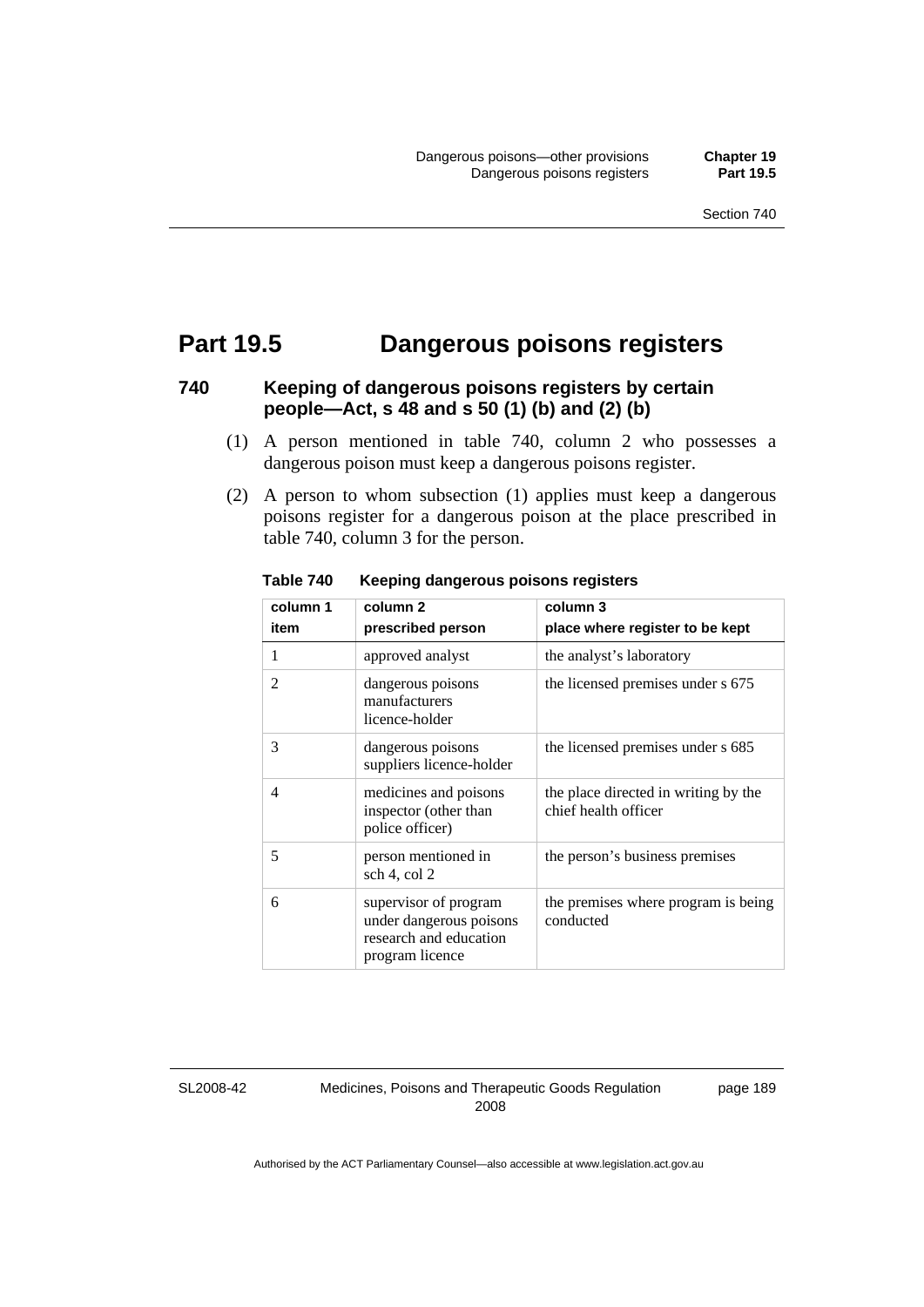| <b>Chapter 19</b> | Dangerous poisons—other provisions |
|-------------------|------------------------------------|
| <b>Part 19.5</b>  | Dangerous poisons registers        |

| column 1 | column 2                                                                                                        | column 3                                         |
|----------|-----------------------------------------------------------------------------------------------------------------|--------------------------------------------------|
| item     | prescribed person                                                                                               | place where register to be kept                  |
|          | supervisor of program<br>under dangerous poisons<br>research and education<br>authorisation under<br>div 17.3.3 | the premises where program is being<br>conducted |

#### **741 Form of dangerous poisons registers—Act, s 49 (1) (b)**

- (1) Each page in a dangerous poisons register must relate to a single form and strength of a dangerous poison.
- (2) If a dangerous poisons register is kept electronically, a separate record must be used for each form and strength of dangerous poison kept.

#### **742 Making entries in dangerous poisons registers— Act, s 51 (1) (b)**

- (1) The following details for a dealing with a dangerous poison are prescribed:
	- (a) the nature of the dealing;
	- (b) the date of the dealing;
	- (c) the poison, and the form, strength and quantity of the poison, dealt with;
	- (d) if the dealing is receiving the poison—the name and address of the supplier;
	- (e) if the dealing is supplying the poison—the name and address of the person to whom it is supplied;
	- (f) if the poison is supplied on a purchase order—the date of the purchase order;
	- (g) the quantity of the poison held after the dealing.

page 190 Medicines, Poisons and Therapeutic Goods Regulation 2008 SL2008-42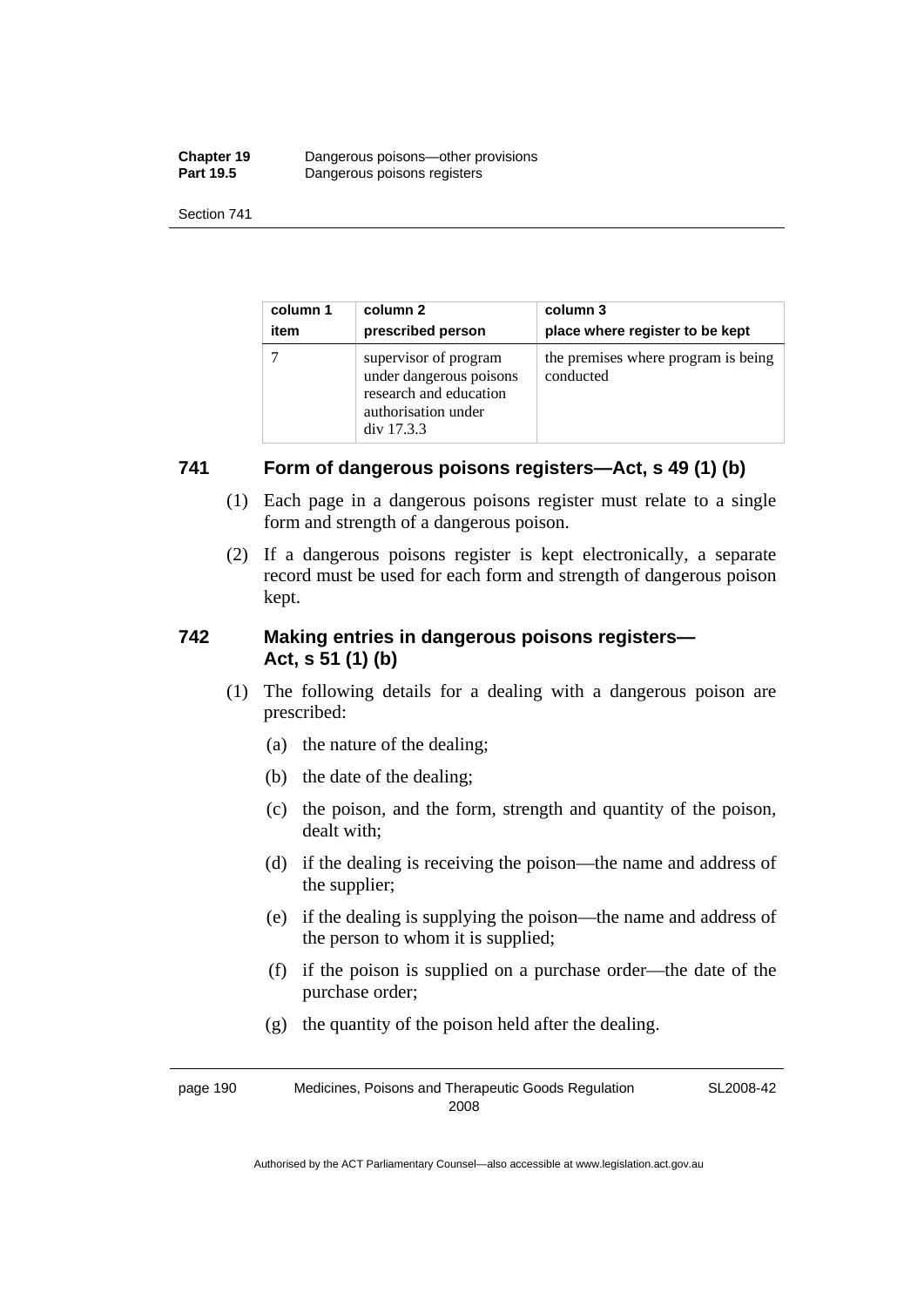(2) A dealing with a dangerous poison must be entered in the dangerous poisons register the person must keep.

#### **743 Prescribed witnesses for discarding of dangerous poisons—Act, s 54 (a) and (b)**

- (1) An adult is prescribed as a witness in relation to the disposal of a dangerous poison.
- (2) However, a person mentioned in subsection (1) must not be a prescribed witness to the discarding of a dangerous poison if the person is—
	- (a) related to, a close friend of or employed by the person discarding the poison; or
	- (b) the supervisor of the person discarding the poison; or
	- (c) supervised by the person discarding the poison.

#### **744 Changes to entries in dangerous poisons registers—Act, s 55 (2) (b)**

- (1) An entry in a paper-based dangerous poisons register may be amended by the person who made the entry by—
	- (a) the person signing and dating a marginal note or footnote that gives the date of the amendment and the amended details; and
	- (b) if the entry relates to disposing of a dangerous poison—
		- (i) the amendment being witnessed by a person mentioned in section 743; and
		- (ii) the witness signing the amendment as witness.
- (2) An entry in an electronic dangerous poisons register may be amended by the person who made the entry by the person attaching or linking, by electronic means, a document that includes—
	- (a) the person's signature, the date and the amended details; and

SL2008-42 Medicines, Poisons and Therapeutic Goods Regulation 2008 page 191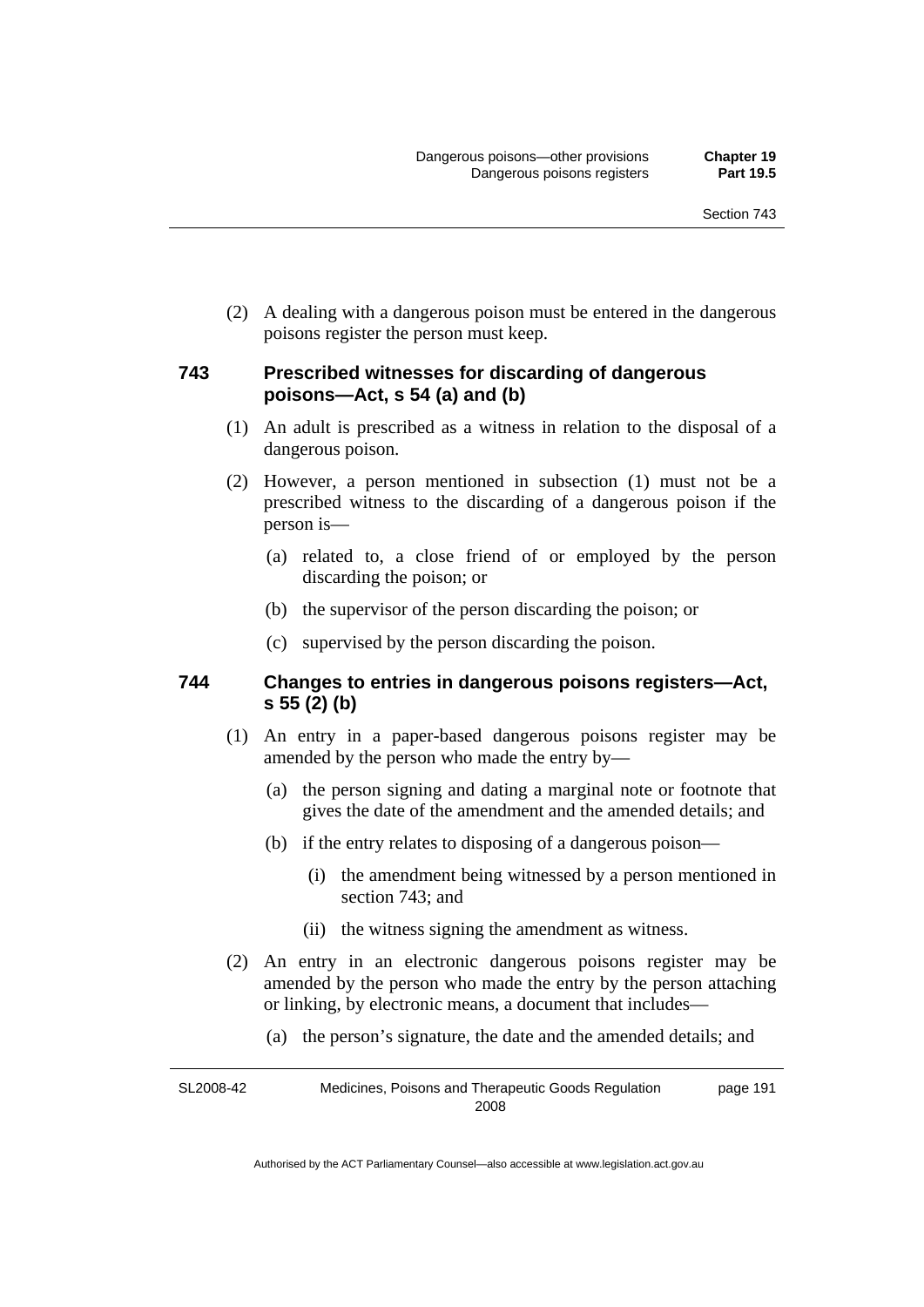- (b) if the entry relates to disposing of a dangerous poison—
	- (i) the amendment being witnessed by a person mentioned in section 743; and
	- (ii) the witness signing the amendment as witness.

page 192 Medicines, Poisons and Therapeutic Goods Regulation 2008

SL2008-42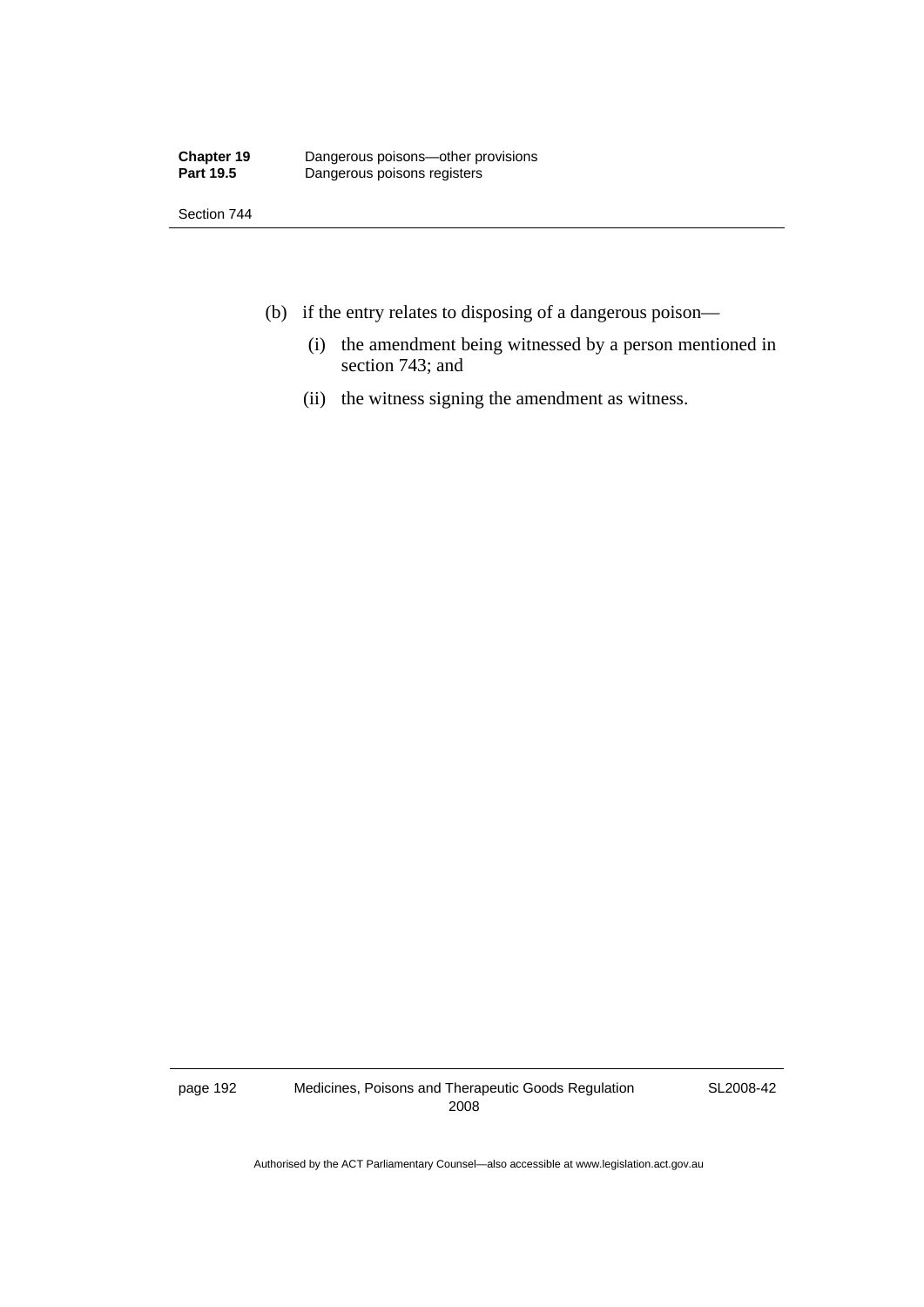Paints **Chapter 20** 

# **Chapter 20 Paints**

# **750 Manufacture, supply and use of paints containing white lead—Act, s 70 (1) (b), (2) (b) and (3) (b)**

A paint containing basic lead carbonate (white lead) may be manufactured, supplied or used for application as a mirror backing if the paint—

- (a) contains not more than 15% lead in the non-volatile content of the paint; and
- (b) is applied not more than 40µm thick; and
- (c) is covered by a paint that does not contain lead.
- *Note* um is the symbol for micron (see *National Measurement Regulations 1999* (Cwlth), sch 1, pt 4).

### **751 Manufacture, supply and use of paints for certain purposes—Act, s 71 (1) and (3)**

- (1) A first schedule paint must not be manufactured, supplied or used for application to—
	- (a) a roof or other surface to be used for the collection or storage of potable water; or
	- (b) furniture; or
	- (c) a fence, wall, post, gate or building (including the interior of a building), other than a building that is used only for industrial purposes or mining or as an oil terminal; or

SL2008-42

page 193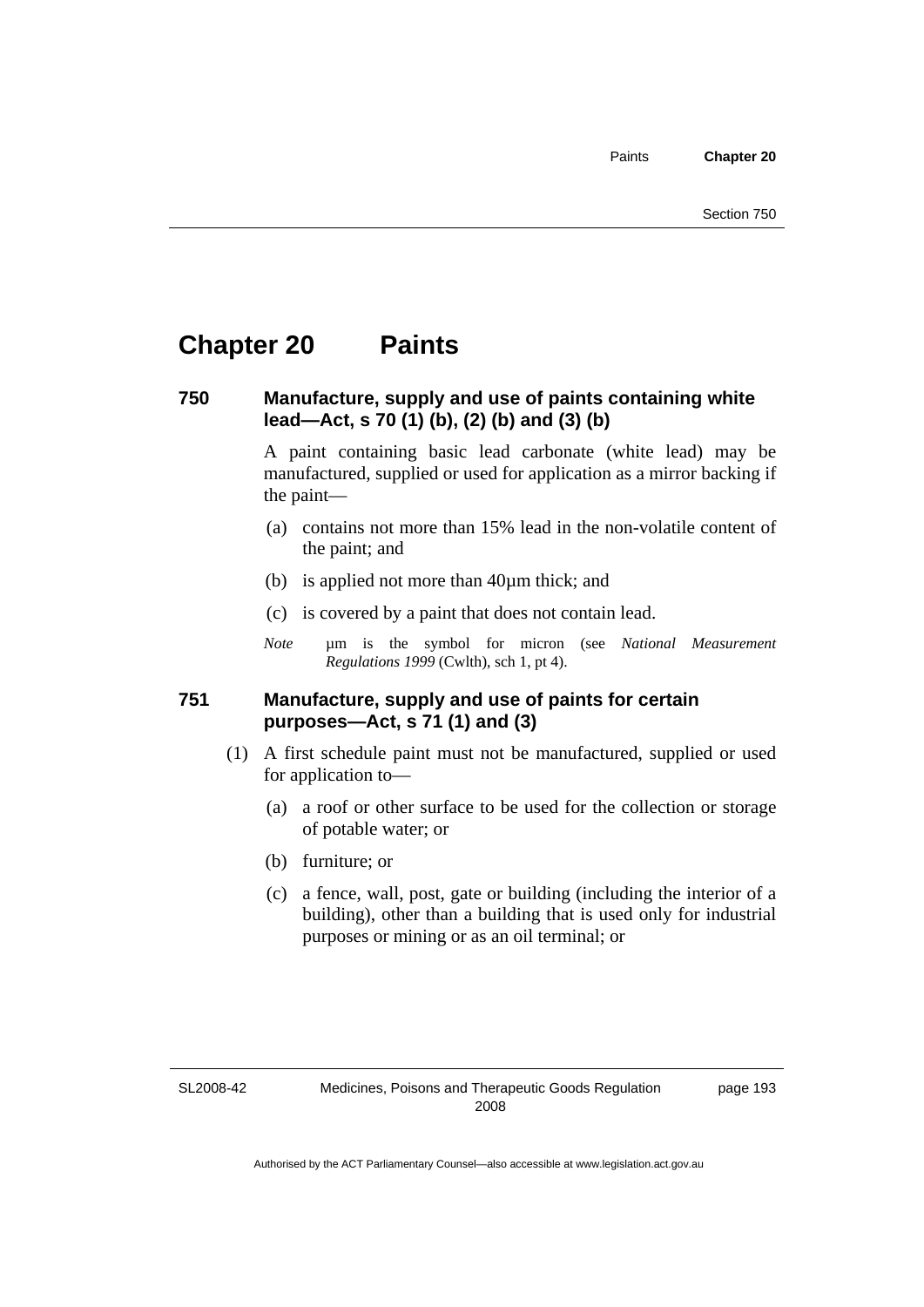- (d) premises used for the manufacture, processing, preparation, packing or serving of products intended for human or animal consumption.
- *Note First schedule paint*—see the medicines and poisons standard, par 1 (1).
- (2) A third schedule paint must not be manufactured, supplied or used for application to—
	- (a) a roof or other surface to be used for the collection or storage of potable water; or
	- (b) furniture; or
	- (c) a fence, wall, post, gate, building (including the interior of a building), bridge, pylon, pipeline, storage tank or similar structure; or
	- (d) premises, equipment or utensils used for the manufacture, processing, preparation, packing or serving of products intended for human or animal consumption.
	- *Note Third schedule paint*—see the medicines and poisons standard, par 1 (1).

# **752 Manufacture, supply and use of paints for toys—Act, s 72 (b)**

A paint that complies with the specification for coating materials in AS/NZS ISO 8124.3:2003 (*Safety of toys - Migration of certain elements*), as in force from time to time, may be manufactured, supplied or used for application to toys.

SL2008-42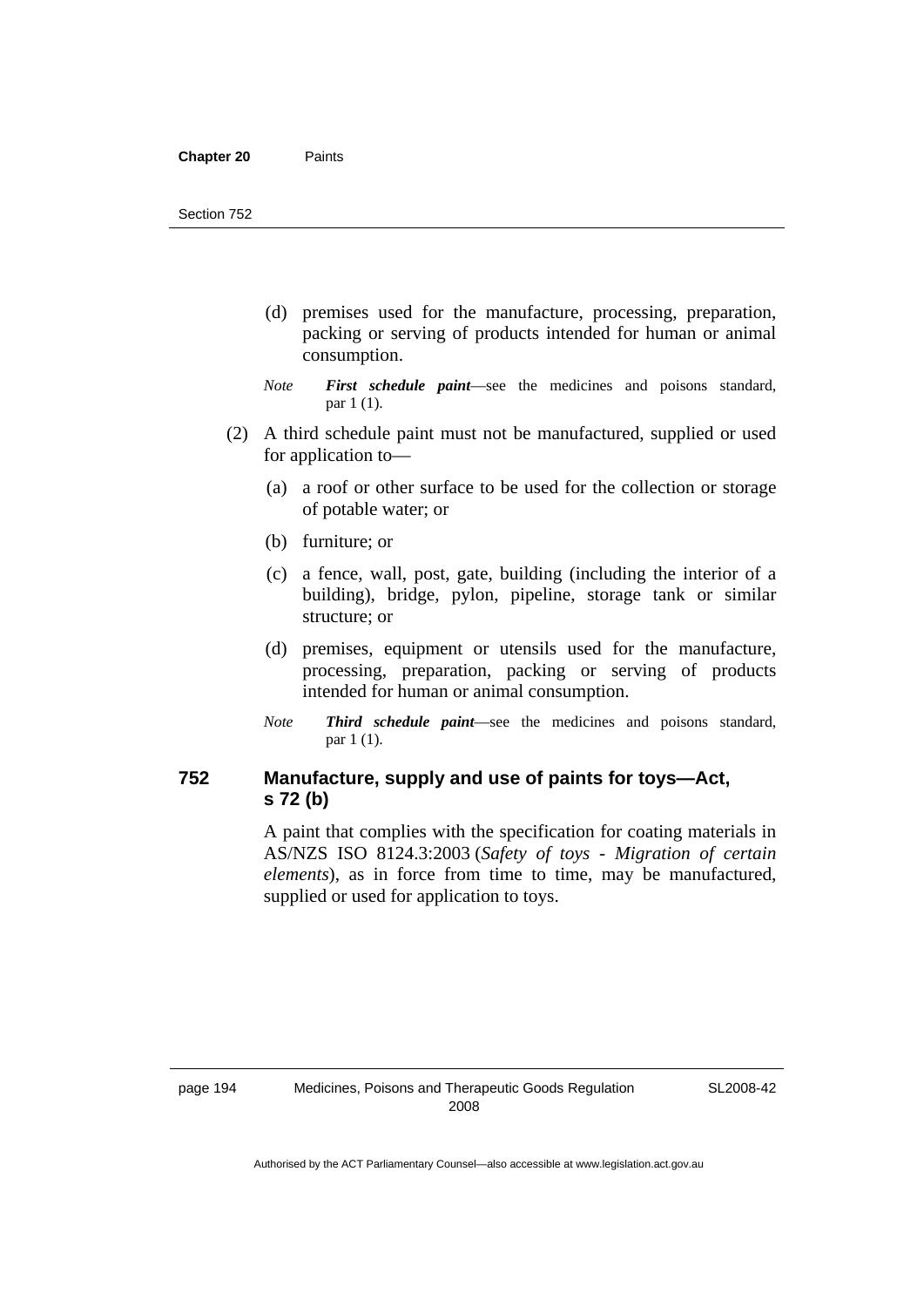# **753 Manufacture, supply and use of paints containing pesticides—Act, s 73 (b)**

- (1) The following pesticides are prescribed:
	- (a) an algicide;
	- (b) an antifouling agent;
	- (c) a bactericide;
	- (d) a fungicide.

*Note Pesticide*—see the medicines and poisons standard, par 1 (1).

 (2) However, subsection (1) does not apply in relation to a paint for human therapeutic use.

SL2008-42

Medicines, Poisons and Therapeutic Goods Regulation 2008

page 195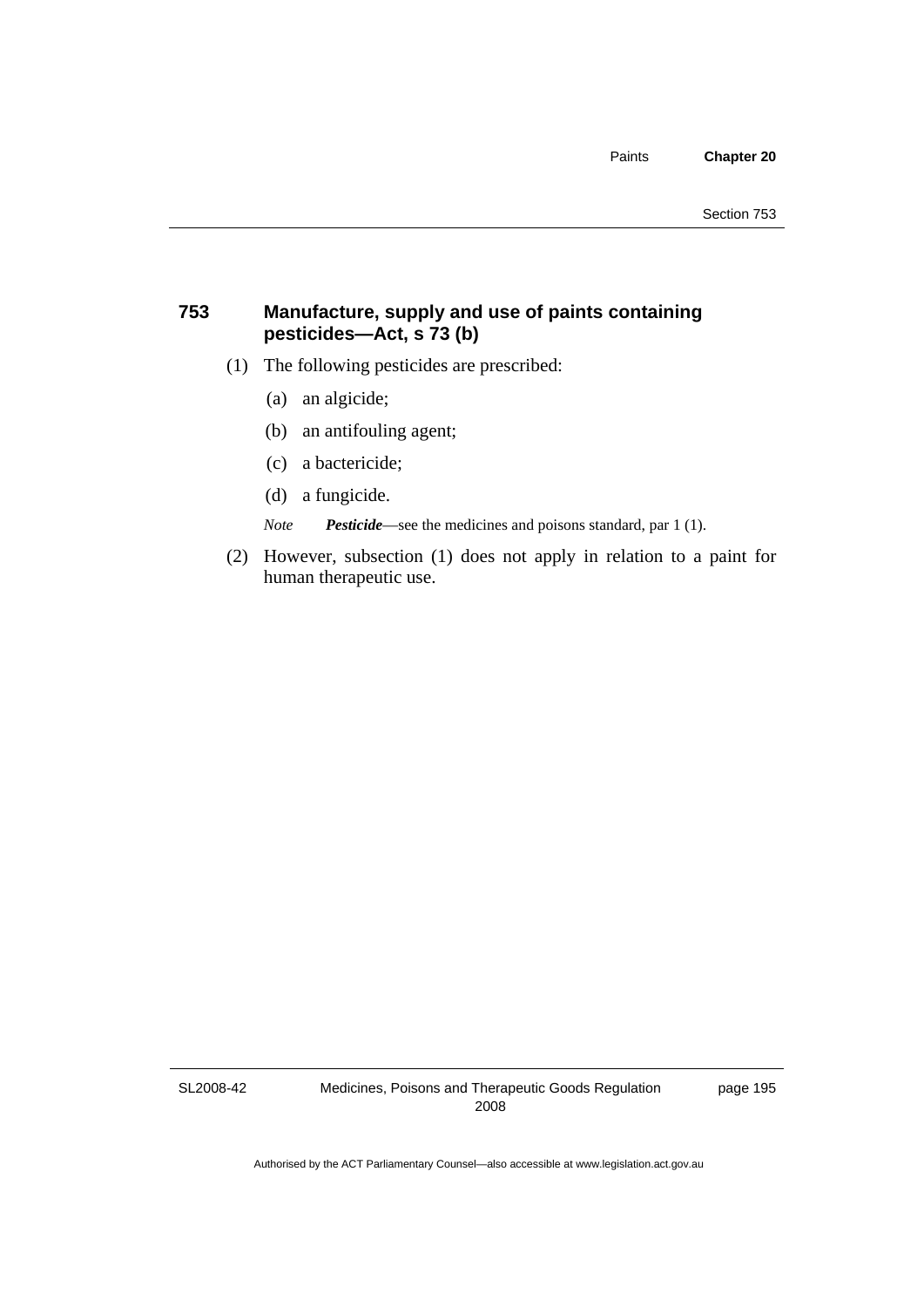Section 760

# **Chapter 21 Prohibited and appendix C substances**

# **Part 21.1** Preliminary

### **760 Meaning of** *prohibited substance***—ch 21**

In this chapter:

*prohibited substance* includes an appendix C substance.

*Note Appendix C substance* and *prohibited substance*—see the Act, s 13.

### **761 Prohibited substances licences—Act, s 78 (2)**

A licence for a program of research or education in relation to a prohibited substance (a *prohibited substances research and education program licence*) may be issued.

*Note* Other prohibited substances licences may also be issued (see Act, s 78 (3)).

SL2008-42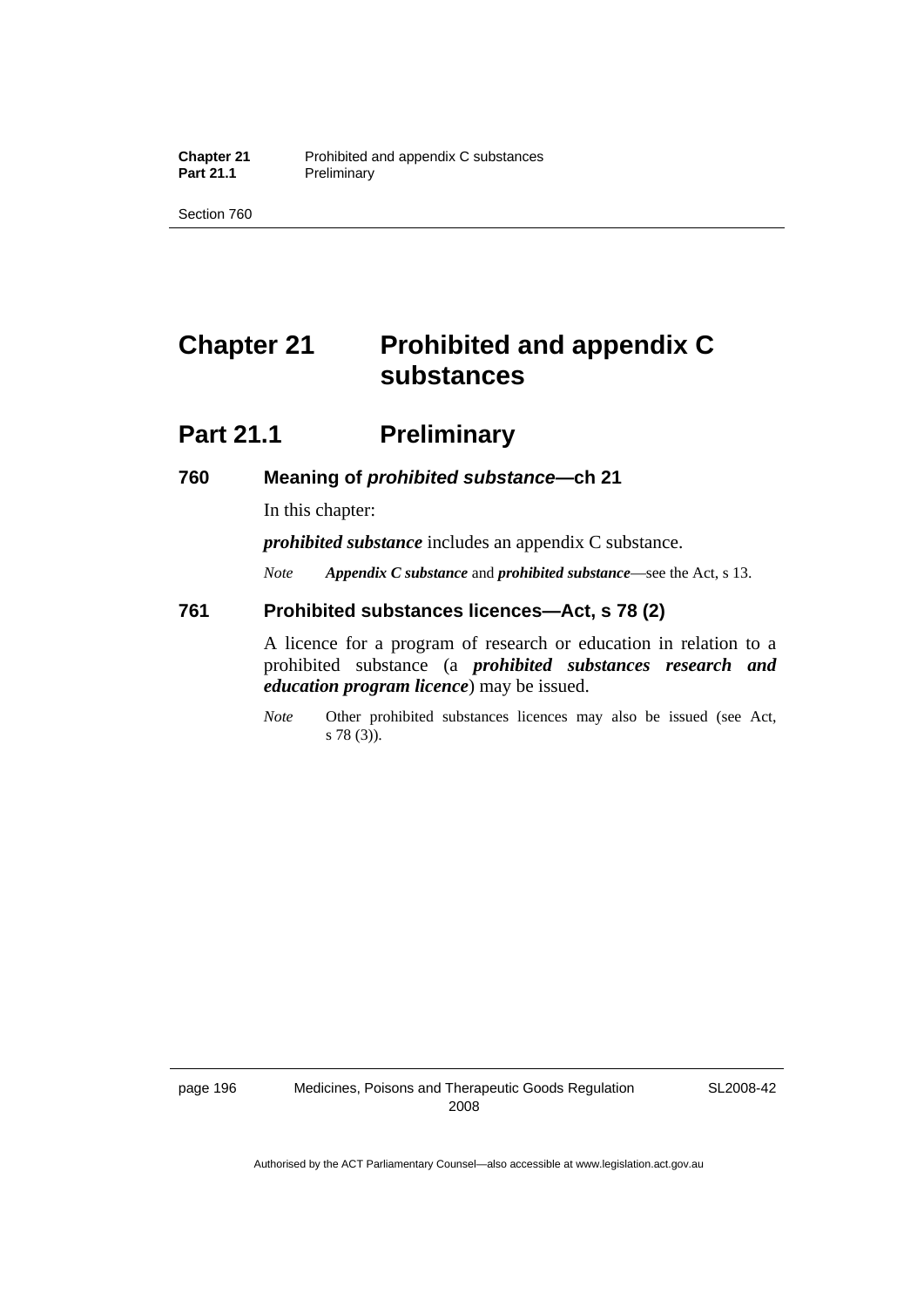# **Part 21.2 Prohibited substances research and education program licences**

# **Division 21.2.1 Issue of prohibited substances research and education program licences**

# **765 Applications for prohibited substances research and education program licences**

- (1) An application for a prohibited substances research and education program licence for a prohibited substance must be in writing, signed by the applicant, and include the following:
	- (a) the full name, address and academic, professional or other relevant qualifications of—
		- (i) the person who is to supervise the program; and
		- (ii) the person who is to conduct the program;
	- (b) the name of the recognised research institution at or under which the program is proposed to be conducted;

*Note Recognised research institution*—see the Act, s 20 (5).

- (c) whether the program will be conducted at, or under the authority of, the recognised research institution;
- (d) the premises where the program will be conducted;
- (e) the prohibited substance, and the form and strength of the substance, for which the licence is sought;
- (f) the maximum quantity of the prohibited substance that would be possessed under the licence at any time;

SL2008-42 Medicines, Poisons and Therapeutic Goods Regulation 2008

page 197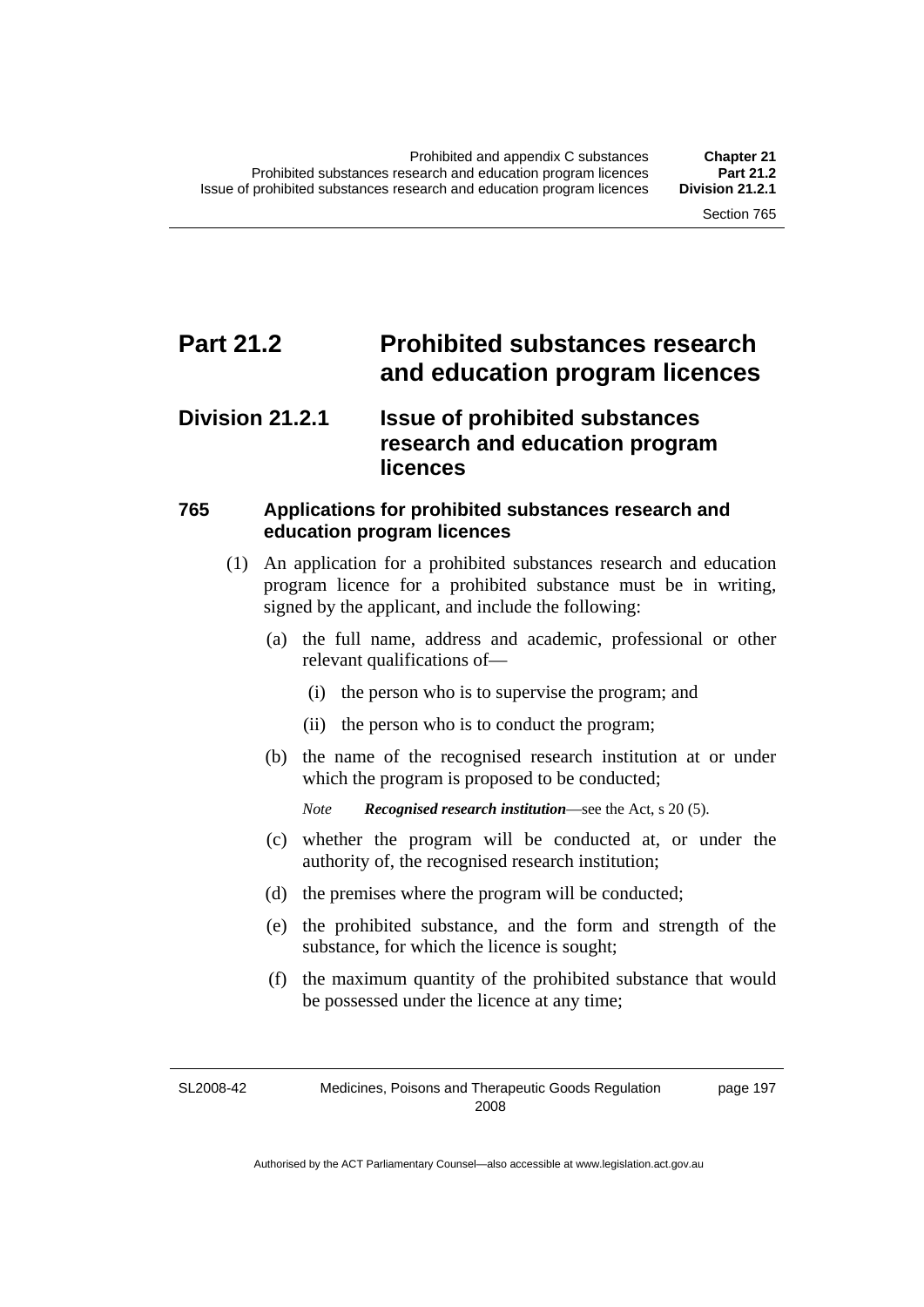- (g) a description of the program, including an explanation of why the program cannot be carried out satisfactorily without the use of the prohibited substance;
- (h) the supervision arrangements for the program;
- (i) the period for which the licence is sought.
- *Note 1* If a form is approved under the Act, s 198 for this provision, the form must be used.
- *Note 2* A fee may be determined under the Act, s 197 for this provision.
- (2) The application must be accompanied by a written approval of the program by the person in charge of—
	- (a) the recognised research institution; or
	- (b) a faculty or division of the institution.

# **766 Restrictions on issuing of prohibited substances research and education program licences— Act, s 85 (1) (a)**

The chief health officer must not issue a prohibited substances research and education program licence to a person unless—

- (a) the program to which the licence relates will be conducted at, or under the authority of, a recognised research institution; and
- (b) the program is approved by a person mentioned in section 765 (2); and
- (c) satisfied that the program—
	- (i) cannot be carried out without the use of the prohibited substance to which the licence application relates; and
	- (ii) will be adequately supervised.

SL2008-42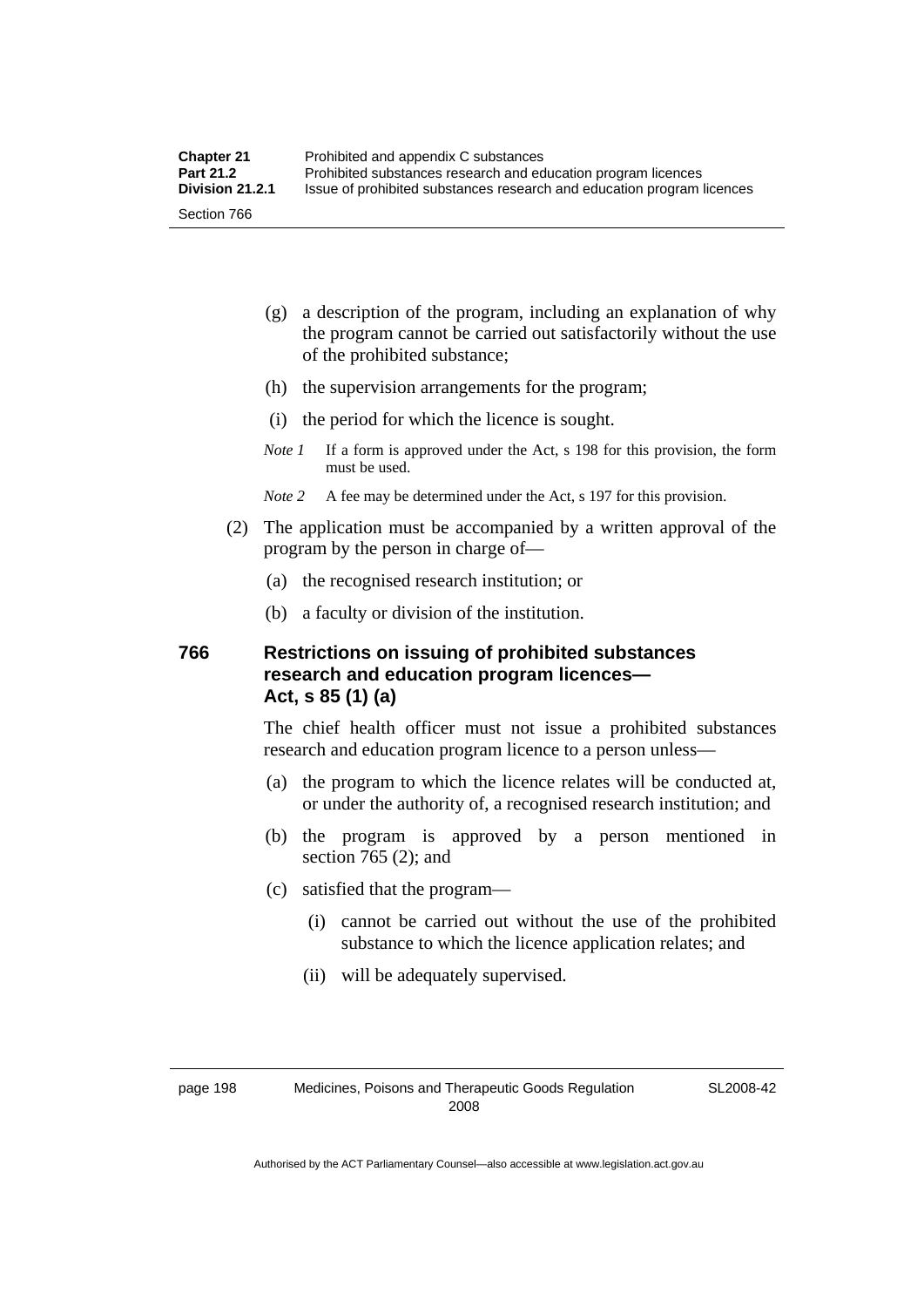# **767 Additional information for prohibited substances research program and education licences— Act, s 88 (1) (k)**

The following additional information is prescribed for a prohibited substances research and education licence:

- (a) the research or education program for which the licence is issued;
- (b) the name of the program's supervisor;
- (c) the dealings with a prohibited substance authorised by the licence;
- (d) the premises where the program will be conducted;
- (e) the maximum quantity of the prohibited substance that may be possessed at any time for the program;
- (f) the total quantity of the prohibited substance that may be possessed for the program during the period of the licence;
- (g) the form and strength of the prohibited substance that may be obtained and possessed for the program.

# **Division 21.2.2 Prohibited substances research and education program authorisations**

# **768 Authorisations under prohibited substances research and education program licences—Act, s 20 (1) (a)**

A prohibited substances research and education program licence authorises—

- (a) the licence-holder to—
	- (i) issue a purchase order for a prohibited substance (the *licensed prohibited substance*) stated in the licence for the program stated in the licence; and

SL2008-42 Medicines, Poisons and Therapeutic Goods Regulation 2008 page 199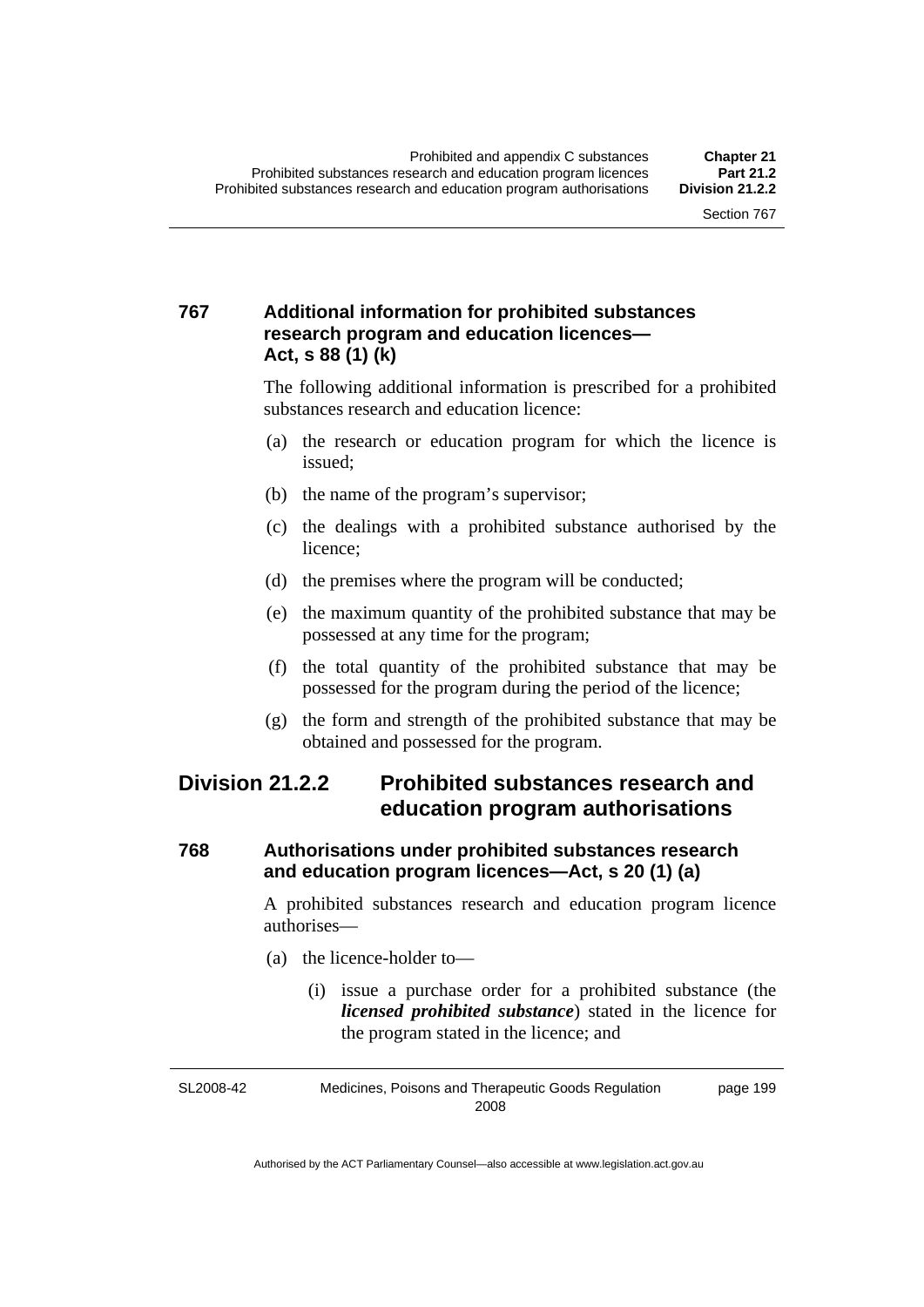- (ii) obtain a licensed prohibited substance on a purchase order for the program; and
- (iii) possess a licensed prohibited substance for the program at the premises to which the licence relates; and
- (iv) supply a licensed prohibited substance to anyone taking part in the program for the program; and
- (b) the program supervisor, and anyone taking part in the program, to deal with the licensed prohibited substance as authorised by the licence at the premises stated in the licence.

# **769 Authorisation condition for prohibited substances research and education program licences—Act, s 44 (1) (b) and (2) (b)**

A licence-holder's authorisation to obtain a prohibited substance under a prohibited substances research and education program licence is subject to the condition that the substance is obtained on a complying purchase order.

*Note* For licence conditions, see the Act, s 89.

SL2008-42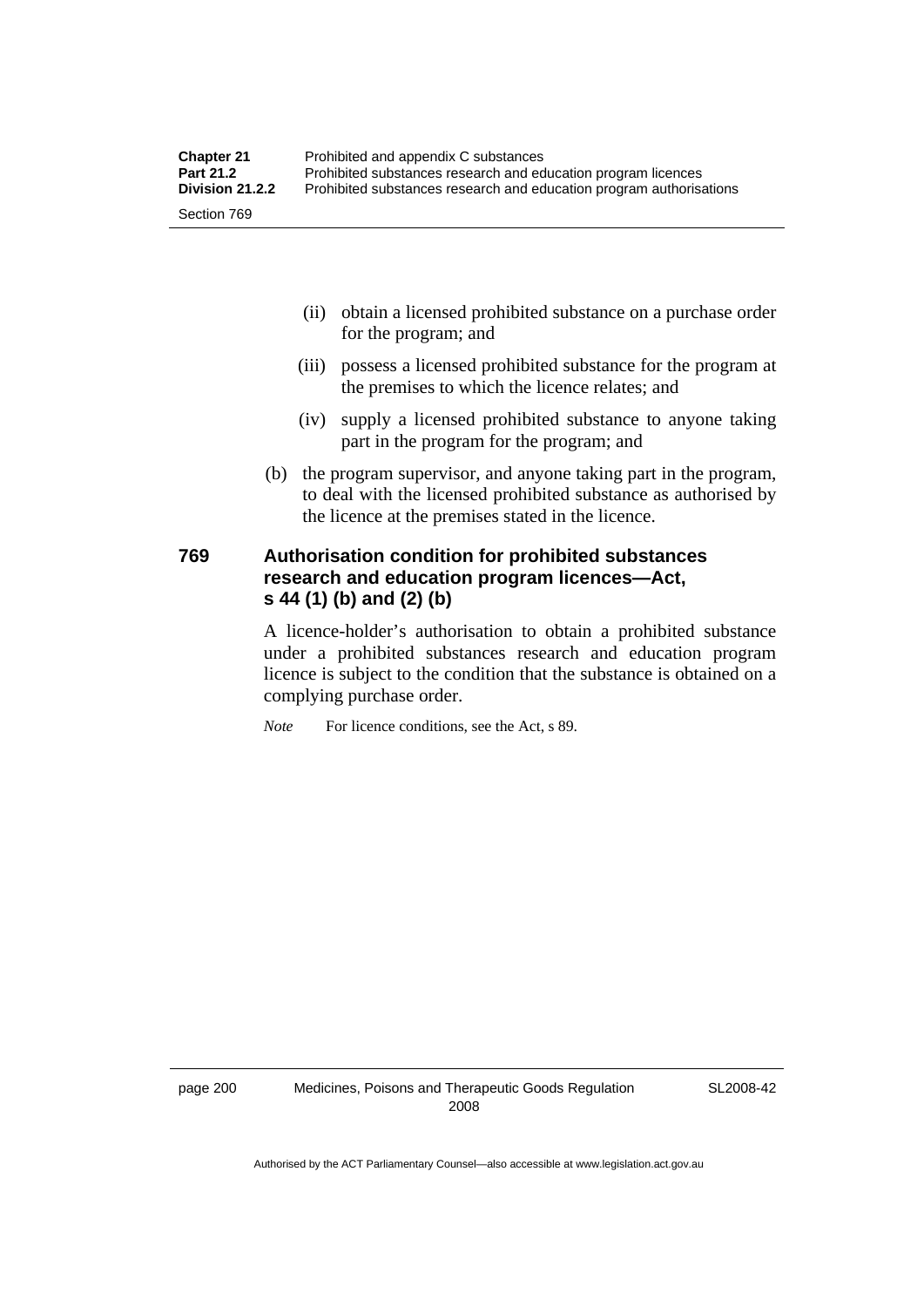# **Division 21.2.3 Other provisions—prohibited substances research and education program licences**

# **770 Approvals of dealings for prohibited substances research and education program licences—Act, s 20 (1) (c)**

(1) In this section:

*relevant dealing*, with a prohibited substance for a prohibited substances research and education program licence, means any of the following:

- (a) obtaining the substance;
- (b) possessing the substance;
- (c) issuing a purchase order for the substance;
- (d) supplying the substance on a complying purchase order to the licence-holder.
- (2) The chief health officer may approve a person for a relevant dealing with a prohibited substance to which a prohibited substances research and education program licence relates.
- (3) An approval—
	- (a) must be in writing; and
	- (b) may be conditional; and
	- (c) may apply for a stated period or until a stated event happens.

SL2008-42

page 201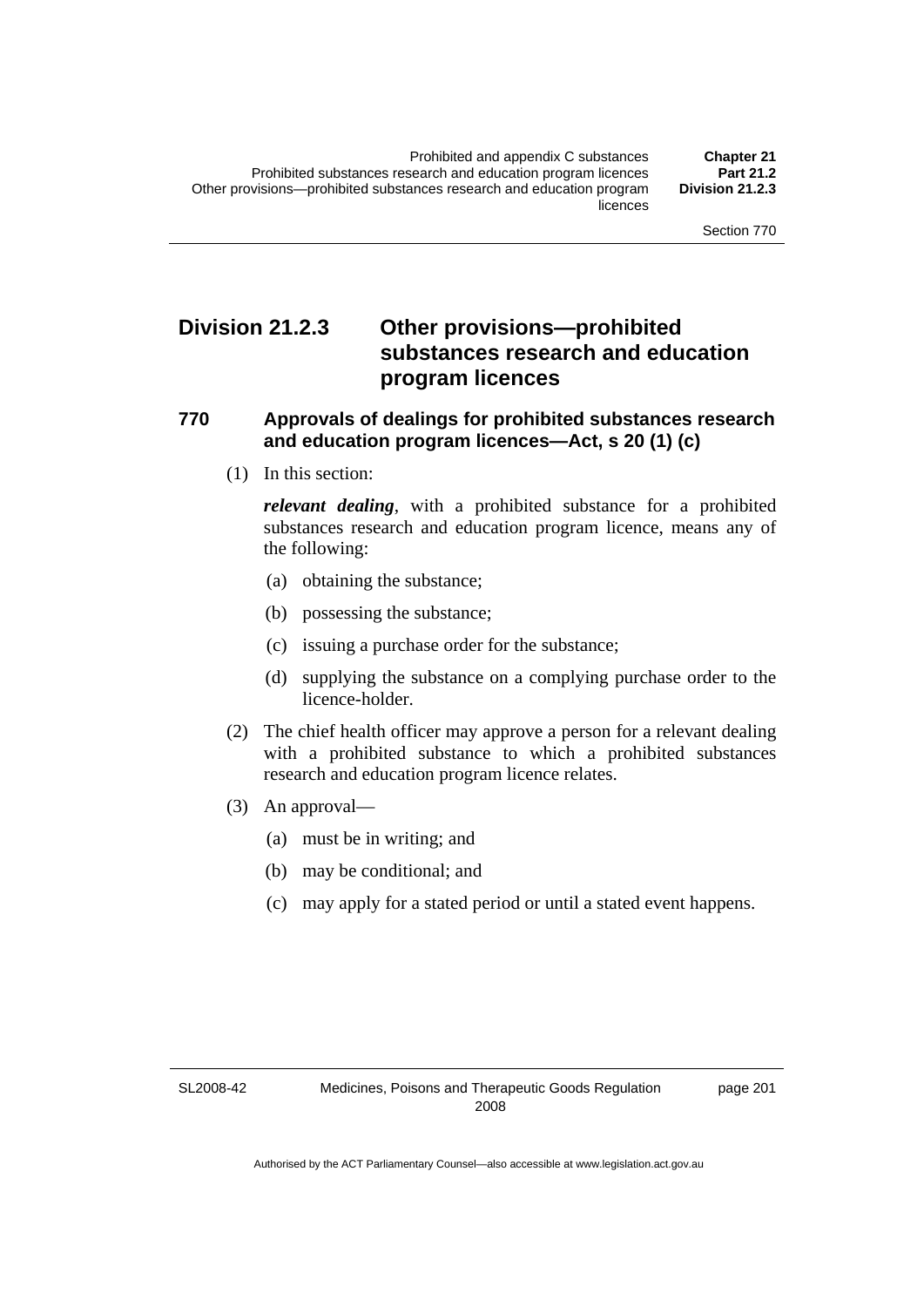# **771 Authorisation condition for approval-holders—Act, s 44 (1) (b) and (2) (b)**

An approval-holder's authorisation under section 770 is subject to the condition that the following are kept at the approval-holder's business premises or, if the chief health officer approves in writing another place, the place approved by the chief health officer, for at least 2 years after the day a prohibited substance is supplied:

- (a) the filled purchase order;
- (b) the record for section 773.

# **772 General requirements for prohibited substances purchase orders—Act, s 38 (2) (c)**

- (1) A purchase order for a prohibited substance must be—
	- (a) signed by the person (the *issuer*) issuing the order; and
		- *Note* The purchase order must be signed with the issuer's usual signature (see Act, dict, def *signs*).
	- (b) if the issuer amends the order—initialled and dated by the issuer beside the amendment.
- (2) A purchase order for a prohibited substance must include the following:
	- (a) the issuer's name and business address and telephone number;
	- (b) the issuer's authority to issue the order;
	- (c) the prohibited substance, and the form, strength and quantity of the substance, to be supplied on the order.

SL2008-42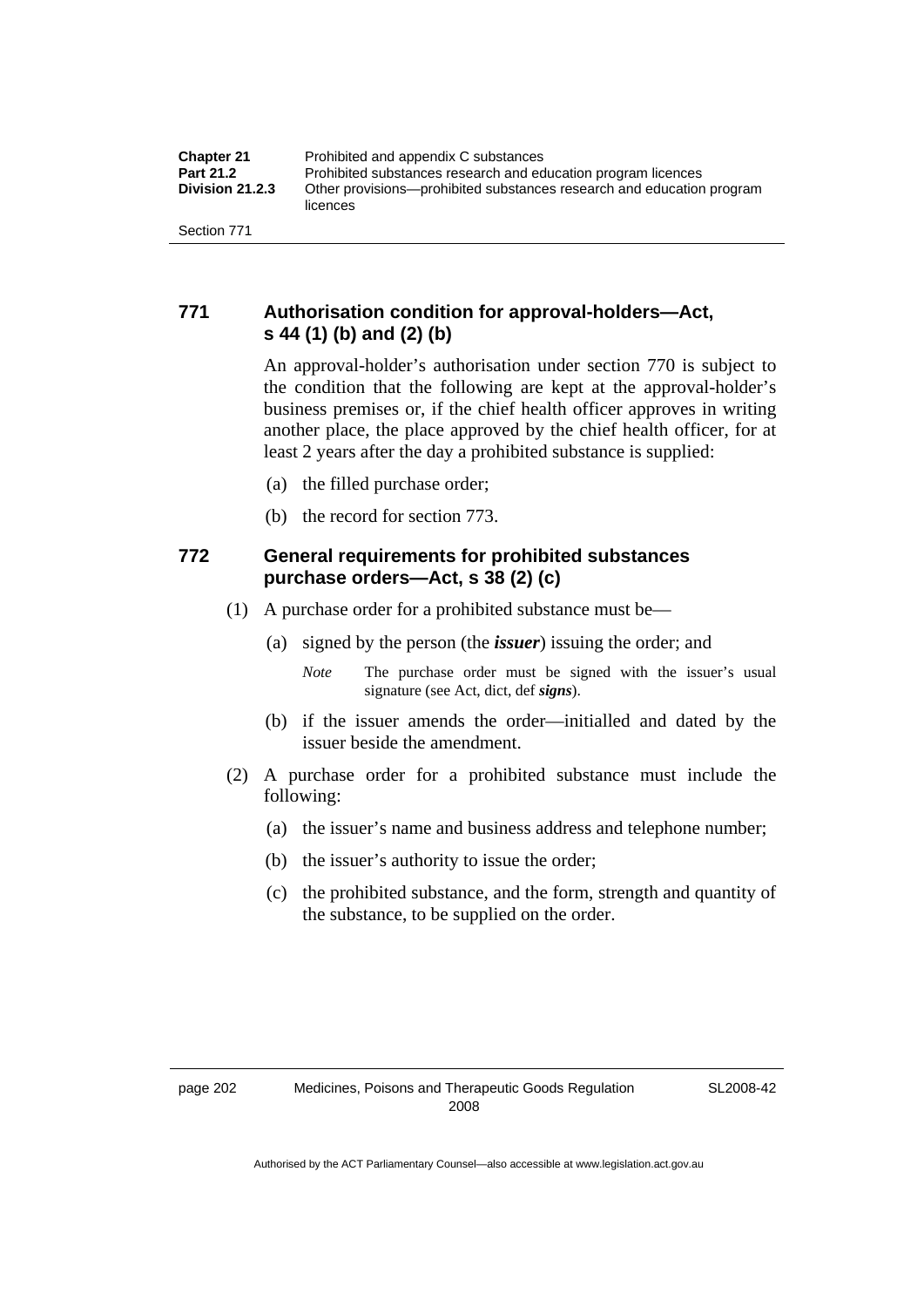# **773 Recording supply of prohibited substances on purchase orders**

A person who supplies a prohibited substance to someone else on a purchase order must make a written record of the following information:

- (a) the date of the order;
- (b) the issuer's authority to issue the order;
- (c) the name, and the business address and telephone number, of the person to whom the prohibited substance is supplied;
- (d) the date the order is supplied;
- (e) the prohibited substance, and the form, strength and quantity of the substance, supplied.

*Note Written* includes in electronic form (see Act, dict).

# **774 Information for CHO about supplied prohibited substances research and education program licences— Act, s 31 (1) (a) (ii), (1) (b), (2) (a) (ii), (2) (b) and (4)**

- (1) This section applies if a person supplies a prohibited substance to a prohibited substances research and education program licence-holder.
- (2) The person must, not later than 7 days after the end of the month when the prohibited substance is supplied, give the chief health officer the following information in writing:
	- (a) the person's name, business address and telephone number;
	- (b) the name of the person who issued the supply authority;
	- (c) the date of the supply authority;
	- (d) the name and address of the person to whom the substance is supplied;

SL2008-42 Medicines, Poisons and Therapeutic Goods Regulation 2008 page 203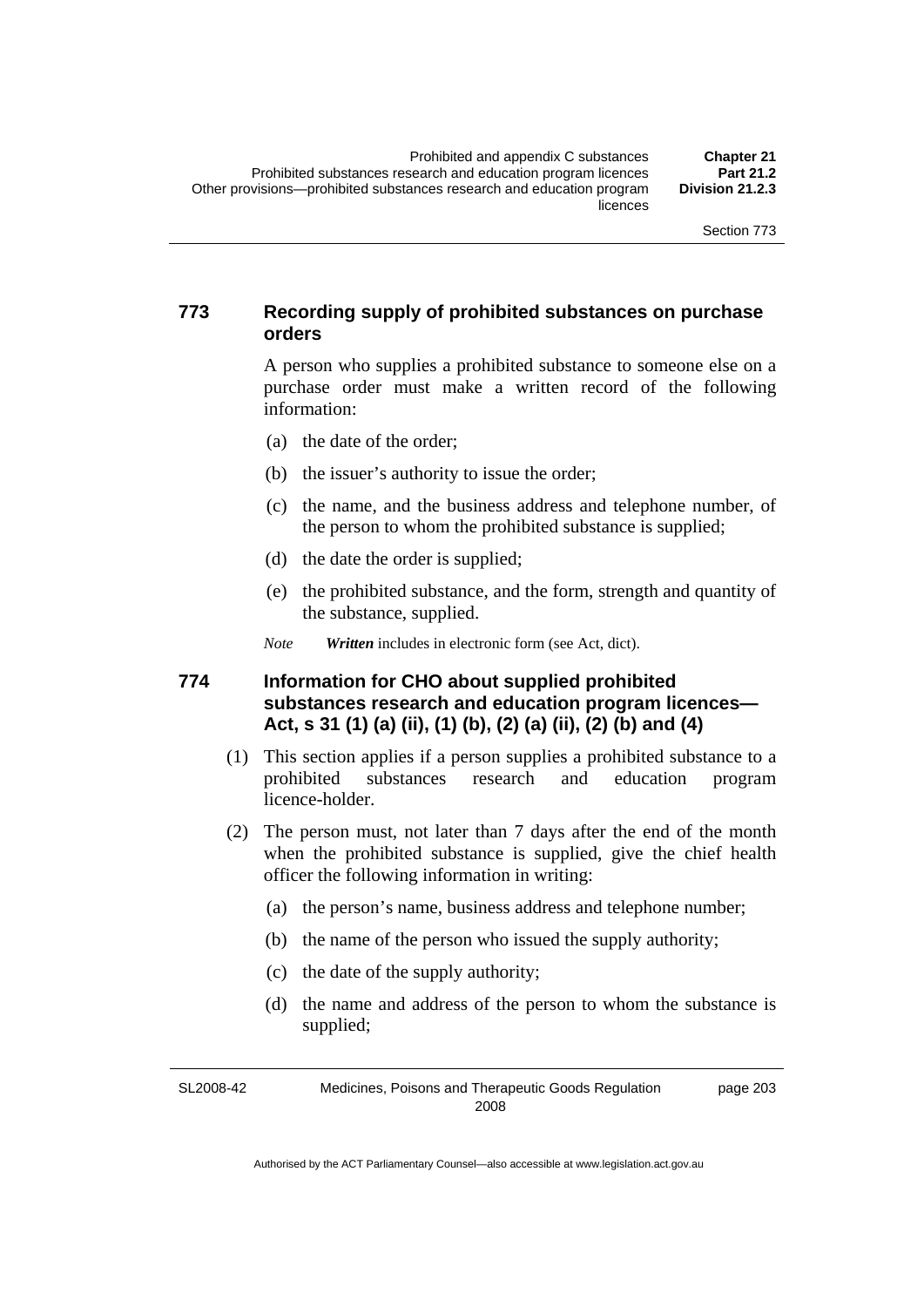| <b>Chapter 21</b> | Prohibited and appendix C substances                                              |
|-------------------|-----------------------------------------------------------------------------------|
| Part 21.2         | Prohibited substances research and education program licences                     |
| Division 21.2.3   | Other provisions—prohibited substances research and education program<br>licences |
| Section 774       |                                                                                   |

- (e) the date of supply;
- (f) the substance, and the form, strength and quantity of the substance, supplied.

page 204 Medicines, Poisons and Therapeutic Goods Regulation 2008

SL2008-42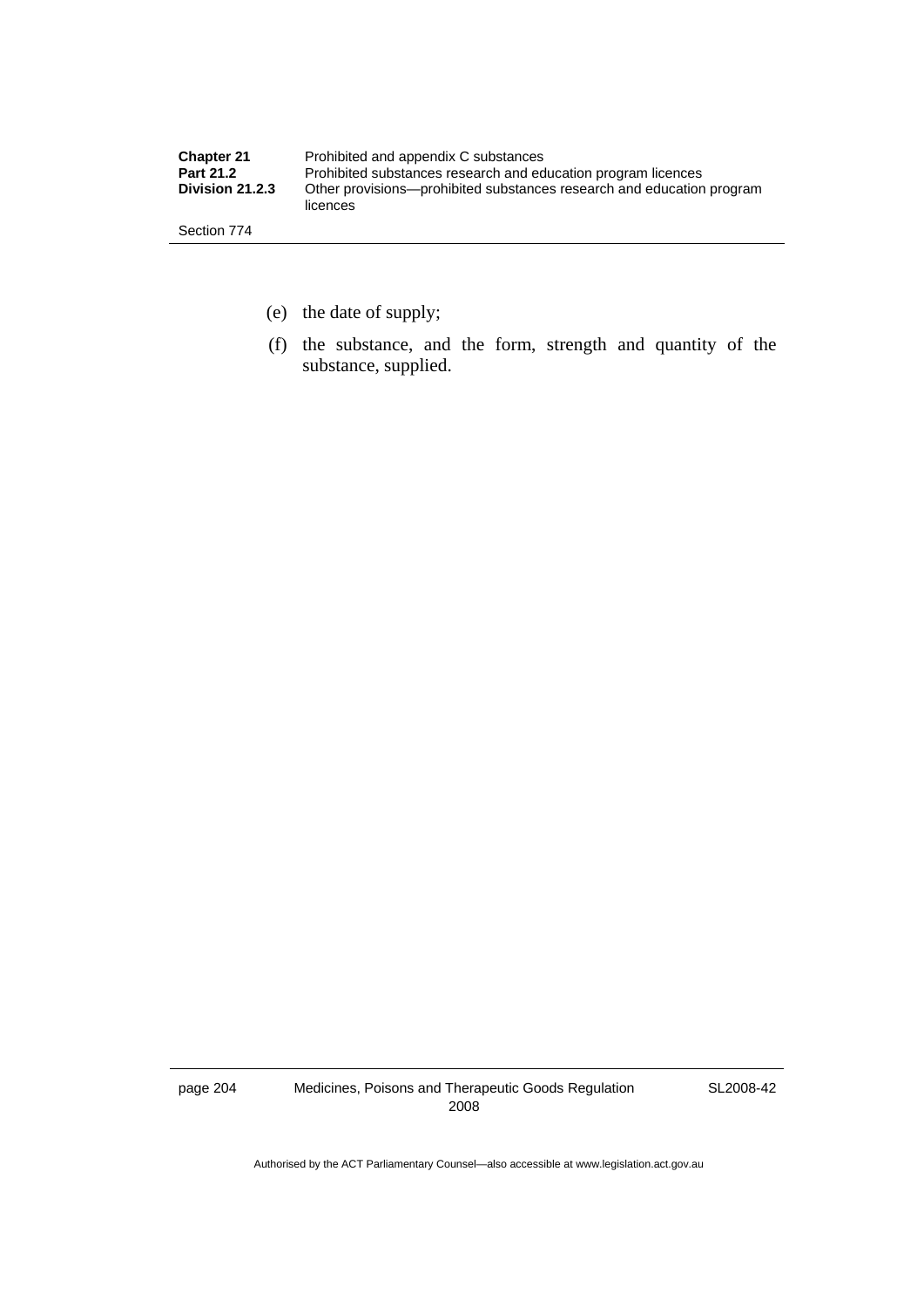# **Part 21.3 Prohibited substances registers**

# **775 Keeping of prohibited substances registers by certain people—Act, s 48 and s 50 (1) (b) and (2) (b)**

- (1) A person mentioned in table 775, column 2 who possesses a prohibited substance must keep a prohibited substances register.
- (2) A person to whom subsection (1) applies must keep a prohibited substances register for a prohibited substance at the place prescribed in table 775, column 3 for the person.

| column 1<br>item | column <sub>2</sub><br>prescribed person                                                             | column 3<br>place where register to be kept                  |
|------------------|------------------------------------------------------------------------------------------------------|--------------------------------------------------------------|
|                  | approved analyst                                                                                     | the analyst's laboratory                                     |
| 2                | medicines and poisons<br>inspector (other than<br>police officer)                                    | the place directed in writing by the<br>chief health officer |
| 3                | supervisor of program<br>under prohibited<br>substances research and<br>education program<br>licence | the premises where program is being<br>conducted             |

**Table 775 Keeping prohibited substances registers** 

### **776 Form of prohibited substances registers—Act, s 49 (1) (b)**

- (1) Each page in a prohibited substances register must relate to a single form and strength of a prohibited substance.
- (2) If a prohibited substances register is kept electronically, a separate record must be used for each form and strength of prohibited substance kept.

SL2008-42

Medicines, Poisons and Therapeutic Goods Regulation 2008

page 205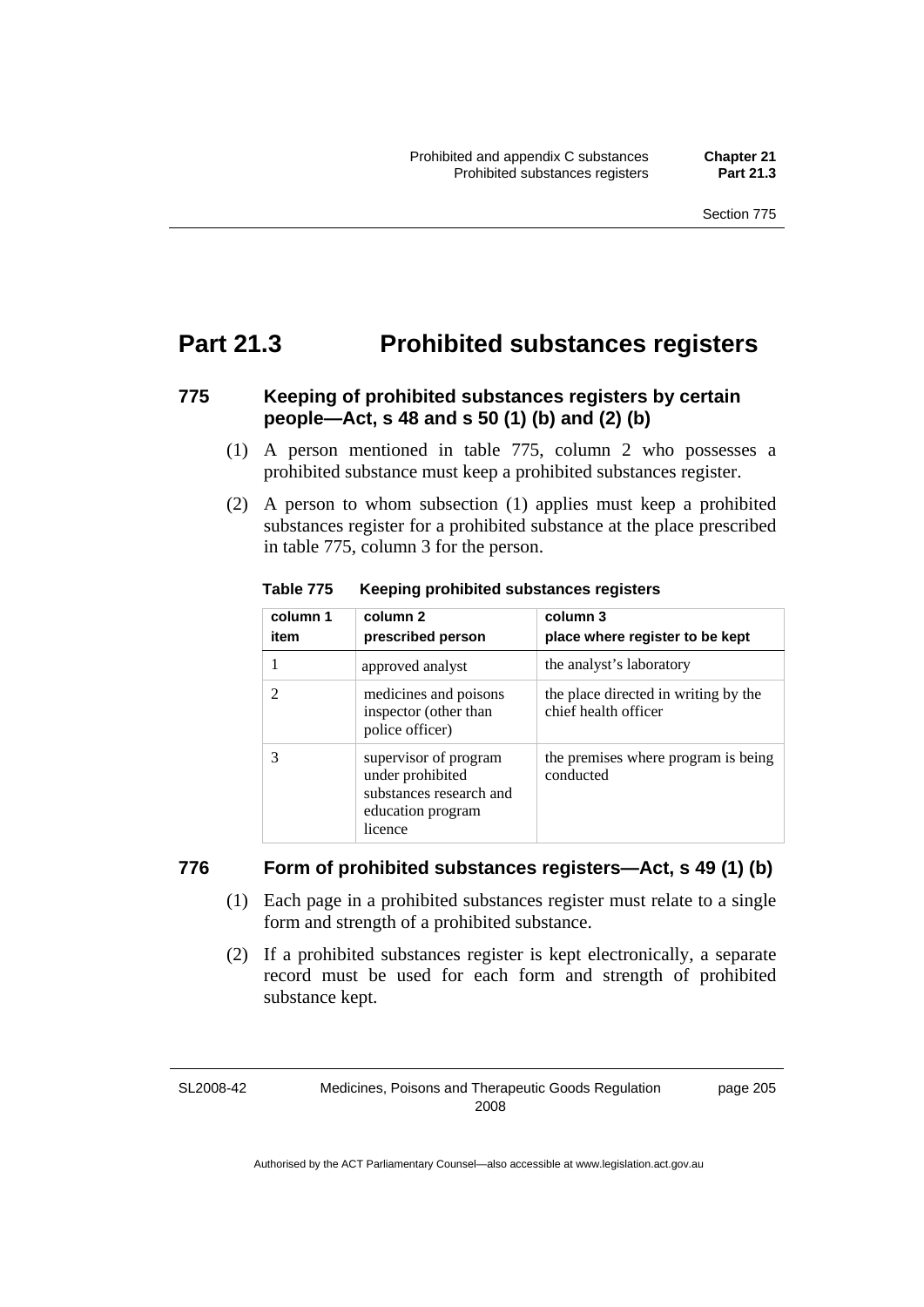Section 777

# **777 Making entries in prohibited substances registers— Act, s 51 (1) (b)**

- (1) The following details for a dealing with a prohibited substance are prescribed:
	- (a) the nature of the dealing;
	- (b) the date of the dealing;
	- (c) the prohibited substance, and the form, strength and quantity of the substance, dealt with;
	- (d) if the dealing is receiving the substance—the name and address of the supplier;
	- (e) if the dealing is supplying the substance—the name and address of the person to whom it is supplied;
	- (f) the quantity of the substance held after the dealing.
- (2) A dealing with a prohibited substance must be entered in the prohibited substances register the person must keep.

# **778 Prescribed witnesses for discarding of prohibited substances—Act, s 54 (a) and (b)**

- (1) The following people are prescribed as witnesses in relation to the disposal of a prohibited substance:
	- (a) an approved analyst;
	- (b) a medicines and poisons inspector.

*Note Approved analyst*—see the dictionary.

- (2) However, a person mentioned in subsection (1) must not be a prescribed witness to the discarding of a prohibited substance if the person is—
	- (a) related to, a close friend of or employed by the person discarding the substance; or

page 206 Medicines, Poisons and Therapeutic Goods Regulation 2008 SL2008-42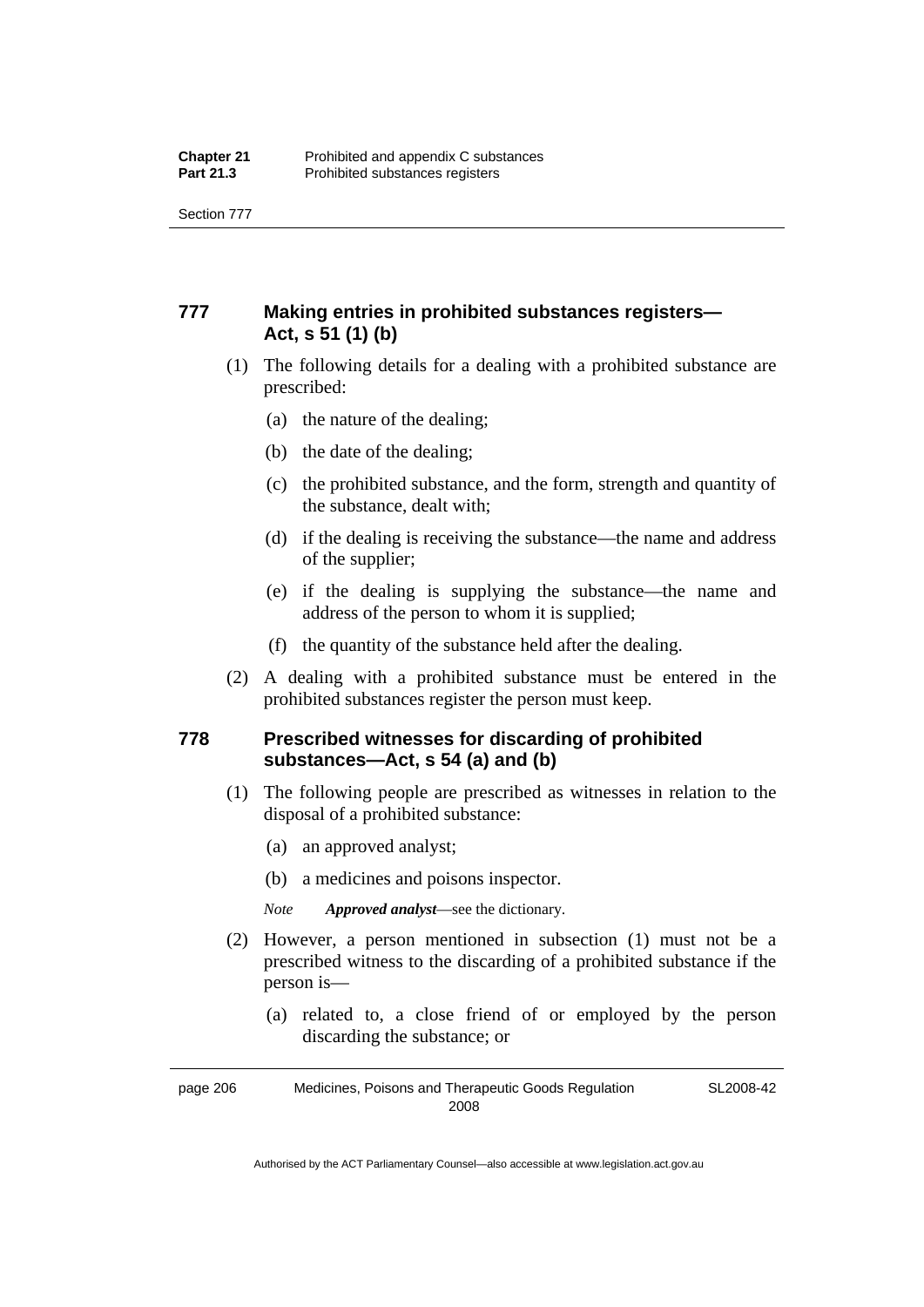- (b) the supervisor of the person discarding the substance; or
- (c) supervised by the person discarding the substance.

### **779 Changes to entries in prohibited substances registers— Act, s 55 (2) (b)**

- (1) An entry in a paper-based prohibited substances register may be amended by the person who made the entry by—
	- (a) the person signing and dating a marginal note or footnote that gives the date of the amendment and the amended details; and
	- (b) if the entry relates to disposing of a prohibited substance—
		- (i) the amendment being witnessed by a person mentioned in section 743; and
		- (ii) the witness signing the amendment as witness.
- (2) An entry in an electronic prohibited substances register may be amended by the person who made the entry by the person attaching or linking, by electronic means, a document that includes—
	- (a) the person's signature, the date and the amended details; and
	- (b) if the entry relates to disposing of a prohibited substance—
		- (i) the amendment being witnessed by a person mentioned in section 743; and
		- (ii) the witness signing the amendment as witness.

SL2008-42

page 207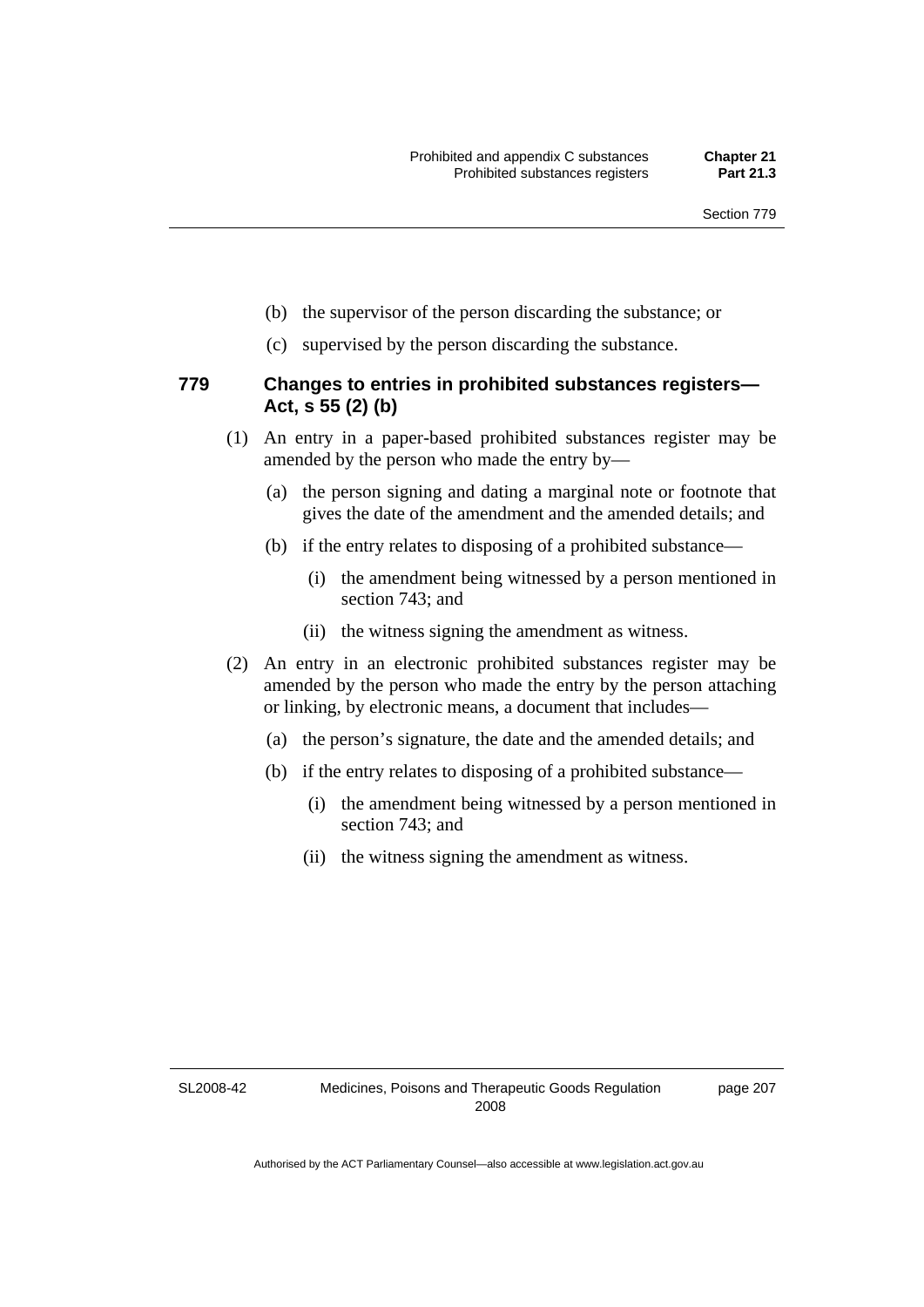#### **Chapter 22** Therapeutic goods

# **Chapter 22 Therapeutic goods**

### **800 Definitions—ch 22**

In this chapter:

*optical device* means any of the following:

- (a) corrective contact lenses;
- (b) corrective lenses for spectacles;
- (c) non-corrective contact lenses commonly known as plano contact lenses.

*prescription*, in relation to an optical device, means a written direction (other than a purchase order) to a person who is authorised to supply the optical device to dispense the optical device.

### **801 Prescribed regulated therapeutic goods—Act, s 14, def**  *regulated therapeutic good***, par (b)**

Optical devices are prescribed.

# **802 Authorisation to supply optical devices—Act, s 74 (1) (b) and (2) (b)**

 (1) To the extent necessary to practise optometry and, if employed, within the scope of employment, an optometrist is authorised to supply optical devices on prescription issued by an optometrist or doctor.

*Note Supply* includes dispense (see Act, s 24).

 (2) To the extent necessary to practise as an optician and, if employed, within the scope of employment, an optician is authorised to supply optical devices on prescription issued by an optometrist or doctor.

page 208 Medicines, Poisons and Therapeutic Goods Regulation 2008

SL2008-42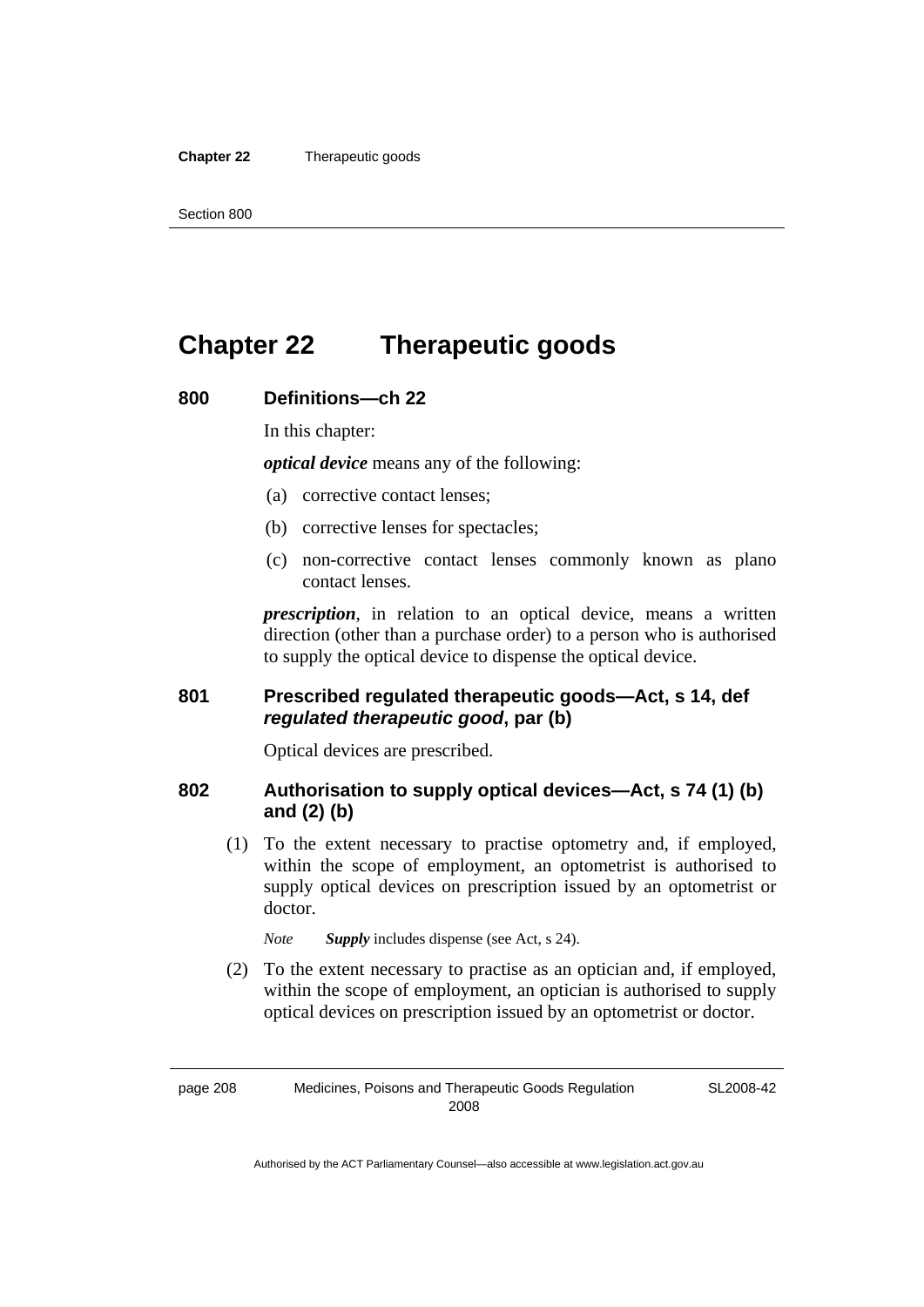(3) Within the scope of employment, an employee of an optometrist is authorised to sell and deliver optical devices supplied under subsection  $(1)$  or  $(2)$ .

# **803 Authorisation conditions for supplying optical devices— Act, s 75 (1) (b)**

An optometrist's, and optician's, authorisation under section 802 in relation to optical devices is subject to the following conditions:

- (a) the optical devices are supplied on a written prescription by an optometrist or doctor;
- (b) if the prescription is for contact lenses (whether corrective or plano)—the prescription is issued not more than 1 year before the date the lenses are supplied;
- (c) if the prescription is for corrective lenses for spectacles—the prescription is issued not more than 2 years before the date the lenses are supplied.

SL2008-42

page 209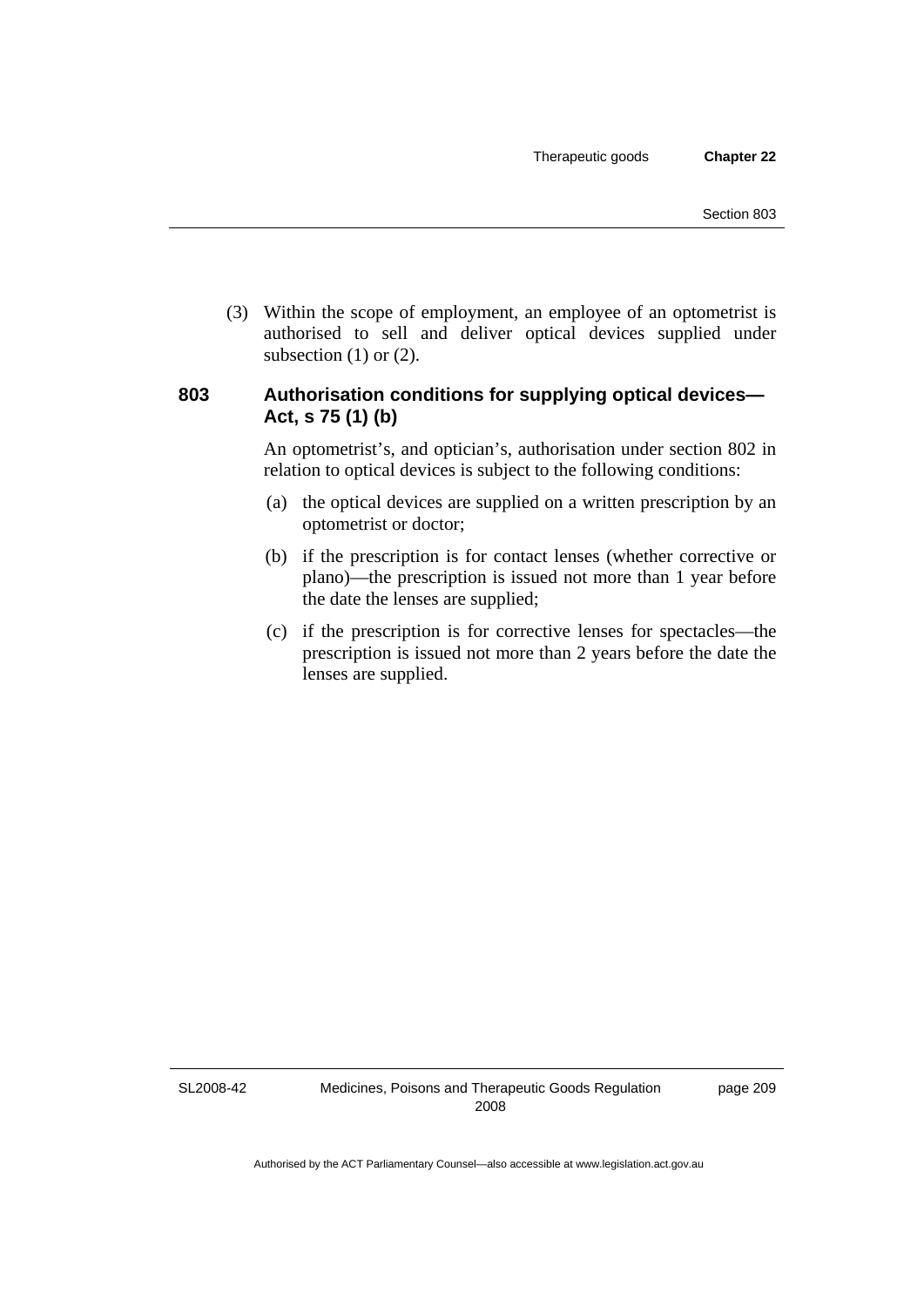# **Chapter 23 Notification and review of decisions**

# **850 Meaning of** *reviewable decision—***ch 23**

In this chapter:

*reviewable decision* means a decision mentioned in table 850, column 3 under a provision of this regulation mentioned in column 2 in relation to the decision.

| column 1 | column <sub>2</sub>        | column 3                                                                                                  | column 4                   |
|----------|----------------------------|-----------------------------------------------------------------------------------------------------------|----------------------------|
| item     | section                    | decision                                                                                                  | entity                     |
| 1        | $120(1)$ (h)               | refuse approval of other<br>premises                                                                      | applicant for<br>approval  |
| 2        | 130(e)                     | refuse approval of other<br>premises                                                                      | applicant for<br>approval  |
| 3        | 140(e)                     | refuse approval of other<br>premises                                                                      | applicant for<br>approval  |
| 4        | 150(1)(c)                  | refuse approval of other<br>premises                                                                      | applicant for<br>approval  |
| 5        | 160(f)                     | refuse approval of other<br>premises                                                                      | applicant for<br>approval  |
| 6        | 171(d)                     | refuse approval of other<br>premises                                                                      | applicant for<br>approval  |
| 7        | 175(1)(a)(ii)<br>and $(b)$ | amend pseudoephedrine<br>record in way other than in<br>accordance with<br>application/refuse application | applicant for<br>amendment |
| 8        | 252(1)(d)                  | refuse approval of other<br>premises                                                                      | applicant for<br>approval  |

#### **Table 850 Reviewable decisions—chief health officer**

#### page 210 Medicines, Poisons and Therapeutic Goods Regulation 2008

SL2008-42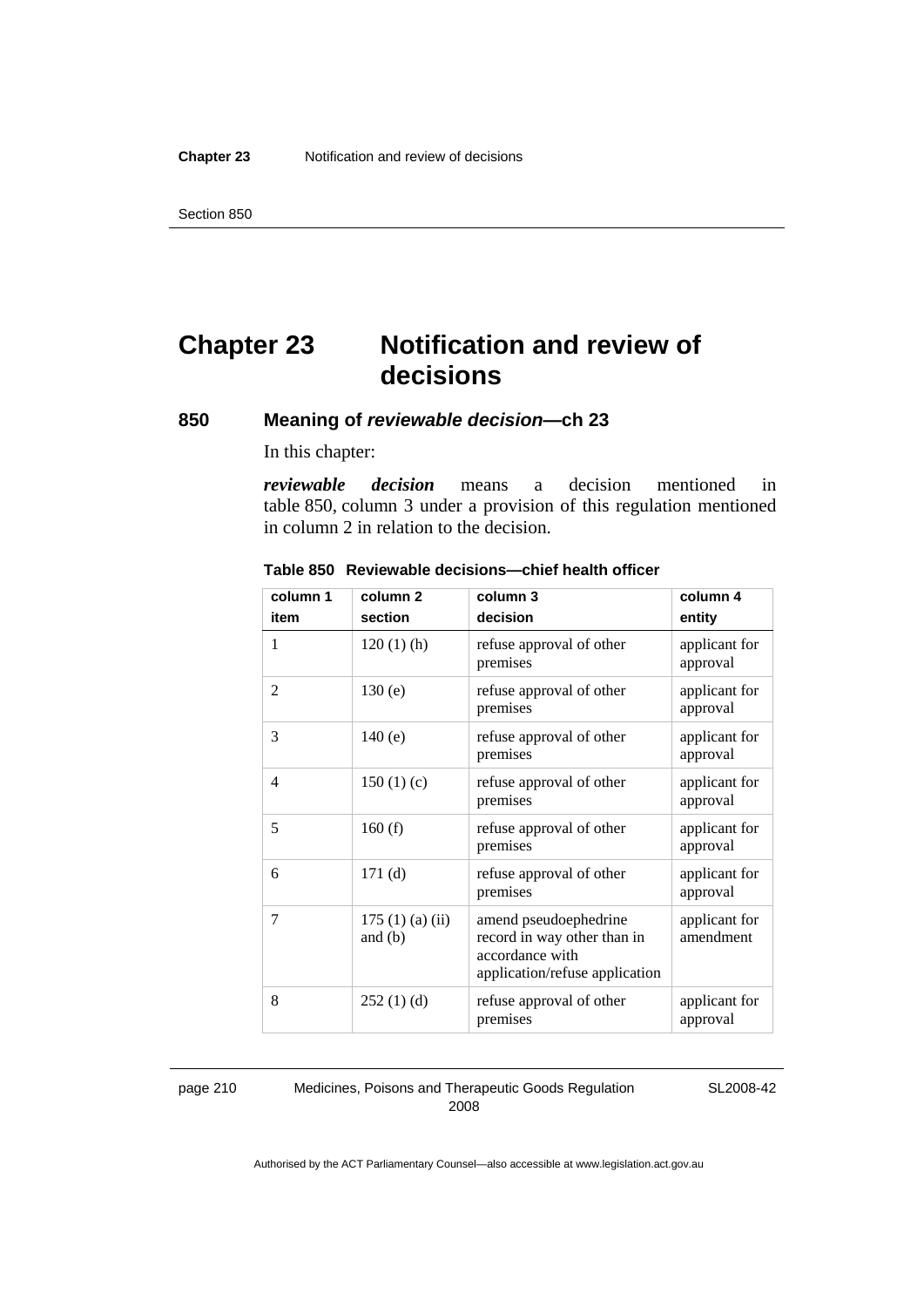| column 1<br>item | column <sub>2</sub><br>section | column 3<br>decision                                                                         | column 4<br>entity        |
|------------------|--------------------------------|----------------------------------------------------------------------------------------------|---------------------------|
| 9                | 531 $(2)$                      | refuse approval to store a<br>controlled medicine in a safe<br>or strongroom                 | applicant for<br>approval |
| 10               | 616(1)                         | refuse approval of nominated<br>individual for medicines<br>wholesales licence               | applicant for<br>licence  |
| 11               | 676(f)                         | refuse approval of other<br>premises                                                         | applicant for<br>approval |
| 12               | 686(f)                         | refuse approval of other<br>premises                                                         | applicant for<br>approval |
| 13               | 706(1)                         | refuse approval of nominated<br>individual for dangerous<br>poisons manufacturers<br>licence | applicant for<br>licence  |
| 14               | 716(1)                         | refuse approval of nominated<br>individual for dangerous<br>poisons suppliers licence        | applicant for<br>licence  |
| 15               | 771                            | refuse approval of other<br>premises                                                         | applicant for<br>approval |

*Note* For AAT review of other decisions in relation to licences, see the Act, ch 9 and sch 1.

# **851 Notice of reviewable decisions**

- (1) If a person makes a reviewable decision, the person must give written notice of the decision to each entity mentioned in table 850, column 4 in relation to the decision.
- (2) A notice under subsection (1) must be in accordance with the requirements of the code of practice in force under the *Administrative Appeals Tribunal Act 1989*, section 25B (1).

SL2008-42

Medicines, Poisons and Therapeutic Goods Regulation 2008

page 211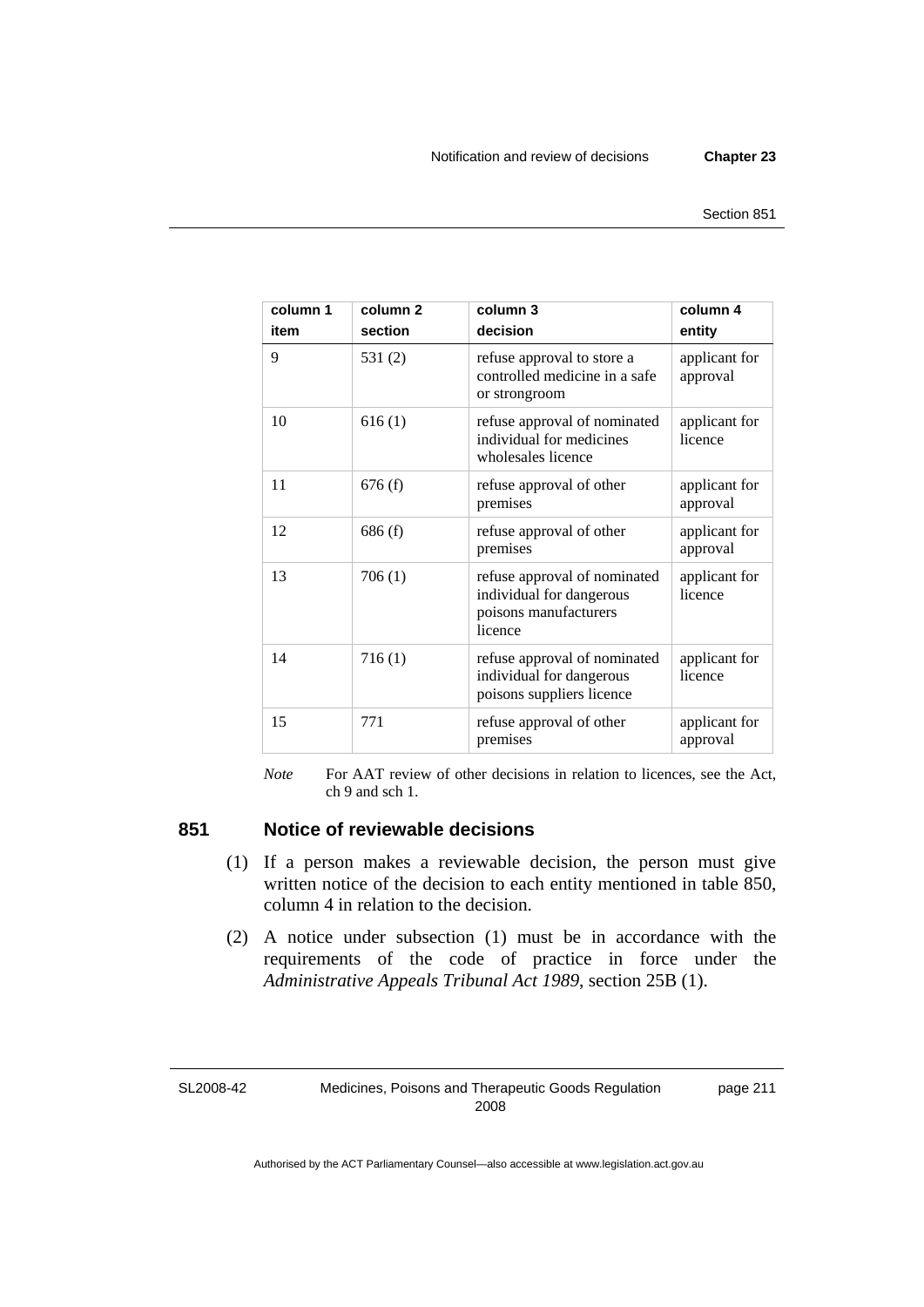# **852 Applications for review**

The following may apply to the administrative appeals tribunal for a review of a reviewable decision:

- (a) an entity mentioned in table 850, column 4 in relation to the decision;
- (b) any other person whose interests are affected by the decision.

page 212 Medicines, Poisons and Therapeutic Goods Regulation 2008

SL2008-42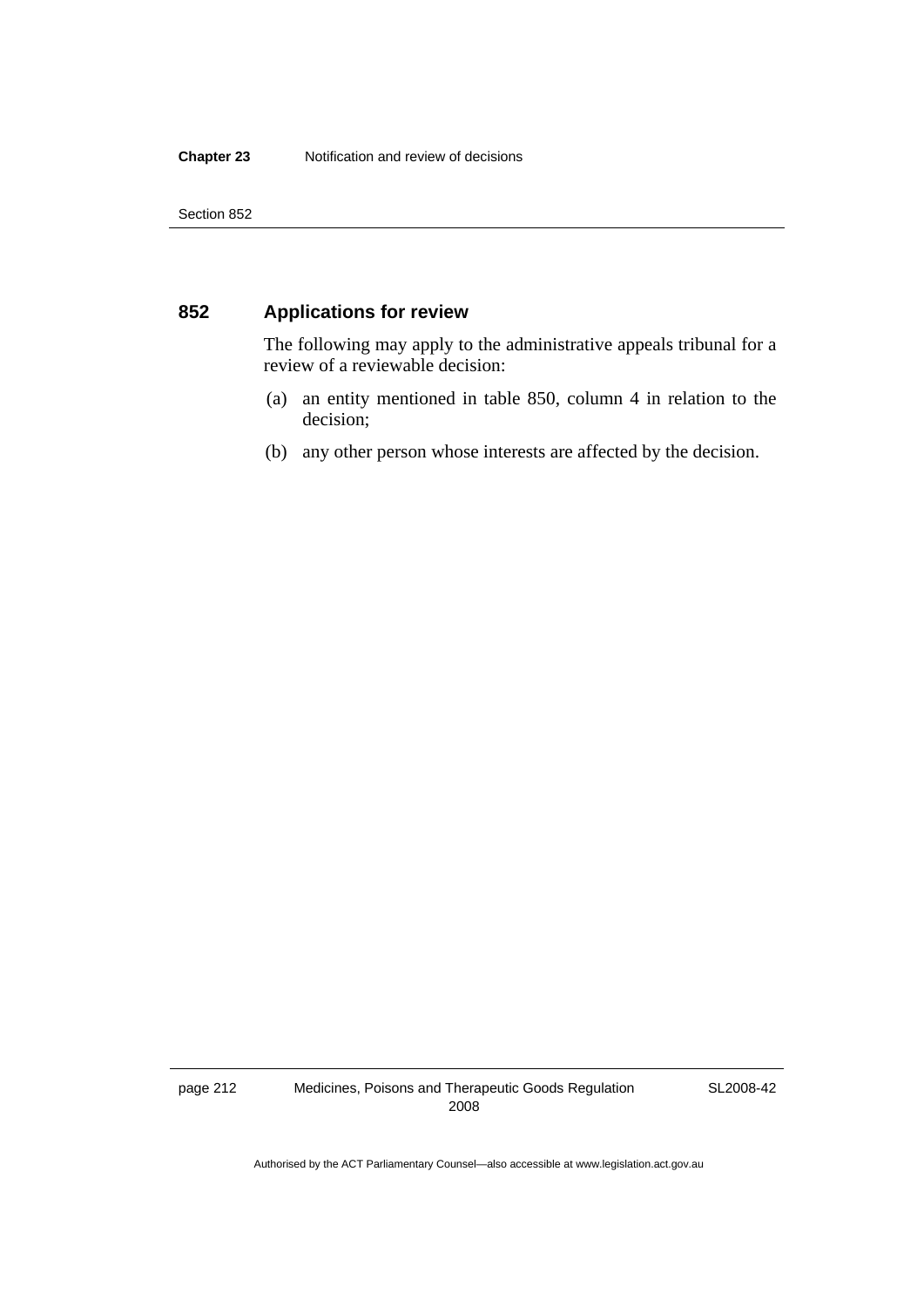# **Chapter 24 Miscellaneous**

# **860 Authorisations for public employees—Act, s 26 (1) (b), (2) (b), s 35 (1) (b), (2) (b) and s 36 (b)**

 (1) This section applies to a public employee who is exercising a function under the Act.

- (2) To the extent necessary to exercise the function and within the scope of employment, the public employee is authorised to do any of the following:
	- (a) obtain a regulated substance;
	- (b) possess a regulated substance;
	- (c) supply a regulated substance or regulated therapeutic good to a person for discarding if the person is authorised to obtain the substance or good;

#### **Example—person authorised to obtain**

a person who holds an environmental authorisation for the disposal of the substance (see, eg s 693)

- *Note* An example is part of the regulation, is not exhaustive and may extend, but does not limit, the meaning of the provision in which it appears (see Legislation Act, s 126 and s 132).
- (d) supply a regulated substance or regulated therapeutic good, for law enforcement purposes, to—
	- (i) someone else who is authorised to obtain the substance or good; or
	- (ii) a law enforcement officer.

*Note Public employee*—see the Legislation Act, dictionary, pt 1.

SL2008-42 Medicines, Poisons and Therapeutic Goods Regulation 2008 page 213

*Note Function* includes authority, duty and power (see Legislation Act, dict, pt 1).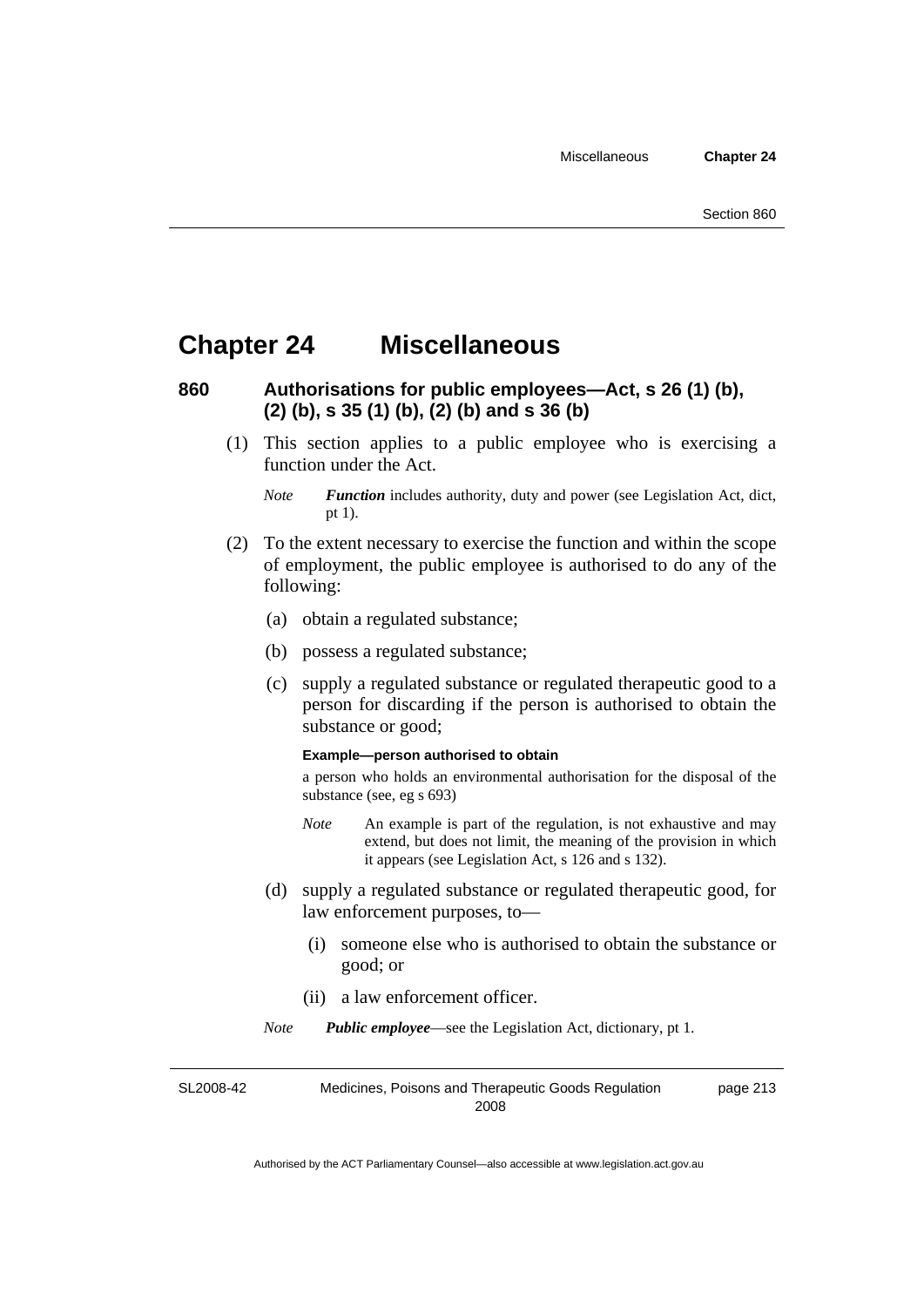#### **Chapter 24** Miscellaneous

(3) In this section:

*law enforcement officer*—see the Criminal Code, section 700.

### **861 Other authorisations for public employees— Act, s 20 (1) (a), (2) (a) and s 74 (1) (b)**

- (1) A public employee is authorised to deal with a regulated substance, or regulated therapeutic good, in accordance with a permit issued by the chief health officer to the employee.
- (2) The permit must be in writing and include the following information:
	- (a) the dealings with regulated substances or regulated therapeutic goods authorised by the permit;
	- (b) the regulated substances or regulated therapeutic goods to which the permit relates;
	- (c) the public employee or employees authorised under the permit;
	- (d) any condition included in the permit by the chief health officer to which the permit is subject;
	- (e) a unique identifying number;
	- (f) when the permit ends.
- (3) For subsection (2) (c), the permit may identify a public employee authorised under the permit by—
	- (a) naming the employee; or
	- (b) nominating the occupant of a position (however described), at a particular time or from time to time.

SL2008-42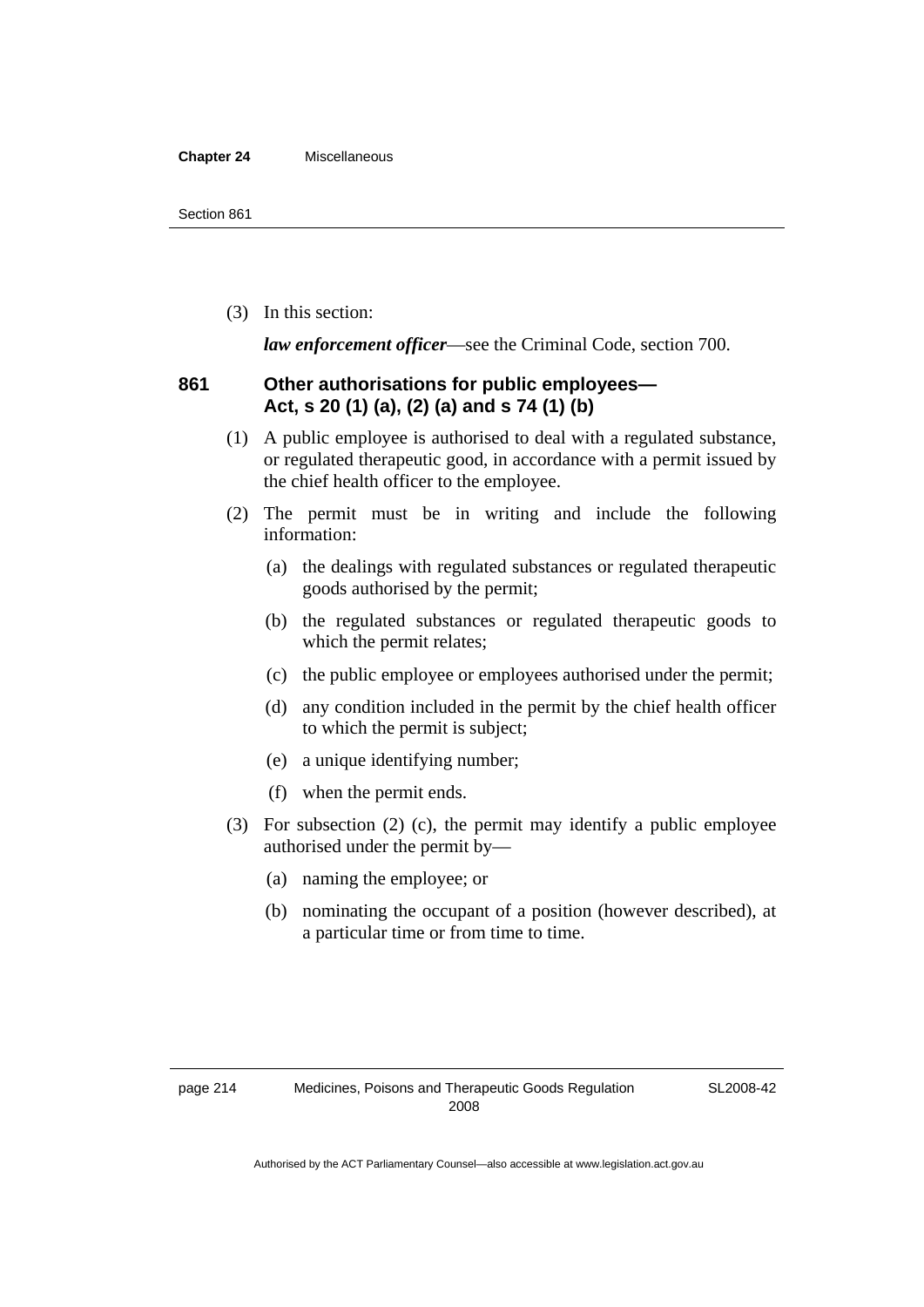# **862 Certain containers not to be used for human-use substances—Act, s 63 (1) (b)**

A container of a kind mentioned in the medicines and poisons standard, paragraph 21, 22 or 23 is prescribed.

### **863 Displacement of Legislation Act, s 47 (6)**

The Legislation Act, section 47 (6) does not apply to AS/NZS ISO 8124.3:2003 (*Safety of toys - Migration of certain elements*).

- *Note 1* The text of an applied, adopted or incorporated instrument, whether applied as in force at a particular time or from time to time, is taken to be a notifiable instrument if the operation of the Legislation Act, s 47 (5) or (6) is not disapplied (see s 47 (7)).
- *Note 2* A reference to an Act includes a reference to the statutory instruments made or in force under the Act, including any regulation (see Legislation Act, s 104).

### **864 Legislation amended—sch 6**

The *Health Professionals Regulation 2004* is amended in schedule 6.

SL2008-42

page 215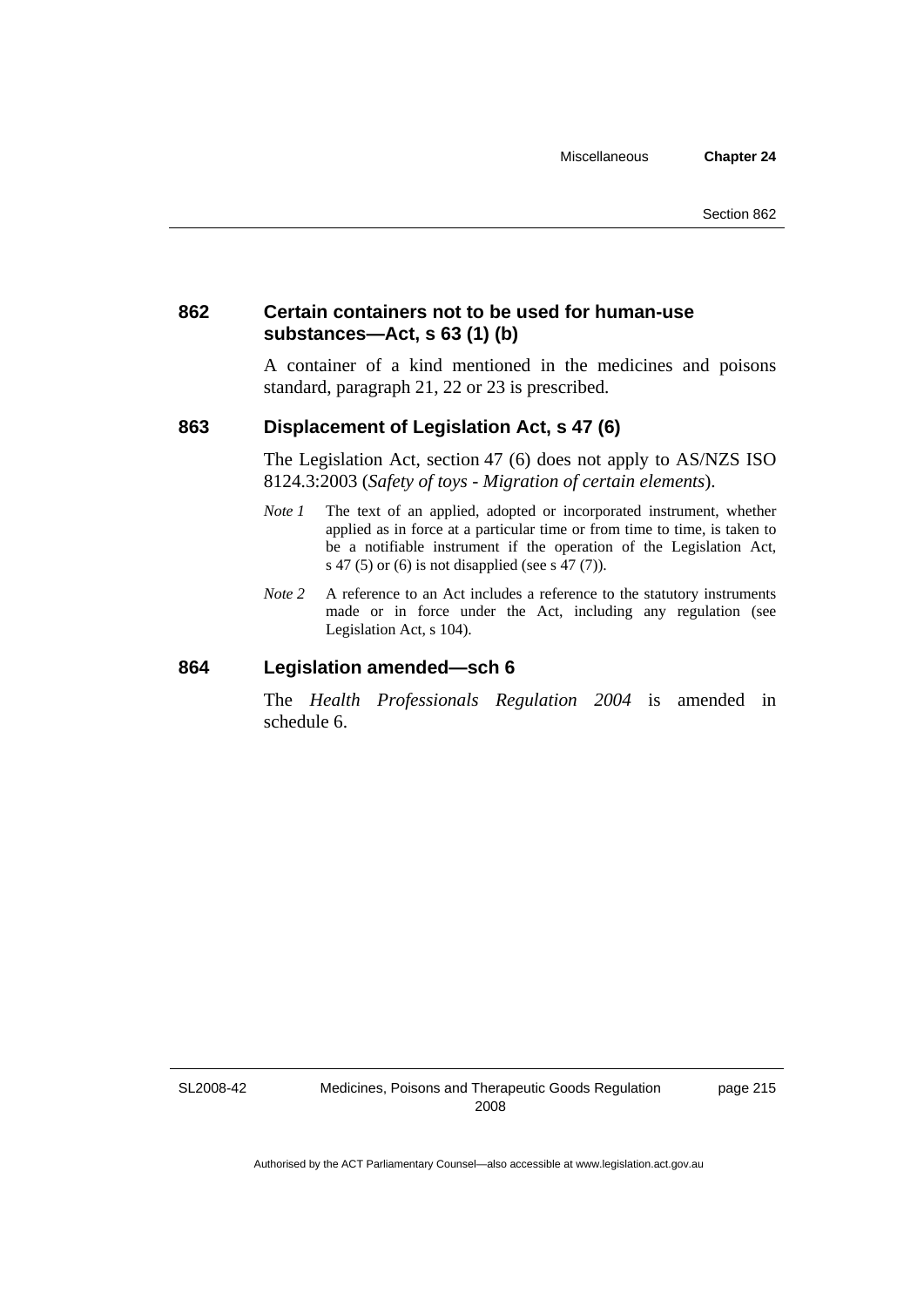#### **Chapter 30** Transitional

# **Chapter 30 Transitional**

### **1000 Definitions—ch 30**

In this chapter: *DODA* means the *Drugs of Dependence Act 1989*. *PADA* means the *Poisons and Drugs Act 1978*.

# **1001 DODA wholesaler's licences—Act, s 520 (2)**

A wholesaler's licence under DODA for a controlled medicine is taken to be a medicines wholesalers licence for the medicine.

### **1002 Poisons Act licences—Act, s 520 (2)**

A licence (the *old licence*) under the *Poisons Act 1933* is taken to be a licence under this Act to obtain and possess for sale, and sell, the regulated substance to which the old licence applies.

### **1003 PADA licences—Act, s 520 (2)**

- (1) A manufacture's licence under PADA for a dangerous poison is taken to be a dangerous poisons manufacturers licence for the poison.
- (2) A vendor's licence under PADA for a dangerous poison is taken to be a dangerous poisons suppliers licence for the poison.

# **1004 DODA authorisations—Act, s 522 (2)**

 (1) An authorisation under DODA, section 33 (Authorisation (research or education)—grant) for a controlled medicine is taken to be a controlled medicines research and education program licence for the medicine.

*Note* A licence is not required for other kinds of medicines (see pt 9.4).

page 216 Medicines, Poisons and Therapeutic Goods Regulation 2008 SL2008-42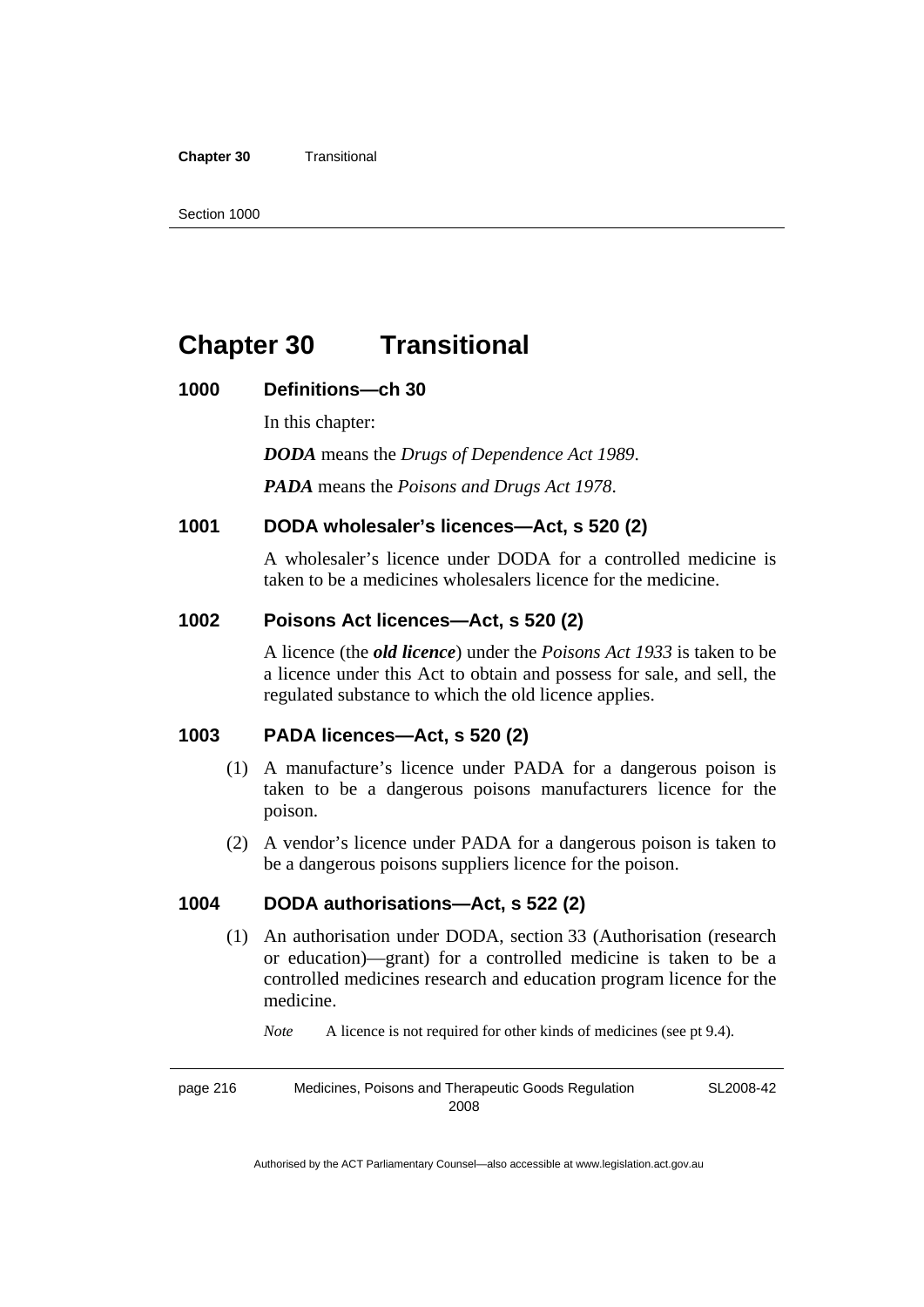- (2) An authorisation under DODA, section 33 (Authorisation (research or education)—grant) for a prohibited substance is taken to be a prohibited substances research and education program licence for the substance.
- (3) An authorisation under DODA, section 43 (Authorisation (first-aid)—grant) for a medicine is taken to be a first-aid kit licence for the medicine.
- (4) An authorisation under DODA, section 200 (Possession by officials) for a controlled medicine or prohibited substance is taken to be an authorisation under section 861 for the medicine or substance.

# **1005 PADA authorisations—Act, s 522 (2)**

An authorisation under PADA, section 26 (Grant of authorisation) for a dangerous poison is taken to be a dangerous poisons research and education program licence for the poison.

# **1006 Public Health (Prohibited Drugs) Act authorisations— Act, s 522 (2)**

An authorisation under the *Public Health (Prohibited Drugs) Act 1957*, section 6A (Authority to possess prohibited drugs for research purposes) is taken to be a prohibited substances research and education program licence for the regulated substance to which the authorisation related.

# **1007 DODA approvals to prescribe drugs of dependence—Act, s 531 (2)**

An approval under DODA, section 69 (Powers of chief health officer) is taken to be a controlled medicines approval under division 13.1.3 (Chief health officer controlled medicines approvals) for the controlled medicine to which the approval related.

SL2008-42

page 217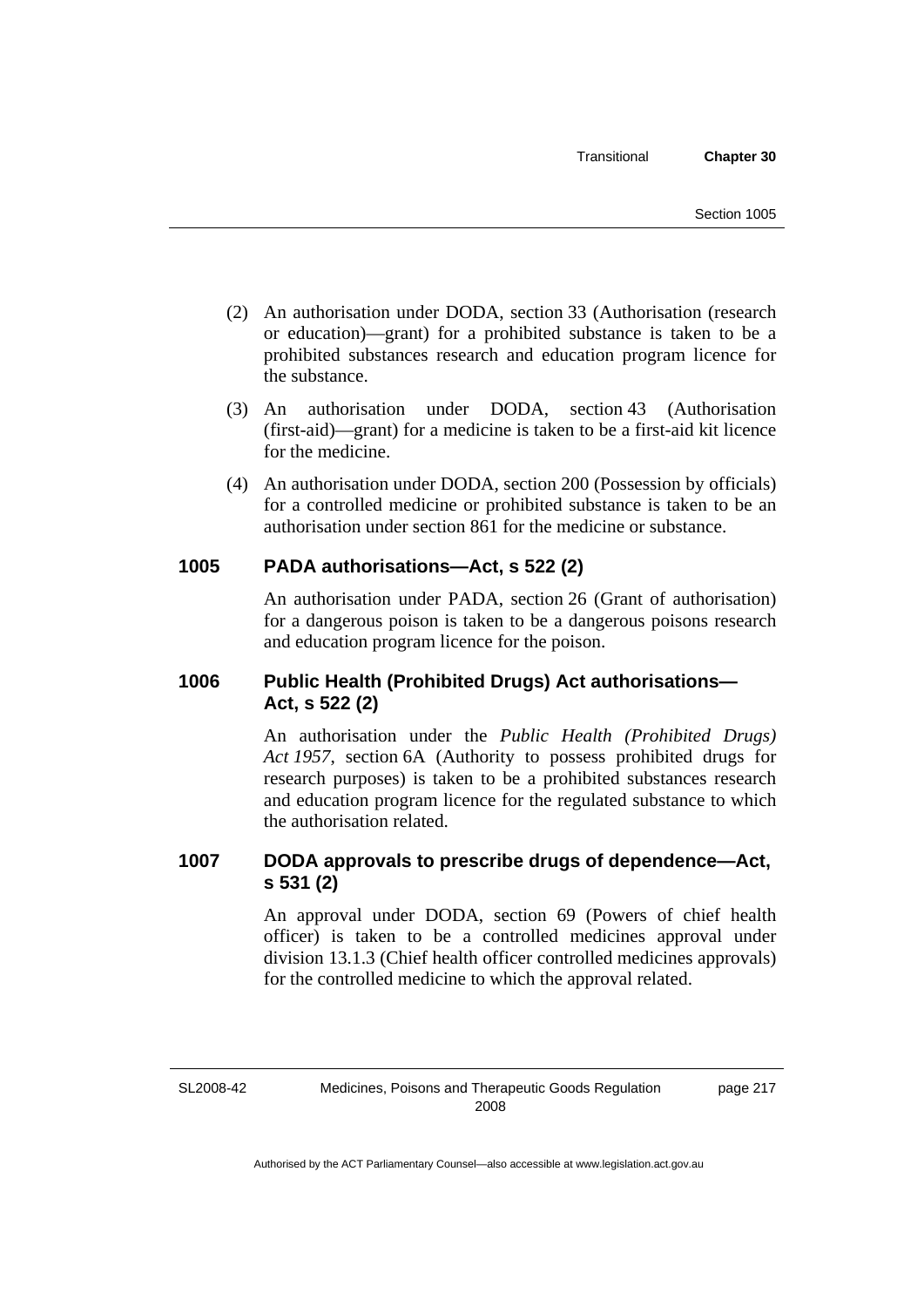**Chapter 30** Transitional

Section 1008

# **1008 Expiry—ch 30**

This chapter expires on 31 March 2010.

page 218 Medicines, Poisons and Therapeutic Goods Regulation 2008

SL2008-42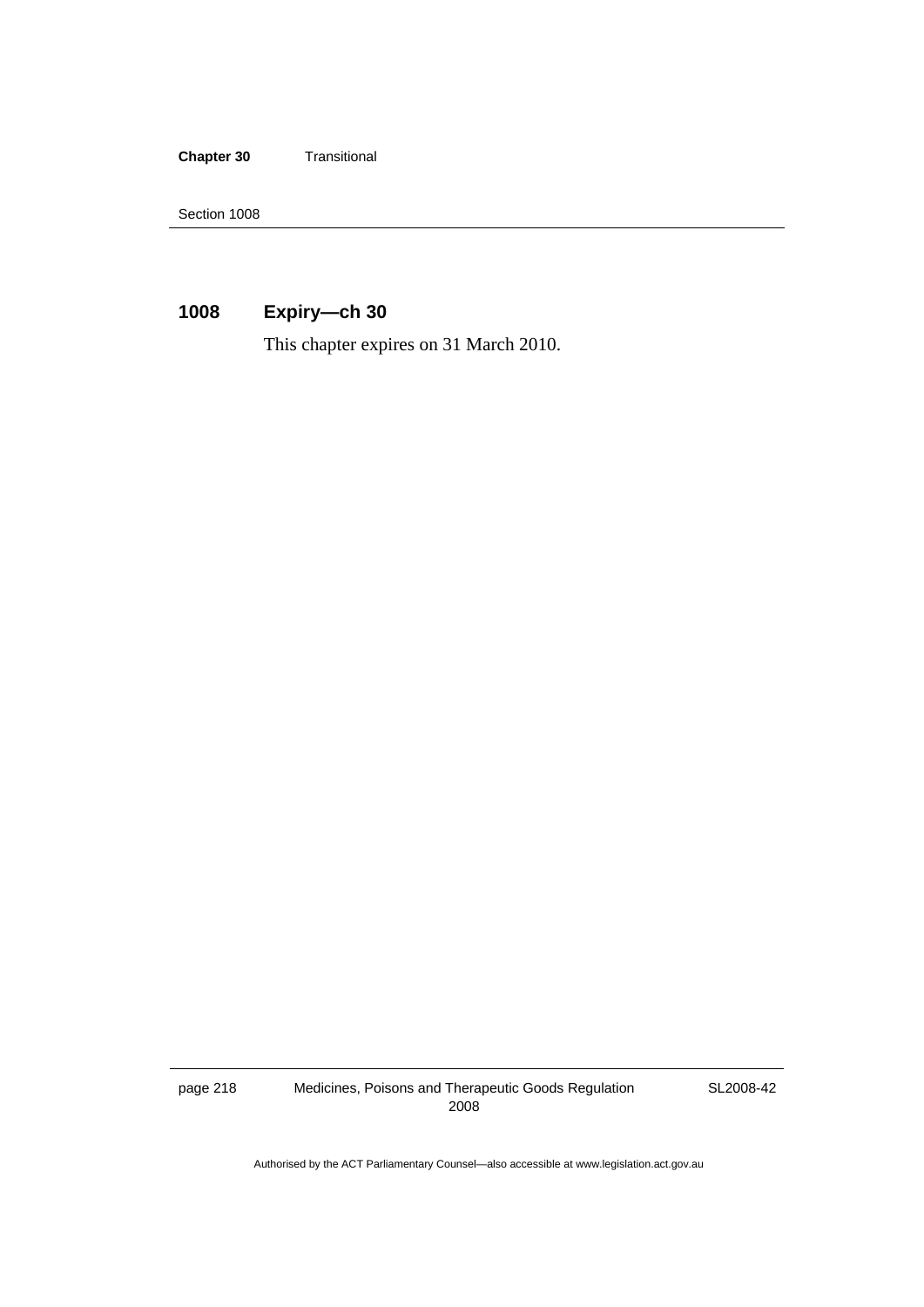# **Schedule 1 Medicines—health-related occupations authorisations**

(see s 30, s 50, s 60, s 110, s 350, s 370 and s 380)

# **Part 1.1 Ambulance services and officers**

| column 1 | column 2                                                                                    | column 3                                                               |
|----------|---------------------------------------------------------------------------------------------|------------------------------------------------------------------------|
| item     | person authorised                                                                           | authorisation                                                          |
| 1        | ambulance officer employed by<br>Commonwealth, Territory or                                 | within scope of employment, do any of<br>the following:                |
|          | State                                                                                       | obtain medicines;<br>(a)                                               |
|          |                                                                                             | (b)<br>possess medicines;                                              |
|          |                                                                                             | (c)<br>administer medicines.                                           |
| 2        | person in charge of ambulance<br>service operated by<br>Commonwealth, Territory or<br>State | within scope of employment, do any of<br>the following:                |
|          |                                                                                             | issue purchase orders for medicines;<br>(a)                            |
|          |                                                                                             | obtain medicines mentioned in<br>(b)<br>par(a);                        |
|          |                                                                                             | possess medicines mentioned in<br>(c)<br>par(a);                       |
|          |                                                                                             | (d)<br>supply medicines to ambulance<br>officers in ambulance service. |

SL2008-42

Medicines, Poisons and Therapeutic Goods Regulation 2008

page 219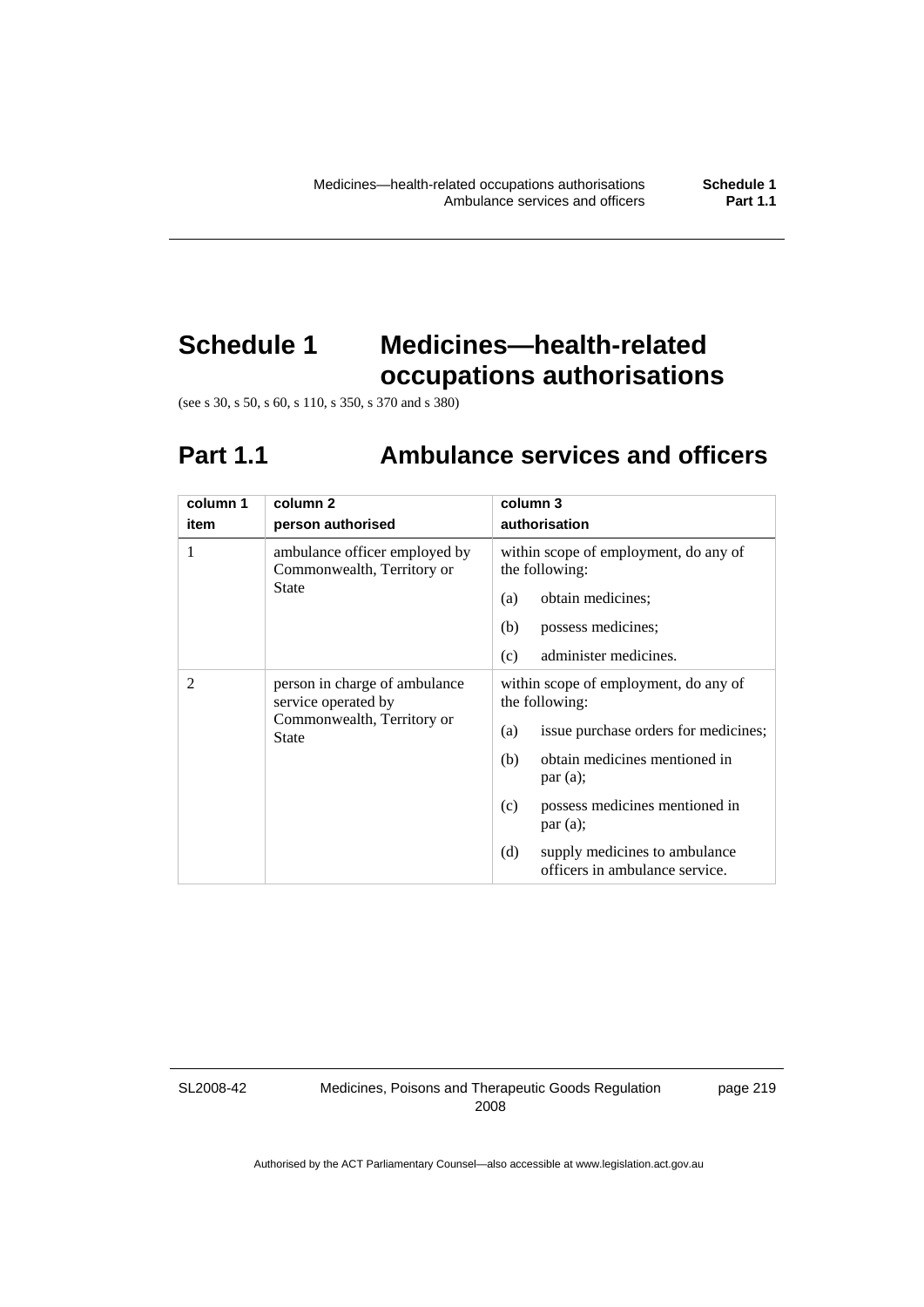# **Part 1.2 Dentists, dental hygienists and dental therapists**

| column 1<br>item | column <sub>2</sub><br>person authorised | column 3<br>authorisation                                                                                                      |
|------------------|------------------------------------------|--------------------------------------------------------------------------------------------------------------------------------|
|                  | dentist                                  | to the extent necessary to practise dentistry<br>and, if employed, within the scope of<br>employment, do any of the following: |
|                  |                                          | issue purchase orders and requisitions<br>(a)<br>for medicines:                                                                |
|                  |                                          | obtain medicines;<br>(b)                                                                                                       |
|                  |                                          | possess medicines;<br>(c)                                                                                                      |
|                  |                                          | (d)<br>administer medicines;                                                                                                   |
|                  |                                          | prescribe medicines;<br>(e)                                                                                                    |
|                  |                                          | (f)<br>supply medicines to patients during<br>consultations if labelled in accordance<br>with $s$ 161;                         |
|                  |                                          | supply medicines for administration to<br>(g)<br>patients at dental surgery to people<br>authorised to administer them.        |

*Note Dentist* does not include a trainee dentist (see dict).

page 220 Medicines, Poisons and Therapeutic Goods Regulation 2008

SL2008-42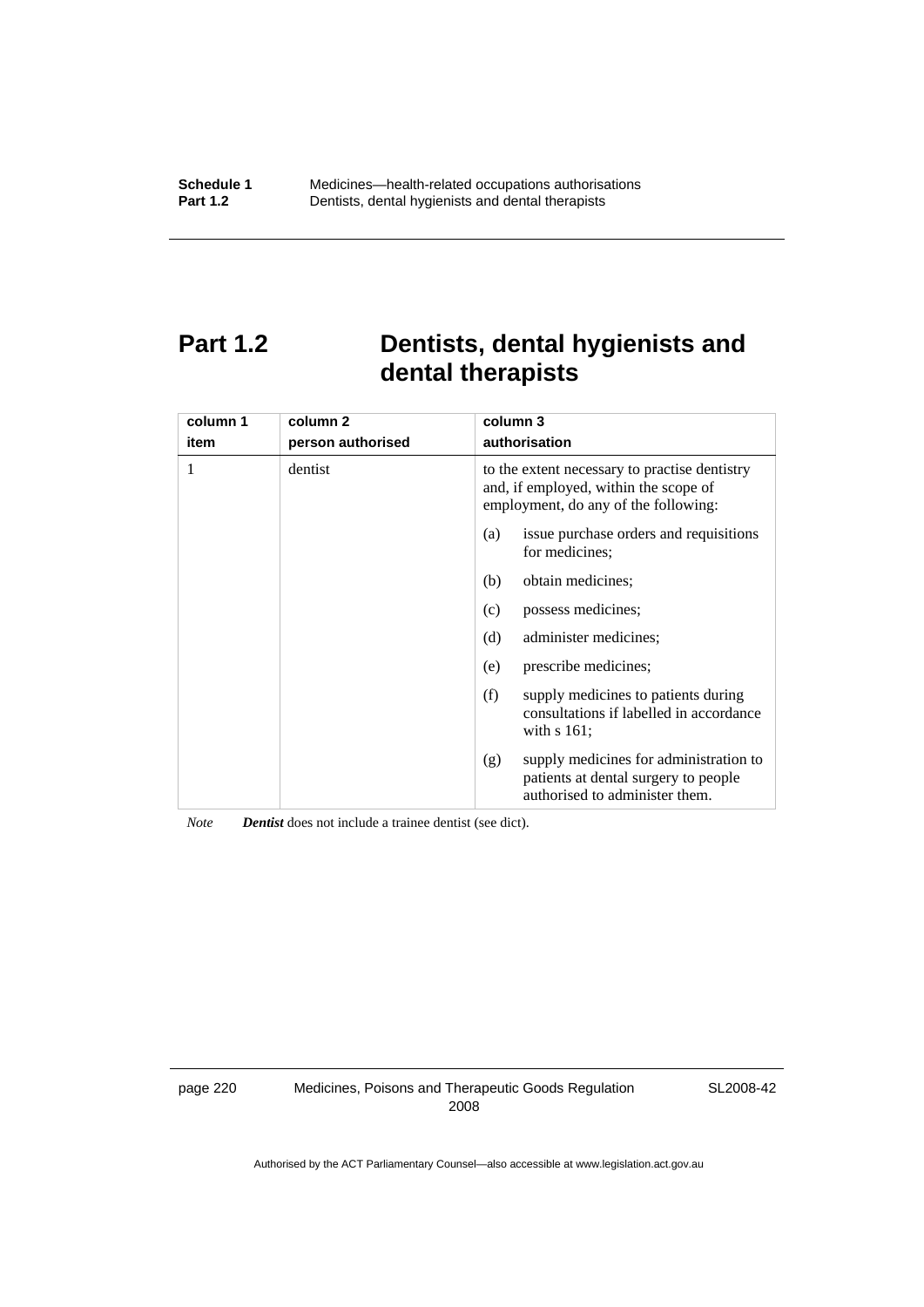| column 1       | column <sub>2</sub> | column 3                                                                                                                                                     |
|----------------|---------------------|--------------------------------------------------------------------------------------------------------------------------------------------------------------|
| item           | person authorised   | authorisation                                                                                                                                                |
| $\overline{c}$ | trainee dentist     | to the extent necessary to practise dentistry or<br>undertake training, and under supervision of<br>dentist, do any of the following:                        |
|                |                     | obtain medicines from health<br>(a)<br>professional authorised to possess<br>them;                                                                           |
|                |                     | (b)<br>possess medicines;                                                                                                                                    |
|                |                     | administer medicines in accordance<br>(c)<br>with prescription (whether or not<br>issued by themself or dentist);                                            |
|                |                     | (d)<br>prescribe medicines for administration<br>at institution or dental surgery.                                                                           |
| 3              | dental hygienist    | within the scope of employment, to the<br>extent necessary to practice as dental<br>hygienist, and under supervision of dentist,<br>do any of the following: |
|                |                     | obtain medicines from dentist<br>(a)<br>authorised to possess them;                                                                                          |
|                |                     | possess medicines mentioned in<br>(b)<br>par(a);                                                                                                             |
|                |                     | administer medicines mentioned in<br>(c)<br>par (a) in accordance with dentist's<br>prescription.                                                            |

SL2008-42

Medicines, Poisons and Therapeutic Goods Regulation 2008

page 221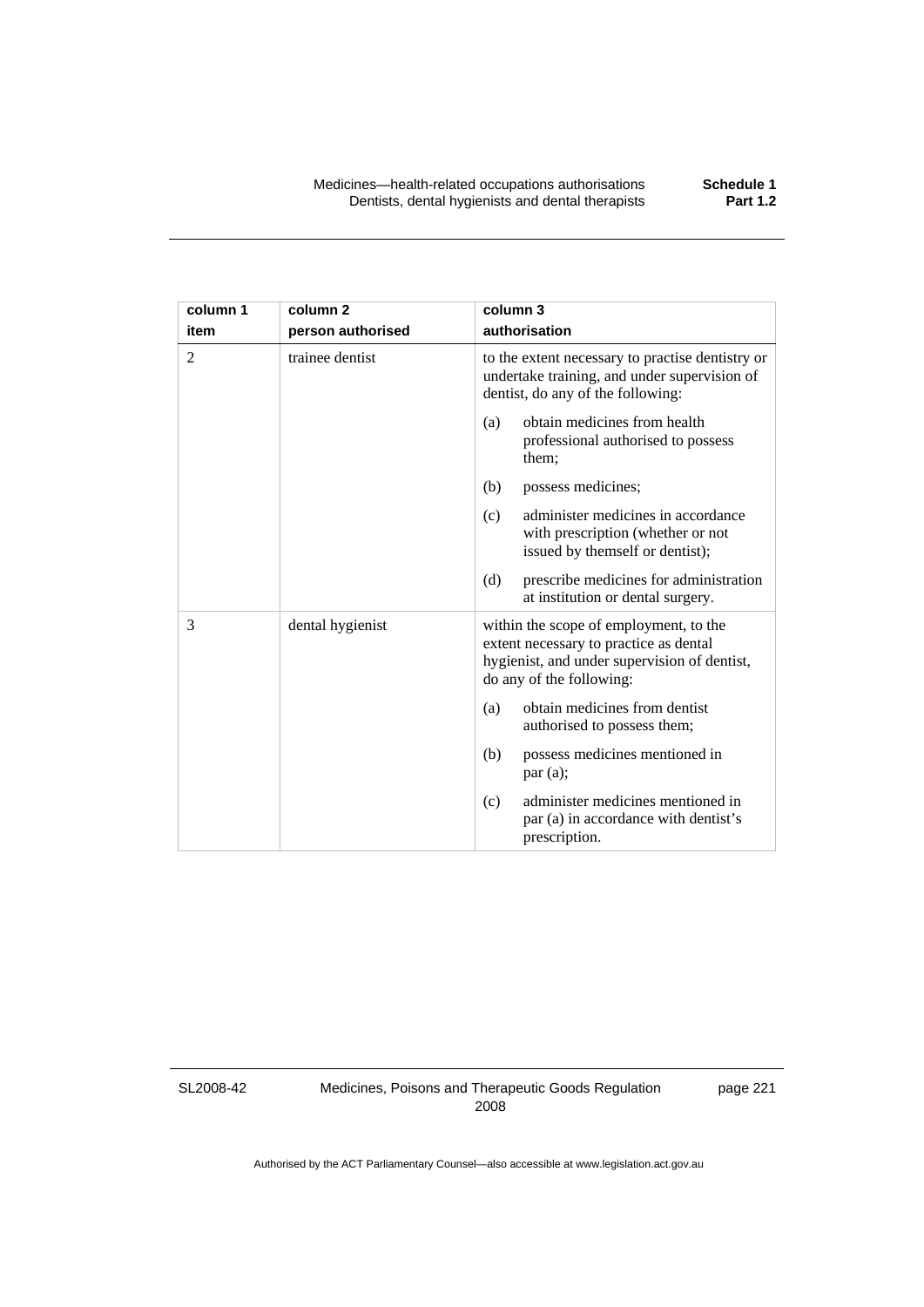#### **Schedule 1** Medicines—health-related occupations authorisations<br>**Part 1.2** Dentists, dental hygienists and dental therapists **Part 1.2** Dentists, dental hygienists and dental therapists

| column 1<br>item | column <sub>2</sub><br>person authorised | column 3<br>authorisation                                                                                                                                    |
|------------------|------------------------------------------|--------------------------------------------------------------------------------------------------------------------------------------------------------------|
| 4                | dental therapist                         | within the scope of employment, to the<br>extent necessary to practice as dental<br>therapist, and under supervision of dentist, do<br>any of the following: |
|                  |                                          | issue purchase orders and requisitions<br>(a)<br>for medicines for topical dental use<br>and for local anaesthetics;                                         |
|                  |                                          | (b)<br>obtain medicines mentioned in par (a);                                                                                                                |
|                  |                                          | possess medicines mentioned in<br>(c)<br>par(a);                                                                                                             |
|                  |                                          | administer medicines mentioned in<br>(d)<br>par (a).                                                                                                         |

page 222 Medicines, Poisons and Therapeutic Goods Regulation 2008

SL2008-42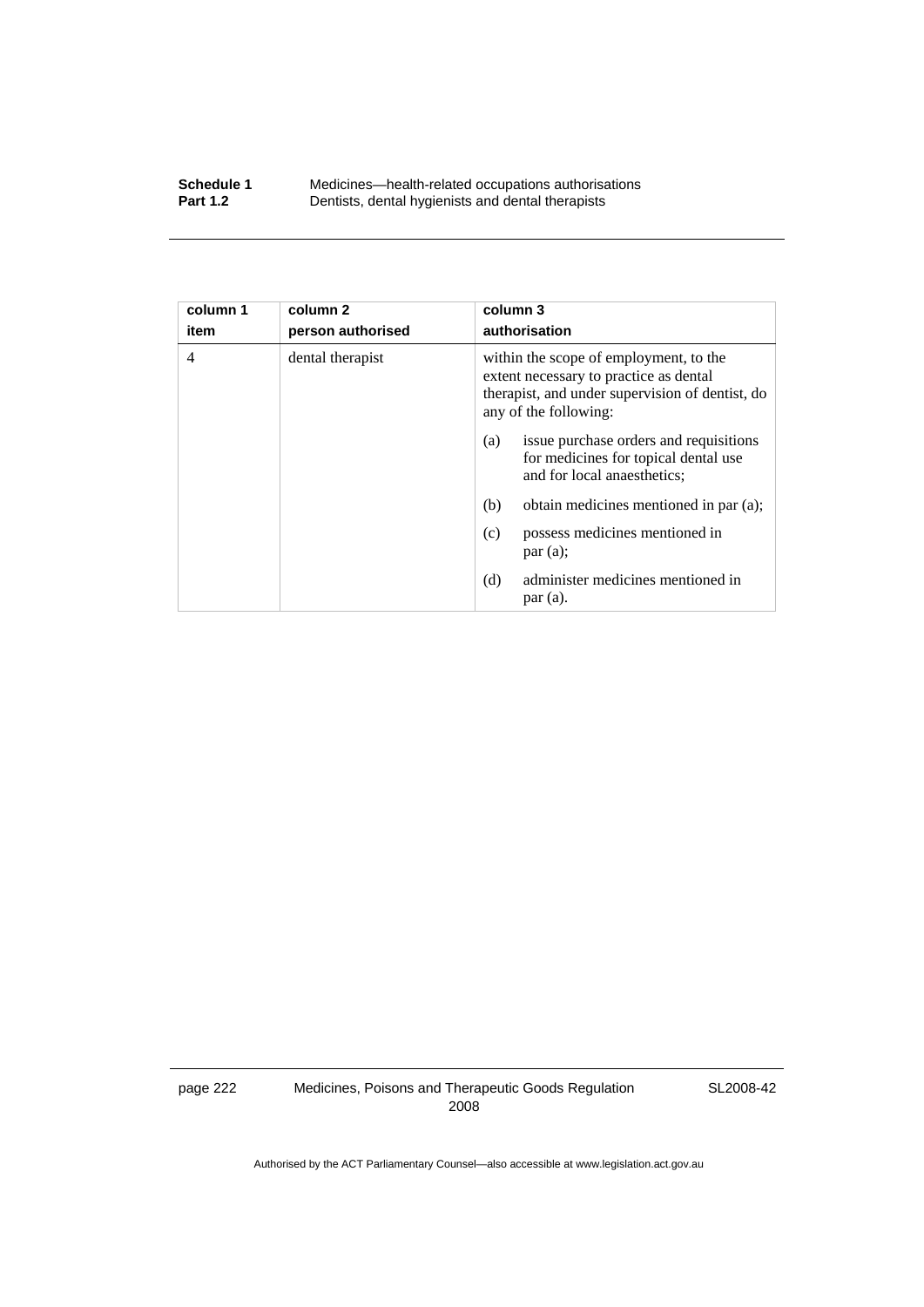# **Part 1.3 Doctors**

| column 1 | column <sub>2</sub> | column 3    |                                                                                                                               |
|----------|---------------------|-------------|-------------------------------------------------------------------------------------------------------------------------------|
| item     | person authorised   |             | authorisation                                                                                                                 |
| 1        | doctor              |             | to the extent necessary to practise medicine<br>and, if employed, within the scope of<br>employment, do any of the following: |
|          |                     | (a)         | issue purchase orders and requisitions<br>for medicines;                                                                      |
|          |                     | (b)         | obtain medicines;                                                                                                             |
|          |                     | (c)         | possess medicines;                                                                                                            |
|          |                     | (d)         | administer medicines;                                                                                                         |
|          |                     | (e)         | prescribe medicines;                                                                                                          |
|          |                     | (f)         | supply medicines to patients during<br>consultations;                                                                         |
|          |                     | (g)         | supply medicines for administration to<br>patients to people authorised to<br>administer them;                                |
|          |                     | (h)         | supply medicines dispensed for patient<br>to another health professional on<br>patient's transfer within institution;         |
|          |                     | (i)         | supply medicines dispensed for patient<br>to patient on patient's discharge from<br>institution;                              |
|          |                     | (i)         | supply medicines to patients during<br>consultations if labelled in accordance<br>with s 161.                                 |
|          |                     | <b>Note</b> | For authorisation to issue standing<br>orders for administration of medicines at<br>institutions, see s 75.                   |

*Note Doctor* does not include an intern doctor (see dict).

SL2008-42

Medicines, Poisons and Therapeutic Goods Regulation 2008

page 223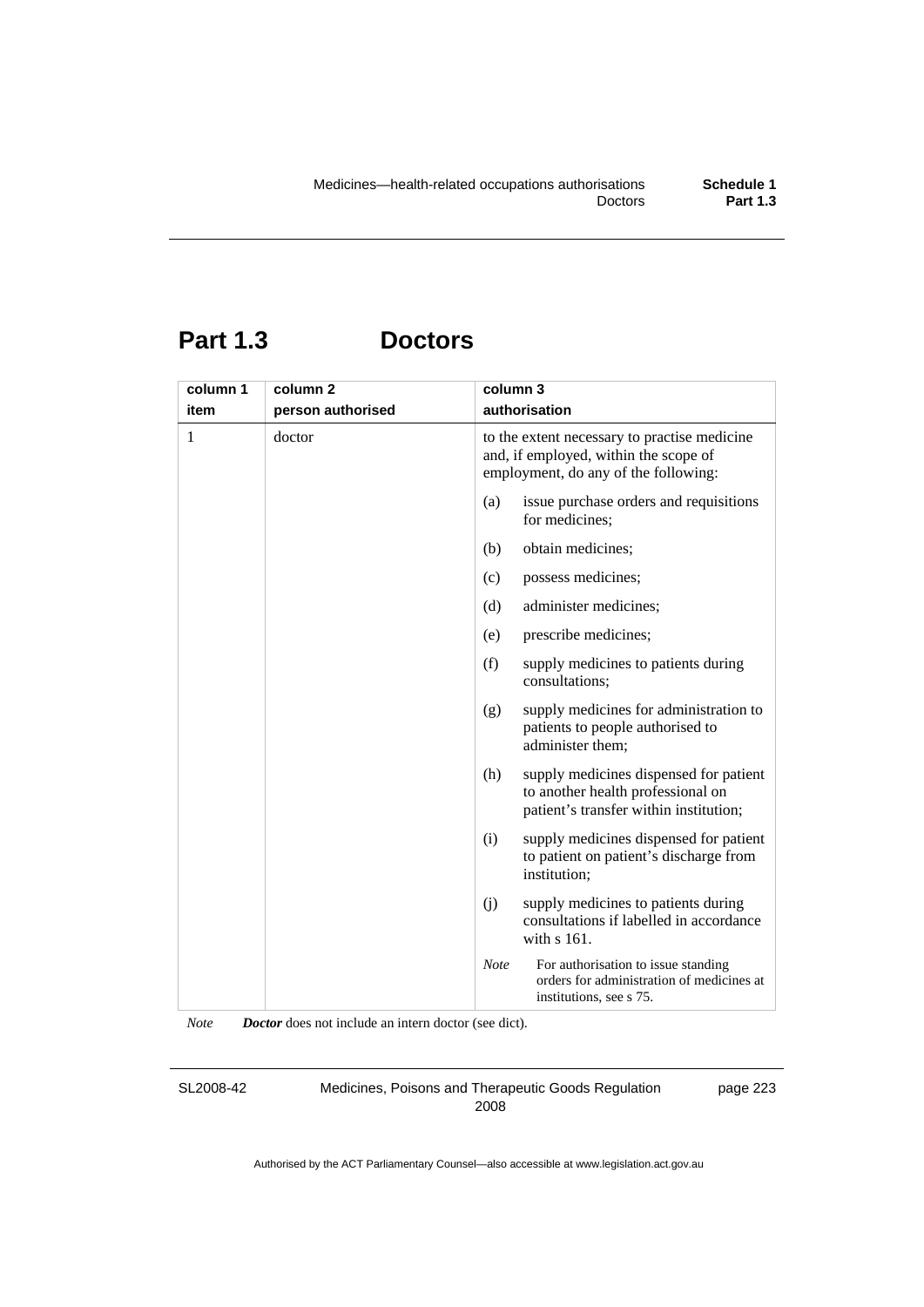| Schedule 1      | Medicines—health-related occupations authorisations |
|-----------------|-----------------------------------------------------|
| <b>Part 1.3</b> | <b>Doctors</b>                                      |

| column 1<br>item | column <sub>2</sub><br>person authorised | column 3<br>authorisation                                                                                                                                     |
|------------------|------------------------------------------|---------------------------------------------------------------------------------------------------------------------------------------------------------------|
| 2                | intern doctor                            | to the extent necessary to practise medicine<br>or undertake training or supervised practice,<br>and under supervision of doctor, do any of<br>the following: |
|                  |                                          | obtain medicines from health<br>(a)<br>professional authorised to possess<br>them;                                                                            |
|                  |                                          | (b)<br>possess medicines;                                                                                                                                     |
|                  |                                          | administer medicines in accordance<br>(c)<br>with prescription (whether or not<br>issued by themself or another<br>prescriber);                               |
|                  |                                          | (d)<br>prescribe medicines for administration<br>at institution or surgery;                                                                                   |
|                  |                                          | supply medicines dispensed for patient<br>(e)<br>to another health professional on<br>patient's transfer within institution;                                  |
|                  |                                          | (f)<br>supply medicines dispensed for patient<br>to patient on patient's discharge from<br>institution.                                                       |

page 224 Medicines, Poisons and Therapeutic Goods Regulation 2008

SL2008-42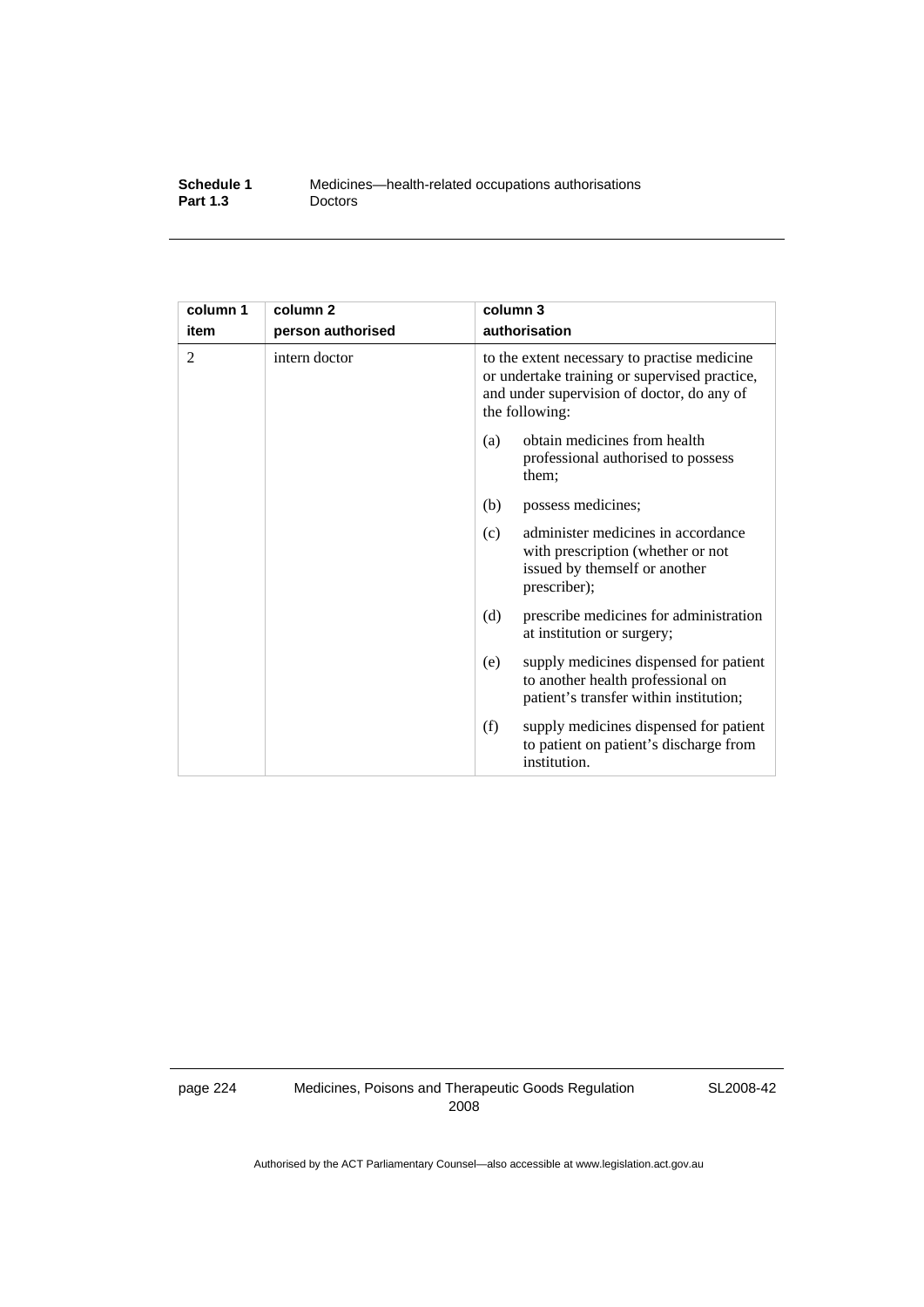# **Part 1.4 Health professionals at institutions**

| column 1<br>item | column 2<br>person authorised                  | column 3<br>authorisation                                                                                                                                                                   |
|------------------|------------------------------------------------|---------------------------------------------------------------------------------------------------------------------------------------------------------------------------------------------|
|                  | health professional employed<br>at institution | within the scope of employment, do any of<br>the following for the delivery of medicines<br>within the institution to another health<br>professional authorised to obtain the<br>medicines: |
|                  |                                                | obtain the medicines;<br>(a)                                                                                                                                                                |
|                  |                                                | possess the medicines;<br>(b)                                                                                                                                                               |
|                  |                                                | supply the medicines.<br>(c)                                                                                                                                                                |

SL2008-42

Medicines, Poisons and Therapeutic Goods Regulation 2008

page 225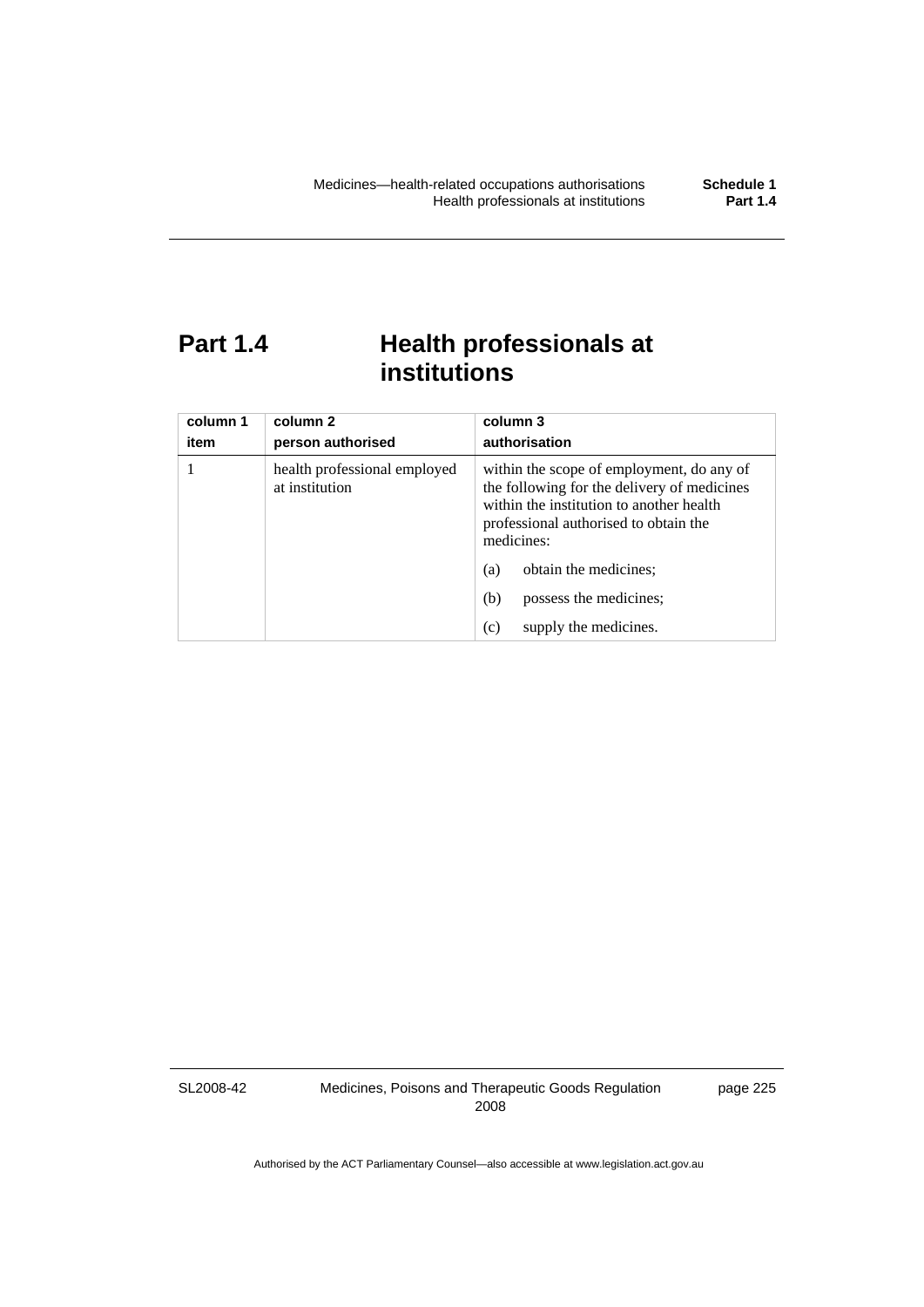# **Part 1.5 Midwives**

| column 1 | column <sub>2</sub> | column 3                                                                                                                       |
|----------|---------------------|--------------------------------------------------------------------------------------------------------------------------------|
| item     | person authorised   | authorisation                                                                                                                  |
| 1        | midwife             | to the extent necessary to practise midwifery<br>and, if employed, within the scope of<br>employment, do any of the following: |
|          |                     | issue requisitions for medicines;<br>(a)                                                                                       |
|          |                     | obtain medicines on requisition;<br>(b)                                                                                        |
|          |                     | possess medicines;<br>(c)                                                                                                      |
|          |                     | administer medicines in accordance<br>(d)<br>with prescription or standing order;                                              |
|          |                     | supply medicines in accordance with a<br>(e)<br>standing order issued by chief health<br>officer or a requisition;             |
|          |                     | (f)<br>supply medicines dispensed for patient<br>to another health professional on<br>patient's transfer within institution;   |
|          |                     | supply medicines dispensed for patient<br>(g)<br>to patient on patient's discharge from<br>institution.                        |

page 226 Medicines, Poisons and Therapeutic Goods Regulation 2008

SL2008-42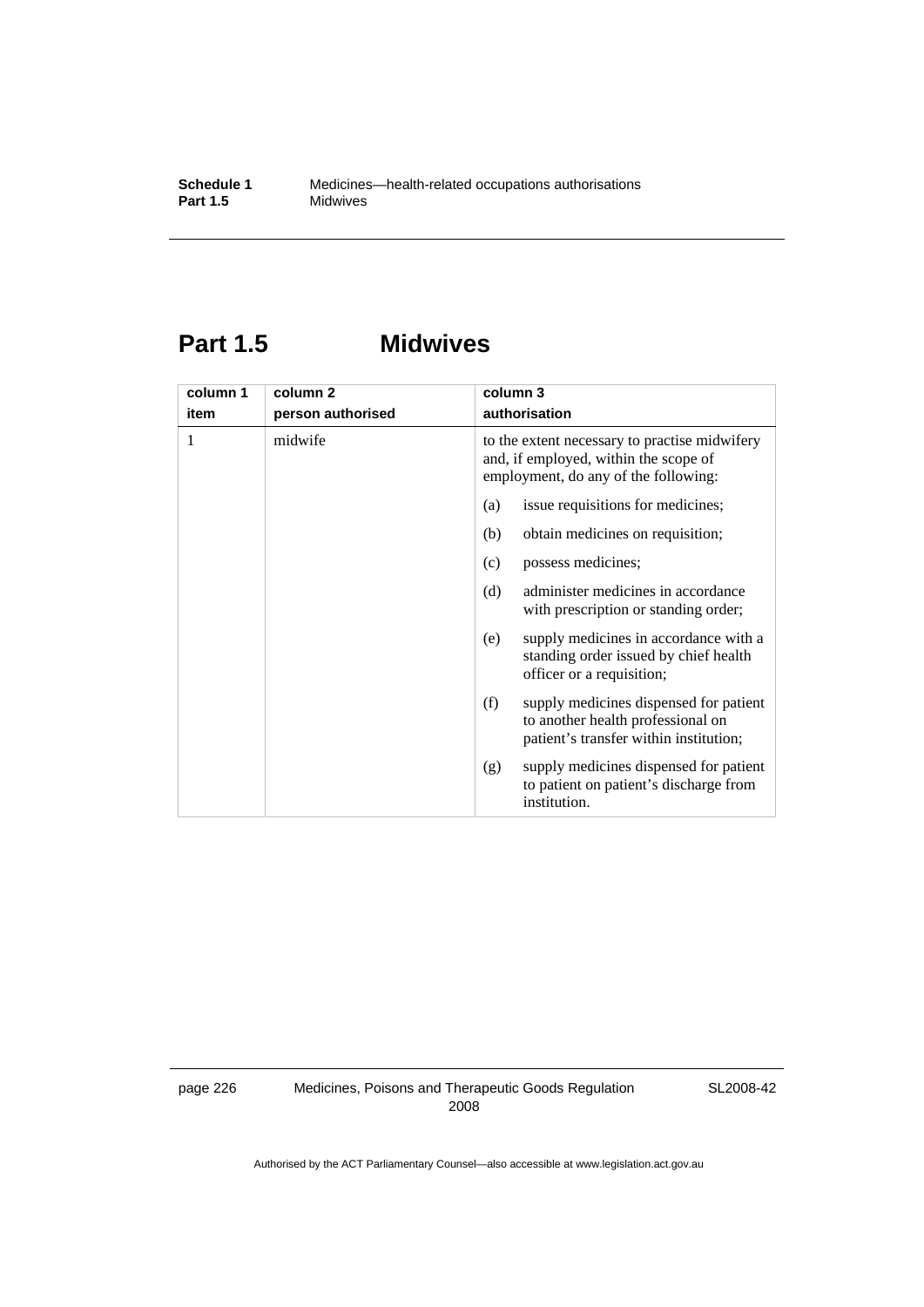# **Part 1.6 Nurses**

| column 1 | column <sub>2</sub> | column 3                                                                                                                     |
|----------|---------------------|------------------------------------------------------------------------------------------------------------------------------|
| item     | person authorised   | authorisation                                                                                                                |
| 1        | nurse               | to the extent necessary to practise nursing<br>and, if employed, within the scope of<br>employment, do any of the following: |
|          |                     | issue requisitions for medicines;<br>(a)                                                                                     |
|          |                     | obtain medicines on requisition;<br>(b)                                                                                      |
|          |                     | possess medicines;<br>(c)                                                                                                    |
|          |                     | administer medicines in accordance<br>(d)<br>with prescription or standing order;                                            |
|          |                     | supply medicines in accordance with a<br>(e)<br>standing order issued by chief health<br>officer or a requisition;           |
|          |                     | (f)<br>supply medicines dispensed for patient<br>to another health professional on<br>patient's transfer within institution; |
|          |                     | supply medicines dispensed for patient<br>(g)<br>to patient on patient's discharge from<br>institution.                      |

*Note Nurse* does not include enrolled nurse (see Legislation Act, dict, pt 1).

SL2008-42

Medicines, Poisons and Therapeutic Goods Regulation 2008

page 227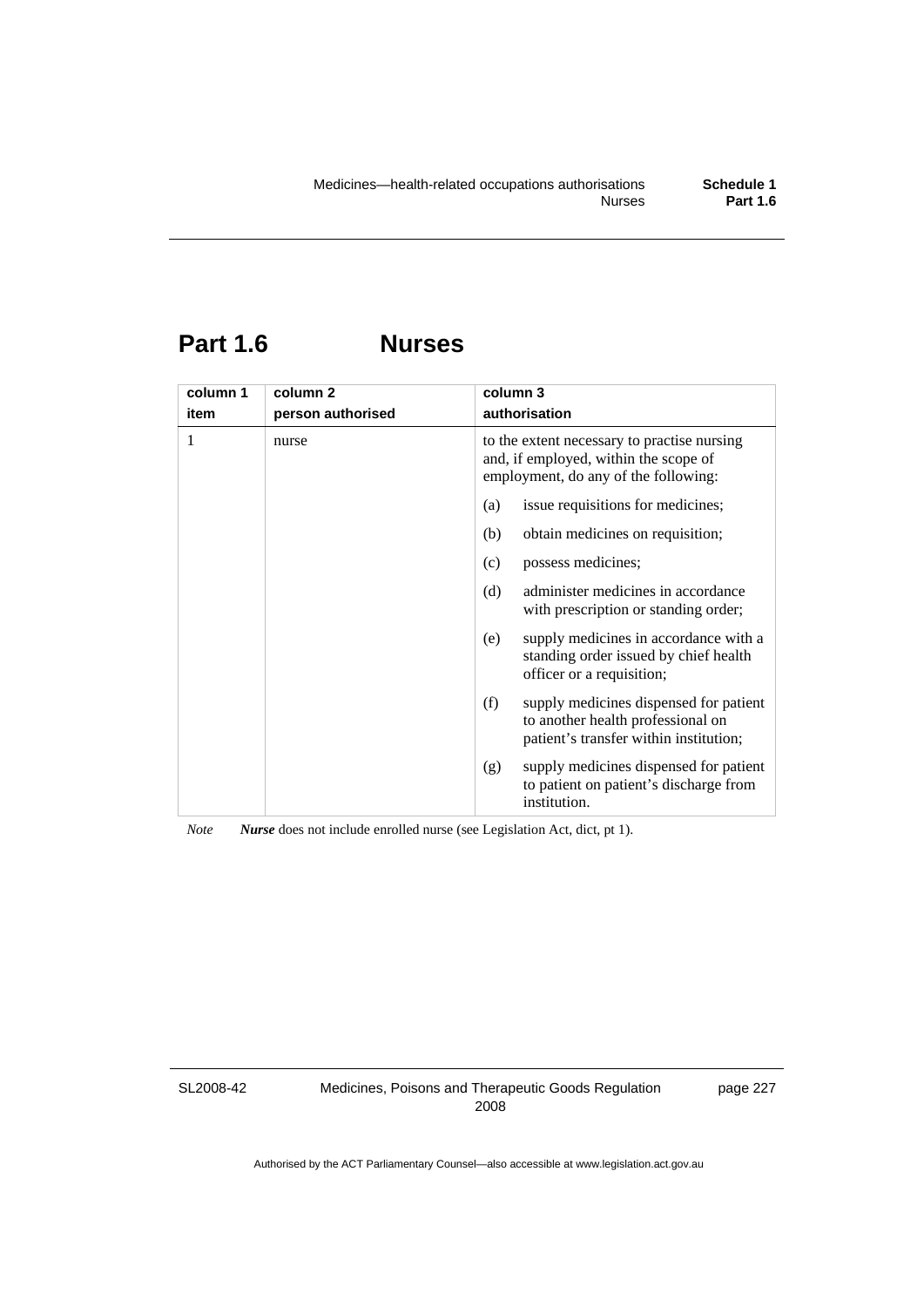### **Schedule 1** Medicines—health-related occupations authorisations<br>**Part 1.6** Murses **Part 1.6**

| column 1       | column <sub>2</sub>          | column 3                                                                                                                                                                                                                                                    |
|----------------|------------------------------|-------------------------------------------------------------------------------------------------------------------------------------------------------------------------------------------------------------------------------------------------------------|
| item           | person authorised            | authorisation                                                                                                                                                                                                                                               |
| $\overline{c}$ | trainee nurse                | if successfully completed pharmacology<br>units of nursing studies, to the extent<br>necessary to practise nursing as trainee nurse<br>or undertake training, and under supervision<br>of nurse, nurse practitioner or midwife, do<br>any of the following: |
|                |                              | obtain medicines from health<br>(a)<br>professional authorised to possess<br>them;                                                                                                                                                                          |
|                |                              | (b)<br>possess medicines;                                                                                                                                                                                                                                   |
|                |                              | (c)<br>administer medicines to patients in<br>accordance with prescription.                                                                                                                                                                                 |
| 3              | enrolled nurse               | to the extent necessary to practise nursing as<br>enrolled nurse and, if employed, within the<br>scope of employment, do any of the<br>following:                                                                                                           |
|                |                              | obtain medicines from health<br>(a)<br>professional authorised to possess<br>them;                                                                                                                                                                          |
|                |                              | (b)<br>possess medicines;                                                                                                                                                                                                                                   |
|                |                              | administer medicines in accordance<br>(c)<br>with prescription.                                                                                                                                                                                             |
| 4              | enrolled nurse (medications) | to the extent necessary to practise nursing as<br>enrolled nurse and, if employed, within the<br>scope of employment, do any of the<br>following:                                                                                                           |
|                |                              | obtain medicines from health<br>(a)<br>professional authorised to possess<br>them;                                                                                                                                                                          |
|                |                              | (b)<br>possess medicines;                                                                                                                                                                                                                                   |
|                |                              | administer medicines in accordance<br>(c)<br>with prescription.                                                                                                                                                                                             |

page 228 Medicines, Poisons and Therapeutic Goods Regulation 2008

SL2008-42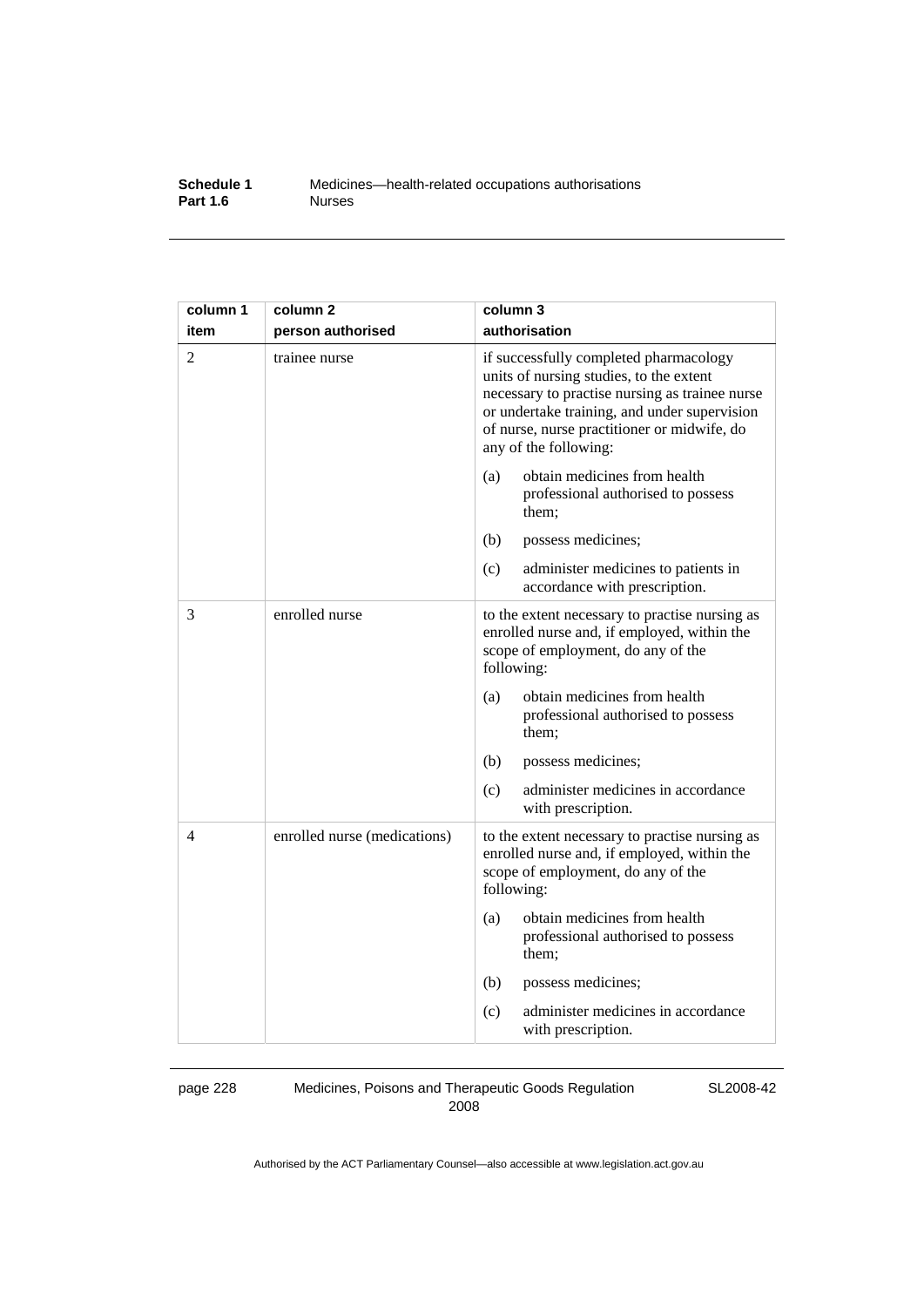| column 1 | column <sub>2</sub> | column 3                                                                                                                                                    |  |
|----------|---------------------|-------------------------------------------------------------------------------------------------------------------------------------------------------------|--|
| item     | person authorised   | authorisation                                                                                                                                               |  |
| 5        | nurse practitioner  | to the extent necessary to practise nursing<br>and, if employed, within the scope of<br>employment, do any of the following:                                |  |
|          |                     | issue requisitions for medicines;<br>(a)                                                                                                                    |  |
|          |                     | (b)<br>obtain medicines;                                                                                                                                    |  |
|          |                     | possess medicines;<br>(c)                                                                                                                                   |  |
|          |                     | (d)<br>prescribe medicines (other than<br>controlled medicines) in accordance<br>with approved scope of practice under<br>the Health Regulation 2004, s 11; |  |
|          |                     | supply medicines to which par (d)<br>(e)<br>applies to patients during consultations<br>if labelled in accordance with s 161;                               |  |
|          |                     | (f)<br>administer medicines in accordance<br>with prescription (whether or not<br>issued by themself or another<br>prescriber) or standing order;           |  |
|          |                     | supply medicines in accordance with a<br>(g)<br>standing order issued by chief health<br>officer or a requisition;                                          |  |
|          |                     | (h)<br>supply medicines dispensed for patient<br>to another health professional on<br>patient's transfer within institution;                                |  |
|          |                     | supply medicines dispensed for patient<br>(i)<br>to patient on patient's discharge from<br>institution.                                                     |  |

SL2008-42

Medicines, Poisons and Therapeutic Goods Regulation 2008

page 229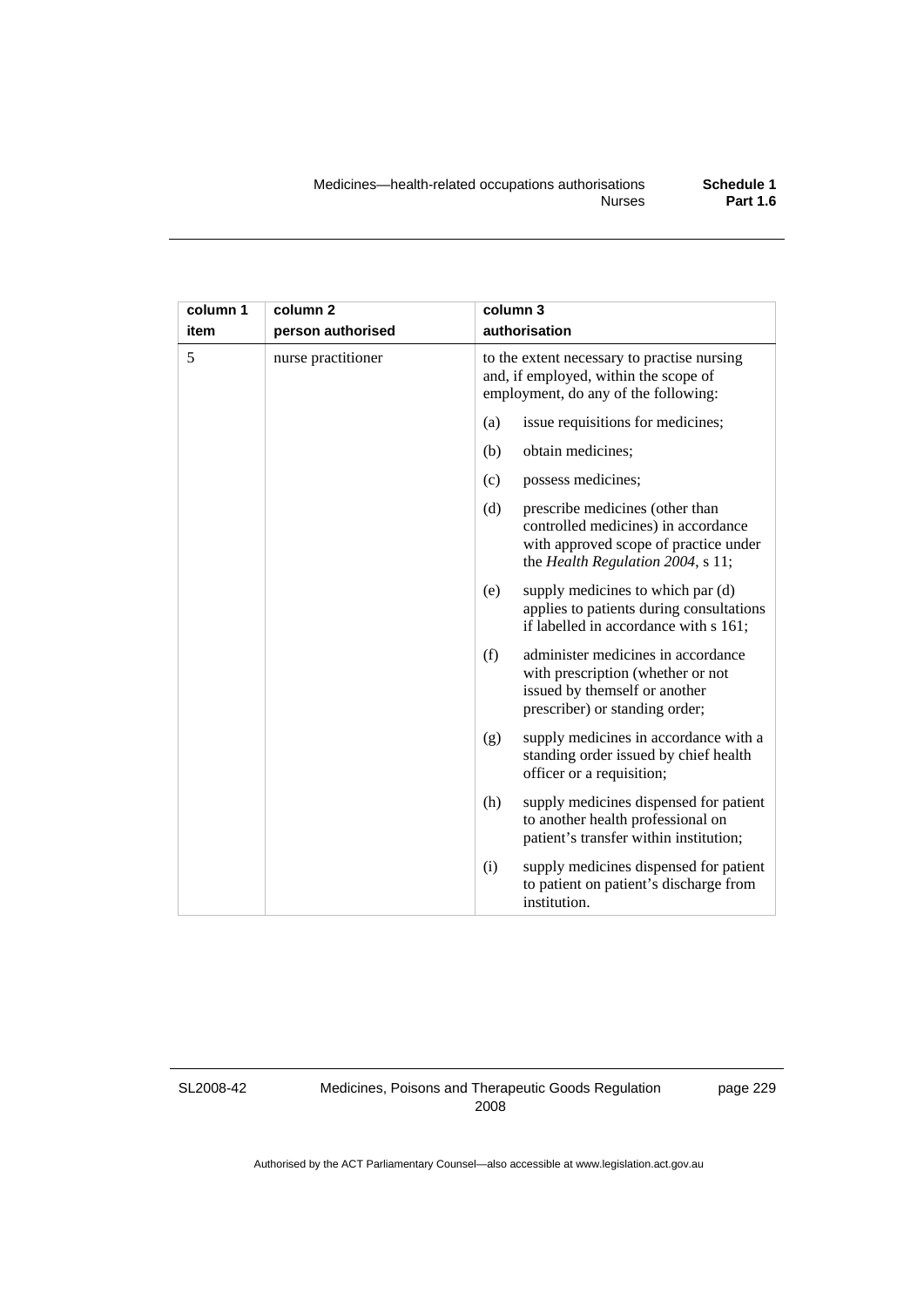# **Part 1.7 Opioid dependency treatment centres operated by Territory**

| column 1 | column <sub>2</sub>                                                                | column 3                                                                                                                                                                                                |  |
|----------|------------------------------------------------------------------------------------|---------------------------------------------------------------------------------------------------------------------------------------------------------------------------------------------------------|--|
| item     | person authorised                                                                  | authorisation                                                                                                                                                                                           |  |
| 1        | person in charge of opioid<br>dependency treatment centre<br>operated by Territory | to the extent necessary to treat patients of<br>centre and within the scope of employment,<br>do any of the following:                                                                                  |  |
|          |                                                                                    | issue purchase orders and requisitions<br>(a)<br>for buprenorphine and methadone;                                                                                                                       |  |
|          |                                                                                    | obtain buprenorphine and methadone<br>(b)<br>on purchase orders and requisitions;                                                                                                                       |  |
|          |                                                                                    | supply buprenorphine and methadone<br>(c)<br>to health professionals at centre for<br>patients of centre.                                                                                               |  |
| 2        | doctor or nurse at opioid<br>dependency treatment centre<br>operated by Territory  | to the extent necessary to treat patients of<br>centre and within the scope of employment,<br>supply buprenorphine and methadone to<br>patients of centre for self-administration<br>outside centre if- |  |
|          |                                                                                    | supply is in accordance with<br>(a)<br>prescription; and                                                                                                                                                |  |
|          |                                                                                    | (b)<br>medicine is labelled as if dispensed<br>medicine; and                                                                                                                                            |  |
|          |                                                                                    | labelled medicine checked by another<br>(c)<br>health professional before supply.                                                                                                                       |  |
|          |                                                                                    | For authorisation of doctor to issue<br>Note 1<br>standing orders for administration of<br>medicines at centre, see s 75.                                                                               |  |
|          |                                                                                    | For labelling of dispensed medicines, see<br>Note 2<br>s 123.                                                                                                                                           |  |

page 230 Medicines, Poisons and Therapeutic Goods Regulation 2008

SL2008-42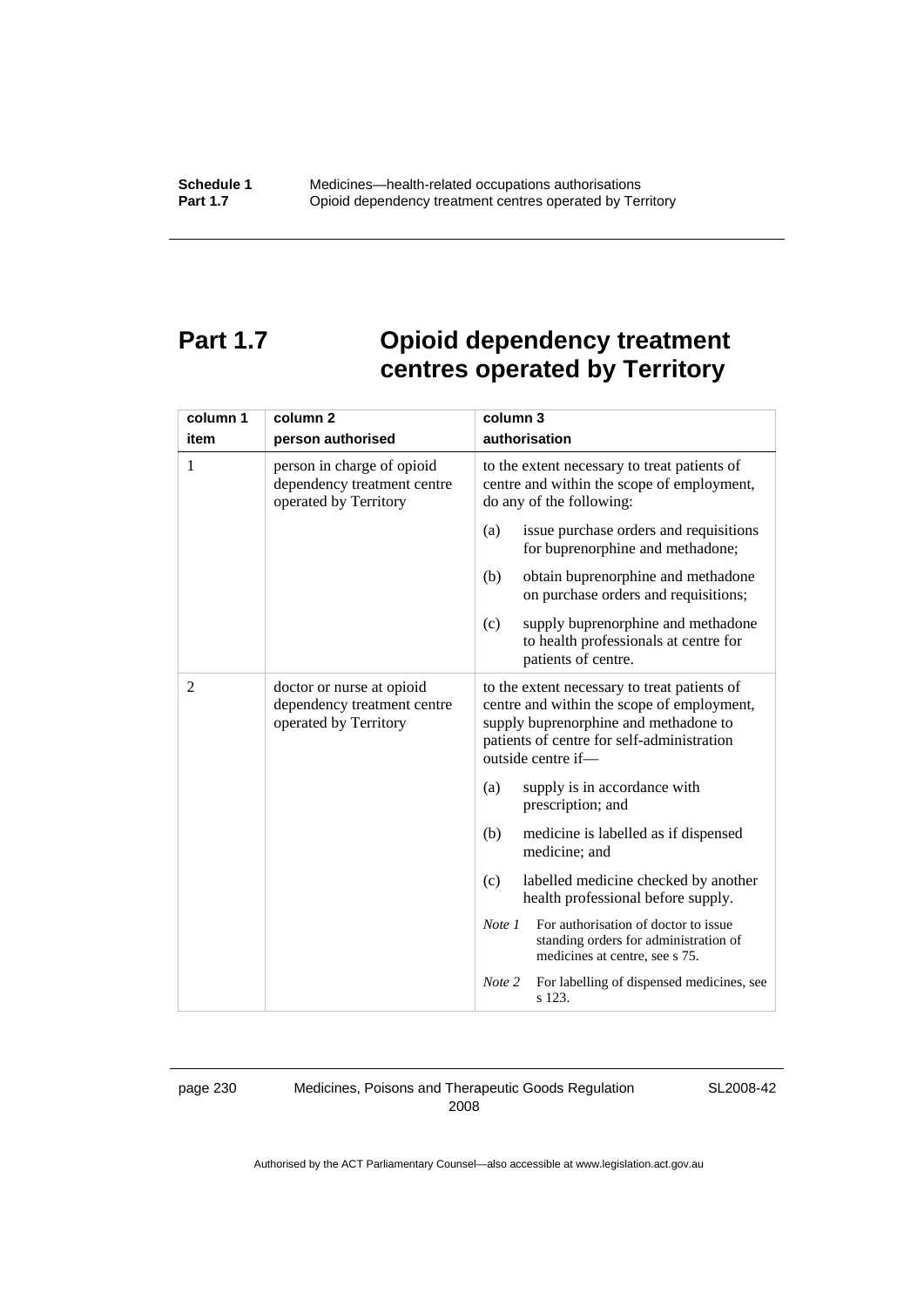# **Part 1.8 Optometrists**

| column 1     | column <sub>2</sub> | column 3                                                                                                                                                                                                                                                                                                                                  |
|--------------|---------------------|-------------------------------------------------------------------------------------------------------------------------------------------------------------------------------------------------------------------------------------------------------------------------------------------------------------------------------------------|
| item         | person authorised   | authorisation                                                                                                                                                                                                                                                                                                                             |
| $\mathbf{1}$ | optometrist         | to the extent necessary to practise optometry<br>and, if employed, within the scope of<br>employment, do any of the following:                                                                                                                                                                                                            |
|              |                     | deal as follows with optometry<br>(a)<br>medicines mentioned in sch 2,<br>table 2.1, col 2 for a purpose<br>mentioned in col 3 for the medicine:                                                                                                                                                                                          |
|              |                     | (i)<br>issue purchase orders or<br>requisitions for the medicines;                                                                                                                                                                                                                                                                        |
|              |                     | obtain the medicines;<br>(ii)                                                                                                                                                                                                                                                                                                             |
|              |                     | possess the medicines;<br>(iii)                                                                                                                                                                                                                                                                                                           |
|              |                     | (iv)<br>administer the medicines;                                                                                                                                                                                                                                                                                                         |
|              |                     | (b)<br>if holder of optometrist restricted<br>medicines authority under Health<br>Professionals Regulation 2004, sch 11<br>to treat ocular condition, deal with<br>optometry medicines mentioned in<br>sch 2, table 2.2, col 2 for treatment of<br>condition to which the medicine<br>relates under col 3 for the medicine as<br>follows: |
|              |                     | (i)<br>issue purchase orders or<br>requisitions for the medicines;                                                                                                                                                                                                                                                                        |
|              |                     | obtain the medicines;<br>(ii)                                                                                                                                                                                                                                                                                                             |
|              |                     | possess the medicines;<br>(iii)                                                                                                                                                                                                                                                                                                           |
|              |                     | administer the medicines;<br>(iv)                                                                                                                                                                                                                                                                                                         |
|              |                     | (v)<br>prescribe the medicines;                                                                                                                                                                                                                                                                                                           |
|              |                     | supply medicines to which<br>(vi)<br>subpar (v) applies to patients<br>during consultations if labelled<br>in accordance with s 161.                                                                                                                                                                                                      |

SL2008-42

Medicines, Poisons and Therapeutic Goods Regulation 2008

page 231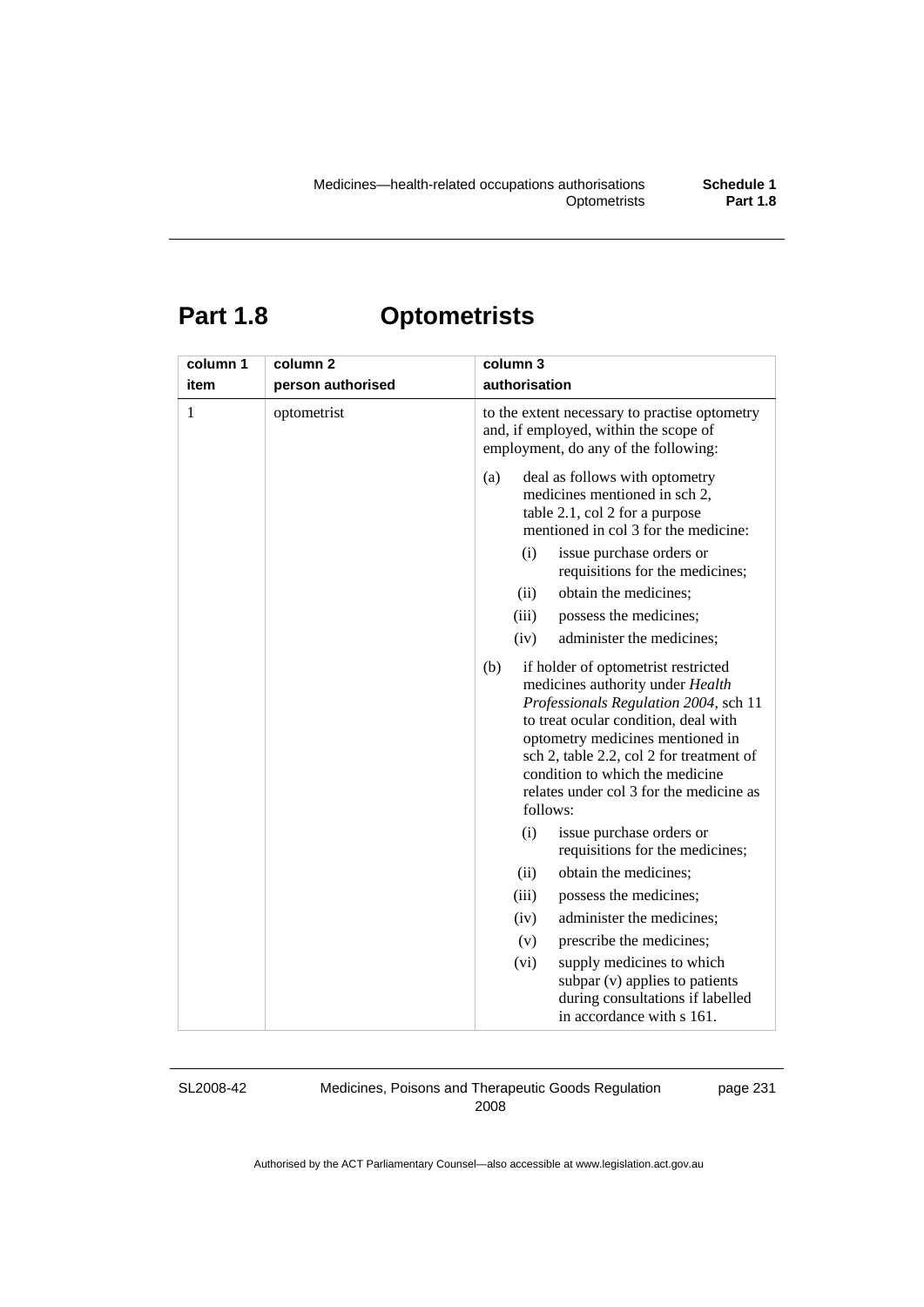# **Part 1.9 Pharmacists and employees**

| column 1 | column <sub>2</sub> | column 3                                                                                                                                       |  |
|----------|---------------------|------------------------------------------------------------------------------------------------------------------------------------------------|--|
| item     | person authorised   | authorisation                                                                                                                                  |  |
| 1        | pharmacist          | to the extent necessary to practise pharmacy<br>and, if employed, within the scope of<br>employment, do any of the following:                  |  |
|          |                     | issue purchase orders and requisitions<br>(a)<br>for medicines;                                                                                |  |
|          |                     | obtain medicines;<br>(b)                                                                                                                       |  |
|          |                     | possess medicines;<br>(c)                                                                                                                      |  |
|          |                     | dispense medicines;<br>(d)                                                                                                                     |  |
|          |                     | administer medicines;<br>(e)                                                                                                                   |  |
|          |                     | (f)<br>manufacture medicines to dispense or<br>supply them on requisition;                                                                     |  |
|          |                     | supply pharmacy medicines;<br>(g)                                                                                                              |  |
|          |                     | (h)<br>if pharmacist at institution—supply<br>pharmacist only medicines without<br>prescription;                                               |  |
|          |                     | if pharmacist at community<br>(i)<br>pharmacy—supply pharmacist only<br>medicines without prescription but in<br>accordance with the Act, s 7; |  |
|          |                     | supply medicines on purchase order,<br>(j)<br>requisition or standing order.                                                                   |  |

*Note 1 Manufacture*—see the Act, dictionary.

*Note 2 Pharmacist* does not include an intern pharmacist (see dict).

page 232 Medicines, Poisons and Therapeutic Goods Regulation 2008

SL2008-42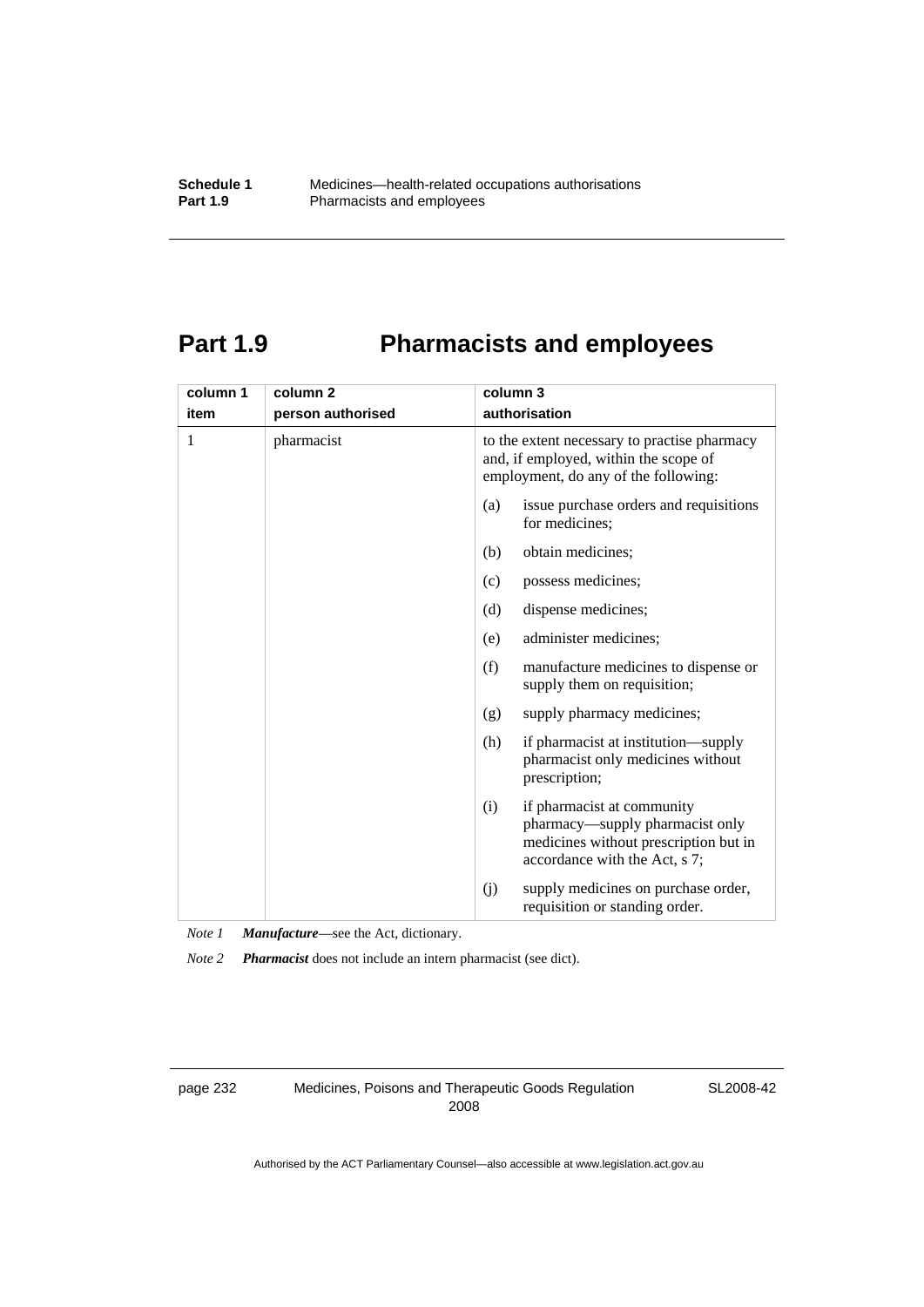| column 1<br>item | column <sub>2</sub> |     | column 3<br>authorisation |                                                                                                                                                   |
|------------------|---------------------|-----|---------------------------|---------------------------------------------------------------------------------------------------------------------------------------------------|
|                  | person authorised   |     |                           |                                                                                                                                                   |
| $\overline{2}$   | intern pharmacist   |     |                           | to the extent necessary to practise pharmacy<br>or undertake training or supervised practice,<br>do any of the following:                         |
|                  |                     | (a) |                           | under direct supervision of pharmacist<br>do 1 or more of the following:                                                                          |
|                  |                     |     | (i)                       | administer medicines;                                                                                                                             |
|                  |                     |     | (ii)                      | if intern pharmacist at<br>institution—supply pharmacist<br>only medicines without<br>prescription;                                               |
|                  |                     |     | (iii)                     | if intern pharmacist at<br>community pharmacy—supply<br>pharmacist only medicines<br>without prescription but in<br>accordance with the Act, s 7; |
|                  |                     |     | (iv)                      | to obtain, possess and supply<br>medicines for the purpose of<br>assisting pharmacist to dispense<br>them;                                        |
|                  |                     | (b) |                           | under supervision of pharmacist, do<br>1 or more of the following:                                                                                |
|                  |                     |     | (i)                       | obtain medicines;                                                                                                                                 |
|                  |                     |     | (ii)                      | possess medicines;                                                                                                                                |
|                  |                     |     | (iii)                     | supply pharmacy medicines;                                                                                                                        |
|                  |                     |     | (iv)                      | supply medicines on requisition.                                                                                                                  |

SL2008-42

Medicines, Poisons and Therapeutic Goods Regulation 2008

page 233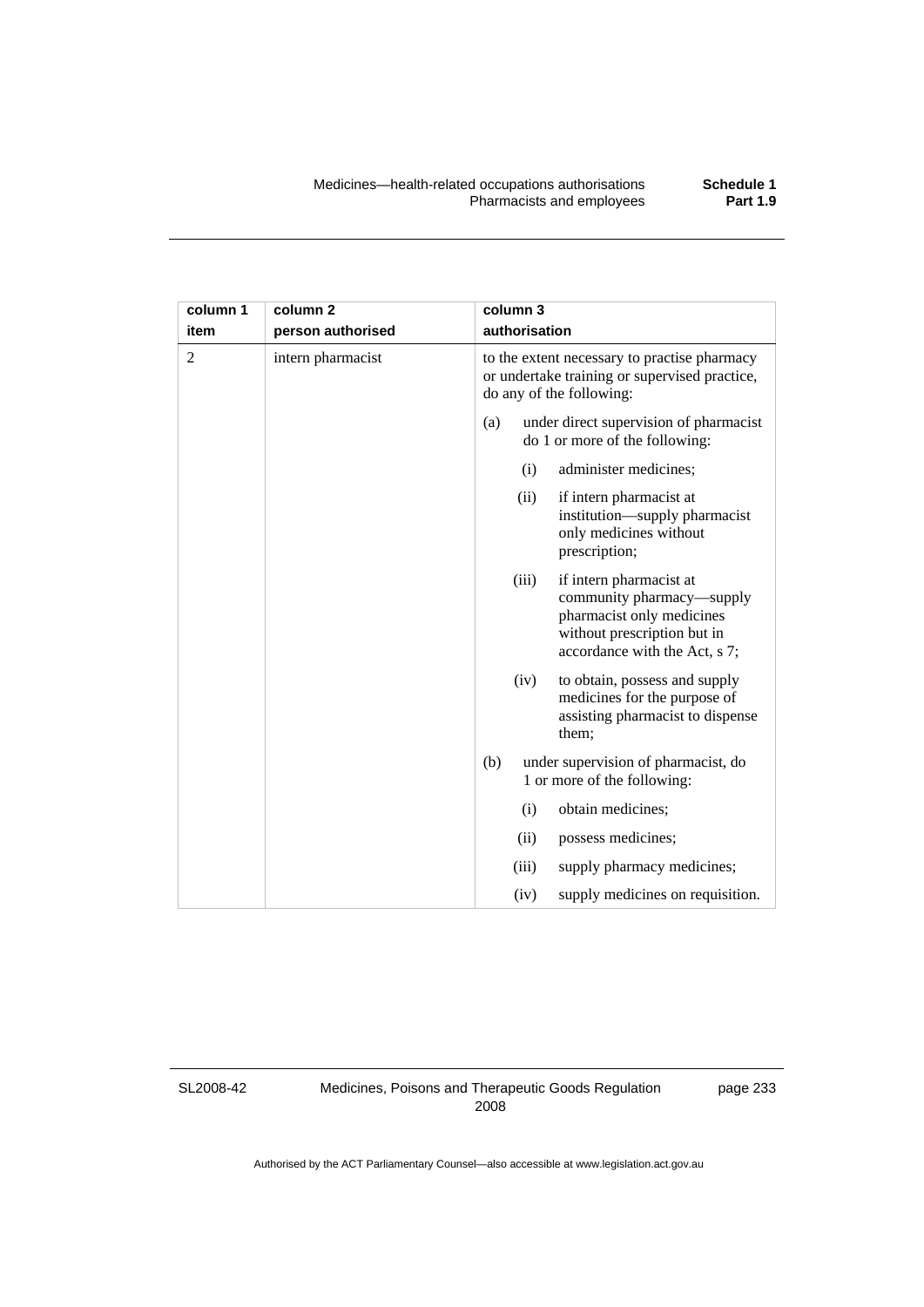#### **Schedule 1** Medicines—health-related occupations authorisations<br>**Part 1.9** Pharmacists and employees Pharmacists and employees

| column 1 | column <sub>2</sub>                                   | column 3                                                                                                                                                         |
|----------|-------------------------------------------------------|------------------------------------------------------------------------------------------------------------------------------------------------------------------|
| item     | person authorised                                     | authorisation                                                                                                                                                    |
| 3        | employee assisting pharmacist<br>employed at hospital | within the scope of employment and under<br>direct supervision of pharmacist, do any of<br>the following:                                                        |
|          |                                                       | obtain medicines;<br>(a)                                                                                                                                         |
|          |                                                       | (b)<br>possess medicines;                                                                                                                                        |
|          |                                                       | (c)<br>to obtain, possess and supply<br>medicines for the purpose of assisting<br>pharmacist to dispense them;                                                   |
|          |                                                       | (d)<br>supply medicines on requisition.                                                                                                                          |
| 4        | employee at a community<br>pharmacy                   | within the scope of employment and—                                                                                                                              |
|          |                                                       | (a)<br>under supervision of pharmacist,<br>supply                                                                                                                |
|          |                                                       | pharmacy medicines; or<br>(i)                                                                                                                                    |
|          |                                                       | (ii)<br>pharmacist only medicines<br>supplied in person to customer<br>by pharmacist if supply is for<br>purpose of sale of medicine; or                         |
|          |                                                       | (iii)<br>medicines dispensed at the<br>pharmacy if the delivery or sale<br>is to the person for whom the<br>medicine is prescribed or the<br>person's agent; and |
|          |                                                       | (b)<br>under supervision of pharmacist,<br>obtain and possess medicines for<br>purpose of par (a); and                                                           |
|          |                                                       | (c)<br>under direct supervision of pharmacist,<br>do any of the following for purpose of<br>assisting pharmacist to dispense<br>medicines:                       |
|          |                                                       | (i)<br>obtain the medicines;                                                                                                                                     |
|          |                                                       | (ii)<br>possess the medicines.                                                                                                                                   |

page 234 Medicines, Poisons and Therapeutic Goods Regulation 2008

SL2008-42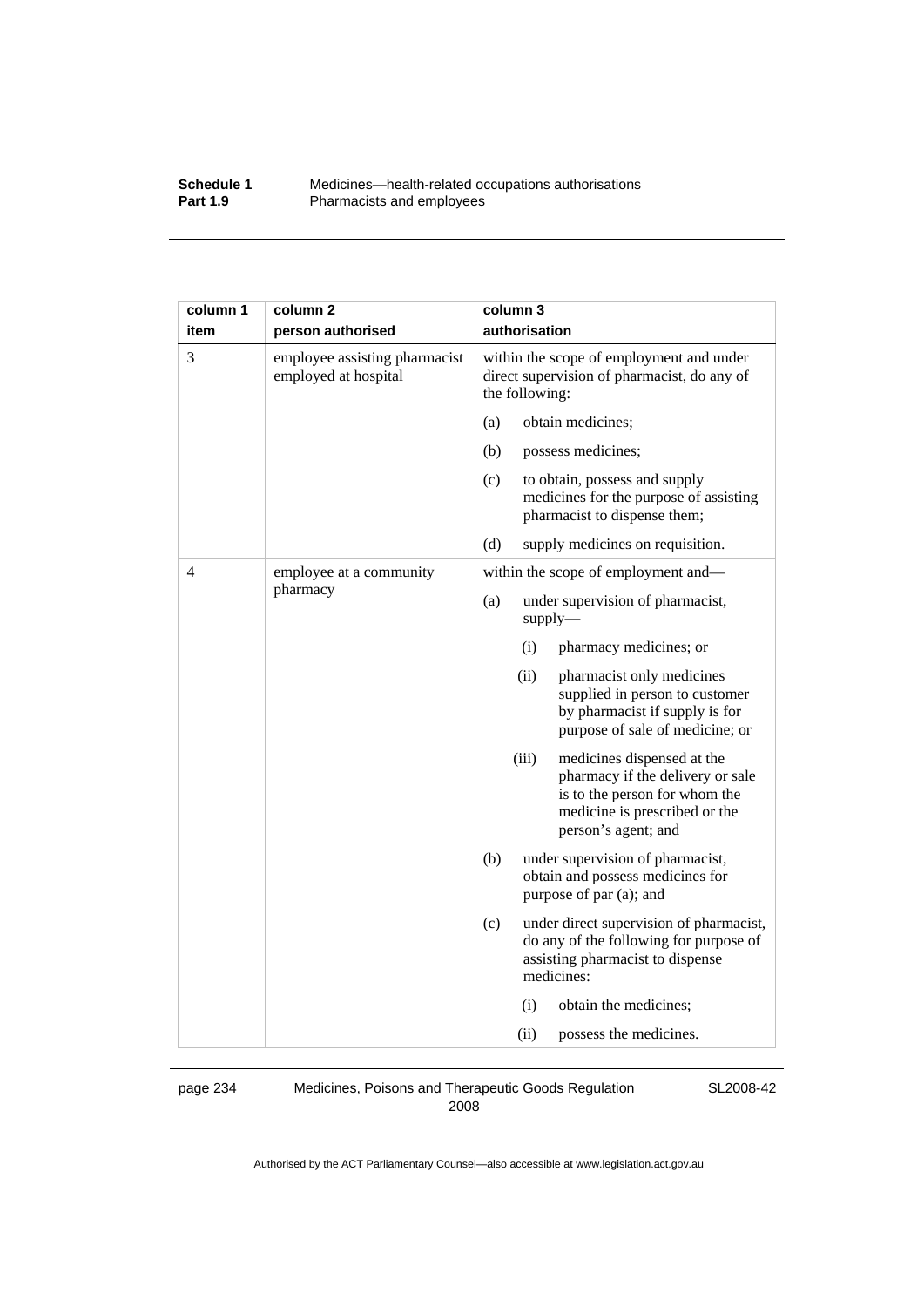### **Part 1.10 Podiatrists**

| column 1<br>item | column <sub>2</sub><br>person authorised | column 3<br>authorisation                                                                                                     |
|------------------|------------------------------------------|-------------------------------------------------------------------------------------------------------------------------------|
|                  | podiatrist                               | to the extent necessary to practise podiatry<br>and, if employed, within the scope of<br>employment, do any of the following: |
|                  |                                          | issue purchase orders and requisitions<br>(a)<br>for adrenaline and local anaesthetics;                                       |
|                  |                                          | obtain adrenaline and local<br>(b)<br>anaesthetics:                                                                           |
|                  |                                          | possess adrenaline and local<br>(c)<br>anaesthetics:                                                                          |
|                  |                                          | administer adrenaline and local<br>(d)<br>anaesthetics.                                                                       |

SL2008-42

Medicines, Poisons and Therapeutic Goods Regulation 2008

page 235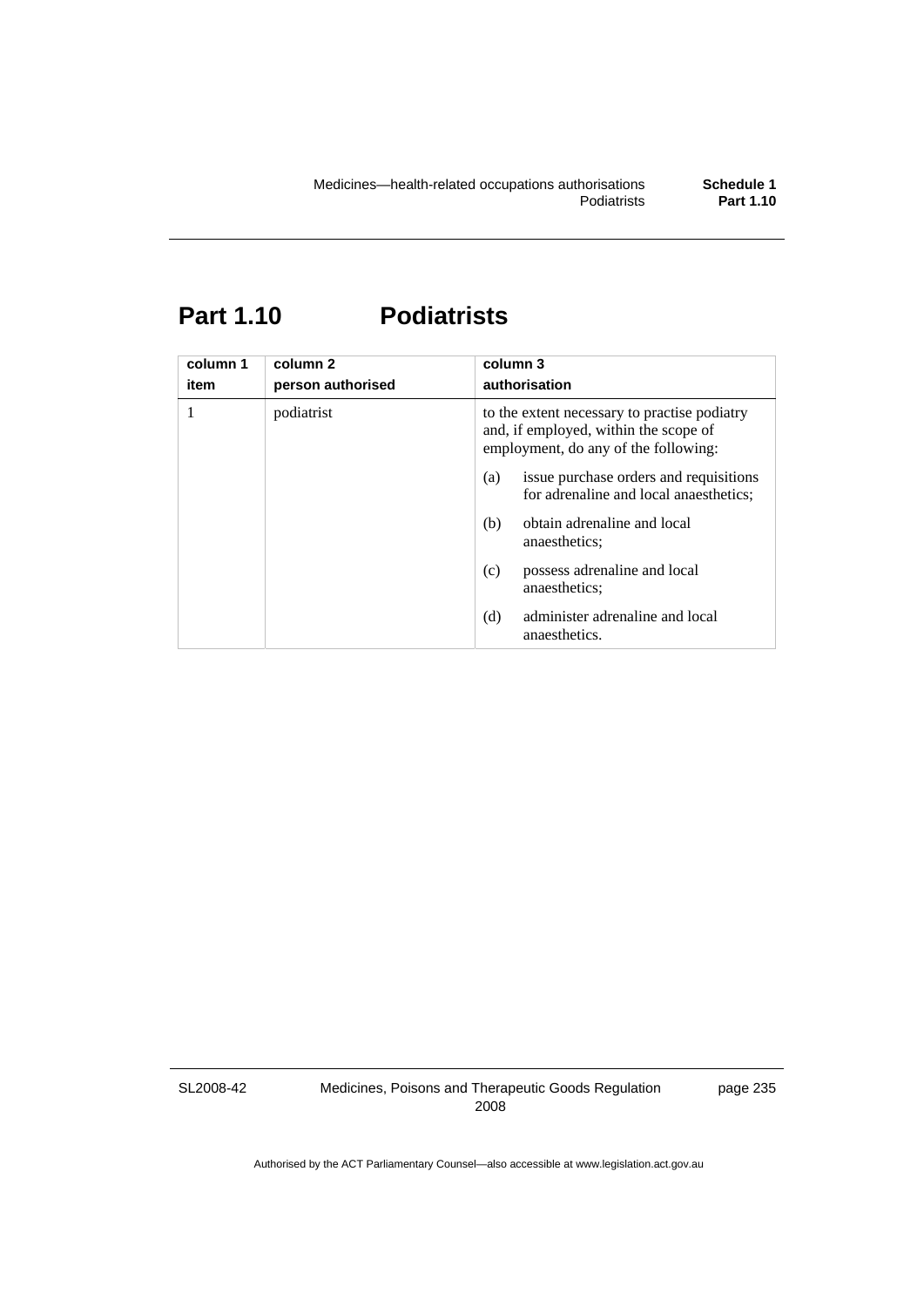# **Part 1.11 Residential care facilities**

| column 1 | column <sub>2</sub>                                                                                                                                               | column 3                                                                                                                                                                                                                                                                                                                                                                                                                                                                                                                                                                       |
|----------|-------------------------------------------------------------------------------------------------------------------------------------------------------------------|--------------------------------------------------------------------------------------------------------------------------------------------------------------------------------------------------------------------------------------------------------------------------------------------------------------------------------------------------------------------------------------------------------------------------------------------------------------------------------------------------------------------------------------------------------------------------------|
| item     | person authorised                                                                                                                                                 | authorisation                                                                                                                                                                                                                                                                                                                                                                                                                                                                                                                                                                  |
| 1        | director of nursing<br>for residential aged care<br>facility without pharmacy<br>medical superintendent<br>for residential aged care<br>facility without pharmacy | within the scope of employment, do any of<br>the following:<br>issue purchase orders for following<br>(a)<br>medicines for emergency<br>administration to residents at facility<br>under direction of prescriber:<br>pharmacy medicines, pharmacist<br>(i)<br>only medicines and prescription<br>only medicines;<br>(ii)<br>not more than 5 ampoules, each<br>of 1mL or less, of morphine<br>sulfate, at a concentration of<br>30mg or less of morphine sulfate<br>per mL;<br>obtain the medicines mentioned in<br>(b)<br>par(a);<br>possess the medicines mentioned in<br>(c) |
|          |                                                                                                                                                                   | par(a);<br>supply medicines mentioned in par (a)<br>(d)<br>to health professional at facility for<br>administration to residents.<br>No authorisation is required for certain<br>Note 1<br>dealings with residents' own medicines,<br>see s 371.<br>Note 2<br>For the administration of medicines by<br>staff, see s 361.<br>For authorisation of doctor to issue<br>Note 3<br>standing orders for administration of<br>medicines at facility, see s 75.                                                                                                                       |

page 236 Medicines, Poisons and Therapeutic Goods Regulation 2008

SL2008-42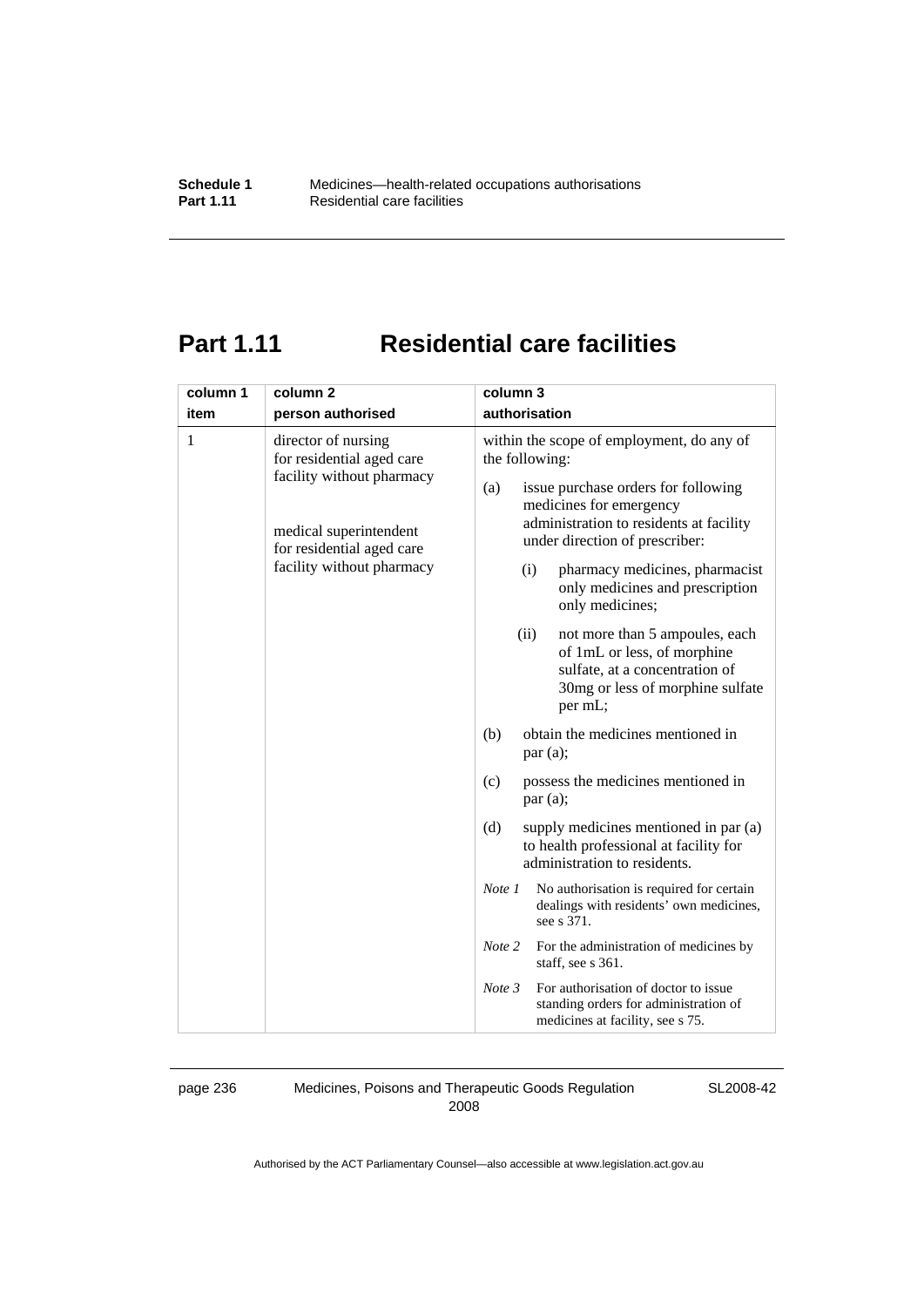| column 1       | column <sub>2</sub>                                                                                                                                                           | column 3                                                                                                                                                                                                                                                                                                                                                                                                                                                          |
|----------------|-------------------------------------------------------------------------------------------------------------------------------------------------------------------------------|-------------------------------------------------------------------------------------------------------------------------------------------------------------------------------------------------------------------------------------------------------------------------------------------------------------------------------------------------------------------------------------------------------------------------------------------------------------------|
| item           | person authorised                                                                                                                                                             | authorisation                                                                                                                                                                                                                                                                                                                                                                                                                                                     |
| $\mathfrak{D}$ | director of nursing<br>for residential disability care<br>facility without pharmacy<br>medical superintendent<br>for residential disability care<br>facility without pharmacy | within the scope of employment, do any of<br>the following:<br>issue purchase orders for medicines<br>(a)<br>(other than controlled medicines) for<br>emergency administration to residents<br>at facility under direction of<br>prescriber;<br>(b)<br>obtain the medicines;<br>(c)<br>possess the medicines;<br>(d)<br>supply the medicines to health<br>professional at facility for<br>administration to residents.<br>See the notes to item 1.<br><b>Note</b> |

SL2008-42

Medicines, Poisons and Therapeutic Goods Regulation 2008

page 237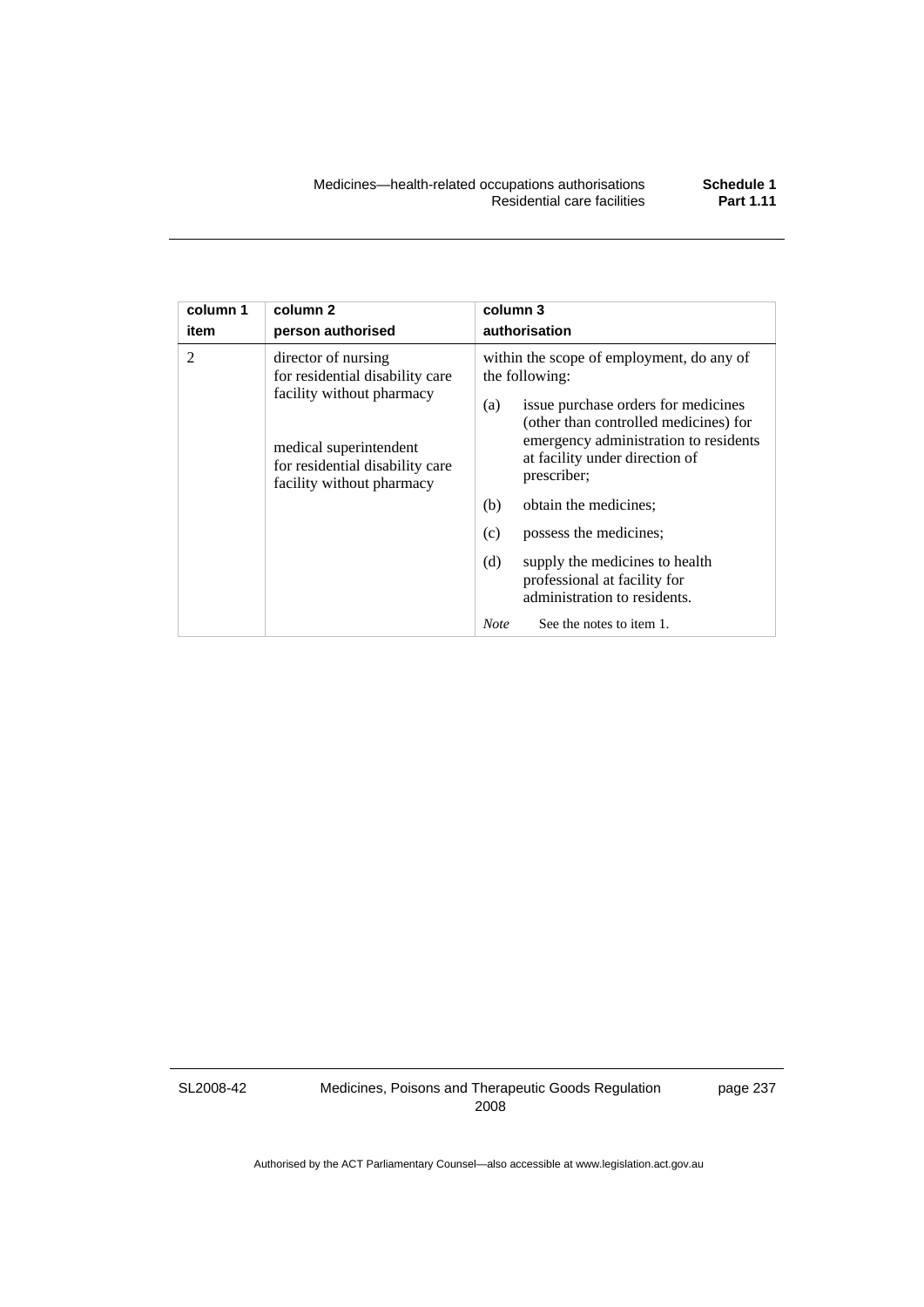## **Part 1.12 Sales representatives for medicines manufacturers and wholesalers**

| column 1 | column 2                                                                                                                                                                                                                                                                                                                                                       | column 3                                                                                                                                                                                                                                                                                                                                                                                                                                                                                          |
|----------|----------------------------------------------------------------------------------------------------------------------------------------------------------------------------------------------------------------------------------------------------------------------------------------------------------------------------------------------------------------|---------------------------------------------------------------------------------------------------------------------------------------------------------------------------------------------------------------------------------------------------------------------------------------------------------------------------------------------------------------------------------------------------------------------------------------------------------------------------------------------------|
| item     | person authorised                                                                                                                                                                                                                                                                                                                                              | authorisation                                                                                                                                                                                                                                                                                                                                                                                                                                                                                     |
| 1        | representative of person<br>authorised (however described)<br>under corresponding law to<br>manufacture medicines<br>representative of medicines<br>wholesalers licence-holder<br>representative of person<br>authorised to supply medicines<br>under the Act, $s$ 20 (4) (which is<br>about wholesalers who do not<br>have a place of business in the<br>ACT) | for purpose of supplying medicines (other<br>than controlled medicines) under<br>medicines Australia code of conduct, and<br>within the scope of employment, do any of<br>the following:<br>obtain manufacturer's packs of<br>(a)<br>medicines (other than controlled<br>medicines) from manufacturer or<br>wholesaler;<br>(b)<br>possess medicines obtained under<br>par(a);<br>supply manufacturer's packs of<br>(c)<br>medicines in accordance with<br>medicines Australia code of<br>conduct. |

page 238 Medicines, Poisons and Therapeutic Goods Regulation 2008

SL2008-42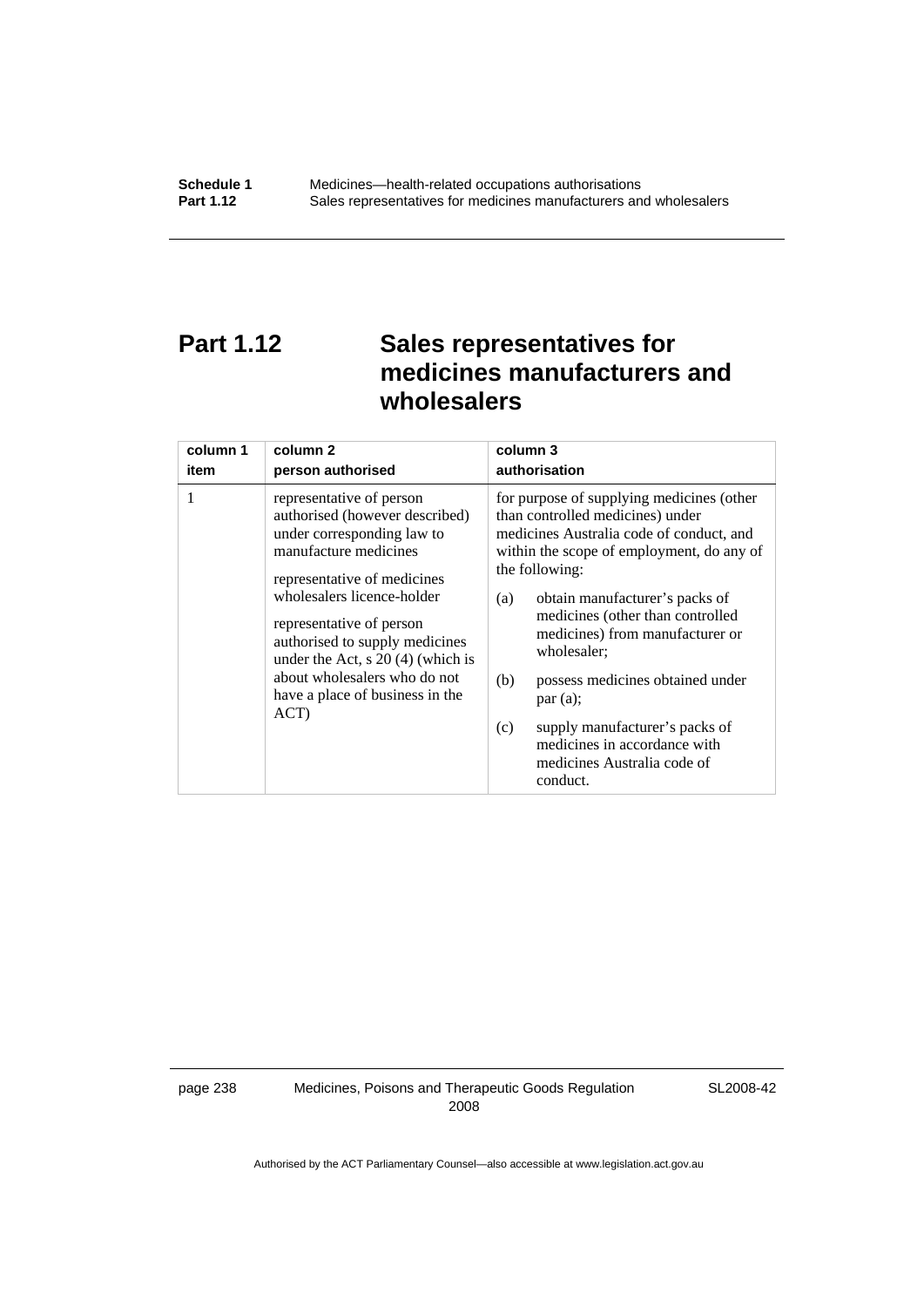# **Part 1.13 Veterinary surgeons and employees**

| column 1 | column 2           | column 3                                                                                                                                                                                          |
|----------|--------------------|---------------------------------------------------------------------------------------------------------------------------------------------------------------------------------------------------|
| item     | person authorised  | authorisation                                                                                                                                                                                     |
| 1        | veterinary surgeon | to the extent necessary to practise<br>veterinary medicine and, if employed,<br>within the scope of employment, do any of<br>the following:                                                       |
|          |                    | issue purchase orders for medicines;<br>(a)                                                                                                                                                       |
|          |                    | obtain medicines;<br>(b)                                                                                                                                                                          |
|          |                    | possess medicines;<br>(c)                                                                                                                                                                         |
|          |                    | (d)<br>administer medicines;                                                                                                                                                                      |
|          |                    | prescribe medicines;<br>(e)                                                                                                                                                                       |
|          |                    | (f)<br>$supply$ —                                                                                                                                                                                 |
|          |                    | pharmacy medicines if labelled<br>(i)<br>with words to the effect of 'for<br>animal treatment only'; or                                                                                           |
|          |                    | (ii)<br>pharmacist only medicines<br>supplied in person by<br>veterinary surgeon, or trainee<br>veterinary surgeon, if labelled<br>with words to the effect of 'for<br>animal treatment only'; or |
|          |                    | medicines to custodians of<br>(iii)<br>animals during consultations if<br>labelled in accordance with<br>s 161.                                                                                   |

*Note 1 Veterinary surgeon* does not include a trainee veterinary surgeon (see dict).

*Note 2 Custodian*, of an animal—see the dictionary.

SL2008-42

Medicines, Poisons and Therapeutic Goods Regulation 2008

page 239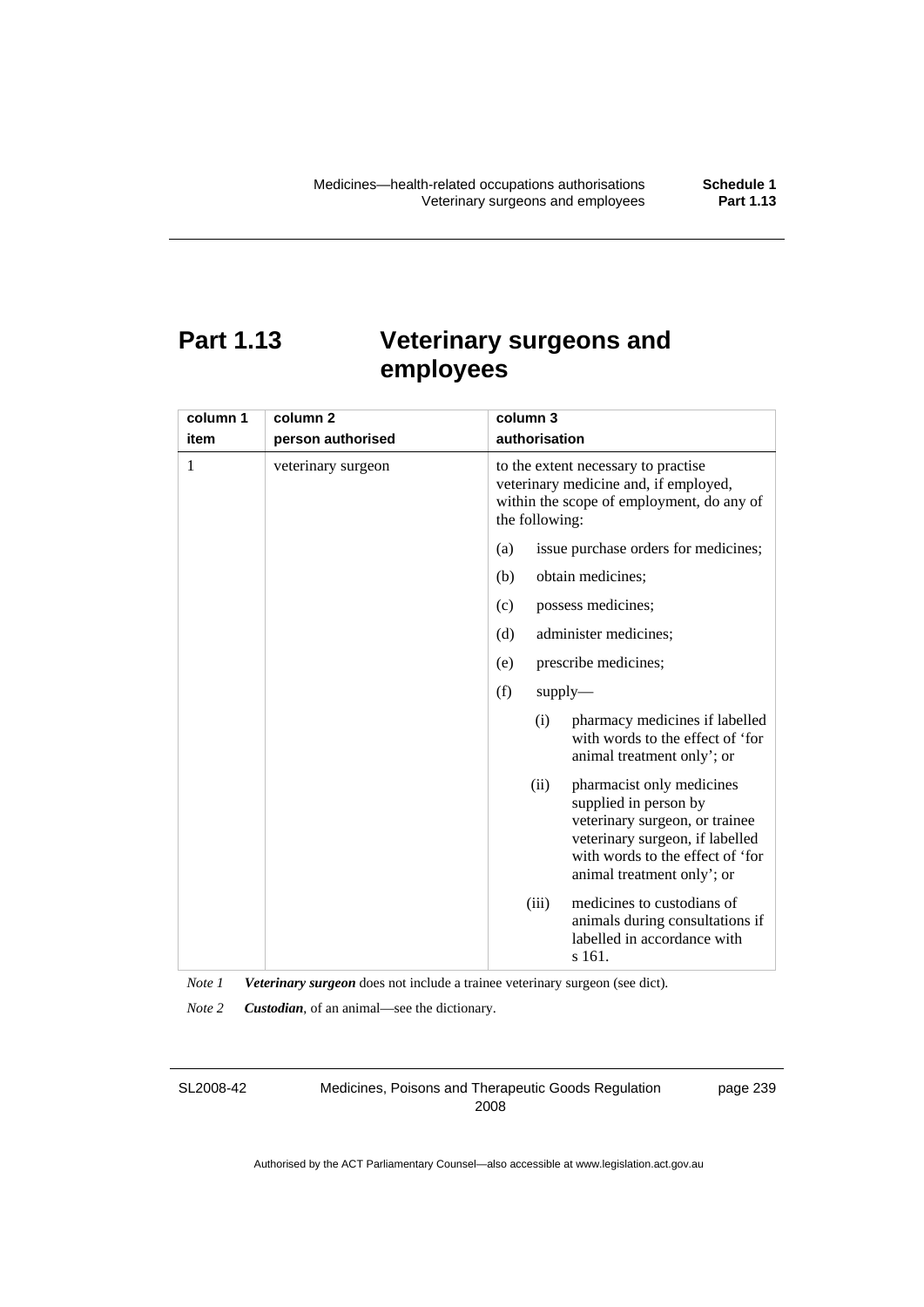#### **Schedule 1** Medicines—health-related occupations authorisations<br>**Part 1.13** Veterinary surgeons and employees Veterinary surgeons and employees

| column 1 | column <sub>2</sub>        | column 3                                                                                                                                                                                          |
|----------|----------------------------|---------------------------------------------------------------------------------------------------------------------------------------------------------------------------------------------------|
| item     | person authorised          | authorisation                                                                                                                                                                                     |
| 2        | trainee veterinary surgeon | to the extent necessary to practise<br>veterinary medicine or undertake training,<br>and under supervision of veterinary<br>surgeon, do any of the following:                                     |
|          |                            | obtain medicines;<br>(a)                                                                                                                                                                          |
|          |                            | (b)<br>possess medicines;                                                                                                                                                                         |
|          |                            | administer medicines in accordance<br>(c)<br>with prescription (whether or not<br>issued themself or by veterinary<br>surgeon);                                                                   |
|          |                            | (d)<br>$supply$ —                                                                                                                                                                                 |
|          |                            | (i)<br>pharmacy medicines if labelled<br>with words to the effect of 'for<br>animal treatment only'; or                                                                                           |
|          |                            | (ii)<br>pharmacist only medicines<br>supplied in person by<br>veterinary surgeon, or trainee<br>veterinary surgeon, if labelled<br>with words to the effect of 'for<br>animal treatment only'; or |
|          |                            | medicines supplied in person<br>(iii)<br>by a veterinary surgeon at the<br>surgery if labelled in<br>accordance with s 161;                                                                       |
|          |                            | prescribe medicines for<br>(e)<br>administration at veterinary surgery.                                                                                                                           |

page 240 Medicines, Poisons and Therapeutic Goods Regulation 2008

SL2008-42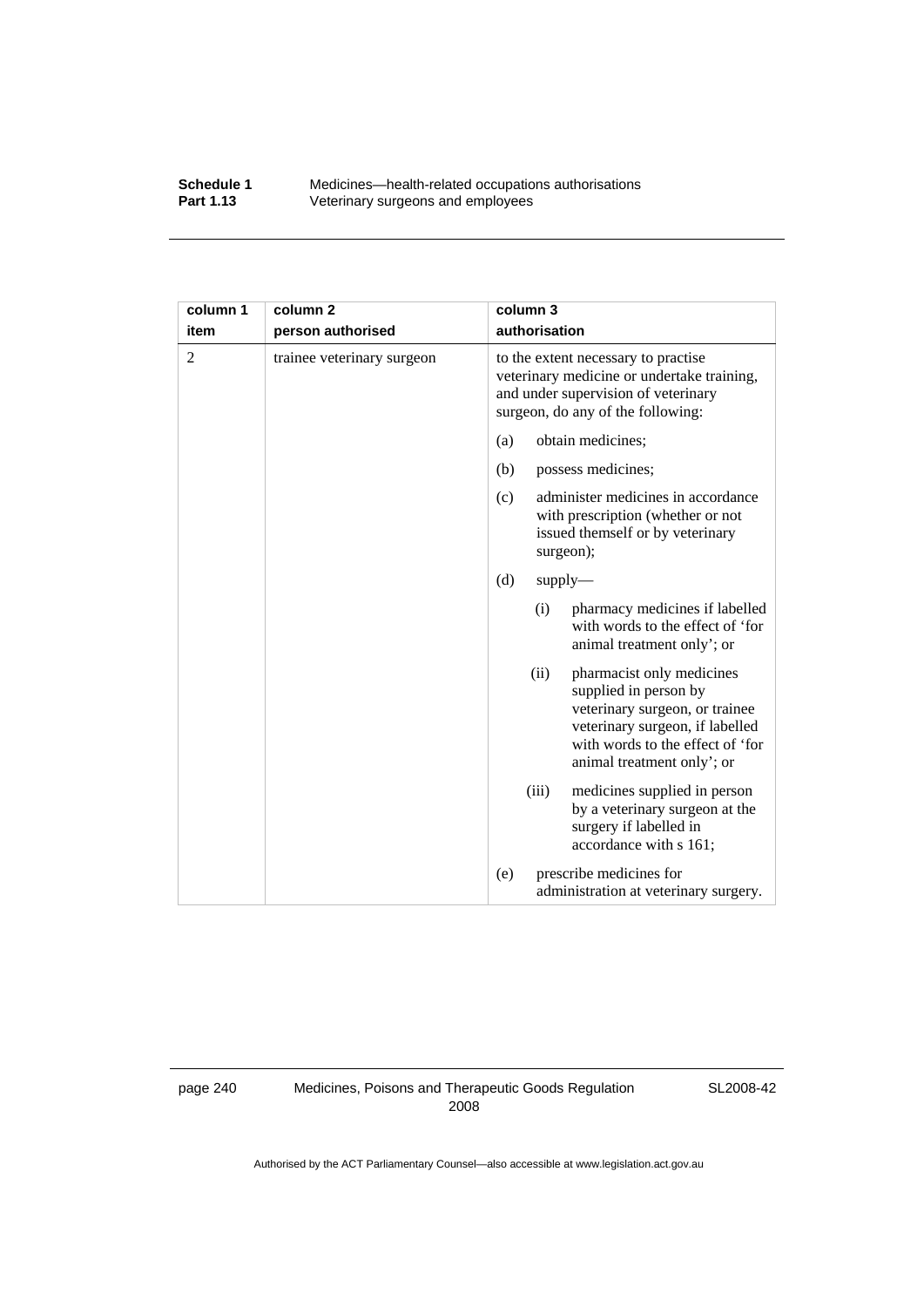| column 1 | column <sub>2</sub>                                                                            | column 3 |                                                                                                                                                                                 |
|----------|------------------------------------------------------------------------------------------------|----------|---------------------------------------------------------------------------------------------------------------------------------------------------------------------------------|
| item     | person authorised                                                                              |          | authorisation                                                                                                                                                                   |
| 3        | veterinary surgeon's employee<br>public employee assisting<br>veterinary surgeon who is public |          | within the scope of employment and under<br>supervision of veterinary surgeon, do any<br>of the following:                                                                      |
|          | employee                                                                                       | (a)      | obtain medicines from veterinary<br>surgeon authorised to possess them;                                                                                                         |
|          |                                                                                                | (b)      | possess medicines mentioned in<br>par(a);                                                                                                                                       |
|          |                                                                                                | (c)      | administer medicines mentioned in<br>par (a) in accordance with veterinary<br>surgeon's prescription;                                                                           |
|          |                                                                                                | (d)      | supply pharmacy medicines if<br>labelled with words to the effect of<br>'for animal treatment only';                                                                            |
|          |                                                                                                | (e)      | supply pharmacist only medicines<br>supplied in person by veterinary<br>surgeon, or trainee veterinary<br>surgeon, if supply is for purpose of<br>sale or delivery of medicine; |
|          |                                                                                                | (f)      | supply medicines supplied in person<br>by a veterinary surgeon at the place<br>of employment if labelled in<br>accordance with s 161.                                           |

SL2008-42

Medicines, Poisons and Therapeutic Goods Regulation 2008

page 241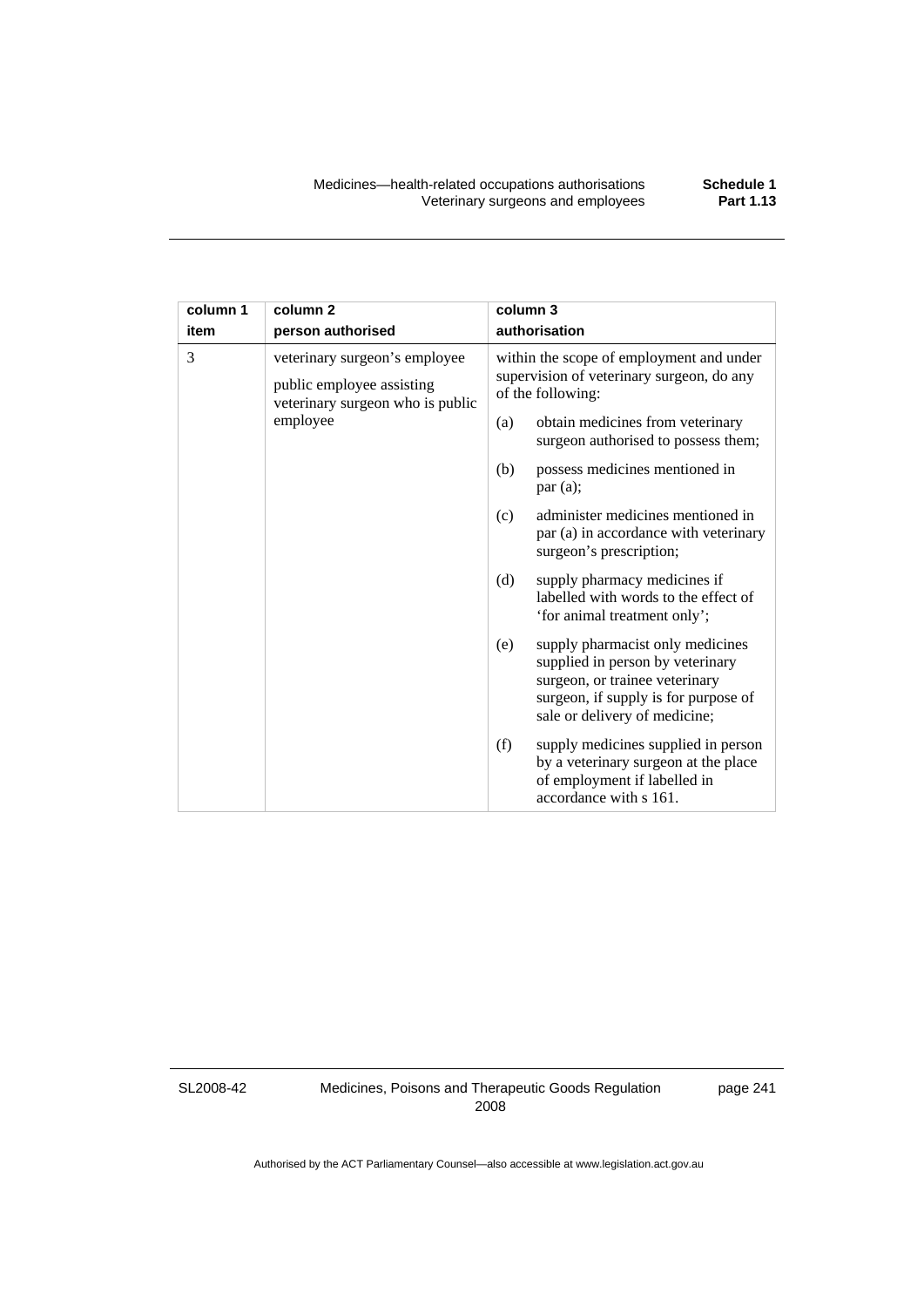# **Schedule 2 Optometry medicines**

(see sch 1)

| column 1<br>item | column 2<br>optometry medicines | column 3<br>prescribed purpose                          |
|------------------|---------------------------------|---------------------------------------------------------|
|                  | cycloplegic medicines           | paralysing accommodation of eye                         |
|                  | local anaesthetics              | tonometry<br>fitting contact lens                       |
|                  | miotic medicines                | instilling into eye after use of<br>mydriatic substance |
|                  | mydriatic medicines             | enlarging pupil                                         |

**Table 2.1 General optometry medicines** 

#### **Table 2.2 Restricted optometry medicines**

| column 1<br>item | column 2<br>optometry medicines                                                      | column 3<br>condition to which medicines<br>relate                             |
|------------------|--------------------------------------------------------------------------------------|--------------------------------------------------------------------------------|
| 1                | Chloramphenicol<br>Gramicidin<br>Framycetin<br>Neomycin<br>Polymyxin<br>Tetracycline | topical ocular antiinfective agents<br>(antibacterial, antiviral)              |
| $\mathfrak{D}$   | Cromoglycate<br>Ketotifen<br>Levocabastine<br>Lodoxamide<br>Olopatadine              | topical ocular antiallergy agents<br>(antihistamine, mast cell<br>stabilisers) |

page 242 Medicines, Poisons and Therapeutic Goods Regulation 2008

SL2008-42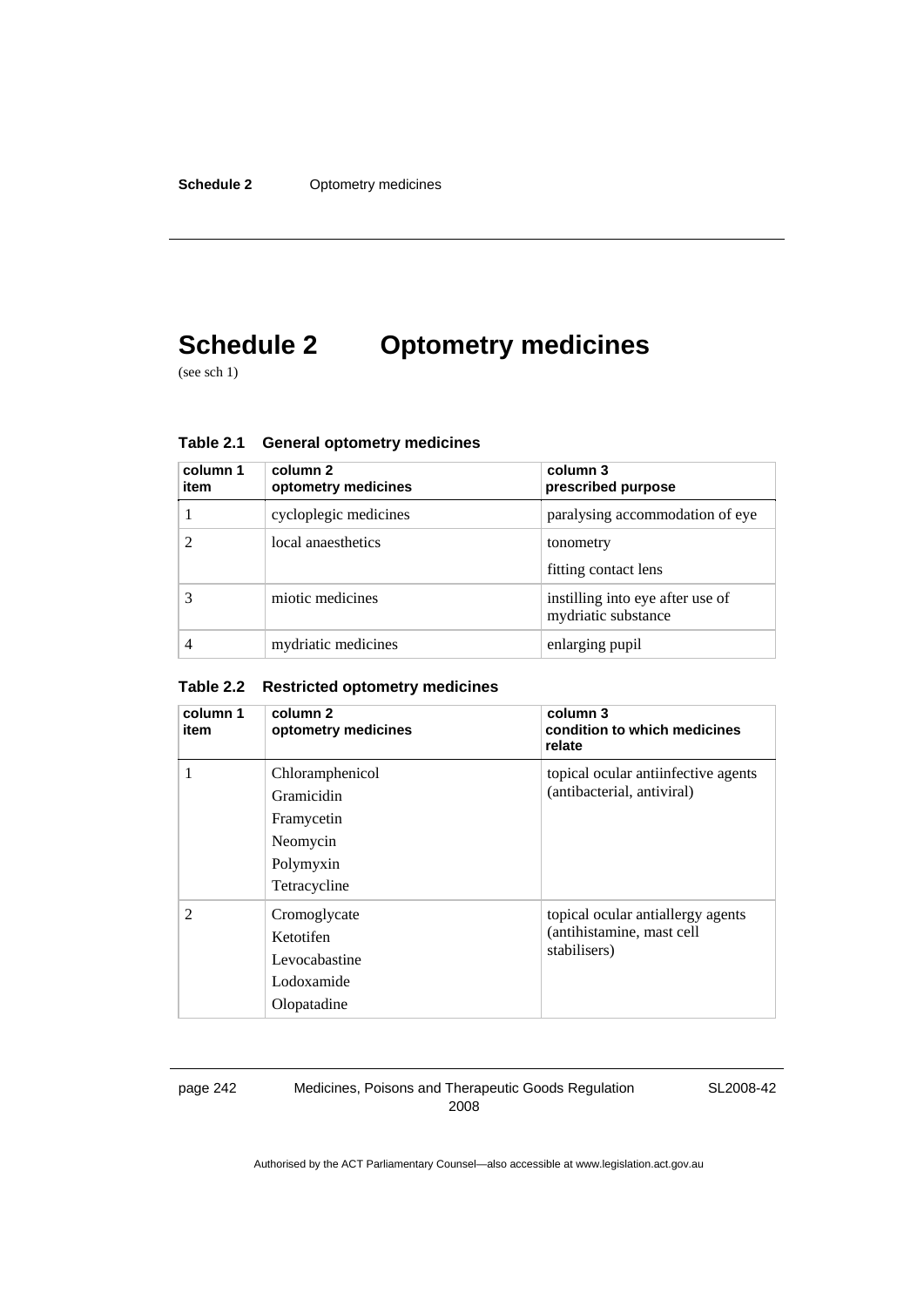| 3              | Diclofenac<br>Flurbiprofen<br>Ketorolac                                                                                                                                                                        | topical ocular non-steroidal<br>antiinflammatory agents (NSAIDS)                                                                                                                                                                                                                                                           |
|----------------|----------------------------------------------------------------------------------------------------------------------------------------------------------------------------------------------------------------|----------------------------------------------------------------------------------------------------------------------------------------------------------------------------------------------------------------------------------------------------------------------------------------------------------------------------|
| $\overline{4}$ | Fluorometholone<br>Hydrocortisone                                                                                                                                                                              | topical ocular steroid preparations                                                                                                                                                                                                                                                                                        |
| 5              | Apraclonidine<br><b>Betaxolol</b><br>Bimatoprost<br><b>Brimonidine</b><br><b>Brinzolamide</b><br>Carbachol<br>Dipivefrine<br>Dorzolamide<br>Latanoprost<br>Levobunolol<br>Pilocarpine<br>Timolol<br>Travoprost | topical glaucoma preparations in<br>accordance with shared care model<br>between Optometrists Registration<br>Board under Optometrists Act 2002<br>(NSW), Australian and New<br>Zealand College of<br>Ophthalmologists and School of<br>Vision Science, University of New<br>South Wales, as in force from time<br>to time |
| 6              | Atropine<br>Cyclopentolate<br>Homatropine<br>Phenylephrine<br>Tropicamide                                                                                                                                      | mydriatics and cycloplegics                                                                                                                                                                                                                                                                                                |
| 7              | Amethocaine<br>Oxybuprocaine<br>Proxymetacaine                                                                                                                                                                 | topical local anaesthetics                                                                                                                                                                                                                                                                                                 |

SL2008-42

Medicines, Poisons and Therapeutic Goods Regulation 2008

page 243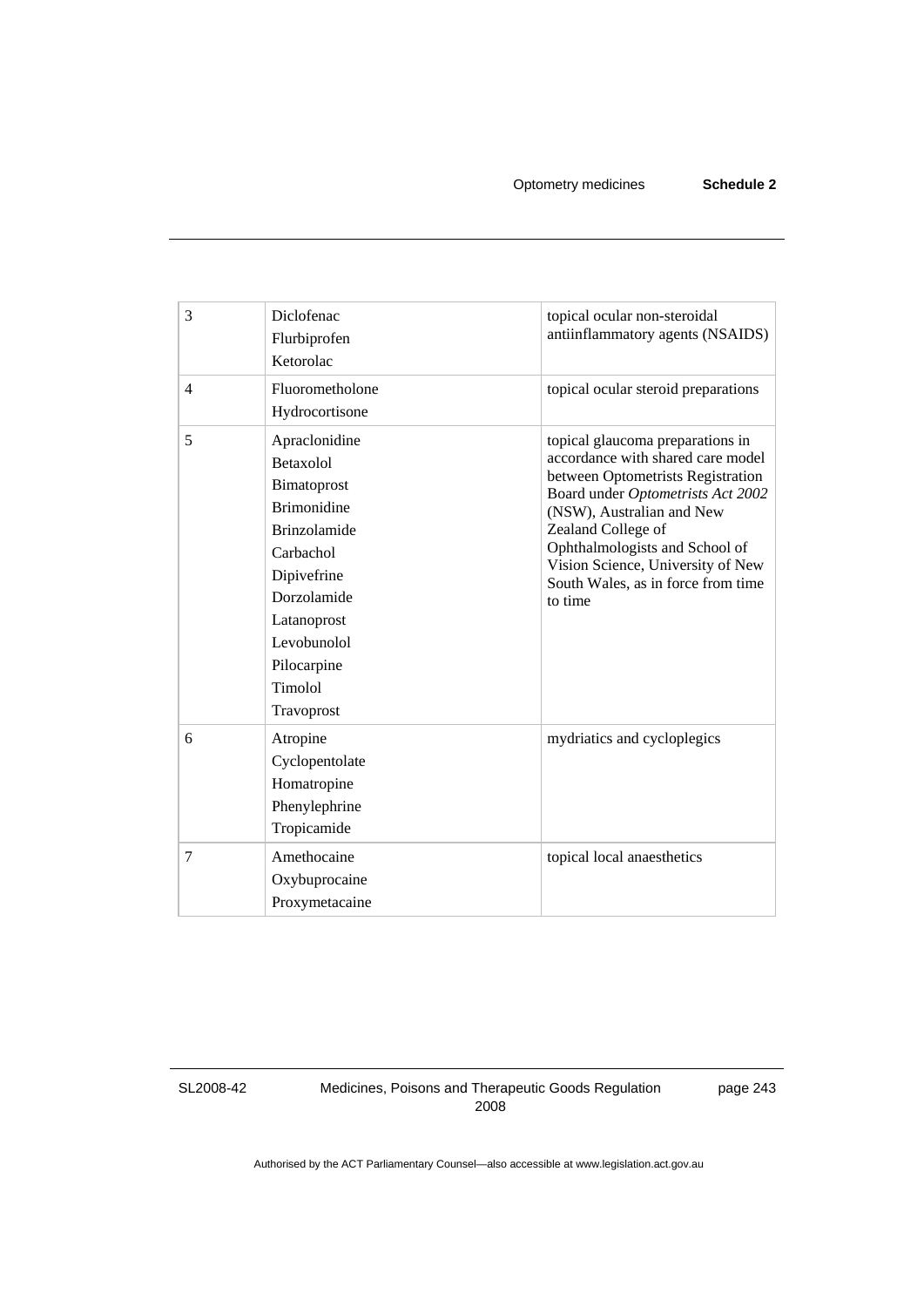# **Schedule 3 Designated appendix D medicines—standing approvals**

(see s 31, s 33, s 41, s 160, s 591, s 592 and s 593)

### **Part 3.1 Approval conditions**

### **3.1 Definitions—sch 3**

In this schedule:

*condition 1*, for a doctor prescribing or supplying a designated appendix D medicine to a woman of child-bearing age, means the doctor must ensure that the possibility of pregnancy by the woman has been excluded prior to commencement of treatment.

*condition 2*, for a doctor prescribing or supplying a designated appendix D medicine to a woman of child-bearing age, means the doctor must advise the woman to avoid becoming pregnant during, or for a period of 1 month after the completion of, treatment.

*condition 3*, for a doctor prescribing or supplying a designated appendix D medicine to a woman of child-bearing age, means the doctor must advise the woman to avoid becoming pregnant during, or for a period of 3 months after the completion of, treatment.

*condition 4*, for a doctor prescribing or supplying a designated appendix D medicine to a woman of child-bearing age, means the doctor must advise the woman to avoid becoming pregnant during, or for a period of 24 months after the completion of, treatment.

SL2008-42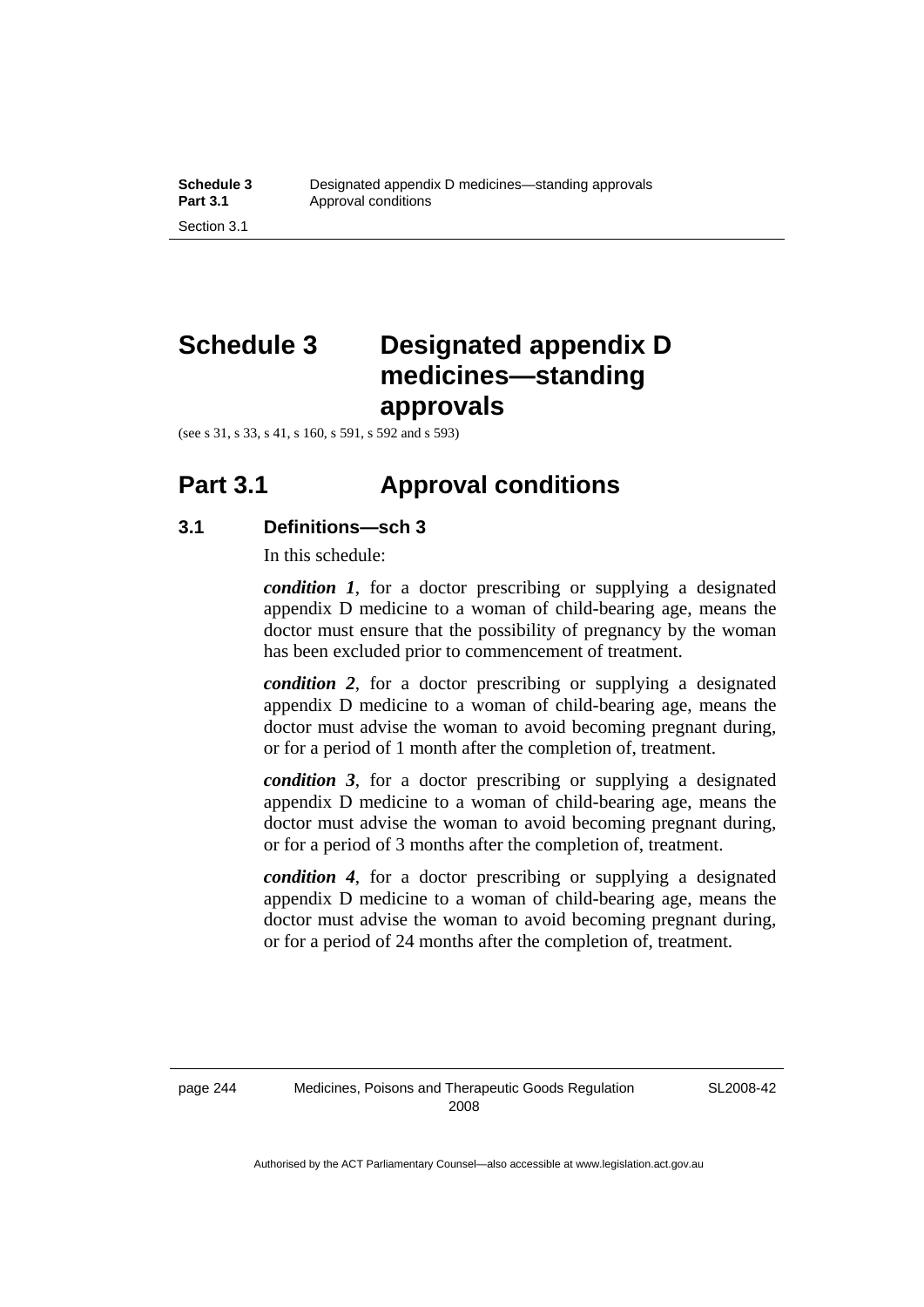### **Part 3.2 Standing approvals for designated appendix D medicines**

| column 1<br>item | column 2<br>doctor                                                                               | column 3<br>medicine                                                                                                                                                                                                                                                                                                                                                                                                                          | column 4<br>conditions (if any)          |
|------------------|--------------------------------------------------------------------------------------------------|-----------------------------------------------------------------------------------------------------------------------------------------------------------------------------------------------------------------------------------------------------------------------------------------------------------------------------------------------------------------------------------------------------------------------------------------------|------------------------------------------|
| 1                | specialist practising<br>in specialist area of                                                   | acitretin for human use<br>alefacept for human use                                                                                                                                                                                                                                                                                                                                                                                            | conditions 1 and 4                       |
|                  | dermatology                                                                                      | bexarotene for human use<br>etretinate for human use                                                                                                                                                                                                                                                                                                                                                                                          | conditions 1 and 2<br>conditions 1 and 4 |
|                  |                                                                                                  | isotretinoin for human oral use                                                                                                                                                                                                                                                                                                                                                                                                               | conditions 1 and 2                       |
| 2                | specialist practising<br>in specialist area of<br>endocrinology,<br>gynaecology or<br>obstetrics | thalidomide for human use<br>clomiphene for human use<br>cyclofenil for human use<br>dinoprost for human use<br>dinoprostone for human use<br>follitropin alpha (recombinant human<br>follicle-stimulating hormone) for<br>human use<br>follitropin beta (recombinant human<br>follicle-stimulating hormone) for<br>human use<br>luteinising hormone for human use<br>urofollitropin (human<br>follicle-stimulating hormone) for<br>human use | conditions 1 and 2                       |

SL2008-42

Medicines, Poisons and Therapeutic Goods Regulation 2008

page 245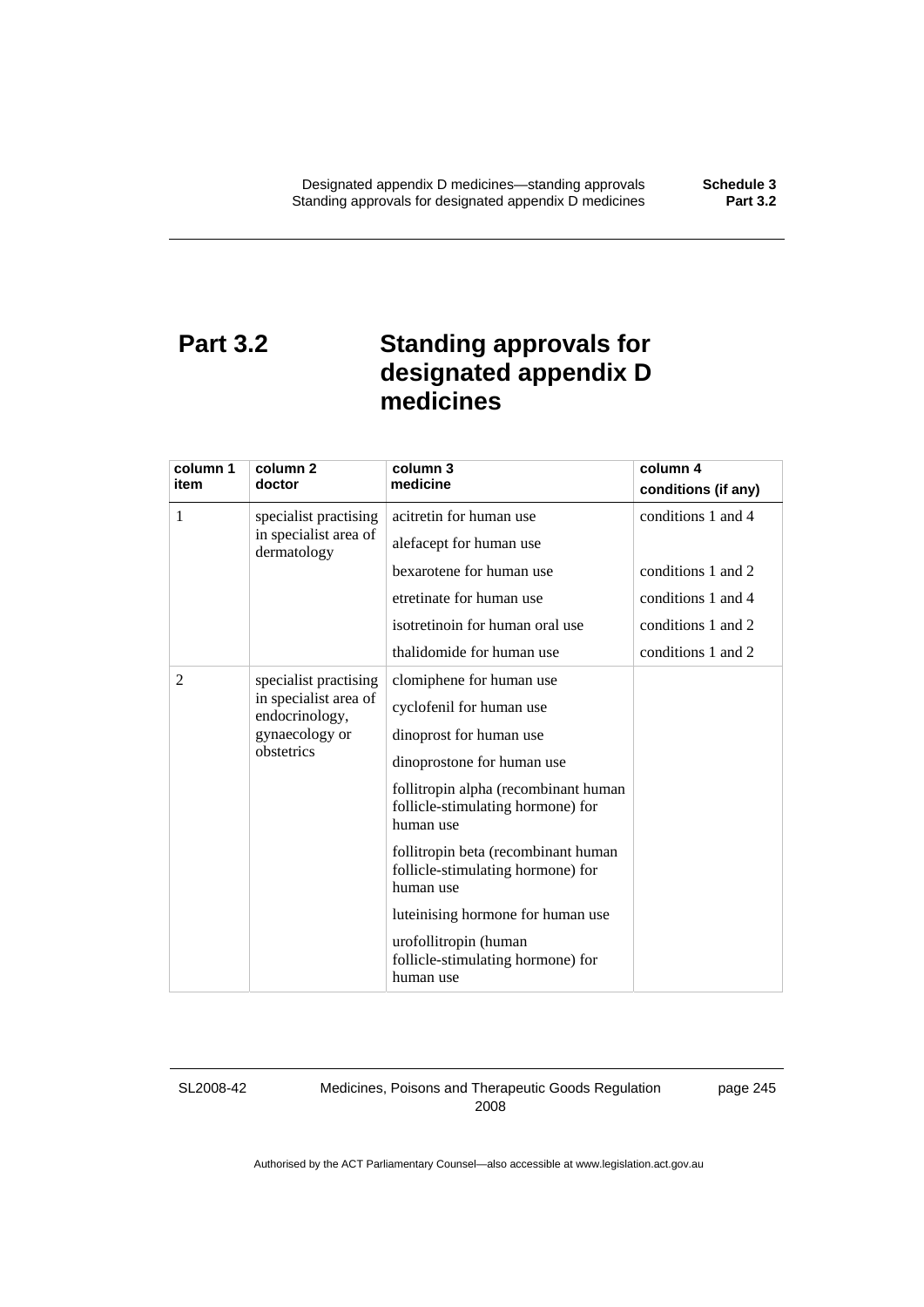#### **Schedule 3 Designated appendix D medicines—standing approvals**<br>**Part 3.2 Standing approvals for designated appendix D medicine** Standing approvals for designated appendix D medicines

| column 1<br>item | column 2<br>doctor                                                                                                                                             | column 3<br>medicine            | column 4<br>conditions (if any) |
|------------------|----------------------------------------------------------------------------------------------------------------------------------------------------------------|---------------------------------|---------------------------------|
| 3                | specialist practising<br>in specialist area of<br>mental health                                                                                                | clozapine for human use         |                                 |
|                  | doctor employed by<br>Territory and<br>working under<br>supervision of chief<br>psychiatrist under<br><b>Mental Health</b><br>(Treatment and<br>Care) Act 1994 |                                 |                                 |
| 4                | specialist physician                                                                                                                                           | acitretin for human use         | conditions 1 and 4              |
|                  |                                                                                                                                                                | etretinate for human use        | conditions 1 and 4              |
|                  |                                                                                                                                                                | bexarotene for human use        | conditions 1 and 2              |
|                  |                                                                                                                                                                | bosentan for human use          | conditions 1 and 3              |
|                  |                                                                                                                                                                | isotretinoin for human oral use | conditions 1 and 2              |
|                  |                                                                                                                                                                | teriparatide for human use      |                                 |
|                  |                                                                                                                                                                | thalidomide for human use       | conditions 1 and 2              |
|                  |                                                                                                                                                                | tretinoin for human oral use    | conditions 1 and 2              |

*Note Specialist* includes a doctor training in a specialist area—see the dictionary.

page 246 Medicines, Poisons and Therapeutic Goods Regulation 2008

SL2008-42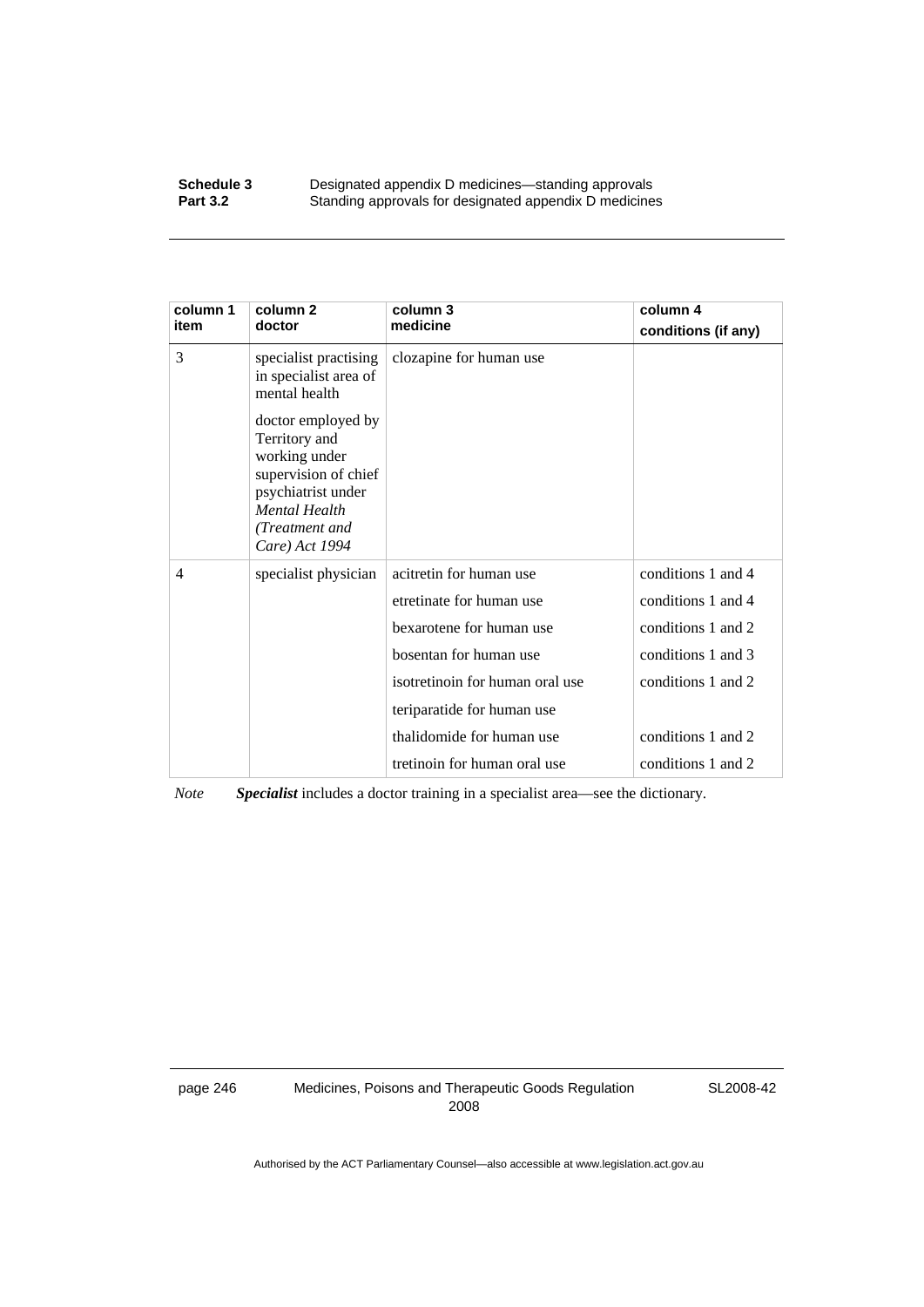# **Schedule 4 Dangerous poisons manufacturing etc authorisations**

(see s 690)

| column 1<br>item | column <sub>2</sub><br>people                                             | column 3<br>dangerous poison | column 4<br>prescribed purpose                                         |
|------------------|---------------------------------------------------------------------------|------------------------------|------------------------------------------------------------------------|
| $\mathbf{1}$     | manufacturers of glass                                                    | arsenic                      | manufacturing glass                                                    |
|                  | metallurgists                                                             |                              | manufacturing alloys                                                   |
| 2                | manufacturers of dyes or<br>pharmaceuticals                               | benzene                      | manufacturing dyes or<br>pharmaceuticals                               |
|                  | manufacturers of lacquers,<br>linoleum, protective cloths<br>or varnishes |                              | manufacturing lacquers,<br>linoleum, protective<br>cloths or varnishes |
| 3                | manufacturers of<br>chemicals or<br>pharmaceuticals                       | carbon tetrachloride         | manufacturing<br>chemicals or<br>pharmaceuticals                       |
|                  | manufacturers of lacquers,<br>paints or varnishes                         |                              | manufacturing lacquers,<br>paints or varnishes                         |
| $\overline{4}$   | managers of swimming<br>pools, other than domestic<br>swimming pools      | chlorine                     | purifying water in pools                                               |
|                  | manufacturers of<br>chemicals, plastics or<br>synthetic rubber            |                              | manufacturing<br>chemicals, plastics or<br>synthetic rubber            |
|                  | metallurgists                                                             |                              | cleaning metals                                                        |
|                  | people working at sewage<br>treatment centres                             |                              | treating sewage at<br>treatment centres                                |
|                  | people working at water<br>treatment centres                              |                              | purifying water at<br>treatment centres                                |

SL2008-42

Medicines, Poisons and Therapeutic Goods Regulation 2008

page 247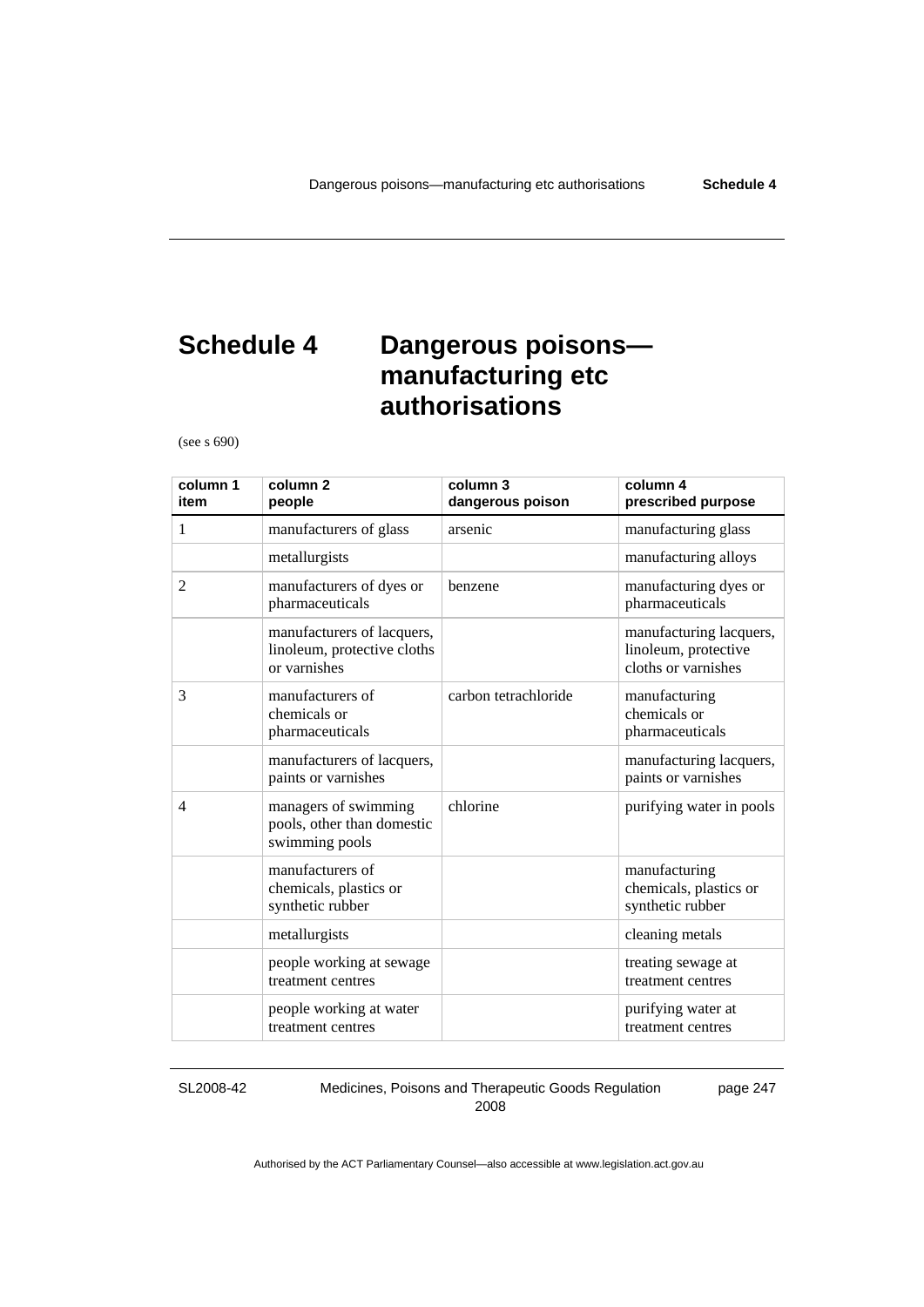| column 1<br>item | column <sub>2</sub><br>people                                   | column 3<br>dangerous poison                      | column 4<br>prescribed purpose                                  |
|------------------|-----------------------------------------------------------------|---------------------------------------------------|-----------------------------------------------------------------|
| 5                | electroplaters                                                  | cyanides                                          | electroplating                                                  |
|                  | jewellers                                                       |                                                   | manufacturing gold<br>jewellery                                 |
|                  | miners                                                          |                                                   | extracting or processing<br>gold                                |
| 6                | manufacturers of lacquers,<br>paints or varnishes               | epichlorohydrin                                   | manufacturing lacquers,<br>paints or varnishes                  |
| 7                | manufacturers of<br>chemicals or detergents                     | ethylene oxide                                    | manufacturing<br>chemicals or detergents                        |
|                  | sterilising technologists                                       |                                                   | sterilising surgical<br>instruments                             |
| 8                | glass workers                                                   | hydrofluoric acid                                 | etching glass                                                   |
|                  | masons                                                          |                                                   | cleaning building<br>materials                                  |
|                  | metal workers                                                   |                                                   | cleaning or etching<br>metals                                   |
|                  | miners                                                          |                                                   | extracting or processing<br>gold                                |
|                  | potters                                                         |                                                   | cleaning ceramics                                               |
| 9                | manufacturers of lamps,<br>mirrors or scientific<br>instruments | mercury                                           | manufacturing of lamps,<br>mirrors or scientific<br>instruments |
|                  | manufacturers of mercury<br>salts or organic<br>compounds       |                                                   | manufacturing mercury<br>salts or organic<br>compounds          |
|                  | miners                                                          |                                                   | extracting metals from<br>ores                                  |
| 10               | manufacturers of plastics                                       | 4, 4'-methylenebis<br>[2-chloroaniline]<br>(MOCA) | manufacturing plastics                                          |

page 248 Medicines, Poisons and Therapeutic Goods Regulation 2008

SL2008-42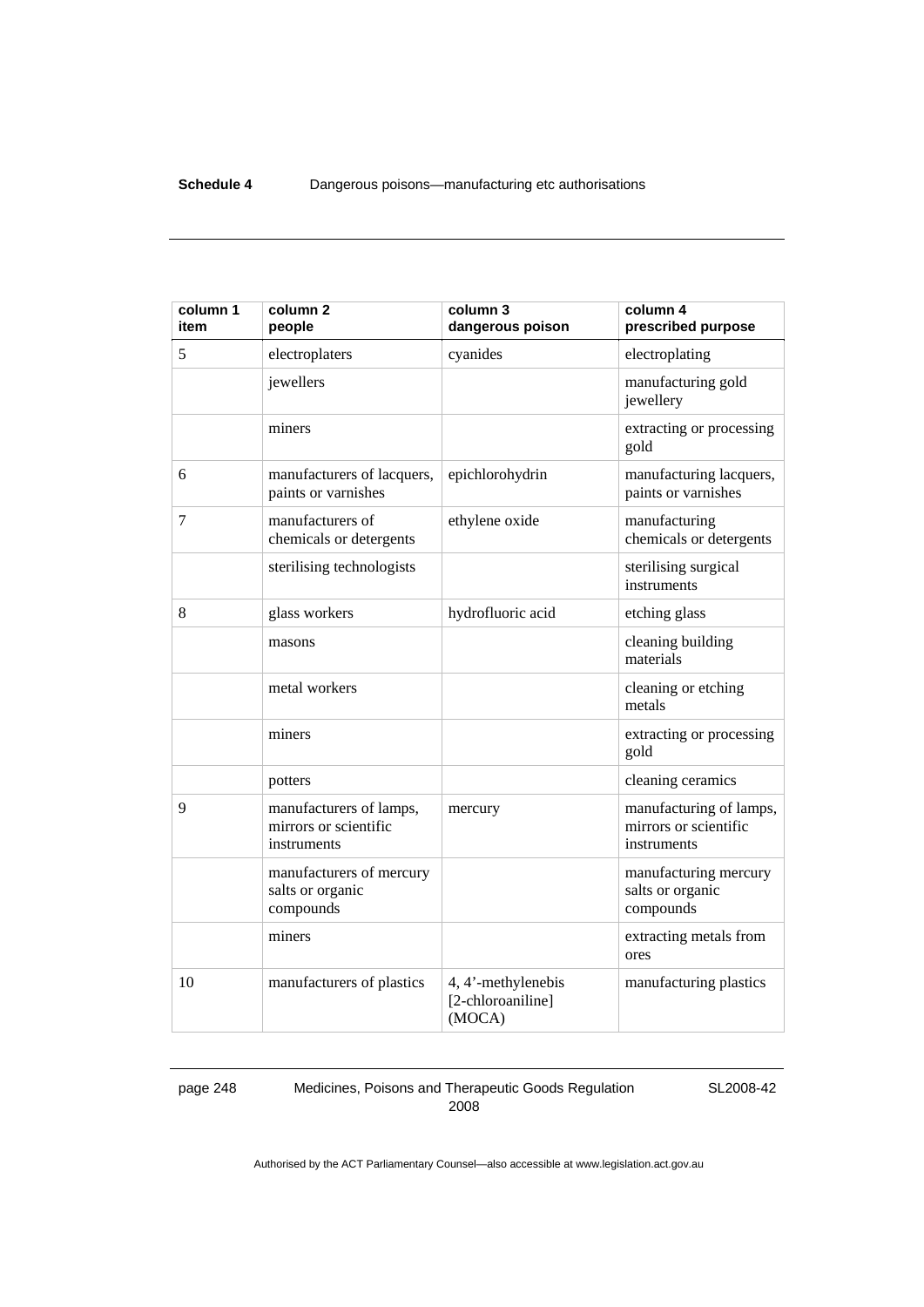| column 1<br>item | column <sub>2</sub><br>people                                                        | column 3<br>dangerous poison | column 4<br>prescribed purpose                                                    |
|------------------|--------------------------------------------------------------------------------------|------------------------------|-----------------------------------------------------------------------------------|
| 11               | manufacturers of<br>detergents, lubricants or<br>organic compounds                   | propylene oxide              | manufacturing<br>detergents, lubricants or<br>organic compounds                   |
| 12               | manufacturers of organic<br>compounds, paints, rust<br>removers or varnishes         | tetrachloroethane            | manufacturing organic<br>compounds, paints, rust<br>removers or varnishes         |
| 13               | manufacturers of dyes                                                                | ortho-tolidine               | manufacturing dyes                                                                |
| 14               | manufacturers of<br>disinfectants, household<br>cleaners or industrial<br>deodorants | trichloroisocyanuric acid    | manufacturing<br>disinfectants, household<br>cleaners or industrial<br>deodorants |

SL2008-42

Medicines, Poisons and Therapeutic Goods Regulation 2008

page 249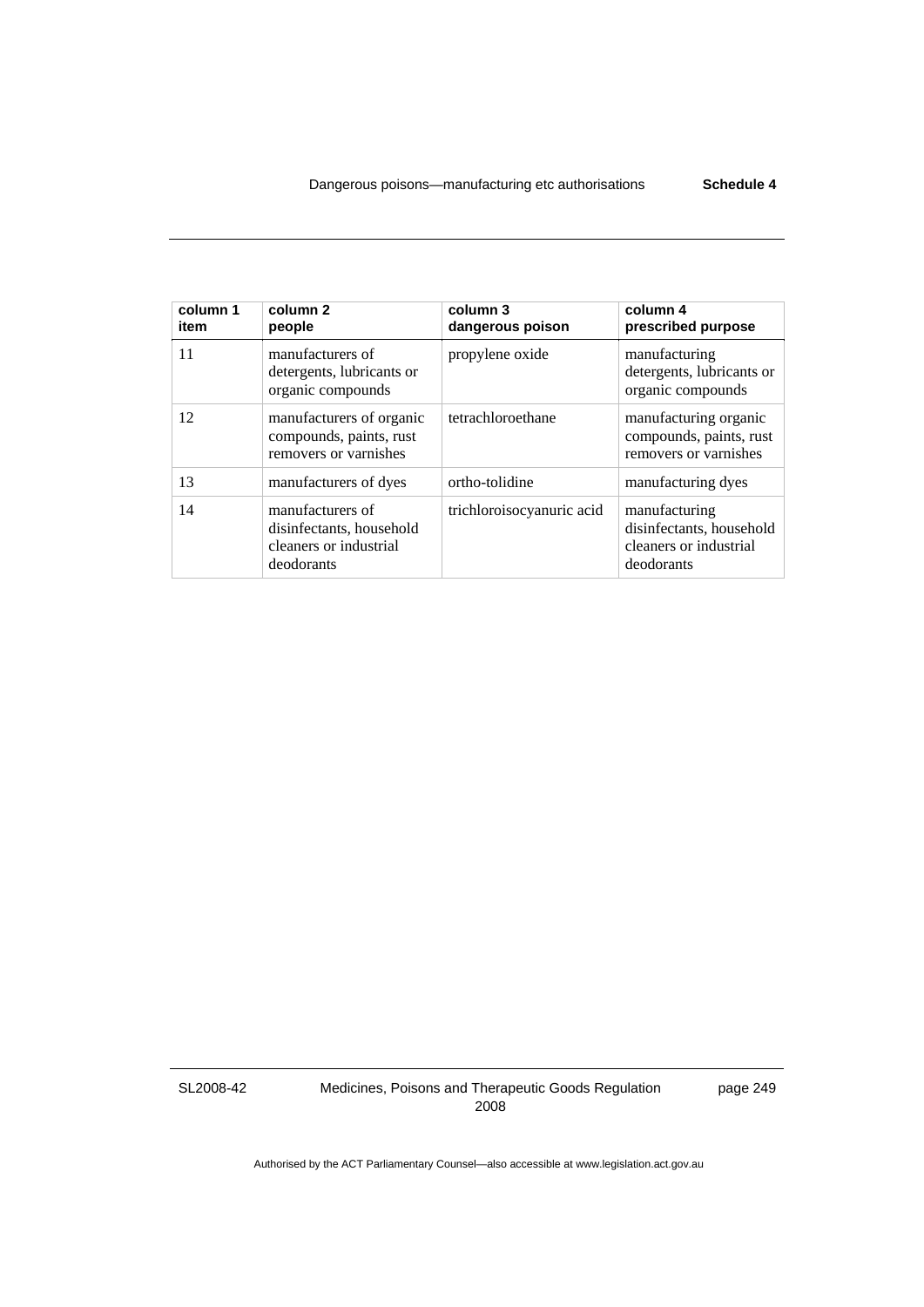# **Schedule 5 Requirements for storage receptacles**

(see s 531 and s 533)

### **Part 5.1 Medicines cabinets**

### **5.1 Medicines cabinets—general requirements**

A medicines cabinet must be constructed to prevent ready access to the cabinet's contents by cutting, sawing or unbolting.

### **5.2 Medicines cabinets—body requirements**

- (1) The body of a medicines cabinet must be constructed of a single layer of black mild steel plate at least 10mm thick and with continuous welding of all joints.
- (2) The body must have, for installation—
	- (a) 4 suitably sized holes in the cabinet's back plate; or
	- (b) 2 suitably sized holes in the back plate and 2 suitably sized holes in the cabinet's base.

SL2008-42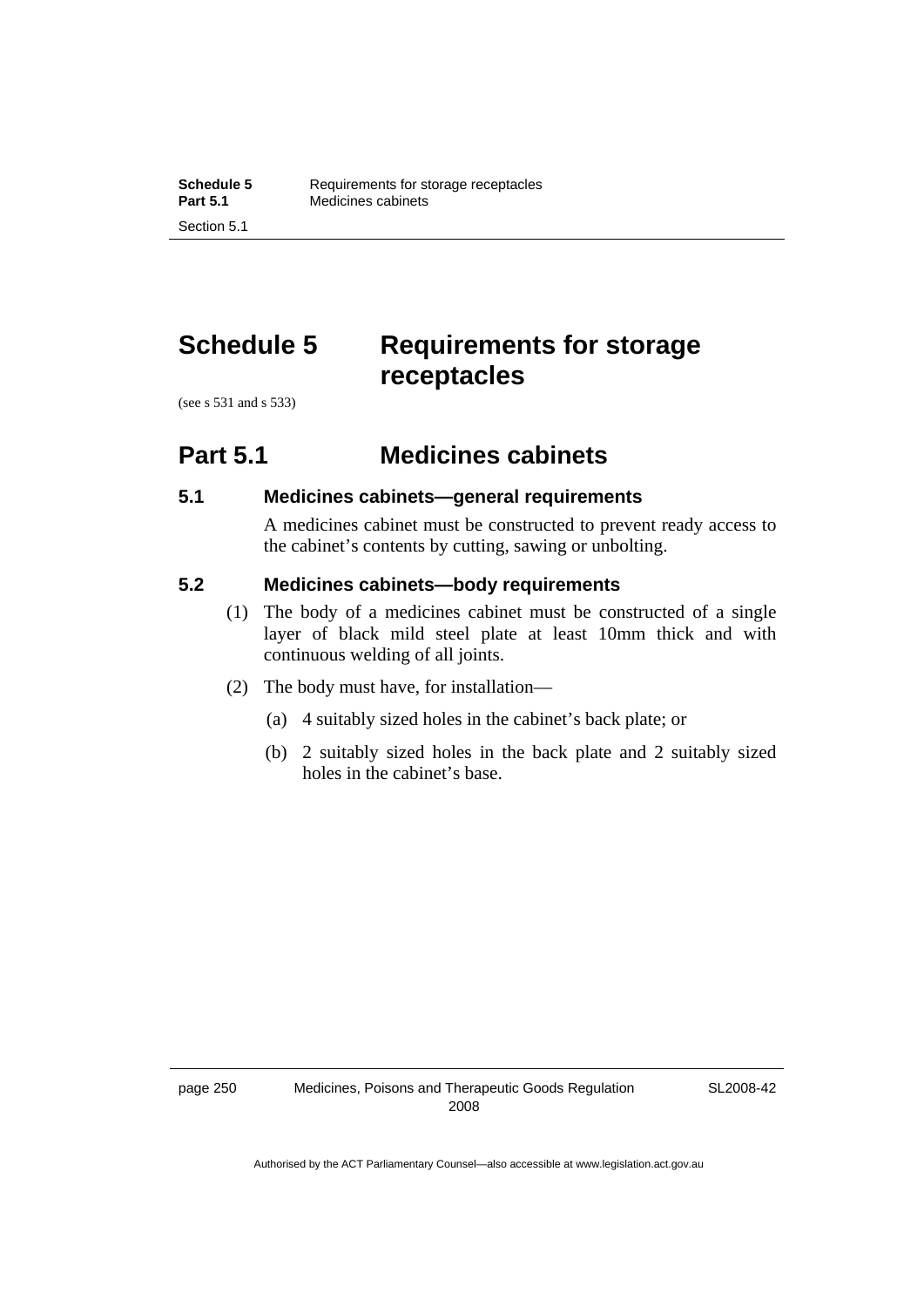### **5.3 Medicines cabinets—door requirements**

- (1) The door of a medicines cabinet must be constructed of black mild steel plate at least 10mm thick.
- (2) When the medicines cabinet door is closed, the door must—
	- (a) fit flush with the cabinet; and
	- (b) have a clearance around the door of not more than 1.5mm.
- (3) The door must be fitted with a fixed locking bar, welded to the inside face of the door near the hinge edge, that engages in a rebate in the cabinet when closed.
- (4) The hinges on the door must be—
	- (a) constructed of heavy duty steel; and
	- (b) continuous welded to the door and body of the cabinet.

### **5.4 Medicines cabinets—lock requirements**

- (1) A medicines cabinet lock must be—
	- (a) a 6-lever pick-proof lock; or
	- (b) a lock mechanism of a level of security equal to, or greater than, a 6-lever pick-proof lock.
- (2) The lock must be securely attached to the inside face of the door.

SL2008-42

page 251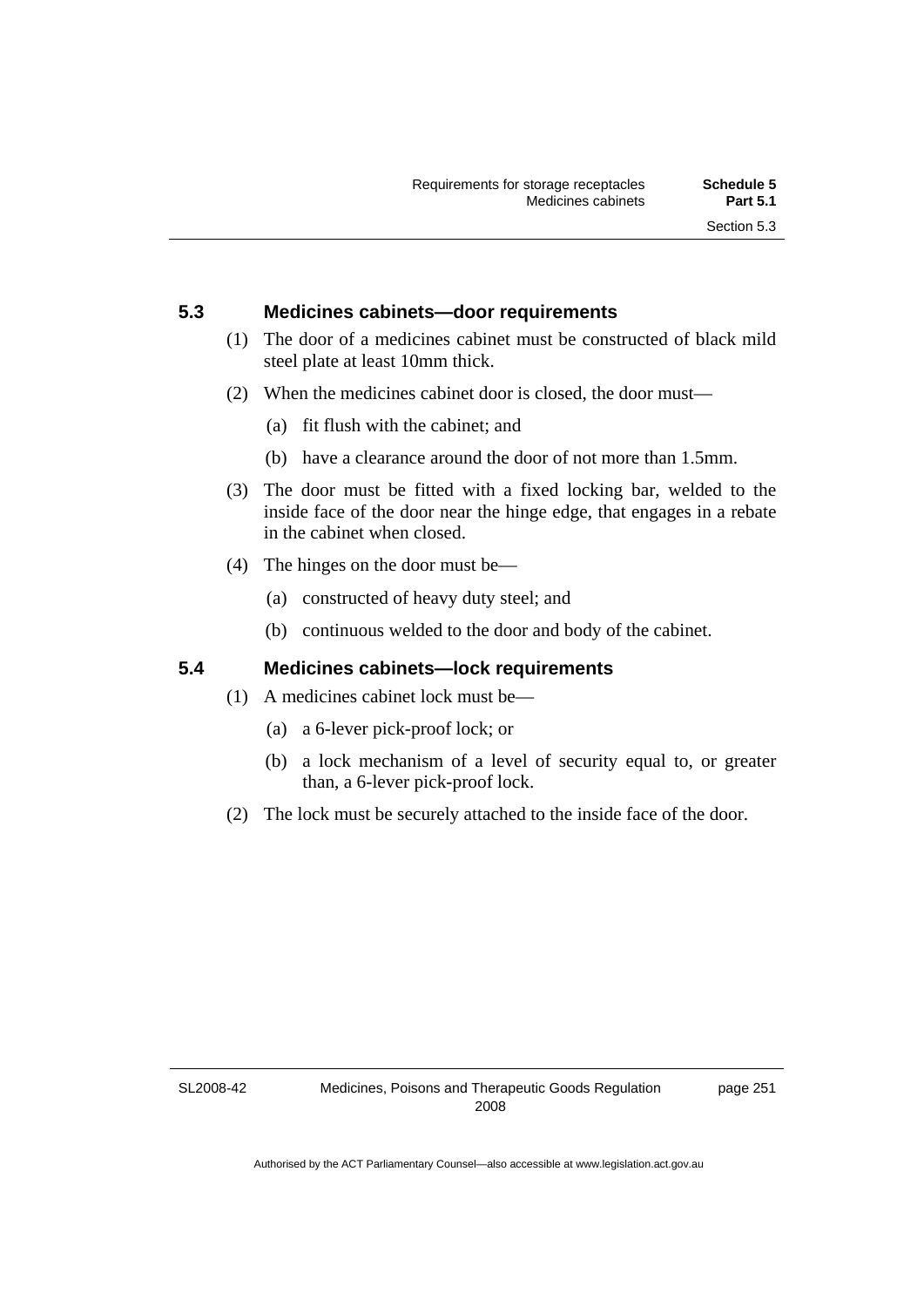### **5.5 Medicines cabinets—mounting requirements**

- (1) A medicines cabinet must be—
	- (a) embedded in a floor of reinforced concrete of at least 10mpa compressive strength; or
	- (b) securely fixed to a wall or floor (or both) in accordance with this section.
- (2) If the wall and floor are brick or concrete, the medicines cabinet must be fixed to the wall or floor (or both) by at least 4 expanding bolts.
- (3) If the wall is timber, but the floor is brick or concrete, the medicines cabinet must be fixed—
	- (a) to the floor by at least 4 expanding bolts; and
	- (b) to the wall by at least 2 coach screws into the studs as close to the top of the wall face as is possible.
- (4) If the wall and floor are timber, the medicines cabinet must be fixed to the timber frame of the wall or floor in a way that will ensure that the cabinet cannot be removed from the floor or wall within 30 minutes.
- (5) The bolts and coach screws must be at least 10mm in diameter.

SL2008-42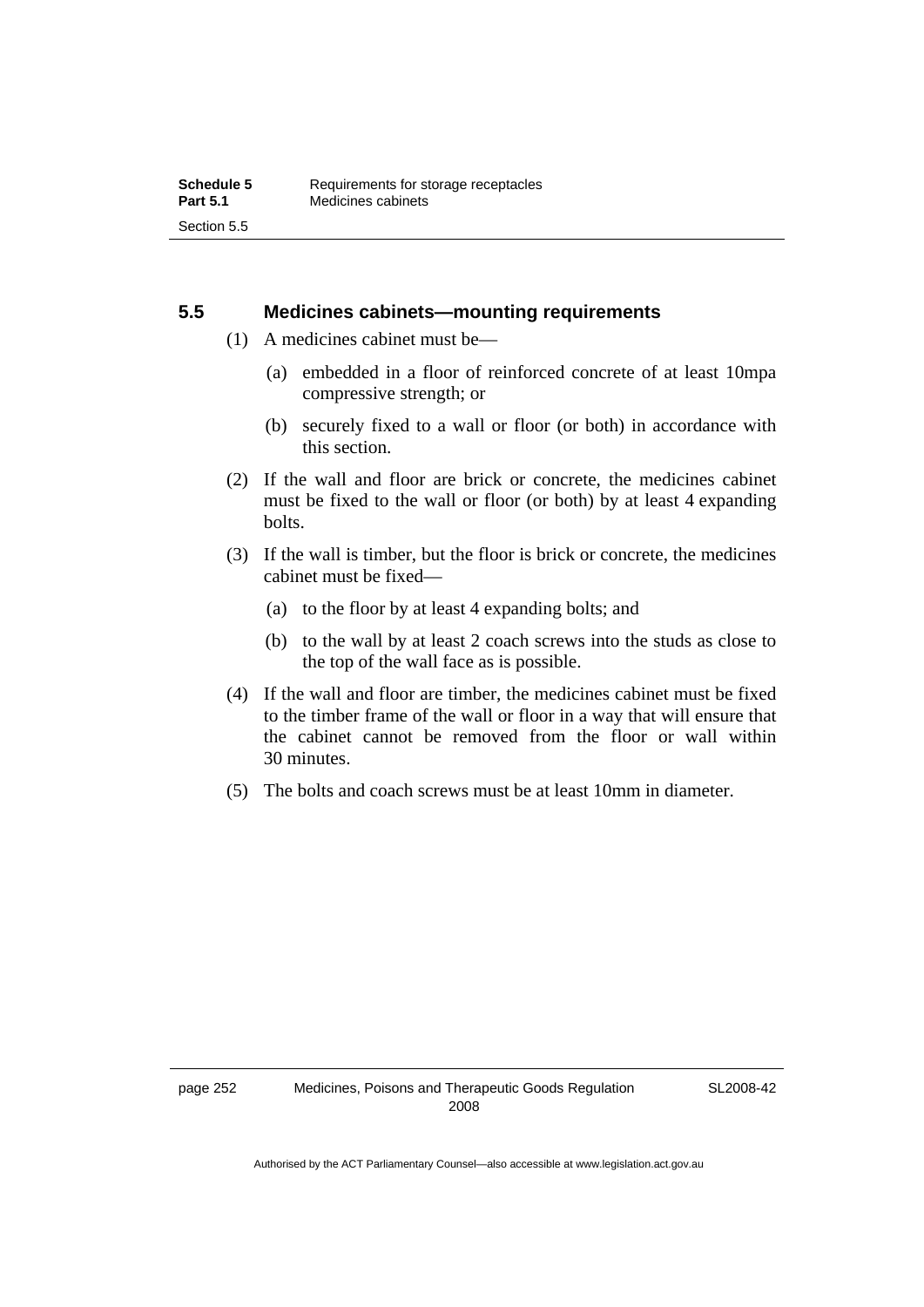### **Part 5.2 Safes, strong rooms and vaults**

### **5.6 Requirements for safes**

- (1) A safe must be constructed to prevent ready access to the safe's contents by cutting, sawing or unbolting.
- (2) When locked, a safe must reasonably be expected to resist attempts to gain entry by tools, torch or explosives for at least 30 minutes.
- $(3)$  A safe-
	- (a) may be freestanding if it weighs more than 350kg; or
	- (b) must be securely attached to, or embedded in, a concrete floor or a concrete or brick wall in a way that will ensure that the cabinet cannot be removed from the floor or wall within 30 minutes.

### **5.7 Requirements for strong rooms**

- (1) The walls, floor and ceiling of a strong room must be brick or concrete.
- (2) The strong room must be fitted with a door.
- (3) When locked, the strong room must reasonably be expected to resist attempts to gain entry by tools, torch or explosives for at least 1 hour.

### **5.8 Requirements for vaults**

- (1) The walls, floor and ceiling of a vault must be reinforced concrete.
- (2) The vault must be fitted with a door.
- (3) When locked, the vault must reasonably be expected to resist attempts to gain entry by tools, torch or explosives for at least 1 hour.

SL2008-42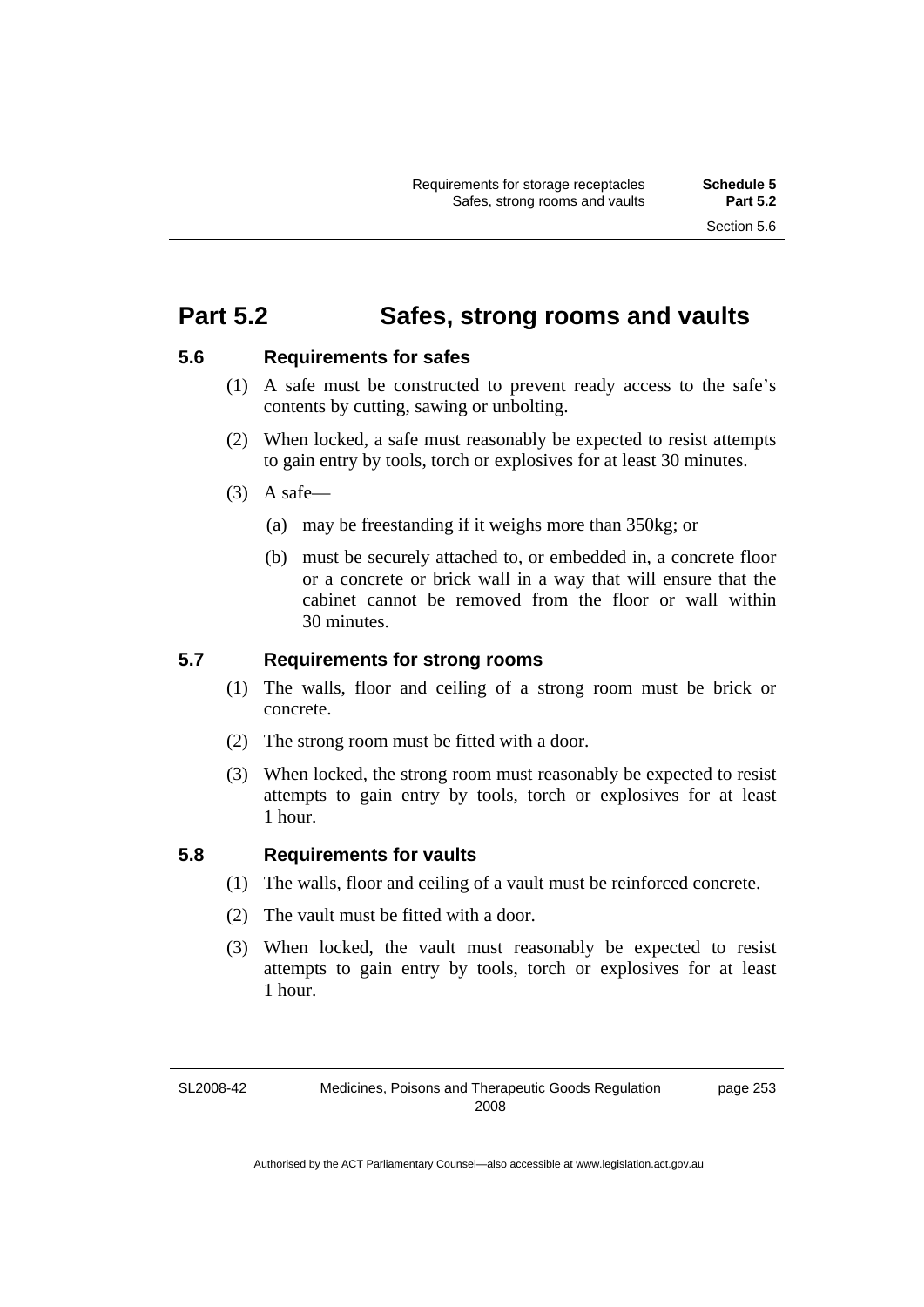**Schedule 6 Health Professionals Regulation 2004** 

Amendment [6.1]

# **Schedule 6 Health Professionals Regulation 2004**

(see s 864)

### **[6.1] Schedule 5, section 5.1, definitions of** *community pharmacy* **and** *institution*

#### *substitute*

*community pharmacy*—see the *Medicines, Poisons and Therapeutic Goods Act 2008*, dictionary.

### **[6.2] Schedule 5, section 5.1, definition of** *regulatory authority omit*

to regulate pharmacy

*substitute* 

to regulate the practice of pharmacy

**[6.3] Schedule 5, section 5.1, definitions of** *residential care* **and**  *residential care facility* 

*omit* 

### **[6.4] Schedule 11, sections 11.10 (1) and 11.12 (1) and (2)**

*omit* 

a registered optometrist

*substitute* 

an optometrist

page 254 Medicines, Poisons and Therapeutic Goods Regulation 2008

SL2008-42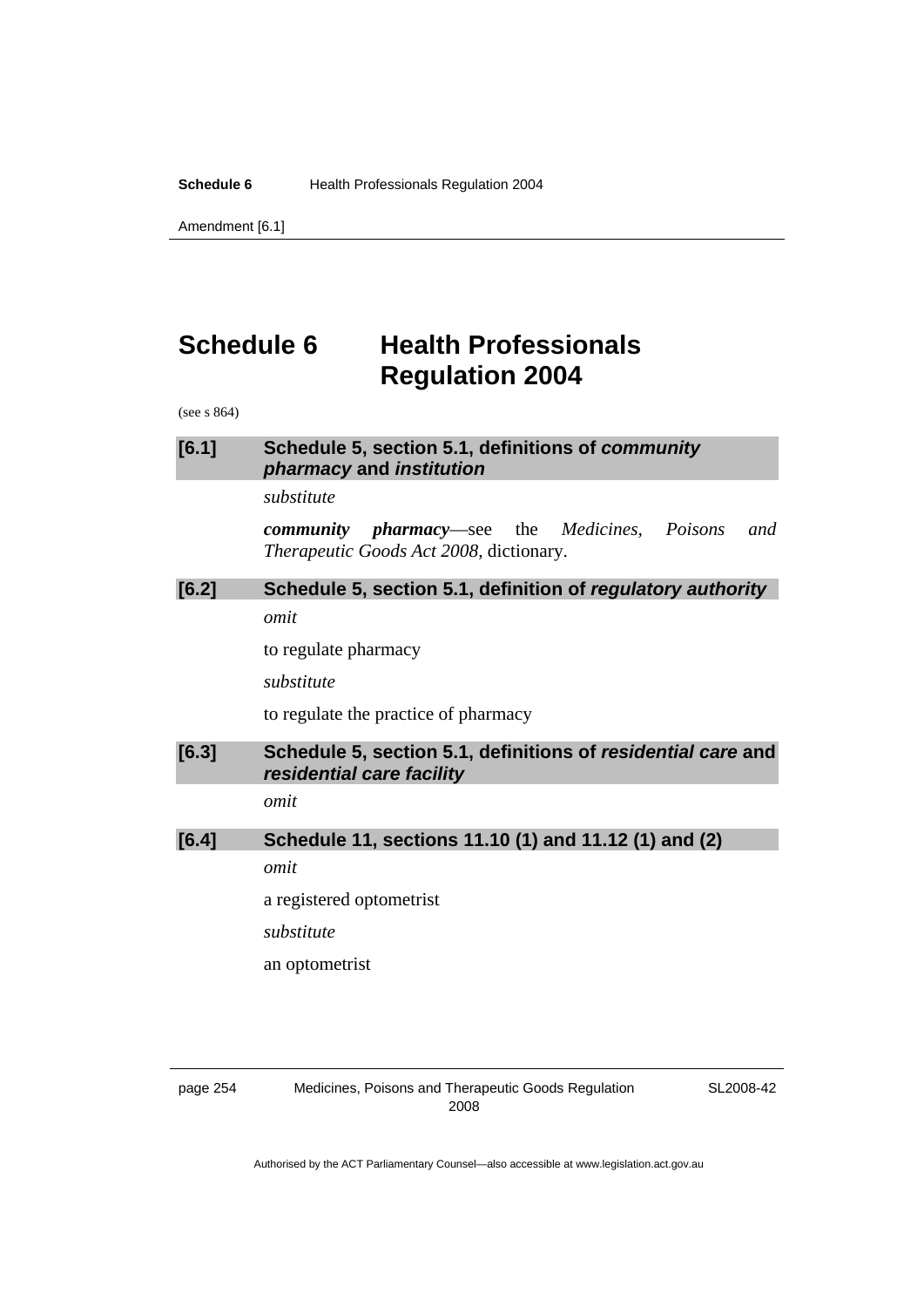Amendment [6.5]

### **[6.5] Schedule 15, note to schedule 15, 4th dot point, paragraph (c)**

*substitute* 

 (c) whether the person has an addiction to a substance (whether alcohol, a medicine, a prohibited substance or another substance) that may affect the person's ability to practise; and

SL2008-42

Medicines, Poisons and Therapeutic Goods Regulation 2008

page 255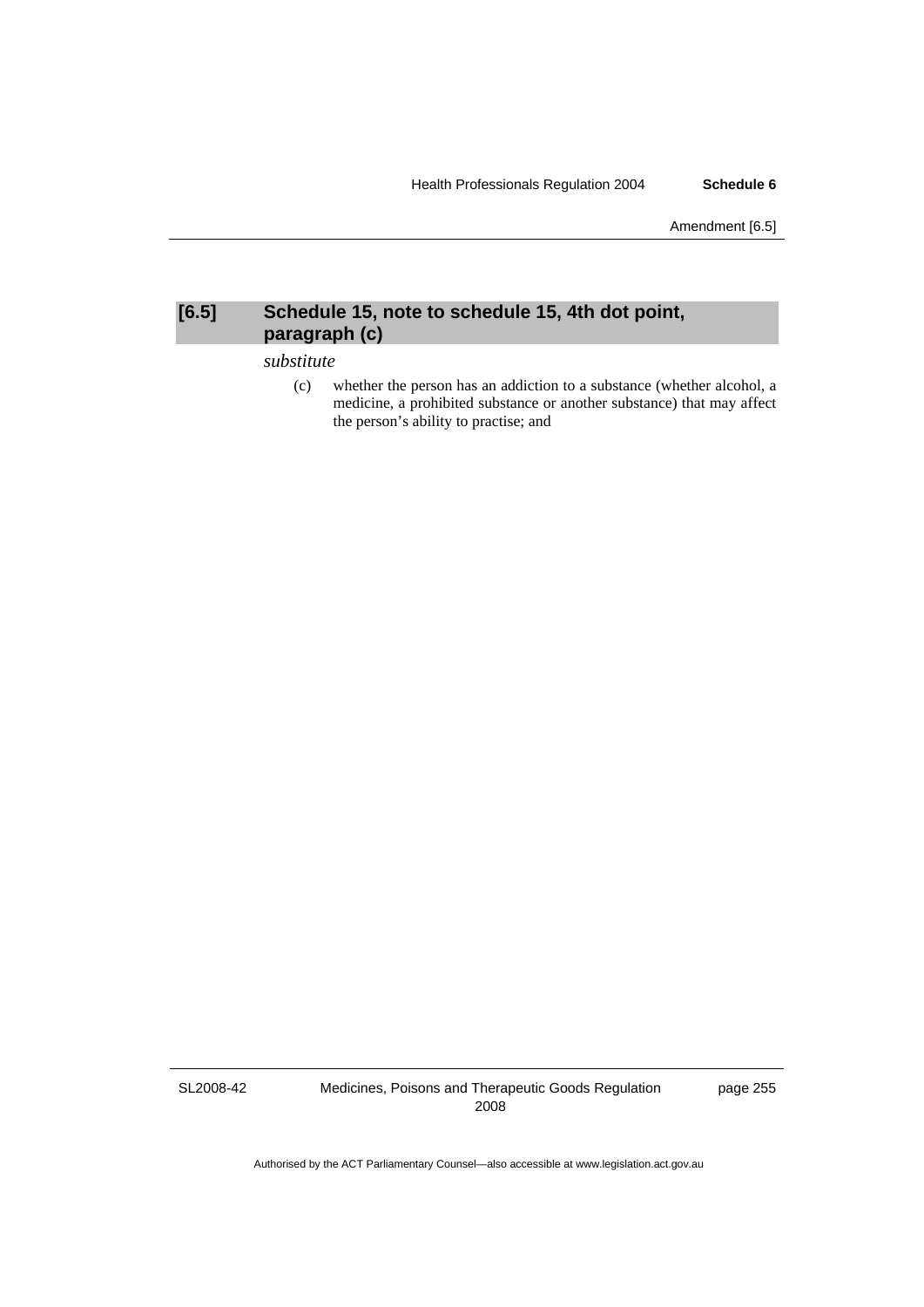# **Dictionary**

(see s 3)

*Note 1* The Legislation Act contains definitions and other provisions relevant to this regulation.

*Note 2* For example, the Legislation Act, dict, pt 1, defines the following terms:

- child
	- correctional centre
	- doctor
	- nurse
	- nurse practitioner
	- optometrist
	- public employee.
- *Note 3* Terms used in this regulation have the same meaning that they have in the *Medicines, Poisons and Therapeutic Goods Act 2008* (see Legislation Act, s 148). For example, the following terms are defined in the *Medicines, Poisons and Therapeutic Goods Act 2008*, dictionary:
	- controlled medicine (see s 11)
	- dangerous poison (see s 12)
	- deals, with a regulated substance (see s 19)
	- deals, with a regulated therapeutic good (see s 21)
	- hospital
	- *institution*
	- medicines and poisons standard (see s 15)
	- prescription only medicine (see s 11)
	- prohibited substance (see s 13)
	- purchase order
	- regulated substance (see s 10)
	- residential aged care facility

page 256 Medicines, Poisons and Therapeutic Goods Regulation 2008

SL2008-42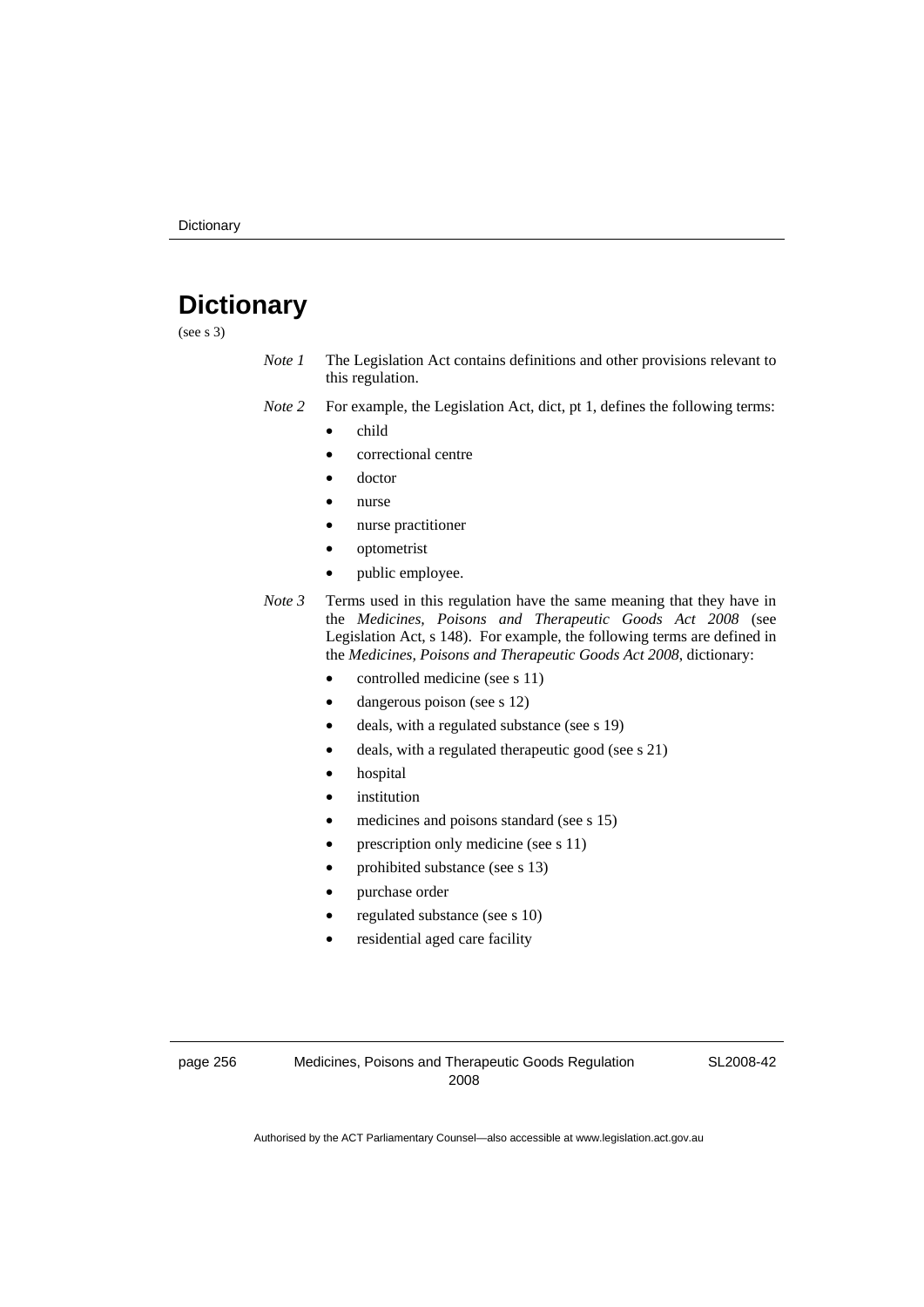- signs
- supply (see s 24)
- supply authority (see s 23)
- ward
- written.

*appendix D medicines approval*—see section 590.

*approved analyst* means—

- (a) an analyst appointed under the *Public Health Act 1997*, section 15 who is authorised under that Act to exercise a function under the Act; or
- (b) an analyst appointed or authorised under another territory law or a law of the Commonwealth, a State or another Territory.

*Australian code of good wholesaling practice for therapeutic goods for human use* means the *Australian Code of Good Wholesaling Practice for Therapeutic Goods for Human Use*  prepared by the National Coordinating Committee on Therapeutic Goods, as in force from time to time.

*Note* The code is accessible at www.tga.gov.au.

*bioequivalent*—a form of a substance is the *bioequivalent* of another form of the substance if the forms are physiologically equivalent in their clinical effect.

*CHO* means chief health officer.

*community pharmacy* means a pharmacy at a place other than an institution.

*complying purchase order* means—

- (a) for a medicine—a purchase order that complies with section 62; or
- (b) for a dangerous poison—a purchase order that complies with section 721; or

| SL2008-42 | Medicines, Poisons and Therapeutic Goods Regulation | page 257 |
|-----------|-----------------------------------------------------|----------|
|           | 2008                                                |          |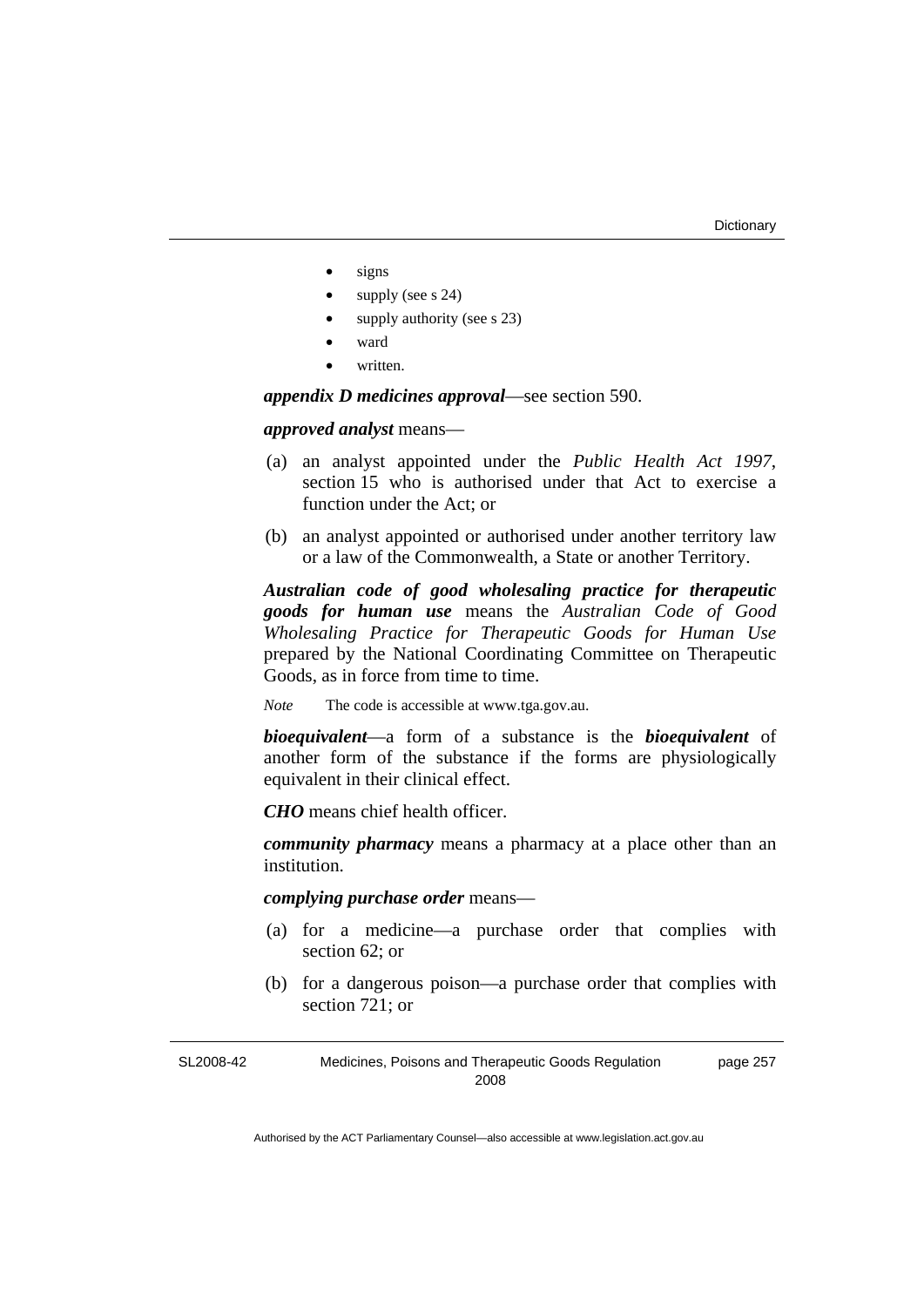(c) for an appendix C substance or prohibited substance—see section 772.

*condition 1*, for a doctor prescribing or supplying a designated appendix D medicine to a woman of child-bearing age, for schedule 3 (Designated appendix D medicines—standing approvals)—see schedule 3, section 3.1.

*condition 2*, for a doctor prescribing or supplying a designated appendix D medicine to a woman of child-bearing age, for schedule 3—see schedule 3, section 3.1.

*condition 3*, for a doctor prescribing or supplying a designated appendix D medicine to a woman of child-bearing age, for schedule 3—see schedule 3, section 3.1.

*condition 4*, for a doctor prescribing or supplying a designated appendix D medicine to a woman of child-bearing age, for schedule 3—see schedule 3, section 3.1.

*controlled medicines approval*—see section 550.

*controlled medicines register* means a register for controlled medicines.

*controlled medicines research and education program licence* see section 600.

*custodian*, of an animal, means—

- (a) an adult who has lawful custody of the animal; or
- (b) if the animal is owned by a child or a person with a guardian a parent or guardian of the child or person.

*CYP authorised person*—see the *Children and Young People Act 2008*, dictionary, definition of *authorised person*.

*CYP detention place* means a detention place under the *Children and Young People Act 2008*.

*dangerous poisons manufacturers licence*—see section 700.

page 258 Medicines, Poisons and Therapeutic Goods Regulation 2008 SL2008-42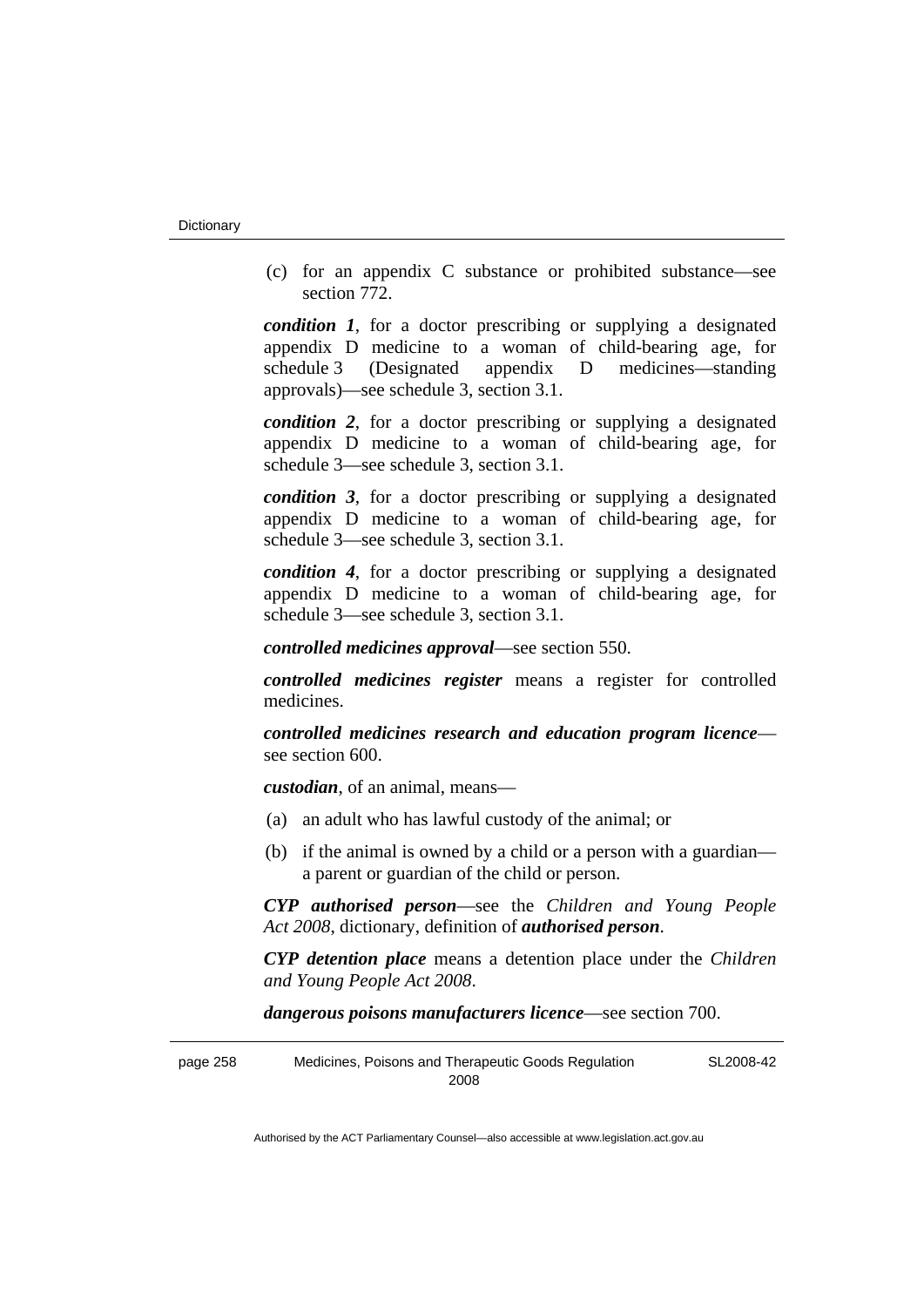*dangerous poisons register* means a register for dangerous poisons.

*dangerous poisons research and education program licence*—see section 700.

*dangerous poisons suppliers licence*—see section 700.

*day hospital* means a facility where a person is admitted for surgical or medical treatment and discharged on the same day.

*dentist* does not include a trainee dentist.

*Note* See the definition of *trainee*.

*designated appendix D medicine* means a medicine listed in schedule 3, (Designated appendix D medicines—standing approvals), part 3.2, column 3.

*Note* The medicines are included in the medicines and poisons standard, appendix D.

*designated prescriber*, for part 13.1 (Controlled medicines approvals)—see section 551.

*designated prescription only medicine*, for part 4.3 (Authorisation to supply without prescription in emergencies)—see section 250.

*detainee*—see the *Corrections Management Act 2007*, section 6.

*disability care* means care that is provided to a person with a disability in a residential facility in which the person is also provided with accommodation that includes—

- (a) appropriate staff to meet the nursing and personal care needs of the person; and
- (b) meals and cleaning services; and
- (c) furnishings, furniture and equipment for the provision of the care and accommodation.

*doctor* does not include an intern doctor.

*Note* See the definition of *intern*.

SL2008-42 Medicines, Poisons and Therapeutic Goods Regulation 2008 page 259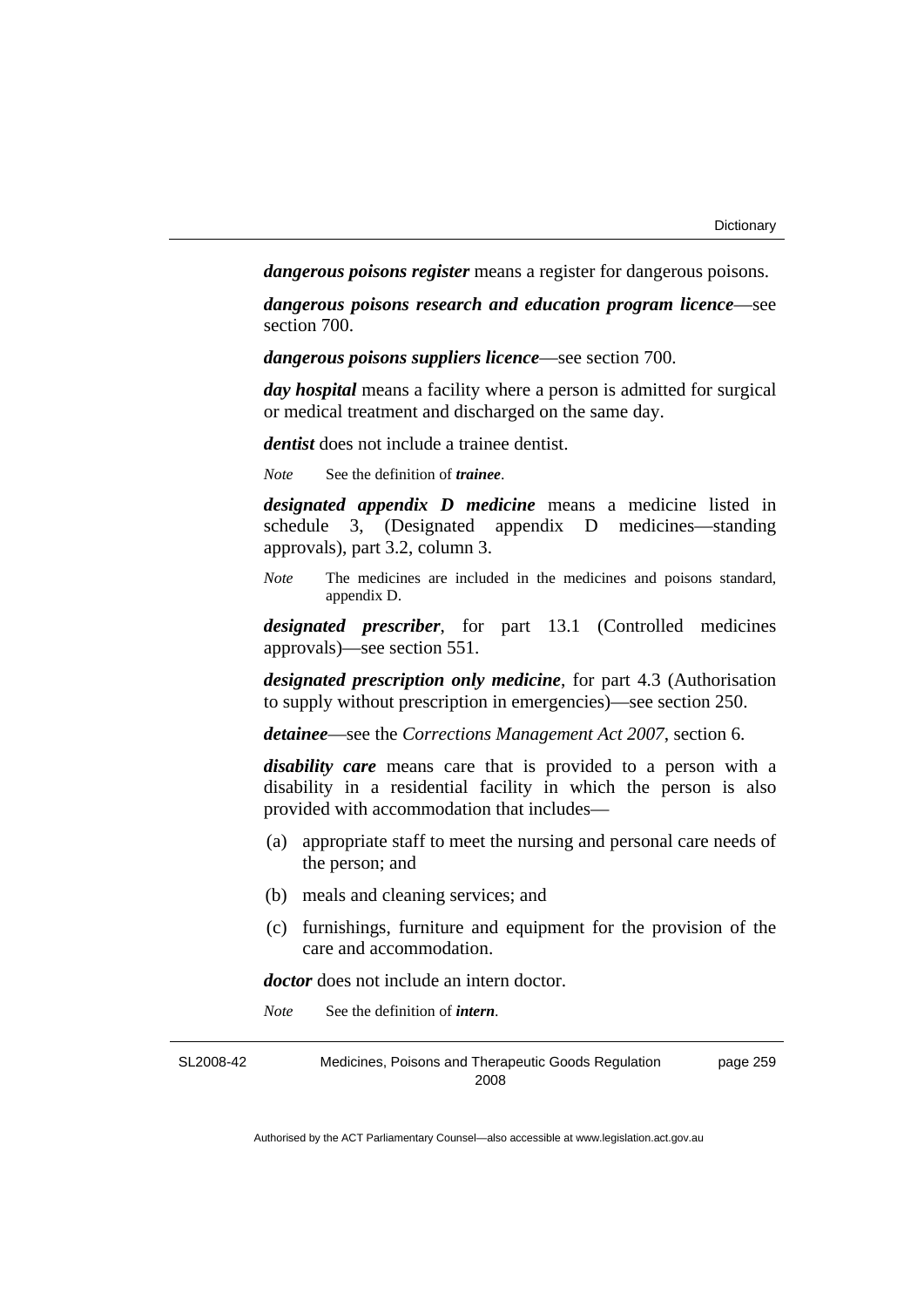*endorsement*, for division 13.1.4 (Endorsements to treat drug-dependency)—see section 580.

*enrolled nurse* includes an enrolled nurse (medications).

*enrolled nurse (medications)* means an enrolled nurse who is registered under the *Health Professionals Act 2004* in the specialist area of enrolled nurse (medications).

### *environmental authorisation* means—

- (a) an environmental authorisation under the *Environment Protection Act 1997*; or
- (b) an authorisation (however described) under a Commonwealth or State law that corresponds to the environmental authorisation mentioned in paragraph (a).

*first-aid kit* includes a portable bag or container of medicines and other medical supplies kept by a person for health care or emergency treatment.

*first-aid kit licence*—see section 600.

*health profession*—see the *Health Professionals Act 2004*, dictionary.

*health professional* means a person who is registered under the *Health Professionals Act 2004*.

*in-patient*, at an institution, includes—

- (a) a patient being treated at an emergency department of the institution; and
- (b) for a correctional centre—a detainee; and
- (c) for a CYP detention place—a young detainee.
- *Note* A correctional centre and a CYP detention place is an institution (see s 652).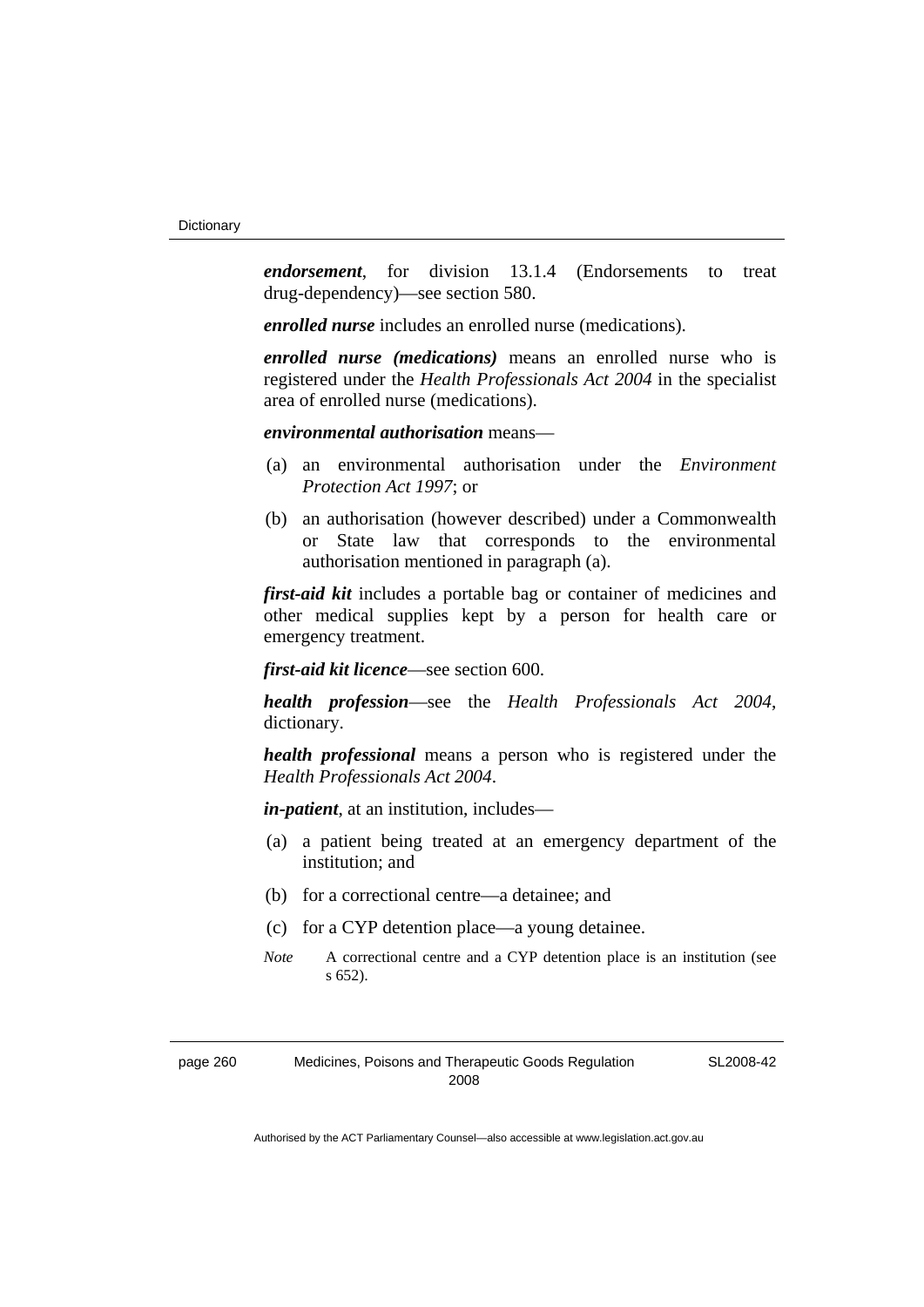*intern*, in relation to a doctor or pharmacist, means—

- (a) for a doctor—a person who is conditionally registered as a medical practitioner under the *Health Professionals Act 2004* because the person would be entitled to apply for unconditional registration if the person had completed a period of supervised training that the person has started; and
- (b) for a pharmacist—a person who is undertaking a period of supervised practice or course of training, or both, to allow the person to be registered to practice without supervision.

*key*, for chapter 11 (Storage of medicines)—see section 511.

*manufacturer's pack* means a primary pack for a medicine that is supplied by a manufacturer.

*Note* See the definition of *primary pack*.

*medical records* includes—

- (a) for a person at an institution—the person's clinical records and a medication chart for the person at the institution; and
- (b) for a person who is not at an institution and is being treated by a prescriber—any record the prescriber keeps about the person.

*medicines Australia code of conduct* means the *Medicines Australia Code of Conduct*, authorised by the Australian Competition and Consumer Commission, as in force from time to time.

*Note* The code is accessible at www.medicinesaustralia.com.au.

*medicines wholesalers licence*—see section 600.

*opioid dependency treatment guidelines* means the guidelines approved under section 630 (Guidelines for treatment of opioid dependency).

*opioid dependency treatment licence*—see section 600.

*optical device*, for chapter 22 (Therapeutic goods)—see section 800.

SL2008-42 Medicines, Poisons and Therapeutic Goods Regulation 2008 page 261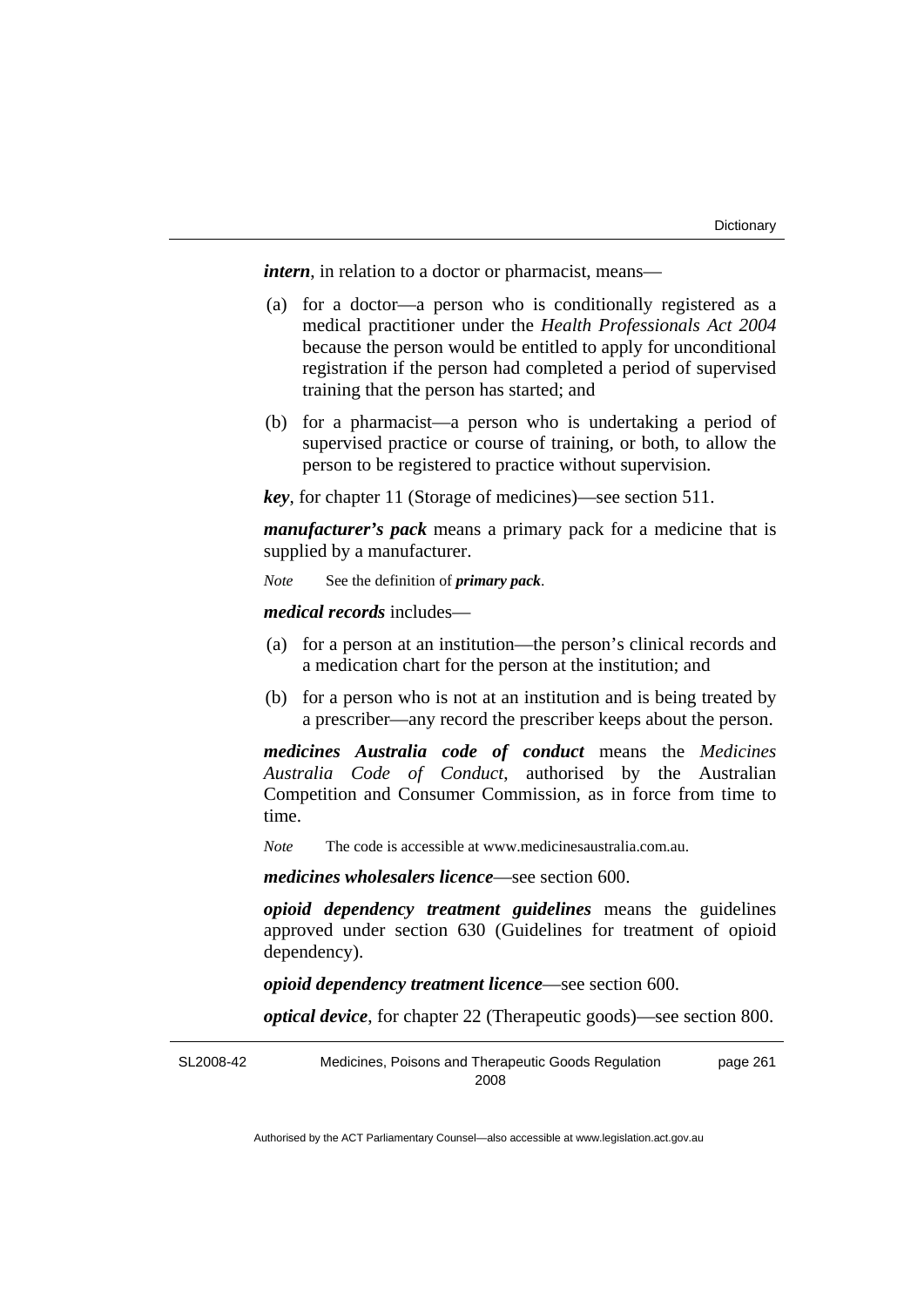*personal custody*, of a key by a person, for part 11.4 (Additional storage requirements for controlled medicines)—see section 530.

*pharmacist* does not include an intern pharmacist.

*Note* See the definition of *intern*.

*pharmacy medicines rural communities licence*—see section 600.

*prescribed person*, for chapter 11 (Storage of medicines)—see section 510.

*prescriber*, in relation to a medicine, means a person in relation to whom prescribing the medicine is included in schedule 1, column 3 in relation to the person.

*prescription*, in relation to an optical device, for chapter 22 (Therapeutic Goods)—see section 800.

*Note Prescription*, in relation to a medicine—see the Act, dictionary.

*primary pack* means the pack in which a regulated substance and its immediate container or immediate wrapper or measure pack are presented for sale or supply.

*Note* This is the same as the definition in the medicines and poisons standard, par 1 (l), and is included because of its relationship to the meaning of *manufacturer's pack*. Other terms defined in the standard have the same meaning in this regulation, see the Act, s 16 (1).

*prohibited substance*, for chapter 21 (Prohibited and appendix C substances)—see section 760.

*prohibited substances register* means a register for prohibited substances.

*prohibited substances research and education program licence* see section 761.

SL2008-42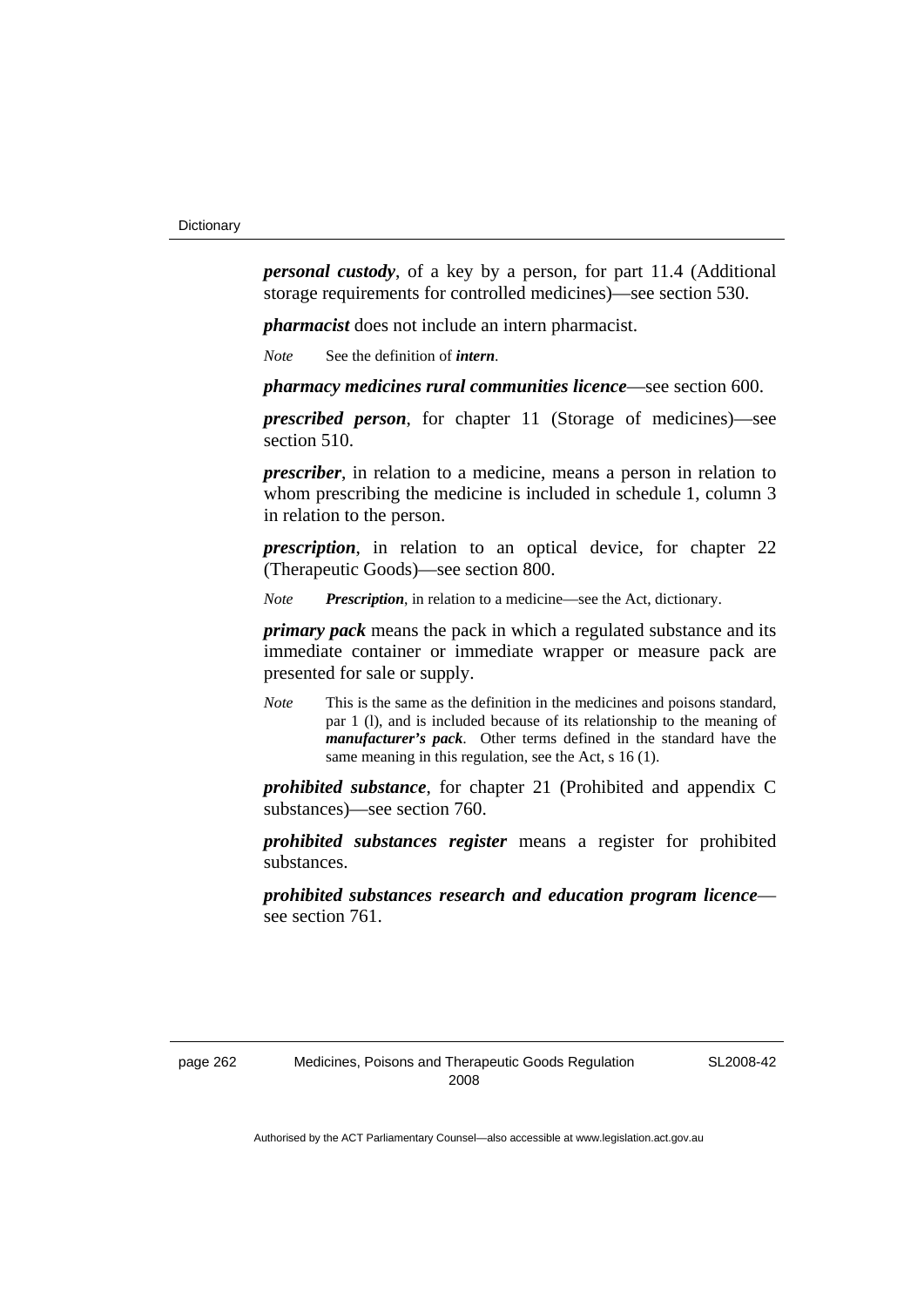*pseudoephedrine record*—see section 171 (c).

*recognised research institution*—see the Act, section 20 (5).

*relevant expiry date*, for a medicine, means—

- (a) if the medicine is from 1 batch—the expiry date for the batch; or
- (b) if the medicine is from more than 1 batch—the expiry date that is closest to the date of dispensing.

#### *relevant law*—

- (a) for chapter 16 (Low and moderate harm poisons)—see section 660; and
- (b) for part 19.3 (Packaging and labelling of dangerous poisons) see section 730.

*requisition* includes issue a requisition.

*reviewable decision*, for chapter 23 (Notification and review of decisions)—see section 850.

*retail sale*, for division 4.2.7 (Selling pseudoephedrine by retail) see section 170.

*schedule 1*—a reference to *schedule 1* includes a reference to a provision of the schedule.

*scientifically qualified person* means—

- (a) a dentist, doctor, pharmacist, or veterinary surgeon; or
- (b) a person who has been awarded a doctorate for scientific studies by the person.
- *Note Dentist*, *doctor*, *pharmacist* and *veterinary surgeon* does not include an intern or trainee (see defs of these terms).

*scope of employment* includes scope of engagement as a contractor.

SL2008-42 Medicines, Poisons and Therapeutic Goods Regulation 2008 page 263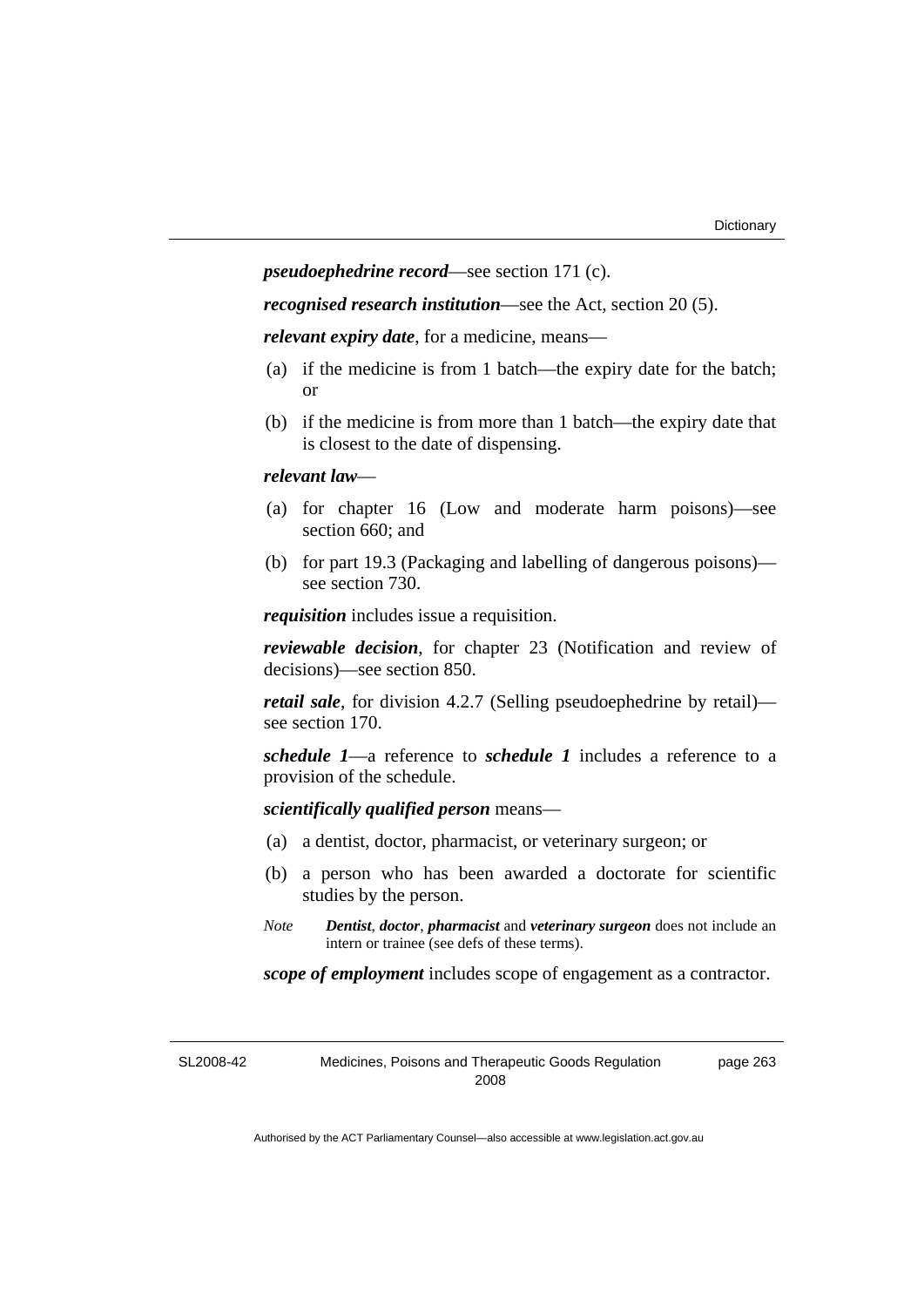*specialist* means—

- (a) a doctor admitted to a specialist area of a health profession; or
- (b) a doctor who is undergoing a course of training under the supervision of a person mentioned in paragraph (a), the successful completion of which will qualify the person to be admitted to a specialist area.

*specialist area*, for a health profession—see the *Health Professionals Regulation 2004*, dictionary.

*terminal illness*—a person has a *terminal illness* if a specialist diagnoses the person as having a terminal illness and estimates the person's life expectancy to be less than 1 year.

*Note Specialist* includes a doctor training in a specialist area (see def *specialist*).

*trainee*, in relation to a health professional (other than a doctor or pharmacist) means a person who is conditionally registered as a health professional to allow the person to undertake a period of supervised practice or course of training or both to allow the person to become registered to practice without supervision.

#### **Examples—references to trainee**

trainee dentist, trainee nurse and trainee veterinary surgeon

- *Note 1* For doctors and pharmacists, see the definition of *intern*.
- *Note 2* An example is part of the regulation, is not exhaustive and may extend, but does not limit, the meaning of the provision in which it appears (see Legislation Act, s 126 and s 132).

*veterinary surgeon* does not include a trainee veterinary surgeon.

*Note* See the definition of *trainee*.

*young detainee*—see the *Children and Young People Act 2008*, section 95.